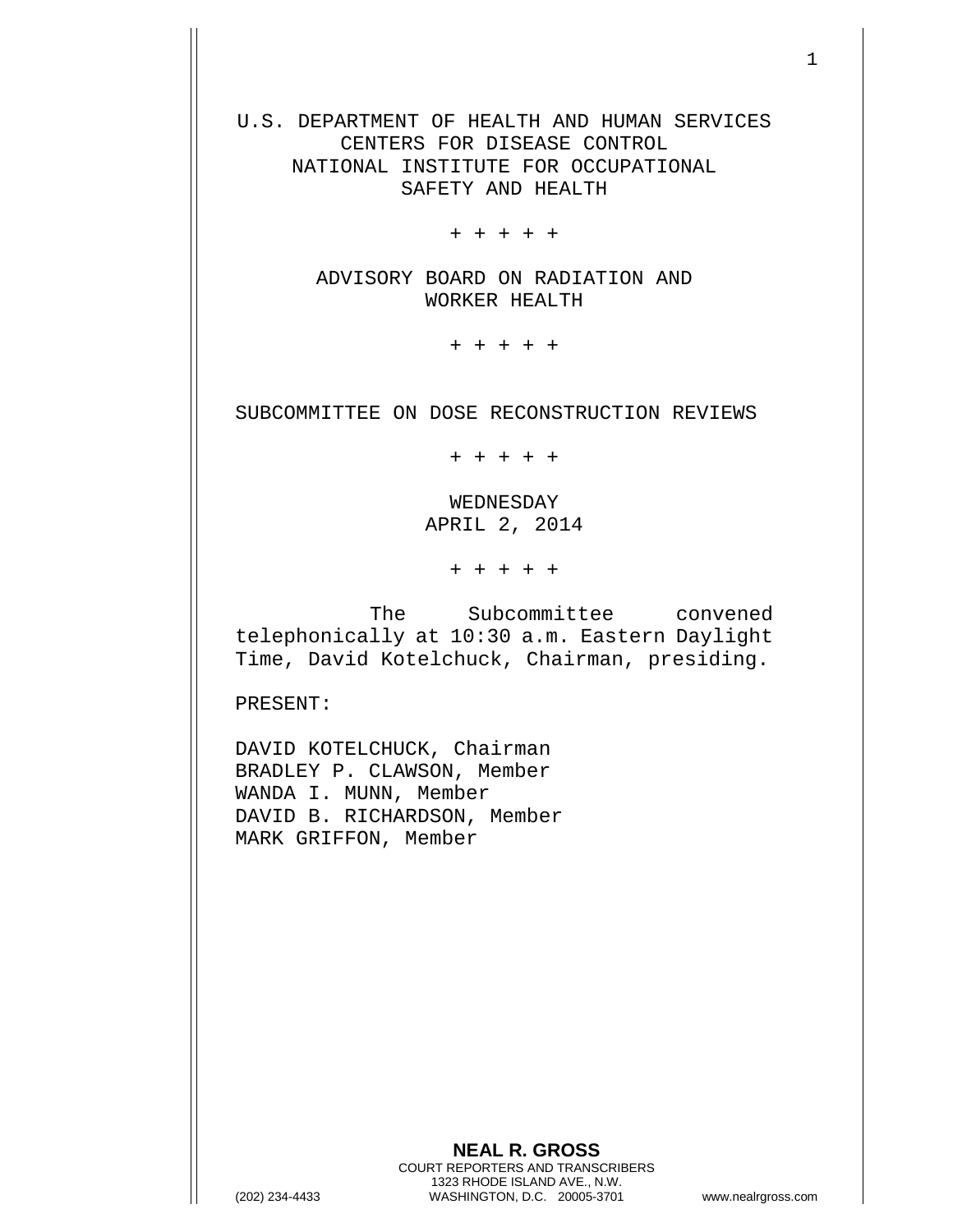## ALSO PRESENT:

TED KATZ, Designated Federal Official BOB BARTON, SC&A HANS BEHLING, SC&A KATHY BEHLING, SC&A RON BUCHANAN, SC&A ZAIDA BURGOS, NIOSH GRADY CALHOUN, DCAS DOUG FARVER, SC&A ROSE GOGLIOTTI, SC&A DeKEELY HARTSFIELD, HHS JOHN MAURO, SC&A MUTTY SHARFI, ORAU Team SCOTT SIEBERT, ORAU Team MATT SMITH, ORAU Team JOHN STIVER, SC&A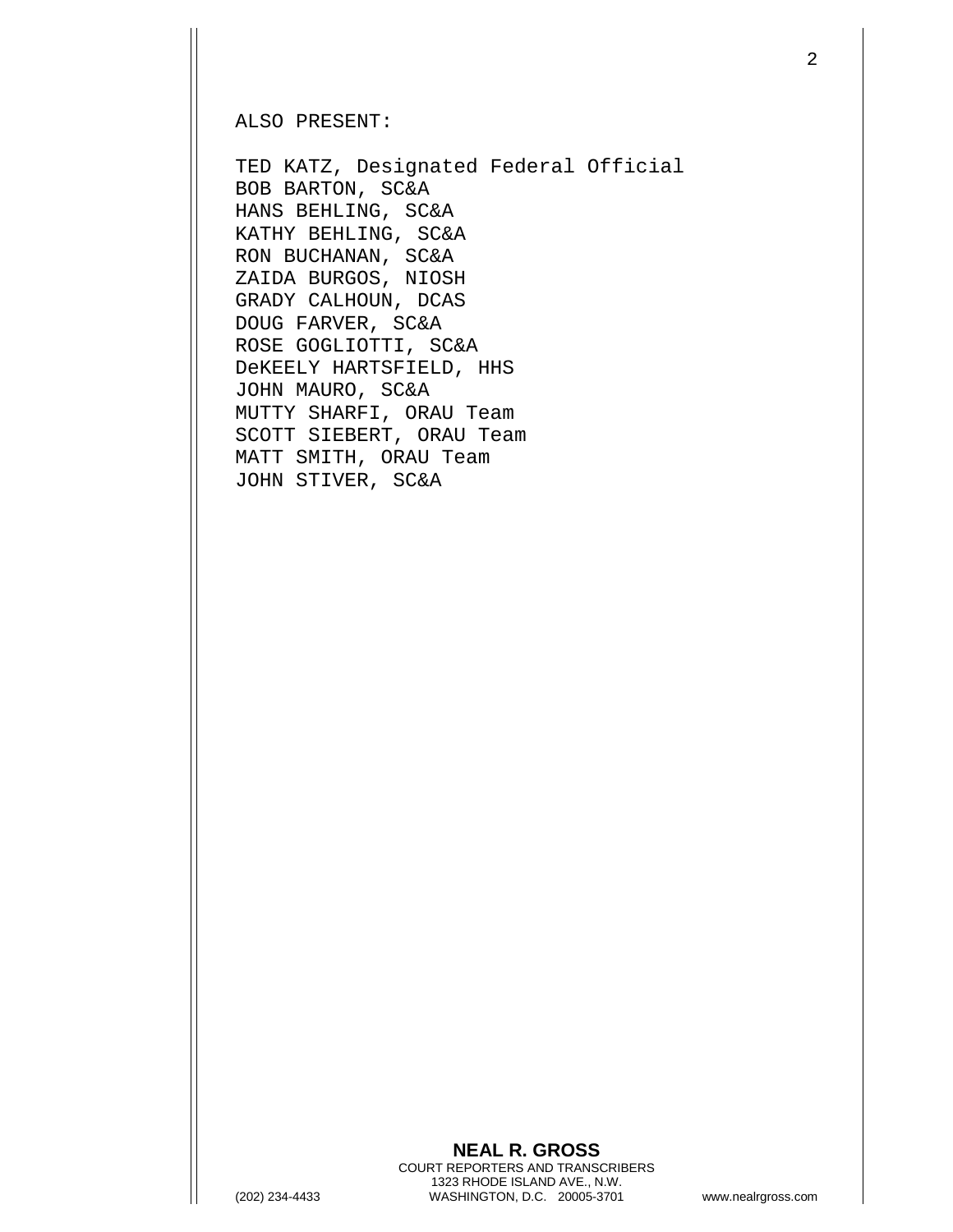## C-O-N-T-E-N-T-S

| Discussion: Order of Case Consideration | 5   |
|-----------------------------------------|-----|
| Decisions on Case 268                   | 10  |
| Decisions on Case 269                   | 37  |
| Observation Discussions                 | 38  |
| Decisions on Case 294                   | 40  |
| Decisions on Case 324                   | 45  |
| Observation Discussions                 | 85  |
| Discussion on Selecting Blind Reviews   | 94  |
| Decisions on Case 266                   | 102 |
| Decisions on Case 292                   | 136 |
| Observation Discussions                 | 141 |
| Decisions on Case 293                   | 143 |
| Decisions on Case 237                   | 145 |
| Observation Discussions                 | 177 |
| Decisions on Case 258                   | 195 |
| Observation Discussions                 | 217 |
| Decisions on Case 306                   | 224 |
| Observation Discussion (Case 307)       | 236 |
| Decisions on Case 243                   | 236 |
| Observation Discussions                 | 240 |
| Discussion: Schedule for Next Meeting   | 243 |

**NEAL R. GROSS** COURT REPORTERS AND TRANSCRIBERS 1323 RHODE ISLAND AVE., N.W. (202) 234-4433 WASHINGTON, D.C. 20005-3701 www.nealrgross.com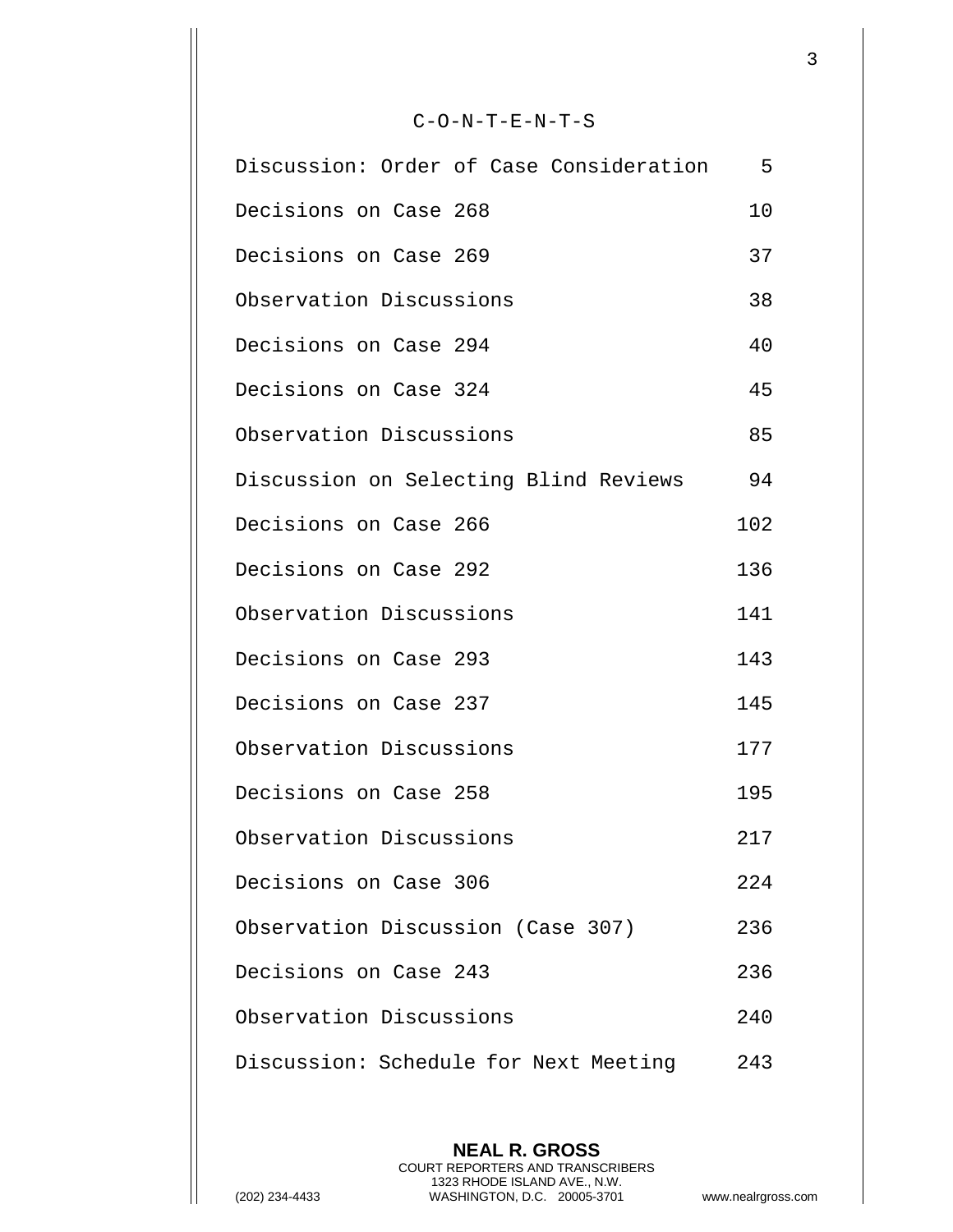Discussion: Order of Cases Sets 14-18 253

## **NEAL R. GROSS** COURT REPORTERS AND TRANSCRIBERS 1323 RHODE ISLAND AVE., N.W. (202) 234-4433 WASHINGTON, D.C. 20005-3701 www.nealrgross.com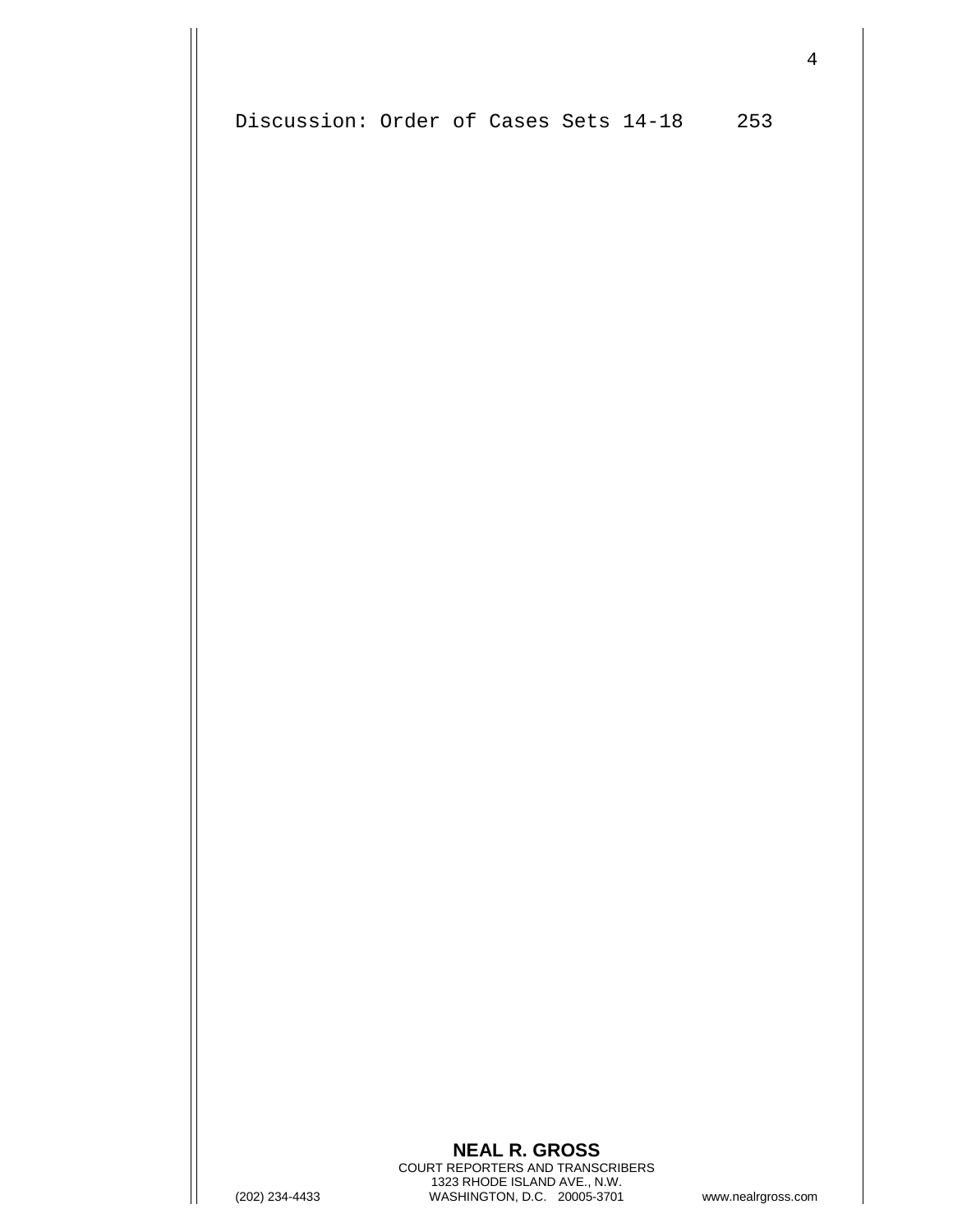|                |                                                                                                                                                                        | 5 |
|----------------|------------------------------------------------------------------------------------------------------------------------------------------------------------------------|---|
| $\mathbf 1$    | $P-R-O-C-E-E-D-I-N-G-S$                                                                                                                                                |   |
| $\overline{2}$ | $10:30$ a.m.                                                                                                                                                           |   |
| 3              | (Roll call.)                                                                                                                                                           |   |
| 4              | MR. KATZ: Okay, Dave, so it's your                                                                                                                                     |   |
| 5              | agenda. Just let me remind everyone on the                                                                                                                             |   |
| 6              | line to please mute your phones except for when                                                                                                                        |   |
| 7              | you're speaking, *6 if you don't have a mute                                                                                                                           |   |
| 8              | button, either way. And same thing, *6 again                                                                                                                           |   |
| 9              | to come off of mute.                                                                                                                                                   |   |
| 10             | And, Dave, it's your agenda.                                                                                                                                           |   |
| 11             | CHAIRMAN KOTELCHUCK: Alright.                                                                                                                                          |   |
| 12             | We were finishing the last several of the Oak                                                                                                                          |   |
| 13             | Ridge cases. And I don't know which one folks                                                                                                                          |   |
| 14             | want to start with.                                                                                                                                                    |   |
| 15             | We have 247.1 and .2 on our agenda.                                                                                                                                    |   |
| 16             | And then what was the tough one, one that folks                                                                                                                        |   |
| 17             | said to avoid until we were ready for a long                                                                                                                           |   |
| 18             | discussion?                                                                                                                                                            |   |
| 19             | MR. SIEBERT: That would be 268.1                                                                                                                                       |   |
| 20             | CHAIRMAN KOTELCHUCK: Do folks                                                                                                                                          |   |
| 21             | want to start with 268.1?                                                                                                                                              |   |
| 22             | MEMBER MUNN: Have we wrapped up                                                                                                                                        |   |
|                | <b>NEAL R. GROSS</b><br><b>COURT REPORTERS AND TRANSCRIBERS</b><br>1323 RHODE ISLAND AVE., N.W.<br>(202) 234-4433<br>WASHINGTON, D.C. 20005-3701<br>www.nealrgross.com |   |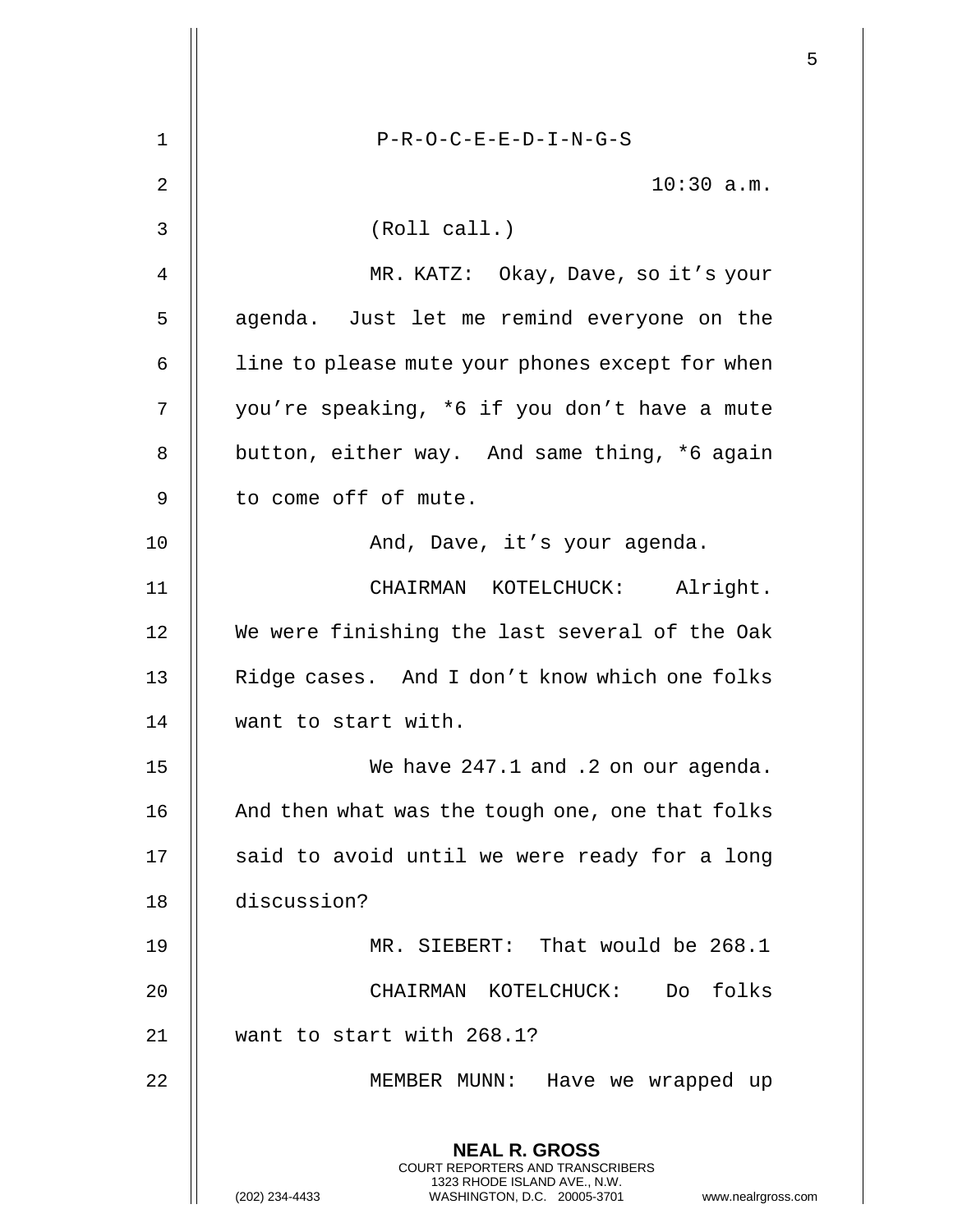| $\sqrt{2}$     | CHAIRMAN KOTELCHUCK: No, we                      |
|----------------|--------------------------------------------------|
| 3              | haven't wrapped it up -- well, then you want to  |
| $\overline{4}$ | go in order. Okay, the lowest one is 247.1 and   |
| 5              | $\cdot$ 2                                        |
| 6              | MEMBER MUNN:<br>Well, not                        |
| 7              | necessarily in order, it just wanted to pick up  |
| 8              | where we left off, and I thought that's where    |
| $\mathsf 9$    | we did. We'd started talking about 247, had we   |
| 10             | not?                                             |
| 11             | CHAIRMAN KOTELCHUCK: We started,                 |
| 12             | yes. And it was left open. Then we have open     |
| 13             | 248.1, 249.1. Let's go to 247, see where we're   |
| 14             | at. We'll refresh ourselves. And then that       |
| 15             | may be open for coming back to at a later time.  |
| 16             | MEMBER MUNN: Yeah.                               |
| 17             | CHAIRMAN KOTELCHUCK:<br>I don't                  |
| 18             | remember which one that Grady was going to check |
| 19             | out. And I don't want to rush him on that.       |
| 20             | Could we put 247.1 up on the screen?             |
| 21             | MS. GOGLIOTTI: Yeah. Can someone                 |
| 22             | give me the rights to the screen? I don't know   |
|                | <b>NEAL R. GROSS</b>                             |

COURT REPORTERS AND TRANSCRIBERS 1323 RHODE ISLAND AVE., N.W.

(202) 234-4433 WASHINGTON, D.C. 20005-3701 www.nealrgross.com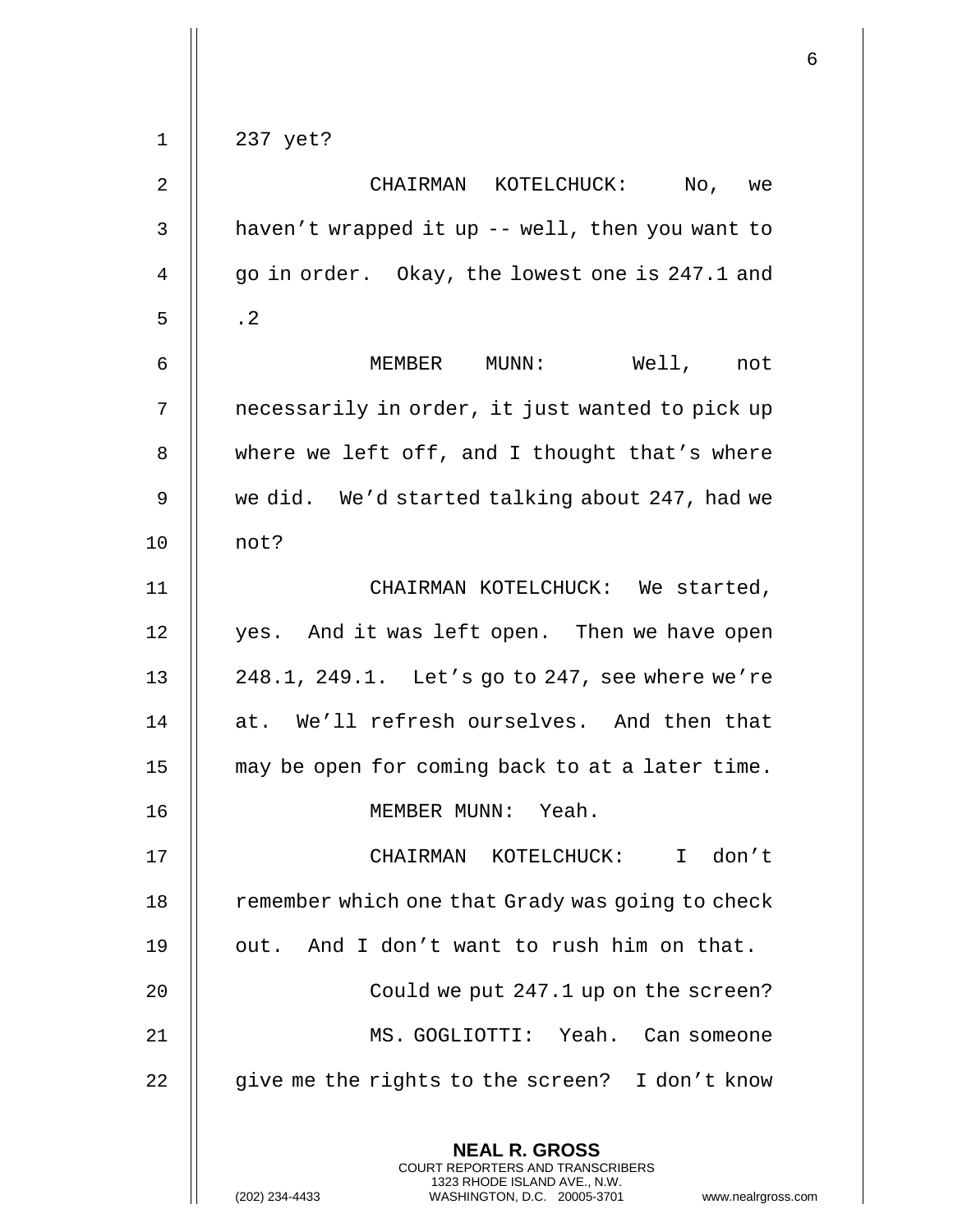**NEAL R. GROSS** COURT REPORTERS AND TRANSCRIBERS 1323 RHODE ISLAND AVE., N.W. (202) 234-4433 WASHINGTON, D.C. 20005-3701 www.nealrgross.com 1 | how that works. 2 MR. KATZ: Yeah, John can -- John 3 | should have sent you a link to Live Meeting. Do 4 | you have that, Rose? 5 MS. GOGLIOTTI: I'm on the Live 6 Meeting, yes. 7 MR. KATZ: Okay. But if you 8 | joined, there are different links by which you  $9 \parallel$  can join. You need to join by the presenter 10  $\parallel$  one. And if you joined by that, then you --11 MS. GOGLIOTTI: Oh. 12 || MR. KATZ: But by active sharing, 13 || you take over the screen. 14 MS. GOGLIOTTI: Okay, I'm going to 15 | have to rejoin then. 16 MR. KATZ: The first link in the 17 || long -- there are multiple links. But the 18 || first link, I think, it will indicate it's the 19 || presenter's link. Or whoever, John haven't 20 || you put up something already or not? 21 MS. GOGLIOTTI: The first link I 22 | joined through. It says present in the title.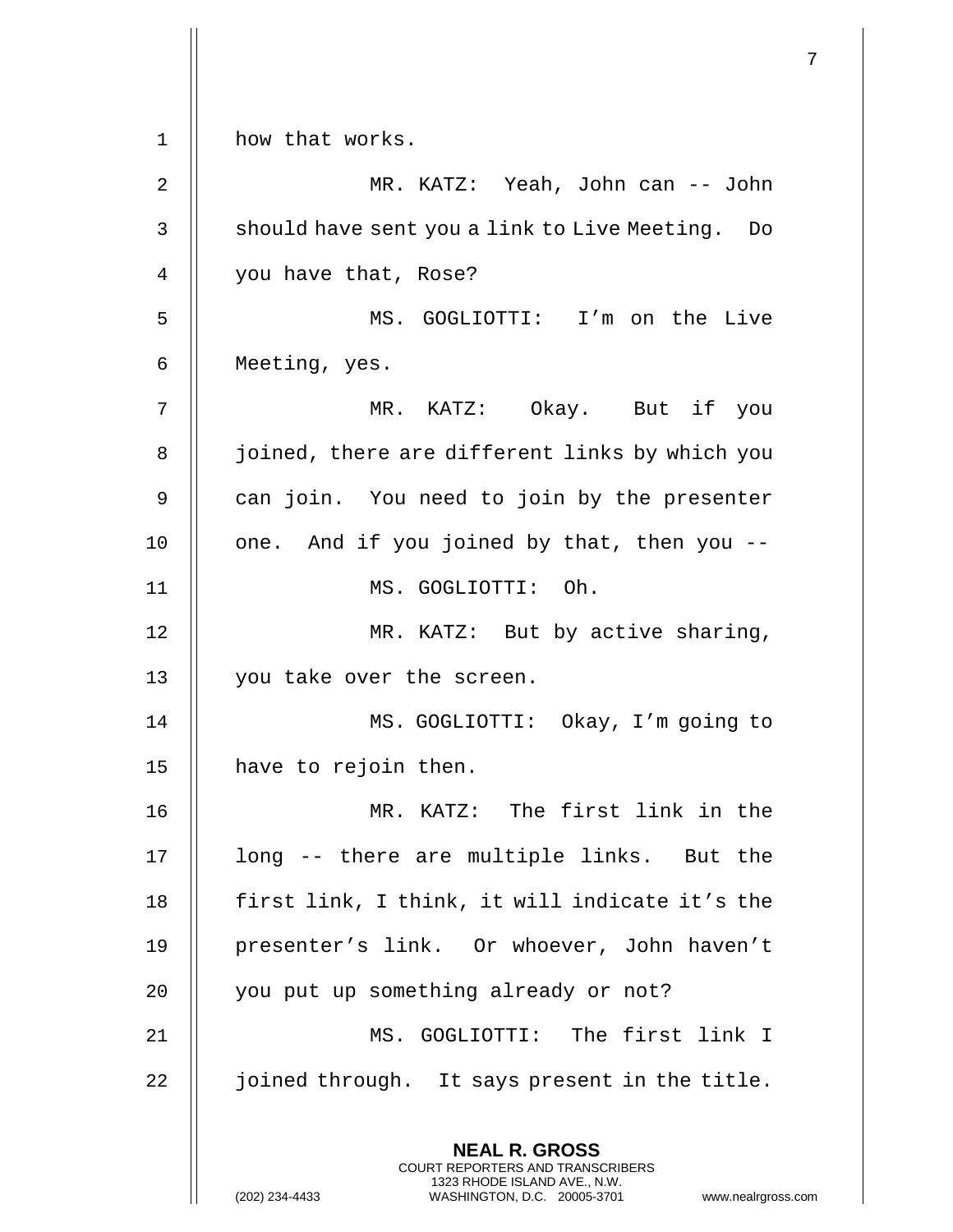|             |                                                                                                                                                                 | 8 |
|-------------|-----------------------------------------------------------------------------------------------------------------------------------------------------------------|---|
| $\mathbf 1$ | MR. KATZ: Right.                                                                                                                                                |   |
| 2           | MEMBER MUNN: Well, I think Beth                                                                                                                                 |   |
| 3           | was good enough to send us the current version                                                                                                                  |   |
| 4           | last night. So I now have it.                                                                                                                                   |   |
| 5           | CHAIRMAN KOTELCHUCK: Oh, okay.                                                                                                                                  |   |
| 6           | Well, I can go back to Outlook and --                                                                                                                           |   |
| 7           | MR. KATZ: Well, John Stiver, are                                                                                                                                |   |
| 8           | you not on the line?                                                                                                                                            |   |
| 9           | MR. STIVER: I'm on the line. I'm                                                                                                                                |   |
| 10          | opening that up right now.                                                                                                                                      |   |
| 11          | CHAIRMAN KOTELCHUCK: Okay, fine,                                                                                                                                |   |
| 12          | fine, good.                                                                                                                                                     |   |
| 13          | MR. STIVER: I'll transfer it to Rose                                                                                                                            |   |
| 14          | once it's up and going here. Okay.                                                                                                                              |   |
| 15          | CHAIRMAN KOTELCHUCK: Alright,                                                                                                                                   |   |
| 16          | looks like something -- there we are. There we                                                                                                                  |   |
| 17          | are. 229 and we're going to go to 247.1 and .2.                                                                                                                 |   |
| 18          | MR. STIVER: Okay, here we are.                                                                                                                                  |   |
| 19          | CHAIRMAN<br>KOTELCHUCK:<br>Okay.                                                                                                                                |   |
| 20          | Let's see. Oh, right, okay, this was the one                                                                                                                    |   |
| 21          | with the incorrect prorating of the person's                                                                                                                    |   |
| 22          | time.                                                                                                                                                           |   |
|             | <b>NEAL R. GROSS</b><br>COURT REPORTERS AND TRANSCRIBERS<br>1323 RHODE ISLAND AVE., N.W.<br>(202) 234-4433<br>WASHINGTON, D.C. 20005-3701<br>www.nealrgross.com |   |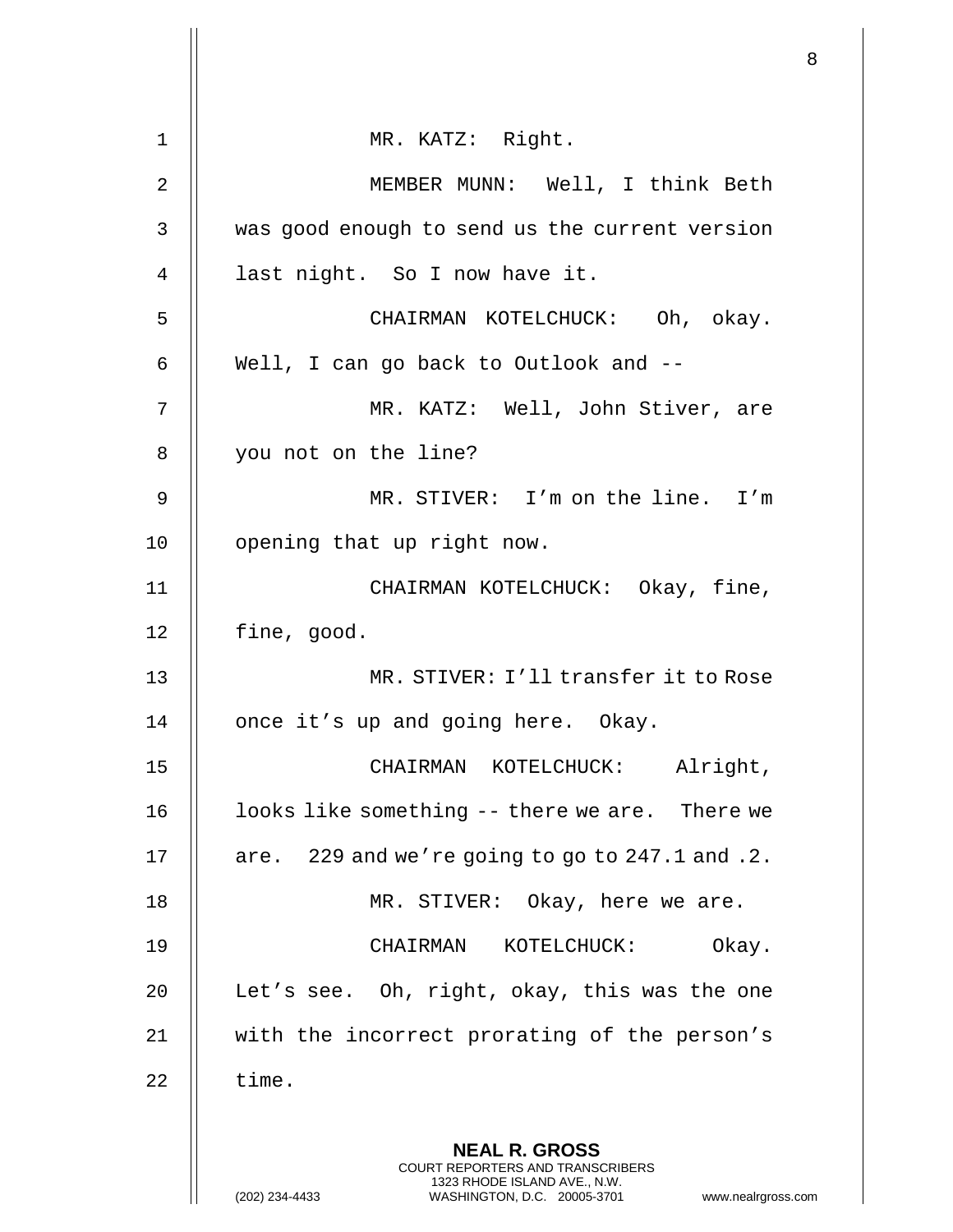| $\mathbf 1$ | MR. CALHOUN: That's the one that                                                                |
|-------------|-------------------------------------------------------------------------------------------------|
| 2           | we're going to go back and look at right away.                                                  |
| 3           | CHAIRMAN KOTELCHUCK: That's                                                                     |
| 4           | right, okay.                                                                                    |
| 5           | MR. CALHOUN: That's not going to                                                                |
| 6           | happen for like a few days at least.                                                            |
| 7           | CHAIRMAN KOTELCHUCK: Okay. So                                                                   |
| 8           | let's go ahead to 248.1. Since .2 was the same                                                  |
| 9           | issue. Okay. Also, okay, this is the B data.                                                    |
| 10          | There's nothing to discuss at this point.                                                       |
| 11          | You folks at NIOSH were going to                                                                |
| 12          | take a look at this and come back to us at a later                                              |
| 13          | time with your recommendations. So kind of a                                                    |
| 14          | move forward.                                                                                   |
| 15          | MR. CALHOUN: Yeah, this is Grady.                                                               |
| 16          | I had told you that I hoped to get that to you                                                  |
| 17          | today and that's not going to happen.                                                           |
| 18          | CHAIRMAN KOTELCHUCK: Okay.                                                                      |
| 19          | Well, fine. Let's then do 249.1.                                                                |
| 20          | MR. KATZ: This is the same.                                                                     |
| 21          | CHAIRMAN KOTELCHUCK: This is the                                                                |
| 22          | same, okay. Sorry. Then we are at 268.1.                                                        |
|             | <b>NEAL R. GROSS</b><br><b>COURT REPORTERS AND TRANSCRIBERS</b><br>1323 RHODE ISLAND AVE., N.W. |
|             | (202) 234-4433<br>WASHINGTON, D.C. 20005-3701<br>www.nealrgross.o                               |

 $\mathop{||}$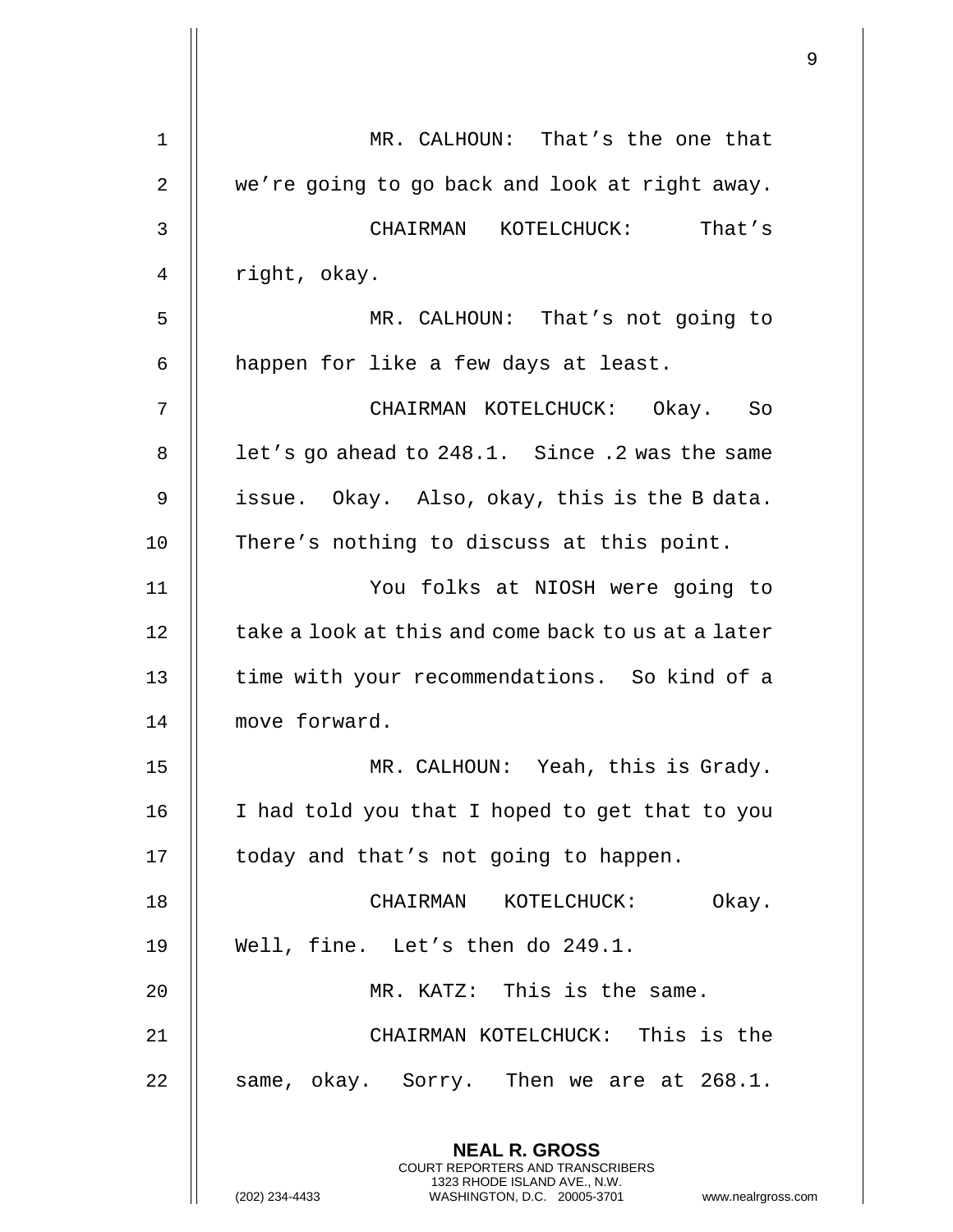**NEAL R. GROSS** COURT REPORTERS AND TRANSCRIBERS 1323 RHODE ISLAND AVE., N.W. (202) 234-4433 WASHINGTON, D.C. 20005-3701 www.nealrgross.com 1 || And this is the one that folks alerted us was 2 || going to be a complicated one. 3 So, Doug, do you want to start  $4 \parallel 268.1$ ? Or whoever would wish to start. 5 MR. FARVER: I'll go ahead and 6  $\parallel$  start. This is Doug and then I'll -- I want to  $7 \parallel$  turn it over to Scott real quick. 8 || MEMBER MUNN: So we're skipping 9 || over 250, right? 10 CHAIRMAN KOTELCHUCK: Right. 11 || That was, I thought, resolved. 12 MR. KATZ: That was resolved and 13 | closed. 14 CHAIRMAN KOTELCHUCK: Yeah. 15 MR. KATZ: Yeah. 16 || MEMBER MUNN: Okay. 17 MR. FARVER: The finding has to do 18 || with an incorrect procedure for reporting the 19 || scaling factor from the Y-12 doses. The 20 | scaling factor was used with the coworker doses 21 | to obtain the claimant doses. 22 And it is a messy, messy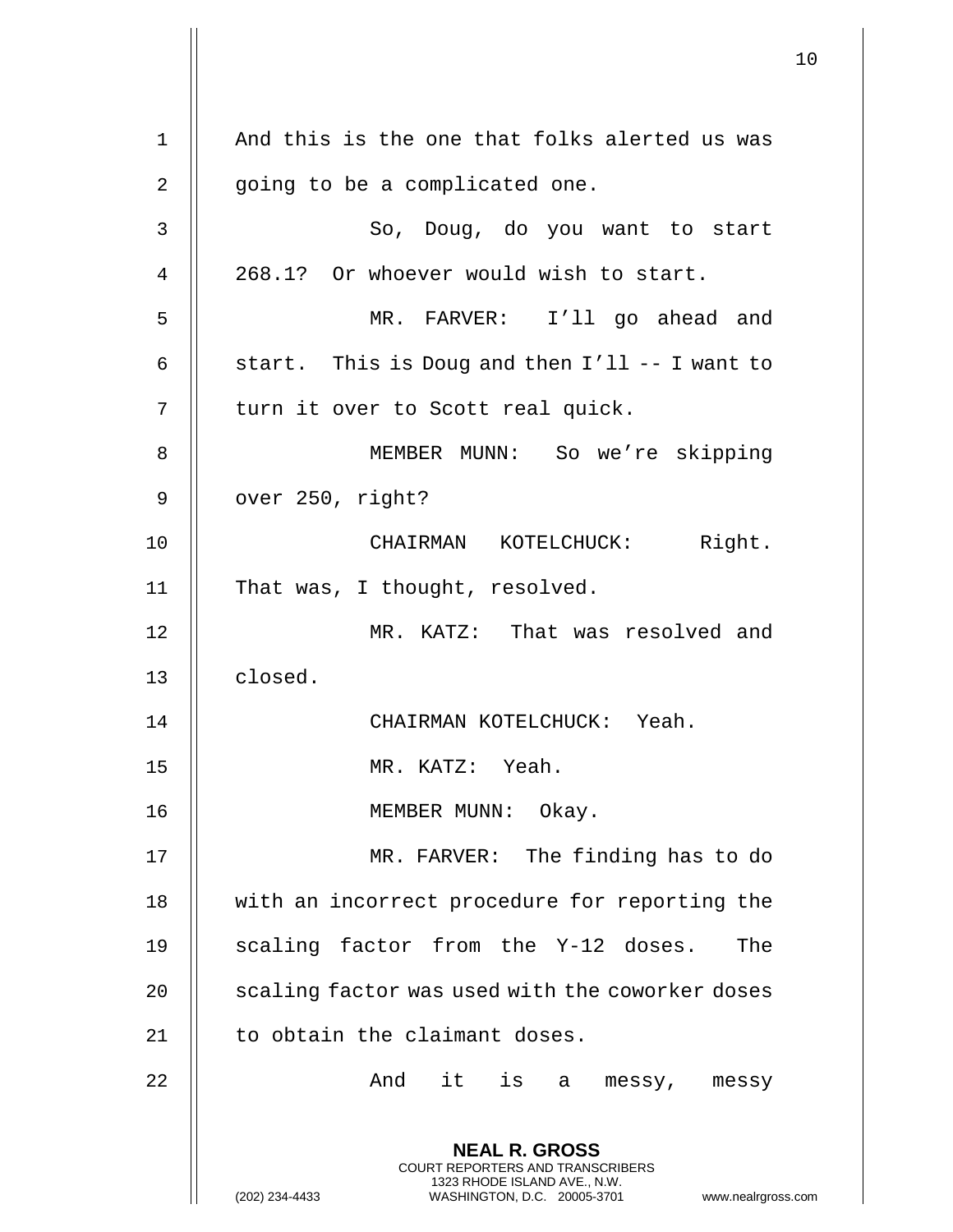|             |                                                                                                                                                                 | 11 |
|-------------|-----------------------------------------------------------------------------------------------------------------------------------------------------------------|----|
| $\mathbf 1$ | calculation. And extremely complex. And                                                                                                                         |    |
| 2           | with that being said, I'm going to turn it over                                                                                                                 |    |
| 3           | to Scott because he probably can explain it                                                                                                                     |    |
| 4           | better.                                                                                                                                                         |    |
| 5           | MR. SIEBERT: Yeah, this is Scott.                                                                                                                               |    |
| 6           | I would call you a coward, except now I'm going                                                                                                                 |    |
| 7           | to turn it over to Matt Smith who can now explain                                                                                                               |    |
| 8           | it better.                                                                                                                                                      |    |
| 9           | MR. SMITH: Alright. This is Matt                                                                                                                                |    |
| 10          | with the ORAU Team.                                                                                                                                             |    |
| 11          | CHAIRMAN KOTELCHUCK: By the way,                                                                                                                                |    |
| 12          | folks, my line is -- I'm not getting quite the                                                                                                                  |    |
| 13          | volume I'd like. Could you speak just a little                                                                                                                  |    |
| 14          | louder?                                                                                                                                                         |    |
| 15          | MR. SMITH: Sure. How's that?                                                                                                                                    |    |
| 16          | Oh, much<br>CHAIRMAN KOTELCHUCK:                                                                                                                                |    |
| 17          | better.                                                                                                                                                         |    |
| 18          | MR. SMITH: Okay.                                                                                                                                                |    |
| 19          | MEMBER MUNN: Thanks, Matt.                                                                                                                                      |    |
| 20          | MR. SMITH: You bet. This is a                                                                                                                                   |    |
| 21          | claim where, in the early days of the project,                                                                                                                  |    |
| 22          | we had a unique method for doing coworker dose                                                                                                                  |    |
|             | <b>NEAL R. GROSS</b><br>COURT REPORTERS AND TRANSCRIBERS<br>1323 RHODE ISLAND AVE., N.W.<br>(202) 234-4433<br>WASHINGTON, D.C. 20005-3701<br>www.nealrgross.com |    |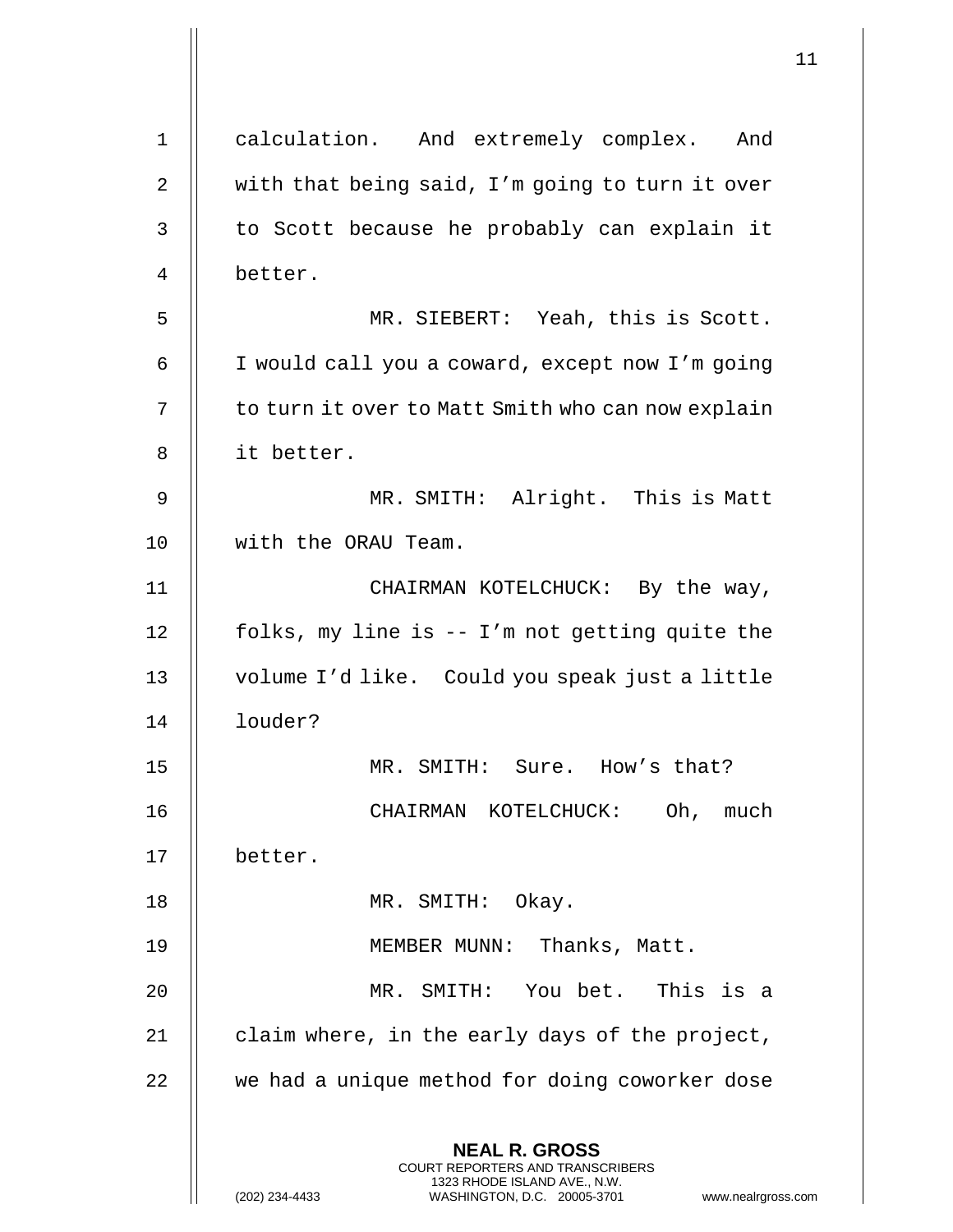| $\mathbf 1$ | that was developed by the statisticians at                                                                                                                      |
|-------------|-----------------------------------------------------------------------------------------------------------------------------------------------------------------|
| 2           | ORAU. It involved taking a look at a worker's                                                                                                                   |
| 3           | dose at Y-12 in the post-1960 to roughly 1965                                                                                                                   |
| 4           | time frame. And then by judging that dose and                                                                                                                   |
| 5           | it's magnitude, being able to actually scale                                                                                                                    |
| 6           | the coworker dose that was needed for the                                                                                                                       |
| 7           | earlier time period, before 1960, in a                                                                                                                          |
| 8           | statistical manner.                                                                                                                                             |
| 9           | CHAIRMAN KOTELCHUCK: Was this an                                                                                                                                |
| 10          | extrapolation?                                                                                                                                                  |
| 11          | MR. SMITH: That would be the best                                                                                                                               |
| 12          | simplified way to explain.                                                                                                                                      |
| 13          | CHAIRMAN KOTELCHUCK: Okay.                                                                                                                                      |
| 14          | MR. SMITH: The statistical method                                                                                                                               |
| 15          | required at least five quarters of data after                                                                                                                   |
| 16          | 1960. And it also required that you kind of                                                                                                                     |
| 17          | take a look at the workers' job functions and                                                                                                                   |
| 18          | make sure that what they were doing after 1960                                                                                                                  |
| 19          | was roughly the same as what they were going                                                                                                                    |
| 20          | before that.                                                                                                                                                    |
| 21          | What's happened over time is that we                                                                                                                            |
| 22          | developed another OTIB called OTIB-20. And I                                                                                                                    |
|             | <b>NEAL R. GROSS</b><br>COURT REPORTERS AND TRANSCRIBERS<br>1323 RHODE ISLAND AVE., N.W.<br>(202) 234-4433<br>WASHINGTON, D.C. 20005-3701<br>www.nealrgross.com |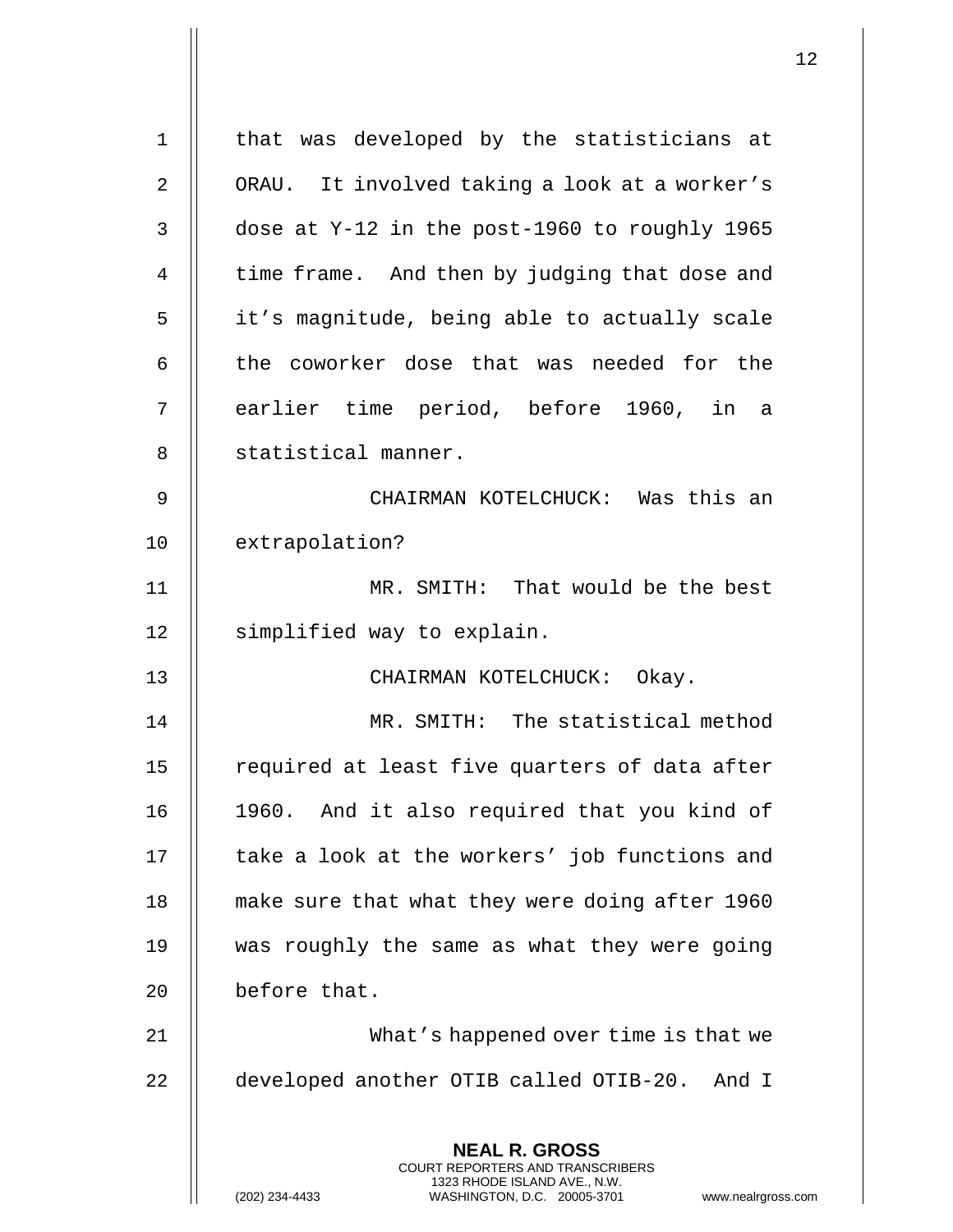| $\mathbf 1$    | think everybody on the call is probably pretty                                                                                                                      |
|----------------|---------------------------------------------------------------------------------------------------------------------------------------------------------------------|
| $\overline{2}$ | familiar with that document by now.                                                                                                                                 |
| 3              | And what that did was set the stage                                                                                                                                 |
| 4              | for a little bit more simplified way of taking                                                                                                                      |
| 5              | a look at external coworker dose. At this                                                                                                                           |
| 6              | time, and actually for several years now, a Y-12                                                                                                                    |
| 7              | coworker dose was switched over from this older                                                                                                                     |
| 8              | method to this method that's the same as all the                                                                                                                    |
| 9              | other sites based on OTIB-20.                                                                                                                                       |
| 10             | So, keeping that in mind, things                                                                                                                                    |
| 11             | like Procedure-42, which described how this                                                                                                                         |
| 12             | previous method was to be implemented, that                                                                                                                         |
| 13             | procedure is not even active anymore.<br>The                                                                                                                        |
| 14             | workbook also is not even active anymore.                                                                                                                           |
| 15             | But with respect to the claim at                                                                                                                                    |
| 16             | hand, after taking a look at it, we agree that                                                                                                                      |
| 17             | the statistical factors that were calculated in                                                                                                                     |
| 18             | the claim are not correct. This was a worker                                                                                                                        |
| 19             | who terminated their employment, I believe it                                                                                                                       |
| 20             | was after the first quarter of 1962.                                                                                                                                |
| 21             | So he had exactly five quarters of                                                                                                                                  |
| 22             | data. So he had the minimum required. But                                                                                                                           |
|                | <b>NEAL R. GROSS</b><br><b>COURT REPORTERS AND TRANSCRIBERS</b><br>1323 RHODE ISLAND AVE., N.W.<br>(202) 234-4433<br>WASHINGTON, D.C. 20005-3701<br>www.nealrgross. |

 $\mathsf{l}\mathsf{l}$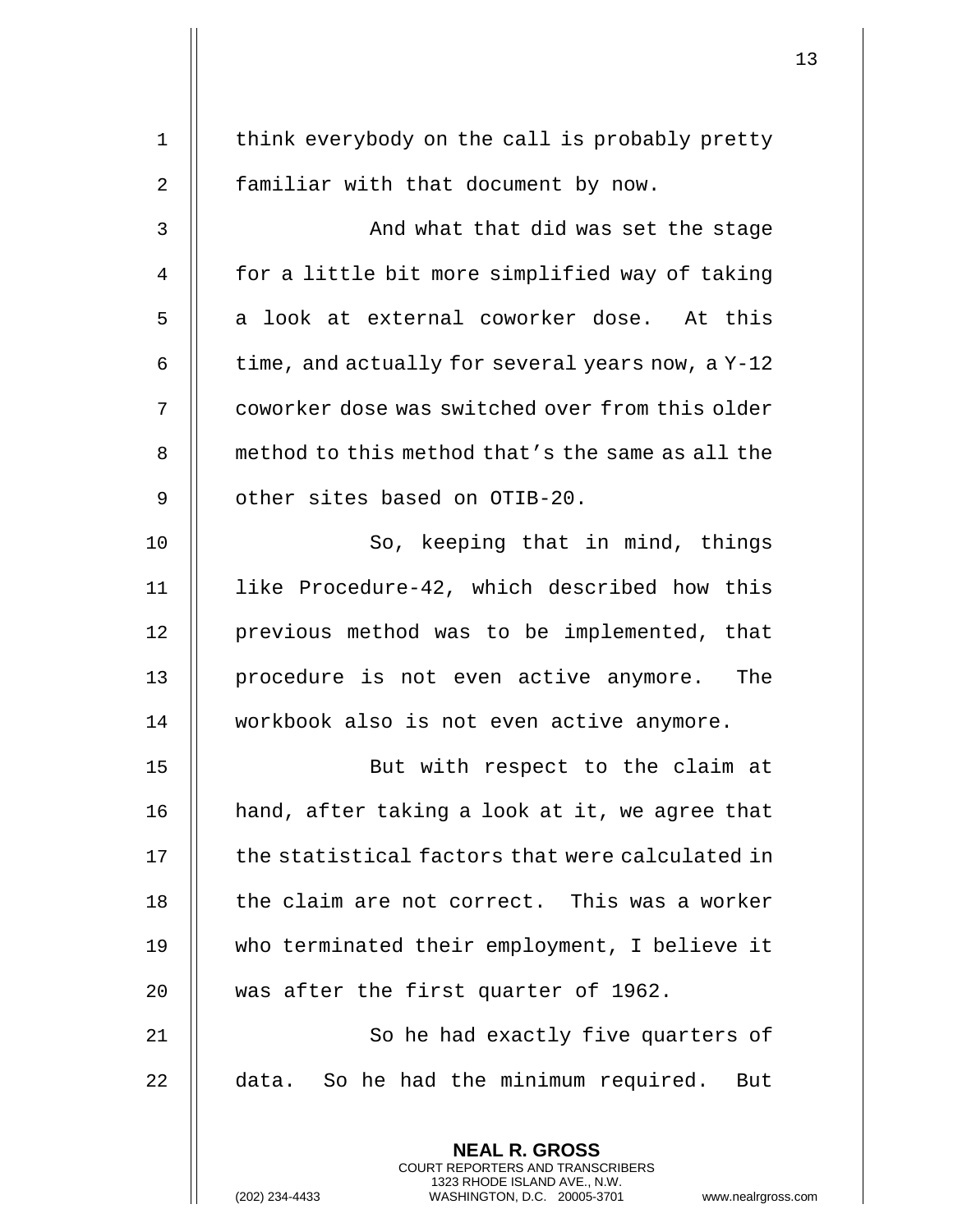| $\mathbf 1$    | then he terminated. And what happened with the  |
|----------------|-------------------------------------------------|
| $\overline{2}$ | tool is [that] the tool applied values of zero  |
| 3              | for all the remaining quarters, all the way up  |
| 4              | to 1965.                                        |
| 5              | And what that did is it artificially            |
| 6              | lowered the magnitude of his comparison         |
| 7              | coworker dose.                                  |
| 8              | CHAIRMAN KOTELCHUCK: Right, of                  |
| 9              | course.                                         |
| 10             | MR. SMITH: What should have been                |
| 11             | done, and it is called out in the legacy        |
| 12             | Procedure-42, is the calculation should have    |
| 13             | been truncated to look at only those first five |
| 14             | quarters. Not the 20 possible quarters that     |
| 15             | there were.                                     |
| 16             | So we agree that the -- what we call            |
| 17             | the scaling factor, which is not -- which again |
| 18             | there's like a little bit of confusion on the   |
| 19             | naming conventions with things. But in any      |
| 20             | event, what we would call -- I'll call it an    |
| 21             | adjustment to get through the conversation      |
| 22             | cleaner. We agree that the adjustment factor    |
|                |                                                 |

**NEAL R. GROSS** COURT REPORTERS AND TRANSCRIBERS 1323 RHODE ISLAND AVE., N.W.

 $\begin{array}{c} \hline \end{array}$ 

(202) 234-4433 WASHINGTON, D.C. 20005-3701 www.nealrgross.com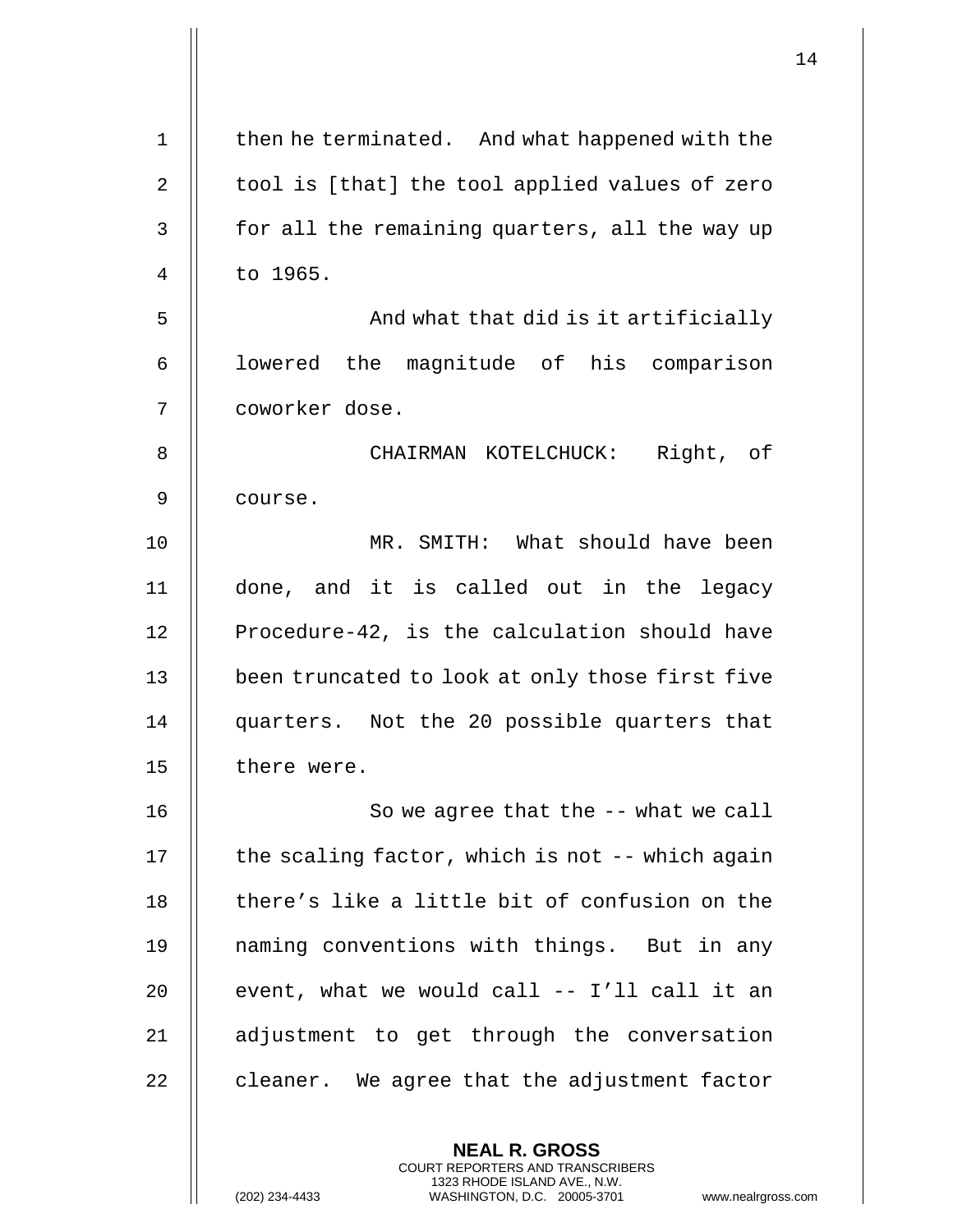| $\mathbf{1}$ | was not as high as it needed to be, and the                                                                                                                  |
|--------------|--------------------------------------------------------------------------------------------------------------------------------------------------------------|
| 2            | factor should have been 3.77.                                                                                                                                |
| 3            | There is a PER with respect to the                                                                                                                           |
| 4            | implementation to the new Y-12 coworker dose.                                                                                                                |
| 5            | I took a quick look at it.                                                                                                                                   |
| 6            | CHAIRMAN KOTELCHUCK: Could we                                                                                                                                |
| 7            | scroll down -- pardon me a second. Could we                                                                                                                  |
| 8            | scroll down just a little on the screen now, on                                                                                                              |
| 9            | the PER? Thank you.                                                                                                                                          |
| 10           | MR. SMITH: I did take a look at the                                                                                                                          |
| 11           | data in the current coworker OTIB, I believe,                                                                                                                |
| 12           | in preparation for a meeting, whenever it was,                                                                                                               |
| 13           | two times ago. And when you're judging it by                                                                                                                 |
| 14           | the 95 <sup>th</sup> percentile, and also considering the                                                                                                    |
| 15           | construction trade worker correction factor of                                                                                                               |
| 16           | 1.4 [which] is going to get folded in, the PER                                                                                                               |
| 17           | process will likely give this claimant a higher                                                                                                              |
| 18           | dose.                                                                                                                                                        |
| 19           | CHAIRMAN KOTELCHUCK:<br>Okay.                                                                                                                                |
| 20           | MR. SMITH: The bottom line is, on                                                                                                                            |
| 21           | this particular claim, it is also another one                                                                                                                |
| 22           | like the ones we talked about yesterday, slated                                                                                                              |
|              | <b>NEAL R. GROSS</b><br>COURT REPORTERS AND TRANSCRIBERS<br>1323 RHODE ISLAND AVE., N.W.<br>(202) 234-4433<br>WASHINGTON, D.C. 20005-3701<br>www.nealrgross. |

 $\mathsf{l}\mathsf{l}$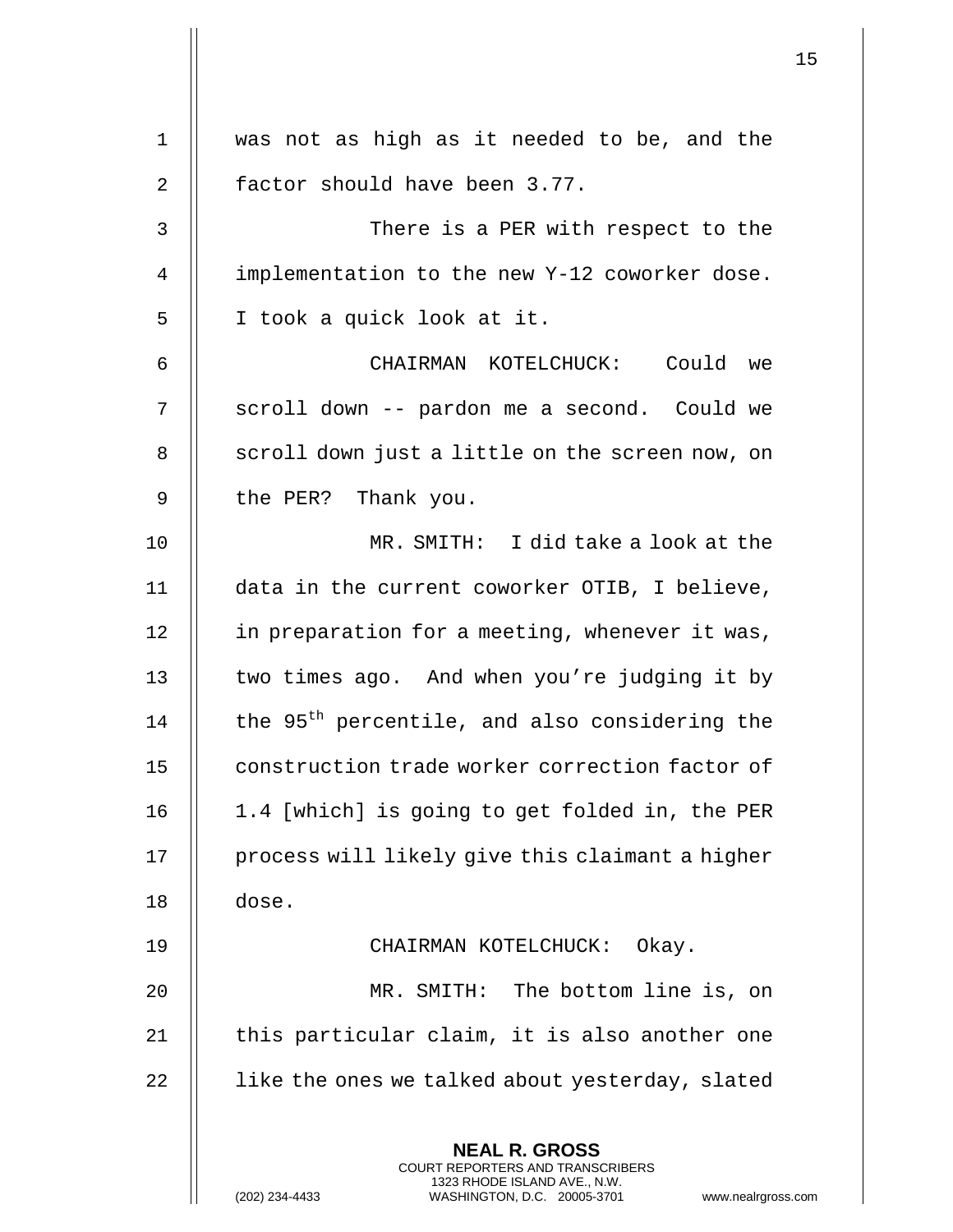| $\mathbf 1$ | for a PER evaluation.                                                                                                                                         |
|-------------|---------------------------------------------------------------------------------------------------------------------------------------------------------------|
| 2           | And the method that was used at the                                                                                                                           |
| 3           | time is now what we would call an "inactive" and                                                                                                              |
| 4           | is not used anymore.                                                                                                                                          |
| 5           | CHAIRMAN KOTELCHUCK: Okay.                                                                                                                                    |
| 6           | MEMBER MUNN: Matt, have you done a                                                                                                                            |
| 7           | rough calculation to see how that scaling                                                                                                                     |
| 8           | factor is going to affect the PoC in this                                                                                                                     |
| 9           | particular claim?                                                                                                                                             |
| 10          | MR. SMITH: I don't know that I ran                                                                                                                            |
| 11          | it all the way through PoC values. But I did,                                                                                                                 |
| 12          | I think, a rough judgment of just eyeballing the                                                                                                              |
| 13          | dose. In other words, the magnitude of the                                                                                                                    |
| 14          | dose that would have been applied for coworker.                                                                                                               |
| 15          | MEMBER MUNN: Right. And in your                                                                                                                               |
| 16          | assessment, is this going to create a major                                                                                                                   |
| 17          | change with respect to the claimant?                                                                                                                          |
| 18          | MR. SMITH: Probably not a major                                                                                                                               |
| 19          | change. Oh, with respect to what the decision                                                                                                                 |
| 20          | was?                                                                                                                                                          |
| 21          | What the PoC is<br>MEMBER MUNN:                                                                                                                               |
| 22          | likely to be.                                                                                                                                                 |
|             | <b>NEAL R. GROSS</b><br>COURT REPORTERS AND TRANSCRIBERS<br>1323 RHODE ISLAND AVE., N.W.<br>(202) 234-4433<br>WASHINGTON, D.C. 20005-3701<br>www.nealrgross.c |

 $\begin{array}{c} \hline \end{array}$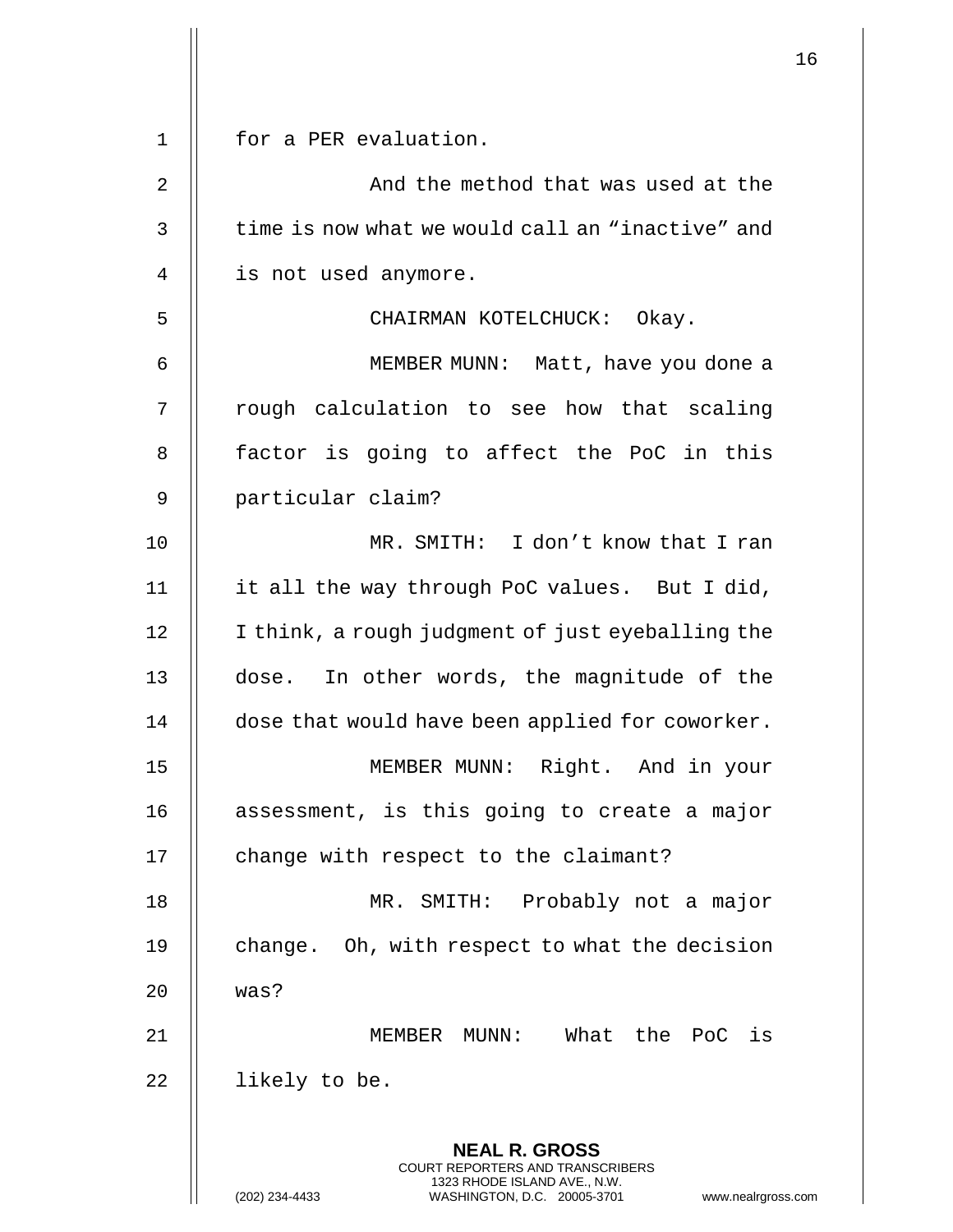| $\mathbf 1$    | MR. SMITH: I would not want to                                                                                                                                         |
|----------------|------------------------------------------------------------------------------------------------------------------------------------------------------------------------|
| $\overline{2}$ | speak to that without running the PoC in                                                                                                                               |
| 3              | collaboration with Scott and his team.                                                                                                                                 |
| 4              | CHAIRMAN KOTELCHUCK: Sure. And                                                                                                                                         |
| 5              | under any circumstance, that would be an                                                                                                                               |
| 6              | interim because we're awaiting PER. Right?                                                                                                                             |
| 7              | MR. SMITH: That is correct. The                                                                                                                                        |
| 8              | other thing I don't know with respect to this                                                                                                                          |
| 9              | claim is if it's already been reworked due to                                                                                                                          |
| 10             | another cancer being reported.                                                                                                                                         |
| 11             | CHAIRMAN KOTELCHUCK: Yeah.                                                                                                                                             |
| 12             | MR. SMITH: I'm not sure of the                                                                                                                                         |
| 13             | exact claim status right now.                                                                                                                                          |
| 14             | MR. CALHOUN: I can check.<br>$\mathbf I$                                                                                                                               |
| 15             | should be able to check that pretty quick. If                                                                                                                          |
| 16             | the document that is driving the PER is already                                                                                                                        |
| 17             | complete, then we can move ahead.                                                                                                                                      |
| 18             | We'll do a quick evaluation and see                                                                                                                                    |
| 19             | if it will affect it and we can move ahead. But                                                                                                                        |
| 20             | if the document's not complete, we have to wait                                                                                                                        |
| 21             | until that's complete before we can do the PER.                                                                                                                        |
| 22             | Right.<br>But<br>CHAIRMAN KOTELCHUCK:                                                                                                                                  |
|                | <b>NEAL R. GROSS</b><br><b>COURT REPORTERS AND TRANSCRIBERS</b><br>1323 RHODE ISLAND AVE., N.W.<br>(202) 234-4433<br>WASHINGTON, D.C. 20005-3701<br>www.nealrgross.com |

 $\mathsf{I}$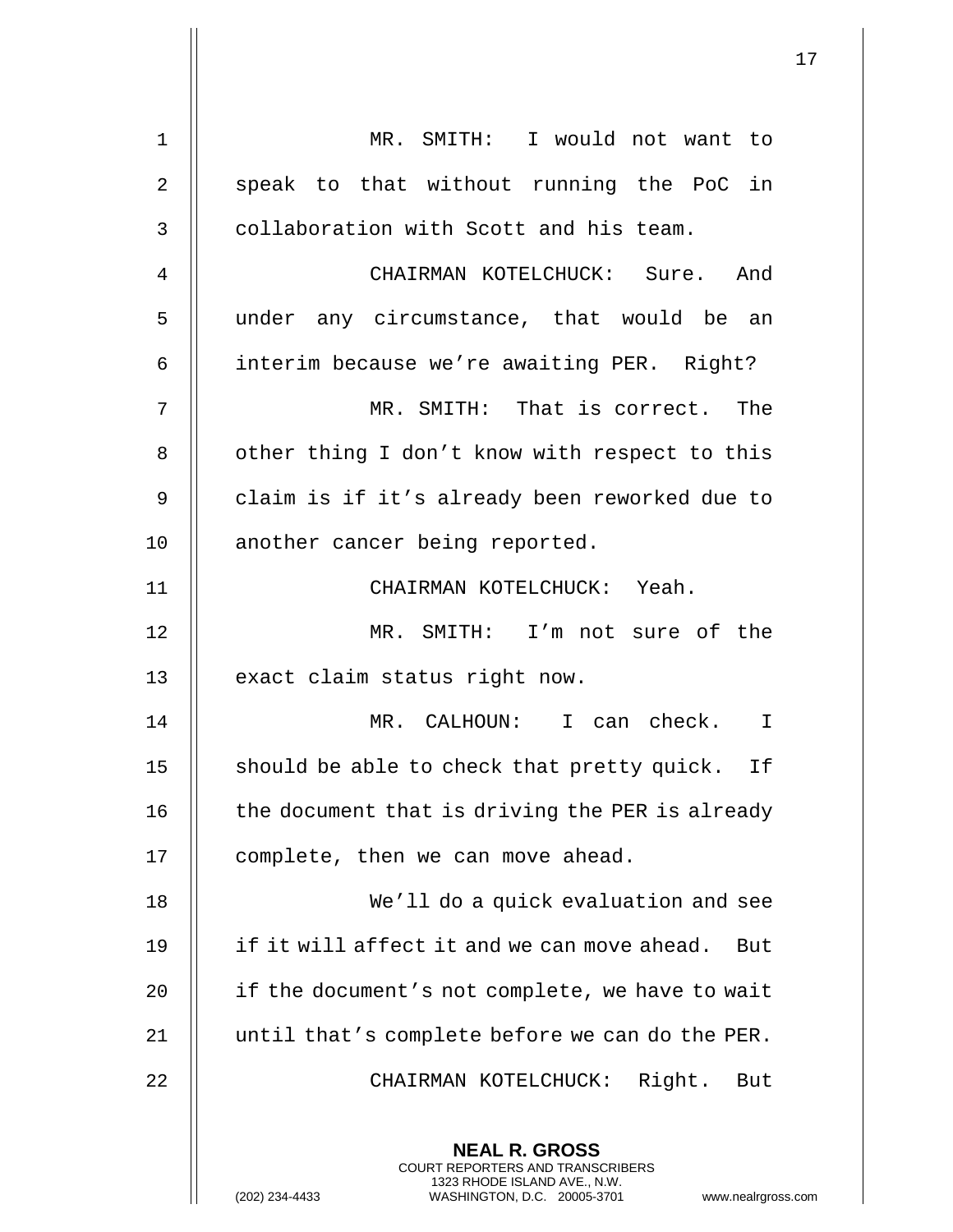**NEAL R. GROSS** COURT REPORTERS AND TRANSCRIBERS 1323 RHODE ISLAND AVE., N.W. (202) 234-4433 WASHINGTON, D.C. 20005-3701 www.nealrgross.com 1 || is there agreement by SC&A and NIOSH that this  $2 \parallel -$  is this issue is resolved? And that this  $3$  || error can be corrected? Or not? 4 MR. FARVER: Well, I have a couple 5 || of questions. When did this stop being used,  $6 \parallel$  this process? 7 MR. SMITH: Upon publication of 8 | OTIB-64. And I'll have to take a minute or two  $9$  || to pull that one up to get a publication date 10 || for you. 11 || CHAIRMAN KOTELCHUCK: Okay. 12 MR. FARVER: Because I have a 13 || feeling we're going to run into this again. 14 MR. SIEBERT: OTIB-64 was in April 15 of 2013. 16 || MR. FARVER: Okay. 17 MR. SMITH: Well, that might have 18 || been the latest publication on it. Let me --19  $\parallel$  that was a Rev[ision] 2. Let me just go to the 20 || publication record. I'm almost there. 21 CHAIRMAN KOTELCHUCK: Okay. 22 MR. SMITH: And initially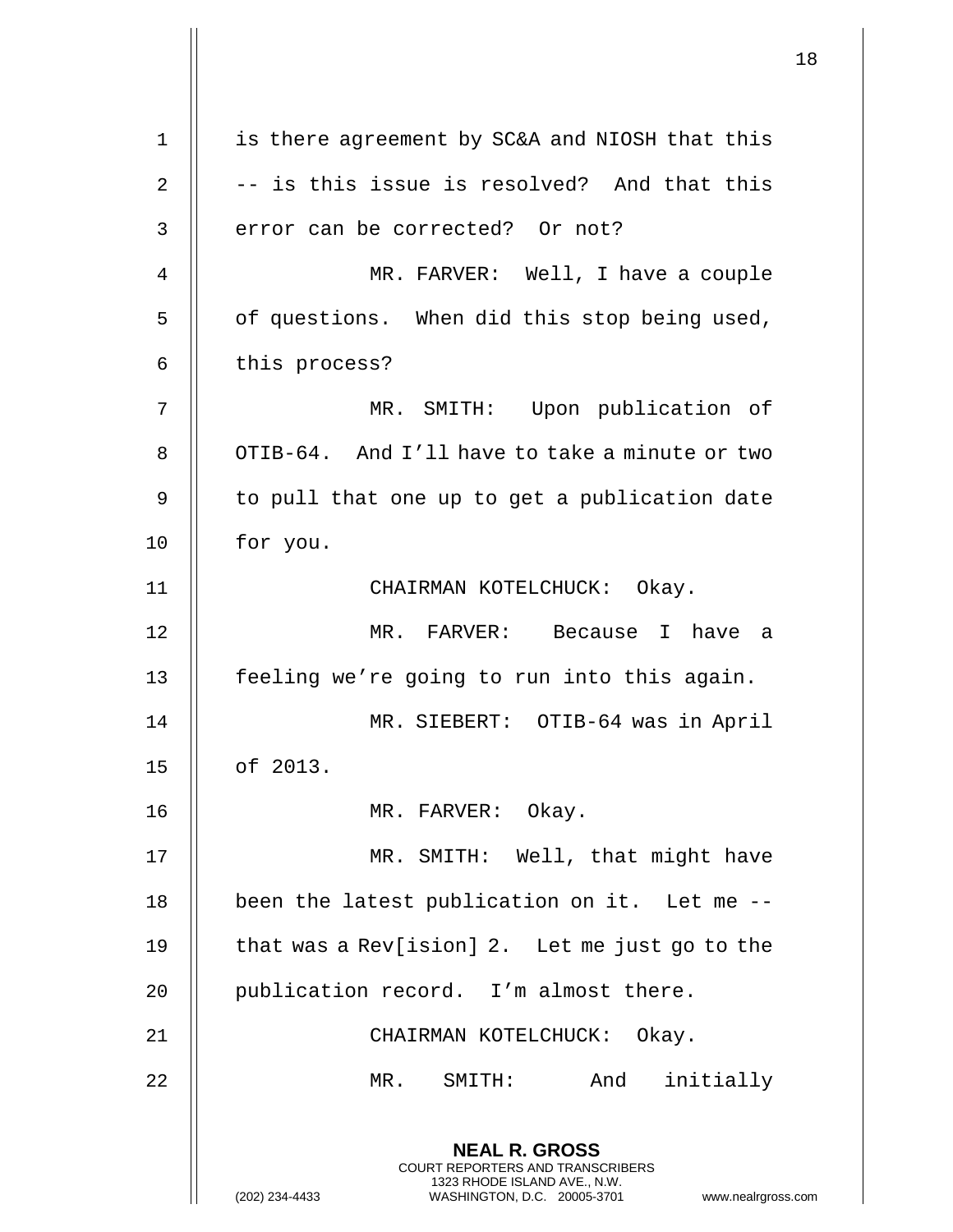**NEAL R. GROSS** COURT REPORTERS AND TRANSCRIBERS 1323 RHODE ISLAND AVE., N.W. 1 published as Rev 0 in 2009. 2 || CHAIRMAN KOTELCHUCK: Okay. 3 MR. FARVER: Does the 2009 Rev take 4 || care of it? Rev 0? 5 MR. SMITH: Yeah. Upon 6  $\parallel$  publication of OTIB-64, we then deactivated 7 | OTIB-13 and Procedure-42 and the tool that's 8 | the one we've been looking at with respect to  $9$   $\parallel$  this claim. 10 MR. CALHOUN: Just for a little 11 background information, too, I just looked this 12 || case up and it's a little bit less than 39 13 || percent right now. So it would take a pretty 14 || significant swing in dose to make that 15 compensable. 16 || MR. FARVER: My point is there's 17 been a lot of Y-12 cases completed over the 18 || years. And we're in another position here 19 where we've got to wait for a PER that may happen 20 | at some point. 21 MR. CALHOUN: Well, it will happen  $22$  || at some time  $-$  like I said, even this process

(202) 234-4433 WASHINGTON, D.C. 20005-3701 www.nealrgross.com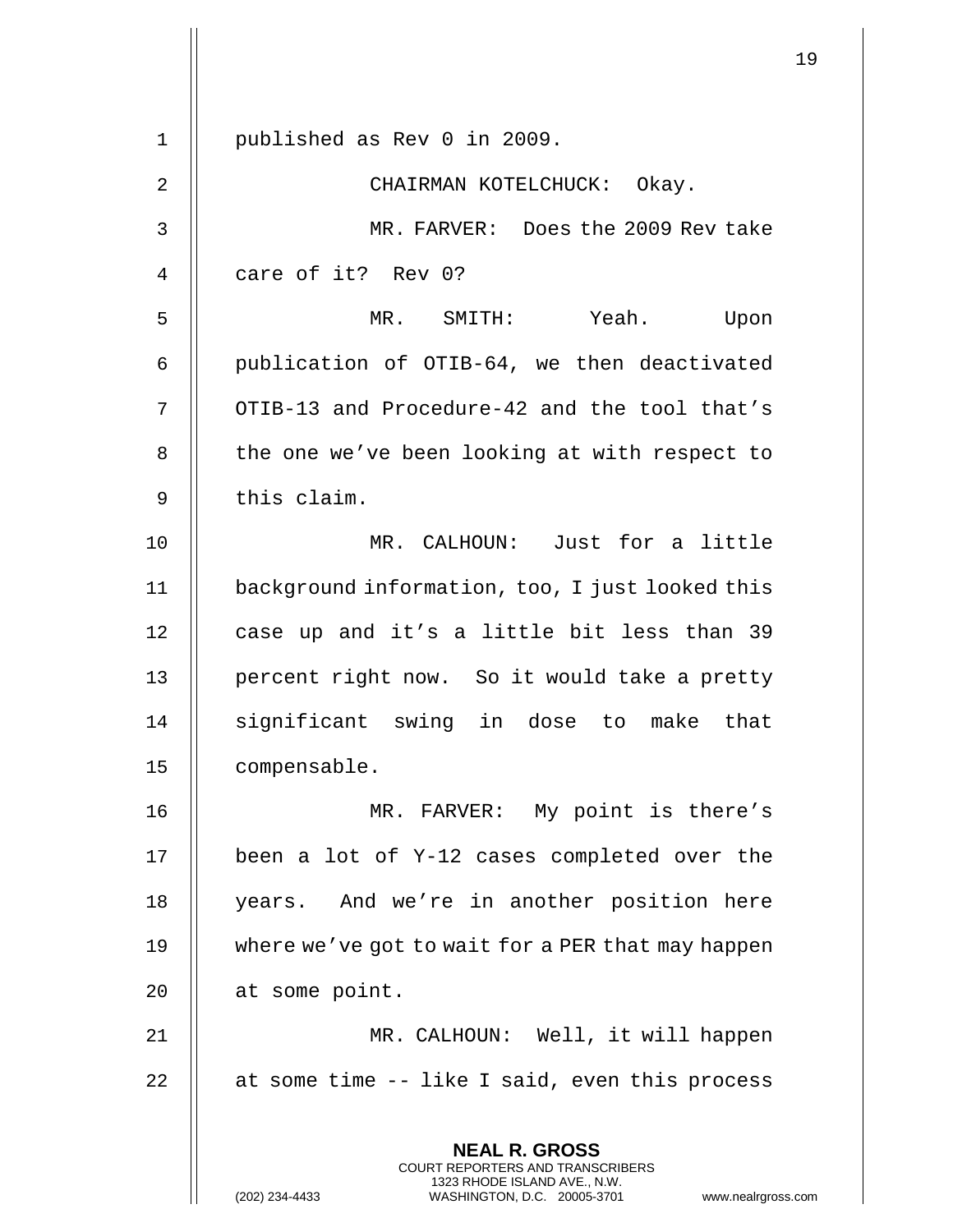|             |                                                                                          | 20 |
|-------------|------------------------------------------------------------------------------------------|----|
| $\mathbf 1$ | that we're doing right now causes PERs. We try                                           |    |
| 2           | to get through them. We've got them. We've                                               |    |
| 3           | got a system, we've got them logged, we've got                                           |    |
| 4           | them scheduled. It's just a matter of getting                                            |    |
| 5           | them done.                                                                               |    |
| 6           | So in this case we will take another                                                     |    |
| 7           | look at it to see if it is likely to go over.                                            |    |
| 8           | If it's not likely to go over, there's no sense                                          |    |
| 9           | in rushing it.                                                                           |    |
| 10          | CHAIRMAN KOTELCHUCK: Right.                                                              |    |
| 11          | Although we actually, in this, for Oak Ridge,                                            |    |
| 12          | we do have several now that are waiting on the                                           |    |
| 13          | PER.                                                                                     |    |
| 14          | Like I said<br>MR. CALHOUN:                                                              |    |
| 15          | yesterday, we have thousands. We're probably                                             |    |
| 16          |                                                                                          |    |
| 17          | (Simultaneous speaking.)                                                                 |    |
| 18          | CHAIRMAN KOTELCHUCK: Yeah, yeah.                                                         |    |
| 19          | Okay, true.                                                                              |    |
| 20          | MR. KATZ: Back to your question                                                          |    |
| 21          | though, Dave, it sounds like they're in                                                  |    |
| 22          | agreement that -- I mean, because the NIOSH                                              |    |
|             | <b>NEAL R. GROSS</b><br>COURT REPORTERS AND TRANSCRIBERS<br>1323 RHODE ISLAND AVE., N.W. |    |
|             | WASHINGTON, D.C. 20005-3701<br>(202) 234-4433<br>www.nealrgross.com                      |    |

 $\overline{1}$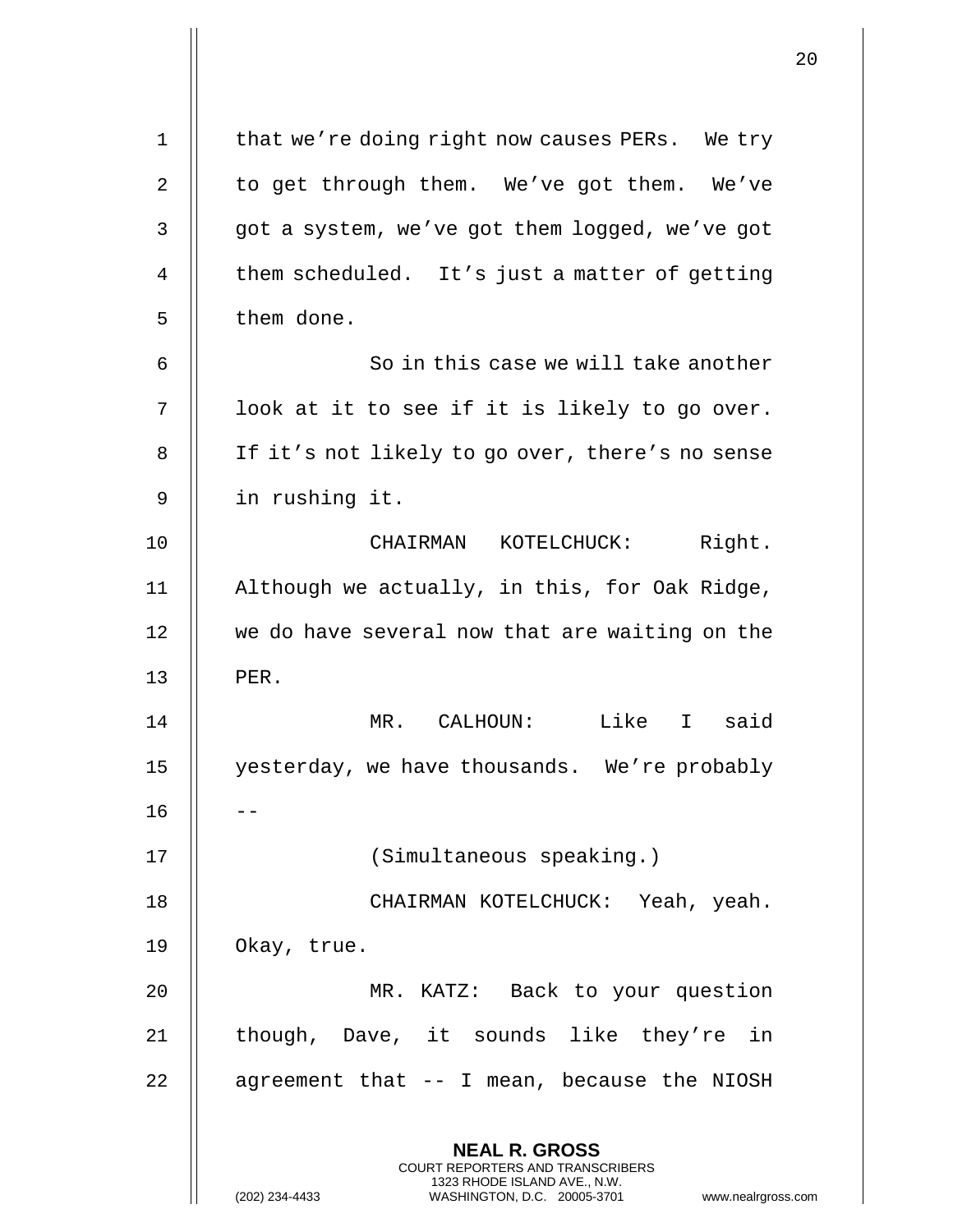**NEAL R. GROSS** COURT REPORTERS AND TRANSCRIBERS 1323 RHODE ISLAND AVE., N.W. (202) 234-4433 WASHINGTON, D.C. 20005-3701 www.nealrgross.com 1 folks just said they made this error and it 2 || needs to be corrected. So I think it's 3 || resolved that it's closable. 4 MR. FARVER: I mean, have we 5 | reviewed that procedure and OTIB? SC&A? 6 MEMBER MUNN: Which procedure? 7 MR. FARVER: 42, and what was the 8 || OTIB? 9 MR. SMITH: OTIB-13. I believe 10 || they came up a long time ago. 11 MR. FARVER: Have we reviewed them 12 | since this change? 13 MR. KATZ: The OTIB-42 is -- 14 | Procedure-42 is obsolete now, is what they've 15 just told us. 16 MR. FARVER: Okay. Then what was 17 || the procedure that took over this process? 18 MR. SMITH: OTIB-64 would have 19 | superseded both OTIB-13 and Procedure-42. And  $20$   $\parallel$  that would have, again, the publication date 21  $\parallel$  for OTIB-64 is August of 2009. 22 MR. FARVER: Right. Have we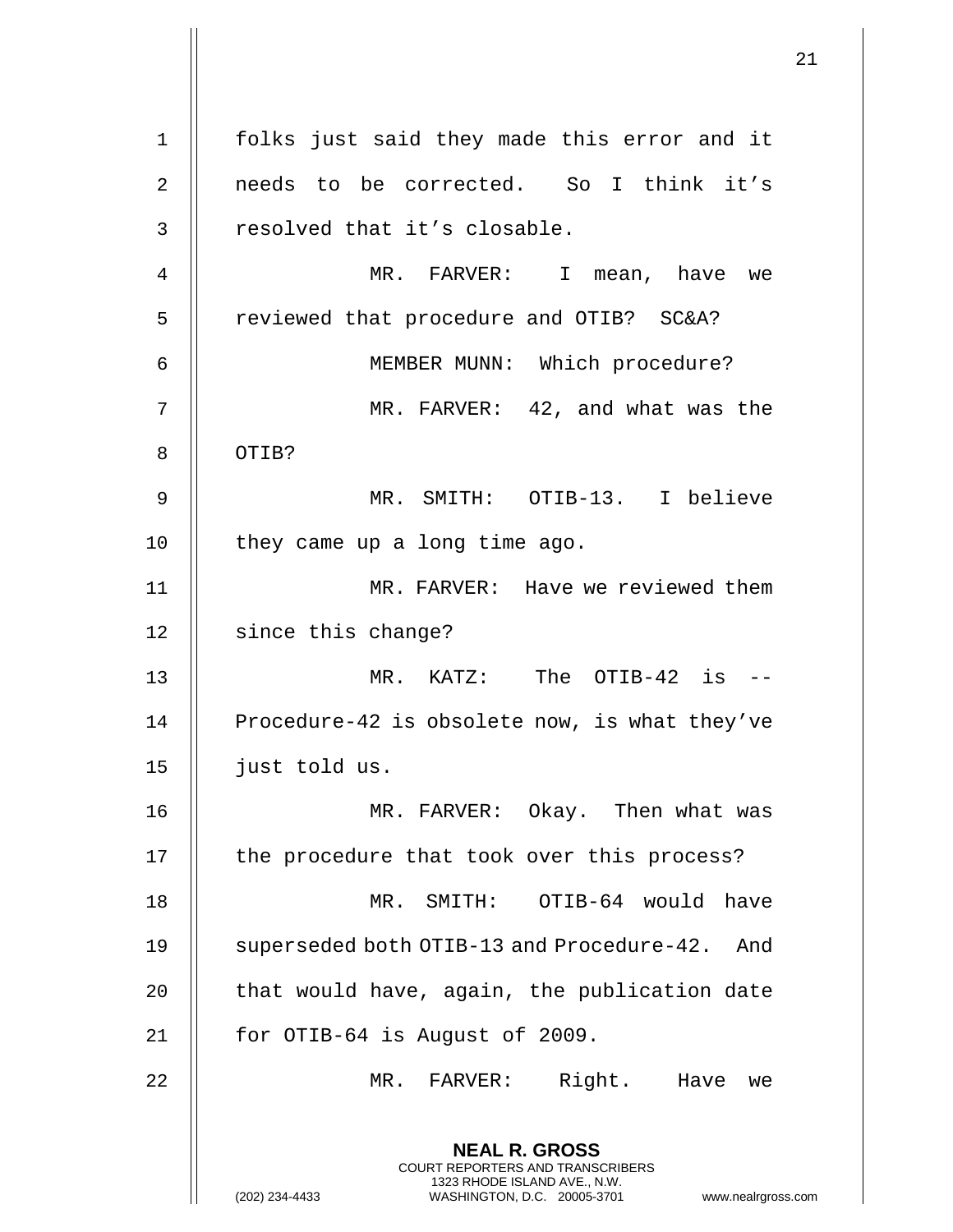|                |                                                                                                                                                                        | 22 |
|----------------|------------------------------------------------------------------------------------------------------------------------------------------------------------------------|----|
| 1              | reviewed that?                                                                                                                                                         |    |
| 2              | MR. SMITH: That I don't know.                                                                                                                                          |    |
| 3              | MEMBER MUNN: We worked PROC-42                                                                                                                                         |    |
| $\overline{4}$ | over in Procedures, as I recall.                                                                                                                                       |    |
| 5              | MR. KATZ: Wanda, it's 64.                                                                                                                                              |    |
| 6              | OTIB-64.                                                                                                                                                               |    |
| 7              | MEMBER MUNN: Yeah, but it was                                                                                                                                          |    |
| 8              | PROC-42 originally, wasn't it?                                                                                                                                         |    |
| 9              | MR. KATZ: Well, the question now                                                                                                                                       |    |
| 10             | is, has Procedures reviewed OTIB-64? That's                                                                                                                            |    |
| 11             | the question on the table right now [that]                                                                                                                             |    |
| 12             | Doug's asking.                                                                                                                                                         |    |
| 13             | And I expect it has been reviewed,                                                                                                                                     |    |
| 14             | least one version of it. But that's<br>at                                                                                                                              |    |
| 15             | something we can look up. It really doesn't                                                                                                                            |    |
| 16             | have a bearing on closing this case.                                                                                                                                   |    |
| 17             | MR. FARVER: Well, yes it does,                                                                                                                                         |    |
| 18             | because then we don't know if it's been                                                                                                                                |    |
| 19             | corrected or not until we actually review                                                                                                                              |    |
| 20             | what's been written in its place.                                                                                                                                      |    |
| 21             | MR. KATZ: Well, the issue, again,                                                                                                                                      |    |
| 22             | let's just go back on this about correcting                                                                                                                            |    |
|                |                                                                                                                                                                        |    |
|                | <b>NEAL R. GROSS</b><br><b>COURT REPORTERS AND TRANSCRIBERS</b><br>1323 RHODE ISLAND AVE., N.W.<br>(202) 234-4433<br>WASHINGTON, D.C. 20005-3701<br>www.nealrgross.com |    |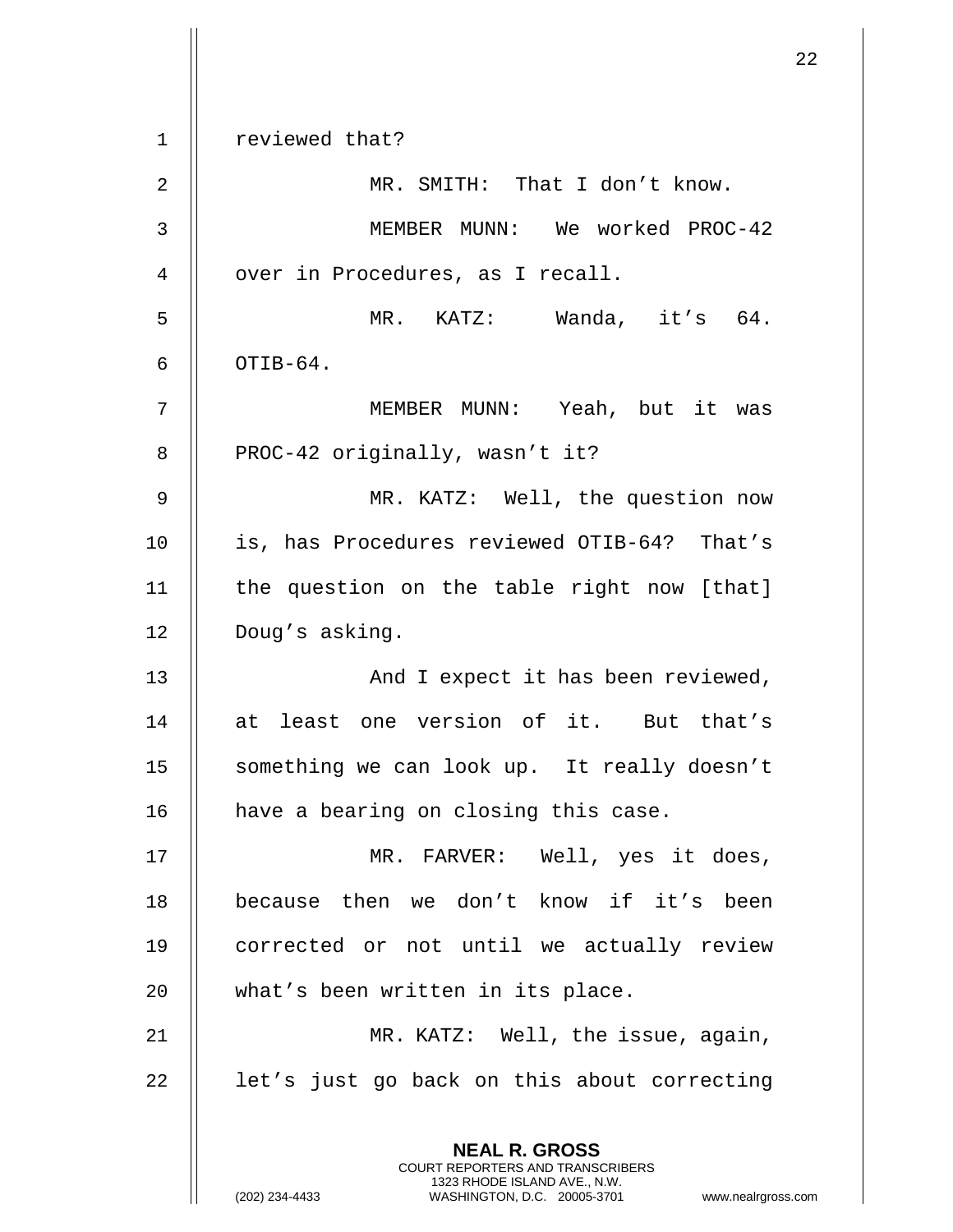1 cases. I mean, the issue is not correcting 2 || cases. It's resolving whether a finding is  $3 \parallel$  correct. And if the finding is correct, then 4  $\parallel$  it can be -- or is agreed upon, it can be closed. 5 | And that's what we do. 6 The correction of cases is 7 || something that goes on independently of the 8 | Subcommittee. 9 MR. FARVER: So if they wrote 10 || something that does not correct the problem, 11 it's okay that they keep making the same 12 problem? 13 MR. KATZ: Well, I mean, we just had  $14$  | a discussion about where the problem was, in the 15 former procedure that's been made obsolete. 16 MR. SMITH: Let me interject real 17 quick. In a sense, no correction to 18 || Procedure-42 was made. The entire method 19 || that's outlined in both Procedure-42 and its 20 || companion OTIB, which is 13, that entire 21 | statistical method of looking at coworker dose  $22$   $\parallel$  and being able to scale it upward based on an

> **NEAL R. GROSS** COURT REPORTERS AND TRANSCRIBERS 1323 RHODE ISLAND AVE., N.W.

(202) 234-4433 WASHINGTON, D.C. 20005-3701 www.nealrgross.com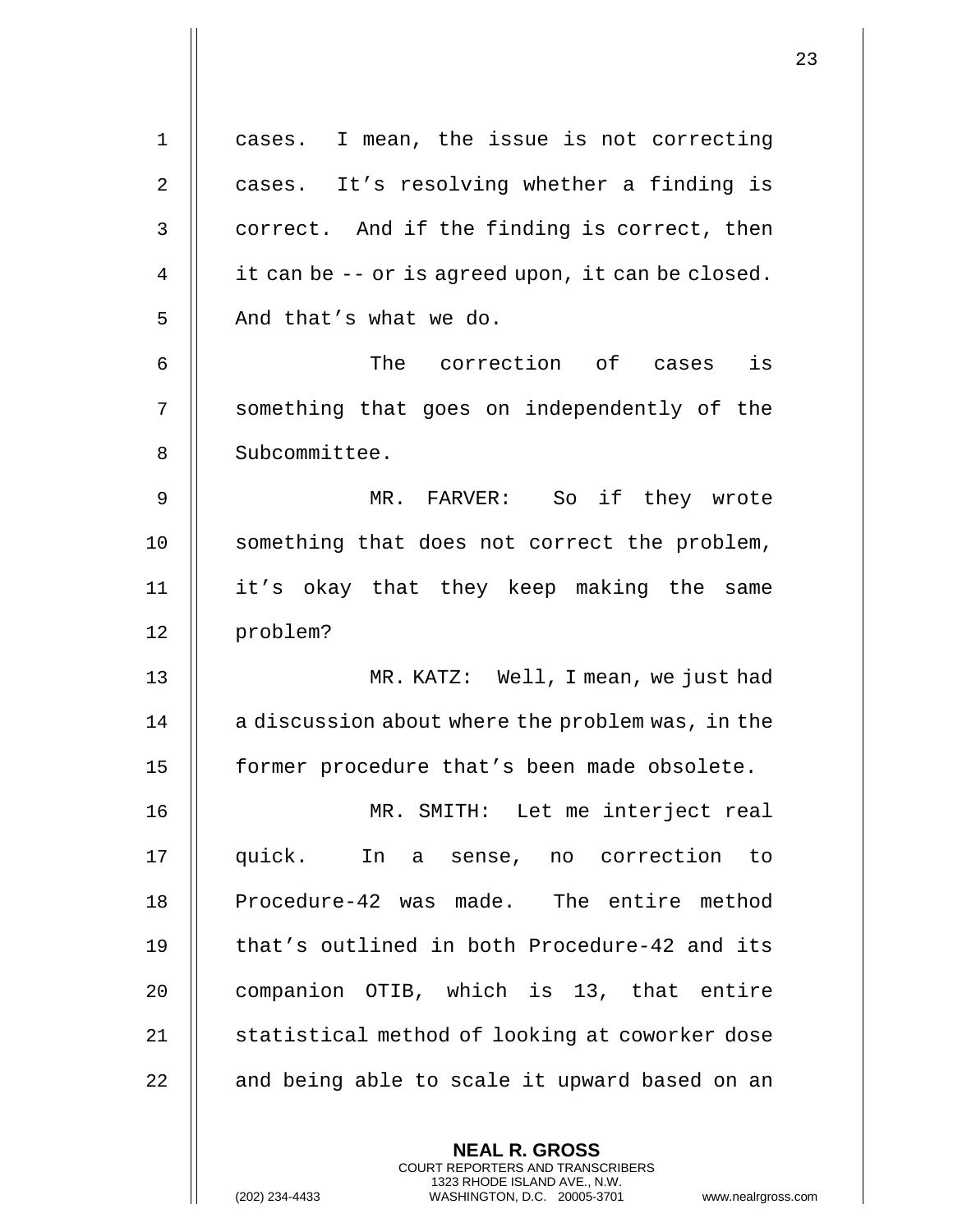|             | <b>NEAL R. GROSS</b><br><b>COURT REPORTERS AND TRANSCRIBERS</b><br>1323 RHODE ISLAND AVE., N.W.<br>(202) 234-4433<br>WASHINGTON, D.C. 20005-3701<br>www.nealrgross. |
|-------------|---------------------------------------------------------------------------------------------------------------------------------------------------------------------|
| 22          | the tool to take a look at just how many quarters                                                                                                                   |
| 21          | here, is there wasn't an automated function in                                                                                                                      |
| 20          | So that's probably the root problem                                                                                                                                 |
| 19          | a look at available dates for dosimetry.                                                                                                                            |
| 18          | automated logic that was put in there to take                                                                                                                       |
| 17          | looking at the tool itself, I did not find any                                                                                                                      |
| 16          | had been looked at were in okay shape.<br>In                                                                                                                        |
| 15          | report, they did find that the other claims that                                                                                                                    |
| 14          | As I read through the SC&A auditor's                                                                                                                                |
| 13          | 1965.                                                                                                                                                               |
| 12          | terminated their employment before the end of                                                                                                                       |
| 11          | way to deal with a claim where somebody has                                                                                                                         |
| 10          | the procedure itself does call out the proper                                                                                                                       |
| 9           | other sites, which is based on OTIB-20. And                                                                                                                         |
| 8           | methodology that was then in use for all the                                                                                                                        |
| 7           | what we did is we put Y-12 in line with the                                                                                                                         |
| 6           | MR. SMITH: We abandoned that and                                                                                                                                    |
| 5           | CHAIRMAN KOTELCHUCK: Right.                                                                                                                                         |
| 4           | or any other site anymore.                                                                                                                                          |
| 3           | You don't use that method for Y-12                                                                                                                                  |
| 2           | was abandoned.                                                                                                                                                      |
| $\mathbf 1$ | individual's recorded dose, that whole method                                                                                                                       |
|             |                                                                                                                                                                     |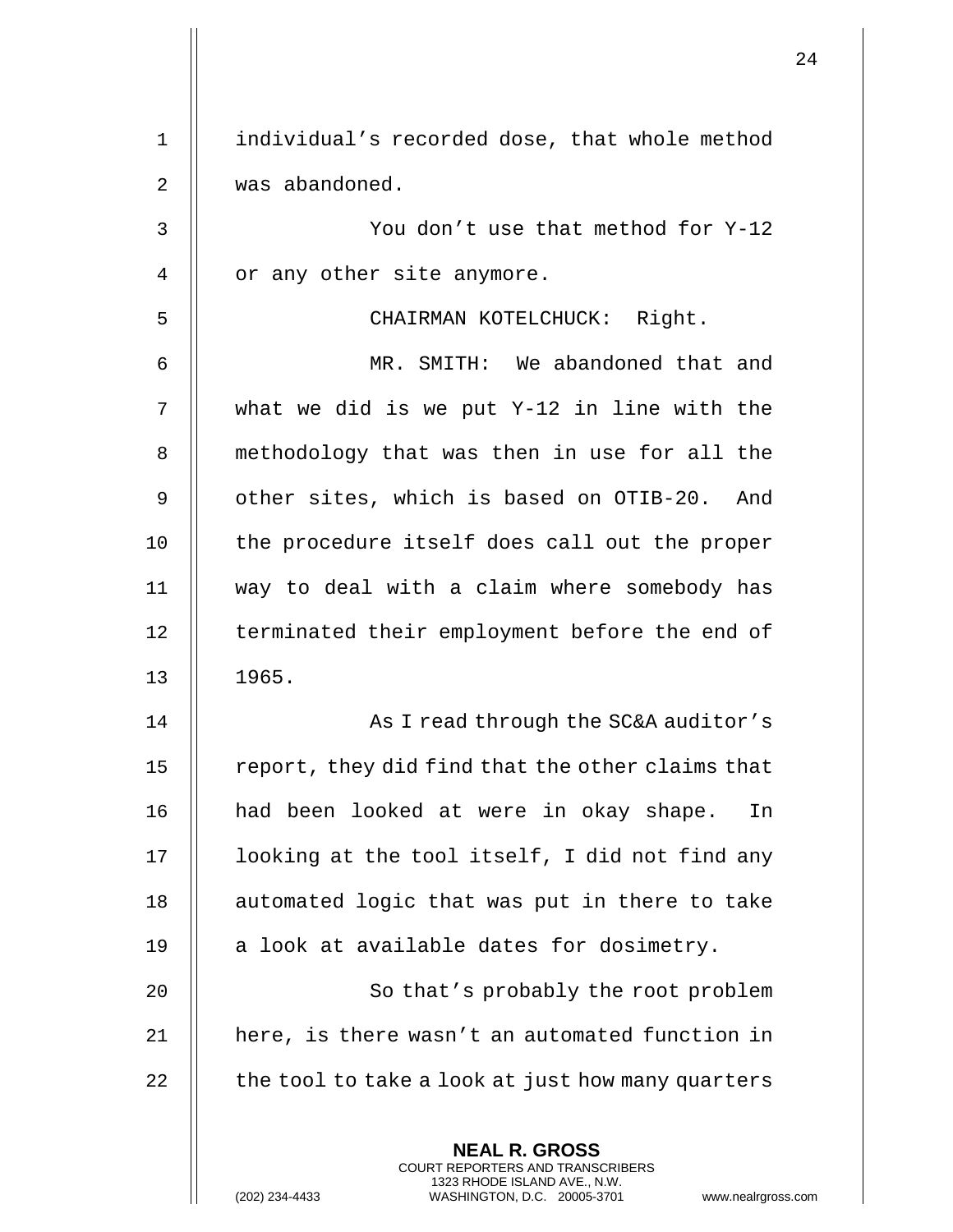$1 \parallel$  of data were actually available.

| $\sqrt{2}$     | CHAIRMAN KOTELCHUCK: But do I                                                                                                                                   |
|----------------|-----------------------------------------------------------------------------------------------------------------------------------------------------------------|
| 3              | understand that although the procedure was                                                                                                                      |
| $\overline{4}$ | abandoned, or really superseded, that those                                                                                                                     |
| 5              | that were already done, that were looked back                                                                                                                   |
| 6              | at to make sure that the new procedure was used?                                                                                                                |
| 7              | MR. SMITH: Yes, that's the intent                                                                                                                               |
| 8              | of the PER. Upon completing OTIB-64, we                                                                                                                         |
| 9              | recognized that, especially at 95 <sup>th</sup> percentile                                                                                                      |
| 10             | values, that the dose could be greater than what                                                                                                                |
| 11             | would typically be found by applying the older                                                                                                                  |
| 12             | method that was in place.                                                                                                                                       |
| 13             | CHAIRMAN KOTELCHUCK: Okay.                                                                                                                                      |
| 14             | MR. SMITH: So<br>a PER<br>was                                                                                                                                   |
| 15             | recommended. In other words, all claims that                                                                                                                    |
| 16             | made use of TIB-13 and PROC-42 would be                                                                                                                         |
| 17             | evaluated down the road.                                                                                                                                        |
| 18             | CHAIRMAN KOTELCHUCK: Fine.                                                                                                                                      |
| 19             | MEMBER MUNN: And that's going to                                                                                                                                |
| 20             | be an enormous undertaking, David.                                                                                                                              |
| 21             | CHAIRMAN KOTELCHUCK: It will be, I                                                                                                                              |
| 22             | gather.                                                                                                                                                         |
|                | <b>NEAL R. GROSS</b><br>COURT REPORTERS AND TRANSCRIBERS<br>1323 RHODE ISLAND AVE., N.W.<br>WASHINGTON, D.C. 20005-3701<br>(202) 234-4433<br>www.nealrgross.com |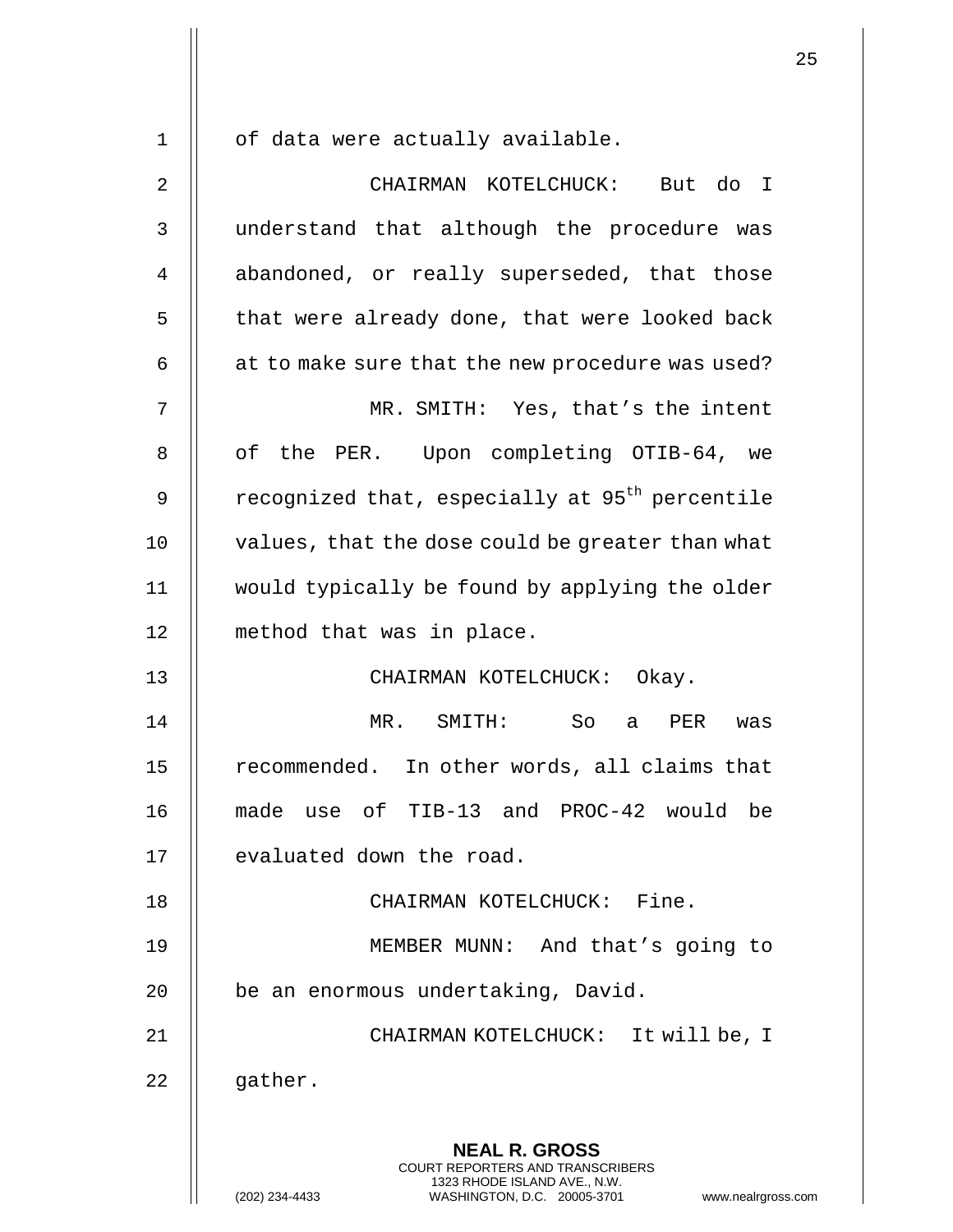| 1  | MR. FARVER: Well, in my opinion,                                                                                                                                       |
|----|------------------------------------------------------------------------------------------------------------------------------------------------------------------------|
| 2  | SC&A should be reviewing the process that                                                                                                                              |
| 3  | supersedes the one that has been discontinued.                                                                                                                         |
| 4  | MR. KATZ: Okay, thanks, Doug.                                                                                                                                          |
| 5  | That's duly noted.                                                                                                                                                     |
| 6  | MR. STIVER: This is John Stiver.                                                                                                                                       |
| 7  | I asked Steve Marschke if we looked at doing a                                                                                                                         |
| 8  | search through the first three sets of                                                                                                                                 |
| 9  | procedures. I'm not finding OTIB-64 in there.                                                                                                                          |
| 10 | I know it's not in the Set 4 or 5. But I'm                                                                                                                             |
| 11 | checking with Steve just to make sure.                                                                                                                                 |
| 12 | CHAIRMAN KOTELCHUCK: Okay.                                                                                                                                             |
| 13 | MS. K. BEHLING: And this is Kathy                                                                                                                                      |
| 14 | Behling, I'm on the BRS system and I don't see                                                                                                                         |
| 15 | OTIB-64 on BRS as being reviewed. We did                                                                                                                               |
| 16 | review OTIB-20.                                                                                                                                                        |
| 17 | MEMBER MUNN: I lost you at the end,                                                                                                                                    |
| 18 | Kathy.                                                                                                                                                                 |
| 19 | MS. K. BEHLING: We did not review                                                                                                                                      |
| 20 | OTIB-64, according to what I'm looking at on the                                                                                                                       |
| 21 | BRS, but we did review OTIB-20.                                                                                                                                        |
| 22 | MEMBER MUNN: Okay, that would be                                                                                                                                       |
|    | <b>NEAL R. GROSS</b><br><b>COURT REPORTERS AND TRANSCRIBERS</b><br>1323 RHODE ISLAND AVE., N.W.<br>(202) 234-4433<br>WASHINGTON, D.C. 20005-3701<br>www.nealrgross.com |

Η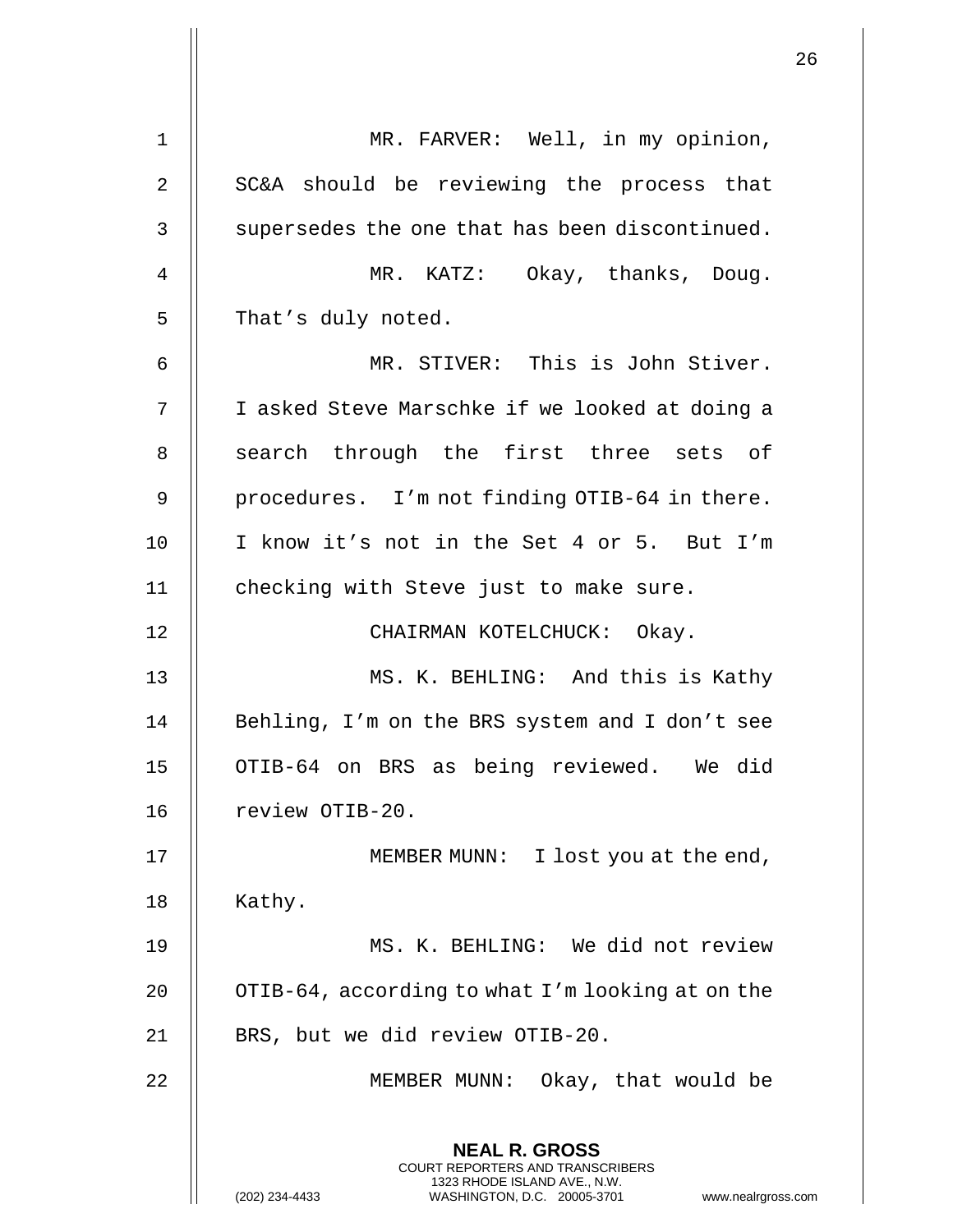| 1  | my source for information, so I'm glad you have                                                                                                               |
|----|---------------------------------------------------------------------------------------------------------------------------------------------------------------|
| 2  | it up, thanks.                                                                                                                                                |
| 3  | CHAIRMAN KOTELCHUCK: Well, people                                                                                                                             |
| 4  | are checking.                                                                                                                                                 |
| 5  | MR. SMITH: My rough guess is that                                                                                                                             |
| 6  | OTIB-64 probably has not been reviewed, because                                                                                                               |
| 7  | I would have recalled probably going on and                                                                                                                   |
| 8  | dealing with comments on it.                                                                                                                                  |
| 9  | CHAIRMAN KOTELCHUCK: Yeah.                                                                                                                                    |
| 10 | MR. SMITH: On a positive front on                                                                                                                             |
| 11 | that, again, OTIB-64 followed the methodology                                                                                                                 |
| 12 | that has been reviewed by everyone with respect                                                                                                               |
| 13 | to all the other sites. Again, any of the other                                                                                                               |
| 14 | external coworker TIBs, and probably a half a                                                                                                                 |
| 15 | dozen or more of those have been under review.                                                                                                                |
| 16 | And that same methodology was used on Y-12.                                                                                                                   |
| 17 | CHAIRMAN KOTELCHUCK: Okay.                                                                                                                                    |
| 18 | MR. KATZ: Okay, thanks, Matt.                                                                                                                                 |
| 19 | That is actually making some sense. Because                                                                                                                   |
| 20 | this is -- I guess what I'm hearing you say is                                                                                                                |
| 21 | it's specific to the site. And we haven't had                                                                                                                 |
| 22 | that site Work Group operating in a long time.                                                                                                                |
|    | <b>NEAL R. GROSS</b><br>COURT REPORTERS AND TRANSCRIBERS<br>1323 RHODE ISLAND AVE., N.W.<br>(202) 234-4433<br>WASHINGTON, D.C. 20005-3701<br>www.nealrgross.o |

 $\mathbf{1}$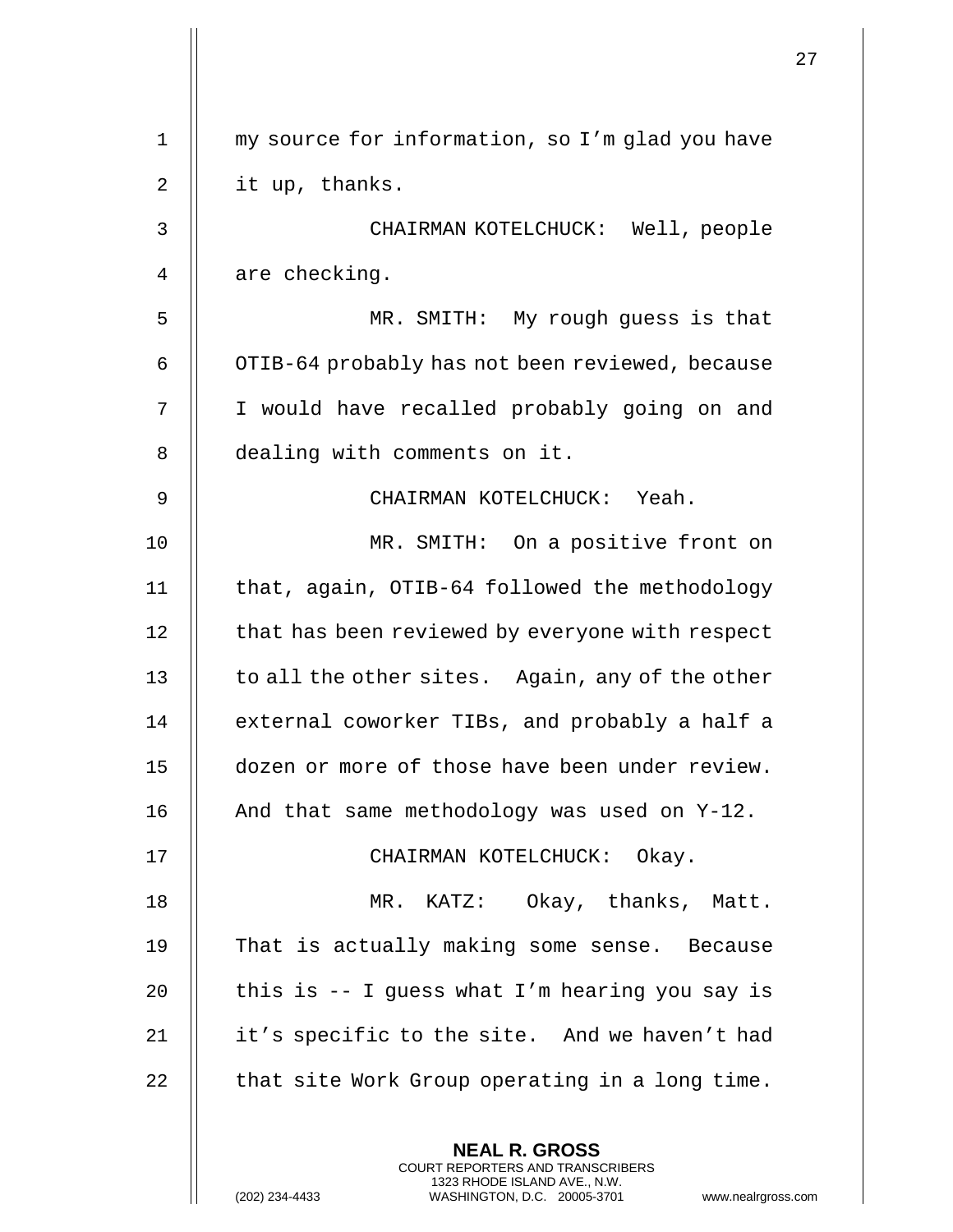| $\mathbf 1$    | MR. SMITH: That's probably right.                |
|----------------|--------------------------------------------------|
| $\overline{2}$ | MR. KATZ: That makes a lot of                    |
| 3              | sense, Matt. And we can put this on our list     |
| 4              | of -- because SC&A's collecting anyway right     |
| 5              | now a list of procedures and Site Profiles that  |
| 6              | haven't been reviewed or due for new reviews and |
| 7              | so on. So this can just land right flatly on     |
| 8              | that list.                                       |
| 9              | CHAIRMAN KOTELCHUCK: In terms of                 |
| 10             | this Committee, I don't think there's anything   |
| 11             | further that we can or should be doing. That     |
| 12             | is, with respect to the Committee, it sounds     |
| 13             | like this should be closed pending SC&A review.  |
| 14             | MR. KATZ: Well, it's not pending,                |
| 15             | Dave, I mean you're correct, there's nothing     |
| 16             | more for this Subcommittee to do. It reviews     |
| 17             | cases and resolves its findings.                 |
| 18             | So, yes, that's something that                   |
| 19             | would go on, either under Procedures or we'll    |
| 20             | reconstitute Y-12 to address the coworker model  |
| 21             | there. But that's independent of this            |
| 22             | Subcommittee.                                    |
|                |                                                  |
|                | <b>NEAL R. GROSS</b>                             |

COURT REPORTERS AND TRANSCRIBERS 1323 RHODE ISLAND AVE., N.W.

 $\prod$ 

(202) 234-4433 WASHINGTON, D.C. 20005-3701 www.nealrgross.com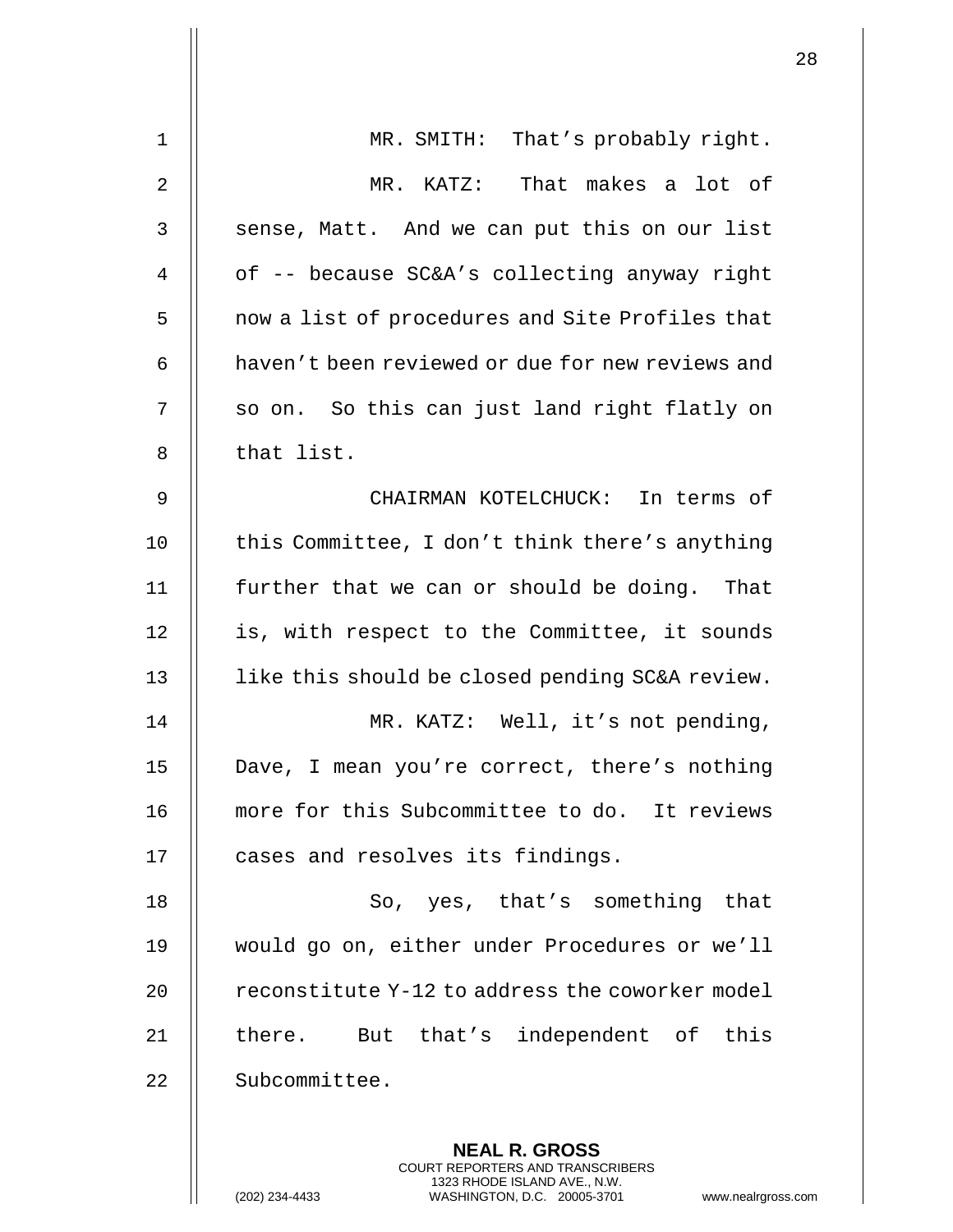|    |                                                                                                                                                                        | 29 |
|----|------------------------------------------------------------------------------------------------------------------------------------------------------------------------|----|
| 1  | CHAIRMAN KOTELCHUCK: Right, so                                                                                                                                         |    |
| 2  | what should we write as we move on?                                                                                                                                    |    |
| 3  | MR. KATZ: So I think you can make                                                                                                                                      |    |
| 4  | a note that --                                                                                                                                                         |    |
| 5  | CHAIRMAN KOTELCHUCK: Referred for                                                                                                                                      |    |
| 6  | Procedures.                                                                                                                                                            |    |
| 7  | MR. KATZ: -- it hasn't been                                                                                                                                            |    |
| 8  | reviewed, but you can close the case for review.                                                                                                                       |    |
| 9  | CHAIRMAN KOTELCHUCK: Right.                                                                                                                                            |    |
| 10 | MR. KATZ: Because you agree that                                                                                                                                       |    |
| 11 | there's a problem with the case and you've                                                                                                                             |    |
| 12 | identified the problem.                                                                                                                                                |    |
| 13 | CHAIRMAN KOTELCHUCK: Right.                                                                                                                                            |    |
| 14 | MEMBER CLAWSON: And it's being                                                                                                                                         |    |
| 15 | corrected by a PER review of all cases, too, is                                                                                                                        |    |
| 16 | one of the things you need to put in there,                                                                                                                            |    |
| 17 | David.                                                                                                                                                                 |    |
| 18 | CHAIRMAN KOTELCHUCK: So what do we                                                                                                                                     |    |
| 19 | write in leaving this? Referred to Procedures                                                                                                                          |    |
| 20 | Work Group?                                                                                                                                                            |    |
| 21 | MR. KATZ: Well, you don't need to                                                                                                                                      |    |
| 22 | refer it. I mean, again, this is just a case                                                                                                                           |    |
|    | <b>NEAL R. GROSS</b><br><b>COURT REPORTERS AND TRANSCRIBERS</b><br>1323 RHODE ISLAND AVE., N.W.<br>(202) 234-4433<br>www.nealrgross.com<br>WASHINGTON, D.C. 20005-3701 |    |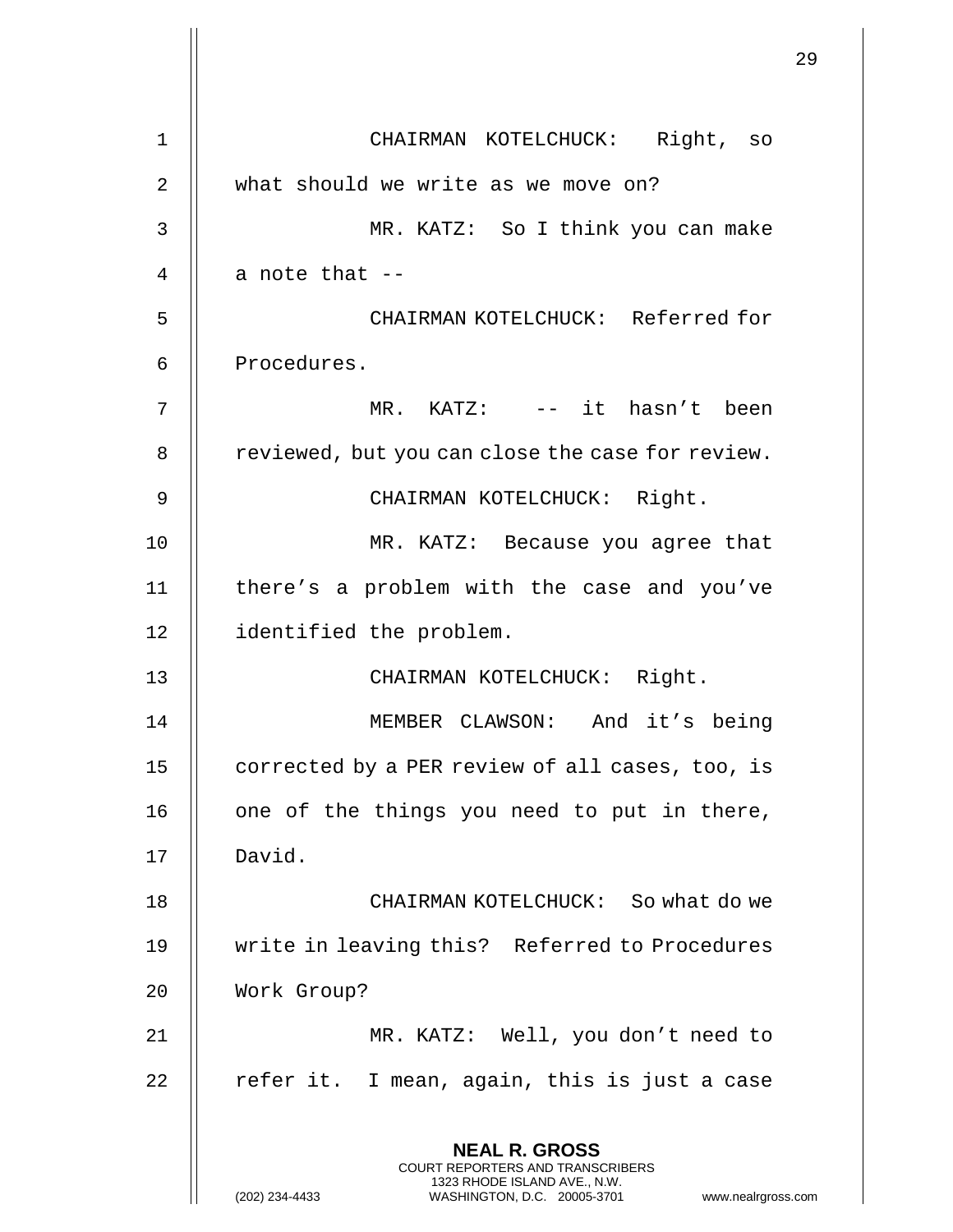|    |                                                                                                                                                                 | 30 |
|----|-----------------------------------------------------------------------------------------------------------------------------------------------------------------|----|
| 1  | that you reviewed. And the procedure gets --                                                                                                                    |    |
| 2  | you know, the procedures get reviewed                                                                                                                           |    |
| 3  | independent of this Subcommittee.                                                                                                                               |    |
| 4  | CHAIRMAN KOTELCHUCK: Right. So                                                                                                                                  |    |
| 5  | it's just closed.                                                                                                                                               |    |
|    |                                                                                                                                                                 |    |
| 6  | MR. KATZ: Yeah, it's closed. It                                                                                                                                 |    |
| 7  | has a solution. That solution, like all                                                                                                                         |    |
| 8  | solutions that NIOSH uses, gets reviewed by                                                                                                                     |    |
| 9  | Procedures and by the Work Groups.                                                                                                                              |    |
| 10 | CHAIRMAN KOTELCHUCK: Okay.                                                                                                                                      |    |
| 11 | MR. KATZ: And that will take care                                                                                                                               |    |
| 12 | of that aspect of the issue.                                                                                                                                    |    |
| 13 | CHAIRMAN KOTELCHUCK:<br>Okay.                                                                                                                                   |    |
| 14 | Well, then if that is how -- it's closed in terms                                                                                                               |    |
| 15 | $of --$                                                                                                                                                         |    |
| 16 | MEMBER MUNN: Yeah, I would simply                                                                                                                               |    |
| 17 | comment that the error has been identified and                                                                                                                  |    |
| 18 | noted by all concerned. Agreed that it will be                                                                                                                  |    |
| 19 | covered in the PER and close it.                                                                                                                                |    |
| 20 | CHAIRMAN KOTELCHUCK: That sounds                                                                                                                                |    |
| 21 | good.                                                                                                                                                           |    |
| 22 | MR. KATZ: And can I use this break                                                                                                                              |    |
|    | <b>NEAL R. GROSS</b><br>COURT REPORTERS AND TRANSCRIBERS<br>1323 RHODE ISLAND AVE., N.W.<br>(202) 234-4433<br>WASHINGTON, D.C. 20005-3701<br>www.nealrgross.com |    |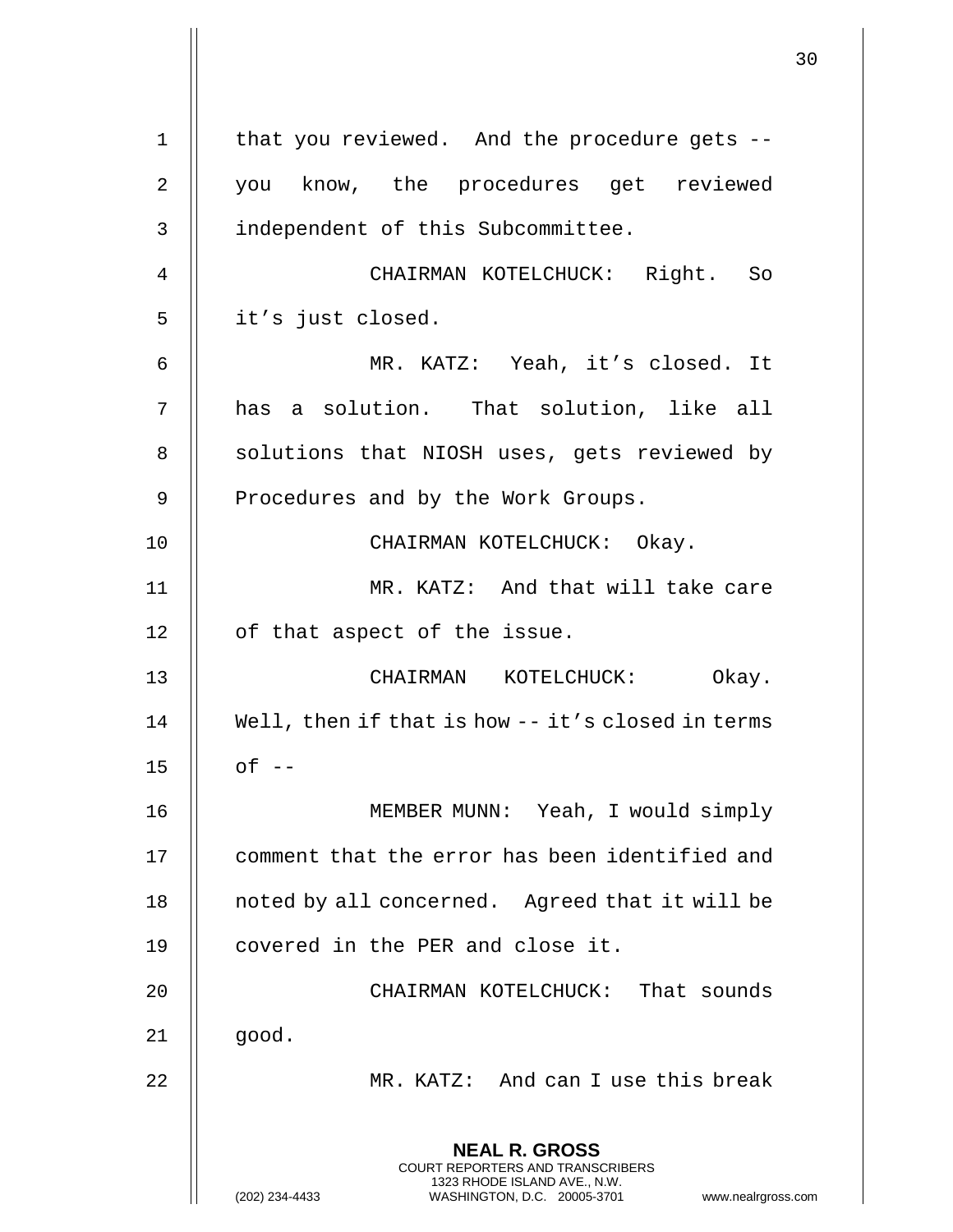|    |                                                                                                                                                                        | 31 |
|----|------------------------------------------------------------------------------------------------------------------------------------------------------------------------|----|
| 1  | to check. I know Mark was trying to attend, but                                                                                                                        |    |
| 2  | he may not have had a chance to speak up.                                                                                                                              |    |
| 3  | MEMBER GRIFFON: Yeah, Ted, I am                                                                                                                                        |    |
| 4  | online now.                                                                                                                                                            |    |
| 5  | CHAIRMAN KOTELCHUCK: Oh, Mark.                                                                                                                                         |    |
| 6  | Good, thank you.                                                                                                                                                       |    |
| 7  | MR. KATZ: Mark I just need to $-$ so                                                                                                                                   |    |
| 8  | since Mark's on, let me just, for the record,                                                                                                                          |    |
| 9  | address his conflicts, which is Mound. He's                                                                                                                            |    |
| 10 | conflicted with all individual dose                                                                                                                                    |    |
| 11 | reconstructions from Mound. So let me say that                                                                                                                         |    |
| 12 | for the record.                                                                                                                                                        |    |
| 13 | CHAIRMAN KOTELCHUCK: Okay.                                                                                                                                             |    |
| 14 | MR. KATZ: And then we can move on.                                                                                                                                     |    |
| 15 | CHAIRMAN KOTELCHUCK:<br>Okay,                                                                                                                                          |    |
| 16 | excellent.                                                                                                                                                             |    |
| 17 | MEMBER RICHARDSON: Okay, and this                                                                                                                                      |    |
| 18 | is David Richardson. I'm going to -- if I could                                                                                                                        |    |
| 19 | take this break to say, I agree.                                                                                                                                       |    |
| 20 | Congratulations on wrapping this one up. And                                                                                                                           |    |
| 21 | I have to leave now.                                                                                                                                                   |    |
| 22 | CHAIRMAN KOTELCHUCK: And thank                                                                                                                                         |    |
|    | <b>NEAL R. GROSS</b><br><b>COURT REPORTERS AND TRANSCRIBERS</b><br>1323 RHODE ISLAND AVE., N.W.<br>WASHINGTON, D.C. 20005-3701<br>(202) 234-4433<br>www.nealrgross.com |    |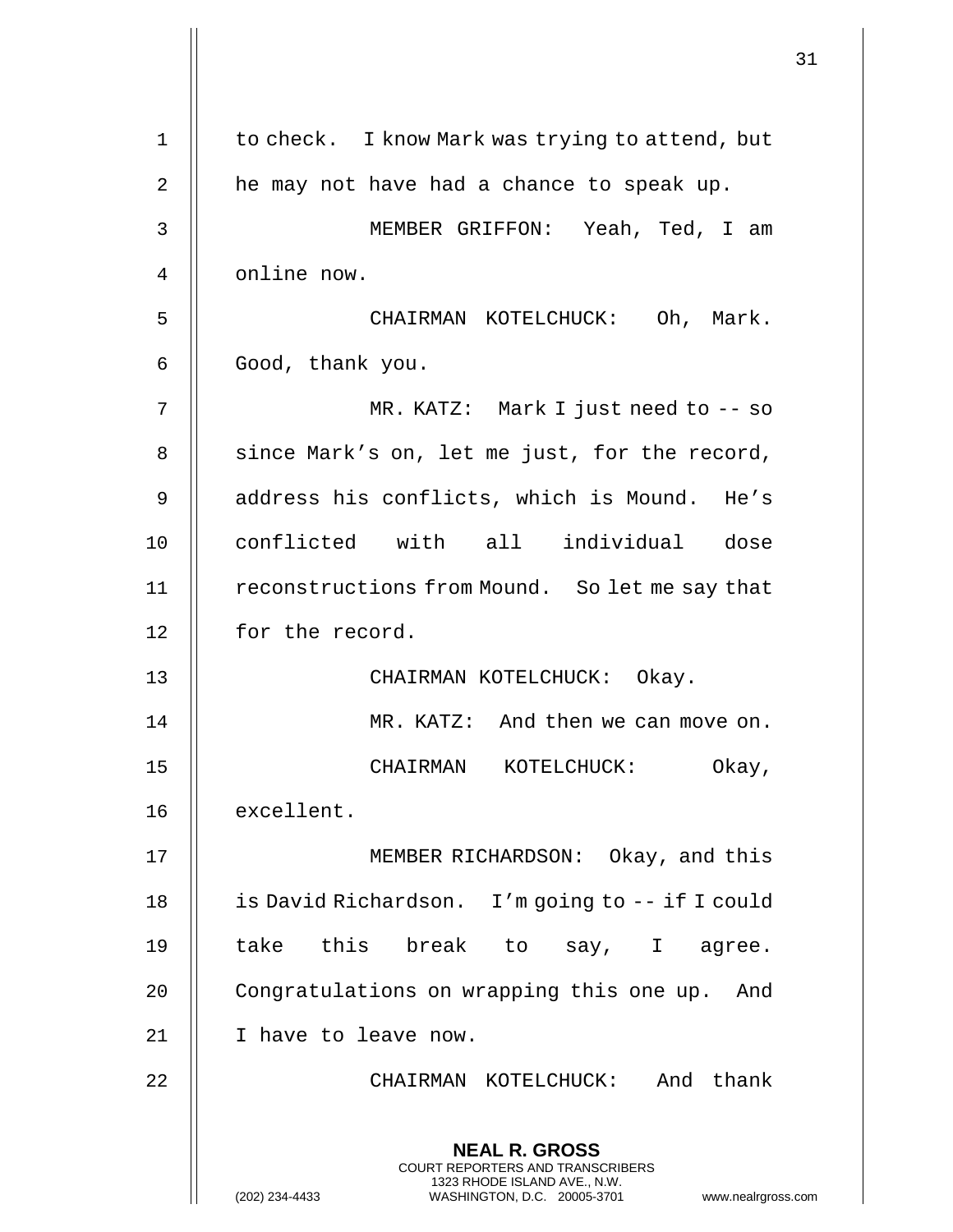**NEAL R. GROSS** COURT REPORTERS AND TRANSCRIBERS 1323 RHODE ISLAND AVE., N.W. (202) 234-4433 WASHINGTON, D.C. 20005-3701 www.nealrgross.com 1 || you very much for being on this morning as long 2 || as you were. So, thank you. 3 MEMBER RICHARDSON: Thank you. 4 || MR. KATZ: Alright, thanks a lot. 5 CHAIRMAN KOTELCHUCK: Take it  $6 \parallel$  easy. 7 || MEMBER MUNN: Thank you, David. 8 || CHAIRMAN KOTELCHUCK: All right. 9 If that's finished, let's go on. I think 294  $10$  | is the next one 294.1. 11 MR. KATZ: The next one -- 12 CHAIRMAN KOTELCHUCK: Oh no, we 13 **have observations, sorry.** And we have 2 and 3.  $14 \parallel 268.2.$ 15 MR. FARVER: Well, we should be 16  $\parallel$  ready to go to 269.1. We covered --17 MEMBER MUNN: Yeah, observations 18 | are closed, I believe. 19 CHAIRMAN KOTELCHUCK: Oh, okay. 20 MR. FARVER: We covered 268.2, we 21 covered 268.3. 22 || CHAIRMAN KOTELCHUCK: Good.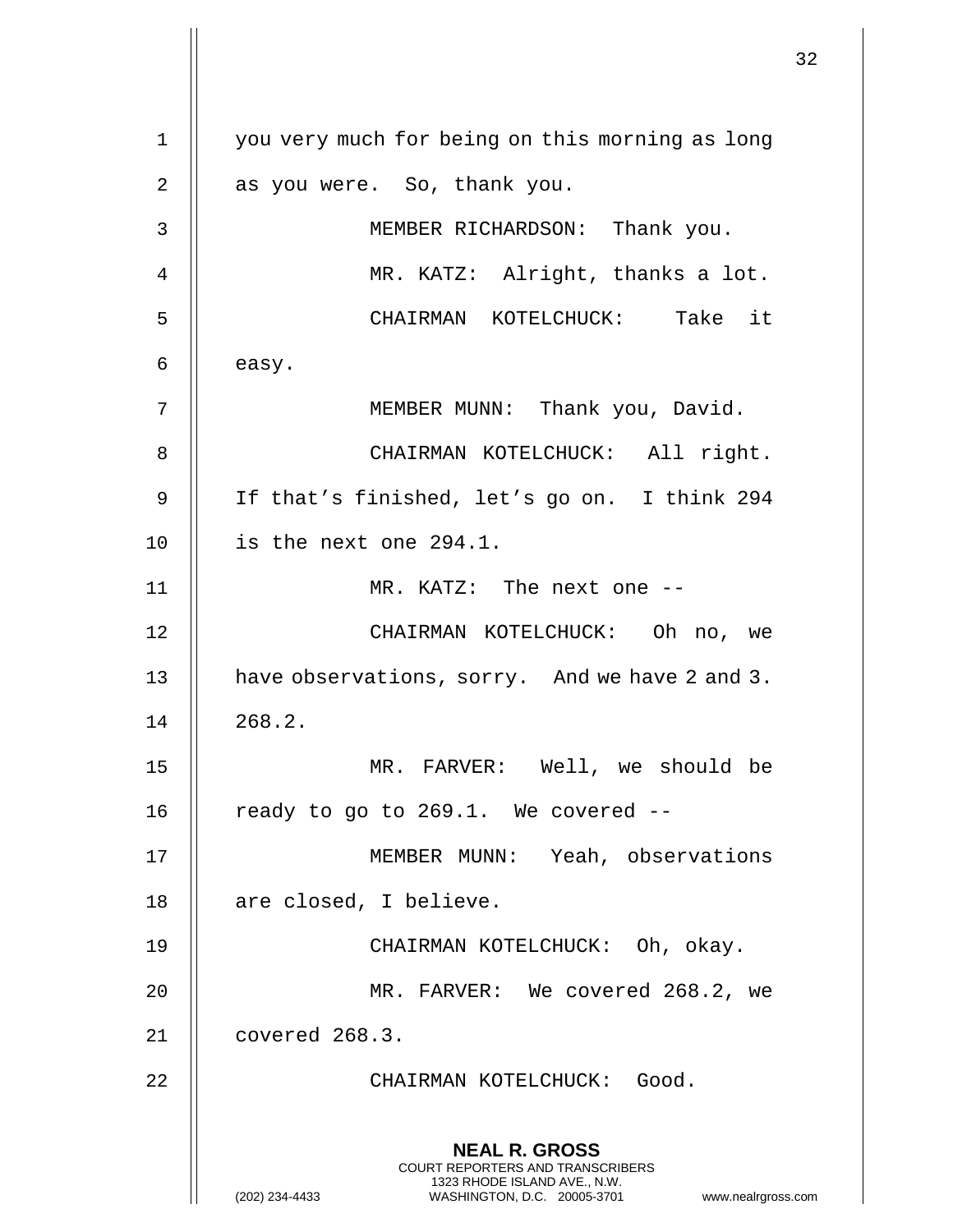| MR. FARVER: And we covered the                   |
|--------------------------------------------------|
|                                                  |
| observations. I have 269.1 as the starting       |
|                                                  |
|                                                  |
|                                                  |
| MEMBER MUNN: Do we have any new                  |
|                                                  |
|                                                  |
|                                                  |
| MR. FARVER: But we haven't                       |
|                                                  |
| MR. SIEBERT: I'm sorry, this is                  |
|                                                  |
| MEMBER MUNN: Yes. I'm showing                    |
|                                                  |
| MR. SIEBERT: That is only SC&A's                 |
| recommendation. We haven't discussed it yet.     |
| And we did not have additional comments past the |
| first response. So I think we're just working    |
| on starting on this one. We don't have any       |
| additional comments. We're just going to         |
|                                                  |
|                                                  |
| findings from NIOSH? Anything new on that?       |

COURT REPORTERS AND TRANSCRIBERS 1323 RHODE ISLAND AVE., N.W.

 $\prod$ 

 $\mathop{||}$ 

(202) 234-4433 WASHINGTON, D.C. 20005-3701 www.nealrgross.com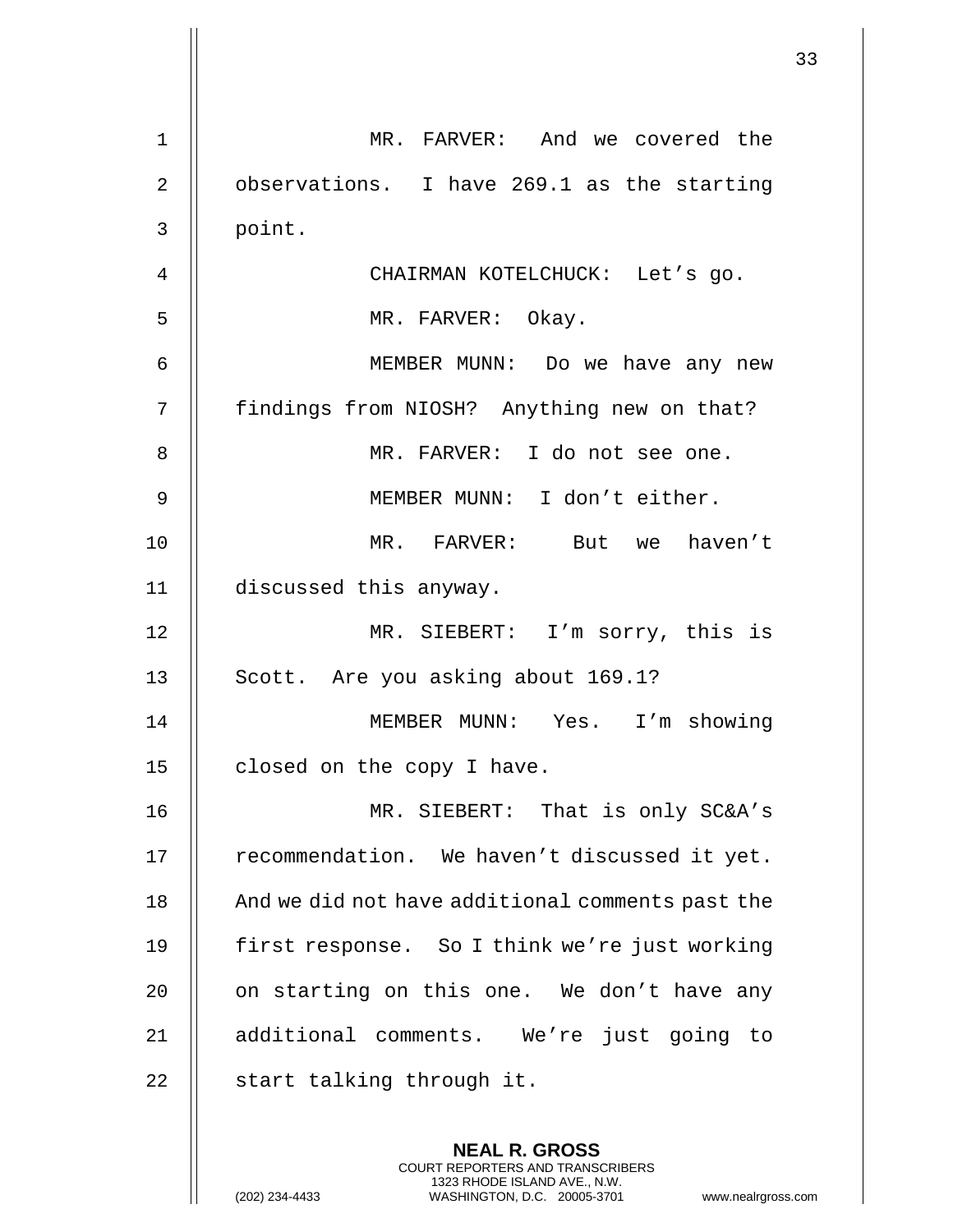34 **NEAL R. GROSS** COURT REPORTERS AND TRANSCRIBERS 1323 RHODE ISLAND AVE., N.W. (202) 234-4433 WASHINGTON, D.C. 20005-3701 www.nealrgross.com 1 CHAIRMAN KOTELCHUCK: Okay, let's  $2 \parallel -$ 3 || MEMBER MUNN: Okay, SC&A suggests 4  $\parallel$  closing it, so that's good. Alright, go ahead. 5 MR. FARVER: Okay, let me call up  $6$   $\parallel$  the file. 7 MR. CALHOUN: Scott, this is  $8 \parallel$  actually 269.1. 9 CHAIRMAN KOTELCHUCK: Correct. 10 MR. SIEBERT: I'm sorry, did I say 11 something else? 12 || MEMBER MUNN: No, I don't think so. 13 MR. SIEBERT: Yes, 269.1, sorry. 14 MR. FARVER: Okay, 269.1. The 15 | finding has to do with incomplete accounting of 16 missed dose. And I believe it was -- they 17 assigned it for three quarters instead of four 18 | quarters. 19 MEMBER MUNN: And do we want 20 || anything done for the PoC? 21 MR. FARVER: It looks like it was 22 || about one quarter off. Like 15 millirem. PoC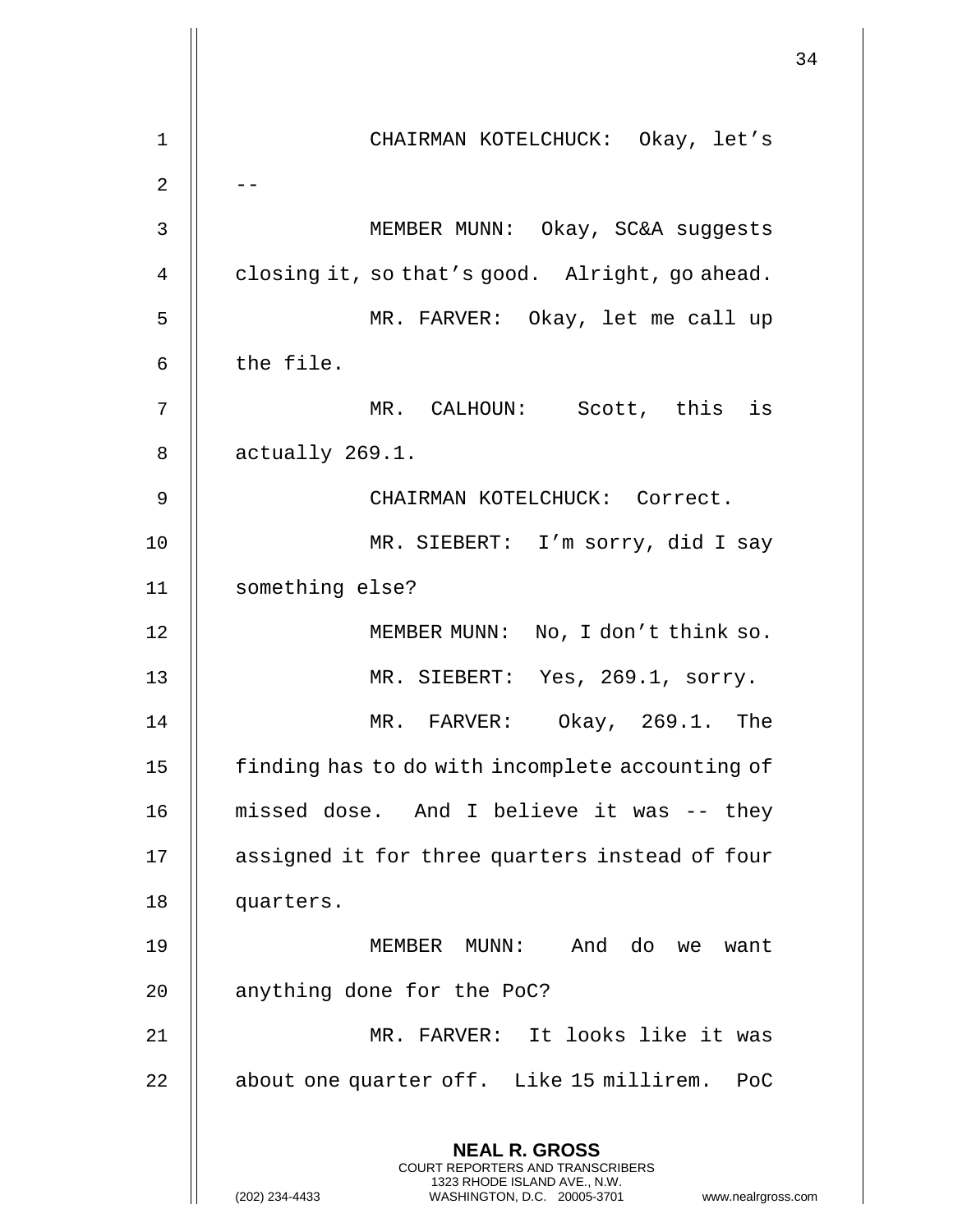|              |                                                | 35 |
|--------------|------------------------------------------------|----|
| $\mathbf{1}$ | was 45 percent. So it's probably not going to  |    |
| 2            | impact it. It was just another QA concern.     |    |
| 3            | You know, something that should have been      |    |
| 4            | caught.                                        |    |
| 5            | CHAIRMAN KOTELCHUCK: NIOSH folks?              |    |
| 6            | Do you agree that we should close it?          |    |
| 7            | MR. SIEBERT: Yes, we agree that it             |    |
| 8            | has minimal impact on PoC. We did review it to |    |
| 9            | ensure that.                                   |    |
| 10           | CHAIRMAN KOTELCHUCK: Okay. Then                |    |
| 11           | I think we can close it.                       |    |
| 12           | MEMBER MUNN: Yes. Agreed.                      |    |
|              |                                                |    |
| 13           | CHAIRMAN KOTELCHUCK: Okay.                     |    |
| 14           | Good. Again, no objection, let's move on.      |    |
| 15           | MR. FARVER:<br>Okay,<br>269                    |    |
| 16           | observation. I believe this observation goes   |    |
| 17           | back to review of Site Profiles where we       |    |
| 18           | identified the lack of adequate potential      |    |
| 19           | environmental external exposures. And it       |    |
| 20           | looks like it's just repeating that, which has |    |
| 21           | been identified in SC&A's review of Site       |    |
| 22           | Profile about environmental exposures [that]   |    |
|              |                                                |    |
|              | <b>NEAL R. GROSS</b>                           |    |

COURT REPORTERS AND TRANSCRIBERS 1323 RHODE ISLAND AVE., N.W.

 $\prod$ 

 $\begin{array}{c} \hline \end{array}$ 

(202) 234-4433 WASHINGTON, D.C. 20005-3701 www.nealrgross.com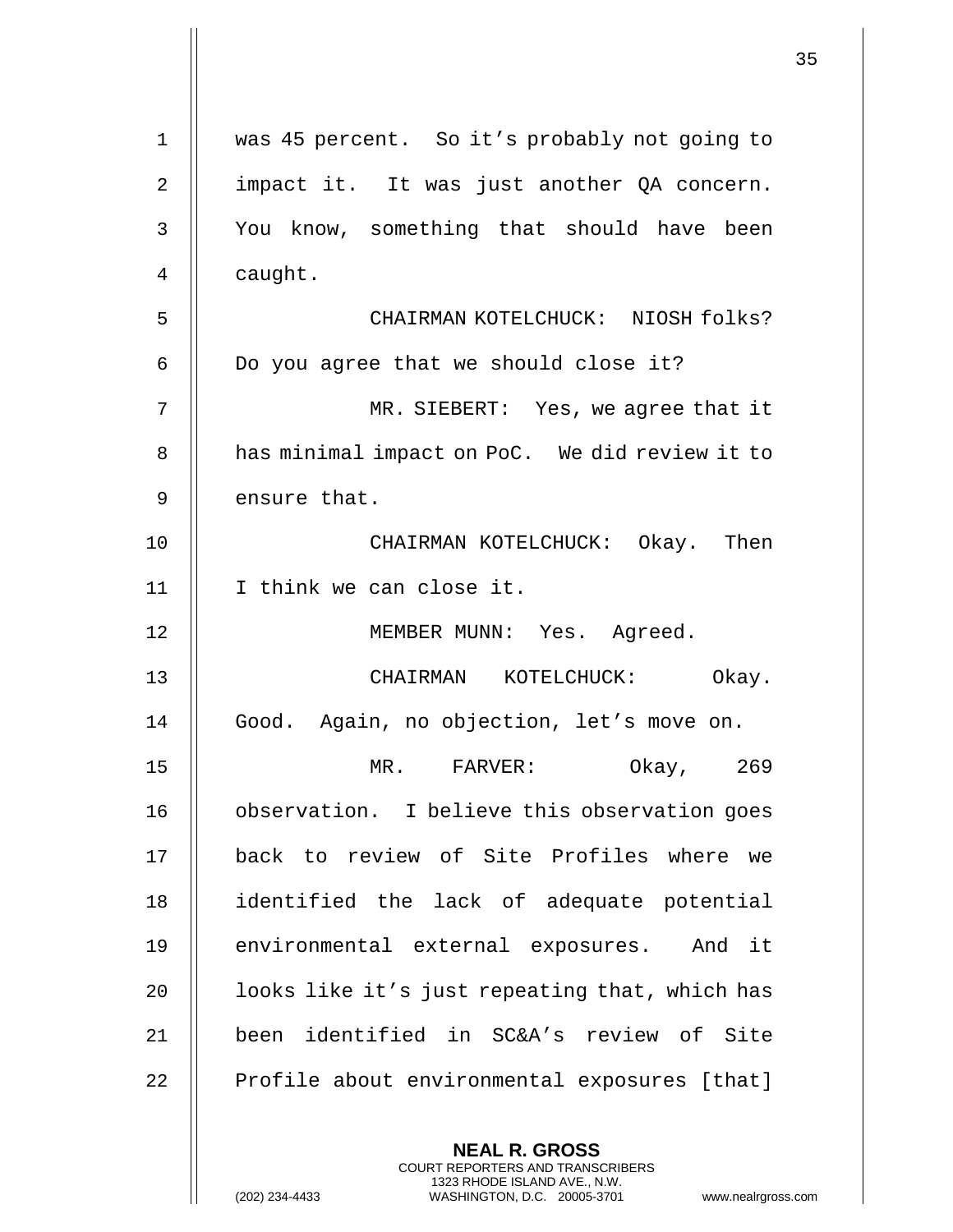1 || may not be accurate.

| $\overline{2}$ | Once again, not much that can be                                                                                                                                    |
|----------------|---------------------------------------------------------------------------------------------------------------------------------------------------------------------|
| 3              | done here with this claim. The claim was                                                                                                                            |
| $\overline{4}$ | assessed by the approved TBD. And so they are                                                                                                                       |
| 5              | correct, questions should be handled by the                                                                                                                         |
| 6              | Site Profile review.                                                                                                                                                |
| 7              | And I would image that that's where                                                                                                                                 |
| 8              | it would get handled at some point.                                                                                                                                 |
| 9              | CHAIRMAN KOTELCHUCK: Okay.                                                                                                                                          |
| 10             | MR. FARVER: Second observation.                                                                                                                                     |
| 11             | Looks like NIOSH --                                                                                                                                                 |
| 12             | MEMBER MUNN: But that's --                                                                                                                                          |
| 13             | MR. FARVER: Go ahead.                                                                                                                                               |
| 14             | MEMBER MUNN: There really is                                                                                                                                        |
| 15             | nothing that needs to be done there. It's just                                                                                                                      |
| 16             | an observation that the claim was done under the                                                                                                                    |
| 17             | TBD at the time.                                                                                                                                                    |
| 18             | MR. FARVER: Yes, and the second                                                                                                                                     |
| 19             | observation is pretty  -- well, it's not                                                                                                                            |
| 20             | similar, it looks like they used the Y-12                                                                                                                           |
| 21             | environmental intakes for the K-25 dose. And                                                                                                                        |
| 22             | we thought it would have been more appropriate                                                                                                                      |
|                | <b>NEAL R. GROSS</b><br><b>COURT REPORTERS AND TRANSCRIBERS</b><br>1323 RHODE ISLAND AVE., N.W.<br>(202) 234-4433<br>WASHINGTON, D.C. 20005-3701<br>www.nealrgross. |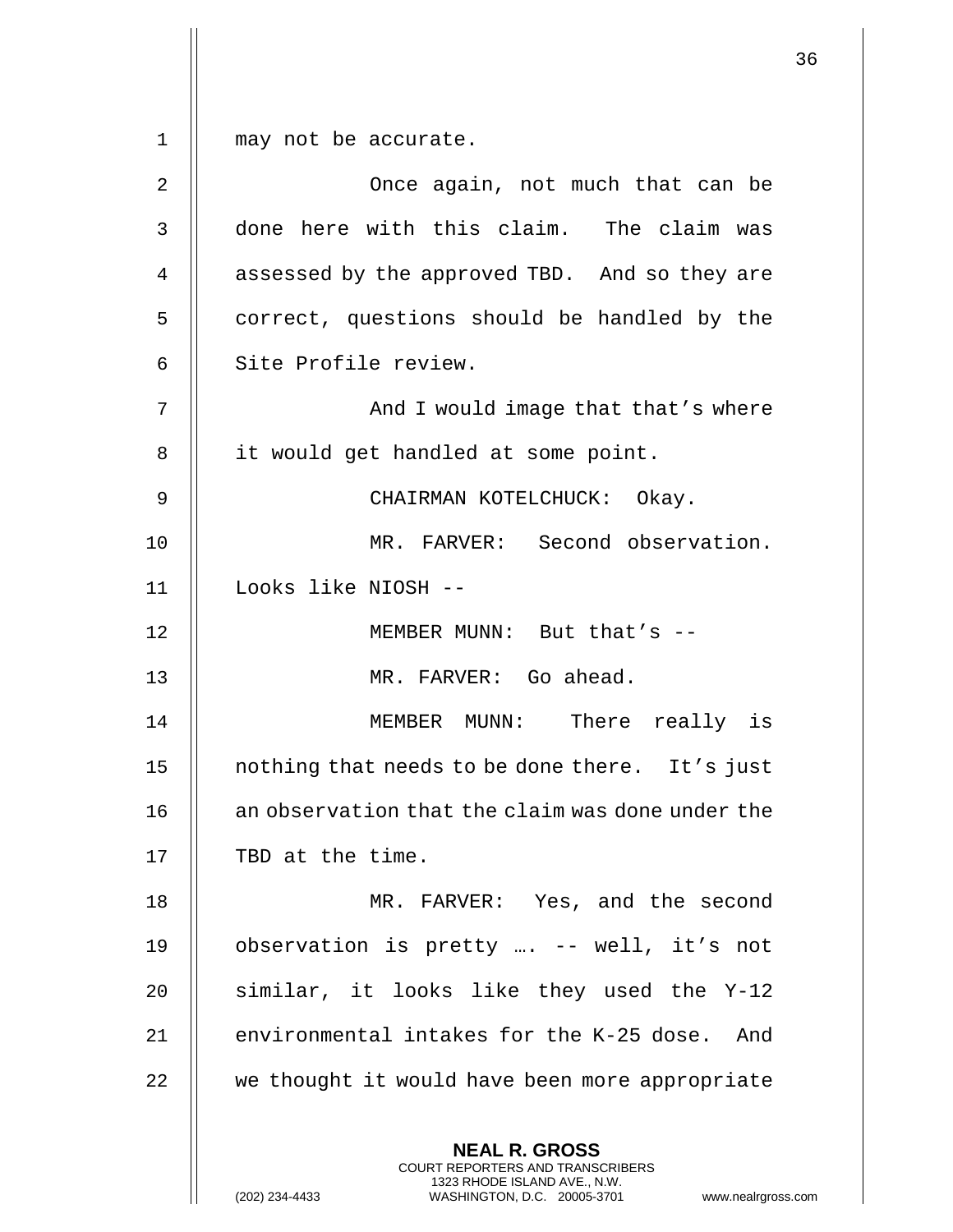|              |                                                                                                                                                                        | 37 |
|--------------|------------------------------------------------------------------------------------------------------------------------------------------------------------------------|----|
| $\mathbf{1}$ | to use the K-25.                                                                                                                                                       |    |
| 2            | But they are correct, the Y-12 gives                                                                                                                                   |    |
| 3            | little higher dose, so it's claimant<br>a                                                                                                                              |    |
| 4            | favorable.                                                                                                                                                             |    |
| 5            | CHAIRMAN KOTELCHUCK: Okay.                                                                                                                                             |    |
| 6            | MEMBER MUNN: Comments noted and                                                                                                                                        |    |
| 7            | accepted.                                                                                                                                                              |    |
| 8            | CHAIRMAN KOTELCHUCK: Let's move on.                                                                                                                                    |    |
| $\mathsf 9$  | MR. FARVER: 294. Incomplete                                                                                                                                            |    |
| 10           | assignment of missed dose for '57, '59 and '60.                                                                                                                        |    |
| 11           | MEMBER MUNN: Doesn't look like                                                                                                                                         |    |
| 12           | anything more to be done from. Data entry                                                                                                                              |    |
| 13           | error is noted and it's indicated as a QA                                                                                                                              |    |
| 14           | concern. No other action I can see.                                                                                                                                    |    |
| 15           | Right, and<br>CHAIRMAN KOTELCHUCK:                                                                                                                                     |    |
| 16           | that lowers the exposure, right? The missed                                                                                                                            |    |
| 17           | doses were zero dosimeter results, right?                                                                                                                              |    |
| 18           | MR. FARVER: Yes, and I believe                                                                                                                                         |    |
| 19           | that if you scroll down to the bottom I've got                                                                                                                         |    |
| 20           | the dosimetry card there. So you can actually                                                                                                                          |    |
| 21           | see the zeros and so forth.                                                                                                                                            |    |
| 22           | CHAIRMAN KOTELCHUCK: Right. But                                                                                                                                        |    |
|              | <b>NEAL R. GROSS</b><br><b>COURT REPORTERS AND TRANSCRIBERS</b><br>1323 RHODE ISLAND AVE., N.W.<br>(202) 234-4433<br>WASHINGTON, D.C. 20005-3701<br>www.nealrgross.com |    |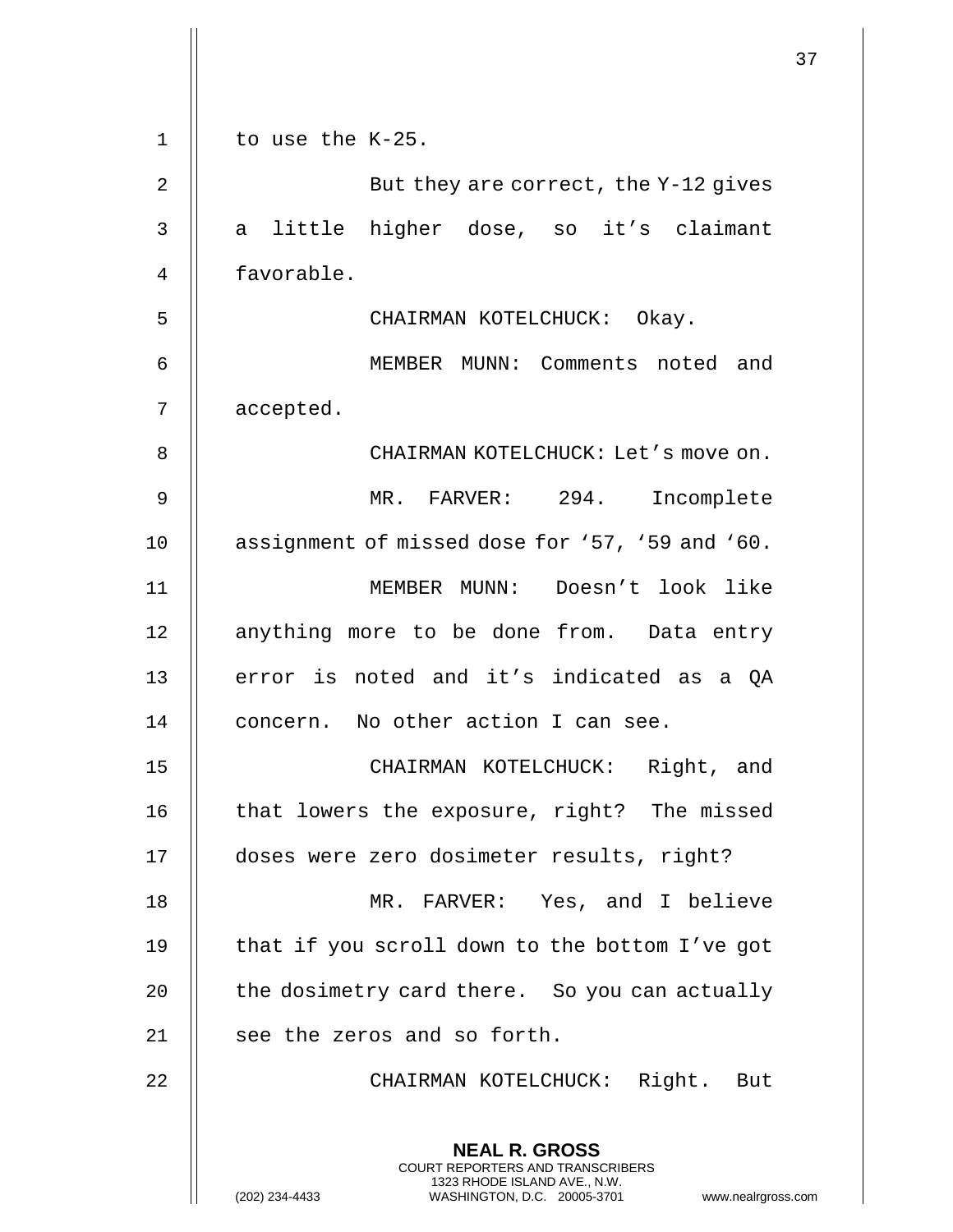| $\mathbf 1$    | I don't know that we need to look at it if NIOSH                                                                                                                    |
|----------------|---------------------------------------------------------------------------------------------------------------------------------------------------------------------|
| $\overline{2}$ | agrees. And whatever the PoC was, since it was                                                                                                                      |
| 3              | less than 50 percent, this would only lower it.                                                                                                                     |
| 4              | MR. FARVER: Well, it would raise                                                                                                                                    |
| 5              | it.                                                                                                                                                                 |
| 6              | CHAIRMAN KOTELCHUCK: Pardon?                                                                                                                                        |
| 7              | MR. FARVER: It should raise it.                                                                                                                                     |
| 8              | MEMBER MUNN: It should raise it, I                                                                                                                                  |
| 9              | think.                                                                                                                                                              |
| 10             | MR. FARVER: Not substantially, I                                                                                                                                    |
| 11             | mean.                                                                                                                                                               |
| 12             | CHAIRMAN KOTELCHUCK: I'm<br>not                                                                                                                                     |
| 13             | quite sure why. Wait a minute, there were --                                                                                                                        |
| 14             | MEMBER MUNN: The missed doses.                                                                                                                                      |
| 15             | Right.<br>CHAIRMAN<br>KOTELCHUCK:                                                                                                                                   |
| 16             | Four, four and seven zeros instead of three,                                                                                                                        |
| 17             | three and three. Oh, I'm sorry. Yeah.                                                                                                                               |
| 18             | MR. FARVER: And they identified                                                                                                                                     |
| 19             | that this was a data entry concern. Because it                                                                                                                      |
| 20             | appears that the information was contained in                                                                                                                       |
| 21             | the dosimetry card, but it was not entered into                                                                                                                     |
| 22             | the dosimetry file that gets loaded into the                                                                                                                        |
|                | <b>NEAL R. GROSS</b><br><b>COURT REPORTERS AND TRANSCRIBERS</b><br>1323 RHODE ISLAND AVE., N.W.<br>(202) 234-4433<br>WASHINGTON, D.C. 20005-3701<br>www.nealrgross. |

 $\mathsf{l}$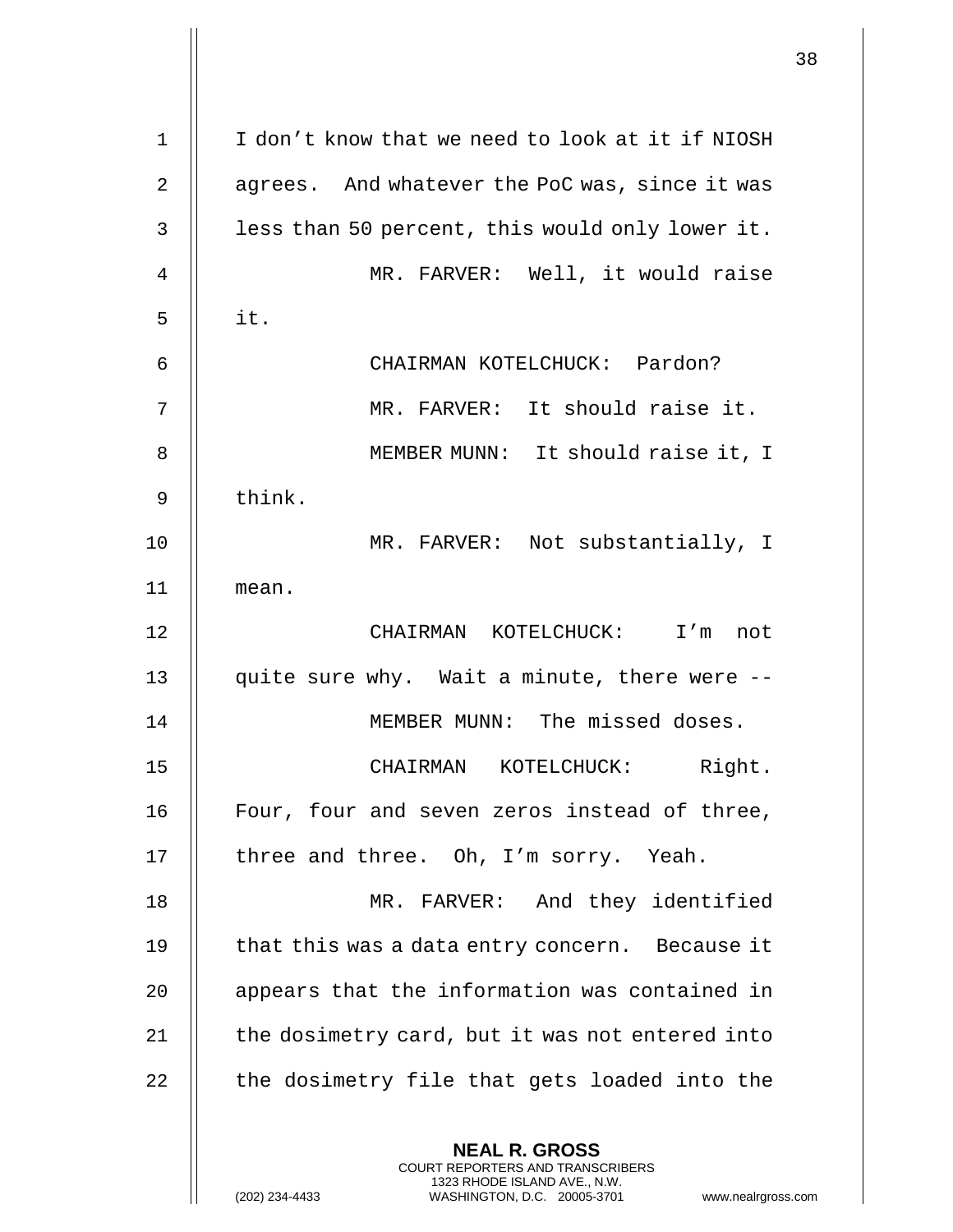|             |                                                                                                                                                                        | 39 |
|-------------|------------------------------------------------------------------------------------------------------------------------------------------------------------------------|----|
| $\mathbf 1$ | workbook.                                                                                                                                                              |    |
| 2           | CHAIRMAN KOTELCHUCK: Okay.                                                                                                                                             |    |
| 3           | MR. FARVER: This is another data                                                                                                                                       |    |
| 4           | entry concern.                                                                                                                                                         |    |
| 5           | CHAIRMAN KOTELCHUCK: Right. And                                                                                                                                        |    |
| 6           | doesn't change the final result, right, NIOSH                                                                                                                          |    |
| 7           | folks?                                                                                                                                                                 |    |
| 8           | MR. FARVER: No, but there's                                                                                                                                            |    |
| 9           | probably other cases where they have the same                                                                                                                          |    |
| 10          | problem.                                                                                                                                                               |    |
| 11          | MEMBER MUNN: And they indicated                                                                                                                                        |    |
| 12          | they're looking for them. So that's all we can                                                                                                                         |    |
| 13          | expect.                                                                                                                                                                |    |
| 14          | MR. FARVER: Okay.                                                                                                                                                      |    |
| 15          | MEMBER MUNN: So that is closed.                                                                                                                                        |    |
| 16          | CHAIRMAN KOTELCHUCK: I think it is                                                                                                                                     |    |
| 17          | reasonable to close it. Point-2?                                                                                                                                       |    |
| 18          | MR. FARVER: Let me finish this up,                                                                                                                                     |    |
| 19          | I'll be right there. Two. Incorrect                                                                                                                                    |    |
| 20          | cerium-144 intake value was used.                                                                                                                                      |    |
| 21          | MEMBER MUNN: Well, that's closed,                                                                                                                                      |    |
| 22          | though.                                                                                                                                                                |    |
|             | <b>NEAL R. GROSS</b><br><b>COURT REPORTERS AND TRANSCRIBERS</b><br>1323 RHODE ISLAND AVE., N.W.<br>(202) 234-4433<br>WASHINGTON, D.C. 20005-3701<br>www.nealrgross.com |    |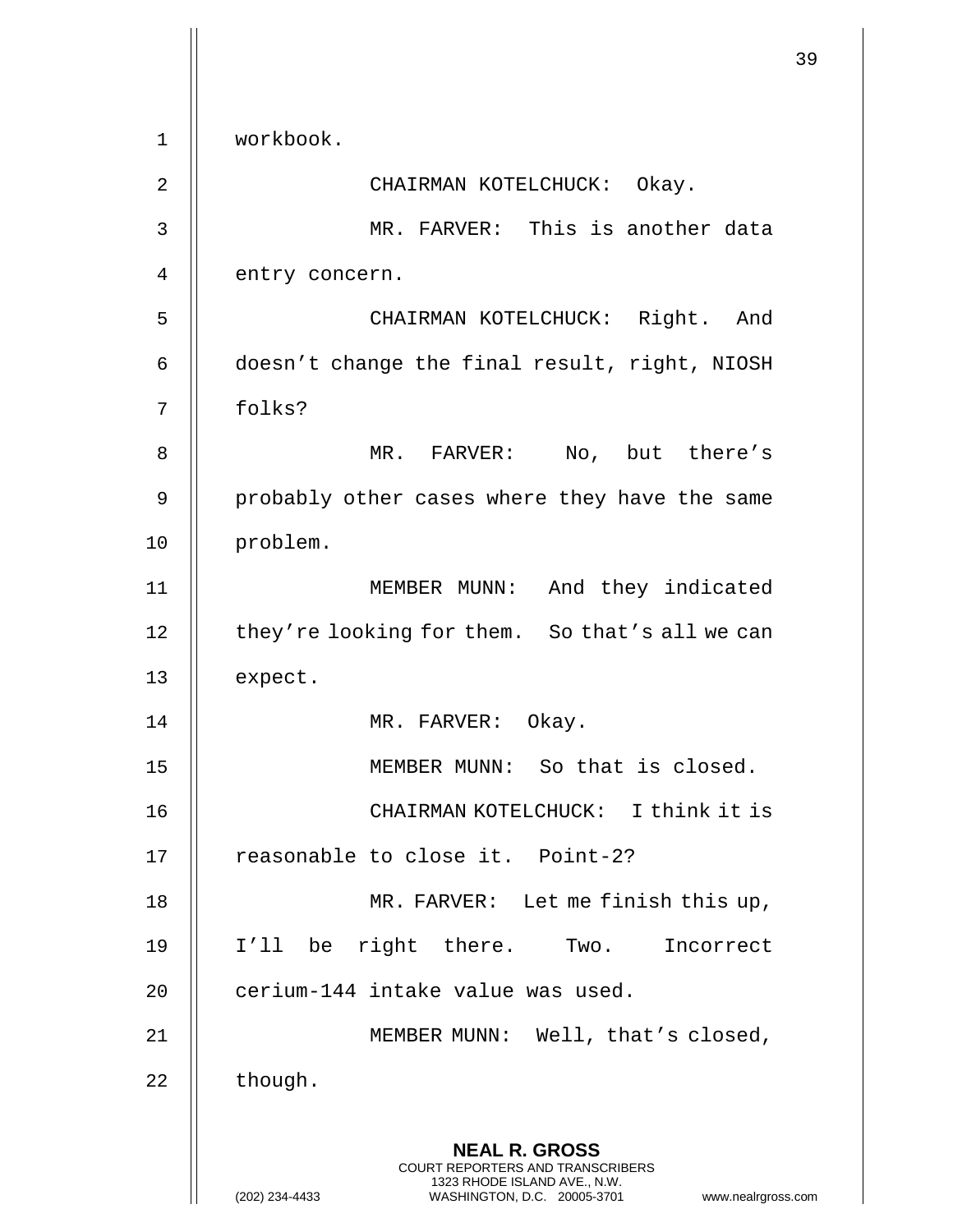|    |                                                                                                                                                                     | 40 |
|----|---------------------------------------------------------------------------------------------------------------------------------------------------------------------|----|
| 1  | MR. FARVER: No, it's not.                                                                                                                                           |    |
| 2  | CHAIRMAN KOTELCHUCK: No, it                                                                                                                                         |    |
| 3  | isn't. These are our first reviews.                                                                                                                                 |    |
| 4  | MEMBER MUNN: Recommendation to                                                                                                                                      |    |
| 5  | close. I see it.                                                                                                                                                    |    |
| 6  | CHAIRMAN KOTELCHUCK: That's                                                                                                                                         |    |
| 7  | right.                                                                                                                                                              |    |
| 8  | MR. FARVER: In this case the                                                                                                                                        |    |
| 9  | intake was overestimated by a factor of 10. So                                                                                                                      |    |
| 10 | the correct intake should have been 426 dpm per                                                                                                                     |    |
| 11 | day. And they used 4,263 dpm per day.                                                                                                                               |    |
| 12 | So it can go either way. Sometimes                                                                                                                                  |    |
| 13 | they can be off by 10 or 100 in either direction.                                                                                                                   |    |
| 14 | CHAIRMAN KOTELCHUCK: Certainly                                                                                                                                      |    |
| 15 | worrisome.                                                                                                                                                          |    |
| 16 | MR. FARVER: Once again, it's                                                                                                                                        |    |
| 17 | claimant favorable, it's not going to impact                                                                                                                        |    |
| 18 | the case.                                                                                                                                                           |    |
| 19 | CHAIRMAN KOTELCHUCK: That's                                                                                                                                         |    |
| 20 | right. So that's just -- then it sounds like                                                                                                                        |    |
| 21 | it can be closed.                                                                                                                                                   |    |
| 22 | MR. FARVER: Yes.                                                                                                                                                    |    |
|    | <b>NEAL R. GROSS</b><br><b>COURT REPORTERS AND TRANSCRIBERS</b><br>1323 RHODE ISLAND AVE., N.W.<br>WASHINGTON, D.C. 20005-3701 www.nealrgross.com<br>(202) 234-4433 |    |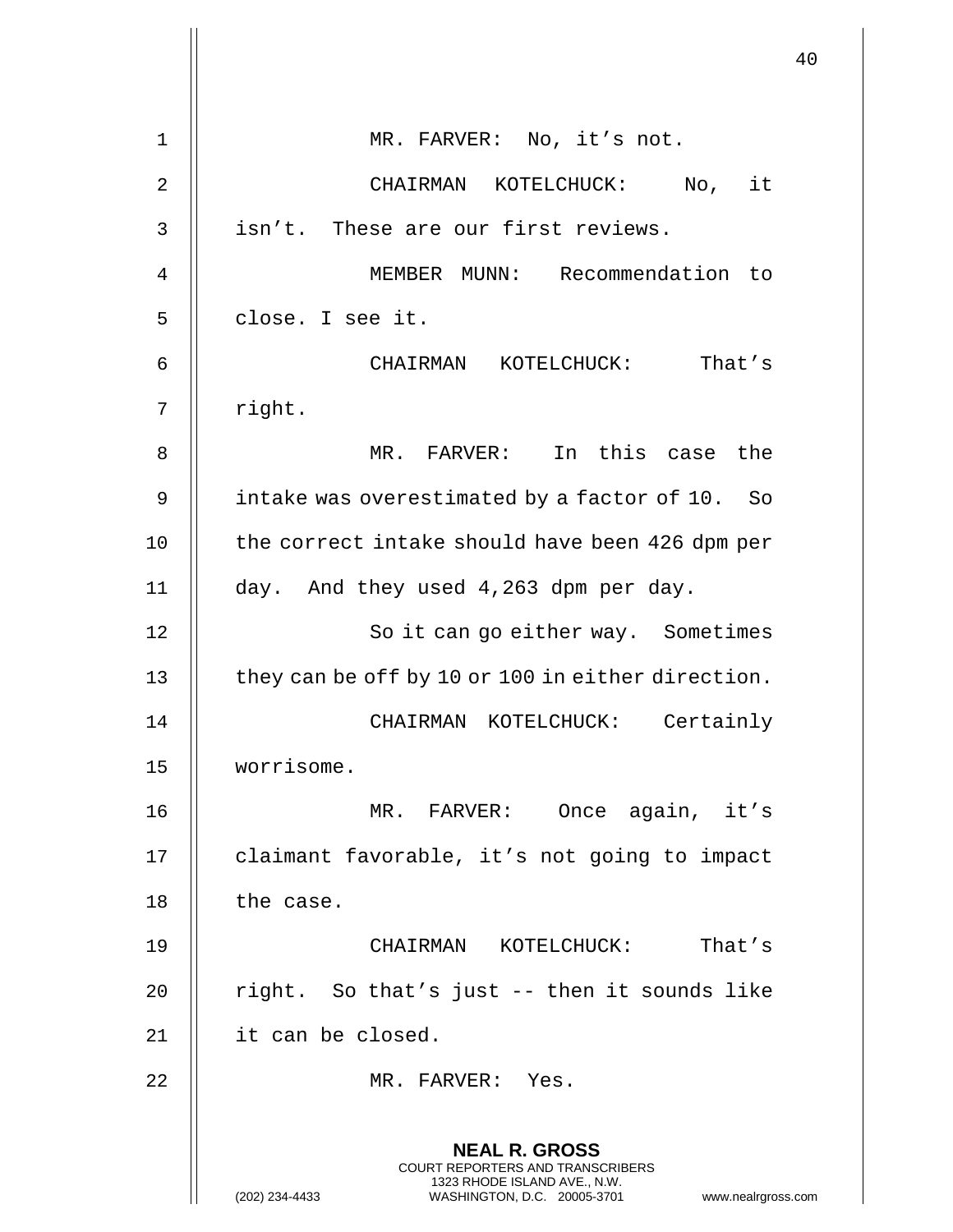| $\mathbf 1$    | CHAIRMAN KOTELCHUCK: Alright.                                                                                                                                      |
|----------------|--------------------------------------------------------------------------------------------------------------------------------------------------------------------|
| $\overline{2}$ | Any concerns, anybody, that you want to raise?                                                                                                                     |
| 3              | MEMBER CLAWSON: Well, this is                                                                                                                                      |
| 4              | Brad. I'll tell you what one of my concerns is.                                                                                                                    |
| 5              | What are we classifying this as a finding, or                                                                                                                      |
| 6              | is this a QA issue?                                                                                                                                                |
| 7              | MR. FARVER: It's a QA concern.                                                                                                                                     |
| 8              | MEMBER CLAWSON: Right, well, you                                                                                                                                   |
| 9              | know, we've been pushing through the years here                                                                                                                    |
| 10             | for quite a while. It's just amazing to me                                                                                                                         |
| 11             | that, I guess, you know, and I guess these are                                                                                                                     |
| 12             | older ones. But the QA issues that are coming                                                                                                                      |
| 13             | up on this stuff, it seems like to me it's                                                                                                                         |
| 14             | increased.                                                                                                                                                         |
| 15             | CHAIRMAN KOTELCHUCK: It's what?                                                                                                                                    |
| 16             | MEMBER CLAWSON: It's increased.                                                                                                                                    |
| 17             | We're seeing more and more. And that's just                                                                                                                        |
| 18             | bothersome to me. You know, the thing is $-$ and                                                                                                                   |
| 19             | I know that as we get into the newer ones and                                                                                                                      |
| 20             | so forth like that, we're going to see these                                                                                                                       |
| 21             | going down.                                                                                                                                                        |
| 22             | But we're seeing so many QA issues                                                                                                                                 |
|                | <b>NEAL R. GROSS</b><br><b>COURT REPORTERS AND TRANSCRIBERS</b><br>1323 RHODE ISLAND AVE., N.W.<br>WASHINGTON, D.C. 20005-3701<br>(202) 234-4433<br>www.nealrgross |

 $\mathop{||}$ 

(202) 234-4433 WASHINGTON, D.C. 20005-3701 www.nealrgross.com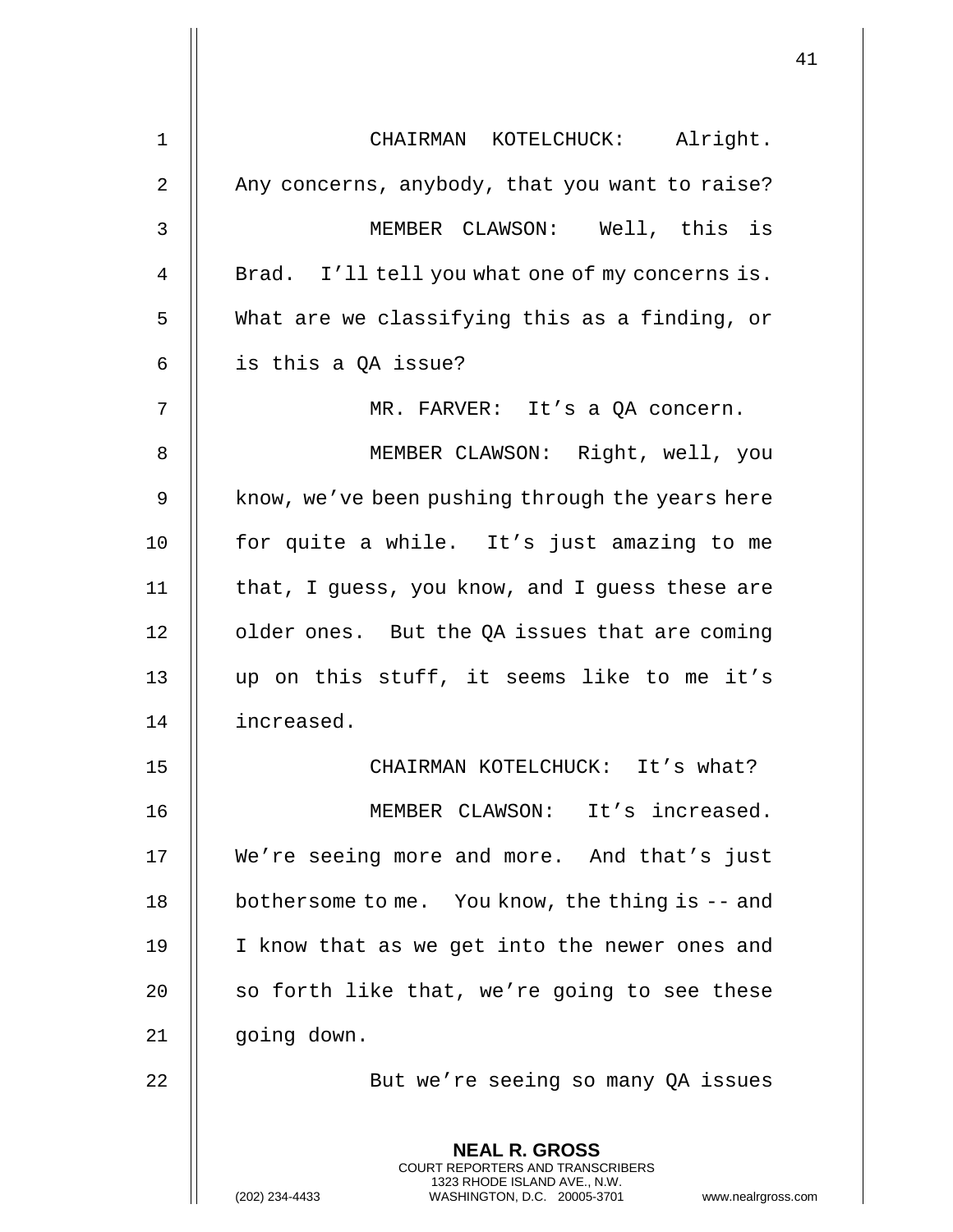**NEAL R. GROSS** COURT REPORTERS AND TRANSCRIBERS 1323 RHODE ISLAND AVE., N.W. 1 coming up that it just troubles me. I just 2 wanted to make sure we don't lose sight that  $3 \parallel$  part of our issues is to make sure this is being 4 | done right. And to be able to see this many QA 5 | issues does bother me. 6 CHAIRMAN KOTELCHUCK: Appropriately 7 || so. But I do trust that when we write our 8 || report, these are the kinds of issues that we 9 will address, and be able to look at when the 10 dose reconstructions were done. 11 || And hopefully, you know, what we 12 || will find is that there may have been more in  $13$   $\parallel$  the past and that there are fewer now. 14 MR. STIVER: Yeah, this is Stiver. 15 I've just put up the summary table to give you 16 || an idea of when these reconstructions were 17 done. 18 CHAIRMAN KOTELCHUCK: Yeah. 19 MR. STIVER: From 2004 to 2009, so  $20$   $\parallel$  we are kind of casting back on the past a lot. 21 CHAIRMAN KOTELCHUCK: Right, good 22 | point. Okay. So let's go back to  $-$ 

(202) 234-4433 WASHINGTON, D.C. 20005-3701 www.nealrgross.com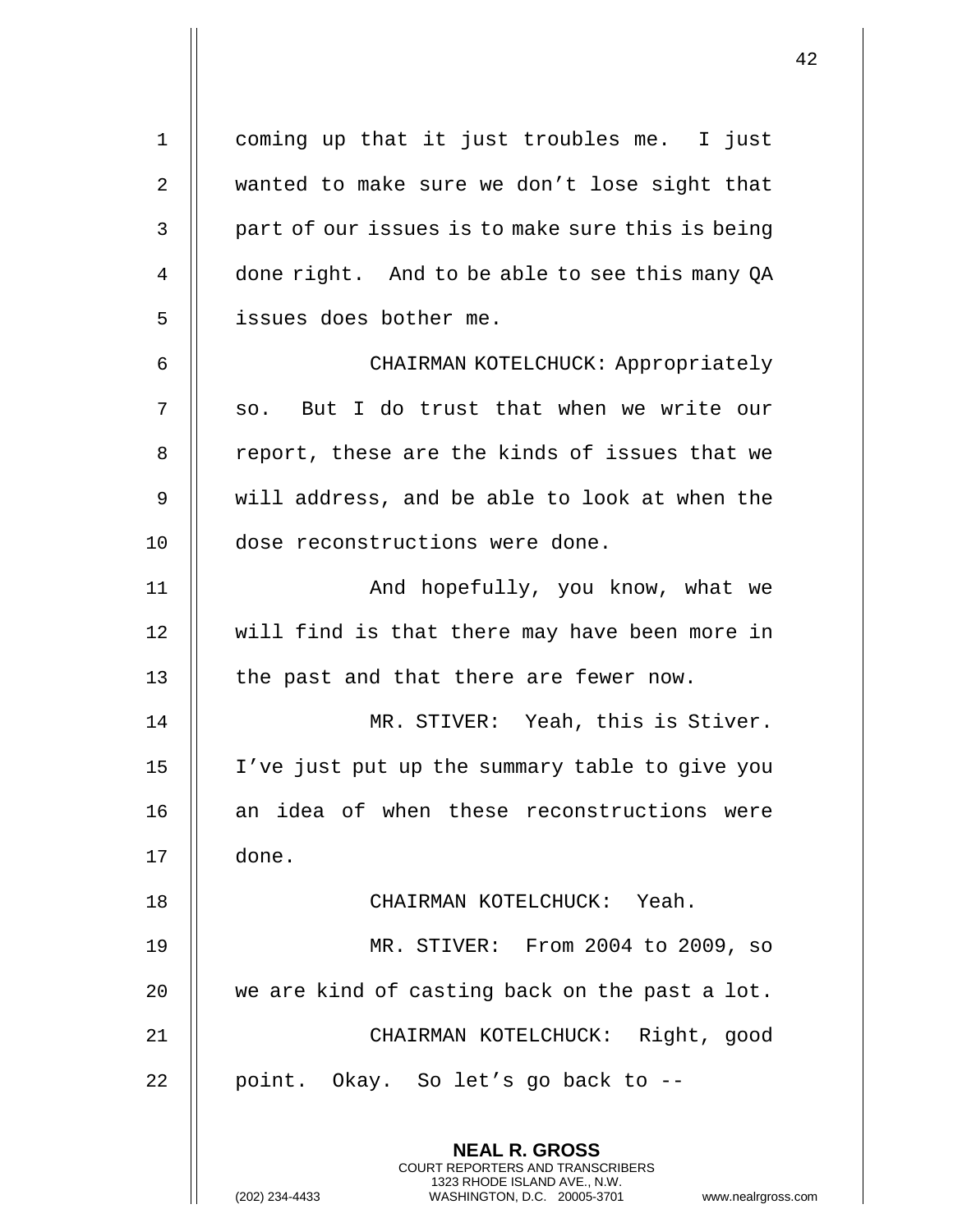|    |                                                                                                                                                                        | 43 |
|----|------------------------------------------------------------------------------------------------------------------------------------------------------------------------|----|
| 1  | MR. FARVER: Okay, are you ready                                                                                                                                        |    |
| 2  | for 324.1?                                                                                                                                                             |    |
| 3  | CHAIRMAN KOTELCHUCK: Okay.                                                                                                                                             |    |
| 4  | MR. FARVER: When you're doing the                                                                                                                                      |    |
| 5  | external doses, we found an extra 20 millirems,                                                                                                                        |    |
| 6  | which is kind of $-$                                                                                                                                                   |    |
| 7  | CHAIRMAN KOTELCHUCK: One second,                                                                                                                                       |    |
| 8  | we're waiting for material to come up on the                                                                                                                           |    |
| 9  | screen.                                                                                                                                                                |    |
| 10 | MR. FARVER: Okay.                                                                                                                                                      |    |
| 11 | CHAIRMAN KOTELCHUCK: There we go,                                                                                                                                      |    |
| 12 | thank you.                                                                                                                                                             |    |
| 13 | MR. FARVER: Okay. Like I said, we                                                                                                                                      |    |
| 14 | found an additional 20 millirem of dose for 1986                                                                                                                       |    |
| 15 | that was really a neutron dose, but was assigned                                                                                                                       |    |
| 16 | as a photon dose. And that was the basis for                                                                                                                           |    |
| 17 | the finding.                                                                                                                                                           |    |
| 18 | After doing some digging and                                                                                                                                           |    |
| 19 | searching through files, you can scroll down to                                                                                                                        |    |
| 20 | the bottom of the last exhibit. And that's                                                                                                                             |    |
| 21 | Exhibit C, 1986 Dosimetry Input Files.                                                                                                                                 |    |
| 22 | CHAIRMAN KOTELCHUCK: I'm reading                                                                                                                                       |    |
|    | <b>NEAL R. GROSS</b><br><b>COURT REPORTERS AND TRANSCRIBERS</b><br>1323 RHODE ISLAND AVE., N.W.<br>(202) 234-4433<br>WASHINGTON, D.C. 20005-3701<br>www.nealrgross.com |    |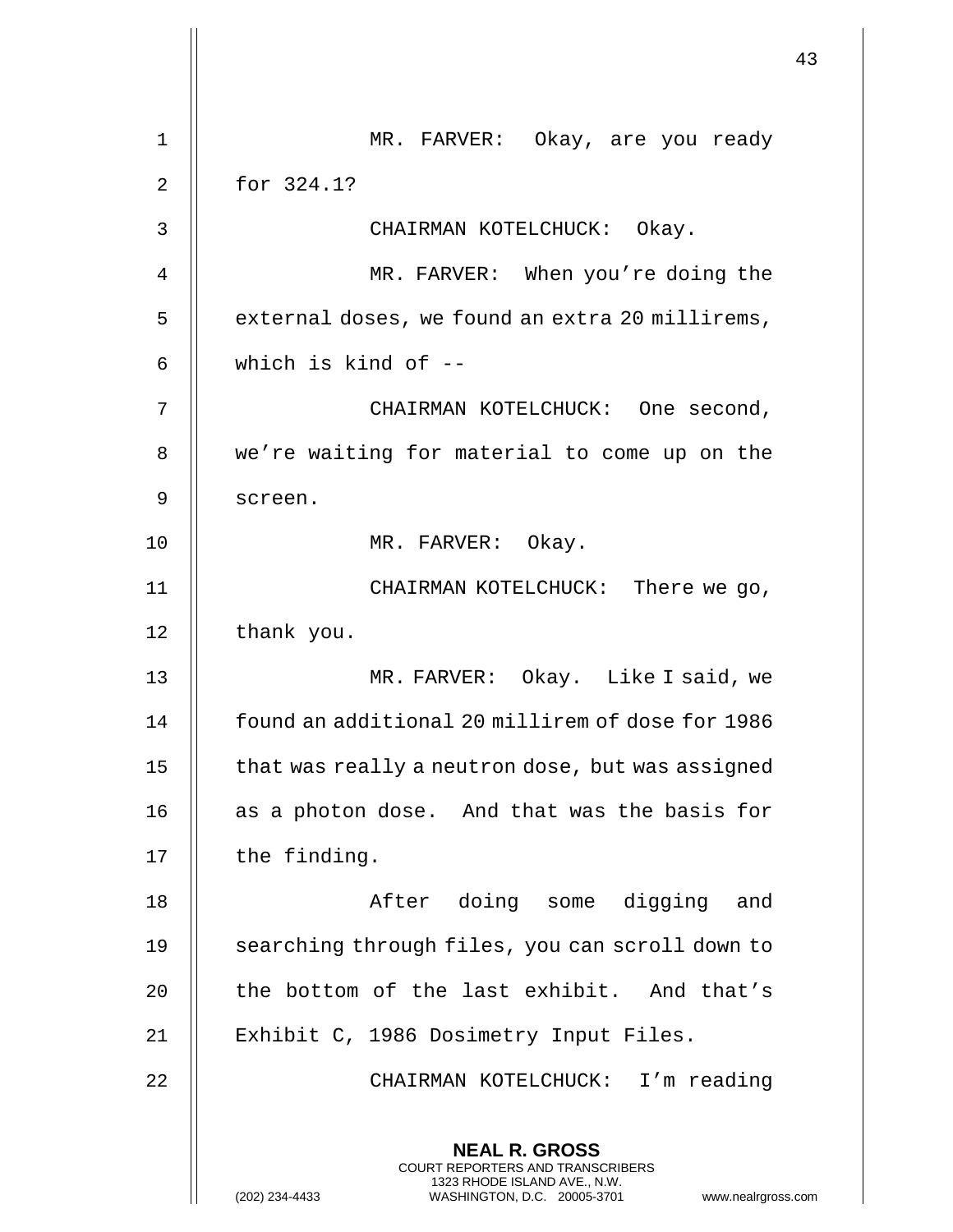| $\mathbf 1$ | the NIOSH response from this month.                                                      |
|-------------|------------------------------------------------------------------------------------------|
| 2           | MR. FARVER: And if you go to the                                                         |
| 3           | one that's marked X-10-QC, which is the first                                            |
| 4           | green spreadsheet excerpt at the bottom. Let                                             |
| 5           | me know when that's up and I'll start talking                                            |
| 6           | about it.                                                                                |
| 7           | CHAIRMAN KOTELCHUCK: Okay. I                                                             |
| 8           | think maybe we need to scroll down.                                                      |
| 9           | MR. FARVER: This is the input file                                                       |
| 10          | that a dose reconstructor loads into the                                                 |
| 11          | worksheet.                                                                               |
| 12          | CHAIRMAN KOTELCHUCK: Okay.                                                               |
| 13          | MR. FARVER: It contains all of the                                                       |
| 14          | dosimeter information for all of the years,                                              |
| 15          | okay. At some point prior to this, the data is                                           |
| 16          | entered into -- I don't think it's entered into                                          |
| 17          | this spreadsheet. I think it's entered into a                                            |
| 18          | program that interprets it and puts it in this                                           |
| 19          | format. But since we don't really know what                                              |
| 20          | the process is to enter the data, $I'm - -$                                              |
| 21          | MR. SIEBERT: No, let's not say                                                           |
| 22          | that. This is Scott. We have gone over this                                              |
|             | <b>NEAL R. GROSS</b><br>COURT REPORTERS AND TRANSCRIBERS<br>1323 RHODE ISLAND AVE., N.W. |
|             | (202) 234-4433<br>WASHINGTON, D.C. 20005-3701<br>www.nealrgross.o                        |

 $\mathbf{I}$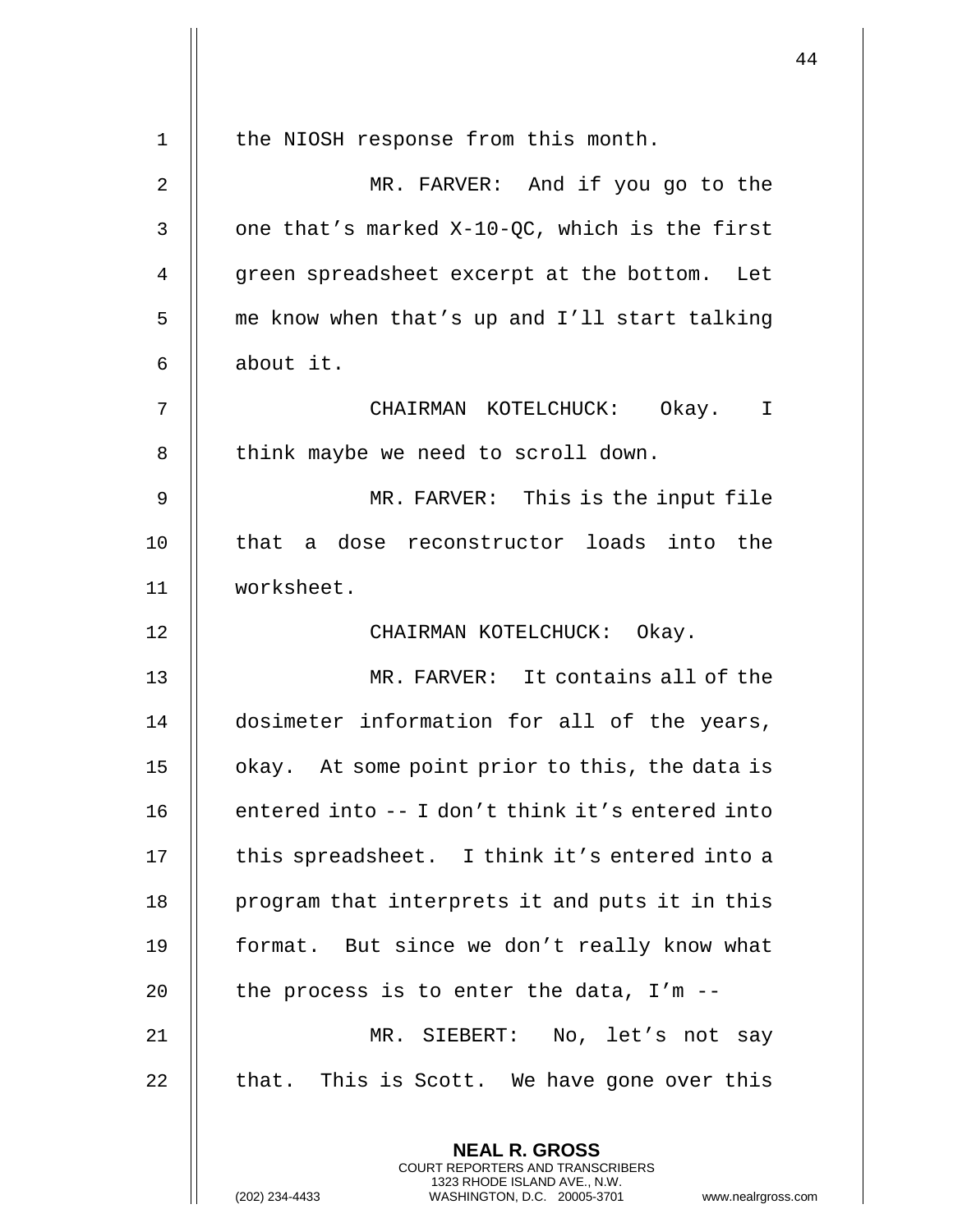**NEAL R. GROSS** COURT REPORTERS AND TRANSCRIBERS 1323 RHODE ISLAND AVE., N.W. (202) 234-4433 WASHINGTON, D.C. 20005-3701 www.nealrgross.com  $1 \parallel -$ 2 (Simultaneous speaking.) 3 MR. FARVER: We don't know how they  $4$  || enter data into this worksheet. 5 MR. SIEBERT: The data is entered  $6 \parallel$  by the data entry individuals into a data entry 7 | QA spreadsheet. That data is reviewed. And  $8$   $\parallel$  then it is given to the dose reconstructor who  $9 \parallel$  reviews it as well. And they import it into the  $10$  | tool 11 MR. FARVER: Okay, so this X-10-QC 12 || spreadsheet is the very one that has been 13 || entered into by your data entry people? Is 14 || that correct? 15 MR. SIEBERT: That is correct. 16 MR. FARVER: There's no other step 17 where something is loaded into this 18 || spreadsheet? 19 MR. SIEBERT: Correct. The data  $20$   $\parallel$  entry people manually enter that information. 21 || MR. FARVER: Okay. So the one 22  $\parallel$  that's labeled X-10-QC is the data entry one.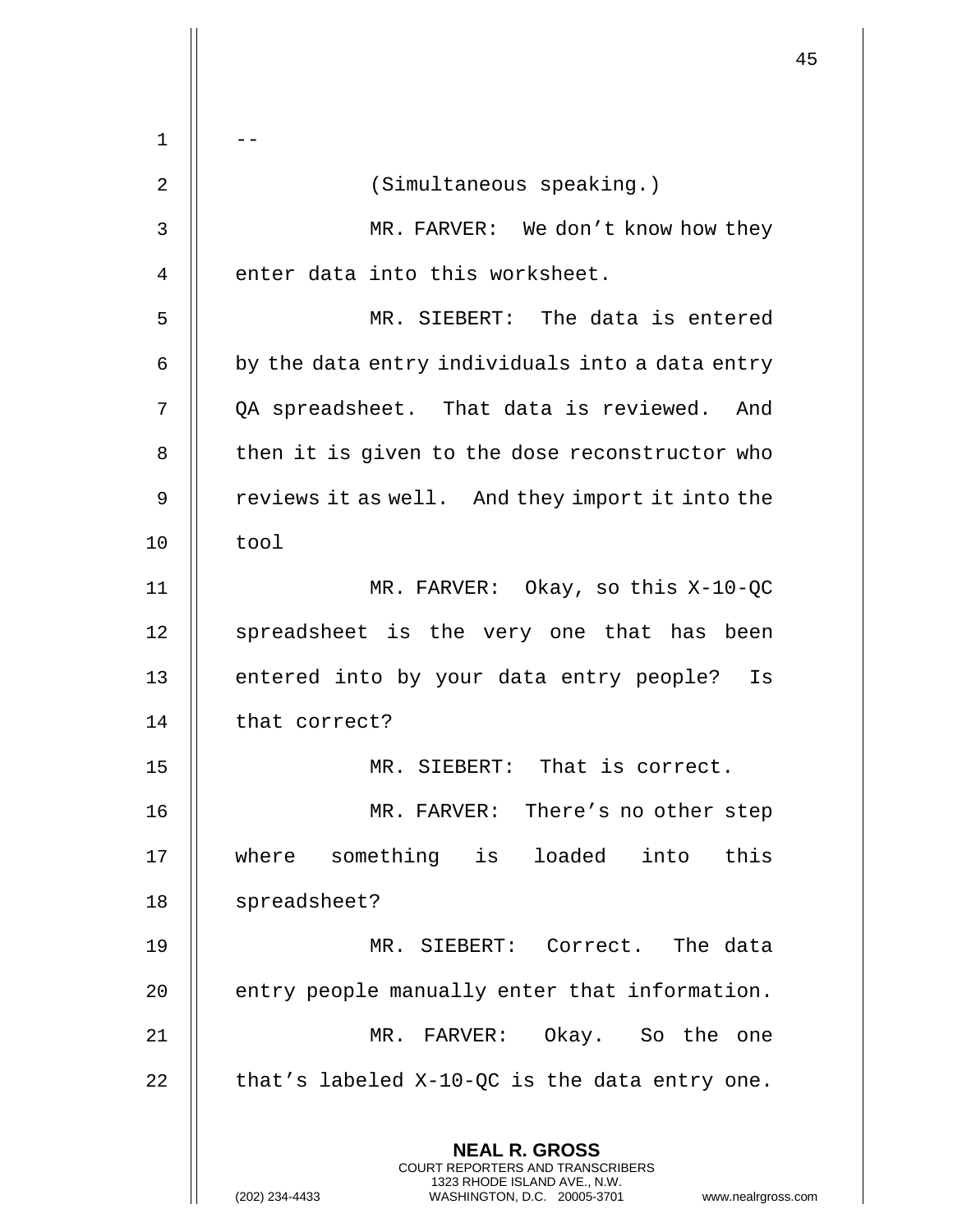|                |                                                                                                                                                                        | 46 |
|----------------|------------------------------------------------------------------------------------------------------------------------------------------------------------------------|----|
| $\mathbf 1$    | And if you see over that the last two entries                                                                                                                          |    |
| $\overline{2}$ | in the green are the 10 and the 20. That's                                                                                                                             |    |
| 3              | neutron data that's entered in the wrong                                                                                                                               |    |
| 4              | position.                                                                                                                                                              |    |
| 5              | Now, I don't know how that 20 got                                                                                                                                      |    |
| 6              | down there with the green background, if                                                                                                                               |    |
| 7              | they're entering it.                                                                                                                                                   |    |
|                |                                                                                                                                                                        |    |
| 8              | Well,<br>CHAIRMAN KOTELCHUCK:                                                                                                                                          |    |
| 9              | there's nothing with green background on our                                                                                                                           |    |
| 10             | screen. But the 10 and the 20 are there.                                                                                                                               |    |
| 11             | MR. FARVER: Well, it should be for                                                                                                                                     |    |
| 12             | the X-10-QC one. You'll see a 20 in the green                                                                                                                          |    |
| 13             | background.                                                                                                                                                            |    |
| 14             | CHAIRMAN KOTELCHUCK: Well, I --                                                                                                                                        |    |
| 15             | okay, hold it.                                                                                                                                                         |    |
| 16             | MR. FARVER: This is the one that's                                                                                                                                     |    |
| 17             | a --                                                                                                                                                                   |    |
| 18             | CHAIRMAN KOTELCHUCK: Oh yes.                                                                                                                                           |    |
| 19             | Okay, here it comes, yes, okay.                                                                                                                                        |    |
| 20             | MR. FARVER: This is the file that                                                                                                                                      |    |
| 21             | the data entry people key the data into. And                                                                                                                           |    |
| 22             | you can see there's a 10 and a 20 under the                                                                                                                            |    |
|                |                                                                                                                                                                        |    |
|                | <b>NEAL R. GROSS</b><br><b>COURT REPORTERS AND TRANSCRIBERS</b><br>1323 RHODE ISLAND AVE., N.W.<br>(202) 234-4433<br>WASHINGTON, D.C. 20005-3701<br>www.nealrgross.com |    |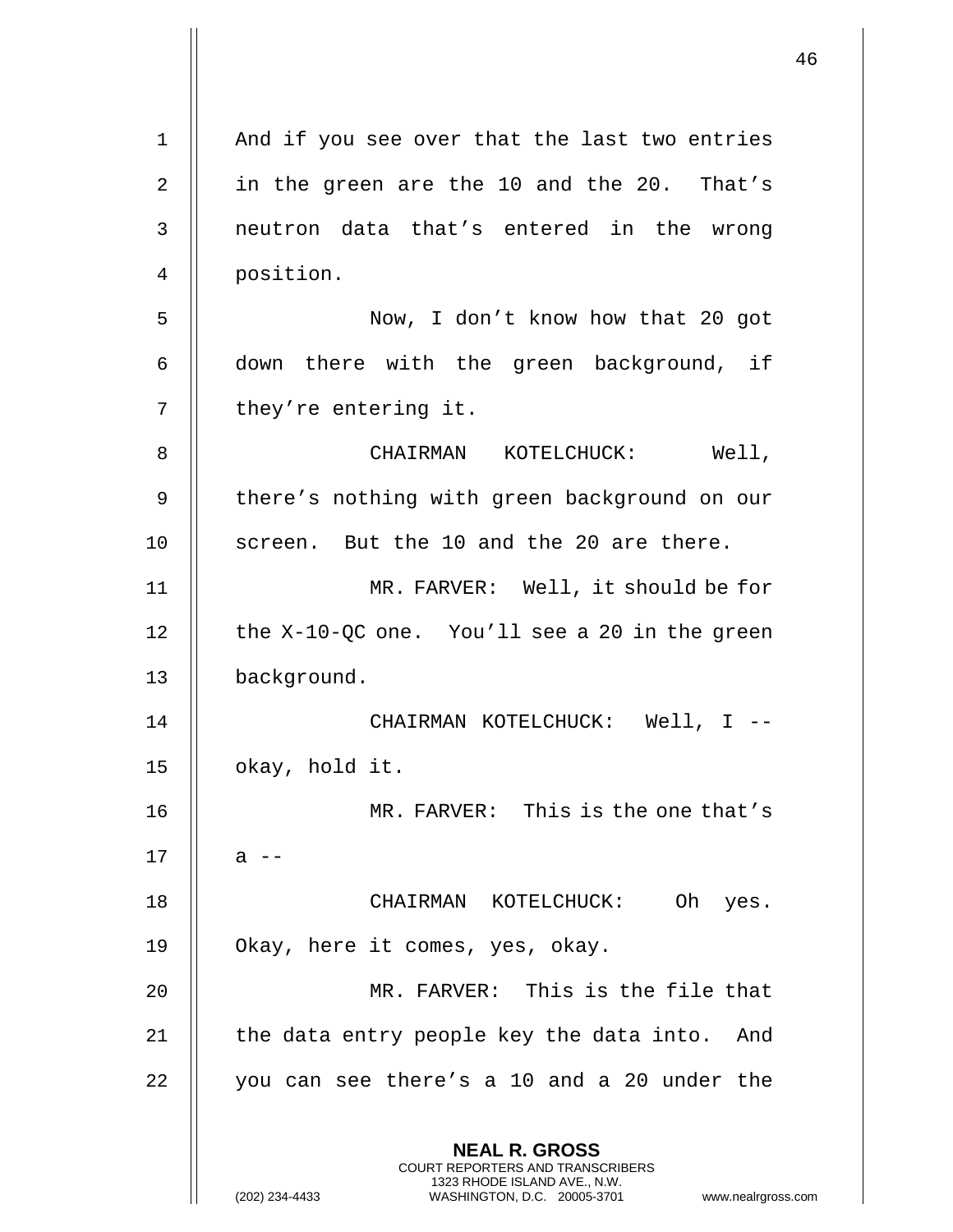1 | shallow and the deep. And it should be neutron  $2 \parallel$  data. 3 || So apparently they entered it 4 U twice. Two 10s and two 20s. And I don't know 5 | how they got the green background on the 20  $6$   $\parallel$  because I tried to enter data in and the 7 | background does not carry over. 8 || So that's why I was concerned that  $9$  | there was some other process going on. Because 10 || I don't know how that got there. 11 MR. SIEBERT: It got there because 12 || the data entry person highlighted it in green 13  $\parallel$  to point out that it's data that is entered. 14 MR. FARVER: Okay. And, Scott, I 15 don't know if you know this, are there 16 || procedures that tell them how to do all this? 17 MR. SIEBERT: Our data entry folks, 18 | there's not procedures as project procedures, 19 || but they do have working aids and guides in the 20 || data entry area that they work from, that are 21 | updated as they determine the types of data that  $22$  | exist for each site.

> **NEAL R. GROSS** COURT REPORTERS AND TRANSCRIBERS 1323 RHODE ISLAND AVE., N.W.

(202) 234-4433 WASHINGTON, D.C. 20005-3701 www.nealrgross.com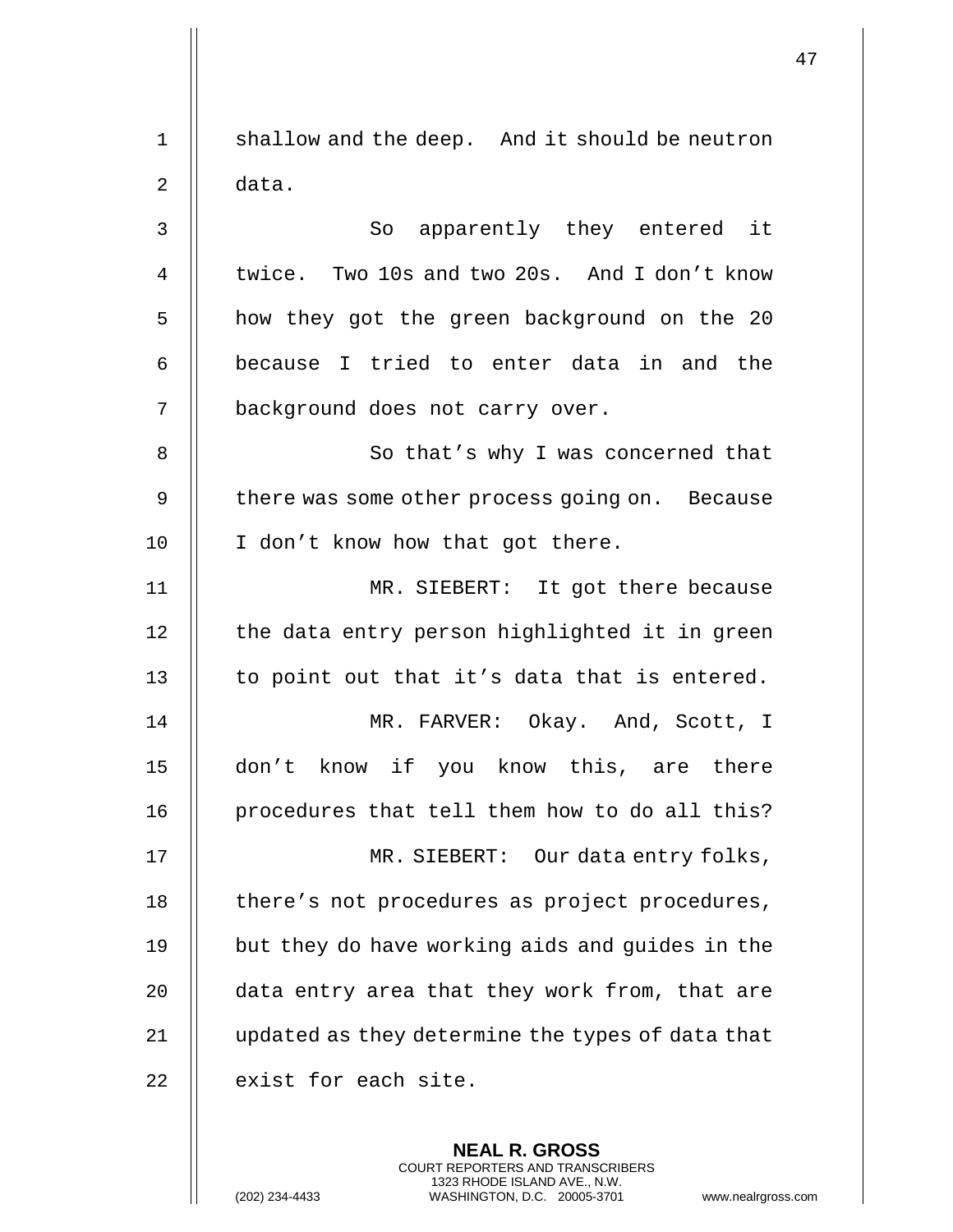| 1              | MR. FARVER: And so they enter the                                                                                                                                      |
|----------------|------------------------------------------------------------------------------------------------------------------------------------------------------------------------|
| $\overline{2}$ | data and then somebody comes back behind them                                                                                                                          |
| 3              | and verifies the data. And then it goes to the                                                                                                                         |
| 4              | dose reconstructor who also verify.                                                                                                                                    |
| 5              | MR. SIEBERT: Correct.                                                                                                                                                  |
| 6              | MR. FARVER: Okay. So the first                                                                                                                                         |
| 7              | picture was the data entry. The second one,                                                                                                                            |
| 8              | with the DR extension, is the one that the dose                                                                                                                        |
| 9              | reconstructor did. And typically when we see                                                                                                                           |
| 10             | the changes by the dose reconstructor, they'll                                                                                                                         |
| 11             | put them in the red type to indicate it's a                                                                                                                            |
| 12             | change.                                                                                                                                                                |
| 13             | CHAIRMAN KOTELCHUCK: Okay. If                                                                                                                                          |
| 14             | folks could scroll -- John, if you could scroll                                                                                                                        |
| 15             | just a little bit down.                                                                                                                                                |
| 16             | MR. FARVER: That has been<br>my                                                                                                                                        |
| 17             | experience over the years. And sometimes                                                                                                                               |
| 18             | they'll even put little comments in to explain                                                                                                                         |
| 19             | why they made that change.                                                                                                                                             |
| 20             | see this a lot with the<br>We                                                                                                                                          |
| 21             | individual dosimeter readings, where they're                                                                                                                           |
| 22             | less than the LOD. And the dose reconstructor                                                                                                                          |
|                | <b>NEAL R. GROSS</b><br><b>COURT REPORTERS AND TRANSCRIBERS</b><br>1323 RHODE ISLAND AVE., N.W.<br>(202) 234-4433<br>WASHINGTON, D.C. 20005-3701<br>www.nealrgross.com |

 $\mathsf{I}$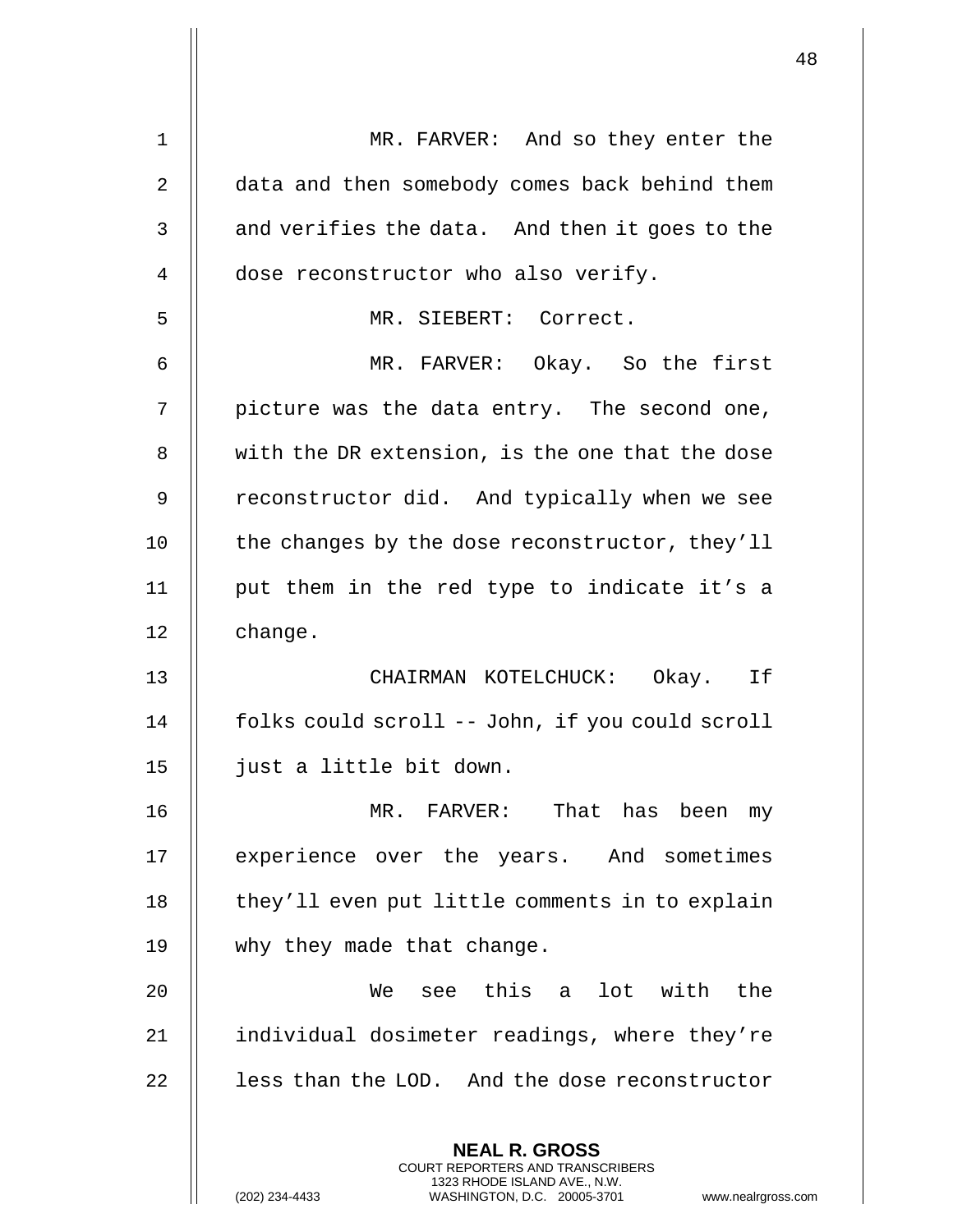| 1              | will go in and manually put in a zero. Because                                                                                                                |
|----------------|---------------------------------------------------------------------------------------------------------------------------------------------------------------|
| $\overline{2}$ | it's less than the LOD. We've seen that quite                                                                                                                 |
| $\mathsf{3}$   | a bit.                                                                                                                                                        |
| 4              | But in this case, it looks like the                                                                                                                           |
| 5              | person deleted the 10. Did not delete the 20.                                                                                                                 |
| 6              | But added the 10 and the 20 to the neutron dose.                                                                                                              |
| 7              | And also corrected the annual totals. They                                                                                                                    |
| 8              | dropped back down by 30 to 353, the correct                                                                                                                   |
| 9              | value. So that's what that shows you.                                                                                                                         |
| 10             | And then this is the file that got                                                                                                                            |
| 11             | loaded into the workbook to do the dose                                                                                                                       |
| 12             | calculations. Part of the problem -- well,                                                                                                                    |
| 13             | what happened next was when the workbook sums                                                                                                                 |
| 14             | up the annual dose, it sums up the quarterly                                                                                                                  |
| 15             | doses. It doesn't take that annual dose number                                                                                                                |
| 16             | of 353 that's been corrected, and use that                                                                                                                    |
| 17             | number. It sums up the values from the 70 and                                                                                                                 |
| 18             | it goes all the way down like 200 rows and sums                                                                                                               |
| 19             | up everything that's in the column.                                                                                                                           |
| 20             | And that's a little bit described                                                                                                                             |
| 21             | down there in the text. It sums up everything                                                                                                                 |
| 22             | in the BN column.                                                                                                                                             |
|                | <b>NEAL R. GROSS</b><br>COURT REPORTERS AND TRANSCRIBERS<br>1323 RHODE ISLAND AVE., N.W.<br>WASHINGTON, D.C. 20005-3701<br>(202) 234-4433<br>www.nealrgross.c |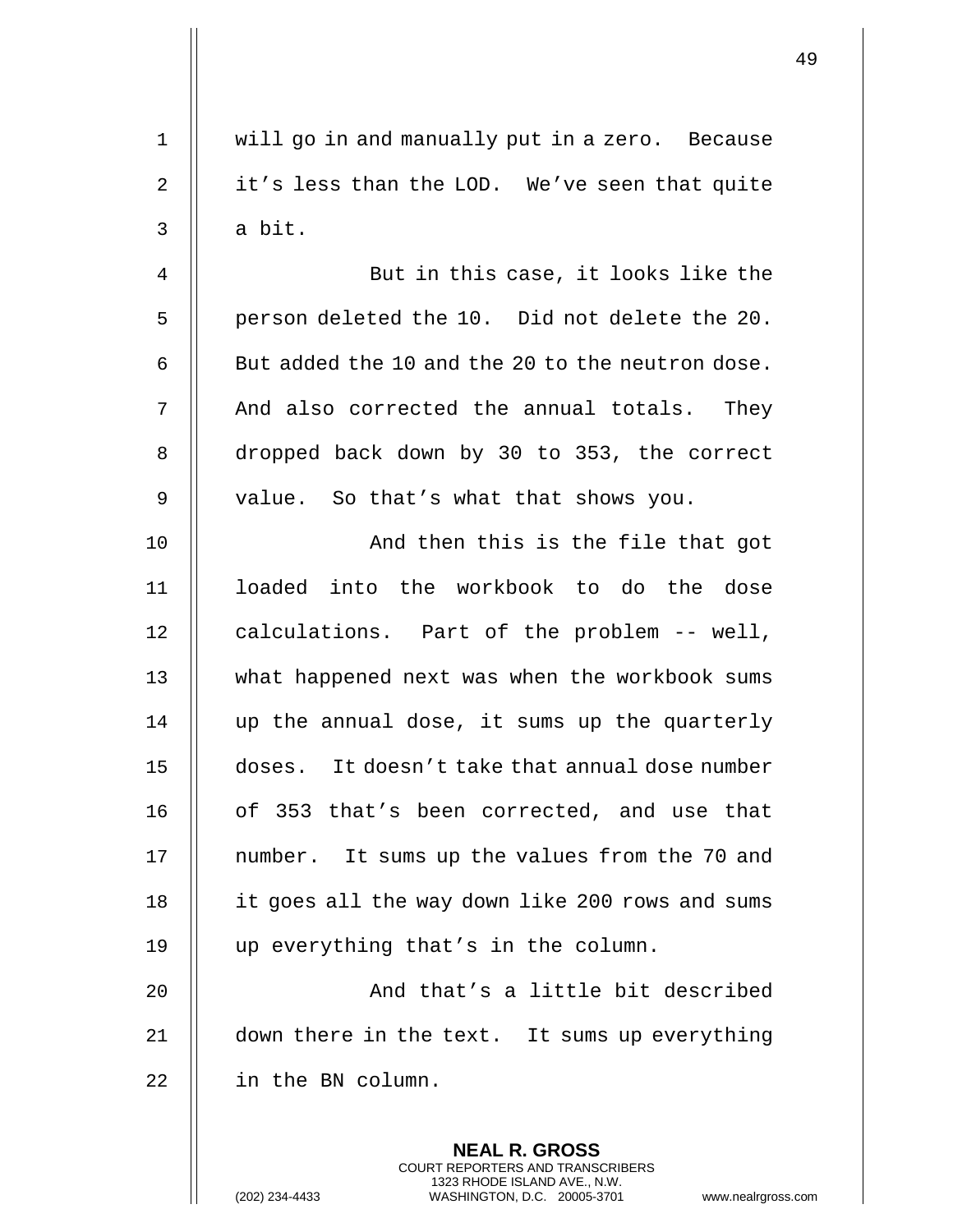| 1  | If you move down to the next                                                                                                                                       |
|----|--------------------------------------------------------------------------------------------------------------------------------------------------------------------|
| 2  | workbook, the next little clip comes from the                                                                                                                      |
| 3  | workbook itself. And under the input data tab                                                                                                                      |
| 4  | at the beginning of the workbook -- it's column                                                                                                                    |
| 5  | M, it's not column E -- it sums up everything                                                                                                                      |
| 6  | in column BN, from row 7, which is right where                                                                                                                     |
| 7  | the first quarter totals begin, 207 rows down.                                                                                                                     |
| 8  | if there's any individual<br>So                                                                                                                                    |
| 9  | dosimetry readings there, it all gets summed up                                                                                                                    |
| 10 | and that is assumed to be the total annual dose.                                                                                                                   |
| 11 | Well, the 20 was still there. And                                                                                                                                  |
| 12 | even though it's down, and it's not even with                                                                                                                      |
| 13 | the quarterly totals, it gets summed up. And                                                                                                                       |
| 14 | even though that's not --                                                                                                                                          |
| 15 | CHAIRMAN KOTELCHUCK: Which would                                                                                                                                   |
| 16 | have made it 373, right?                                                                                                                                           |
| 17 | MR. FARVER: Yes.                                                                                                                                                   |
| 18 | CHAIRMAN KOTELCHUCK: Okay.                                                                                                                                         |
| 19 | MR. FARVER: But even though that                                                                                                                                   |
| 20 | dose was corrected up on annual totals, that                                                                                                                       |
| 21 | doesn't matter, because that's not what the                                                                                                                        |
| 22 | algorithm uses.                                                                                                                                                    |
|    | <b>NEAL R. GROSS</b><br><b>COURT REPORTERS AND TRANSCRIBERS</b><br>1323 RHODE ISLAND AVE., N.W.<br>WASHINGTON, D.C. 20005-3701<br>(202) 234-4433<br>www.nealrgross |

(202) 234-4433 WASHINGTON, D.C. 20005-3701 www.nealrgross.com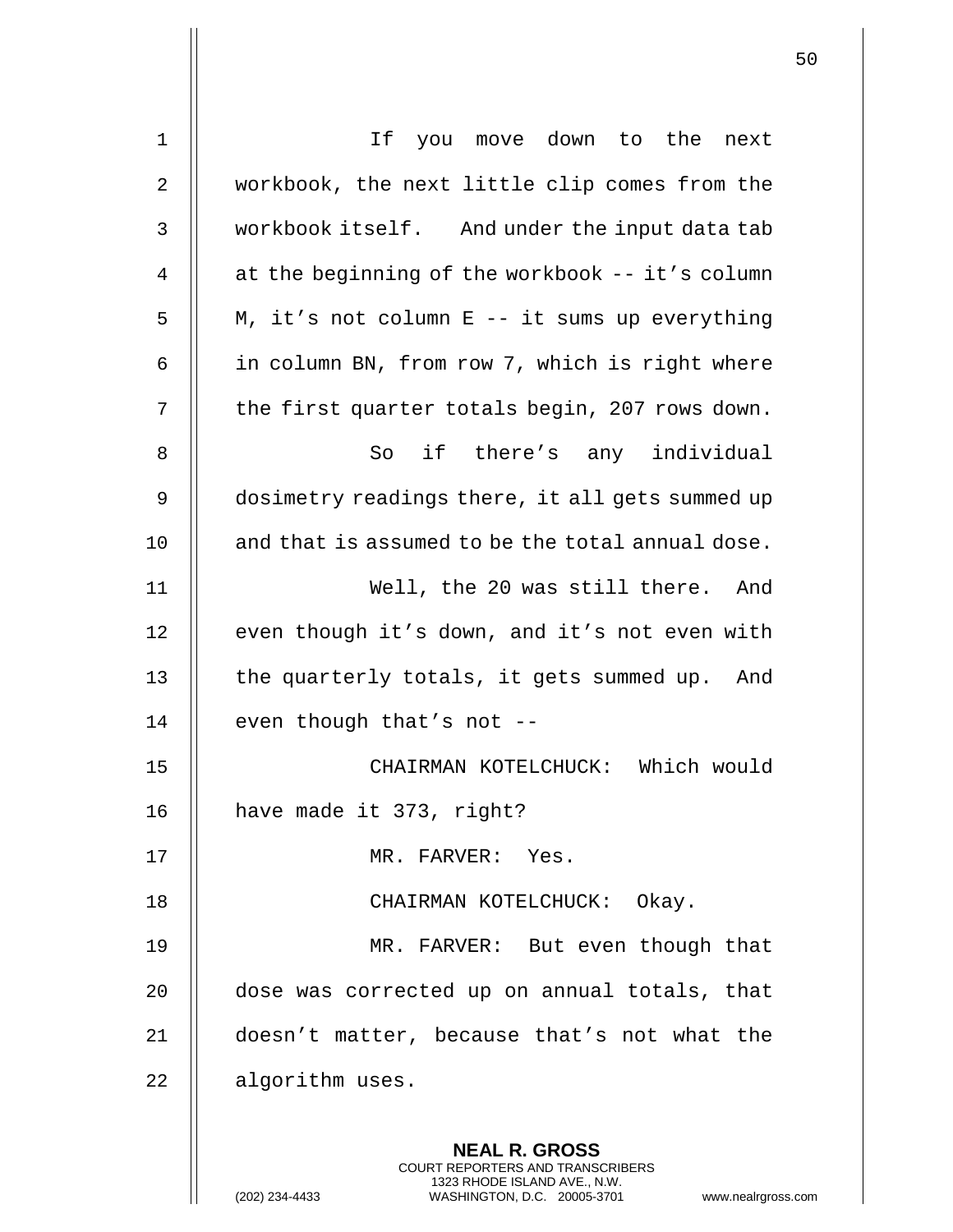| $\mathbf{1}$   | And this is how it comes up with an             |
|----------------|-------------------------------------------------|
| $\overline{2}$ | extra 20 millirems in the final dose. Because   |
| 3              | it was input incorrectly. It was not deleted.   |
| 4              | And the algorithm isn't just adding up          |
| 5              | quarterly doses. It's adding up 200 rows of     |
| 6              | doses, which I believe, you know, I think       |
| 7              | there's better ways to do that.                 |
| 8              | Because if you've got individual                |
| 9              | dosimeter readings down there, they're all      |
| 10             | going to get totaled, plus the quarterly totals |
| 11             | are going to get totaled. And you're going to   |
| 12             | have an incorrect value at the end.             |
| 13             | And this, for us was why we                     |
| 14             | identified there could be a workbook problem.   |
| 15             | Because there's probably better algorithms out  |
| 16             | there then to sum 200 rows when you don't need  |
| 17             | 200 rows.                                       |
| 18             | MR. SIEBERT: This is Scott. I do                |
| 19             | want to just point out, we just discussed       |
| 20             | yesterday the Hanford tool, where we didn't     |
| 21             | total enough lines and left data out by         |
| 22             | accident. So rather than missing data, we have  |
|                |                                                 |

**NEAL R. GROSS** COURT REPORTERS AND TRANSCRIBERS 1323 RHODE ISLAND AVE., N.W.

(202) 234-4433 WASHINGTON, D.C. 20005-3701 www.nealrgross.com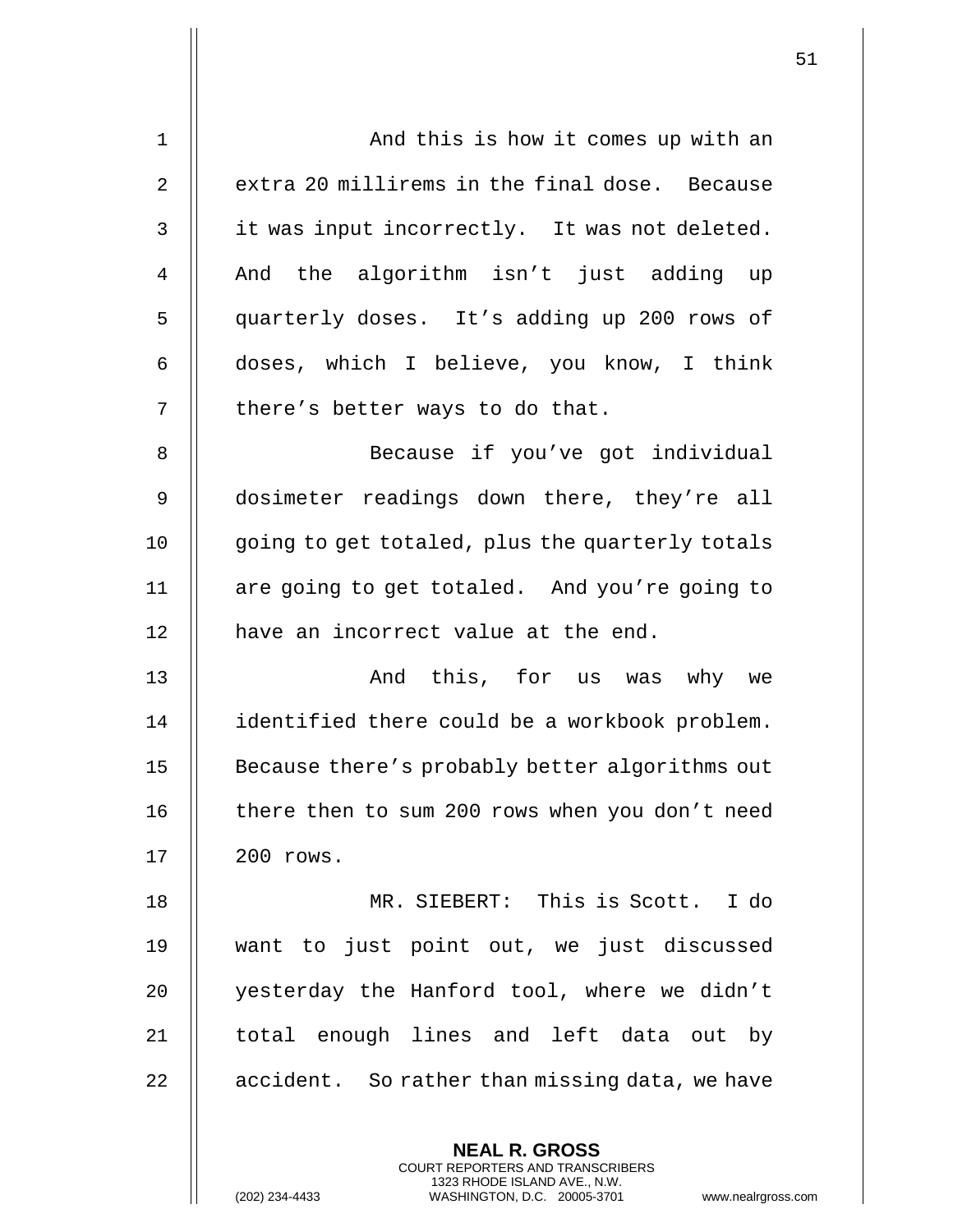**NEAL R. GROSS** COURT REPORTERS AND TRANSCRIBERS 1323 RHODE ISLAND AVE., N.W. (202) 234-4433 WASHINGTON, D.C. 20005-3701 www.nealrgross.com 1 || gone the other direction to ensure we have 2 || enough rows for the data. 3 You know, it is different here at 4  $\parallel$  X-10 because your -- oh wait -- yeah, it's X-10. 5 || Because you generally have quarterly data  $6 \parallel$  earlier on. But the fact is, there's no 7 additional data later on there except a 8 || quarterly result. So the summation still 9 works just fine. 10 MR. FARVER: Well, it didn't. 11 MR. SIEBERT: The summation worked  $12$  | exactly  $-$ 13 CHAIRMAN KOTELCHUCK: The 14 | summation worked, the data entry was incorrect. 15 MR. SIEBERT: I would like to point 16 | out, as we state in our response, that the dose 17 | reconstructor should have deleted dose 20, just 18 | like they did delete the 10s when they realized 19 | those were neutron doses as opposed to deep and 20 | shallow doses. 21 We agree wholeheartedly that the  $22$   $\parallel$  data entry person put it in the wrong place.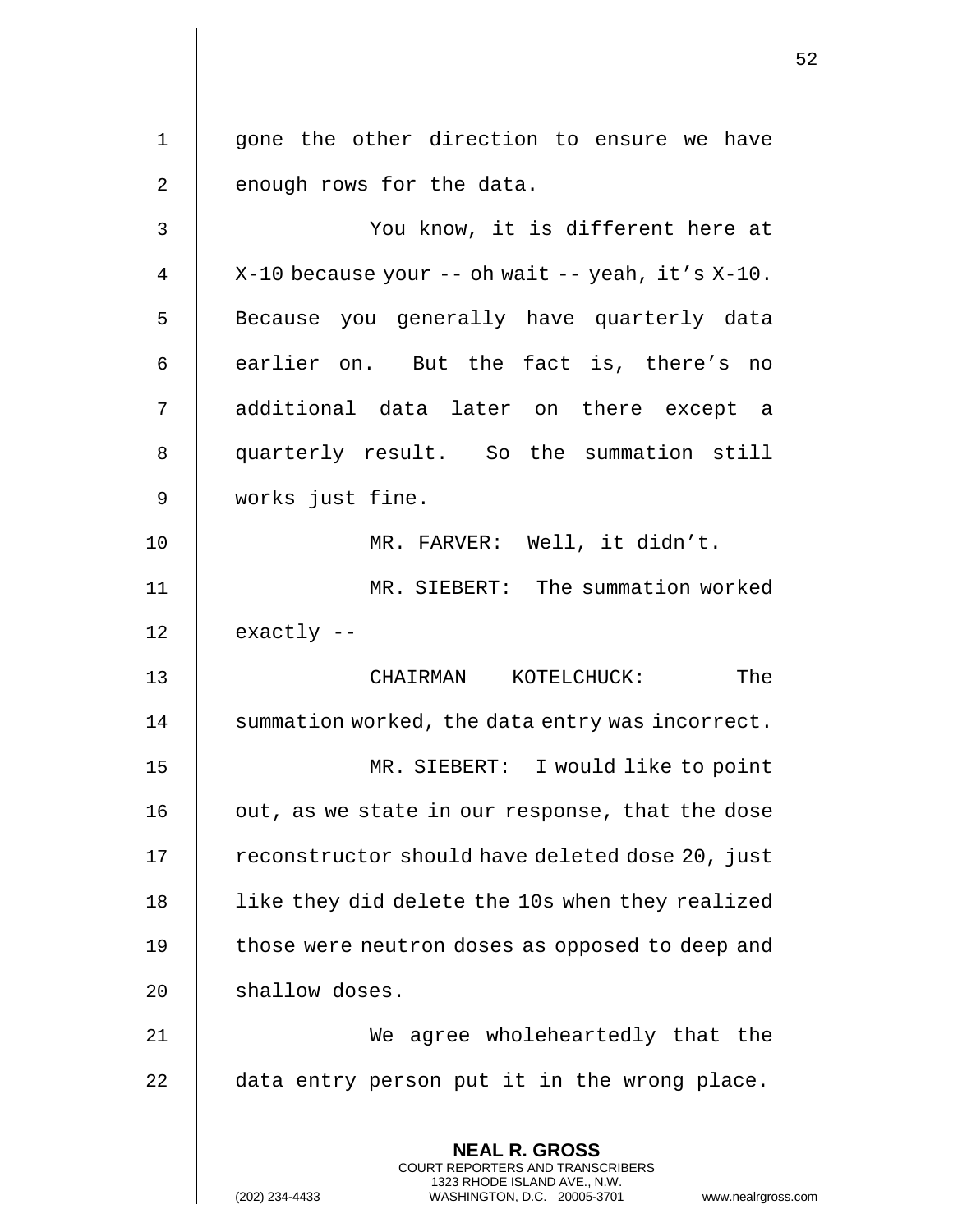| 1  | MR. FARVER: There will never be a                                                                                                                                  |
|----|--------------------------------------------------------------------------------------------------------------------------------------------------------------------|
| 2  | circumstance where you have quarterly totals                                                                                                                       |
| 3  | and individual dosimeter readings at the same                                                                                                                      |
| 4  | time.                                                                                                                                                              |
| 5  | MR. SIEBERT: You may have, as will                                                                                                                                 |
| 6  | show up sometimes, you may have a quarterly                                                                                                                        |
| 7  | total, and they report more than one quarterly                                                                                                                     |
| 8  | total, which actually ends up being badges.                                                                                                                        |
| 9  | It's a little idiosyncrasy with the way that                                                                                                                       |
| 10 | X-10 did their dosimetry in the earlier days.                                                                                                                      |
| 11 | So you may actually have four or                                                                                                                                   |
| 12 | five, quote, quarters, worth of data, although                                                                                                                     |
| 13 | they are specifically numbers of dosimeters                                                                                                                        |
| 14 | that were worn during those quarters.                                                                                                                              |
| 15 | MR. FARVER:<br>Okay, but in that                                                                                                                                   |
| 16 | example, we can see that we've got extremity                                                                                                                       |
| 17 | doses. Individual extremity dosimeters.                                                                                                                            |
| 18 | have whole<br>Let's assume that we<br>body                                                                                                                         |
| 19 | dosimeters. Are we going to have whole body                                                                                                                        |
| 20 | results down there also that are going to get                                                                                                                      |
| 21 | summed up?                                                                                                                                                         |
| 22 | My concern is you're going to have                                                                                                                                 |
|    | <b>NEAL R. GROSS</b><br><b>COURT REPORTERS AND TRANSCRIBERS</b><br>1323 RHODE ISLAND AVE., N.W.<br>WASHINGTON, D.C. 20005-3701<br>(202) 234-4433<br>www.nealrgross |

 $\mathsf{l}\mathsf{l}$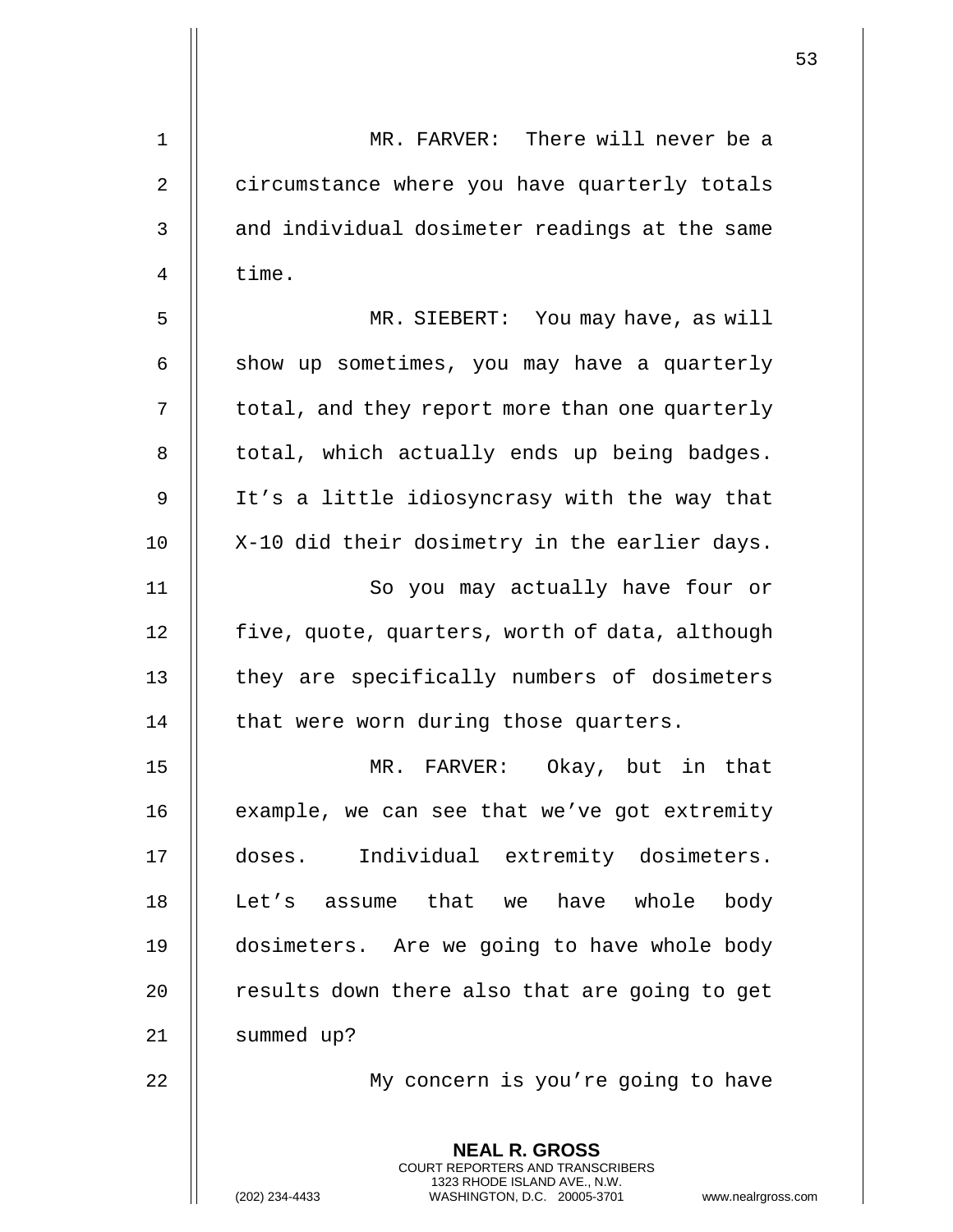| $\mathbf 1$    | quarterly totals, plus you're going to have                                                                                                                |
|----------------|------------------------------------------------------------------------------------------------------------------------------------------------------------|
| $\overline{2}$ | individual dosimeter readings, and it's going                                                                                                              |
| 3              | to sum up everything in that column                                                                                                                        |
| 4              | indiscriminately. And you're just going to                                                                                                                 |
| 5              | get a mishmash.                                                                                                                                            |
| 6              | MR. SIEBERT: Well, that's not the                                                                                                                          |
| 7              | case because we have the data that we have. I                                                                                                              |
| 8              | mean, I don't know how to respond to something                                                                                                             |
| 9              | that says maybe that will happen --                                                                                                                        |
| 10             | MR. FARVER: Well, no, I'm --                                                                                                                               |
| 11             | you're telling me it's not going to happen then,                                                                                                           |
| 12             | right? Because of the way they had their                                                                                                                   |
| 13             | dosimetry structured, you will not have a case                                                                                                             |
| 14             | where there's quarterly totals plus individual                                                                                                             |
| 15             | dosimeter readings under the deep dose?                                                                                                                    |
| 16             | CHAIRMAN KOTELCHUCK:<br>Look, it                                                                                                                           |
| 17             | sounds -- maybe I'm misunderstanding, but I                                                                                                                |
| 18             | don't see how any algorithm can protect from an                                                                                                            |
| 19             | incorrect data entry. If a person puts in a                                                                                                                |
| 20             | number that shouldn't be there, then the                                                                                                                   |
| 21             | algorithm will reflect it.                                                                                                                                 |
| 22             | MR. FARVER: But my point is, if                                                                                                                            |
|                | <b>NEAL R. GROSS</b><br>COURT REPORTERS AND TRANSCRIBERS<br>1323 RHODE ISLAND AVE., N.W.<br>WASHINGTON, D.C. 20005-3701<br>(202) 234-4433<br>www.nealrgros |

(202) 234-4433 WASHINGTON, D.C. 20005-3701 www.nealrgross.com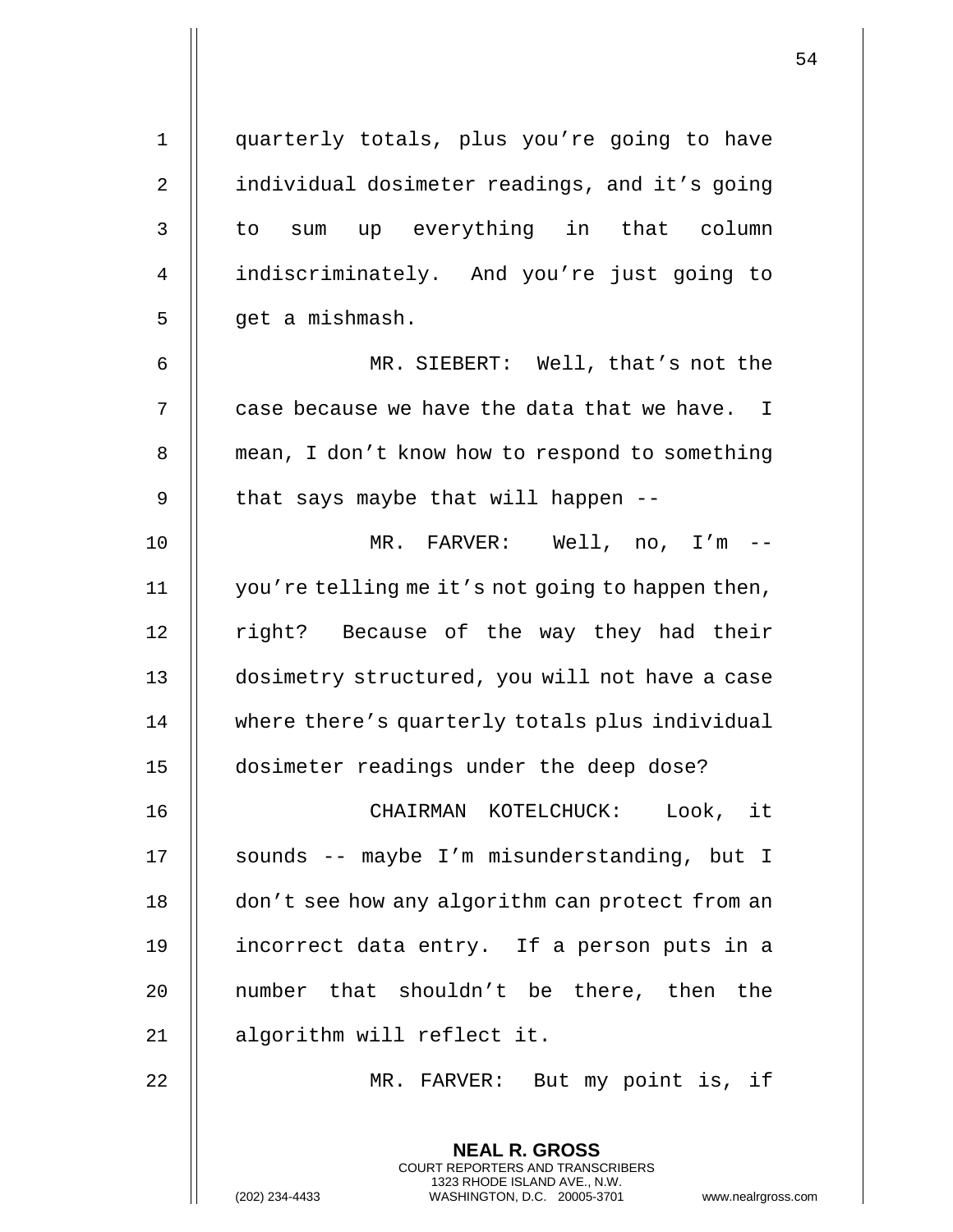| $\mathbf 1$    | this person had individual dosimeter readings     |
|----------------|---------------------------------------------------|
| $\mathbf{2}$   | down at the bottom where you see the extremity    |
| $\mathsf 3$    | doses, all of the original dosimeter readings     |
| $\overline{4}$ | would also get totaled up with the quarterly      |
| 5              | totals. And you would have some extremely high    |
| 6              | number. Okay?                                     |
| 7              | All I'm asking is, is that a                      |
| 8              | possibility that that could ever happen?          |
| 9              | Because if that's the case, then you could write  |
| 10             | the algorithm just to total up quarterly doses.   |
| 11             | And I'm sure there's a way to do it,              |
| 12             | you could key off the identifier out under        |
| 13             | quarter in the front. It seems a bit haphazard    |
| 14             | to sum up 200 columns when there's a possibility  |
| 15             | there could be something down in $--$ or 200 rows |
| 16             | when there could be something down in row number  |
| 17             | 53 that you really don't want added.              |
| 18             | MR. SIEBERT: What I can say there                 |
| 19             | is the tools are developed starting from a        |
| 20             | generic point of view and adapted for each        |
| 21             | specific site. So if the generic tool has many    |
| 22             | rows of data being summed, and there's no reason  |

**NEAL R. GROSS** COURT REPORTERS AND TRANSCRIBERS 1323 RHODE ISLAND AVE., N.W.

(202) 234-4433 WASHINGTON, D.C. 20005-3701 www.nealrgross.com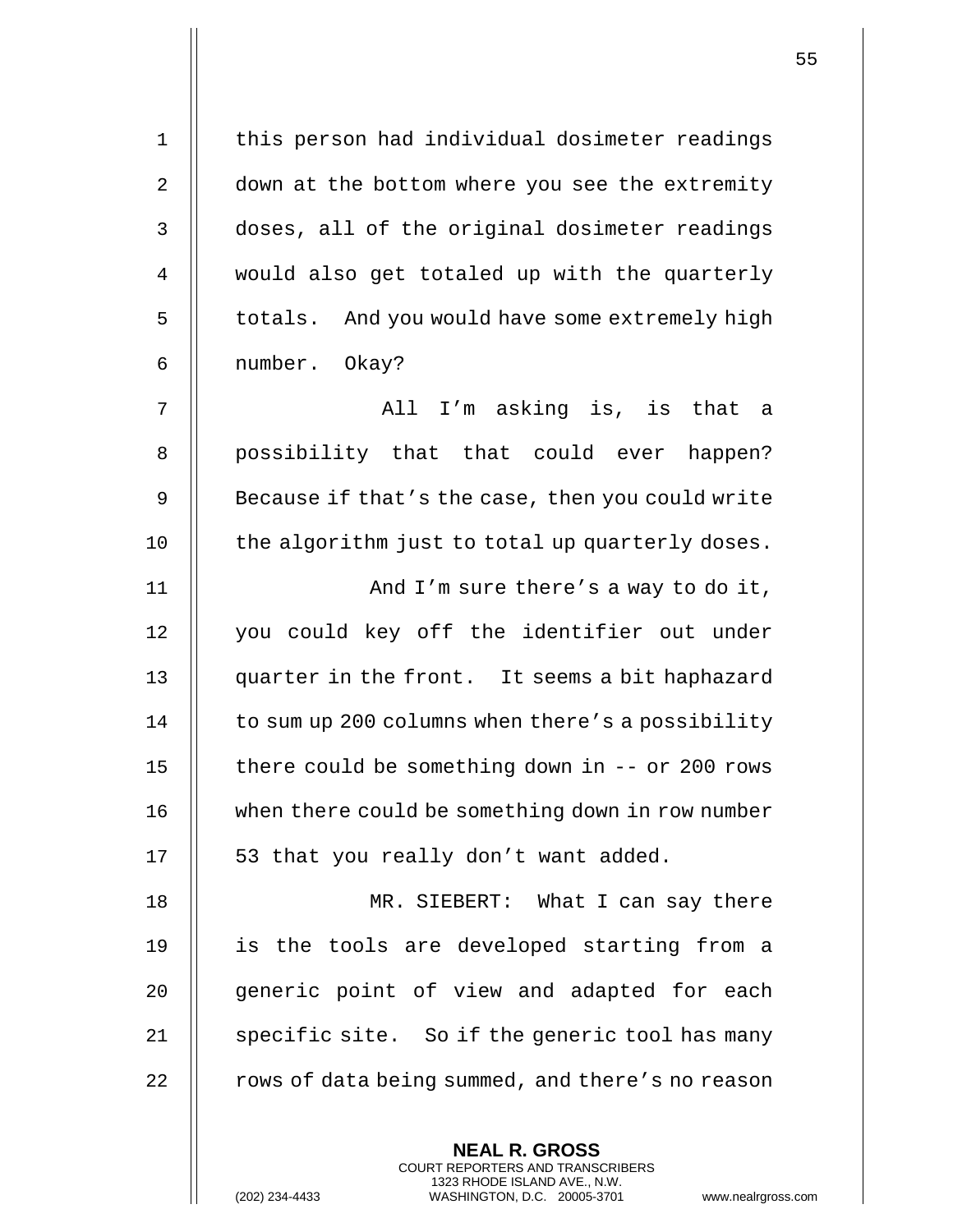| $\mathbf 1$ | for it to remove that large summation for a                                                                                                                            |
|-------------|------------------------------------------------------------------------------------------------------------------------------------------------------------------------|
| 2           | specific site, we will not do so in the tool.                                                                                                                          |
| 3           | There is nothing wrong with the way it is. It                                                                                                                          |
| 4           | sums correctly.                                                                                                                                                        |
| 5           | CHAIRMAN<br>KOTELCHUCK:                                                                                                                                                |
| 6           | Subcommittee Members, what are you thinking, if                                                                                                                        |
| 7           | I may ask? We're going back and forth between                                                                                                                          |
| 8           | the two groups it seems to me.                                                                                                                                         |
| 9           | (Simultaneous speaking.)                                                                                                                                               |
| 10          | MEMBER CLAWSON: Go ahead, Wanda.                                                                                                                                       |
| 11          | MEMBER MUNN: No, go ahead, Brad.                                                                                                                                       |
| 12          | MEMBER CLAWSON: My issue is, you                                                                                                                                       |
| 13          | know what? I understand what Doug is saying on                                                                                                                         |
| 14          | this. You know, I really don't care if we got                                                                                                                          |
| 15          | 400 or 500 rows as long as everything sums up                                                                                                                          |
| 16          | right.                                                                                                                                                                 |
| 17          | But when we start mixing the data                                                                                                                                      |
| 18          | and the questions is, is that possible? And                                                                                                                            |
| 19          | what it looks like to me is, yes, that could be.                                                                                                                       |
| 20          | As Scott has put that, you know,                                                                                                                                       |
| 21          | they make these tools for each one of the sites.                                                                                                                       |
| 22          | And I think what Doug is trying to point out to                                                                                                                        |
|             | <b>NEAL R. GROSS</b><br><b>COURT REPORTERS AND TRANSCRIBERS</b><br>1323 RHODE ISLAND AVE., N.W.<br>(202) 234-4433<br>WASHINGTON, D.C. 20005-3701<br>www.nealrgross.com |

 $\parallel$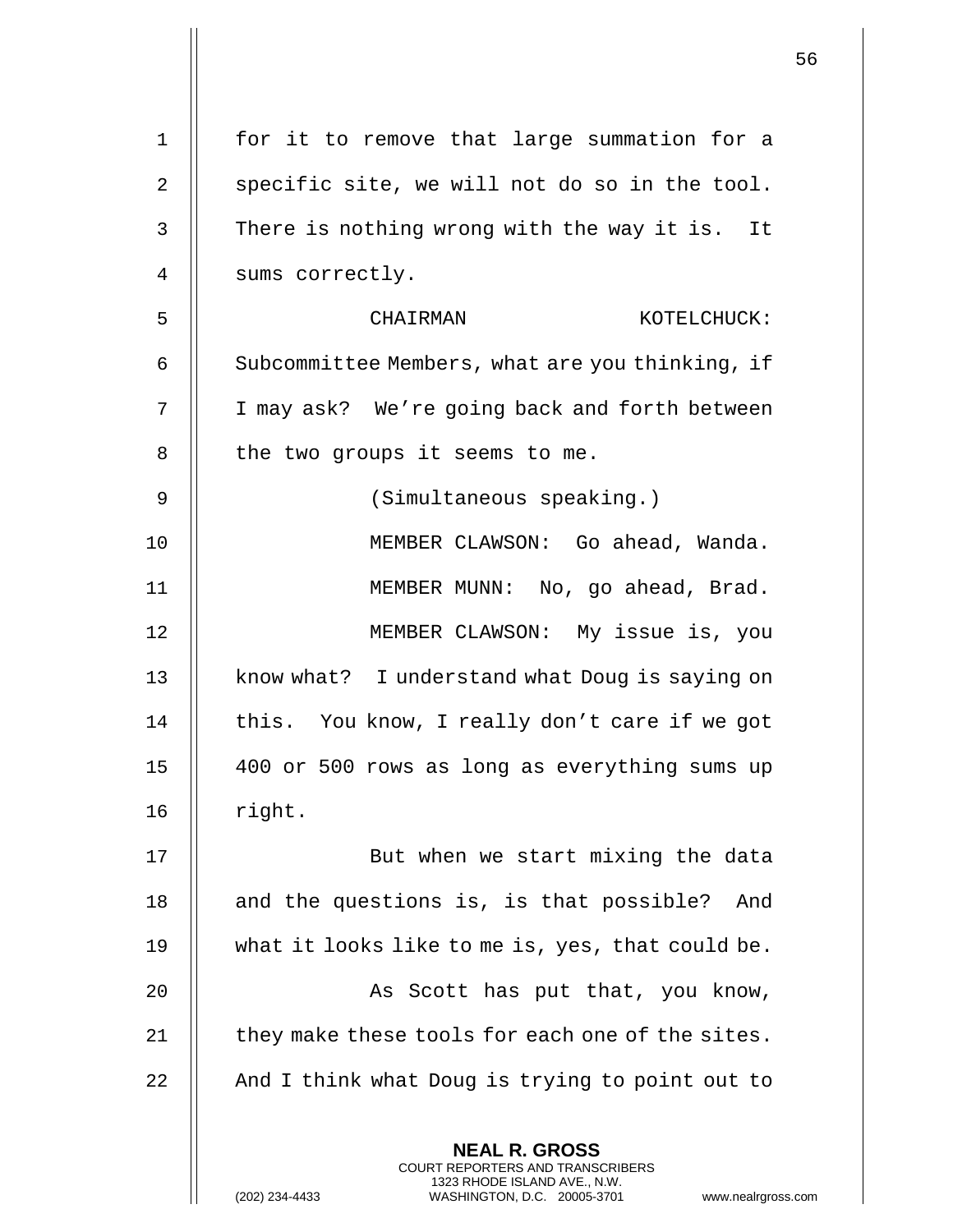|    |                                                                                                     | 57 |
|----|-----------------------------------------------------------------------------------------------------|----|
| 1  | us is that you do have a possibility of adding                                                      |    |
| 2  | up these other ones, which you don't want into                                                      |    |
| 3  | the process.                                                                                        |    |
| 4  | And if that is the case, I think what                                                               |    |
| 5  | Doug's trying to do is help a little bit here,                                                      |    |
|    |                                                                                                     |    |
| 6  | or be able to look at maybe we need to take a                                                       |    |
| 7  | look at this or whatever.                                                                           |    |
| 8  | I do see the issue on this. And I                                                                   |    |
| 9  | do see what Doug is putting out to us. But, to                                                      |    |
| 10 | me, that really comes down to, you know, the                                                        |    |
| 11 | data entry, that's a mistake right there. That                                                      |    |
| 12 | was wrong. It shouldn't have been done.                                                             |    |
| 13 | But we're seeing another                                                                            |    |
| 14 | possibility here, not with this case, but there                                                     |    |
| 15 | is the other possibility. And I think we're                                                         |    |
| 16 | just trying to make them aware of a possible                                                        |    |
| 17 | issue here. If it's not, then it's not. But                                                         |    |
| 18 | that's my take on it.                                                                               |    |
| 19 | CHAIRMAN KOTELCHUCK:<br>Okay.                                                                       |    |
| 20 | Wanda?                                                                                              |    |
| 21 | MEMBER MUNN: It seems to me that                                                                    |    |
| 22 | what we're discussing is how can we derive a                                                        |    |
|    | <b>NEAL R. GROSS</b><br>COURT REPORTERS AND TRANSCRIBERS                                            |    |
|    | 1323 RHODE ISLAND AVE., N.W.<br>(202) 234-4433<br>WASHINGTON, D.C. 20005-3701<br>www.nealrgross.com |    |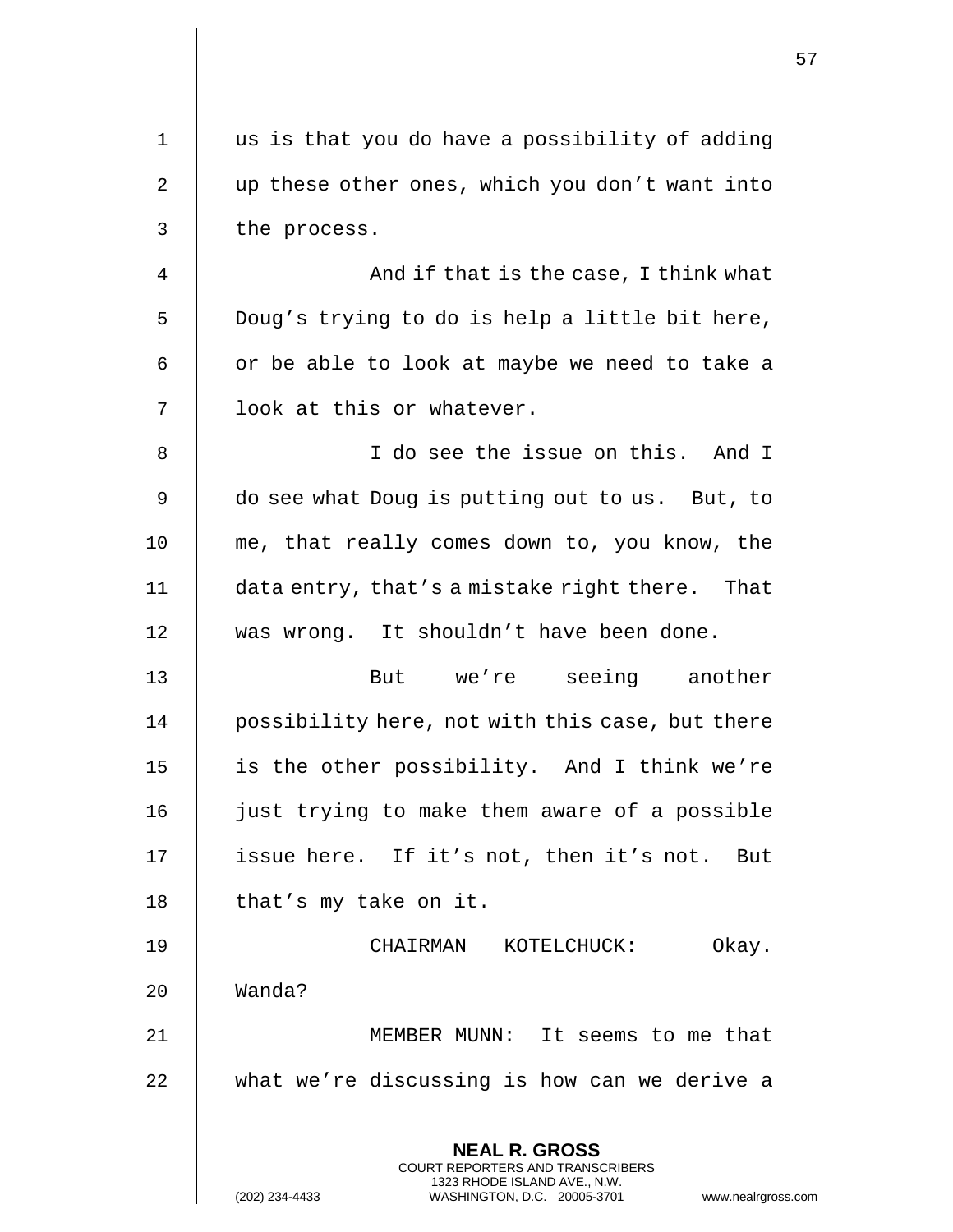1 perfect data entry system. And I don't think 2 || we're the first folks in the world who have  $3$  | attempted that. And I doubt that we'll be the 4 || last.

5 And as long as there is human 6 || frailty involved, either in completing the 7 || software or in the entry level itself, I don't  $8$  || think we're going to achieve that. The point  $9 \parallel$  is duly observed that duplication of dosages by 10 | reason of different forms of entry is something 11 | that needs to be high on the awareness list.

12 || But we're dealing with literally 13 **H** hundreds of thousands of individual entries 14 | here. And we can only do the best we can by  $15$   $\parallel$  setting the tools up in such a way that it does 16 | the best possible approach for dealing with all 17 | those numbers.

## 18 CHAIRMAN KOTELCHUCK: Yeah.

**NEAL R. GROSS** COURT REPORTERS AND TRANSCRIBERS 1323 RHODE ISLAND AVE., N.W.

19 MEMBER MUNN: I am assured that the 20 | tools we have have been given an enormous amount 21 | of study and an enormous amount of attention. 22 || We continue to do that almost on a monthly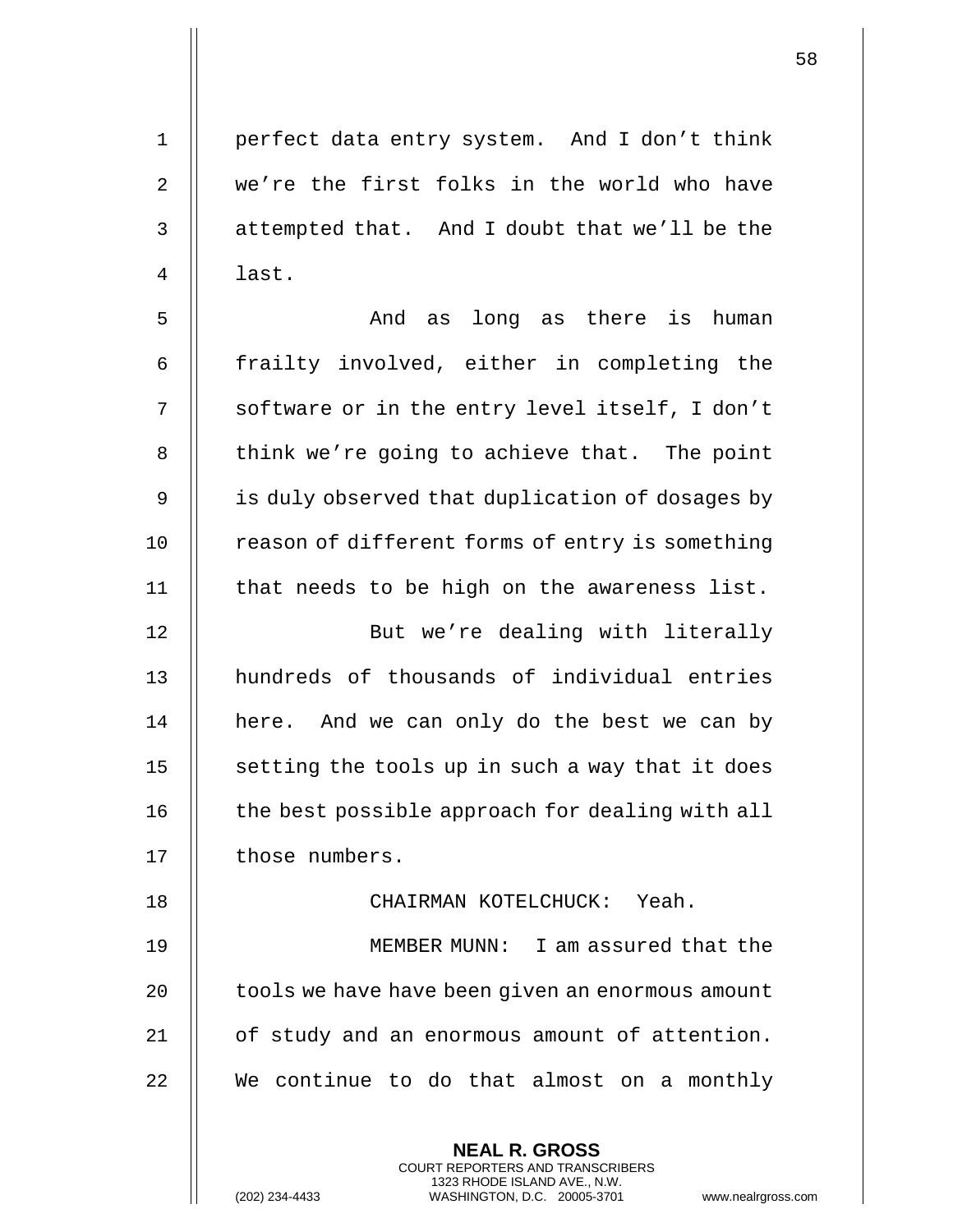|  | basıs |
|--|-------|
|--|-------|

| 2              | But I know of no way that we're ever         |
|----------------|----------------------------------------------|
| 3              | going to achieve our goal of 100 percent     |
| $\overline{4}$ | perfection in preventing any mistake in data |
| 5              | entry. It's obviously nice to have that goal |
| 6              | ahead of us, and it's one to which we should |
| 7              | certainly aspire.                            |

8 || But I think I have enough confidence 9 in the tools that have been developed to 10 understand that we can't achieve that 100 11 percent perfection. Especially given the 12 || number of individual entries we have. If we 13 || had a half dozen entries for each of these 14 || sheets, then this would be an entirely 15 different thing.

16 But we're talking, as has been 17 || pointed out, we're talking about the 18 **combination of individual monitors of one sort** 19 | of exposure or another, combined with quarterly 20 | information for whole body exposures. And we 21  $\parallel$  have to, at some juncture, rely on the ability  $22$   $\parallel$  of the individuals who are entering this to

> **NEAL R. GROSS** COURT REPORTERS AND TRANSCRIBERS 1323 RHODE ISLAND AVE., N.W.

(202) 234-4433 WASHINGTON, D.C. 20005-3701 www.nealrgross.com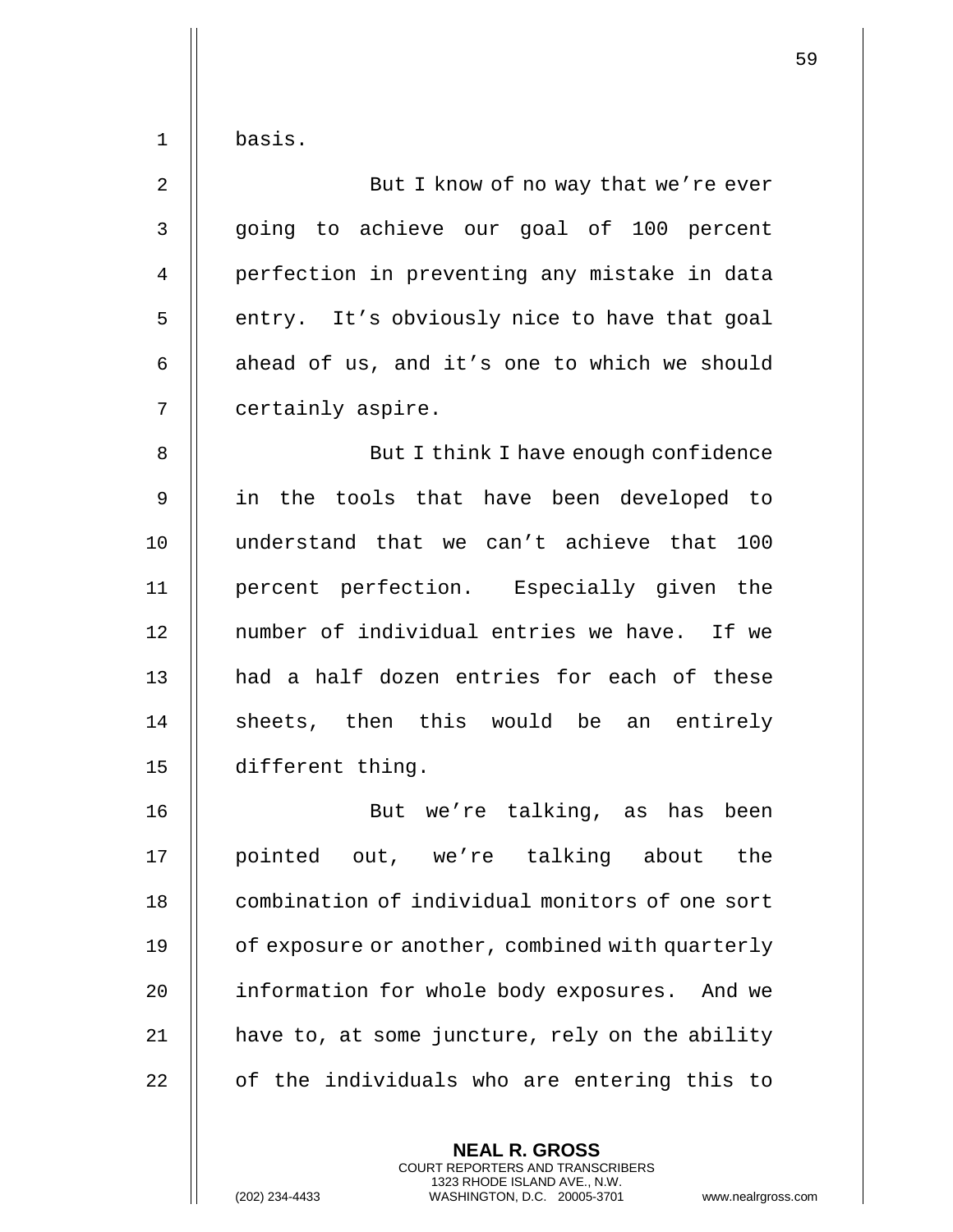| $\mathbf{1}$   | understand the nature of the materials they're   |
|----------------|--------------------------------------------------|
| $\overline{2}$ | working with and to enter it properly.           |
| 3              | We can't do that. I certainly do                 |
| 4              | not envy anybody who has that job. And I am      |
| 5              | sure that the tool that we have is one I could   |
| 6              | work with, but I still have to use some degree   |
| 7              | of judgment in what I'm doing.                   |
| 8              | So, yeah, I think we've identified               |
| 9              | the issue that's here in this particular case.   |
| 10             | And I understand the concerns have been raised,  |
| 11             | I think they're appropriate concerns.            |
| 12             | I'm not sure that there's a way that             |
| 13             | we here can resolve the potentials that are      |
| 14             | being discuss here. I don't think we can         |
| 15             | resolve it. I think the folks who work with it   |
| 16             | are aware of the issues and do their best to try |
| 17             | to address it.                                   |
| 18             | CHAIRMAN KOTELCHUCK: I mean, I                   |
| 19             | confess, I just feel like I'm<br>not             |
| 20             | knowledgeable at that level of detail in the     |
| 21             | dose reconstruction process to feel competent    |
| 22             | that I can resolve it.                           |
|                | <b>NEAL R. GROSS</b>                             |

COURT REPORTERS AND TRANSCRIBERS 1323 RHODE ISLAND AVE., N.W.

 $\mathsf{II}$ 

 $\mathbf{I}$ 

(202) 234-4433 WASHINGTON, D.C. 20005-3701 www.nealrgross.com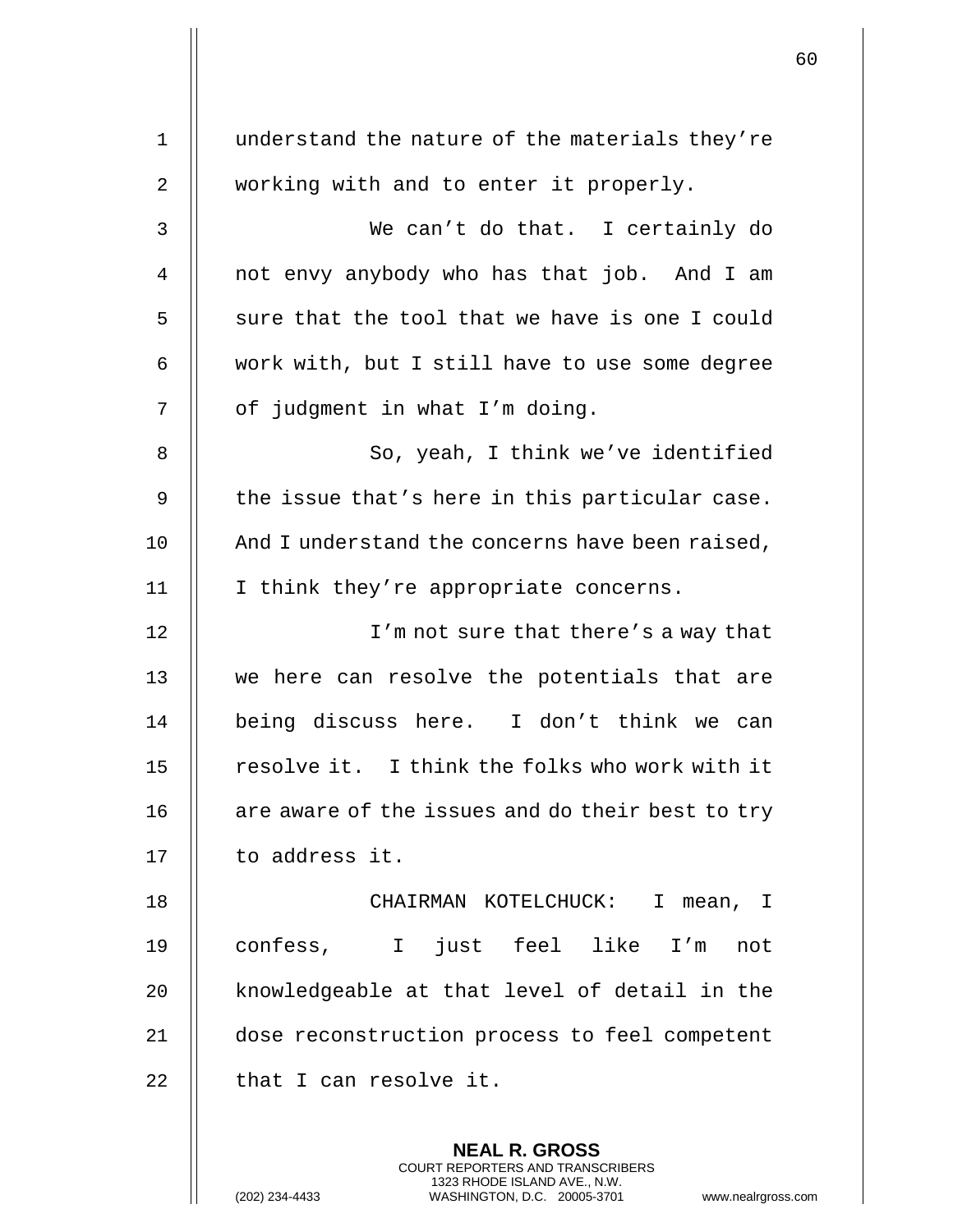|             |                                                  | 61 |
|-------------|--------------------------------------------------|----|
| $\mathbf 1$ | MEMBER MUNN: We aren't ever going                |    |
| 2           | to.                                              |    |
| 3           | CHAIRMAN KOTELCHUCK: Yeah. By                    |    |
| 4           | the way, Mark, I don't know if you have          |    |
| 5           | something, but if you do want to input in.       |    |
| 6           | (No audible response.)                           |    |
| 7           | CHAIRMAN KOTELCHUCK: Well, then,                 |    |
| 8           | I mean, I guess that the question, the debate    |    |
| 9           | that's going on between the NIOSH and the SC&A   |    |
| 10          | folks, do we as a Committee feel that we know    |    |
| 11          | enough to mandate or direct that there be a      |    |
| 12          | change in the NIOSH procedures?                  |    |
| 13          | And I don't feel that I know enough              |    |
| 14          | to do that. And I think Doug is really arguing   |    |
| 15          | that the procedures ought to be changed. I       |    |
| 16          | think it seems to me that that may be a sensible |    |
| 17          | recommendation.                                  |    |
| 18          | may be. And I don't feel<br>It                   |    |
| 19          | qualified to say for sure that it is. But I      |    |
| 20          | also don't feel like, as a Committee Member, and |    |
| 21          | we as a Committee, have enough information to    |    |
| 22          | be able to for sure know a change is needed.     |    |
|             |                                                  |    |
|             | <b>NEAL R. GROSS</b>                             |    |

COURT REPORTERS AND TRANSCRIBERS 1323 RHODE ISLAND AVE., N.W.

 $\mathbf{1}$ 

(202) 234-4433 WASHINGTON, D.C. 20005-3701 www.nealrgross.com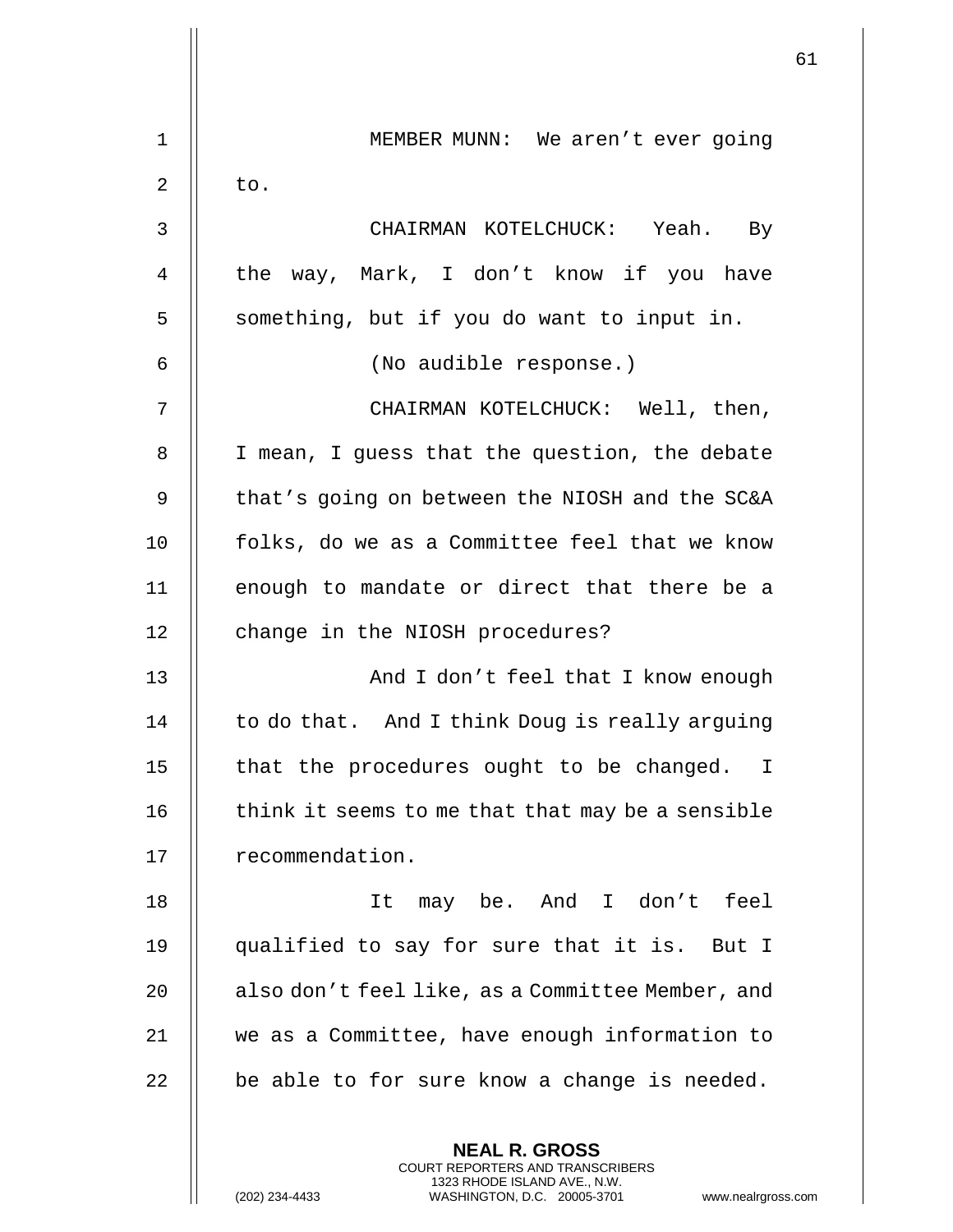| $\mathbf 1$ | And I wonder if we can't just leave                                                                                                                                  |
|-------------|----------------------------------------------------------------------------------------------------------------------------------------------------------------------|
| 2           | it as this is what NIOSH -- excuse me, this is                                                                                                                       |
| 3           | what SC&A recommends. And leave it to NIOSH to                                                                                                                       |
| 4           | look at that and consider this discussion.                                                                                                                           |
| 5           | MR. KATZ: Dave, this is Ted.                                                                                                                                         |
| 6           | CHAIRMAN KOTELCHUCK: Yes.                                                                                                                                            |
| 7           | MR. KATZ: That's absolutely fine.                                                                                                                                    |
| 8           | I mean, first of all, the Subcommittee doesn't                                                                                                                       |
| 9           | dictate what NIOSH does in the first place. So                                                                                                                       |
| 10          | it only makes recommendations or gives guidance                                                                                                                      |
| 11          | where it wants to.                                                                                                                                                   |
| 12          | So that's fine. But you can just                                                                                                                                     |
| 13          | leave it like that and NIOSH has the                                                                                                                                 |
| 14          | recommendation from Doug. And it can consider                                                                                                                        |
| 15          | that in looking at its workbook.                                                                                                                                     |
| 16          | And the finding itself, otherwise,                                                                                                                                   |
| 17          | is, you know, resolved. I mean, everyone is                                                                                                                          |
| 18          | agreed upon what happened here. So you can                                                                                                                           |
| 19          | close the finding and you can move on.                                                                                                                               |
| 20          | MR. FARVER: Well --                                                                                                                                                  |
| 21          | CHAIRMAN KOTELCHUCK: Go ahead.                                                                                                                                       |
| 22          | MR. FARVER: My only point was                                                                                                                                        |
|             | <b>NEAL R. GROSS</b><br><b>COURT REPORTERS AND TRANSCRIBERS</b><br>1323 RHODE ISLAND AVE., N.W.<br>(202) 234-4433<br>WASHINGTON, D.C. 20005-3701<br>www.nealrgross.c |

 $\mathsf{l}\mathsf{l}$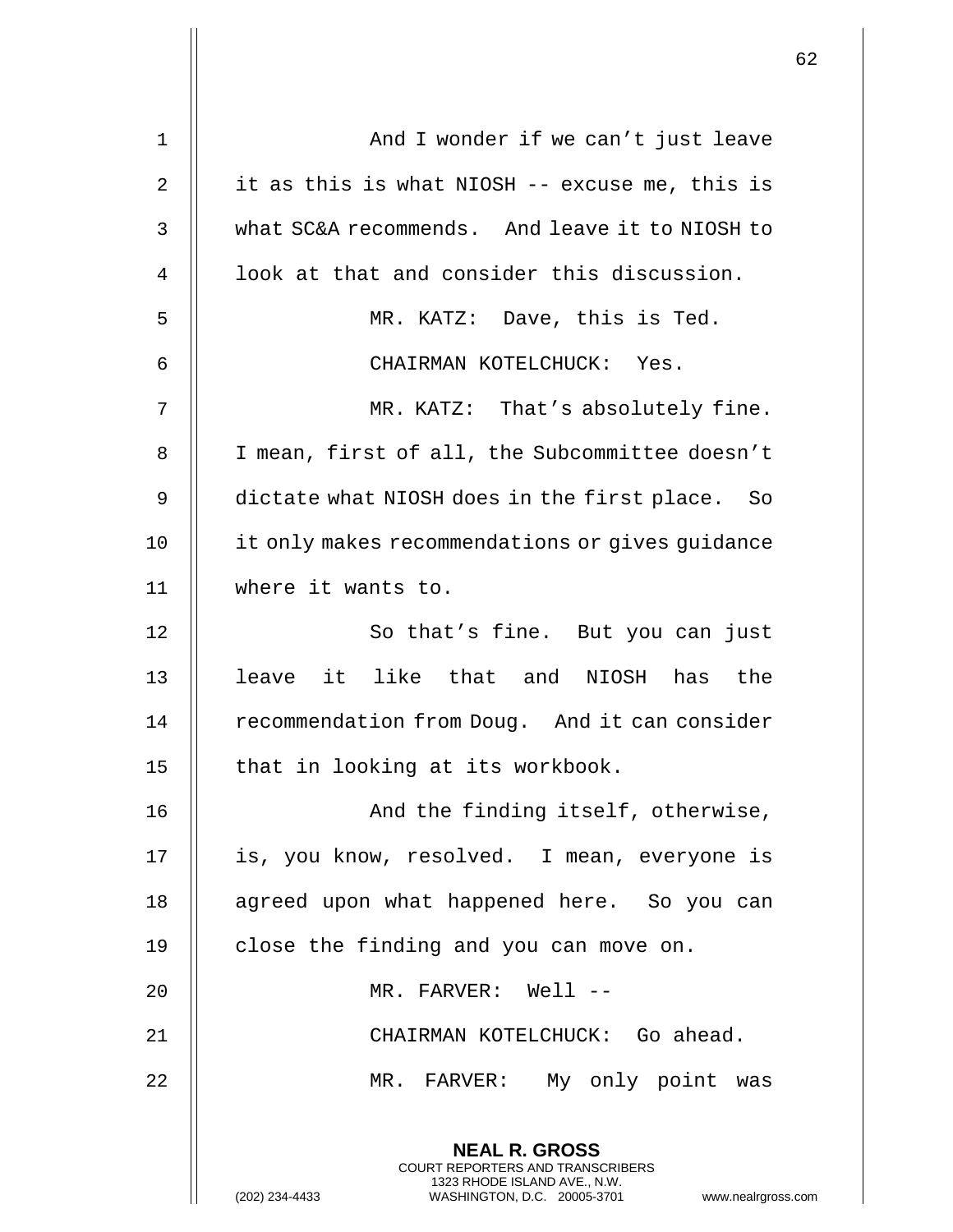| $\mathbf 1$    | [that] you have a data entry person who enters                                                                                                                     |
|----------------|--------------------------------------------------------------------------------------------------------------------------------------------------------------------|
| $\overline{2}$ | data. You have the first control is someone                                                                                                                        |
| 3              | checks that data to make sure it's correct.                                                                                                                        |
| 4              | That failed.                                                                                                                                                       |
| 5              | The second control is it goes to                                                                                                                                   |
| 6              | dose reconstructor, who is supposed to review                                                                                                                      |
| 7              | all the data and correct any errors. That                                                                                                                          |
| 8              | control failed.                                                                                                                                                    |
| 9              | Then we went on all the way to peer                                                                                                                                |
| 10             | review. And that control failed. We have                                                                                                                           |
| 11             | three controls that didn't work. All I'm                                                                                                                           |
| 12             | pointing out is there might be a way to prevent                                                                                                                    |
| 13             | this whole thing in the first place by not using                                                                                                                   |
| 14             | an algorithm that sums up 200 rows.                                                                                                                                |
| 15             | CHAIRMAN KOTELCHUCK: Right, but                                                                                                                                    |
| 16             | actually the third resolution did take care of                                                                                                                     |
| 17             | it. That is to say, you folks found it.                                                                                                                            |
| 18             | MR. FARVER: No, that's not the                                                                                                                                     |
| 19             | peer review. We are far after that.                                                                                                                                |
| 20             | Right, that's<br>$MR$ . $KATZ$ :                                                                                                                                   |
| 21             | understood. And all your points about the                                                                                                                          |
| 22             | failure of QA, I mean, this is not the only case                                                                                                                   |
|                | <b>NEAL R. GROSS</b><br><b>COURT REPORTERS AND TRANSCRIBERS</b><br>1323 RHODE ISLAND AVE., N.W.<br>WASHINGTON, D.C. 20005-3701<br>(202) 234-4433<br>www.nealrgross |

 $\mathsf{l}\mathsf{l}$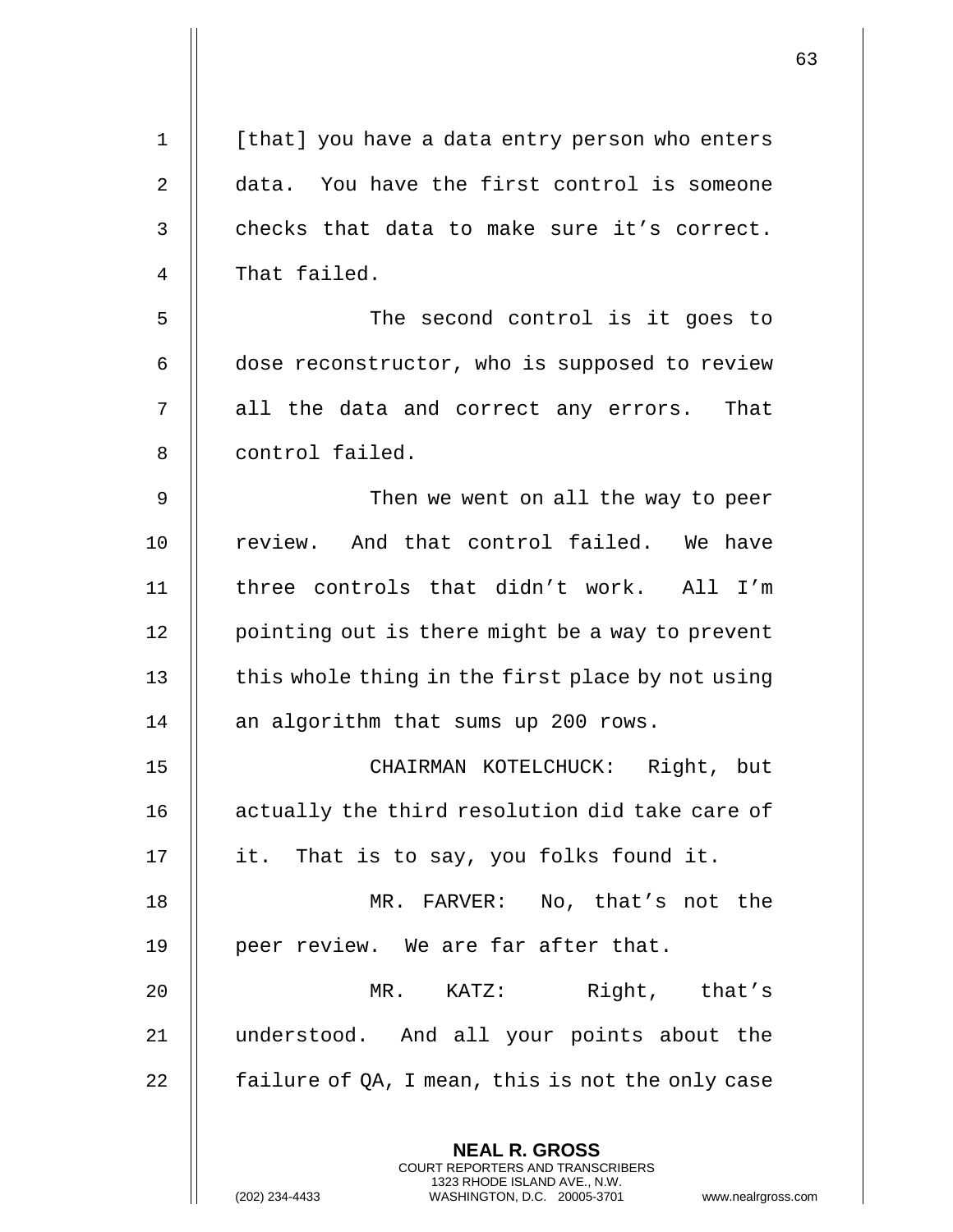|             |                                                                                                                                                                        | 64 |
|-------------|------------------------------------------------------------------------------------------------------------------------------------------------------------------------|----|
| $\mathbf 1$ | where QA has missed not just at the first level,                                                                                                                       |    |
| 2           | but beyond that level, too. There are many                                                                                                                             |    |
| 3           | cases like this.                                                                                                                                                       |    |
| 4           | You know, your point is taken.                                                                                                                                         |    |
| 5           | Your guidance has been given. It's fully                                                                                                                               |    |
| 6           | understood, I'm sure, by everybody. It                                                                                                                                 |    |
| 7           | certainly is by me and I'm not even an expert                                                                                                                          |    |
| 8           | in this area. And it is by the ORAU folks.                                                                                                                             |    |
| 9           | And so that's been transmitted,                                                                                                                                        |    |
| 10          | that recommendation. And that's done.                                                                                                                                  |    |
| 11          | There's nothing more to do with it.                                                                                                                                    |    |
| 12          | And so, Dave, I think you can close                                                                                                                                    |    |
| 13          | this and you can move on. And there's not more                                                                                                                         |    |
| 14          | to be done here.                                                                                                                                                       |    |
| 15          | MEMBER GRIFFON: Hey, Dave?                                                                                                                                             |    |
|             |                                                                                                                                                                        |    |
| 16          | CHAIRMAN KOTELCHUCK: Yes?                                                                                                                                              |    |
| 17          | MEMBER GRIFFON: This is Mark                                                                                                                                           |    |
| 18          | Griffon.                                                                                                                                                               |    |
| 19          | CHAIRMAN KOTELCHUCK: Yes.                                                                                                                                              |    |
| 20          | MEMBER GRIFFON: I'm sorry, I heard                                                                                                                                     |    |
| 21          | you ask for me and I was on another phone at the                                                                                                                       |    |
| 22          | moment. But, I think you know, the summary                                                                                                                             |    |
|             | <b>NEAL R. GROSS</b><br><b>COURT REPORTERS AND TRANSCRIBERS</b><br>1323 RHODE ISLAND AVE., N.W.<br>(202) 234-4433<br>WASHINGTON, D.C. 20005-3701<br>www.nealrgross.com |    |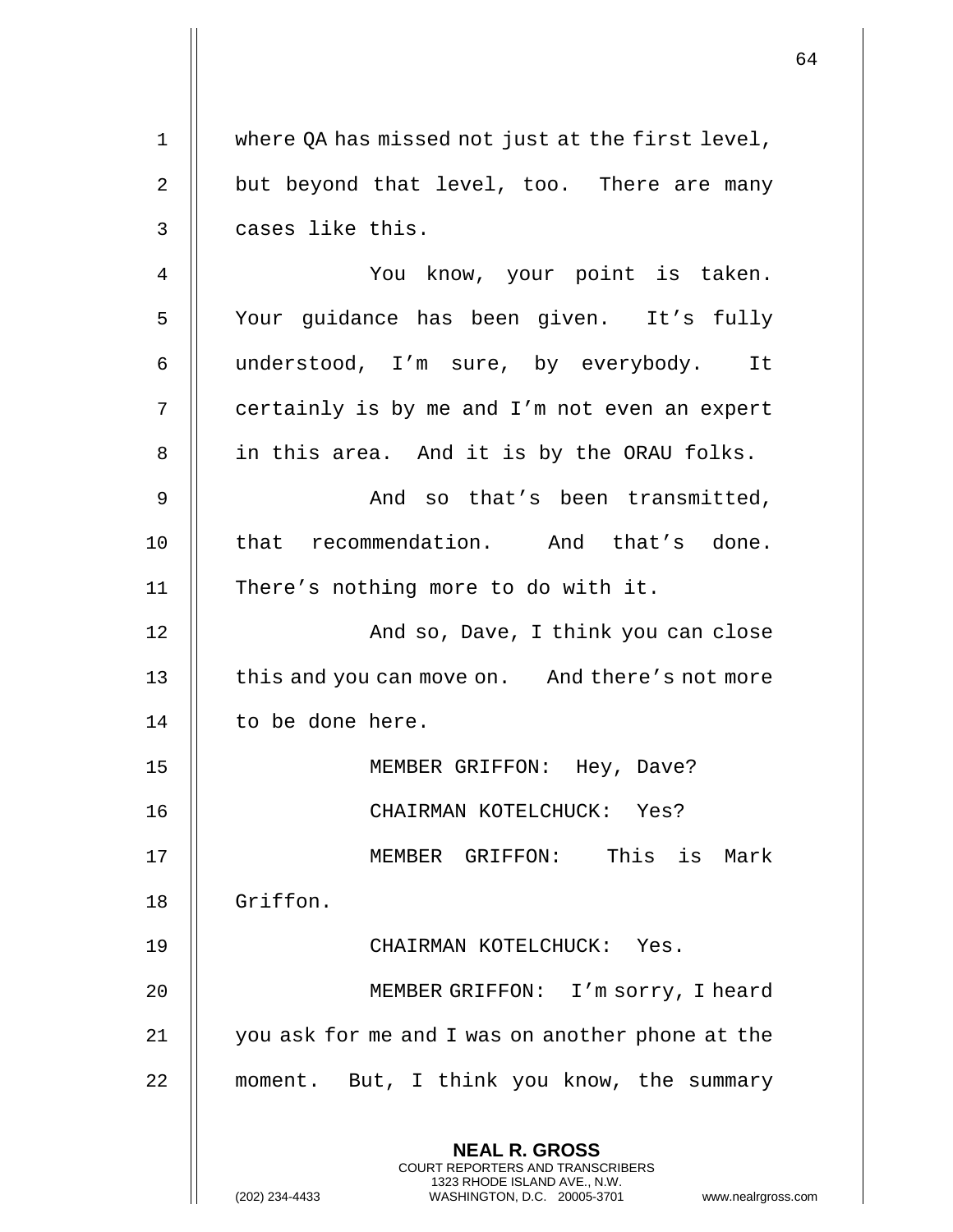$1 \parallel$  there was good.

| 2  | And I think I would recommend the                                                        |
|----|------------------------------------------------------------------------------------------|
| 3  | way this be handled is when we do the aggregate                                          |
| 4  | analysis, if there are several of these, then                                            |
| 5  | we highlight it in our summary report. And, I                                            |
| 6  | mean, you know, then to make a specific                                                  |
| 7  | recommendation for them to change something, I                                           |
| 8  | don't think that's in our purview.                                                       |
| 9  | But to point out that this problem                                                       |
| 10 | has occurred several times and is a concern of                                           |
| 11 | the Board, that's something I think we can weigh                                         |
| 12 | in on.                                                                                   |
| 13 | And that might be appropriate. And                                                       |
| 14 | I think it's best handled in that aggregate                                              |
| 15 | analysis. Because if it is true that there are                                           |
| 16 | several instances of this type of QA, you know,                                          |
| 17 | problems, then I think it's worth highlighting                                           |
| 18 | in our summary report.                                                                   |
| 19 | Okay.<br>CHAIRMAN<br>KOTELCHUCK:                                                         |
| 20 | Understood.                                                                              |
| 21 | MR. KATZ: But I didn't hear that                                                         |
| 22 | there were several instances of this situation,                                          |
|    | <b>NEAL R. GROSS</b><br>COURT REPORTERS AND TRANSCRIBERS<br>1323 RHODE ISLAND AVE., N.W. |
|    | (202) 234-4433<br>WASHINGTON, D.C. 20005-3701<br>www.nealrgross.com                      |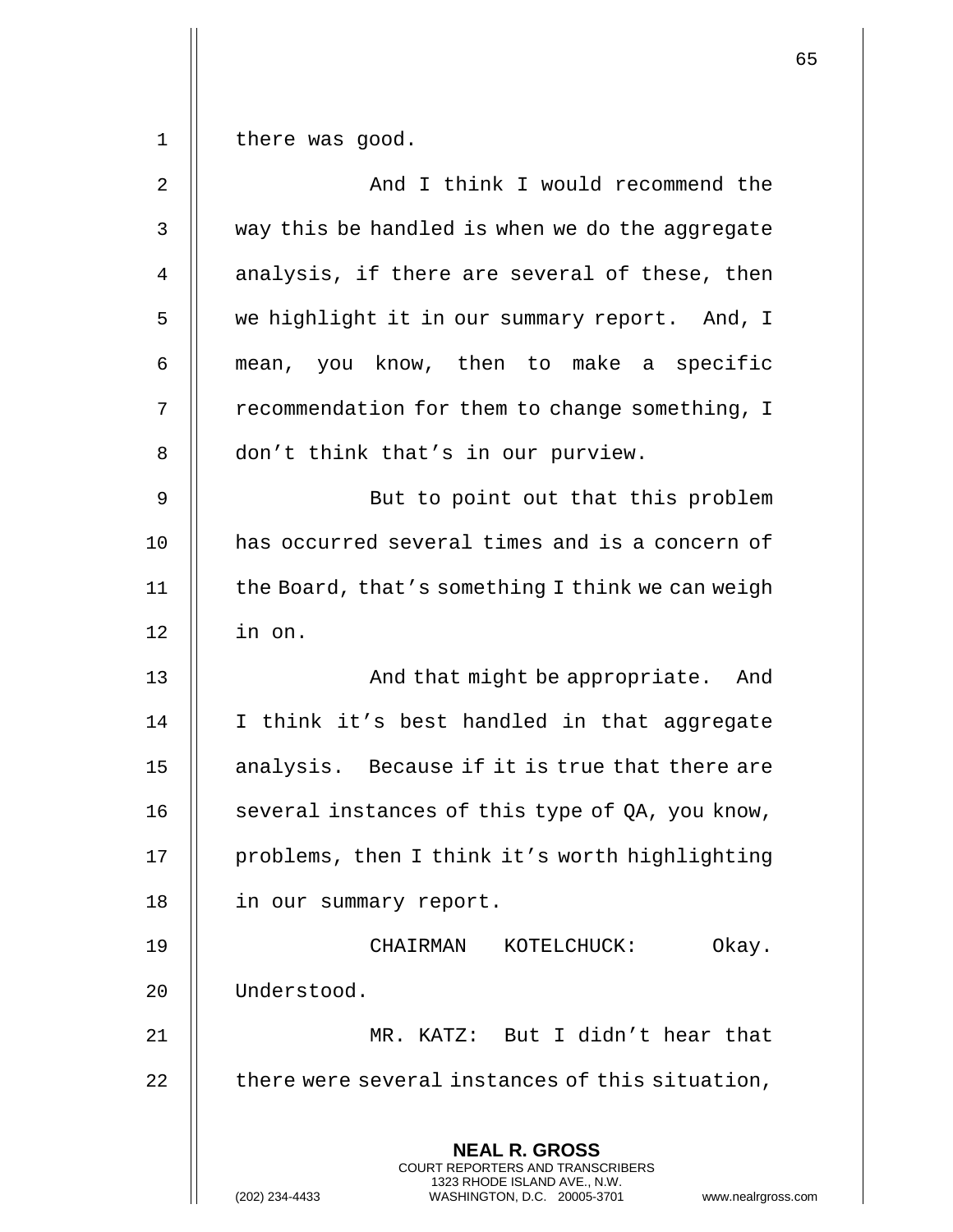**NEAL R. GROSS** COURT REPORTERS AND TRANSCRIBERS 1323 RHODE ISLAND AVE., N.W. (202) 234-4433 WASHINGTON, D.C. 20005-3701 www.nealrgross.com 1 | but maybe Doug can elaborate on that. 2 MEMBER GRIFFON: Right. I said  $3 \parallel$  if, if there are. 4 CHAIRMAN KOTELCHUCK: I agree, 5 || let's deal with it in the report. For the 6 | purposes of this Committee, it seems to me this 7 | can be and should be closed. And I'm ready to 8 | move on. There was a recommendation of closure 9 | from the Committee. 10 || MEMBER GRIFFON: Sure. 11 CHAIRMAN KOTELCHUCK: Let me move 12 || that we close it. And I will entertain 13 | objections from Subcommittee Members. 14 MEMBER MUNN: I agree, close. 15 CHAIRMAN KOTELCHUCK: Okay. 16 || MEMBER CLAWSON: David, this is 17 || Brad, I agree to close it. 18 CHAIRMAN KOTELCHUCK: Okay. 19 MEMBER GRIFFON: Yeah, I agree  $20$  | also, Dave. 21 CHAIRMAN KOTELCHUCK: All right, 22  $\parallel$  very good. It is now 12 o'clock. 11:55. By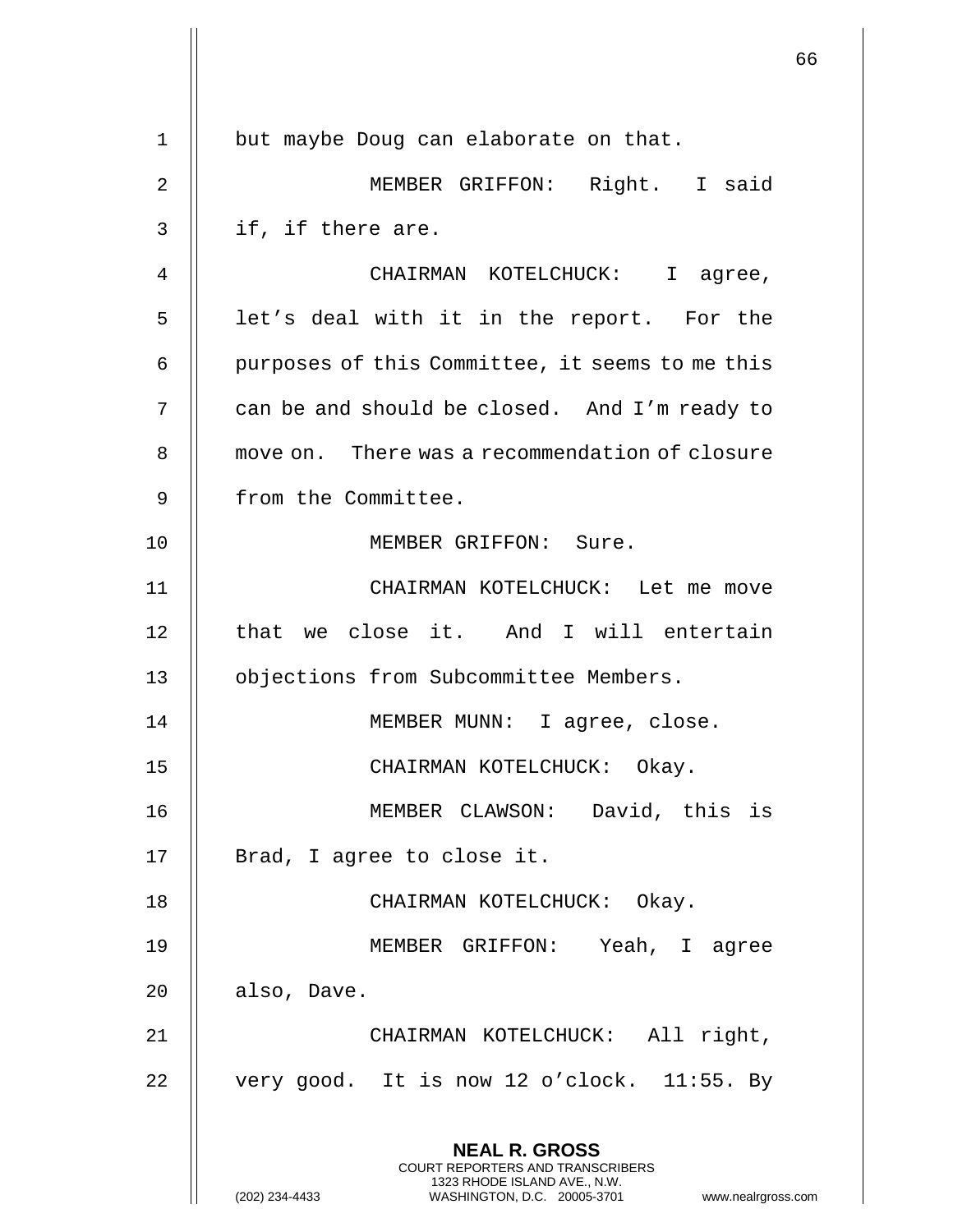|    |                                                                                                                                                                        | 67 |
|----|------------------------------------------------------------------------------------------------------------------------------------------------------------------------|----|
| 1  | the way, no, it's interesting, it's 11:45.                                                                                                                             |    |
| 2  | MEMBER CLAWSON: We<br>need                                                                                                                                             |    |
| 3  | independent verification on that, Dave.                                                                                                                                |    |
| 4  | CHAIRMAN KOTELCHUCK: Alright.                                                                                                                                          |    |
| 5  | Look, it is 11:45. We could take a five minute                                                                                                                         |    |
| 6  | break now if we went on a little long in the last                                                                                                                      |    |
| 7  | one. Do people want to do that, or do we just                                                                                                                          |    |
| 8  | want to work on until 12:30, when we broke                                                                                                                             |    |
| 9  | yesterday, [which] was a good time.                                                                                                                                    |    |
| 10 | MR. FARVER: Dave, I'll point out,                                                                                                                                      |    |
| 11 | we've got one more finding and two                                                                                                                                     |    |
| 12 | observations. And that closes out the Oak                                                                                                                              |    |
| 13 | Ridge matrix.                                                                                                                                                          |    |
| 14 | CHAIRMAN KOTELCHUCK: Well, that                                                                                                                                        |    |
| 15 | $seems$ --                                                                                                                                                             |    |
| 16 | MEMBER CLAWSON: This is Brad.                                                                                                                                          |    |
|    |                                                                                                                                                                        |    |
| 17 | I'll go along with continue on. Let's finish                                                                                                                           |    |
| 18 | it up. It's only 10 o'clock my time.                                                                                                                                   |    |
| 19 | CHAIRMAN KOTELCHUCK: Okay, that                                                                                                                                        |    |
| 20 | sounds good. Hearing no objection, obviously                                                                                                                           |    |
| 21 | if people have to step away for a moment, then                                                                                                                         |    |
| 22 | they will, as always.                                                                                                                                                  |    |
|    | <b>NEAL R. GROSS</b><br><b>COURT REPORTERS AND TRANSCRIBERS</b><br>1323 RHODE ISLAND AVE., N.W.<br>(202) 234-4433<br>WASHINGTON, D.C. 20005-3701<br>www.nealrgross.com |    |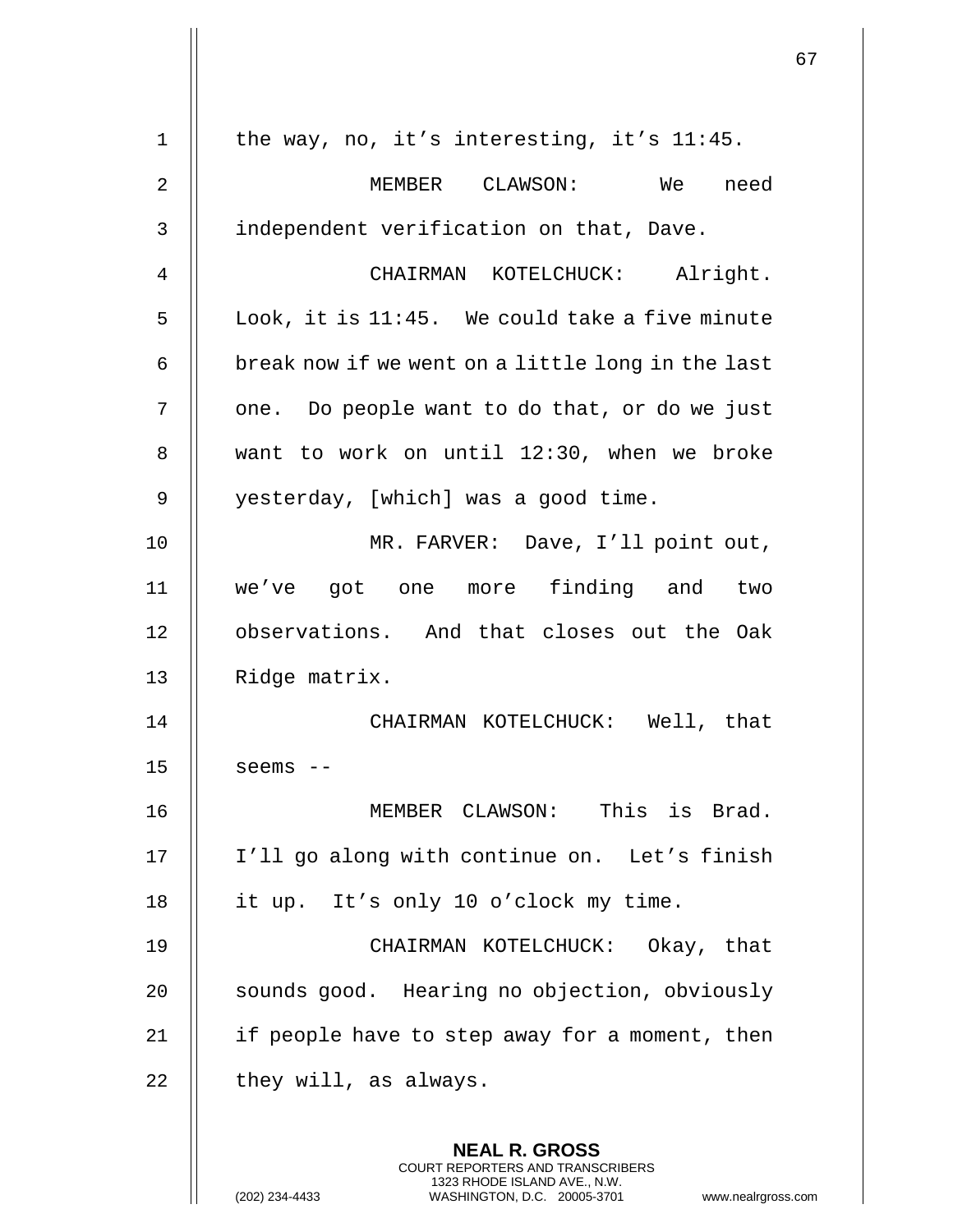|    |                                                                                                                                                                        | 68 |
|----|------------------------------------------------------------------------------------------------------------------------------------------------------------------------|----|
| 1  | Fine, let's go right ahead then.                                                                                                                                       |    |
| 2  | 324.2.                                                                                                                                                                 |    |
| 3  | MR. FARVER: 324.2, this has to do                                                                                                                                      |    |
| 4  | with the X-ray doses. The person had three                                                                                                                             |    |
| 5  | cancers: ear, nose and kidneys. The nose and                                                                                                                           |    |
| 6  | kidneys got assigned two X-ray doses for 64, as                                                                                                                        |    |
| 7  | was appropriate. The ear did not get assigned                                                                                                                          |    |
| 8  | those doses. Why?                                                                                                                                                      |    |
| 9  | $\mathbf{I}$<br>mean, it's another QA issue.                                                                                                                           |    |
| 10 | They should have all got the same doses and they                                                                                                                       |    |
| 11 | did not. So it's another QA concern. We don't                                                                                                                          |    |
| 12 | have any other information on that as to why it                                                                                                                        |    |
| 13 | happened.                                                                                                                                                              |    |
| 14 | CHAIRMAN KOTELCHUCK: So<br>NIOSH                                                                                                                                       |    |
| 15 | agrees?                                                                                                                                                                |    |
| 16 | MR. FARVER: Yeah, but there's no                                                                                                                                       |    |
| 17 | way to find out why it happened. I mean,                                                                                                                               |    |
| 18 | there's got to be a reason. Either it wasn't                                                                                                                           |    |
| 19 | in the file, or it was in the file and the dose                                                                                                                        |    |
| 20 | reconstructor didn't do it. I mean, after                                                                                                                              |    |
| 21 | we've heard about all these controls:                                                                                                                                  |    |
| 22 | Why did it happen? Why did they get included?                                                                                                                          |    |
|    | <b>NEAL R. GROSS</b><br><b>COURT REPORTERS AND TRANSCRIBERS</b><br>1323 RHODE ISLAND AVE., N.W.<br>(202) 234-4433<br>WASHINGTON, D.C. 20005-3701<br>www.nealrgross.com |    |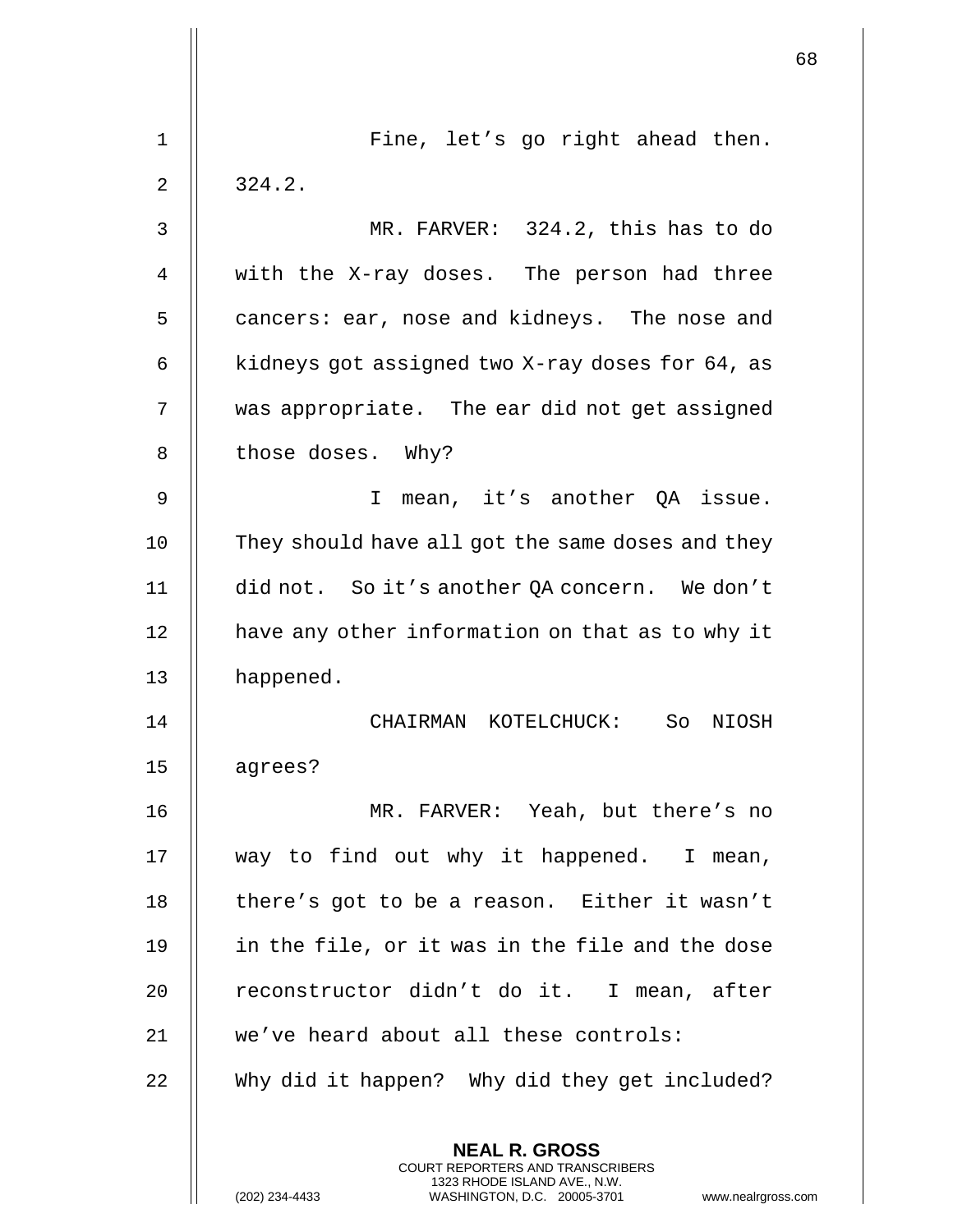|    |                                                                                                                                                                 | 69 |
|----|-----------------------------------------------------------------------------------------------------------------------------------------------------------------|----|
| 1  | CHAIRMAN KOTELCHUCK: Can someone                                                                                                                                |    |
| 2  | from NIOSH respond?                                                                                                                                             |    |
| 3  | MR. SIEBERT: If I had been able to                                                                                                                              |    |
| 4  | determine the why, I would have put in the why.                                                                                                                 |    |
| 5  | As we discussed yesterday, when we had to cut                                                                                                                   |    |
| 6  | and paste there for one of the prorations for                                                                                                                   |    |
| 7  | a different cancer. If I can track down the                                                                                                                     |    |
| 8  | why, trust me, I'll let you know.                                                                                                                               |    |
| 9  | But in this case, the fact that it's                                                                                                                            |    |
| 10 | in some of the organs and not in another one,                                                                                                                   |    |
| 11 | I cannot tell you, I just could not determine                                                                                                                   |    |
| 12 | the reason that that occurred.                                                                                                                                  |    |
| 13 | CHAIRMAN KOTELCHUCK: Okay. I                                                                                                                                    |    |
| 14 | don't know whether the -- sorry, I'm having                                                                                                                     |    |
| 15 | trouble with my machine. But the designation                                                                                                                    |    |
| 16 | E, I don't know what that is. So essentially                                                                                                                    |    |
| 17 | you're saying it's unknown. And I respect                                                                                                                       |    |
| 18 | that.                                                                                                                                                           |    |
| 19 | Does that designation E that you                                                                                                                                |    |
| 20 | have in there, Doug, what does that reflect?                                                                                                                    |    |
| 21 | Maybe from memory, or John if you might just                                                                                                                    |    |
| 22 | remember. I know we can find it and flash it                                                                                                                    |    |
|    | <b>NEAL R. GROSS</b><br>COURT REPORTERS AND TRANSCRIBERS<br>1323 RHODE ISLAND AVE., N.W.<br>(202) 234-4433<br>www.nealrgross.com<br>WASHINGTON, D.C. 20005-3701 |    |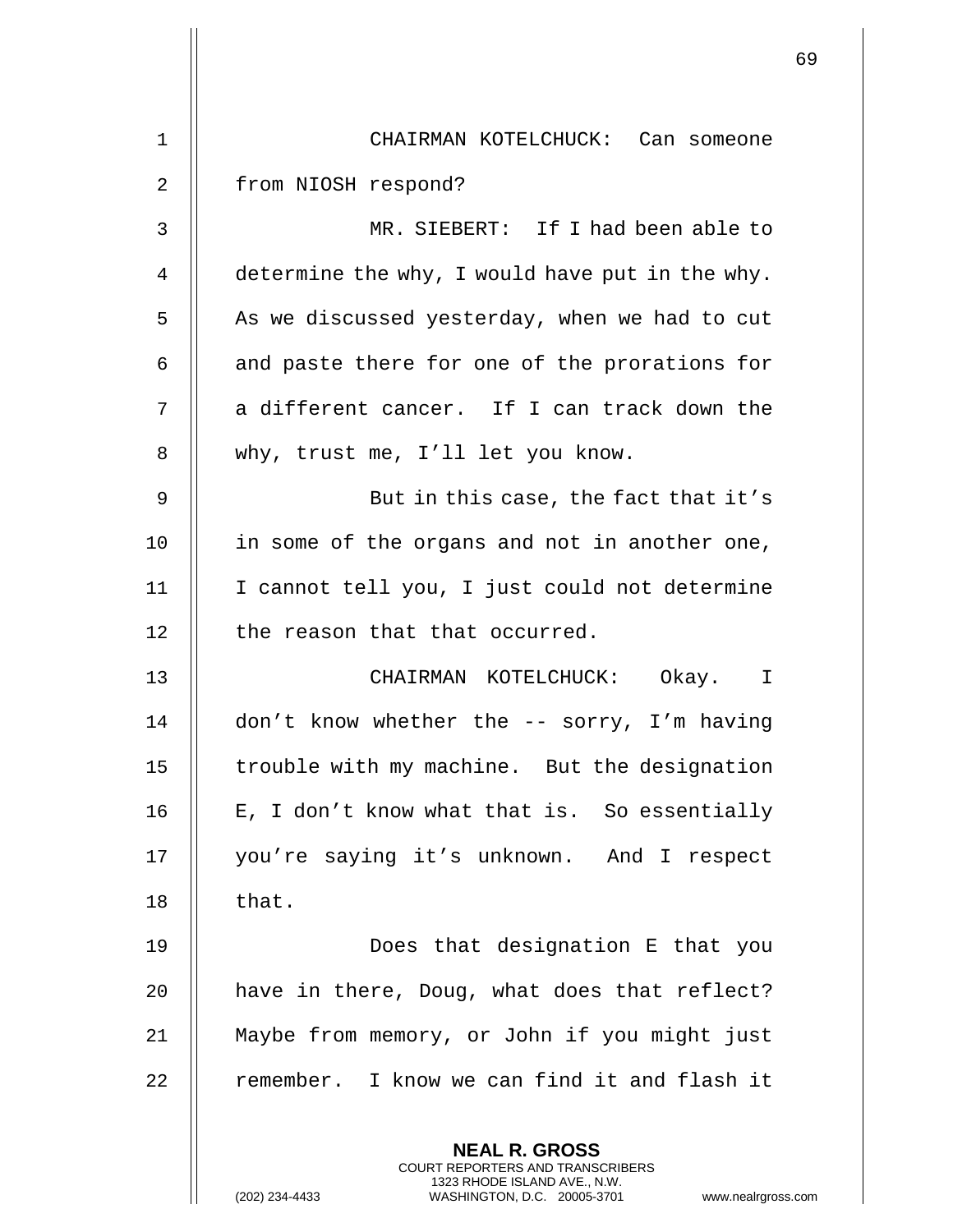|    |                                                                                                                                                                 | 70 |
|----|-----------------------------------------------------------------------------------------------------------------------------------------------------------------|----|
| 1  | on the screen. But I'm hoping that there's a                                                                                                                    |    |
| 2  | category that says we don't know.                                                                                                                               |    |
|    |                                                                                                                                                                 |    |
| 3  | MR. STIVER: This is John. I just                                                                                                                                |    |
| 4  | had to step out for a second. What did you --                                                                                                                   |    |
| 5  | CHAIRMAN KOTELCHUCK: Just 324.2,                                                                                                                                |    |
| 6  | when the -- Scott just said that, you know, he                                                                                                                  |    |
| 7  | doesn't know why this was not applied to the                                                                                                                    |    |
| 8  | ear. And he could not find out. I mean, he                                                                                                                      |    |
| 9  | checked, he just wasn't able to determine it.                                                                                                                   |    |
| 10 | So there's no issue. This is a QA                                                                                                                               |    |
| 11 | concern. But the questions is what does                                                                                                                         |    |
| 12 | category E say?                                                                                                                                                 |    |
| 13 | MR. STIVER: Category Es are the                                                                                                                                 |    |
| 14 | QA-type concerns. Actually, let me see if I                                                                                                                     |    |
| 15 | can get control back from Rose, I can put                                                                                                                       |    |
| 16 | something up. Hang on for just a second, I can                                                                                                                  |    |
| 17 | actually pull up a document that has those                                                                                                                      |    |
| 18 | definitions here.                                                                                                                                               |    |
| 19 | CHAIRMAN KOTELCHUCK: Okay.                                                                                                                                      |    |
| 20 | MR. STIVER: Hang on just a minute.                                                                                                                              |    |
| 21 | CHAIRMAN KOTELCHUCK: Sure.                                                                                                                                      |    |
| 22 | MR. STIVER: I have too<br>many                                                                                                                                  |    |
|    | <b>NEAL R. GROSS</b><br>COURT REPORTERS AND TRANSCRIBERS<br>1323 RHODE ISLAND AVE., N.W.<br>WASHINGTON, D.C. 20005-3701<br>(202) 234-4433<br>www.nealrgross.com |    |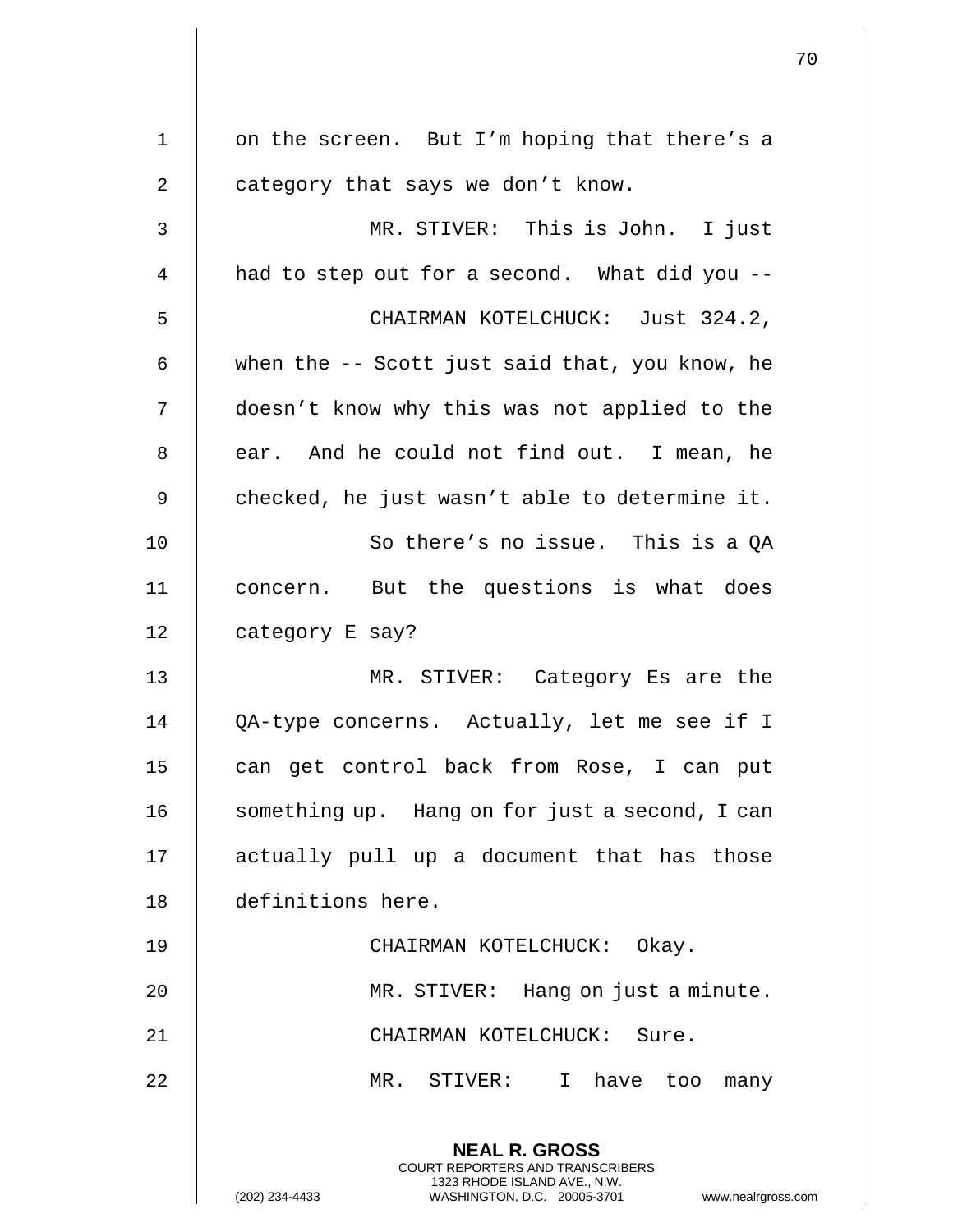| $\mathbf{1}$ | folders here. Alright. And let me share                                                                                                                      |
|--------------|--------------------------------------------------------------------------------------------------------------------------------------------------------------|
| 2            | that. Can you all see this?                                                                                                                                  |
| $\mathsf{3}$ | CHAIRMAN KOTELCHUCK: Yes, thank                                                                                                                              |
| 4            | you.                                                                                                                                                         |
| 5            | MR. STIVER: And you can see E is                                                                                                                             |
| 6            | basically a quality concern. These are the                                                                                                                   |
| 7            | data entry errors and things of that nature.                                                                                                                 |
| 8            | They go from A being the, you know,                                                                                                                          |
| 9            | worker placement. B, the exposure scenarios.                                                                                                                 |
| 10           | C and D being the external and internal dose                                                                                                                 |
| 11           | models, the correct models we use.                                                                                                                           |
| 12           | And then category F, which is                                                                                                                                |
| 13           | really, didn't fit into any of the above                                                                                                                     |
| 14           | categories. This is for everybody, just as a                                                                                                                 |
| 15           | refresher, I thought I'd put that back up.                                                                                                                   |
| 16           | CHAIRMAN KOTELCHUCK: Thank you.                                                                                                                              |
| 17           | This<br>MR. FARVER:<br>is<br>Doug.                                                                                                                           |
| 18           | There's one thing I would want to mention. For                                                                                                               |
| 19           | the next group of findings, 14 to 18 sets, I did                                                                                                             |
| 20           | not categorize using these categories. Do you                                                                                                                |
| 21           | want me to? And I will point out that they're                                                                                                                |
| 22           | not always accurate, because I don't always                                                                                                                  |
|              | <b>NEAL R. GROSS</b><br>COURT REPORTERS AND TRANSCRIBERS<br>1323 RHODE ISLAND AVE., N.W.<br>(202) 234-4433<br>WASHINGTON, D.C. 20005-3701<br>www.nealrgross. |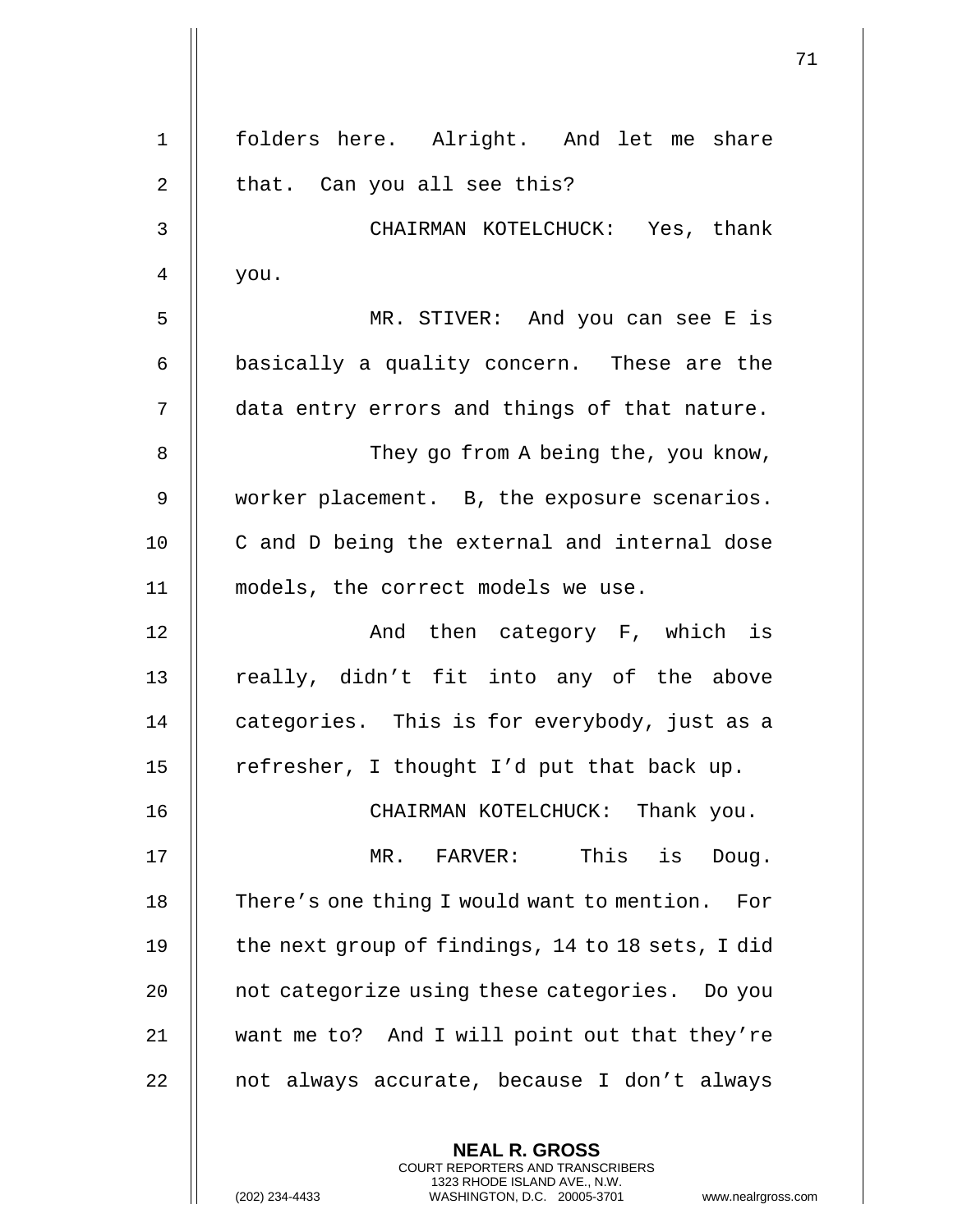| $\mathbf{1}$ | know what's a QA concern prior to getting a     |
|--------------|-------------------------------------------------|
| 2            | response back from NIOSH.                       |
| 3            | In other words, I've listed as a C,             |
| 4            | external dose assumptions were incorrect, when  |
| 5            | in fact is could be a quality concern. They're  |
| 6            | not always accurate.                            |
| 7            | MR. KATZ: That's okay, Doug.                    |
| 8            | Because you learned later that it's a different |
| 9            | category, you can change the category. And      |
| 10           | sometimes it's the Subcommittee that -- it's    |
| 11           | their discussion that resolves exactly the      |
| 12           | nature of the problem. And then it can be       |
| 13           | changed again. That's fine.                     |
| 14           | I mean, really, it's only important             |
| 15           | so that in the summation process, we have our   |
| 16           | right little, you know, correct pools of data.  |
| 17           | CHAIRMAN KOTELCHUCK: Right. And                 |
| 18           | for this particular problem that we're talking  |
| 19           | about, 324.2, E certainly fits. It doesn't      |
| 20           | tell the whole story, but it fits. And I don't  |
| 21           | think F -- F suggests, it's none of the above.  |
| 22           | And certainly it is a quality concern, a QA     |
|              | <b>NEAL R. GROSS</b>                            |
|              | COURT REPORTERS AND TRANSCRIBERS                |

1323 RHODE ISLAND AVE., N.W.

 $\prod$ 

(202) 234-4433 WASHINGTON, D.C. 20005-3701 www.nealrgross.com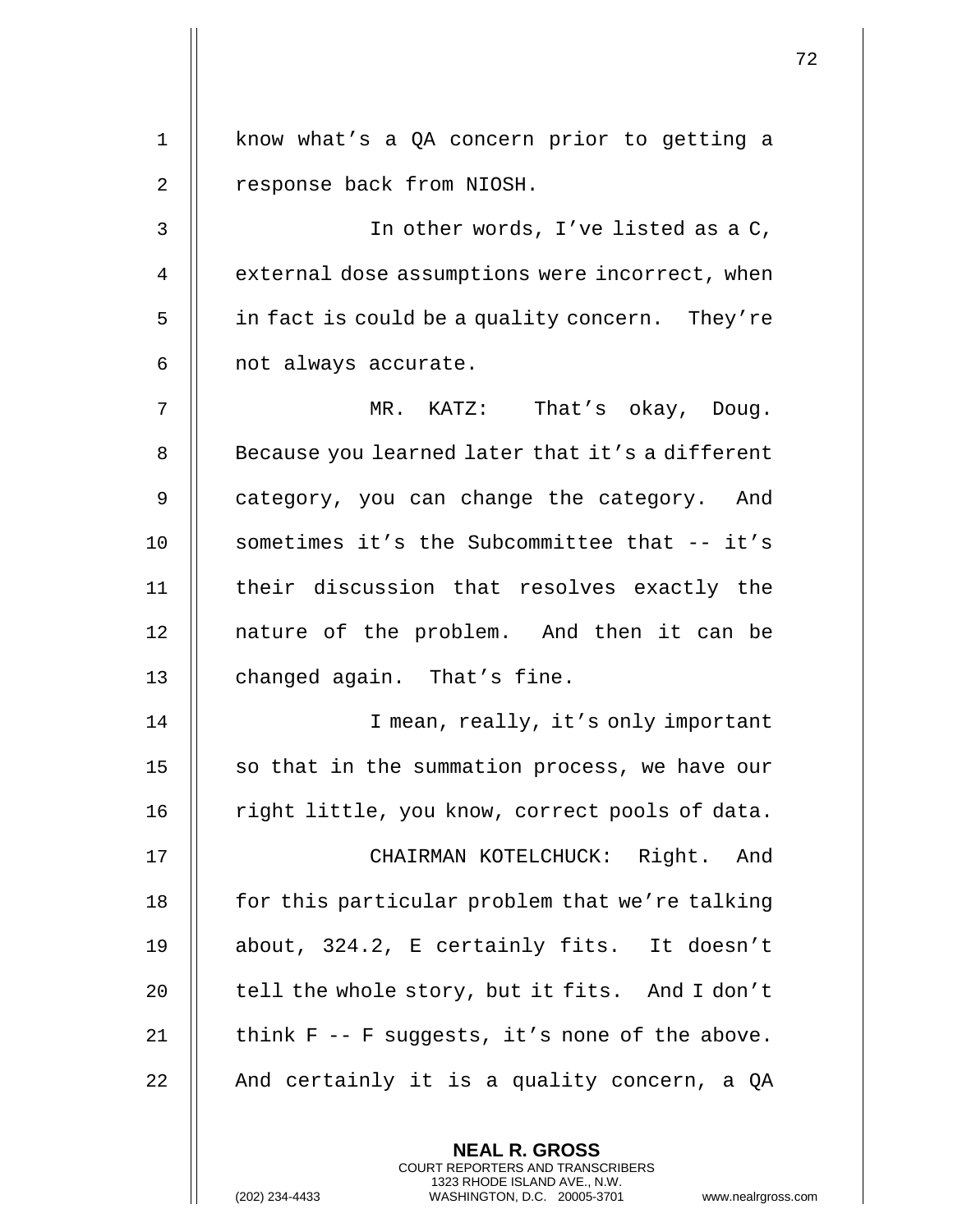73 **NEAL R. GROSS** COURT REPORTERS AND TRANSCRIBERS 1323 RHODE ISLAND AVE., N.W. (202) 234-4433 WASHINGTON, D.C. 20005-3701 www.nealrgross.com 1 concern. 2 || MR. FARVER: Okay. 3 CHAIRMAN KOTELCHUCK: Then I think 4 | that should close it. 5 MR. FARVER: Right. And one of the 6  $\parallel$  things I'll do is I'll go back through these 7 | matrices and make sure that everywhere we have  $8$  | QA concerns, we have an E category. 9 Because I just looked up above one 10 where for one up to 394.1, it's marked as C, 11 which is external dose, was incorrect. Which 12 || is was, but it turns out it was incorrect 13 | because it was a QA concern. 14 || So we'll go back and make changes 15 like that. 16 CHAIRMAN KOTELCHUCK: Okay. 17 Good. 18 MEMBER CLAWSON: Well, Doug, 19 wouldn't you put a C and an F on that one? It's 20  $\parallel$  a QA concerned, but still a  $-$ 21 MR. FARVER: No, then we're into 22 || double codes. And I don't know.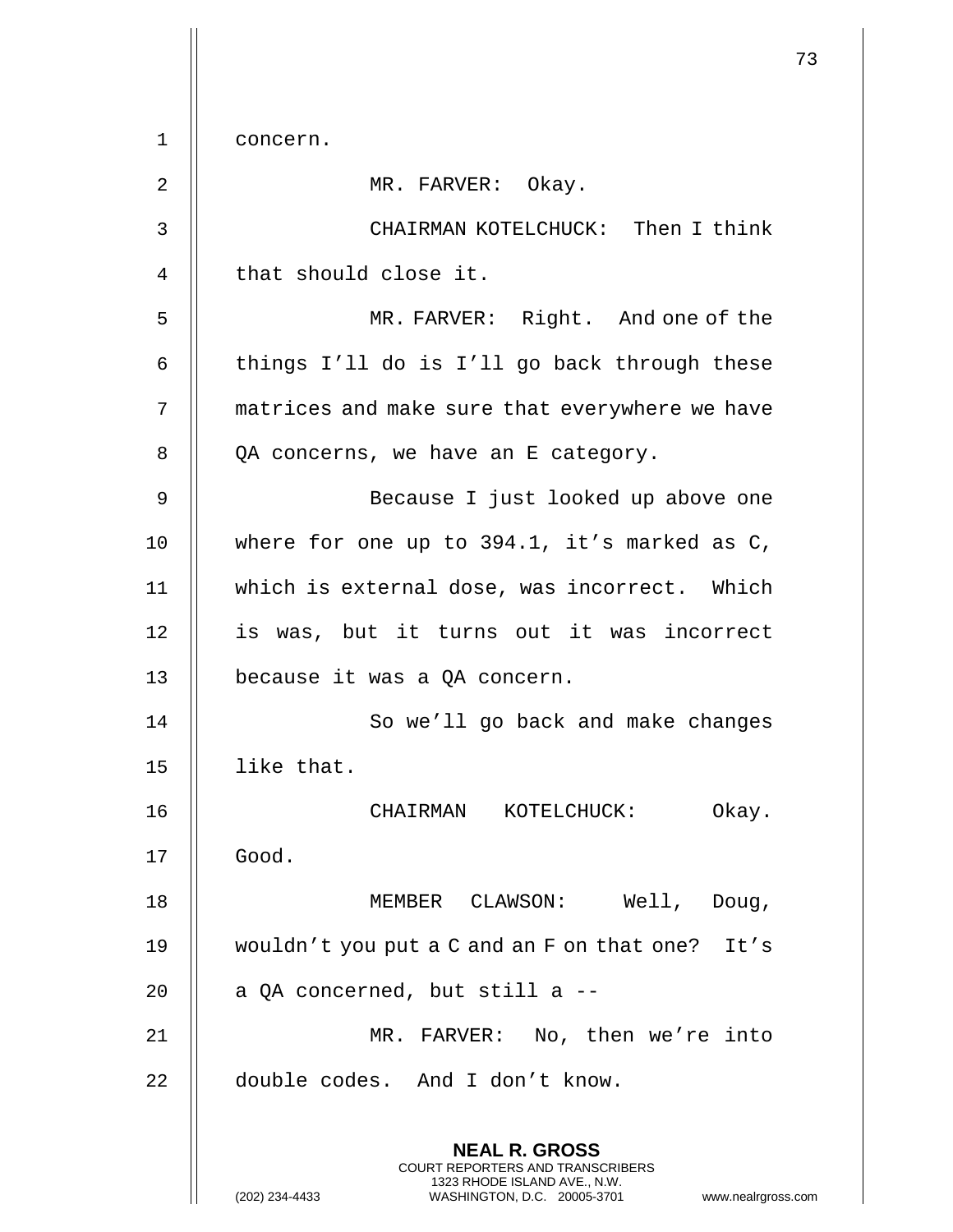|             |                                                                                          | 74 |
|-------------|------------------------------------------------------------------------------------------|----|
| $\mathbf 1$ | MR. STIVER: I mean, if you're                                                            |    |
| 2           | uncertain you can just put it in paren[thesi]s,                                          |    |
| 3           | the C, but it may be kind of a hybrid type of                                            |    |
| 4           | a category.                                                                              |    |
| 5           | MR. FARVER: Right, but then you're                                                       |    |
| 6           | going to run into trouble when you start                                                 |    |
| 7           | searching.                                                                               |    |
| 8           | MR. STIVER: Yeah.                                                                        |    |
| $\mathsf 9$ | MEMBER CLAWSON: Well, one of the                                                         |    |
| 10          | things I was just going to say, is most of your                                          |    |
|             |                                                                                          |    |
| 11          | QA concerns are going to be tied to one of the                                           |    |
| 12          | other issues.                                                                            |    |
| 13          | MR. FARVER: Yes.                                                                         |    |
| 14          | MEMBER CLAWSON: That's what I'm                                                          |    |
| 15          | saying is, on a QA concern you're going to have                                          |    |
| 16          | a double one no matter what.                                                             |    |
| 17          | MR. STIVER: Well, still there's                                                          |    |
| 18          | going to be an internal and external model.                                              |    |
| 19          | Yeah.<br>KOTELCHUCK:<br>CHAIRMAN                                                         |    |
| 20          | That's true.                                                                             |    |
| 21          | MR. FARVER: Okay, well, maybe                                                            |    |
| 22          | we'll revise those A through F codes and expand                                          |    |
|             | <b>NEAL R. GROSS</b><br>COURT REPORTERS AND TRANSCRIBERS<br>1323 RHODE ISLAND AVE., N.W. |    |
|             | (202) 234-4433<br>WASHINGTON, D.C. 20005-3701<br>www.nealrgross.com                      |    |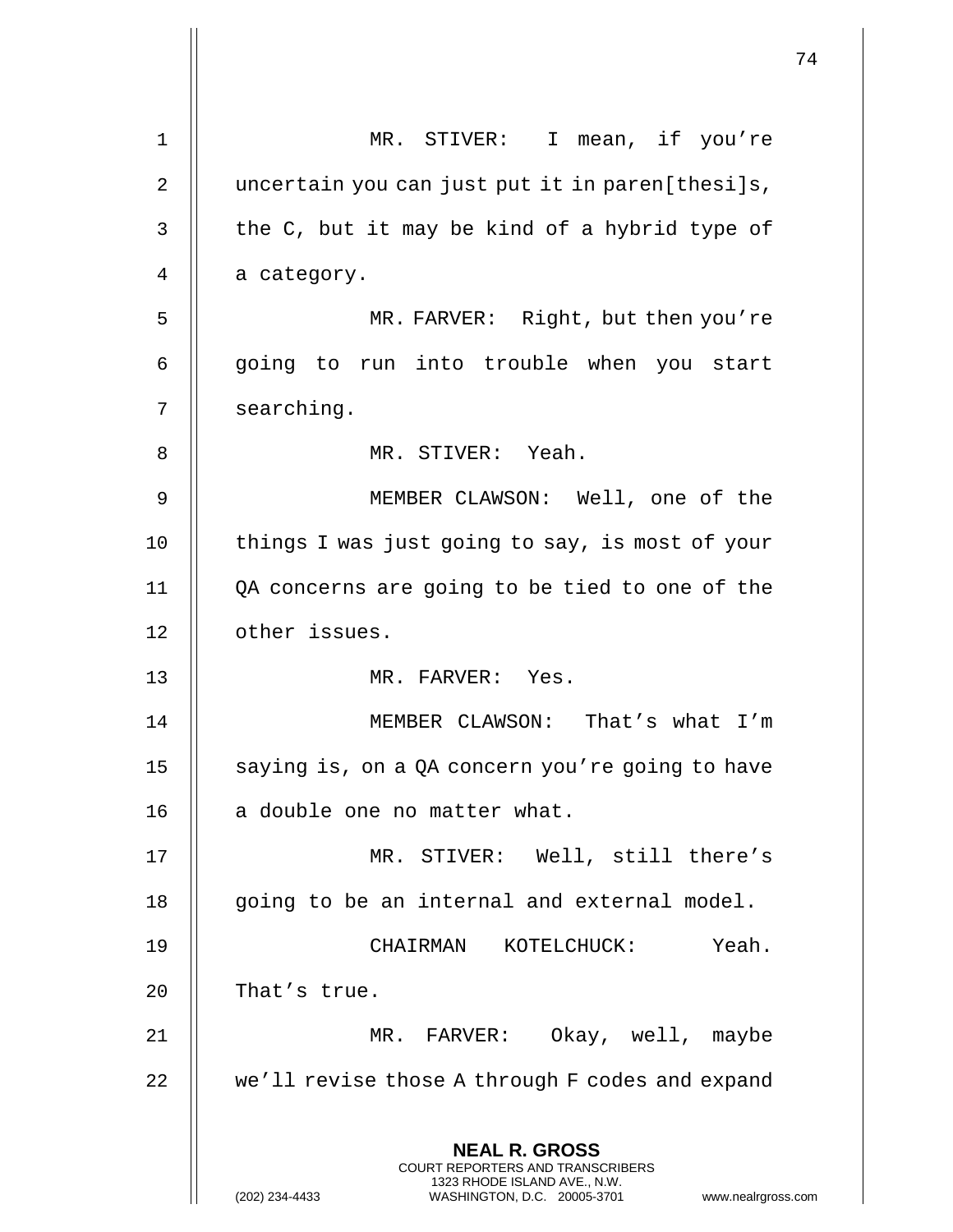$1 \parallel$  on the F codes.

| $\sqrt{2}$     | MEMBER MUNN: I'm not at all sure                 |
|----------------|--------------------------------------------------|
| 3              | that -- I originally thought that it would be    |
| $\overline{4}$ | wise for us to double code these things as well. |
| 5              | But I'm not at all sure that that's really true. |
| 6              | When we identify something as being              |
| 7              | erroneous with respect to internal or external   |
| 8              | dosage, then we should be looking at not just    |
| 9              | the simple mechanics, but as the basic approach  |
| 10             | being correct or incorrect. Not just the         |
| 11             | quality issue. If it's a matter of data entry,   |
| 12             | which a large number of these turn out to be,    |
| 13             | then we're talking about QA.                     |
| 14             | Other than that, if we're -- I think             |
| 15             | we can evaluate that. It doesn't seem to me      |
| 16             | that it's likely to be double teamed. And as     |
| 17             | Ted pointed out, sometimes those things change   |
| 18             | after the discussion when it becomes clear that  |
| 19             | it's just a data entry issue. These are big      |
| 20             | issues, but nevertheless, they aren't really     |
| 21             | and truly.                                       |
| 22             | It doesn't matter whether it's                   |
|                | <b>NEAL R. GROSS</b>                             |

COURT REPORTERS AND TRANSCRIBERS 1323 RHODE ISLAND AVE., N.W.

 $\mathsf{I}$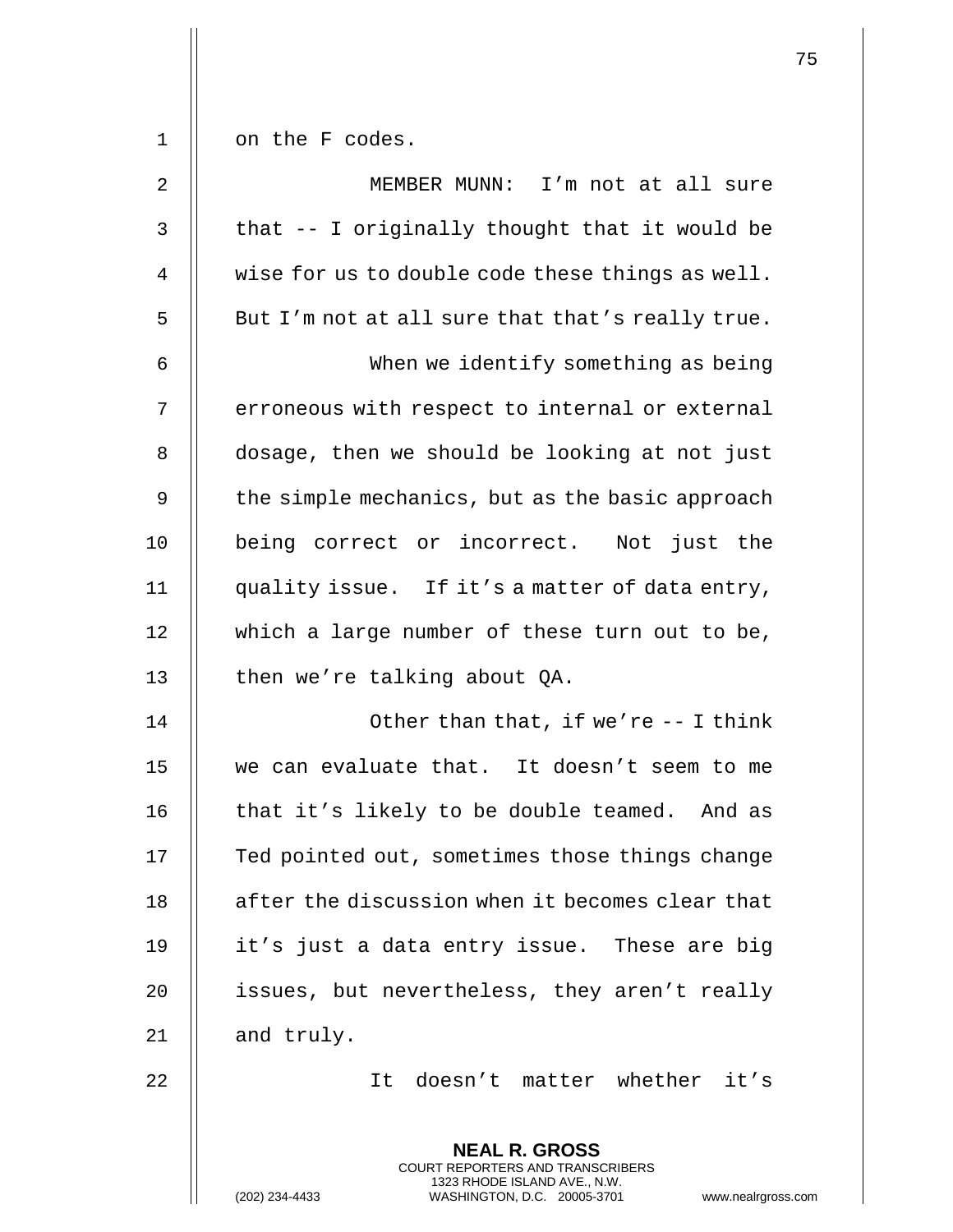| $\mathbf 1$    | internal or external or some other basic cause.                                                   |
|----------------|---------------------------------------------------------------------------------------------------|
| $\overline{2}$ | If the problem is data entry, then it's QA.                                                       |
| 3              | MR. FARVER: Okay. Now, let me                                                                     |
| 4              | point this out. We do have our initial table                                                      |
| 5              | two codes out at the very front, that are                                                         |
| $\epsilon$     | attached to the finding number. Those                                                             |
| 7              | identify internal, external, neutron and so                                                       |
| 8              | forth.                                                                                            |
| $\mathsf 9$    | MEMBER MUNN: Right.                                                                               |
| 10             | MR. FARVER: So we still have an                                                                   |
| 11             | identifier whether it's internal or external,                                                     |
| 12             | or what it is. Do we just need to have a column                                                   |
| 13             | or a check mark that says quality issue? Do we                                                    |
| 14             | even need these A through F codes?                                                                |
| 15             | CHAIRMAN KOTELCHUCK: Well, could                                                                  |
| 16             | I suggest that we're really talking about                                                         |
| 17             | matters that we're going to have to really chew                                                   |
| 18             | over carefully and more in our report.                                                            |
| 19             | MR. FARVER: Okay.                                                                                 |
| 20             | CHAIRMAN KOTELCHUCK: And that                                                                     |
| 21             | it's a good initial discussion, but I think we                                                    |
| 22             | can go on and just continue.                                                                      |
|                | <b>NEAL R. GROSS</b><br>COURT REPORTERS AND TRANSCRIBERS                                          |
|                | 1323 RHODE ISLAND AVE., N.W.<br>(202) 234-4433<br>WASHINGTON, D.C. 20005-3701<br>www.nealrgross.o |

 $\mathbf{1}$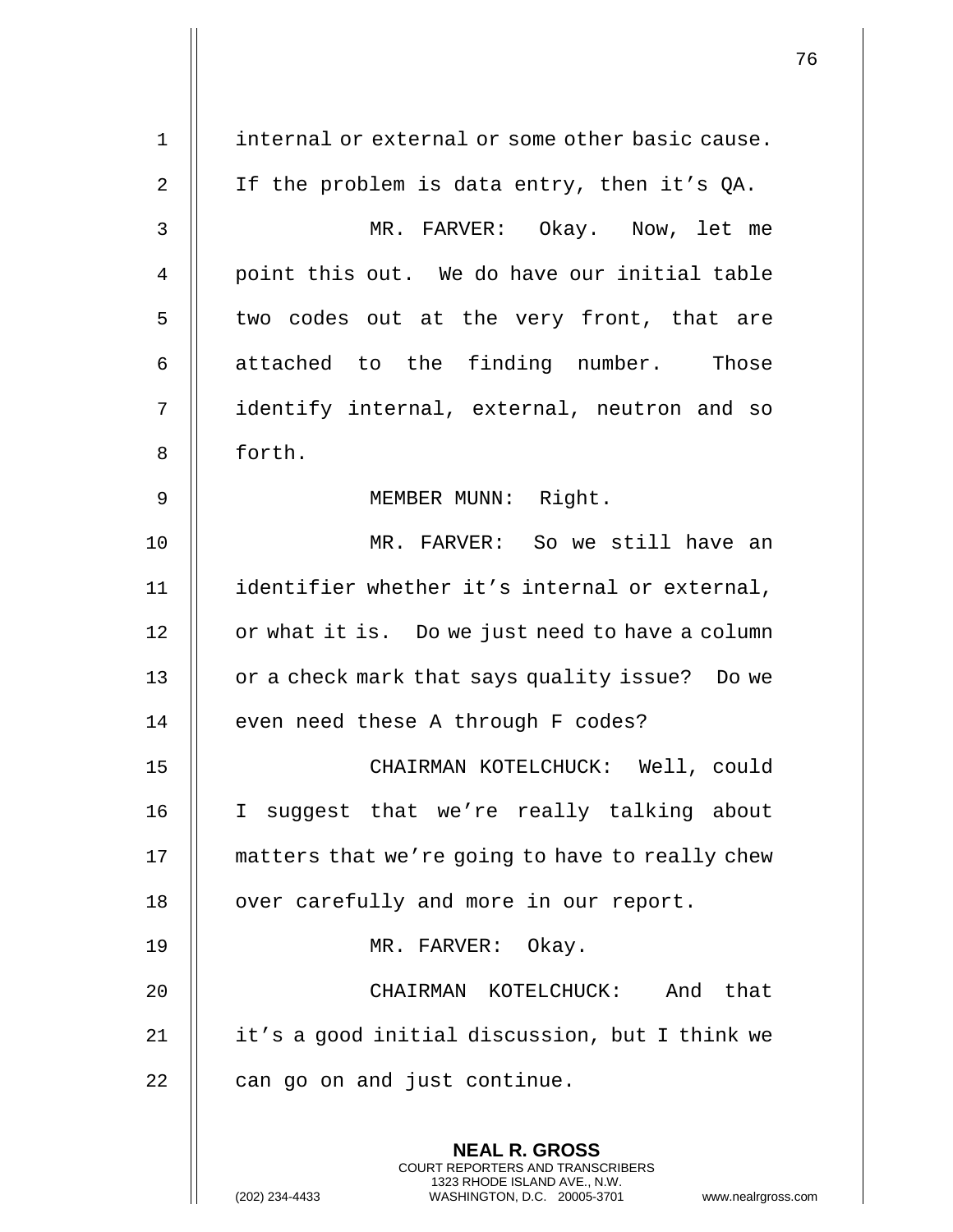|    |                                                                                                                                                                        | 77 |
|----|------------------------------------------------------------------------------------------------------------------------------------------------------------------------|----|
| 1  | MR. FARVER: Okay.                                                                                                                                                      |    |
| 2  | MR. STIVER: This is Stiver.                                                                                                                                            |    |
|    |                                                                                                                                                                        |    |
| 3  | Could I say one thing?                                                                                                                                                 |    |
| 4  | CHAIRMAN KOTELCHUCK: Yes.                                                                                                                                              |    |
| 5  | MR. STIVER: The thing to keep in                                                                                                                                       |    |
| 6  | mind is that the checklist really hasn't                                                                                                                               |    |
| 7  | changed much in 10 years. And we generated                                                                                                                             |    |
| 8  | that A through F really kind of more of an eye                                                                                                                         |    |
| 9  | towards how we might want to bend these types                                                                                                                          |    |
| 10 | of findings for the Secretarial letter.                                                                                                                                |    |
| 11 | CHAIRMAN KOTELCHUCK: Right.                                                                                                                                            |    |
| 12 | MR. STIVER: I think that they're                                                                                                                                       |    |
| 13 | kind of separate in that regard. So I would                                                                                                                            |    |
| 14 | kind of advocate that maintaining the A through                                                                                                                        |    |
| 15 | F at least for now.                                                                                                                                                    |    |
| 16 | CHAIRMAN KOTELCHUCK: Yeah.                                                                                                                                             |    |
| 17 | Okay, that's good.                                                                                                                                                     |    |
| 18 | Okay, Observation 1 on 324.                                                                                                                                            |    |
| 19 | MR. FARVER: Observation 1.<br>The                                                                                                                                      |    |
| 20 | recorded neutron doses at Y-12 during 1971 were                                                                                                                        |    |
| 21 | not assigned as doses in this case. And NIOSH                                                                                                                          |    |
| 22 | quotes, you know, OTIB-45, which is correct,                                                                                                                           |    |
|    | <b>NEAL R. GROSS</b><br><b>COURT REPORTERS AND TRANSCRIBERS</b><br>1323 RHODE ISLAND AVE., N.W.<br>(202) 234-4433<br>WASHINGTON, D.C. 20005-3701<br>www.nealrgross.com |    |

 $\mathbf{I}$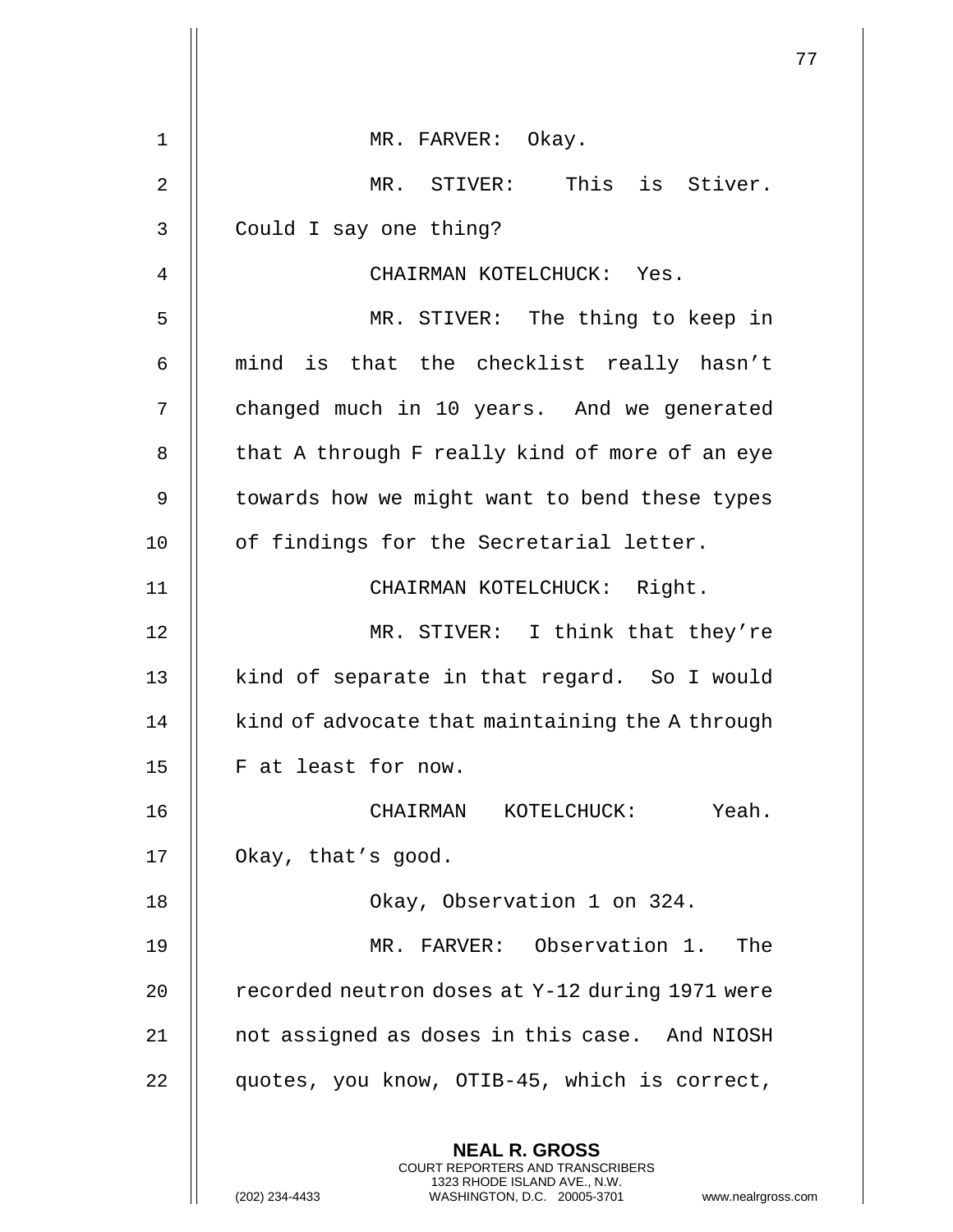|    |                                                                                                                                                                 | 78 |
|----|-----------------------------------------------------------------------------------------------------------------------------------------------------------------|----|
| 1  | and RPRT-33.                                                                                                                                                    |    |
| 2  | And although these segments appear                                                                                                                              |    |
| 3  | to support NIOSH's case, it's inconsistent with                                                                                                                 |    |
| 4  | the accepted method of assigning photon and                                                                                                                     |    |
| 5  | neutron missed doses across most of the DOE                                                                                                                     |    |
| 6  | sites.                                                                                                                                                          |    |
| 7  | And it's really just to point that                                                                                                                              |    |
| 8  | out, that it's an observation and it's not                                                                                                                      |    |
| 9  | inconsistent with their documents.                                                                                                                              |    |
| 10 | CHAIRMAN KOTELCHUCK: Okay. Are                                                                                                                                  |    |
| 11 | there any other observations on 324?                                                                                                                            |    |
| 12 | MR. FARVER: One more observation.                                                                                                                               |    |
| 13 | When we were looking through the files, we found                                                                                                                |    |
|    |                                                                                                                                                                 |    |
| 14 | an incident report that lists a whole body count                                                                                                                |    |
| 15 | for the employee and had a cesium result. We                                                                                                                    |    |
| 16 | could not find a record of the whole body count                                                                                                                 |    |
| 17 | in the DOE files. This was just written up in                                                                                                                   |    |
| 18 | an incident report with the result. And it was                                                                                                                  |    |
| 19 | not included in the NIOSH calculation.                                                                                                                          |    |
| 20 | We did run IMBA to determine that it                                                                                                                            |    |
| 21 | really was not going to have an impact on the                                                                                                                   |    |
| 22 | case. This observation is merely to point out                                                                                                                   |    |
|    | <b>NEAL R. GROSS</b><br>COURT REPORTERS AND TRANSCRIBERS<br>1323 RHODE ISLAND AVE., N.W.<br>(202) 234-4433<br>WASHINGTON, D.C. 20005-3701<br>www.nealrgross.com |    |

 $\mathbf{1}$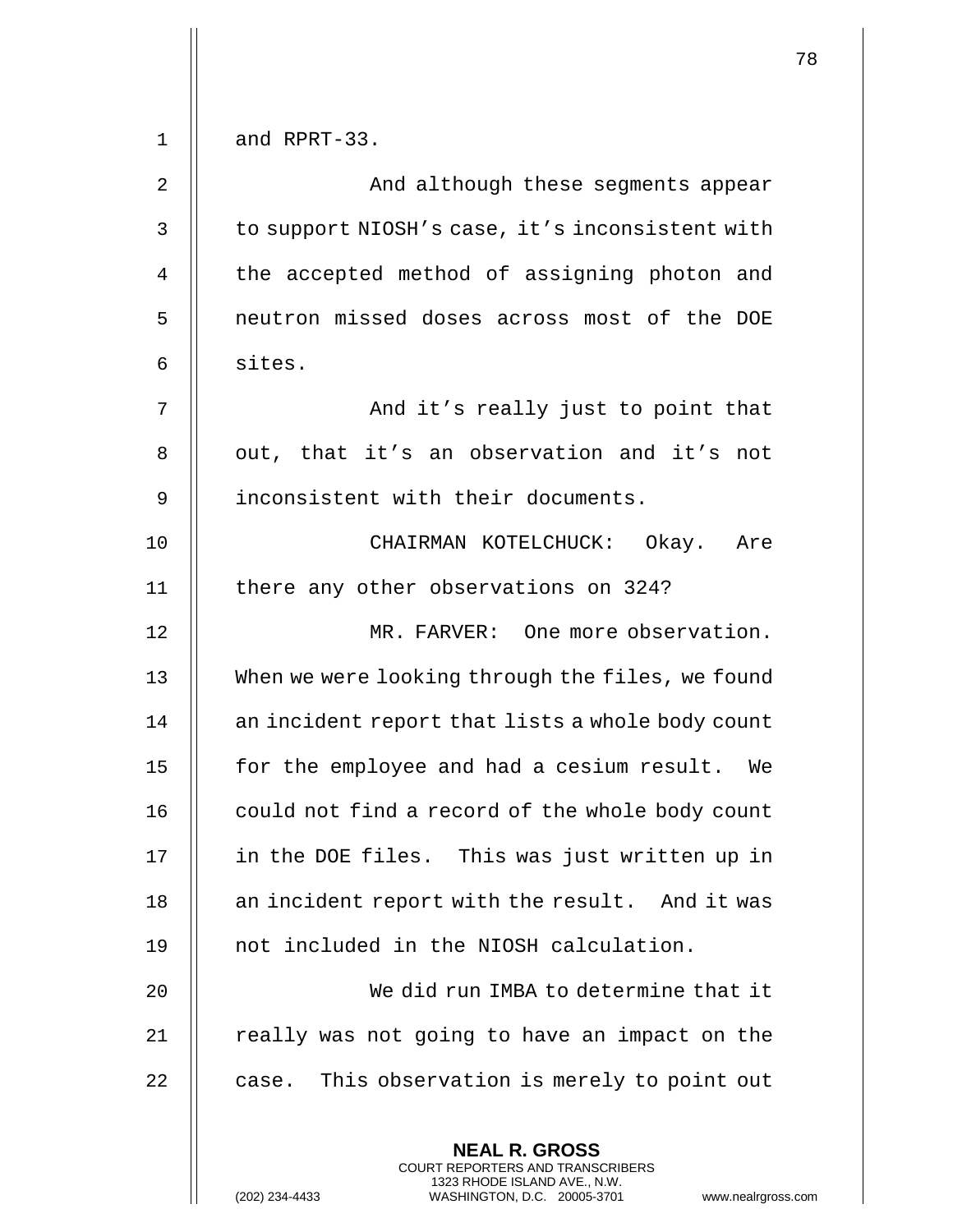**NEAL R. GROSS** COURT REPORTERS AND TRANSCRIBERS 1323 RHODE ISLAND AVE., N.W. (202) 234-4433 WASHINGTON, D.C. 20005-3701 www.nealrgross.com 1 || that there was an incident report that said 2 | there was a whole body count, but a whole body  $3 \parallel$  count was not part of the record. 4 || So I don't know if they're getting 5 || all the whole body counts or not. That's all  $6$  || that was pointing out. 7 CHAIRMAN KOTELCHUCK: Okay. 8 MR. SIEBERT: Well, can I clarify  $9$  | the response? 10 CHAIRMAN KOTELCHUCK: Sure. 11 MR. SIEBERT: We did review that 12 | document and it is clear that the whole body 13 | count is not for the EE [employee], it's for the 14 || other person who was involved with the 15 incident. 16 MR. FARVER: And that's all. 17 CHAIRMAN KOTELCHUCK: Okay. Then 18  $\parallel$  that -- that was a useful explanation to that 19 observation. 20 || So we are now finished ORNL. And it 21 does seem like an appropriate time. We now  $22$  || have only -- only -- many remaining cases --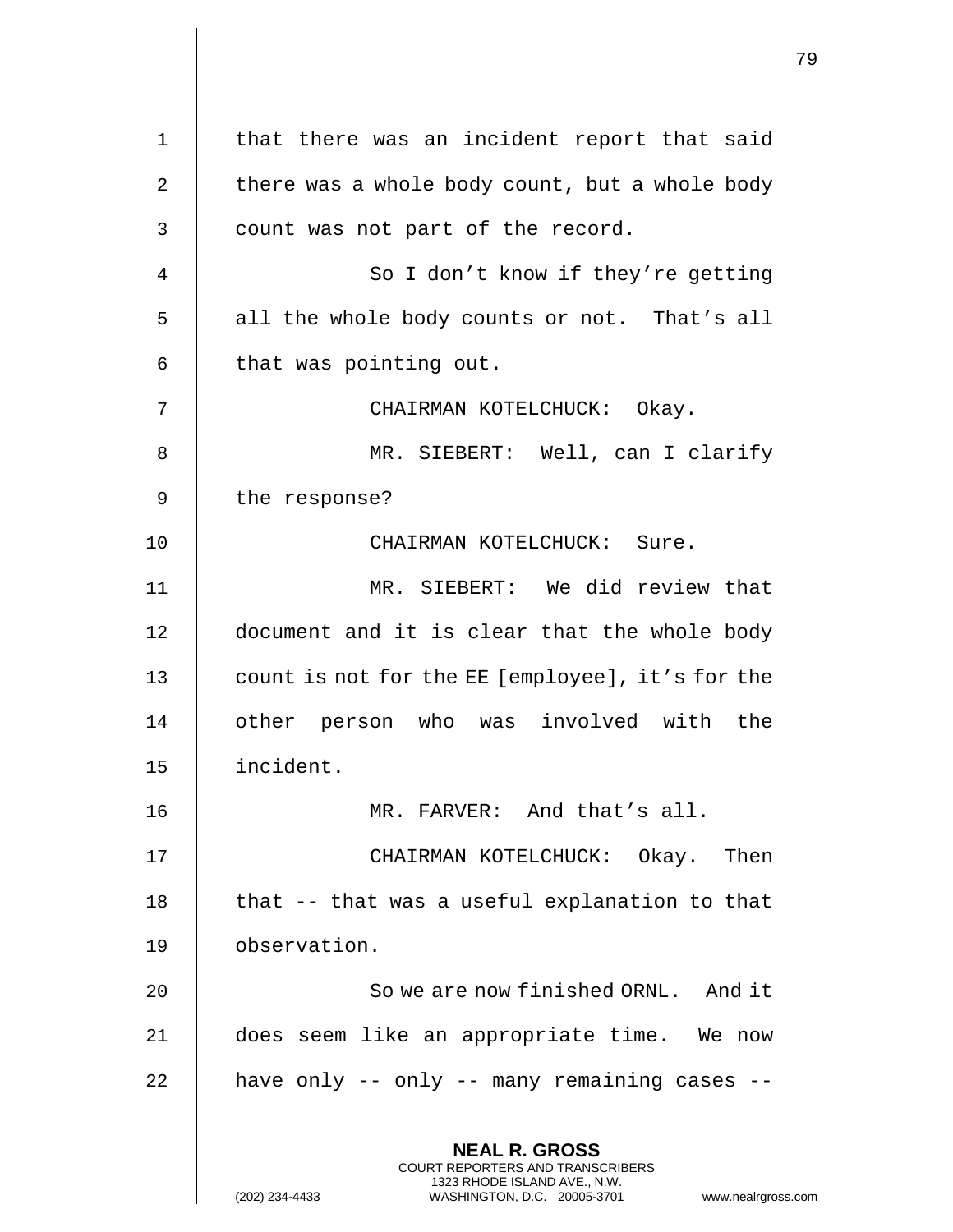|    |                                                                                                                                                                        | 80 |
|----|------------------------------------------------------------------------------------------------------------------------------------------------------------------------|----|
| 1  | many cases at the remaining sites.                                                                                                                                     |    |
| 2  | MR. FARVER: David, let me bring                                                                                                                                        |    |
|    |                                                                                                                                                                        |    |
| 3  | something up there.                                                                                                                                                    |    |
| 4  | CHAIRMAN KOTELCHUCK: Okay.                                                                                                                                             |    |
| 5  | MR. FARVER: Now, this matrix was                                                                                                                                       |    |
| 6  | 39 pages long. That matrix is about 80 pages                                                                                                                           |    |
| 7  | long. So it's going to take a very long time.                                                                                                                          |    |
| 8  | So maybe if you have other business that you                                                                                                                           |    |
| 9  | might want to start first. And then if there's                                                                                                                         |    |
| 10 | time left, come back to that matrix. It's up                                                                                                                           |    |
| 11 | to you. But you're probably not going to get                                                                                                                           |    |
| 12 | through that matrix today.                                                                                                                                             |    |
| 13 | CHAIRMAN KOTELCHUCK: Well, maybe                                                                                                                                       |    |
| 14 | what we should do is when we come back from lunch                                                                                                                      |    |
| 15 | or breakfast, talk about plans for completing                                                                                                                          |    |
| 16 | 10 to 13, which is the next item on the agenda.                                                                                                                        |    |
| 17 | And do we want to start to think                                                                                                                                       |    |
| 18 | about the report to the Board? We also are                                                                                                                             |    |
| 19 | asked to choose some blind reviews.                                                                                                                                    |    |
| 20 | It might be<br>MEMBER MUNN:                                                                                                                                            |    |
| 21 | worthwhile -- we probably could get the blind                                                                                                                          |    |
| 22 | reviews out of the way here fairly quickly. My                                                                                                                         |    |
|    | <b>NEAL R. GROSS</b><br><b>COURT REPORTERS AND TRANSCRIBERS</b><br>1323 RHODE ISLAND AVE., N.W.<br>(202) 234-4433<br>WASHINGTON, D.C. 20005-3701<br>www.nealrgross.com |    |

 $\mathbf{I}$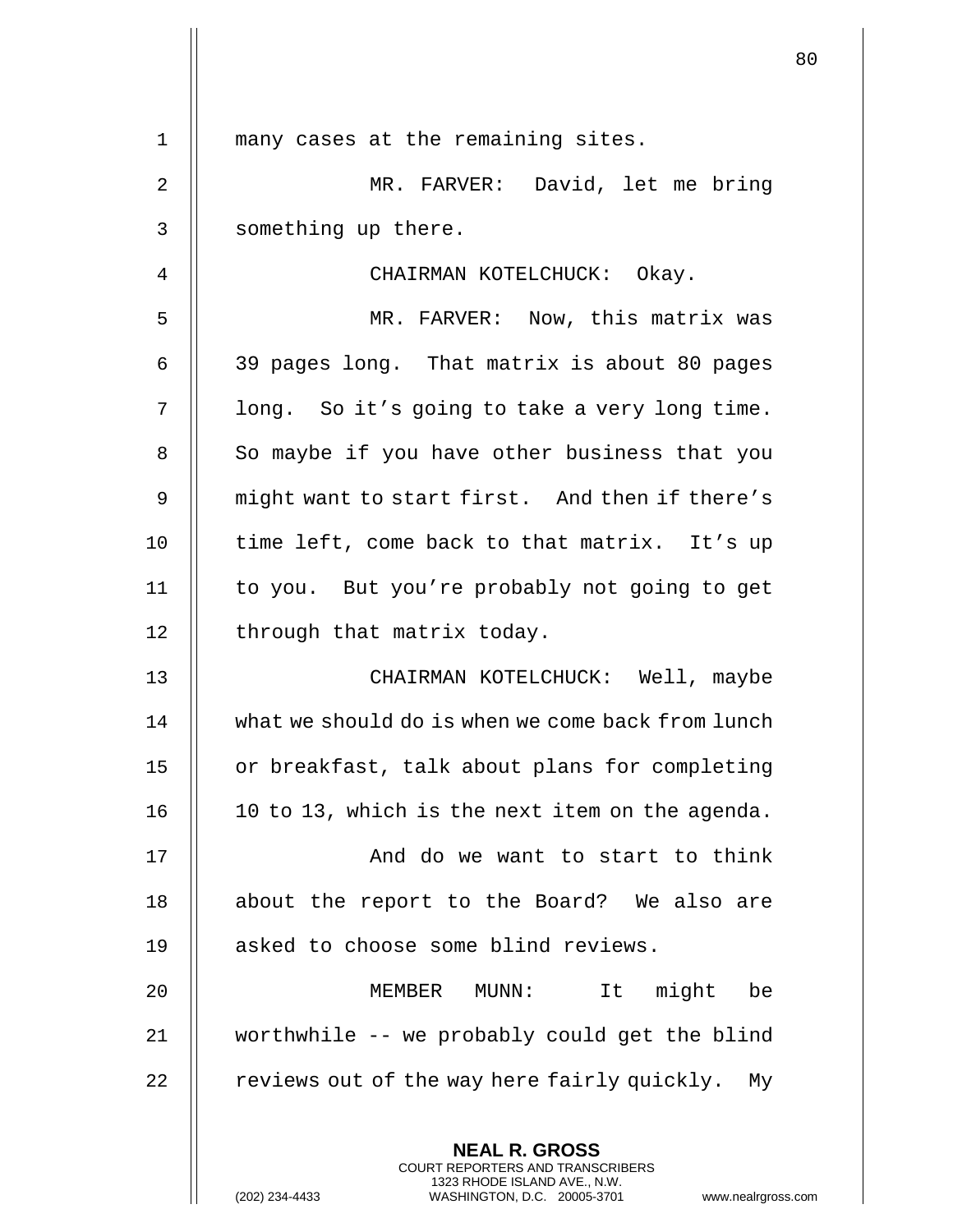| $\mathbf 1$    | guess is the other items that you mentioned, and                                                                                                          |
|----------------|-----------------------------------------------------------------------------------------------------------------------------------------------------------|
| $\overline{2}$ | the ones that are on the agenda, are going to                                                                                                             |
| 3              | take some time. And probably involve much more                                                                                                            |
| 4              | discussion then the selection of cases.                                                                                                                   |
| 5              | CHAIRMAN KOTELCHUCK: Yeah.                                                                                                                                |
| 6              | MEMBER MUNN: So I would suggest we                                                                                                                        |
| 7              | address the selection of blind review cases.                                                                                                              |
| 8              | CHAIRMAN KOTELCHUCK: When we come                                                                                                                         |
| 9              | back.                                                                                                                                                     |
| 10             | MR. KATZ: Yeah, Dave, I agree with                                                                                                                        |
| 11             | what Wanda just said. That's the one piece                                                                                                                |
| 12             | that really it would be helpful to get that out                                                                                                           |
| 13             | of the way so that we can get it assigned to                                                                                                              |
| 14             | SC&A.                                                                                                                                                     |
| 15             | But the rest, I mean, since                                                                                                                               |
| 16             | everything of reporting out to the Board is                                                                                                               |
| 17             | predicated on getting through these sets, I                                                                                                               |
| 18             | still think that's the highest priority no                                                                                                                |
| 19             | matter how much there is to do.                                                                                                                           |
| 20             | Okay.<br>CHAIRMAN KOTELCHUCK:                                                                                                                             |
| 21             | Well, that makes sense. I would love to get                                                                                                               |
| 22             | through them. I also feel like it's premature                                                                                                             |
|                | <b>NEAL R. GROSS</b><br>COURT REPORTERS AND TRANSCRIBERS<br>1323 RHODE ISLAND AVE., N.W.<br>(202) 234-4433<br>WASHINGTON, D.C. 20005-3701 www.nealrgross. |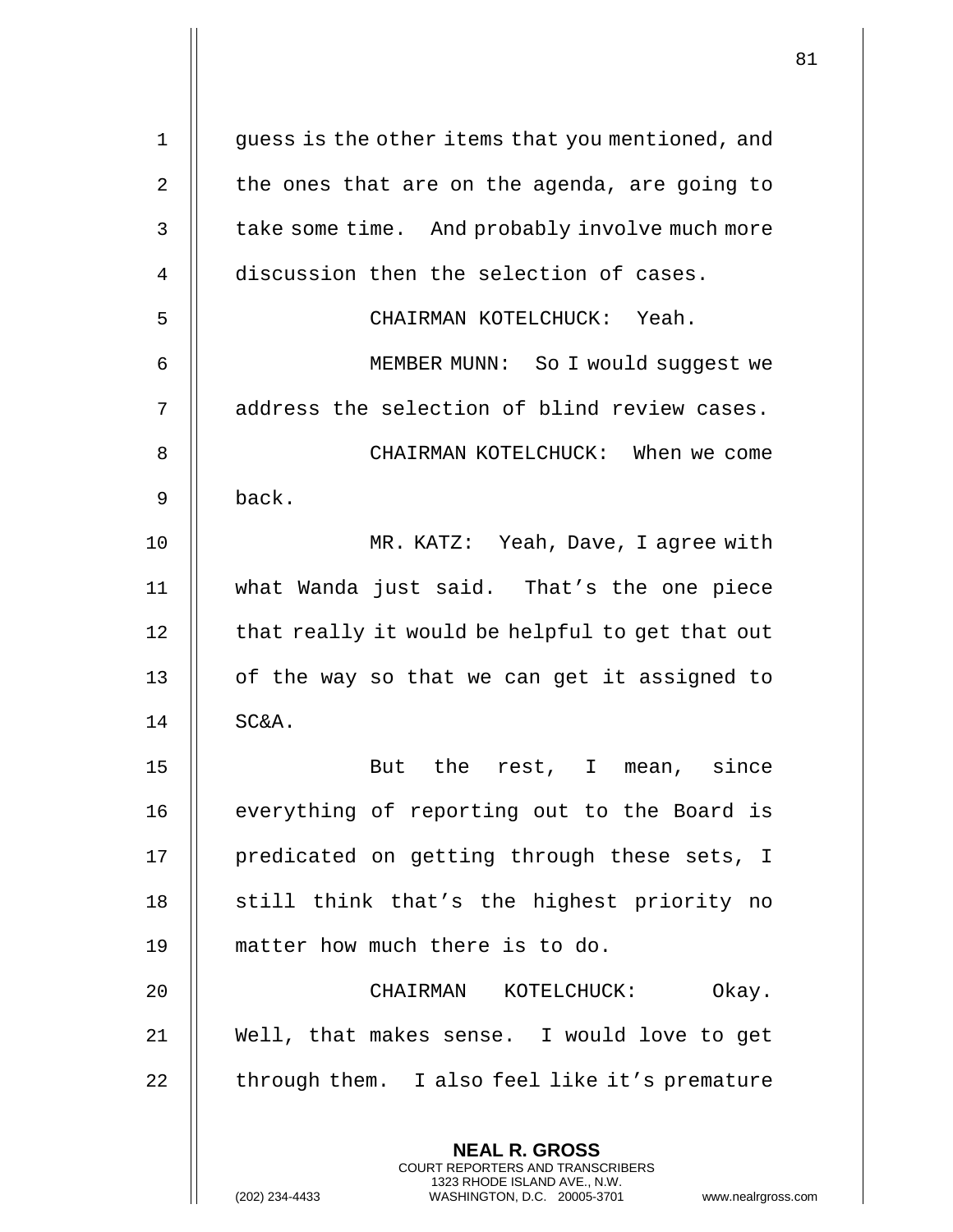|                |                                                                                                                                                                        | 82 |
|----------------|------------------------------------------------------------------------------------------------------------------------------------------------------------------------|----|
| 1              | to discuss the review results. We're not going                                                                                                                         |    |
| $\overline{2}$ | to finish all the cases today anyway, the                                                                                                                              |    |
| 3              | remaining cases.                                                                                                                                                       |    |
| 4              | So why don't we come back on the                                                                                                                                       |    |
| 5              | blind reviews. I'm not quite sure of the                                                                                                                               |    |
| 6              | procedure for selecting those three new cases.                                                                                                                         |    |
| 7              | If someone would enlighten me on that.                                                                                                                                 |    |
| 8              | MEMBER MUNN: Well, that's                                                                                                                                              |    |
| 9              | probably the first topic of discussion, would                                                                                                                          |    |
| 10             | be my guess. We can either simplify it, or we                                                                                                                          |    |
| 11             | can complicate it, or we can make it a group                                                                                                                           |    |
| 12             | effort. But I think my personal instinct is to                                                                                                                         |    |
| 13             | simplify it to the highest degree.                                                                                                                                     |    |
| 14             | MR. KATZ: Yeah, I think someone                                                                                                                                        |    |
| 15             | needs to remind us of how we selected the prior                                                                                                                        |    |
| 16             | ones.                                                                                                                                                                  |    |
| 17             | CHAIRMAN KOTELCHUCK:<br>That's                                                                                                                                         |    |
| 18             | right. And are we selecting from -- we're                                                                                                                              |    |
| 19             | selecting from 14 through 18? Or are we                                                                                                                                |    |
| 20             | selecting 19?                                                                                                                                                          |    |
| 21             | $MR.$ $KATZ:$<br>It really doesn't                                                                                                                                     |    |
| 22             | matter. I mean, it's just three cases.                                                                                                                                 |    |
|                | <b>NEAL R. GROSS</b><br><b>COURT REPORTERS AND TRANSCRIBERS</b><br>1323 RHODE ISLAND AVE., N.W.<br>(202) 234-4433<br>WASHINGTON, D.C. 20005-3701<br>www.nealrgross.com |    |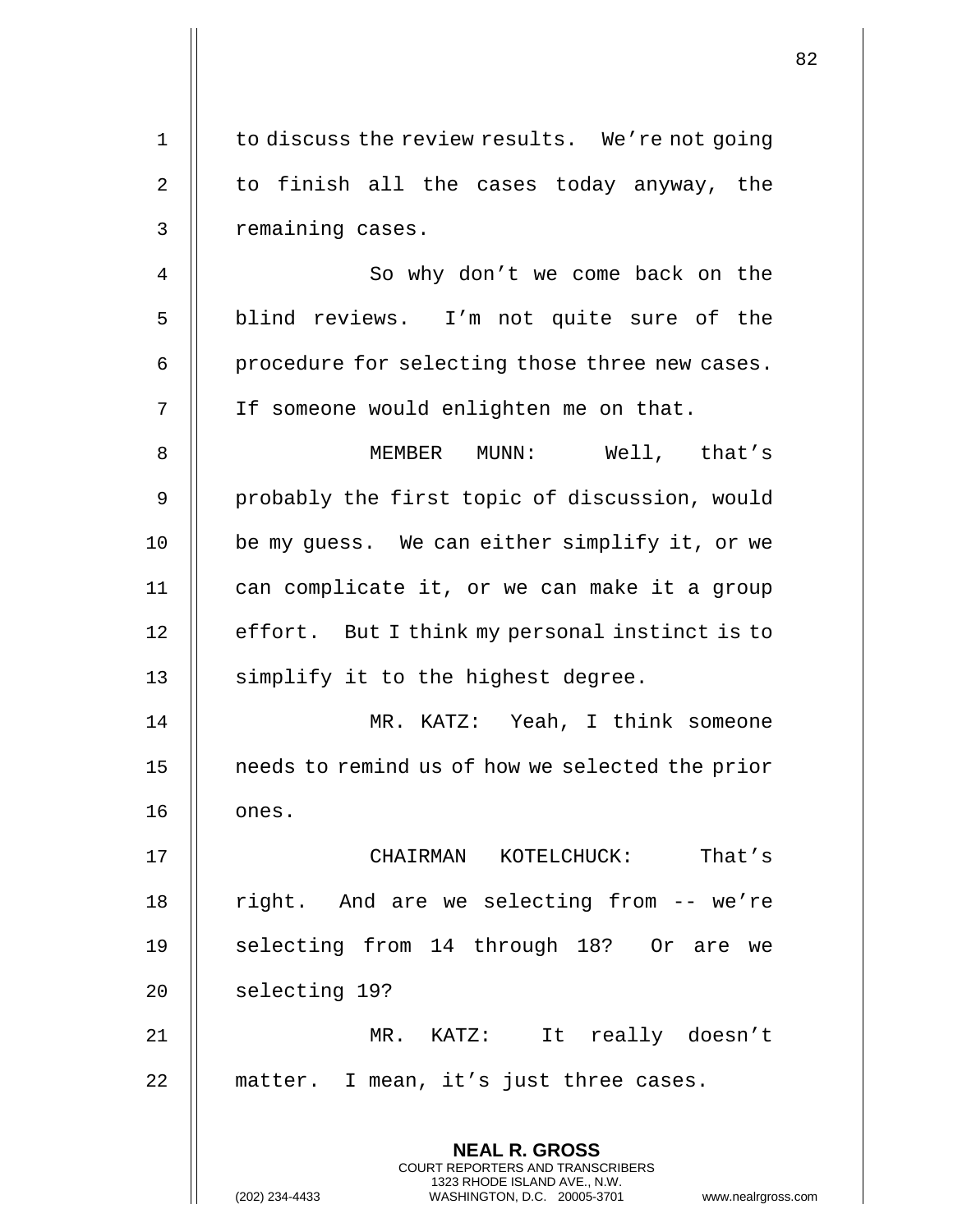| 1              | CHAIRMAN KOTELCHUCK: Okay.                                                                                                                  |
|----------------|---------------------------------------------------------------------------------------------------------------------------------------------|
| $\overline{a}$ | MR. KATZ: So I don't think that                                                                                                             |
| $\mathsf{3}$   | matters so much. And obviously they have to be                                                                                              |
| $\overline{4}$ | cases that are adjudicated. But someone needs                                                                                               |
| 5              | to remind us of how we selected blind cases                                                                                                 |
| 6              | before. We haven't done that many blind cases.                                                                                              |
| 7              | But we selected six last year or the year before                                                                                            |
| 8              | last.                                                                                                                                       |
| 9              | CHAIRMAN KOTELCHUCK: Right.                                                                                                                 |
| 10             | MR. KATZ: Whatever we did there,                                                                                                            |
| 11             | probably makes sense to do here.                                                                                                            |
| 12             | MR. STIVER: Keep in mind that we                                                                                                            |
| 13             | couldn't take cases from sets that have already                                                                                             |
| 14             | been done. I mean, these obviously have to be                                                                                               |
| 15             | new cases.                                                                                                                                  |
| 16             | MR. KATZ: Right, absolutely. We                                                                                                             |
| 17             | can't look at cases that have already been                                                                                                  |
| 18             | reviewed, but the sort of the sets that they                                                                                                |
| 19             | were pulled from were much larger than the cases                                                                                            |
| 20             | that were elected.                                                                                                                          |
| 21             | MR. STIVER: Yeah, you're right.                                                                                                             |
| 22             | MR. KATZ: That's all I'm saying.                                                                                                            |
|                | <b>NEAL R. GROSS</b>                                                                                                                        |
|                | <b>COURT REPORTERS AND TRANSCRIBERS</b><br>1323 RHODE ISLAND AVE., N.W.<br>(202) 234-4433<br>WASHINGTON, D.C. 20005-3701<br>www.nealrgross. |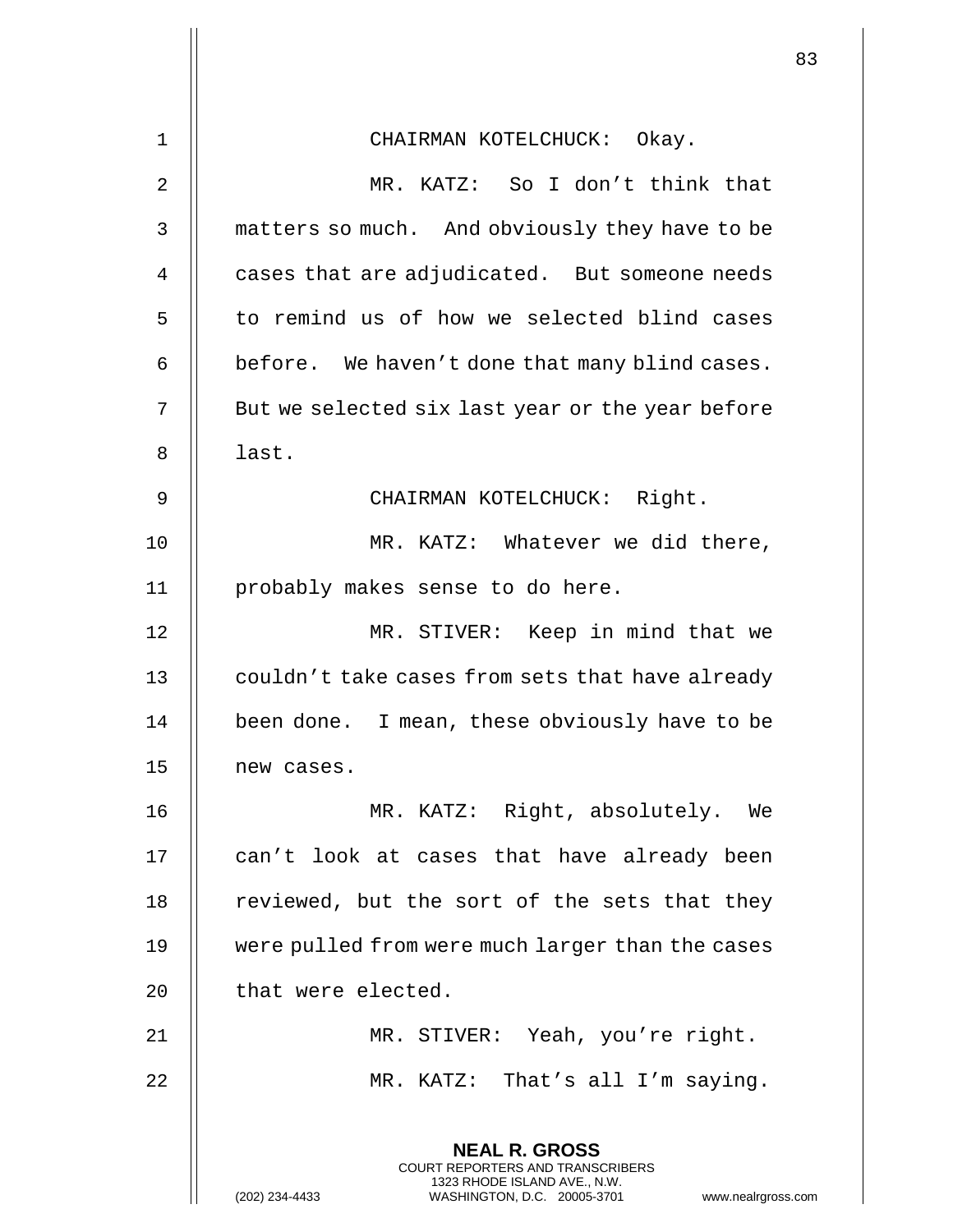|    |                                                                                                                                                                        | 84 |
|----|------------------------------------------------------------------------------------------------------------------------------------------------------------------------|----|
| 1  | CHAIRMAN KOTELCHUCK: Okay, I kind                                                                                                                                      |    |
| 2  | of remember that we kind of did this by email.                                                                                                                         |    |
| 3  | But if we can do it usefully on Committee time,                                                                                                                        |    |
| 4  | fine.                                                                                                                                                                  |    |
| 5  | MR. CALHOUN: Can I add something                                                                                                                                       |    |
| 6  | here real quick?                                                                                                                                                       |    |
| 7  | CHAIRMAN KOTELCHUCK: Yes, please.                                                                                                                                      |    |
| 8  | MR. KATZ: Go ahead, Grady.                                                                                                                                             |    |
| 9  | MR. CALHOUN: This is just kind of                                                                                                                                      |    |
| 10 | a little point I had about the blinds, is that                                                                                                                         |    |
| 11 | they are truly not blind if you pick them from,                                                                                                                        |    |
| 12 | you know, 48 to 52 percent from lists we've                                                                                                                            |    |
| 13 | already generated. Because then you've got,                                                                                                                            |    |
| 14 | what, you've got four percentage points --                                                                                                                             |    |
| 15 | CHAIRMAN KOTELCHUCK: Right.                                                                                                                                            |    |
| 16 | MR. CALHOUN: -- that you know the                                                                                                                                      |    |
| 17 | answers are supposed to come from. So I don't                                                                                                                          |    |
| 18 | think you can call them blind unless you pick                                                                                                                          |    |
| 19 | them at random. Just my two cents.                                                                                                                                     |    |
| 20 | MR. KATZ: I think that's a valid                                                                                                                                       |    |
| 21 | point.                                                                                                                                                                 |    |
| 22 | CHAIRMAN KOTELCHUCK: Well, why                                                                                                                                         |    |
|    | <b>NEAL R. GROSS</b><br><b>COURT REPORTERS AND TRANSCRIBERS</b><br>1323 RHODE ISLAND AVE., N.W.<br>(202) 234-4433<br>WASHINGTON, D.C. 20005-3701<br>www.nealrgross.com |    |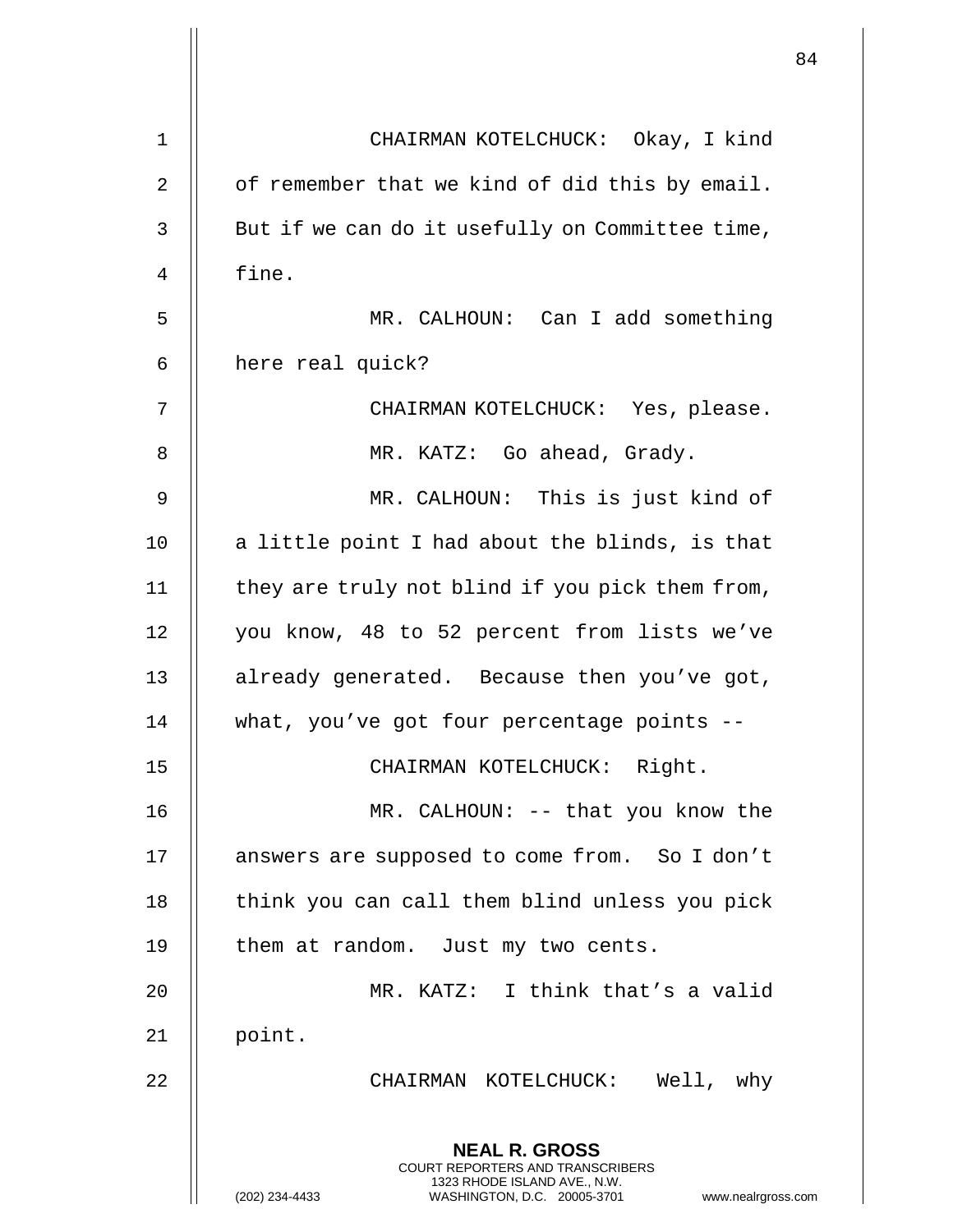|                |                                                                                                                                                                        | 85 |
|----------------|------------------------------------------------------------------------------------------------------------------------------------------------------------------------|----|
| $\mathbf 1$    | don't we -- it's five minutes after 12 here on                                                                                                                         |    |
| $\overline{2}$ | the East Coast. So let's take a break and then                                                                                                                         |    |
| 3              | come back to discuss the blind reviews. And                                                                                                                            |    |
| $\overline{4}$ | then go on to the remaining sites.                                                                                                                                     |    |
| 5              | MR. KATZ: I'm sorry, so when are we                                                                                                                                    |    |
| 6              | coming back?                                                                                                                                                           |    |
| 7              | CHAIRMAN KOTELCHUCK: It's 12:05                                                                                                                                        |    |
| 8              | Eastern Daylight Time, 1:05.                                                                                                                                           |    |
| 9              | MR. KATZ: Oh, okay, thanks.                                                                                                                                            |    |
| 10             | CHAIRMAN KOTELCHUCK: Thank you                                                                                                                                         |    |
| 11             | all, everybody.                                                                                                                                                        |    |
| 12             | (Whereupon, the meeting went off                                                                                                                                       |    |
| 13             | the record at $12:05$ p.m. and resumed at $1:23$                                                                                                                       |    |
| 14             | $p.m.$ )                                                                                                                                                               |    |
| 15             |                                                                                                                                                                        |    |
|                |                                                                                                                                                                        |    |
|                |                                                                                                                                                                        |    |
|                |                                                                                                                                                                        |    |
|                |                                                                                                                                                                        |    |
|                |                                                                                                                                                                        |    |
|                |                                                                                                                                                                        |    |
|                |                                                                                                                                                                        |    |
|                |                                                                                                                                                                        |    |
|                | <b>NEAL R. GROSS</b><br><b>COURT REPORTERS AND TRANSCRIBERS</b><br>1323 RHODE ISLAND AVE., N.W.<br>(202) 234-4433<br>WASHINGTON, D.C. 20005-3701<br>www.nealrgross.com |    |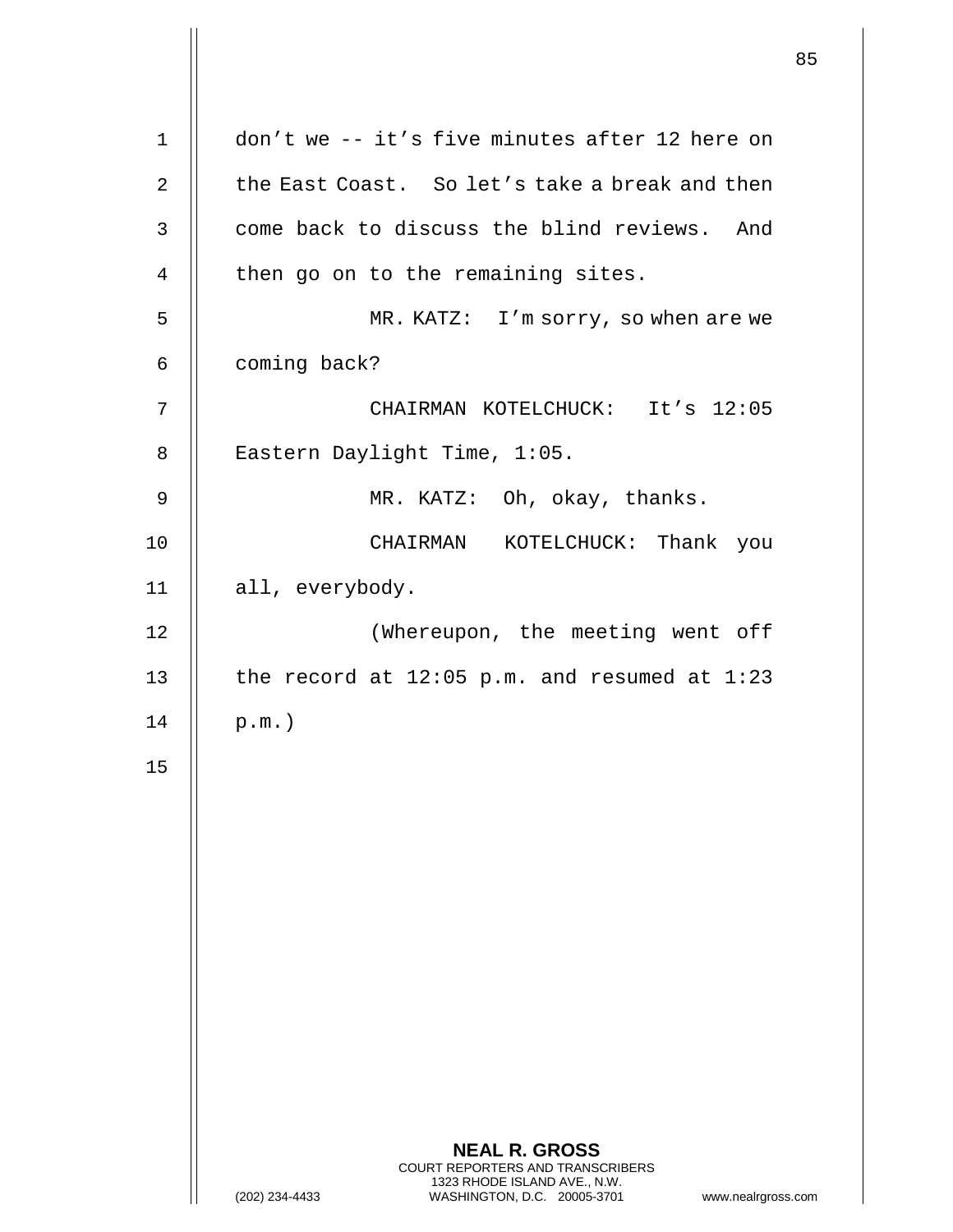|    |                                                                                                                                                                 | 86 |
|----|-----------------------------------------------------------------------------------------------------------------------------------------------------------------|----|
| 1  | A-F-T-E-R-N-O-O-N S-E-S-S-I-O-N                                                                                                                                 |    |
| 2  | (1:23 p.m.)                                                                                                                                                     |    |
| 3  | CHAIRMAN KOTELCHUCK: Okay, folks,                                                                                                                               |    |
| 4  | let's start discussing the blind reviews.                                                                                                                       |    |
| 5  | MR. KATZ: So let me just refresh                                                                                                                                |    |
| 6  | your memories, because back in March of 2013,                                                                                                                   |    |
| 7  | you did this.                                                                                                                                                   |    |
| 8  | And basically what we decided there                                                                                                                             |    |
| 9  | made sense was to do -- we wanted full dose                                                                                                                     |    |
| 10 | reconstructions, despite Grady's issue about                                                                                                                    |    |
| 11 | not being totally blind in<br>it<br>that                                                                                                                        |    |
| 12 | respectbecause you already know the ballpark.                                                                                                                   |    |
| 13 | Right,<br>CHAIRMAN KOTELCHUCK:                                                                                                                                  |    |
| 14 | absolutely.                                                                                                                                                     |    |
| 15 | MR. KATZ: But the reason for doing                                                                                                                              |    |
| 16 | full ones was because then that brings in all                                                                                                                   |    |
| 17 | the complexity that you'd want to consider, I                                                                                                                   |    |
| 18 | mean, for doing these blind reviews.                                                                                                                            |    |
| 19 | Really these are sort of good                                                                                                                                   |    |
| 20 | learning experiences for how to think about                                                                                                                     |    |
| 21 | things and sort of step back and think about                                                                                                                    |    |
| 22 | methods and so on.                                                                                                                                              |    |
|    | <b>NEAL R. GROSS</b><br>COURT REPORTERS AND TRANSCRIBERS<br>1323 RHODE ISLAND AVE., N.W.<br>(202) 234-4433<br>WASHINGTON, D.C. 20005-3701<br>www.nealrgross.com |    |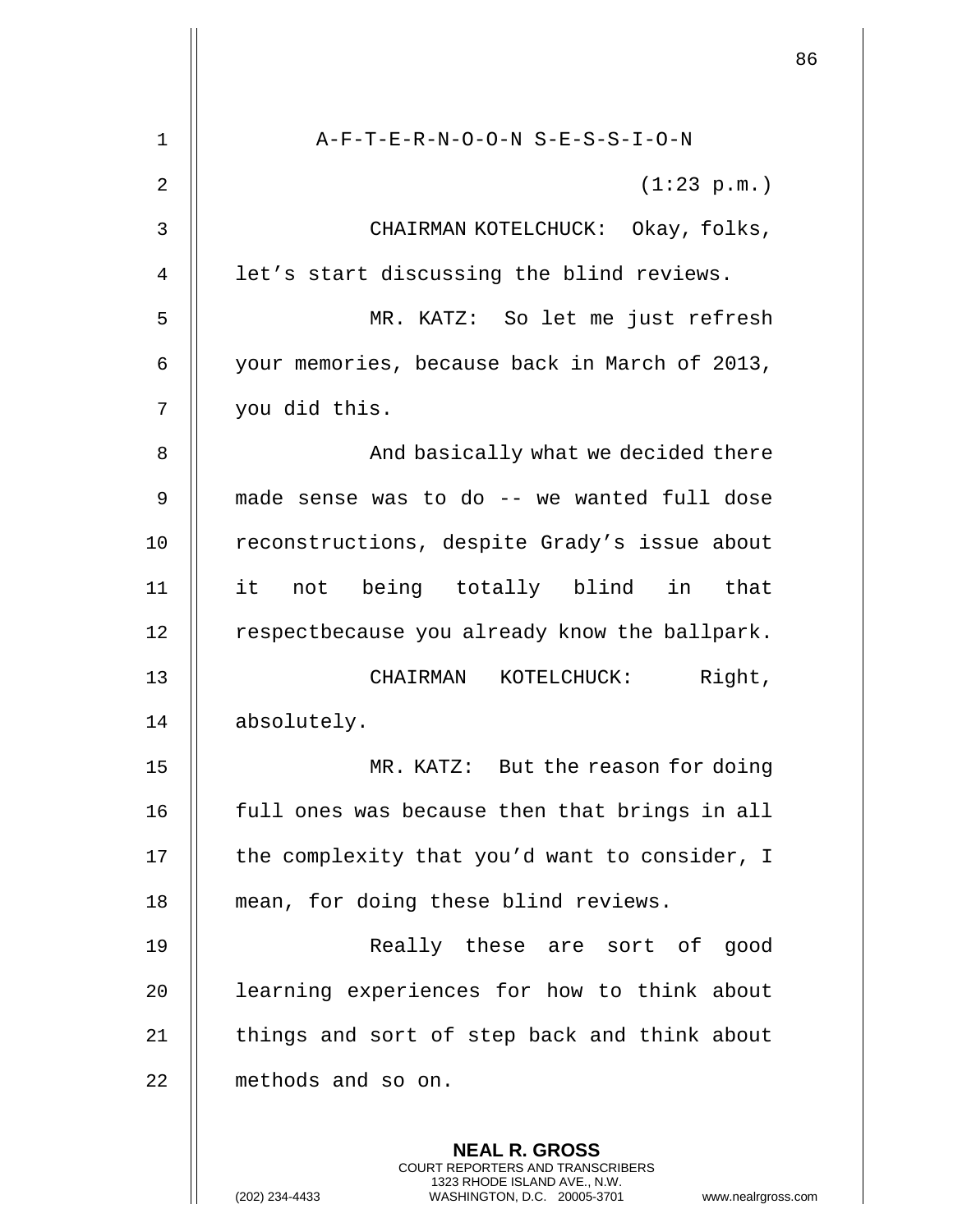| $\mathbf{1}$ | So, anyway, one of the parameters we                                                                                                                                   |
|--------------|------------------------------------------------------------------------------------------------------------------------------------------------------------------------|
| 2            | agreed upon last time was to select the most                                                                                                                           |
| 3            | recently adjudicated cases as possible. That                                                                                                                           |
| 4            | was one parameter.                                                                                                                                                     |
| 5            | Another, we wanted full internal                                                                                                                                       |
| 6            | and external, which sort of boiled down to, I                                                                                                                          |
| 7            | believe it's 45 to 52 percent Probability of                                                                                                                           |
| 8            | Causation. That ballpark gives you full ones.                                                                                                                          |
| 9            | We did not want a case that had been                                                                                                                                   |
| 10           | pulled previously. So not one out of a set                                                                                                                             |
| 11           | that's been pulled, because SC&A will have seen                                                                                                                        |
| 12           | all of those and has access to all of those, in                                                                                                                        |
| 13           | a sense.                                                                                                                                                               |
| 14           | And that's it. And the only other                                                                                                                                      |
| 15           | thing that I would add for you to think about                                                                                                                          |
| 16           | with this -- and, again, last time we had, by                                                                                                                          |
| 17           | the way, we were shooting for six and we ended                                                                                                                         |
| 18           | up with a pool of 12 ultimately to select from                                                                                                                         |
| 19           | to get down to six.                                                                                                                                                    |
| 20           | The other thing that you just may                                                                                                                                      |
| 21           | want to consider is whether it, in general --                                                                                                                          |
| 22           | and I guess I have reserve about that after                                                                                                                            |
|              | <b>NEAL R. GROSS</b><br><b>COURT REPORTERS AND TRANSCRIBERS</b><br>1323 RHODE ISLAND AVE., N.W.<br>(202) 234-4433<br>WASHINGTON, D.C. 20005-3701<br>www.nealrgross.com |

 $\mathsf{I}$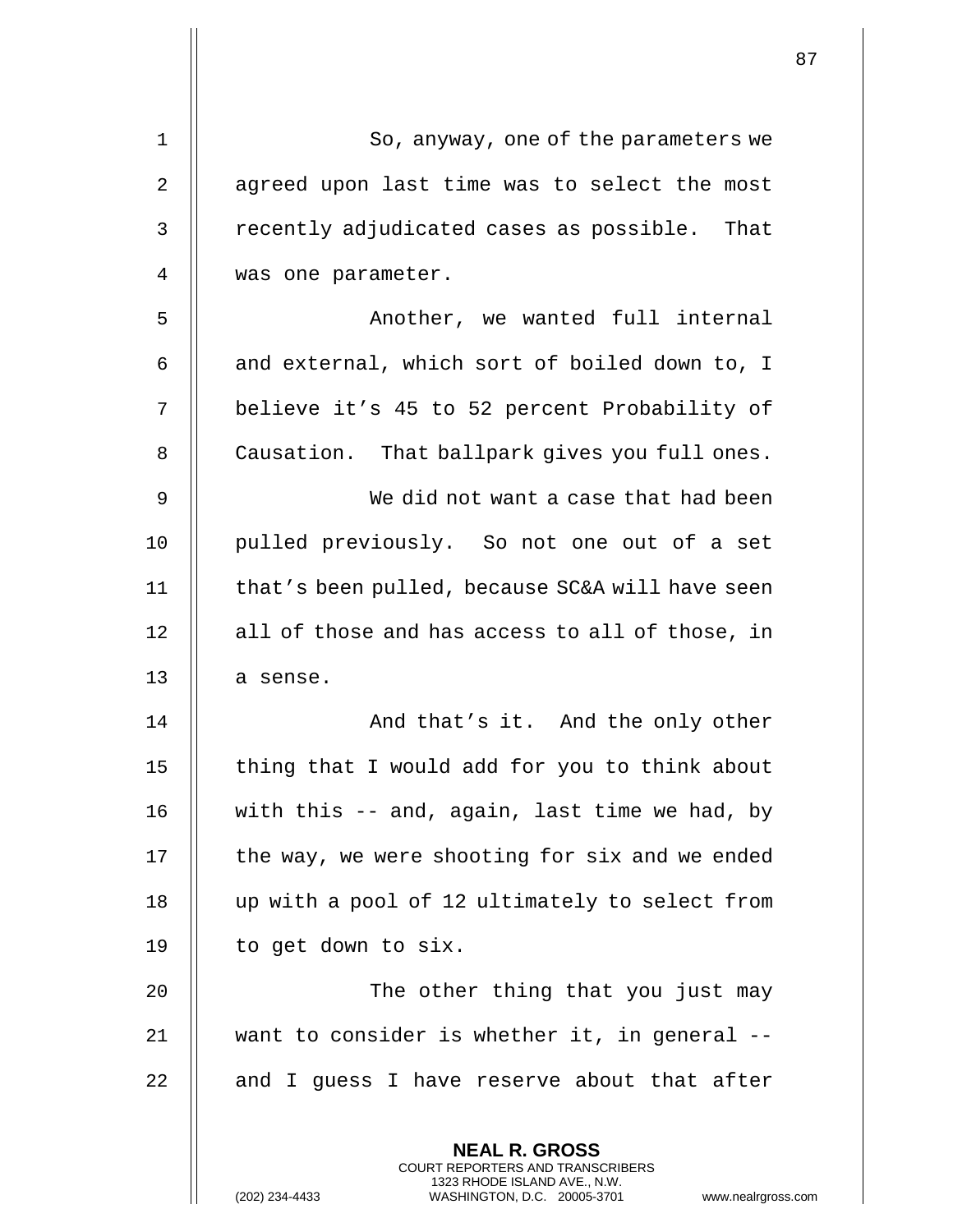| $\mathbf{1}$   | Kathy's remark during the break about AWE being   |
|----------------|---------------------------------------------------|
| $\overline{2}$ | interesting, but it seems in general the DOE      |
| 3              | facilities, the employees have much richer work   |
| 4              | histories in terms of all of their exposures and  |
| 5              | so on than at many of the AWEs.                   |
| 6              | But that's something for you guys to              |
| 7              | consider. But, anyway, the other three            |
| 8              | parameters: recently adjudicated, full            |
| 9              | internal and external -- which means sort of 45   |
| 10             | to 52 percentile, you know, PoC -- and not a case |
| 11             | that's been pulled for one of the other sets.     |
| 12             | Those were the parameters.                        |
| 13             | CHAIRMAN KOTELCHUCK: But, as I                    |
| 14             | recall, we had a list to look at. To choose       |
| 15             | from.                                             |
| 16             | MR. KATZ: Right. So, let me just                  |
| 17             | talk about process. So what we would do is, if    |
| 18             | those are the parameters that are good for the    |
| 19             | Subcommittee, then we would ask NIOSH to pull     |
| 20             | a set of cases large enough to be able to boil    |
| 21             | So, you know, we're shooting for<br>it down.      |
| 22             | three, what have you, nine, twelve cases to look  |
|                |                                                   |

**NEAL R. GROSS** COURT REPORTERS AND TRANSCRIBERS 1323 RHODE ISLAND AVE., N.W.

(202) 234-4433 WASHINGTON, D.C. 20005-3701 www.nealrgross.com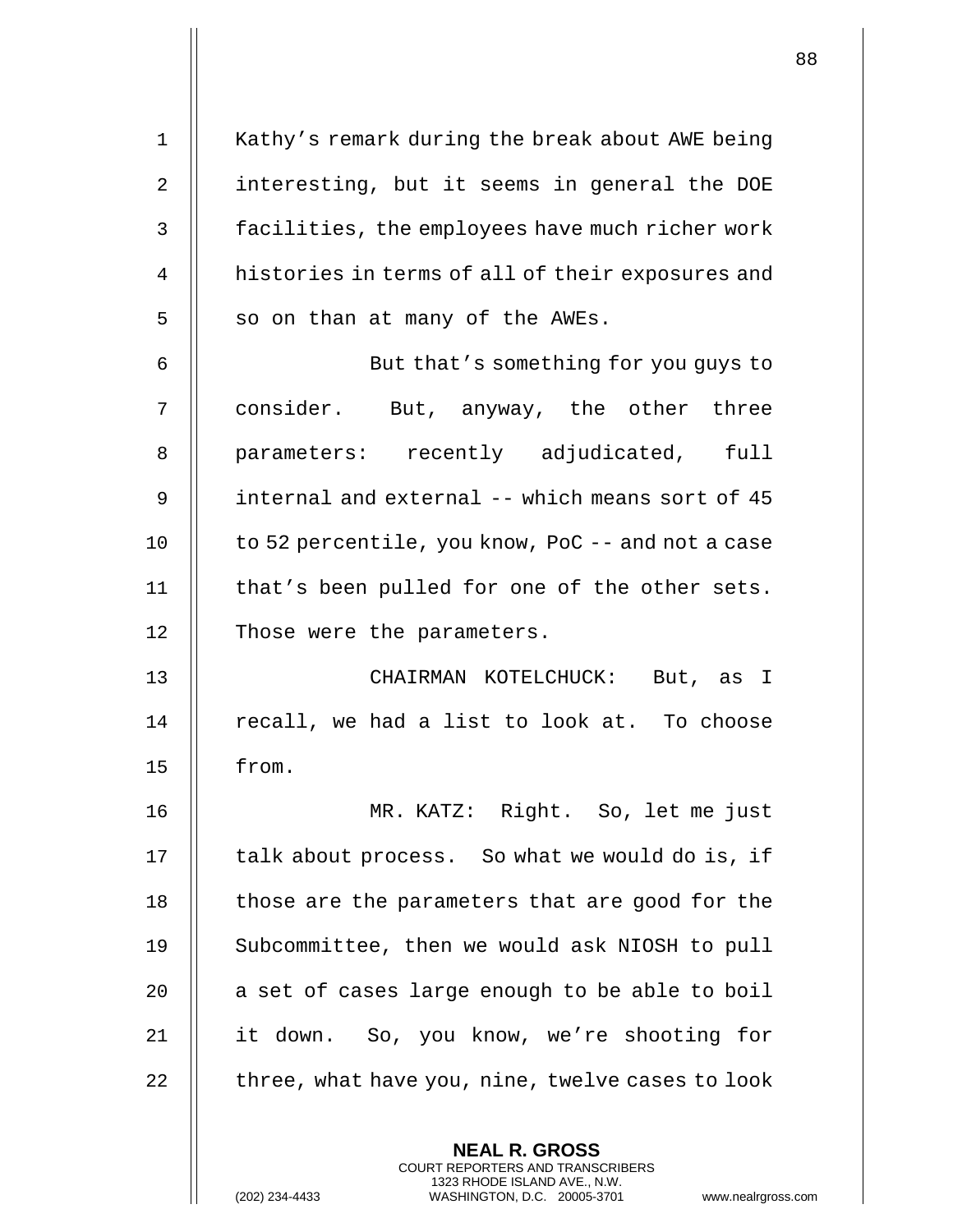|             |                                                                                                                                                              | 89 |
|-------------|--------------------------------------------------------------------------------------------------------------------------------------------------------------|----|
| $\mathbf 1$ | at. And then you would look at them and add,                                                                                                                 |    |
| 2           | you know -- and when you look at them you would                                                                                                              |    |
| 3           | consider other matters.                                                                                                                                      |    |
| 4           | For example, you don't want to have                                                                                                                          |    |
| 5           | all the same kind of cancer, probably.                                                                                                                       |    |
| 6           | CHAIRMAN KOTELCHUCK: Right.                                                                                                                                  |    |
| 7           | MR. KATZ: That would be considered                                                                                                                           |    |
| 8           | before. And you may want to vary to have                                                                                                                     |    |
| 9           | different sort of work histories represented                                                                                                                 |    |
| 10          | among the three and so on.                                                                                                                                   |    |
| 11          | CHAIRMAN KOTELCHUCK: So, Grady,                                                                                                                              |    |
| 12          | does that sound reasonable?                                                                                                                                  |    |
| 13          | MR. CALHOUN: Sure. I mean, I can                                                                                                                             |    |
| 14          | do whatever you guys want to do. But, you do                                                                                                                 |    |
| 15          | know going in that you've got seven percentage                                                                                                               |    |
| 16          | points, that's correct?                                                                                                                                      |    |
| 17          | CHAIRMAN KOTELCHUCK:<br>Yes.                                                                                                                                 |    |
| 18          | Right, we do know that. And we've done that                                                                                                                  |    |
| 19          | before. And I thought about that during lunch                                                                                                                |    |
| 20          | break, and I just feel like that that can't be                                                                                                               |    |
| 21          | helped.                                                                                                                                                      |    |
| 22          | MR. CALHOUN: I mean, even going                                                                                                                              |    |
|             | <b>NEAL R. GROSS</b><br>COURT REPORTERS AND TRANSCRIBERS<br>1323 RHODE ISLAND AVE., N.W.<br>(202) 234-4433<br>WASHINGTON, D.C. 20005-3701 www.nealrgross.com |    |

 $\overline{\phantom{a}}$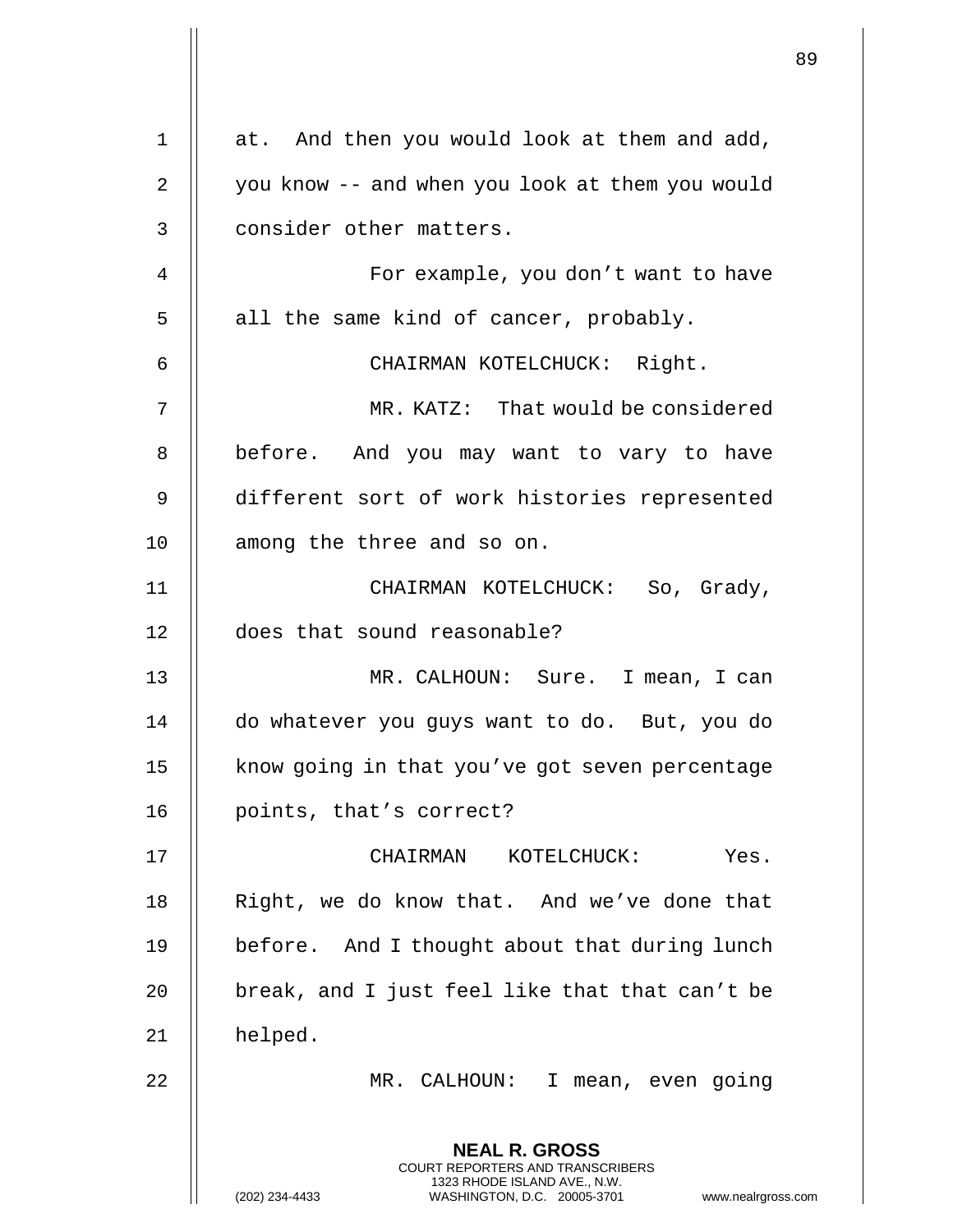| $\mathbf 1$ | with internal and external isn't blind.                                                                                                                             |
|-------------|---------------------------------------------------------------------------------------------------------------------------------------------------------------------|
| $\mathbf 2$ | That's not how we do them.                                                                                                                                          |
| 3           | MR. KATZ: Right.                                                                                                                                                    |
| 4           | MR. CALHOUN: Because we want to                                                                                                                                     |
| 5           | really be blind.                                                                                                                                                    |
| 6           | CHAIRMAN KOTELCHUCK: Yeah, yeah.                                                                                                                                    |
| 7           | MR. CALHOUN: Whatever you want to                                                                                                                                   |
| 8           | do. I'll give you numbers.                                                                                                                                          |
| 9           | CHAIRMAN KOTELCHUCK: Yeah, let's                                                                                                                                    |
| 10          | do it as we did before. And if you will send                                                                                                                        |
| 11          | us, all the Committee Members, and we'll choose                                                                                                                     |
| 12          | three. Or if you'll get them to Ted and Ted                                                                                                                         |
| 13          | will.                                                                                                                                                               |
| 14          | MR. KATZ: Yeah, can I make a                                                                                                                                        |
| 15          | suggestion as to process, too, with respect to                                                                                                                      |
| 16          | going forward? The last time we waited until                                                                                                                        |
| 17          | the next Subcommittee meeting. And we could do                                                                                                                      |
| 18          | that, but it sort of puts off SC&A and being able                                                                                                                   |
| 19          | to get to them.                                                                                                                                                     |
| 20          | CHAIRMAN KOTELCHUCK: Correct.                                                                                                                                       |
| 21          | MR. KATZ: But we can go that route                                                                                                                                  |
| 22          | if you want to.                                                                                                                                                     |
|             | <b>NEAL R. GROSS</b><br><b>COURT REPORTERS AND TRANSCRIBERS</b><br>1323 RHODE ISLAND AVE., N.W.<br>WASHINGTON, D.C. 20005-3701<br>(202) 234-4433<br>www.nealrgross. |

 $\begin{array}{c} \hline \end{array}$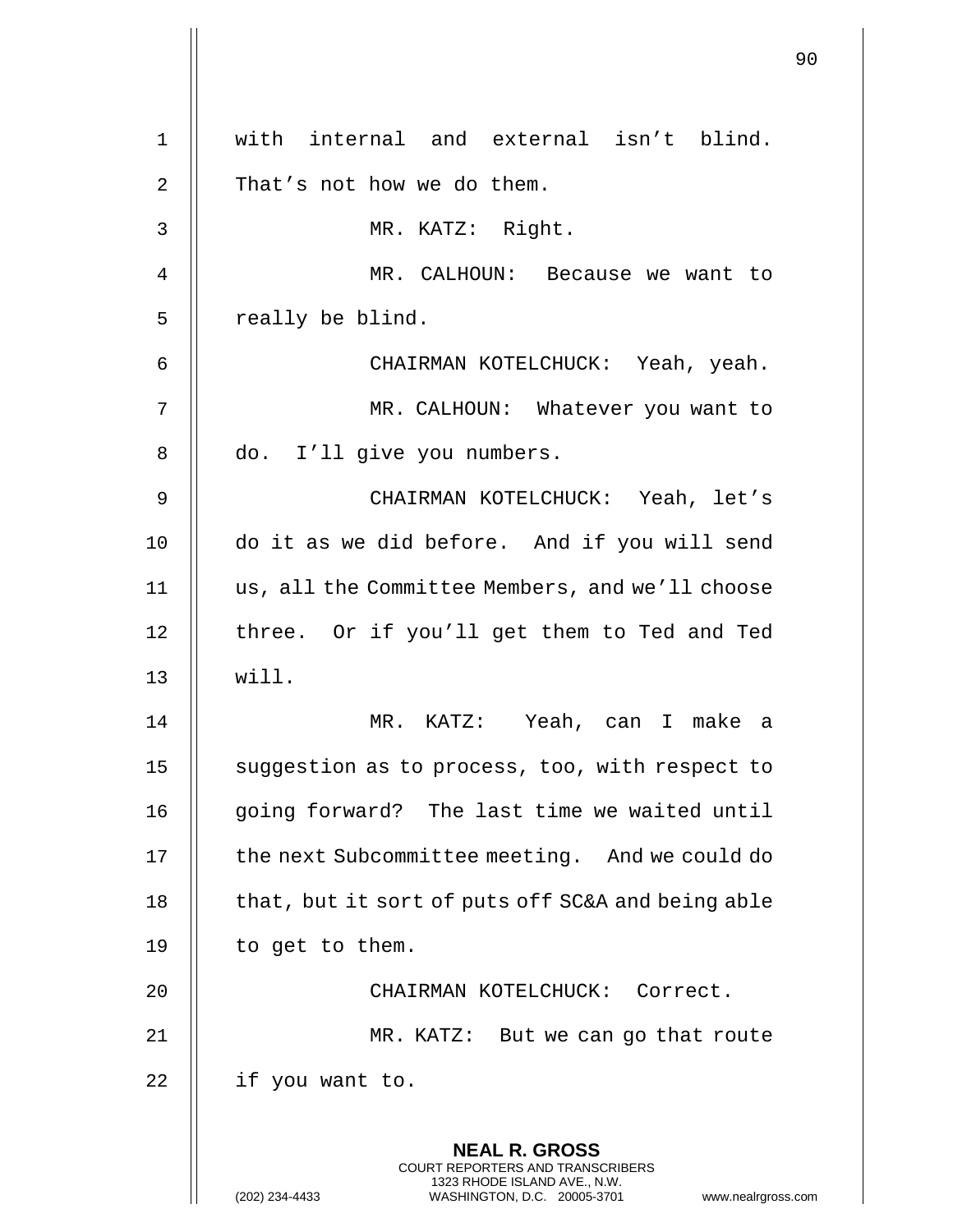| 1  | CHAIRMAN KOTELCHUCK: I would                                                                                                                                    |
|----|-----------------------------------------------------------------------------------------------------------------------------------------------------------------|
| 2  | prefer that we just send these out by email.                                                                                                                    |
| 3  | MR. KATZ: Alternatively, we could                                                                                                                               |
| 4  | do sort of as we did for this last set. And you                                                                                                                 |
| 5  | could send me your individual choices, in                                                                                                                       |
| 6  | effect, for the set that you receive from NIOSH.                                                                                                                |
| 7  | And then I can look at all your individual                                                                                                                      |
| 8  | choices and try, to the extent possible, to sort                                                                                                                |
| 9  | of take a consensus view in the selection.                                                                                                                      |
| 10 | CHAIRMAN KOTELCHUCK: Let's do                                                                                                                                   |
| 11 | that. I don't want to wait.                                                                                                                                     |
| 12 | MR. CALHOUN: What do you actually                                                                                                                               |
| 13 | want first? Do you want just the case numbers                                                                                                                   |
| 14 | first, or what do you want first?                                                                                                                               |
| 15 | MR. KATZ: So, Grady, sort of like                                                                                                                               |
| 16 | as you select for the other cases. I mean, for                                                                                                                  |
| 17 | the Board Members to be able to select, they                                                                                                                    |
| 18 | want all those sort of basic parameters about                                                                                                                   |
| 19 | duration of work history, the era they worked                                                                                                                   |
| 20 | in. You have all those already. You've used                                                                                                                     |
| 21 | them before.                                                                                                                                                    |
| 22 | MR. CALHOUN: I'll just send these                                                                                                                               |
|    | <b>NEAL R. GROSS</b><br>COURT REPORTERS AND TRANSCRIBERS<br>1323 RHODE ISLAND AVE., N.W.<br>(202) 234-4433<br>WASHINGTON, D.C. 20005-3701<br>www.nealrgross.com |

 $\mathsf{II}$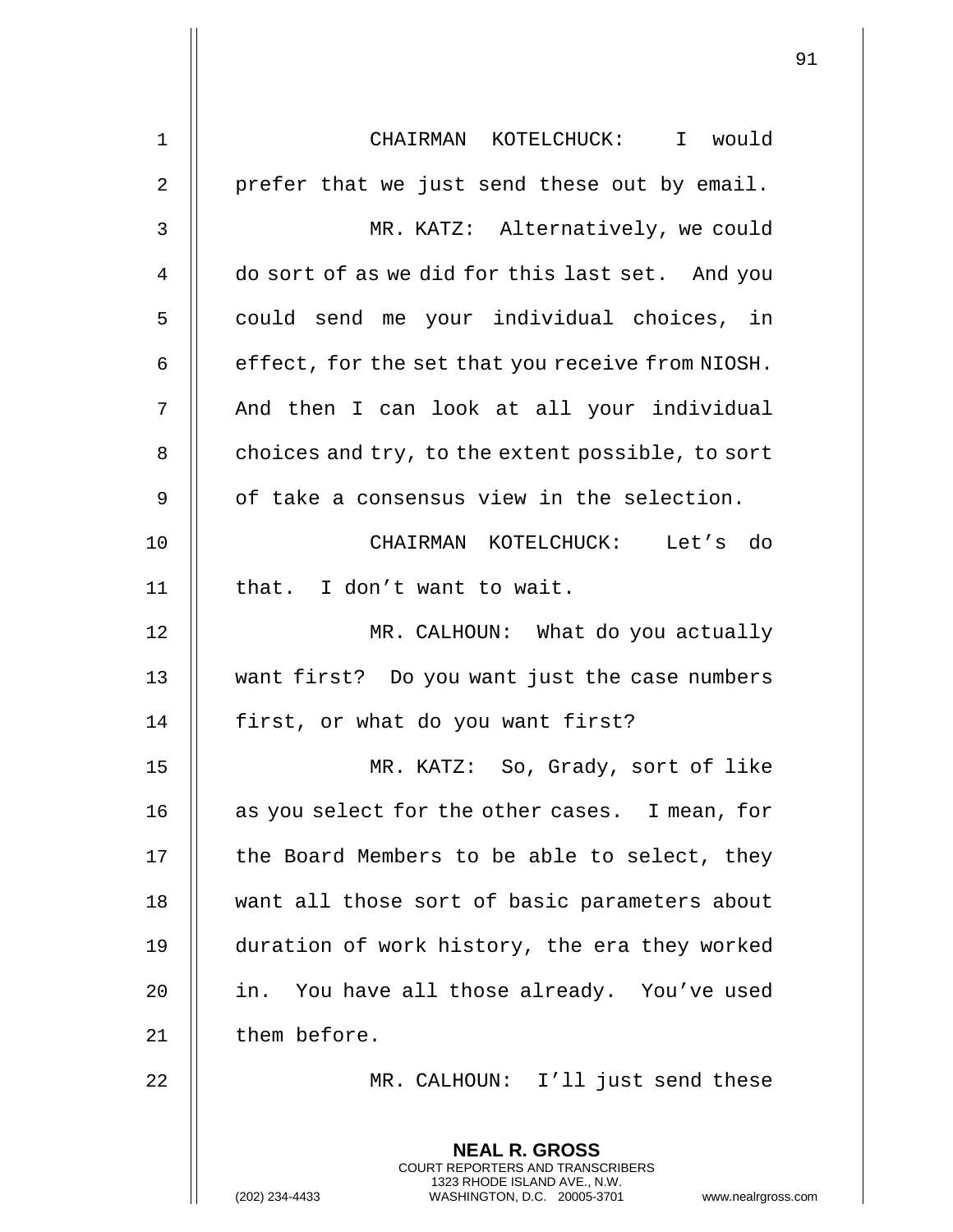|                |                                                                                                                                                                        | 92 |
|----------------|------------------------------------------------------------------------------------------------------------------------------------------------------------------------|----|
| $\mathbf 1$    | criteria to Beth. Because this is one of those                                                                                                                         |    |
|                |                                                                                                                                                                        |    |
| $\overline{2}$ | things I don't do and she's there.                                                                                                                                     |    |
| 3              | MR. KATZ: Yeah. So she knows and                                                                                                                                       |    |
| 4              | she's welcome to call me and check in with me                                                                                                                          |    |
| 5              | about that. But we've done it, and you did it                                                                                                                          |    |
| 6              | back in February of last year. So you probably                                                                                                                         |    |
| 7              | have a record of that, too.                                                                                                                                            |    |
| 8              | MR. CALHOUN: Okay.                                                                                                                                                     |    |
| 9              | CHAIRMAN KOTELCHUCK: Okay, good.                                                                                                                                       |    |
| 10             | And then we'll get those and --                                                                                                                                        |    |
| 11             | MR. KATZ: The only thing -- I                                                                                                                                          |    |
| 12             | suggested something, David, you didn't respond                                                                                                                         |    |
| 13             | to -- or you and the rest of the Subcommittee                                                                                                                          |    |
| 14             | -- which is whether you want them irrespective                                                                                                                         |    |
| 15             | of whether they're DOE or AWE, or do you want                                                                                                                          |    |
| 16             | to be selective and stick with DOE? Do you have                                                                                                                        |    |
| 17             | a preference in that respect?                                                                                                                                          |    |
| 18             | CHAIRMAN KOTELCHUCK: Well, my                                                                                                                                          |    |
| 19             | preference would be for DOE, but let's ask other                                                                                                                       |    |
| 20             | Subcommittee Members. There's just not that                                                                                                                            |    |
| 21             | much to work with at AWE.                                                                                                                                              |    |
| 22             | MEMBER CLAWSON: So this is Brad.                                                                                                                                       |    |
|                | <b>NEAL R. GROSS</b><br><b>COURT REPORTERS AND TRANSCRIBERS</b><br>1323 RHODE ISLAND AVE., N.W.<br>(202) 234-4433<br>WASHINGTON, D.C. 20005-3701<br>www.nealrgross.com |    |

 $\mathbf{1}$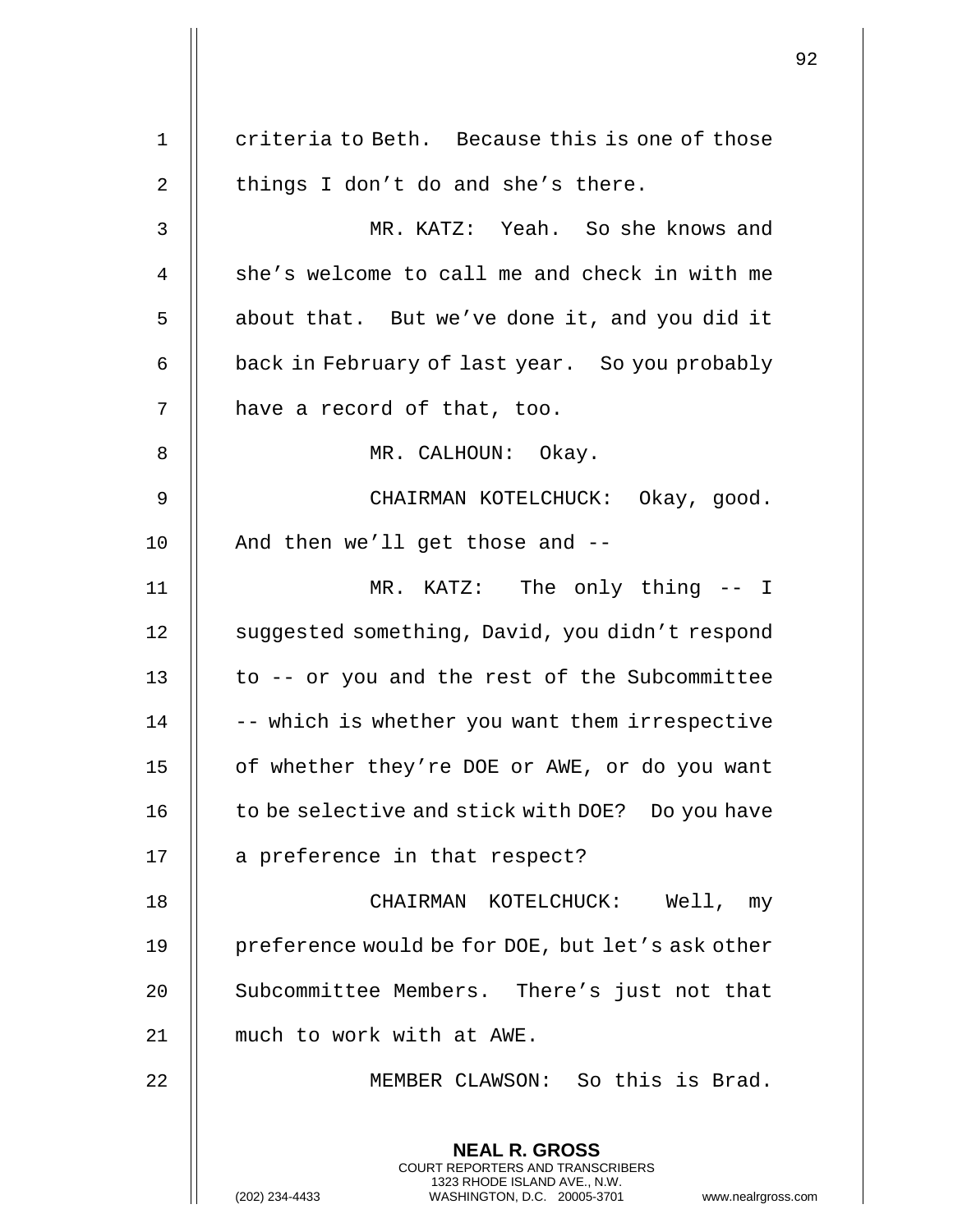|    |                                                                                                                                                                        | 93 |
|----|------------------------------------------------------------------------------------------------------------------------------------------------------------------------|----|
| 1  | DOE is fine.                                                                                                                                                           |    |
| 2  | CHAIRMAN KOTELCHUCK: Mark and                                                                                                                                          |    |
| 3  | Wanda?                                                                                                                                                                 |    |
| 4  | MEMBER GRIFFON: Yeah, DOE's fine.                                                                                                                                      |    |
| 5  | CHAIRMAN KOTELCHUCK: Wanda?                                                                                                                                            |    |
| 6  | MEMBER MUNN: Yeah, I would prefer                                                                                                                                      |    |
| 7  | DOE. I think at this stage of our development                                                                                                                          |    |
| 8  | we need to be looking at more recent cases. And                                                                                                                        |    |
| 9  | that's appropriate, I think.                                                                                                                                           |    |
| 10 | CHAIRMAN KOTELCHUCK: Sounds                                                                                                                                            |    |
| 11 | excellent. Okay, then that is folded in, DOE.                                                                                                                          |    |
| 12 | Are we ready to go to the remaining                                                                                                                                    |    |
| 13 | sites?                                                                                                                                                                 |    |
| 14 | MEMBER MUNN:<br>Sure.                                                                                                                                                  |    |
| 15 | CHAIRMAN KOTELCHUCK: Okay, I have                                                                                                                                      |    |
| 16 | no preference on that, so let's just go with --                                                                                                                        |    |
| 17 | I think we start with 237, some from Allied                                                                                                                            |    |
| 18 | Chemical. I think those are the first.                                                                                                                                 |    |
| 19 | MR. FARVER: It starts with 266.1.                                                                                                                                      |    |
| 20 | MS. GOGLIOTTI:<br>Doug, what                                                                                                                                           |    |
| 21 | document are you in?                                                                                                                                                   |    |
| 22 | CHAIRMAN KOTELCHUCK: Okay. I see                                                                                                                                       |    |
|    | <b>NEAL R. GROSS</b><br><b>COURT REPORTERS AND TRANSCRIBERS</b><br>1323 RHODE ISLAND AVE., N.W.<br>(202) 234-4433<br>WASHINGTON, D.C. 20005-3701<br>www.nealrgross.com |    |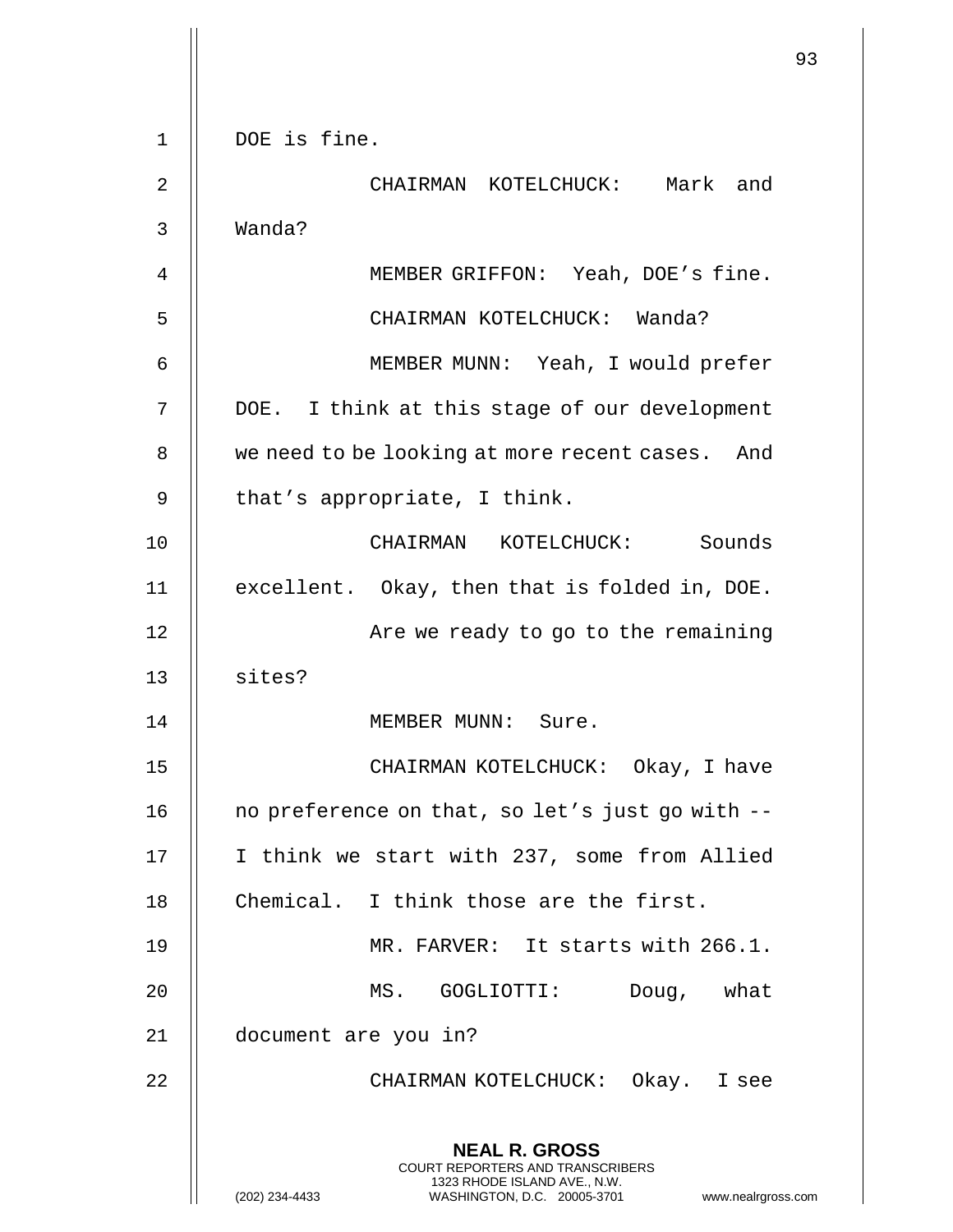|                |                                                                                                                                                                        | 94 |
|----------------|------------------------------------------------------------------------------------------------------------------------------------------------------------------------|----|
| 1              | 266.1, yes, that's certainly open.                                                                                                                                     |    |
| $\overline{2}$ | MR. FARVER: Summary of findings,                                                                                                                                       |    |
| 3              | matrix 10 to 13, remaining sites. It would                                                                                                                             |    |
| 4              | have been February of 2014.                                                                                                                                            |    |
| 5              | MS. GOGLIOTTI: Okay, I will get                                                                                                                                        |    |
|                |                                                                                                                                                                        |    |
| 6              | that pulled up.                                                                                                                                                        |    |
| 7              | CHAIRMAN KOTELCHUCK: Here we go.                                                                                                                                       |    |
| 8              | Okay, there's NTS, 266.1.                                                                                                                                              |    |
| 9              | MR. FARVER: On our scheduled                                                                                                                                           |    |
| 10             | meeting, the one that got cancelled, we                                                                                                                                |    |
| 11             | received NIOSH's responses. So then we went                                                                                                                            |    |
| 12             | back and put our responses to their responses                                                                                                                          |    |
| 13             | and sent it back to them, and that's what this                                                                                                                         |    |
| 14             | document is.                                                                                                                                                           |    |
| 15             | CHAIRMAN KOTELCHUCK:<br>Okay.                                                                                                                                          |    |
| 16             | Right. Why were the 1962 photon doses in the                                                                                                                           |    |
| 17             | IREP table -- scroll just a little.                                                                                                                                    |    |
| 18             | MR. FARVER: Oh, okay, so it's on                                                                                                                                       |    |
| 19             | the screen.                                                                                                                                                            |    |
| 20             | CHAIRMAN KOTELCHUCK: It is.                                                                                                                                            |    |
| 21             | MR. FARVER: Incorrect photon dose                                                                                                                                      |    |
| 22             | used to determine electron dose. For the 1962                                                                                                                          |    |
|                | <b>NEAL R. GROSS</b><br><b>COURT REPORTERS AND TRANSCRIBERS</b><br>1323 RHODE ISLAND AVE., N.W.<br>WASHINGTON, D.C. 20005-3701<br>(202) 234-4433<br>www.nealrgross.com |    |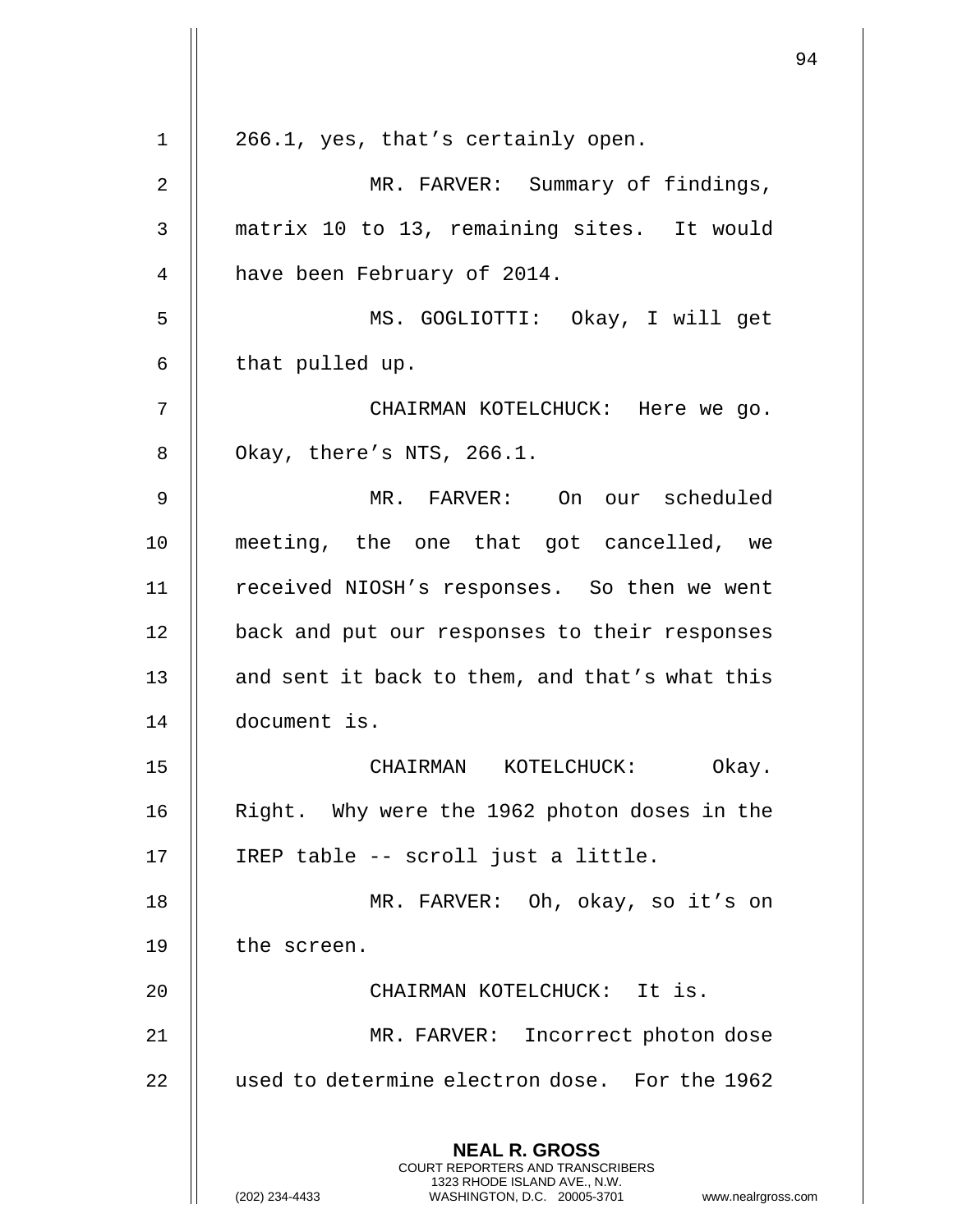| $\mathbf 1$    | doses, the shallow dose was incorrectly applied                                                                                                                     |
|----------------|---------------------------------------------------------------------------------------------------------------------------------------------------------------------|
| $\overline{2}$ | by using 150 millirem less dose.                                                                                                                                    |
| 3              | In other words, they got the deep                                                                                                                                   |
| 4              | dose done, but the shallow dose, they didn't use                                                                                                                    |
| 5              | the same total dose. And they came up with a                                                                                                                        |
| 6              | different number.                                                                                                                                                   |
| 7              | And so our concern is why is it                                                                                                                                     |
| 8              | listing 150 millirem? Is this a data input                                                                                                                          |
|                |                                                                                                                                                                     |
| 9              | error? You know, the photon dose is calculated                                                                                                                      |
| 10             | correctly, but the electron doses weren't.                                                                                                                          |
| 11             | CHAIRMAN KOTELCHUCK: Okay. And                                                                                                                                      |
| 12             | what we're seeing here is NIOSH's response. It                                                                                                                      |
| 13             | doesn't give a reason. And, Scott, did you                                                                                                                          |
| 14             | look for a reason and you could not find it?                                                                                                                        |
| 15             | MR. SIEBERT: We looked into it                                                                                                                                      |
| 16             | and, yeah, can't find a specific reason why the                                                                                                                     |
| 17             | two values are different.                                                                                                                                           |
| 18             | CHAIRMAN KOTELCHUCK: But in this                                                                                                                                    |
| 19             | context, I don't see that that will result in                                                                                                                       |
| 20             | a significant change. I'm not even talking                                                                                                                          |
| 21             | about flipping. I'm just talking that it is a                                                                                                                       |
| 22             | very small -- we're talking about a two percent                                                                                                                     |
|                | <b>NEAL R. GROSS</b><br><b>COURT REPORTERS AND TRANSCRIBERS</b><br>1323 RHODE ISLAND AVE., N.W.<br>(202) 234-4433<br>WASHINGTON, D.C. 20005-3701<br>www.nealrgross. |

 $\mathbf{I}$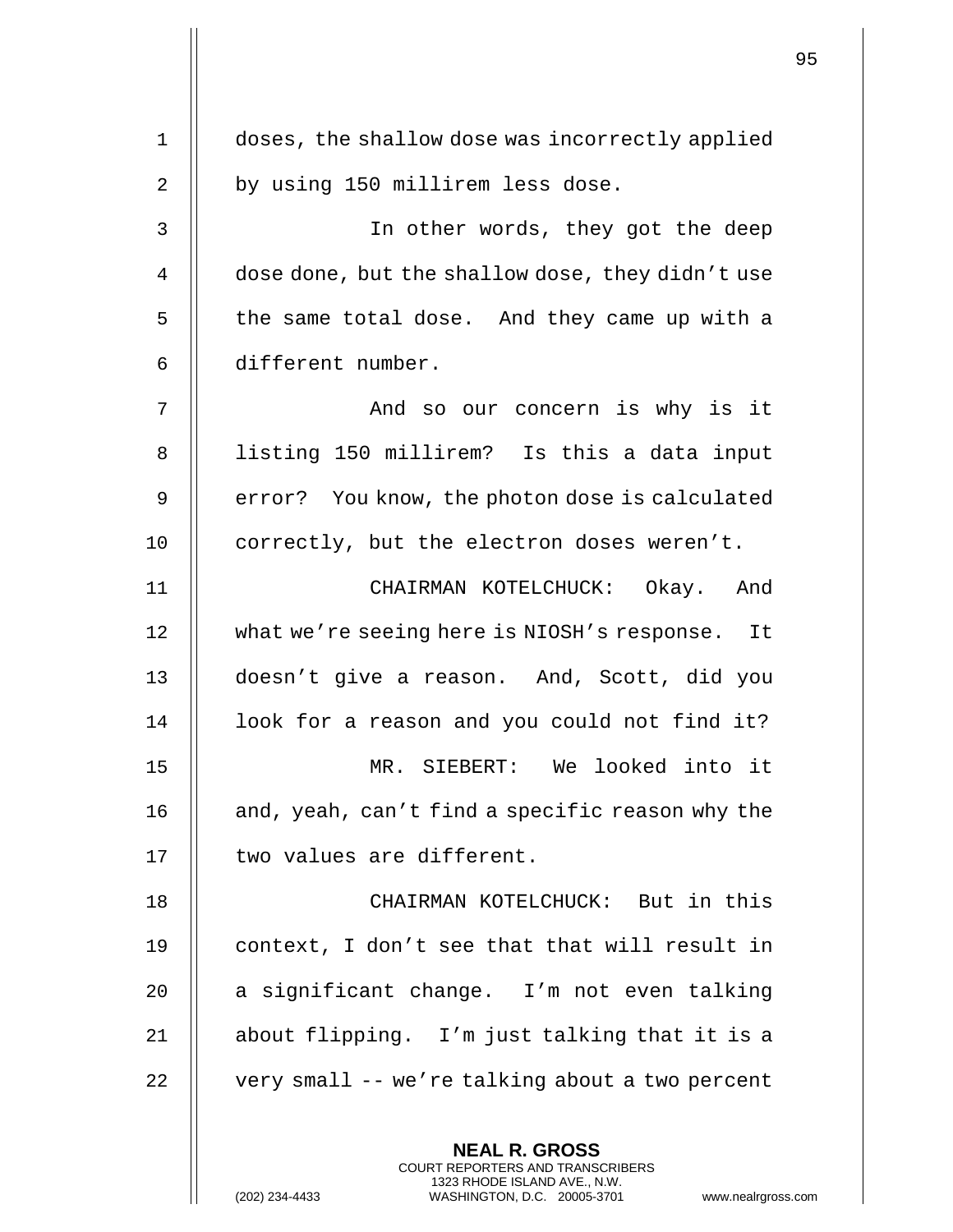**NEAL R. GROSS** COURT REPORTERS AND TRANSCRIBERS 1323 RHODE ISLAND AVE., N.W. (202) 234-4433 WASHINGTON, D.C. 20005-3701 www.nealrgross.com 1 | correction. Three percent. 2 MR. FARVER: Well, the point is why 3 | are they using different doses? I mean, it's 4 | just wrong. Something's wrong somewhere. 5 CHAIRMAN KOTELCHUCK: Yeah. 6 MR. FARVER: And it's wrong to just 7 ignore it. 8 || MR. SIEBERT: I agree. I'm going 9  $\parallel$  to look further in to see if I can find any more 10 || information as to why those two numbers are 11 different. 12 || I'm not saying to close it, by all 13 means. That's not what I'm saying at all. I'm  $14$   $\parallel$  saying I will take more time to look into the  $15$  || specifics on this one to see if I can dig 16 | anything else out. 17 CHAIRMAN KOTELCHUCK: That's fair 18 || enough. That's appreciated. So, 266.1 will 19 || remain open. Let's go on. 20 MR. FARVER: Okay, 266.2. NIOSH 21 || failed to account for the for the beta 22 | uncertainty for years 1966 to '72. The NIOSH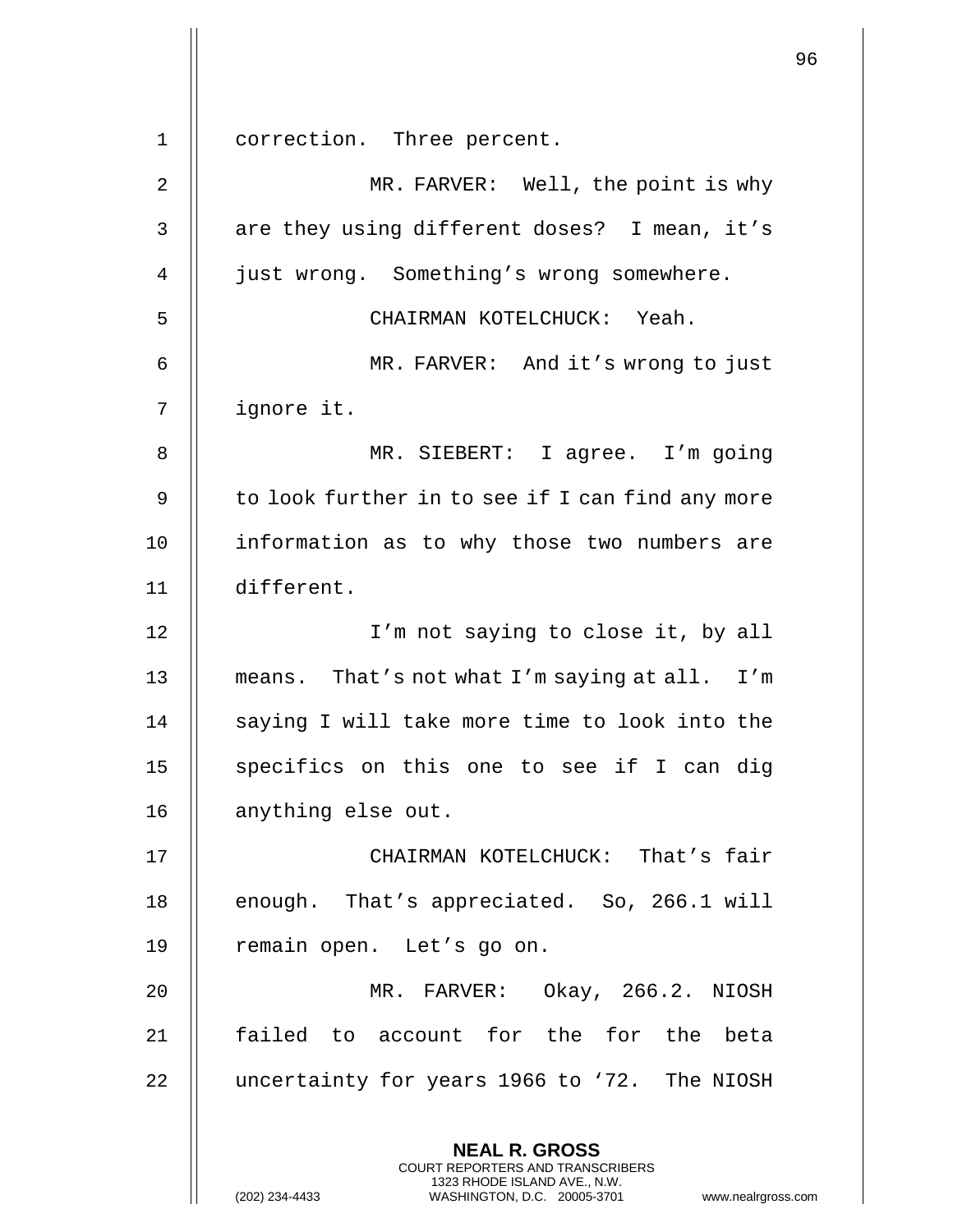1 || response says that the uncertainty for beta 2 | dose is included in the factor of one, which is 3 || consistent with the quidance in OTIB-17, 4 Section 3. 5 When we looked at the Technical 6 || Basis Document under the section for beta 7 dosimetry with film badges, it specifically 8 || said with shallow dose estimates from '66 9 || through '86, the dose reconstructor should 10 double the reported value to ensure 11 || favorability to claimants and to account for 12 uncertainties. 13 || Also we could not find any reference 14 || or anything in OTIB-17 regarding the beta 15 uncertainty from film badges. Or any 16 || statement that would supersede the 17 | site-specific guidance. 18 MR. SIEBERT: Okay. And what 19 we're saying here -- and I've looked at this. 20 | The language in the section that you've pulled 21 | from had more information than just the last 22 | sentence.

> **NEAL R. GROSS** COURT REPORTERS AND TRANSCRIBERS 1323 RHODE ISLAND AVE., N.W.

(202) 234-4433 WASHINGTON, D.C. 20005-3701 www.nealrgross.com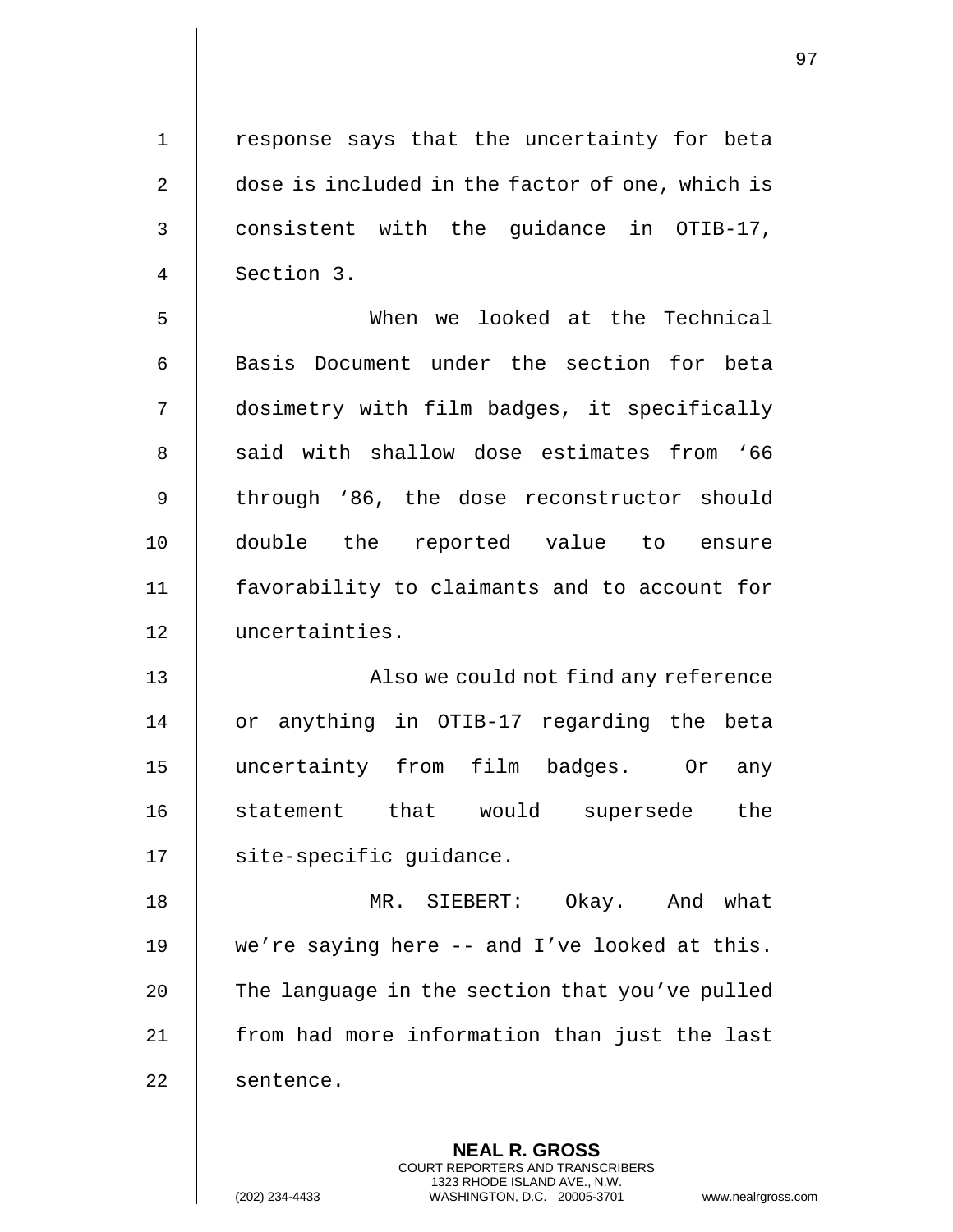**NEAL R. GROSS** COURT REPORTERS AND TRANSCRIBERS 1323 RHODE ISLAND AVE., N.W. (202) 234-4433 WASHINGTON, D.C. 20005-3701 www.nealrgross.com 1 || It also says the value of a factor 2 || of two is an estimate of the range of 3 | uncertainty based on knowledge of the reported 4 || responses and the characteristics of the 5 dosimeters. And it's presented for general 6 information only. 7 || MR. FARVER: So why does it say that 8 || the dose reconstructor should double the 9 reported value to insure favorability to 10 claimants? 11 MR. SIEBERT: I'm just telling you 12 || what the TBD says in the earlier portion of it,  $13$  || that it's for general information only. 14 MR. FARVER: So I guess the dose 15 || reconstructor can select which portions they 16 want to use. 17 MR. SMITH: This is Matt Smith with 18 || the ORAU Team. With respect to the section of 19 || the NTS TBD, it was written before OTIB-17 was 20 | an active OTIB. 21 || It's probably difficult to discern 22 || that unless you were go back through each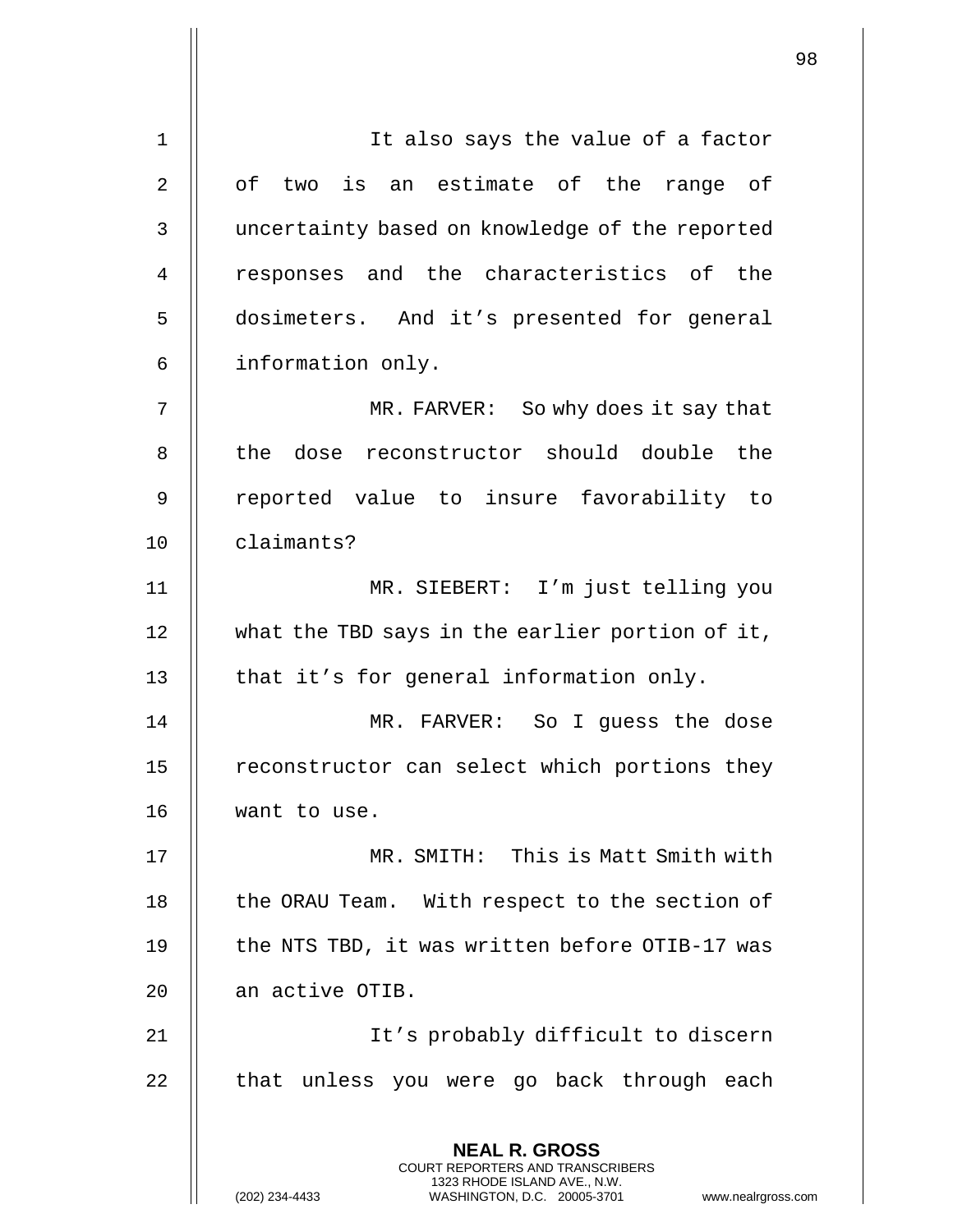| $\mathbf 1$    | revision of the NTS TBD and see which sections   |
|----------------|--------------------------------------------------|
| $\overline{2}$ | change and which stayed the same.                |
| 3              | But Scott's correct.<br>The                      |
| 4              | recommendation was made during a time early on   |
| 5              | in the project where literally not much was      |
| 6              | known about what the uncertainty for beta        |
| 7              | should be.                                       |
| 8              | OTIB-17 came online in the 2005 time             |
| 9              | It's been reviewed through the<br>frame.         |
| 10             | Procedures Committee several times in several    |
| 11             | different ways. And I believe it's standing      |
| 12             | right now with no issues on it.                  |
| 13             | Within OTIB-17, which is the                     |
| 14             | approach that is then taken by the DRs to do     |
| 15             | claims during this era at NTS, there's a wide    |
| 16             | array of claimant-favorable assumptions that     |
| 17             | are made. The DCF is set to one. The missed      |
| 18             | dose, for instance, for a situation where we had |
| 19             | a zero for open window and a zero for shielded   |
| 20             | dose, we assign that dose based on the LOD for   |
| 21             | electrons, but then assign it to the photons,    |
| 22             | 30 to 250 keV energy range, which is a more      |
|                |                                                  |

**NEAL R. GROSS** COURT REPORTERS AND TRANSCRIBERS 1323 RHODE ISLAND AVE., N.W.

(202) 234-4433 WASHINGTON, D.C. 20005-3701 www.nealrgross.com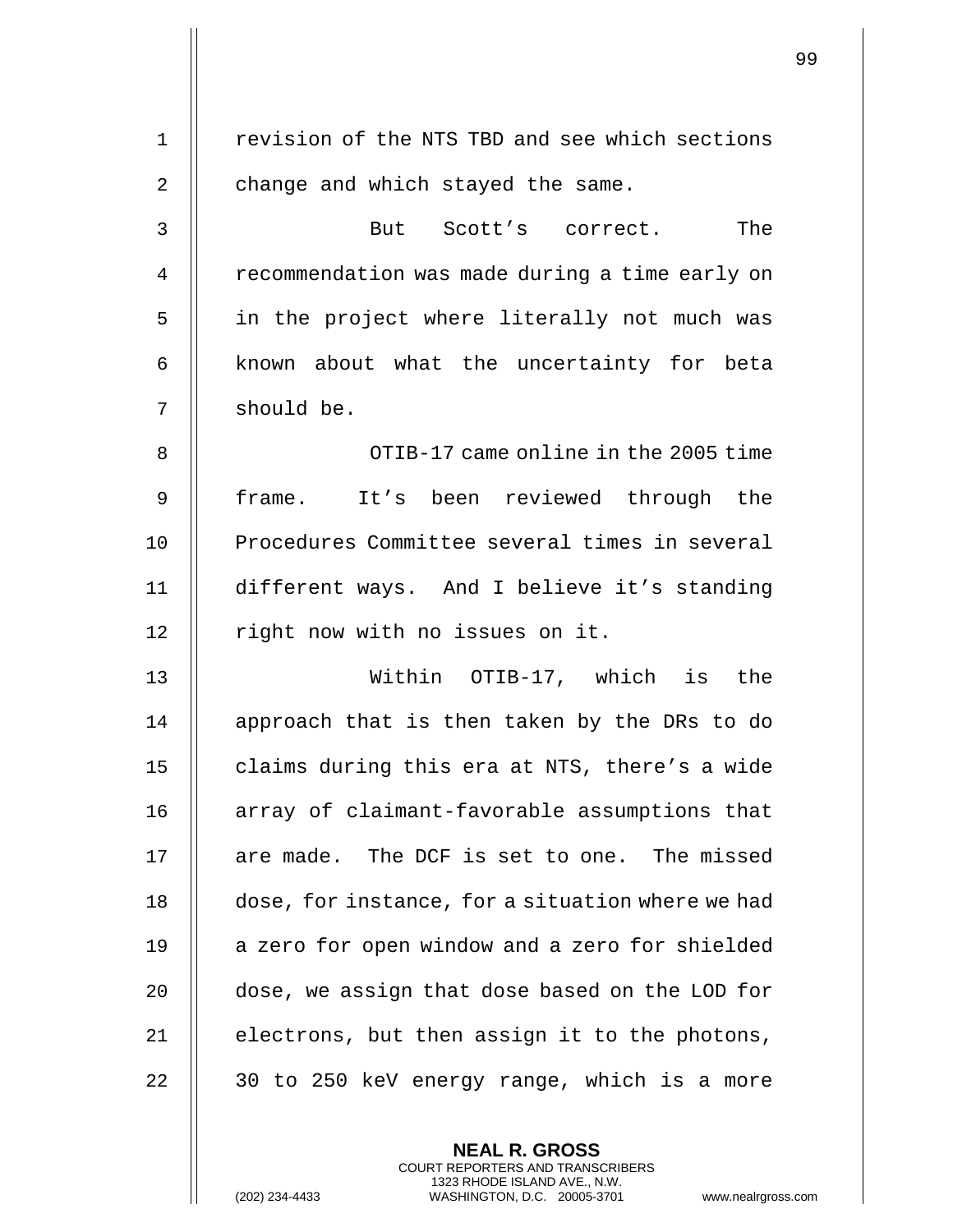|                |                                                                                                                                                                 | 100 |
|----------------|-----------------------------------------------------------------------------------------------------------------------------------------------------------------|-----|
| $\mathbf 1$    | favorable range to assign it to, in terms of                                                                                                                    |     |
| $\overline{2}$ | PoC.                                                                                                                                                            |     |
| 3              | The bottom line on this is the                                                                                                                                  |     |
| $\overline{4}$ | language in the NTS TBD should be updated to                                                                                                                    |     |
| 5              | reflect that OTIB-17 came into effect and is now                                                                                                                |     |
| 6              | the guidance document that DRs use to deal with                                                                                                                 |     |
| 7              | shallow dose.                                                                                                                                                   |     |
| 8              | CHAIRMAN KOTELCHUCK: Right. It                                                                                                                                  |     |
| 9              | seems to me that you're suggesting that we refer                                                                                                                |     |
| 10             | -- effectively the suggestion is to refer it to                                                                                                                 |     |
| 11             | the Procedures Committee.                                                                                                                                       |     |
| 12             | Because you're just saying                                                                                                                                      |     |
| 13             | something is out of date and that it was not in                                                                                                                 |     |
| 14             | the previous reviews, it was not taken out.                                                                                                                     |     |
| 15             | You believe it should be.                                                                                                                                       |     |
| 16             | MR. SMITH: As I took a look at                                                                                                                                  |     |
| 17             | this, my recommendation would be to update the                                                                                                                  |     |
| 18             | pertinent section of the NTS TBD to reflect that                                                                                                                |     |
| 19             | OTIB-17 is the relevant guidance to be using for                                                                                                                |     |
| 20             | this time period.                                                                                                                                               |     |
| 21             | CHAIRMAN KOTELCHUCK: Right.                                                                                                                                     |     |
| 22             | MR. CALHOUN: This is Grady. I                                                                                                                                   |     |
|                | <b>NEAL R. GROSS</b><br>COURT REPORTERS AND TRANSCRIBERS<br>1323 RHODE ISLAND AVE., N.W.<br>(202) 234-4433<br>WASHINGTON, D.C. 20005-3701<br>www.nealrgross.com |     |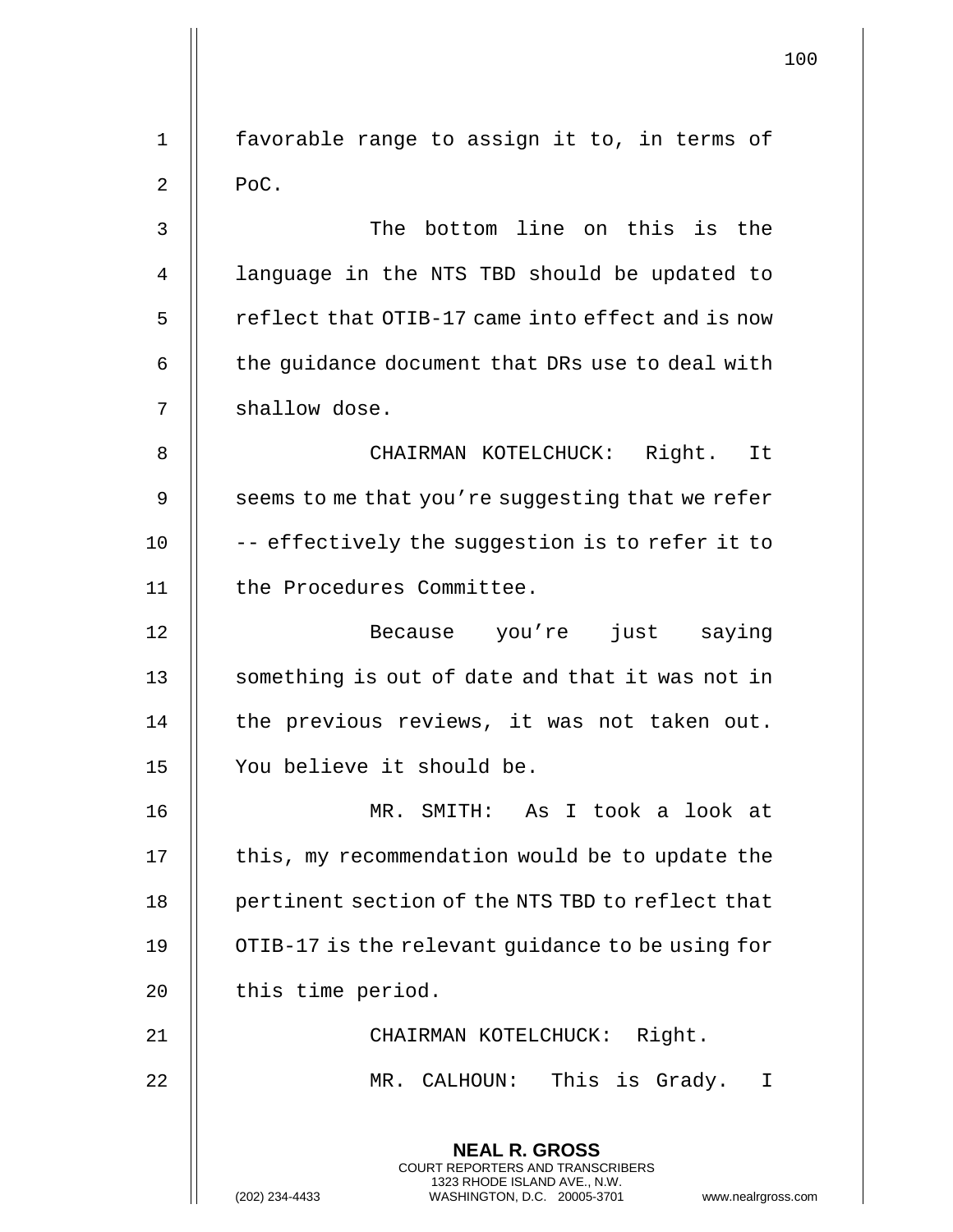| $\mathbf 1$ | don't think that that needs to be referred to                                                                                                                |
|-------------|--------------------------------------------------------------------------------------------------------------------------------------------------------------|
| 2           | the Procedures group. Because we can fix that                                                                                                                |
| 3           | TBD. But, additionally, if you look in the                                                                                                                   |
| 4           | references of that actual dose reconstruction,                                                                                                               |
| 5           | TIB-17 is referenced as a document that would                                                                                                                |
| 6           | be used to do the shallow dose calculation.                                                                                                                  |
| 7           | MR. FARVER: Okay, Grady, so                                                                                                                                  |
| 8           | wouldn't the technical basis reference [be]                                                                                                                  |
| 9           | also?                                                                                                                                                        |
| 10          | MR. CALHOUN: Sure.                                                                                                                                           |
| 11          | MR. FARVER: Okay. Well, that's                                                                                                                               |
| 12          | got different information in it. My point is                                                                                                                 |
| 13          | you've got conflicting guidance.                                                                                                                             |
| 14          | MR. CALHOUN: Yeah.                                                                                                                                           |
| 15          | MR. FARVER: So when you've got                                                                                                                               |
| 16          | conflicting guidance, which do you use? Do you                                                                                                               |
| 17          | use the general OTIB, or do you use the                                                                                                                      |
| 18          | site-specific?                                                                                                                                               |
| 19          | MEMBER MUNN: Well, it seems the                                                                                                                              |
| 20          | recommendation should be to update the TBD so                                                                                                                |
| 21          | that it's not in conflict with the OTIB.                                                                                                                     |
| 22          | MR. CALHOUN: Right. I agree with                                                                                                                             |
|             | <b>NEAL R. GROSS</b><br>COURT REPORTERS AND TRANSCRIBERS<br>1323 RHODE ISLAND AVE., N.W.<br>(202) 234-4433<br>WASHINGTON, D.C. 20005-3701<br>www.nealrgross. |

 $\mathcal{L}$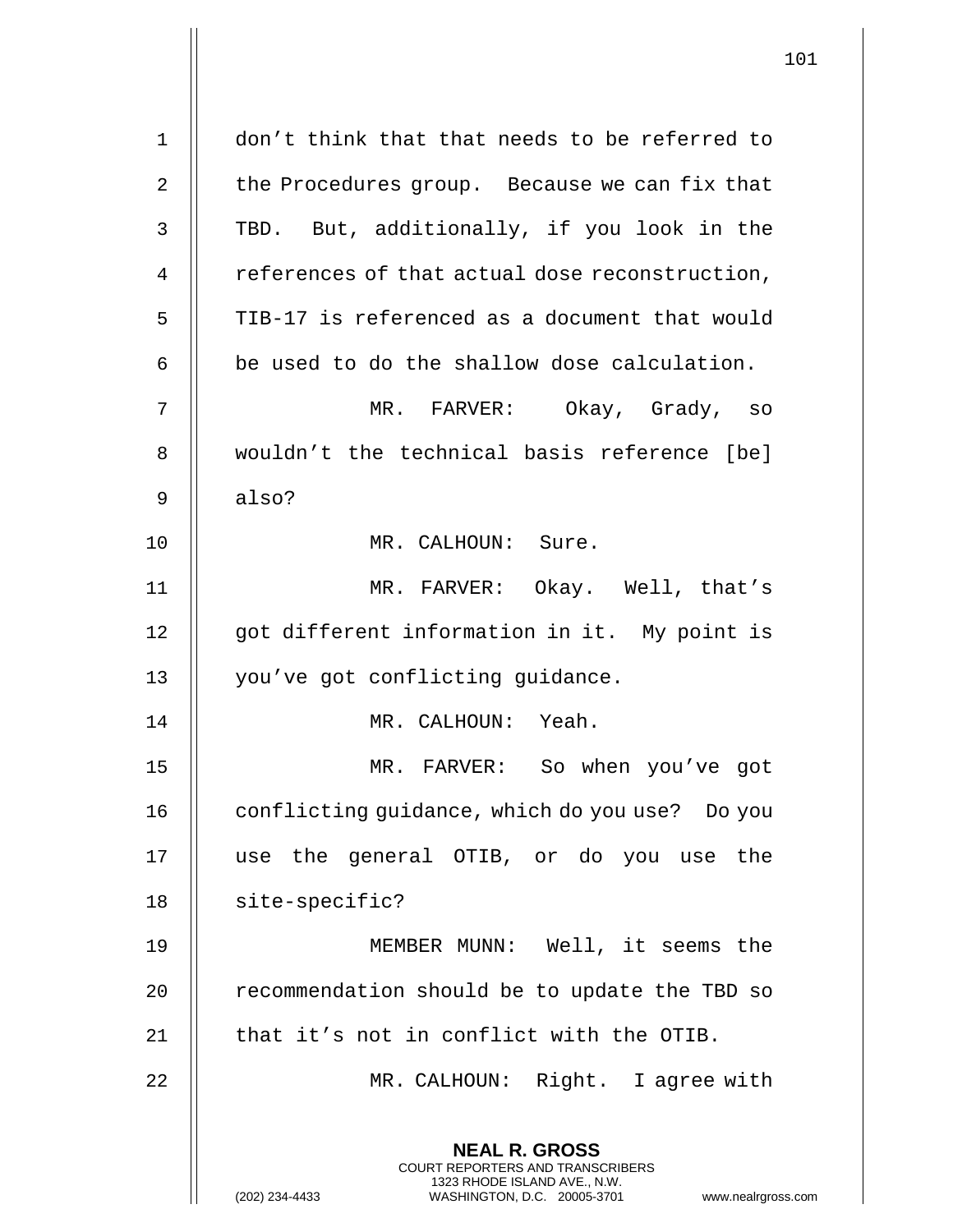| $\mathbf 1$ | that.                                                                                                                                                                  |
|-------------|------------------------------------------------------------------------------------------------------------------------------------------------------------------------|
| 2           | MR. FARVER: I understand that.                                                                                                                                         |
| 3           | But, I mean, as general practice, so that we                                                                                                                           |
| 4           | know for future dose reconstructions, when                                                                                                                             |
| 5           | you've got conflicting guidance, which one do                                                                                                                          |
| 6           | you use? The OTIB or the site-specific                                                                                                                                 |
| 7           | quidance?                                                                                                                                                              |
| 8           | MEMBER MUNN: Well, you know,                                                                                                                                           |
| 9           | ideally what one needs to do is resolve the                                                                                                                            |
| 10          | difference. And that's what I think our                                                                                                                                |
| 11          | recommendation should be in this case, is                                                                                                                              |
| 12          | request that NIOSH change that guidance.                                                                                                                               |
| 13          | I understand your question, it's                                                                                                                                       |
| 14          | just that it ought to be a question that does                                                                                                                          |
| 15          | not arise more than once. And having arisen,                                                                                                                           |
| 16          | it should immediately generate an effort to                                                                                                                            |
| 17          | resolve the difference. We shouldn't need a                                                                                                                            |
| 18          | subcommittee to do that.                                                                                                                                               |
| 19          | MR. FARVER: Well, Wanda, maybe for                                                                                                                                     |
| 20          | this specific instance it won't come up again.                                                                                                                         |
| 21          | But there are instances where the quidance                                                                                                                             |
| 22          | conflicts. And which one do you use?                                                                                                                                   |
|             | <b>NEAL R. GROSS</b><br><b>COURT REPORTERS AND TRANSCRIBERS</b><br>1323 RHODE ISLAND AVE., N.W.<br>(202) 234-4433<br>WASHINGTON, D.C. 20005-3701<br>www.nealrgross.com |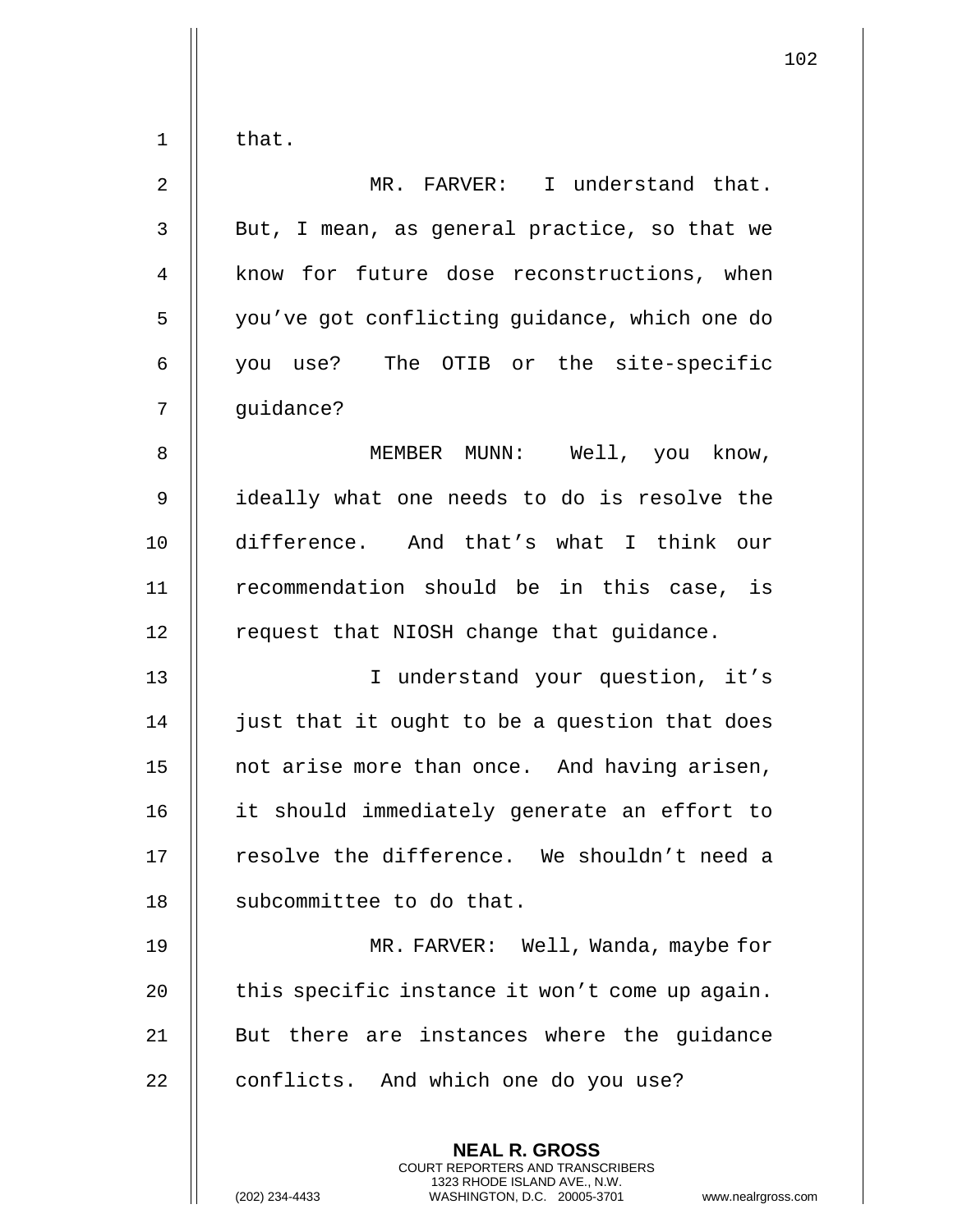| 1              | MEMBER MUNN: Yeah, I understand                                                          |
|----------------|------------------------------------------------------------------------------------------|
| $\overline{2}$ | your concern. And you're absolutely right.                                               |
| 3              | This is not the first time we've seen that.                                              |
| 4              | But what I'm saying is, it doesn't                                                       |
| 5              | seem to me that it should require anything other                                         |
| 6              | than NIOSH's acknowledgment that they see                                                |
| 7              | there's a conflict and move whatever needs to                                            |
| 8              | occur to correct that, correct it immediately.                                           |
| 9              | MR. KATZ: Right. To address the                                                          |
| 10             | other part of Doug's question, though, in their                                          |
| 11             | doing dose reconstruction case reviews where                                             |
| 12             | they run up into this. Doug, what I would                                                |
| 13             | suggest is that you contact NIOSH and ask them                                           |
| 14             | which one they did use.                                                                  |
| 15             | I mean, I quess in this case they did                                                    |
| 16             | use OTIB-17 and they were both referenced. But                                           |
| 17             | it was hard for you to sort out which one they                                           |
| 18             | used maybe.                                                                              |
| 19             | But, anyway, feel free to contact                                                        |
| 20             | NIOSH and get clarification in a case when you                                           |
| 21             | run up against this.                                                                     |
| 22             | MR. FARVER: Well, it's not so much                                                       |
|                | <b>NEAL R. GROSS</b><br>COURT REPORTERS AND TRANSCRIBERS<br>1323 RHODE ISLAND AVE., N.W. |
|                | WASHINGTON, D.C. 20005-3701<br>(202) 234-4433<br>www.nealrgross.com                      |

 $\mathsf{I}$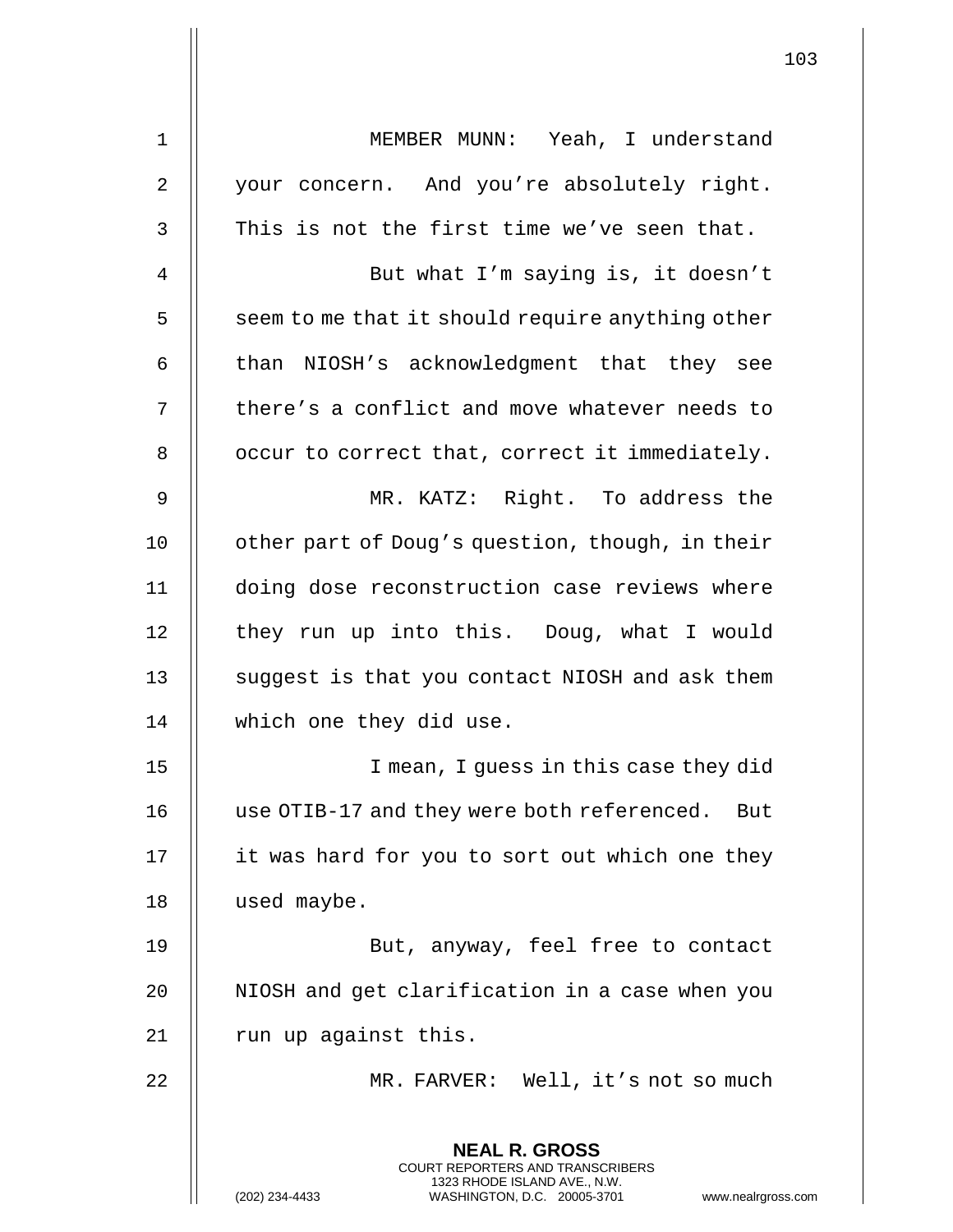**NEAL R. GROSS** COURT REPORTERS AND TRANSCRIBERS 1323 RHODE ISLAND AVE., N.W. (202) 234-4433 WASHINGTON, D.C. 20005-3701 www.nealrgross.com 1 | which one they use, it's what hierarchy. 2 MEMBER MUNN: Yeah. 3 MR. KATZ: Yeah, but there's no 4 hierarchy. They're not intending to have 5 || conflicting guidance. So, I mean, it 6 | happens, I understand what you're saying. But  $7 \parallel$  that's not the intent. 8 || So they don't have a hierarchy to 9 || ignore one over the other. They just have 10 || errors where they have some conflicts. 11 CHAIRMAN KOTELCHUCK: NIOSH has 12 || the ability -- NIOSH is authorized to just 13 **change the TBD?** 14 MR. KATZ: Yeah, I mean they're 15 NIOSH's TBDs. And they change them as they 16 | need to. They change them all the time. 17 || CHAIRMAN KOTELCHUCK: Um-hum. 18 MR. KATZ: Yeah. 19 MEMBER MUNN: With or without 20 | guidance from someone else. 21 || CHAIRMAN KOTELCHUCK: Right. 22 || MR. KATZ: Absolutely.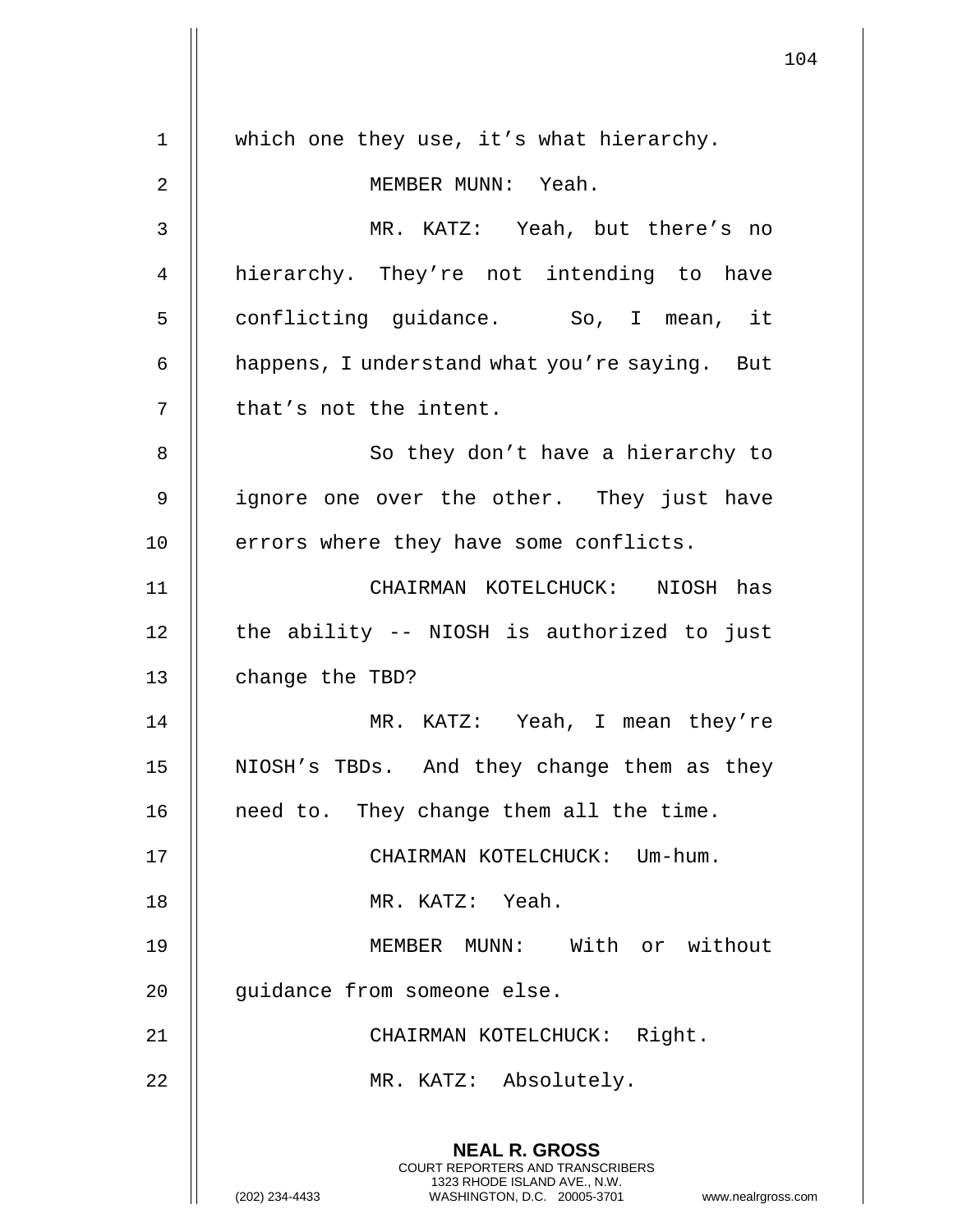|                | 105                                                                                                                                                                    |
|----------------|------------------------------------------------------------------------------------------------------------------------------------------------------------------------|
| 1              | MR. FARVER: I'll give you the                                                                                                                                          |
| 2              | example.                                                                                                                                                               |
| 3              | CHAIRMAN KOTELCHUCK: Okay.                                                                                                                                             |
| $\overline{4}$ | MR. FARVER: Like I think PROC-60,                                                                                                                                      |
| 5              | X-ray frequency, I believe there is general                                                                                                                            |
| 6              | guidance on frequency. I believe there is site                                                                                                                         |
| 7              | specific guidance. And I believe it says                                                                                                                               |
| 8              | somewhere about site specific quidance [it]                                                                                                                            |
| 9              | should take precedence.                                                                                                                                                |
| 10             | MR. KATZ: And it does in that case.                                                                                                                                    |
| 11             | MR. FARVER: Well I understand.                                                                                                                                         |
| 12             | But I'm just saying, what is its intent? Is                                                                                                                            |
| 13             | site specific guidance in the TBD supposed to                                                                                                                          |
| 14             | take precedence over OTIBs?                                                                                                                                            |
| 15             | Because I'm not sure how we can                                                                                                                                        |
| 16             | audit everything if we're not sure which one                                                                                                                           |
| 17             | it's supposed to be.                                                                                                                                                   |
| 18             | MR. CALHOUN: I would prefer that                                                                                                                                       |
| 19             | the site specific documents contain that which                                                                                                                         |
| 20             | we use.                                                                                                                                                                |
| 21             | MR. FARVER: Okay.                                                                                                                                                      |
| 22             | MR. CALHOUN: And in the case where                                                                                                                                     |
|                | <b>NEAL R. GROSS</b><br><b>COURT REPORTERS AND TRANSCRIBERS</b><br>1323 RHODE ISLAND AVE., N.W.<br>(202) 234-4433<br>WASHINGTON, D.C. 20005-3701<br>www.nealrgross.com |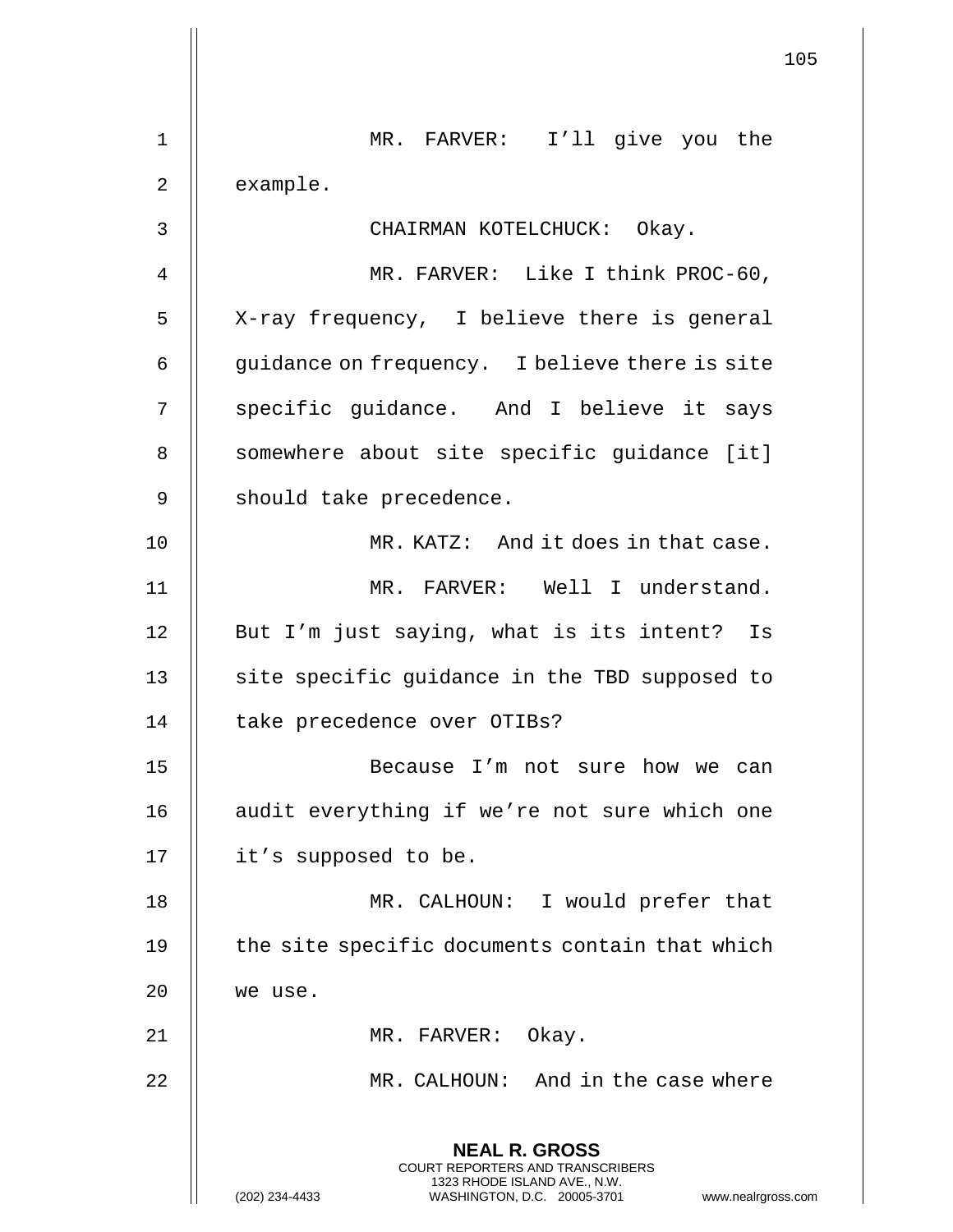|    |                                                                                                                                                                 | 106 |
|----|-----------------------------------------------------------------------------------------------------------------------------------------------------------------|-----|
| 1  | we haven't updated it yet, we made a decision.                                                                                                                  |     |
| 2  | But I would prefer that eventually the site                                                                                                                     |     |
| 3  | specific documents are the ones that we go to                                                                                                                   |     |
| 4  | first.                                                                                                                                                          |     |
| 5  | MR. FARVER: Okay.                                                                                                                                               |     |
| 6  | MR. CALHOUN: It makes most sense                                                                                                                                |     |
| 7  | to me.                                                                                                                                                          |     |
| 8  | MR. FARVER: As you know, that was                                                                                                                               |     |
| 9  | the basis for this finding, was that we found                                                                                                                   |     |
| 10 | something in the site specific guidance.<br>And                                                                                                                 |     |
| 11 | it appears to be a conflict that can<br>get                                                                                                                     |     |
| 12 | resolved.                                                                                                                                                       |     |
| 13 | But I want to make sure in the future                                                                                                                           |     |
| 14 | when we come across this, that we write it up                                                                                                                   |     |
| 15 | appropriately. And don't just, you know,                                                                                                                        |     |
| 16 | don't miss it.                                                                                                                                                  |     |
| 17 | Yeah, I think this is, you know,                                                                                                                                |     |
| 18 | it's good to settle it this way. There's not                                                                                                                    |     |
| 19 | a conflict. We should work it out. But I mean                                                                                                                   |     |
| 20 | that's $-$                                                                                                                                                      |     |
| 21 | CHAIRMAN KOTELCHUCK: Yeah. I                                                                                                                                    |     |
| 22 | think we have agreement.                                                                                                                                        |     |
|    | <b>NEAL R. GROSS</b><br>COURT REPORTERS AND TRANSCRIBERS<br>1323 RHODE ISLAND AVE., N.W.<br>(202) 234-4433<br>www.nealrgross.com<br>WASHINGTON, D.C. 20005-3701 |     |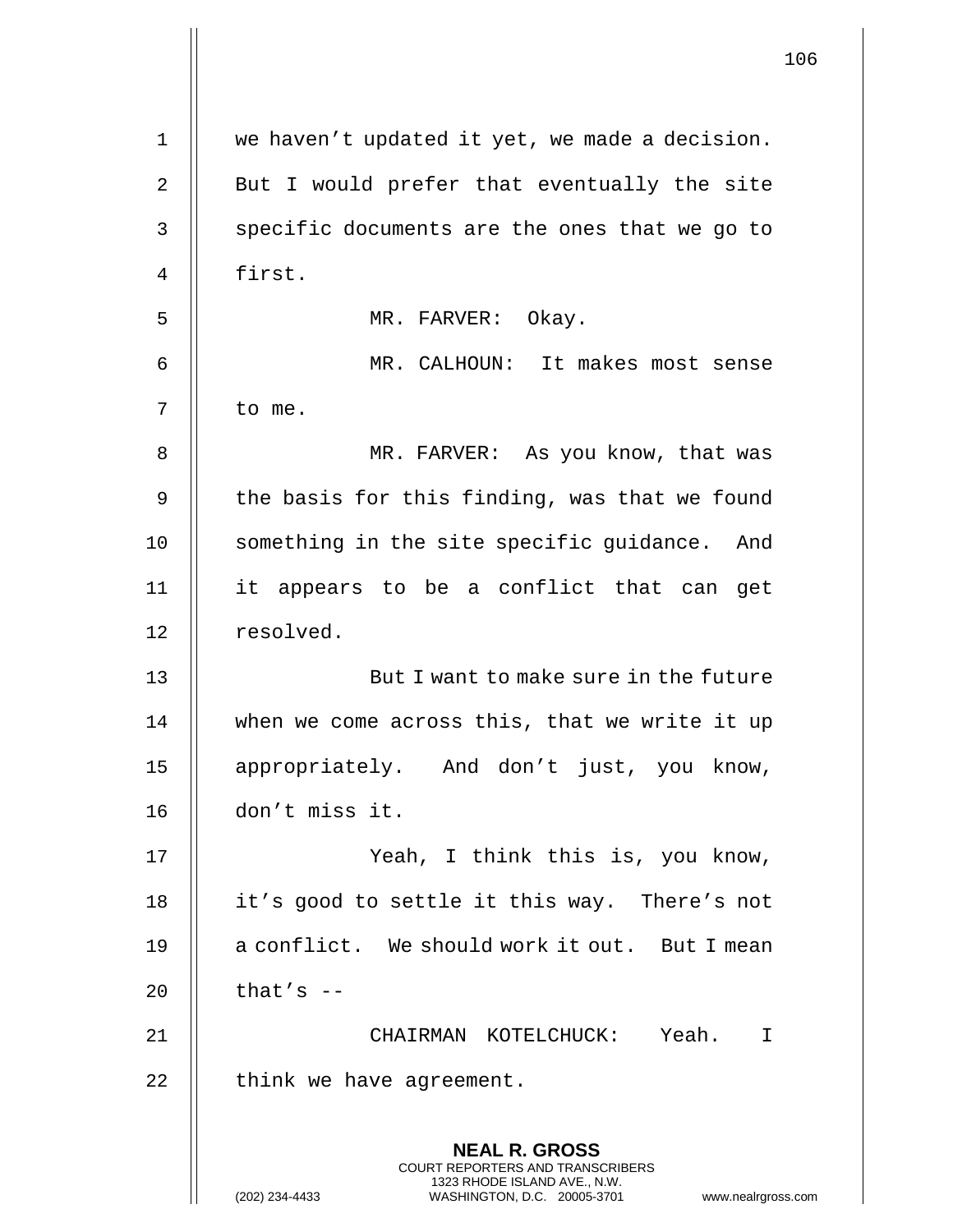|    |                                                                                                                                                                        | 107 |
|----|------------------------------------------------------------------------------------------------------------------------------------------------------------------------|-----|
| 1  | MR. FARVER: So we're going to work                                                                                                                                     |     |
| 2  | on modifying the TBD to --                                                                                                                                             |     |
| 3  | CHAIRMAN KOTELCHUCK: Right.                                                                                                                                            |     |
| 4  | MR. FARVER: Reflect certain                                                                                                                                            |     |
| 5  | guidance.                                                                                                                                                              |     |
| 6  | CHAIRMAN KOTELCHUCK: Okay folks?                                                                                                                                       |     |
| 7  | MEMBER MUNN: Hopefully NIOSH will                                                                                                                                      |     |
| 8  | agree to that.                                                                                                                                                         |     |
| 9  | MR. BARTON: This is Bob Barton, I                                                                                                                                      |     |
| 10 | have a question. TIB-17 isn't site specific to                                                                                                                         |     |
| 11 | NTS though, is it? It's just a general                                                                                                                                 |     |
| 12 | application of shallow dose document.                                                                                                                                  |     |
| 13 | MR. KATZ: No, that's the whole                                                                                                                                         |     |
| 14 | point, Bob.                                                                                                                                                            |     |
| 15 | MR. BARTON: Okay.                                                                                                                                                      |     |
| 16 | MR. KATZ: In this case the generic                                                                                                                                     |     |
| 17 | bumped the site specific because the site                                                                                                                              |     |
| 18 | specific's out of date.                                                                                                                                                |     |
| 19 | MR. BARTON: Okay.                                                                                                                                                      |     |
| 20 | MR. KATZ: That's the whole point.                                                                                                                                      |     |
| 21 | MR. BARTON: Alright, thank you.                                                                                                                                        |     |
| 22 | MR. KATZ: You're welcome.                                                                                                                                              |     |
|    | <b>NEAL R. GROSS</b><br><b>COURT REPORTERS AND TRANSCRIBERS</b><br>1323 RHODE ISLAND AVE., N.W.<br>(202) 234-4433<br>www.nealrgross.com<br>WASHINGTON, D.C. 20005-3701 |     |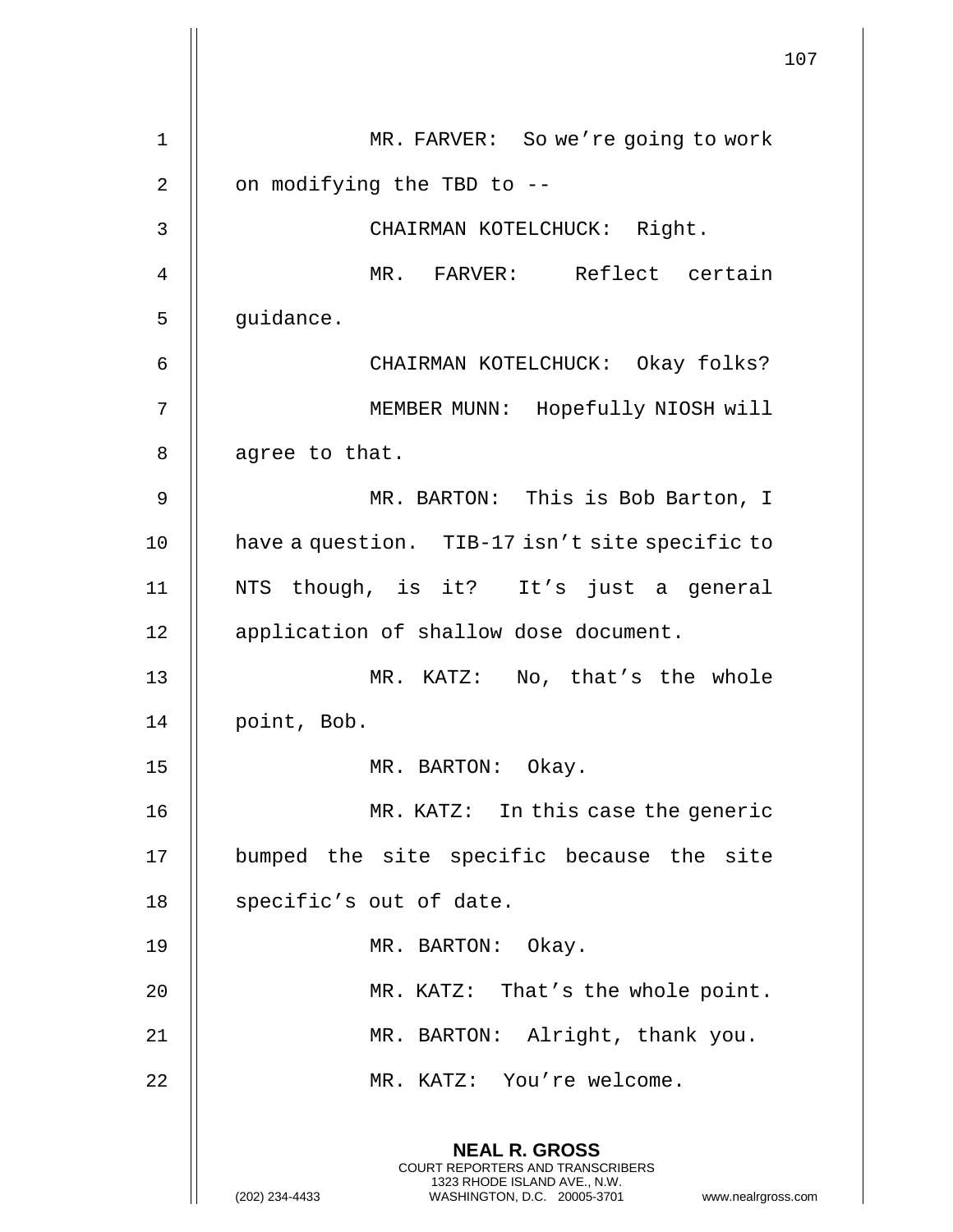|                | 108                                                                                                                                                                    |
|----------------|------------------------------------------------------------------------------------------------------------------------------------------------------------------------|
|                |                                                                                                                                                                        |
| $\mathbf 1$    | CHAIRMAN KOTELCHUCK: Okay, I                                                                                                                                           |
| 2              | think we can close and go on.                                                                                                                                          |
| $\mathsf{3}$   | MR. FARVER: Okay, closed. And                                                                                                                                          |
| $\overline{4}$ | then 266.3, missed electron dose was<br>not                                                                                                                            |
| 5              | assigned for '57 through '65. Okay. And--                                                                                                                              |
| 6              | okay, I'm looking down the italics under the                                                                                                                           |
| 7              | SC&A section.                                                                                                                                                          |
| $\, 8$         | For '57 through '65, there were no                                                                                                                                     |
| 9              | reported shallow doses. Therefore an electron                                                                                                                          |
| 10             | to photon ratio of one to one is applied for                                                                                                                           |
| 11             | these years. And they're reasonable                                                                                                                                    |
| 12             | assumptions.                                                                                                                                                           |
| 13             | And this is to calculate the                                                                                                                                           |
| 14             | recorded electron dose based on the record --                                                                                                                          |
| 15             | based on the recorded photon dose, they're                                                                                                                             |
| 16             | assuming an electron dose of one to one. Okay.                                                                                                                         |
| 17             | So if you have 4.3 rem of photon                                                                                                                                       |
| 18             | dose, you would also add in 4.3 rem of, you know,                                                                                                                      |
| 19             | electron dose.                                                                                                                                                         |
| 20             | CHAIRMAN KOTELCHUCK: Electron                                                                                                                                          |
| 21             | dose.                                                                                                                                                                  |
| 22             | MR. FARVER: Okay. Our point is                                                                                                                                         |
|                | <b>NEAL R. GROSS</b><br><b>COURT REPORTERS AND TRANSCRIBERS</b><br>1323 RHODE ISLAND AVE., N.W.<br>(202) 234-4433<br>WASHINGTON, D.C. 20005-3701<br>www.nealrgross.com |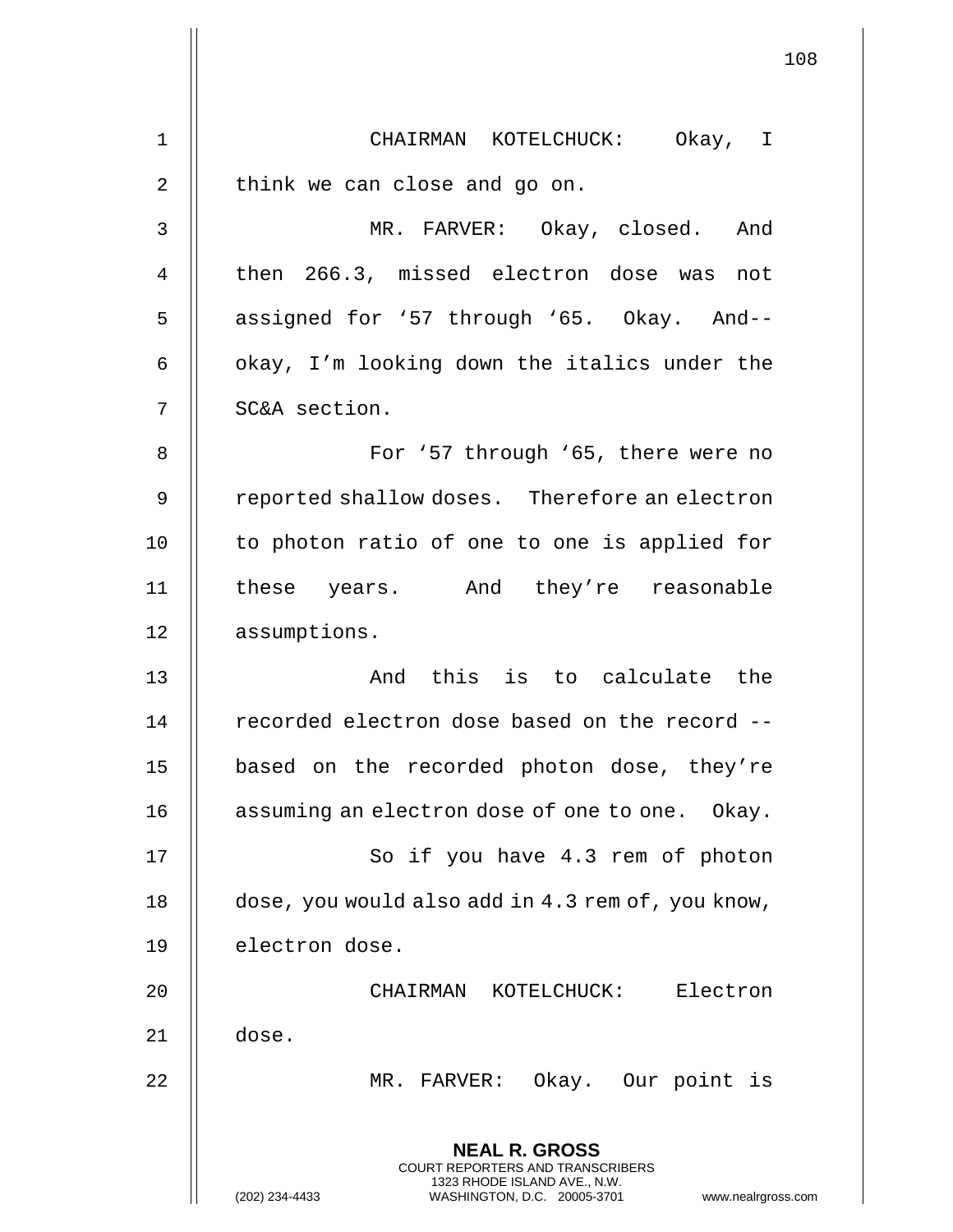| $\mathbf 1$ | that you should do the same thing for the missed                                                                                                                   |
|-------------|--------------------------------------------------------------------------------------------------------------------------------------------------------------------|
| 2           | dose because there's still missed dose there.                                                                                                                      |
| 3           | So you would take the missed photon dose, use                                                                                                                      |
| 4           | a one-to-one ratio and call it missed photon                                                                                                                       |
| 5           | dose.                                                                                                                                                              |
| 6           | mean that's what we think is<br>T.                                                                                                                                 |
| 7           | reasonable based on this situation where                                                                                                                           |
| 8           | they're -- where you're doing it for the                                                                                                                           |
| 9           | recorded dose.                                                                                                                                                     |
| 10          | Now if you follow OTIB-17, you're                                                                                                                                  |
| 11          | not going to do that because there is no shallow                                                                                                                   |
| 12          | dose. There would be no shallow missed dose,                                                                                                                       |
| 13          | which seems to be in conflict with what you did                                                                                                                    |
| 14          | when you assumed the electron dose.                                                                                                                                |
| 15          | Right.<br>CHAIRMAN KOTELCHUCK:                                                                                                                                     |
| 16          | Please scroll down just a little bit. Thanks.                                                                                                                      |
| 17          | NIOSH?                                                                                                                                                             |
| 18          | for<br>MEMBER MUNN:<br>Excuse<br>me                                                                                                                                |
| 19          | interrupting the thought here, but I've lost my                                                                                                                    |
| 20          | Citrix connection again. And I am wondering                                                                                                                        |
| 21          | whether this matrix was sent to us recently?                                                                                                                       |
| 22          | MR. FARVER: Friday.                                                                                                                                                |
|             | <b>NEAL R. GROSS</b><br><b>COURT REPORTERS AND TRANSCRIBERS</b><br>1323 RHODE ISLAND AVE., N.W.<br>(202) 234-4433<br>WASHINGTON, D.C. 20005-3701<br>www.nealrgross |

 $\mathsf{I}$ 

(202) 234-4433 WASHINGTON, D.C. 20005-3701 www.nealrgross.com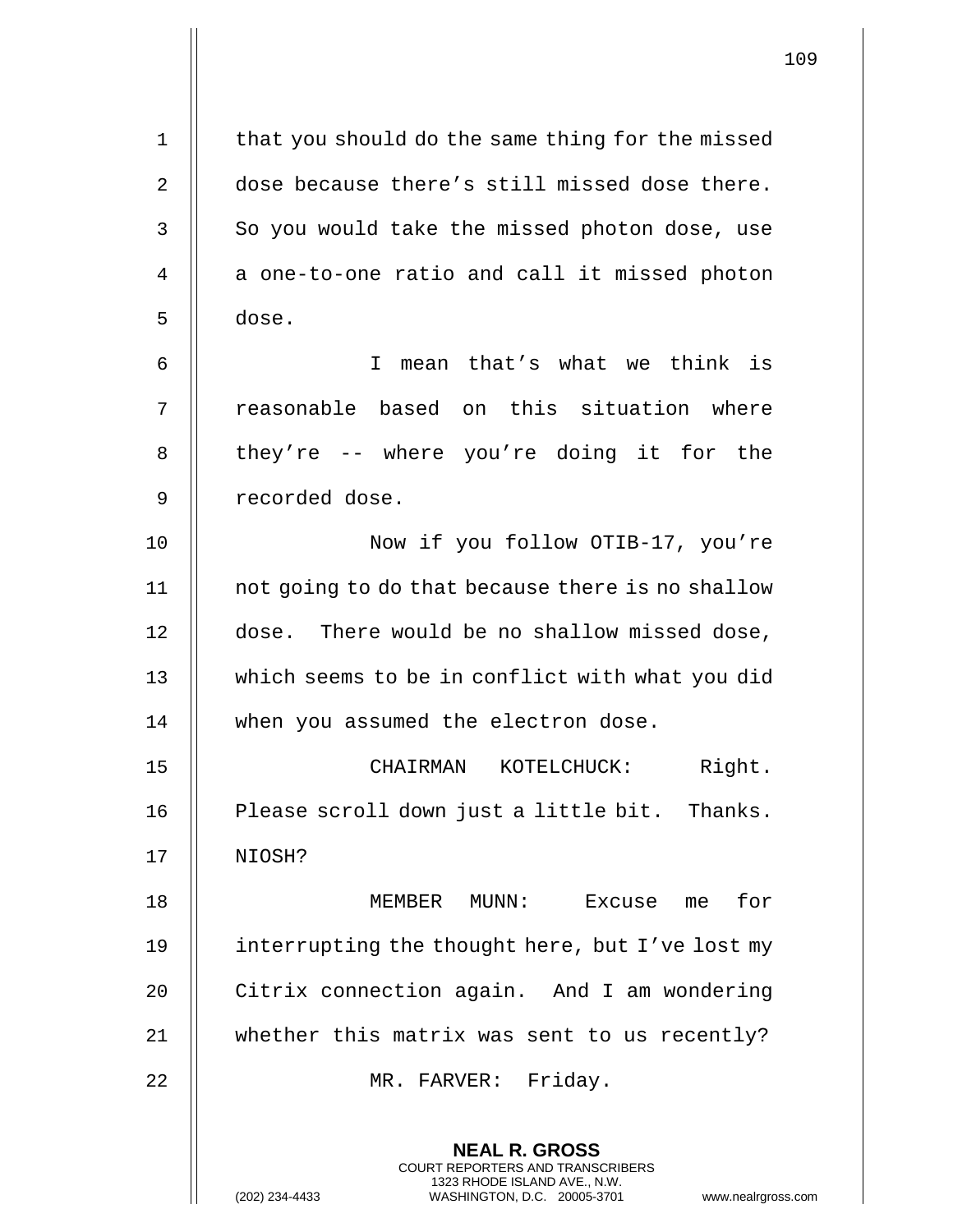| $\mathbf{1}$ | MEMBER MUNN: Friday, alright.                                                                                                                                          |
|--------------|------------------------------------------------------------------------------------------------------------------------------------------------------------------------|
| 2            | And what was the title?                                                                                                                                                |
| 3            | MR. FARVER: I sent you, I think it                                                                                                                                     |
| 4            | was four matrices maybe. One, two, three --                                                                                                                            |
| 5            | no, four or five.                                                                                                                                                      |
| 6            | CHAIRMAN KOTELCHUCK: Five.                                                                                                                                             |
| 7            | MR. FARVER: This is called, it                                                                                                                                         |
| 8            | would be under summary of findings matrix -- oh,                                                                                                                       |
| 9            | 10 to 13 remaining sites. February, 2014.                                                                                                                              |
| 10           | MEMBER MUNN: Okay, thank you.                                                                                                                                          |
| 11           | MR. SMITH: Well this is Matt Smith                                                                                                                                     |
| 12           | with the ORAU team. I didn't specifically look                                                                                                                         |
| 13           | at this item. But into the process of                                                                                                                                  |
| 14           | assigning missed dose, we do not want to assign                                                                                                                        |
| 15           | double missed dose, would be my quick response                                                                                                                         |
| 16           | to this.                                                                                                                                                               |
| 17           | The one to one should be applied                                                                                                                                       |
| 18           | when we have a recorded dose situation. But as                                                                                                                         |
| 19           | you've noted with OTIB-17, we don't take the                                                                                                                           |
| 20           | tact of applying both missed photon dose and                                                                                                                           |
| 21           | missed electron dose together.                                                                                                                                         |
| 22           | With OTIB-17 guidance, we do, as I                                                                                                                                     |
|              | <b>NEAL R. GROSS</b><br><b>COURT REPORTERS AND TRANSCRIBERS</b><br>1323 RHODE ISLAND AVE., N.W.<br>(202) 234-4433<br>WASHINGTON, D.C. 20005-3701<br>www.nealrgross.com |

 $\mathsf{l}$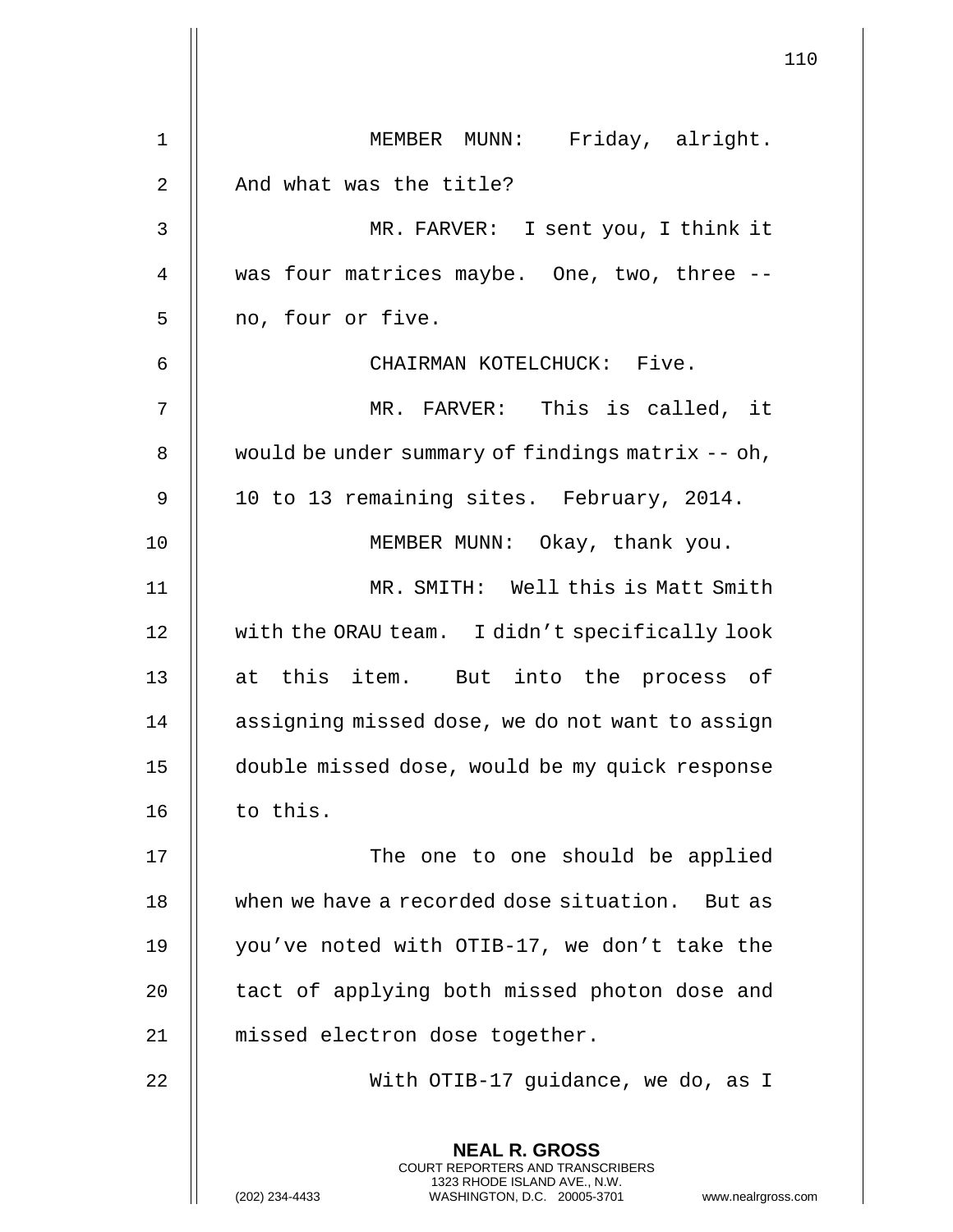| $1\,$ | mentioned earlier, categorize that missed dose                                                                                                               |
|-------|--------------------------------------------------------------------------------------------------------------------------------------------------------------|
| 2     | in a more claimant favorable manner by calling                                                                                                               |
| 3     | it out in the 30 to 250 photon category. But                                                                                                                 |
| 4     | without looking at this a little deeper, I don't                                                                                                             |
| 5     | have much more to say on that one.                                                                                                                           |
| 6     | Well Scott, do you have anything to                                                                                                                          |
| 7     | add?                                                                                                                                                         |
| 8     | MR. SIEBERT: No, I agree with you                                                                                                                            |
| 9     | Matt. And this is -- realistically this is a                                                                                                                 |
| 10    | question about OTIB-17, not about this claim.                                                                                                                |
| 11    | MR. FARVER: Correct. And for                                                                                                                                 |
| 12    | this case --                                                                                                                                                 |
| 13    | MR. SMITH: I know a long time ago,                                                                                                                           |
| 14    | we realized we were going to have situations                                                                                                                 |
| 15    | where you literally have a zero, zero. Zero                                                                                                                  |
| 16    | open window, zero shielded. So what should you                                                                                                               |
| 17    | call that missed dose? Would it be called                                                                                                                    |
| 18    | electrons or photons?                                                                                                                                        |
| 19    | I know in this particular era we're                                                                                                                          |
| 20    | doing the one-to-one ratio. But typically, as                                                                                                                |
| 21    | I mentioned before, what we would do in that                                                                                                                 |
| 22    | situation is use an LOD value associated with                                                                                                                |
|       | <b>NEAL R. GROSS</b><br>COURT REPORTERS AND TRANSCRIBERS<br>1323 RHODE ISLAND AVE., N.W.<br>(202) 234-4433<br>WASHINGTON, D.C. 20005-3701<br>www.nealrgross. |

 $\mathsf{l}\mathsf{l}$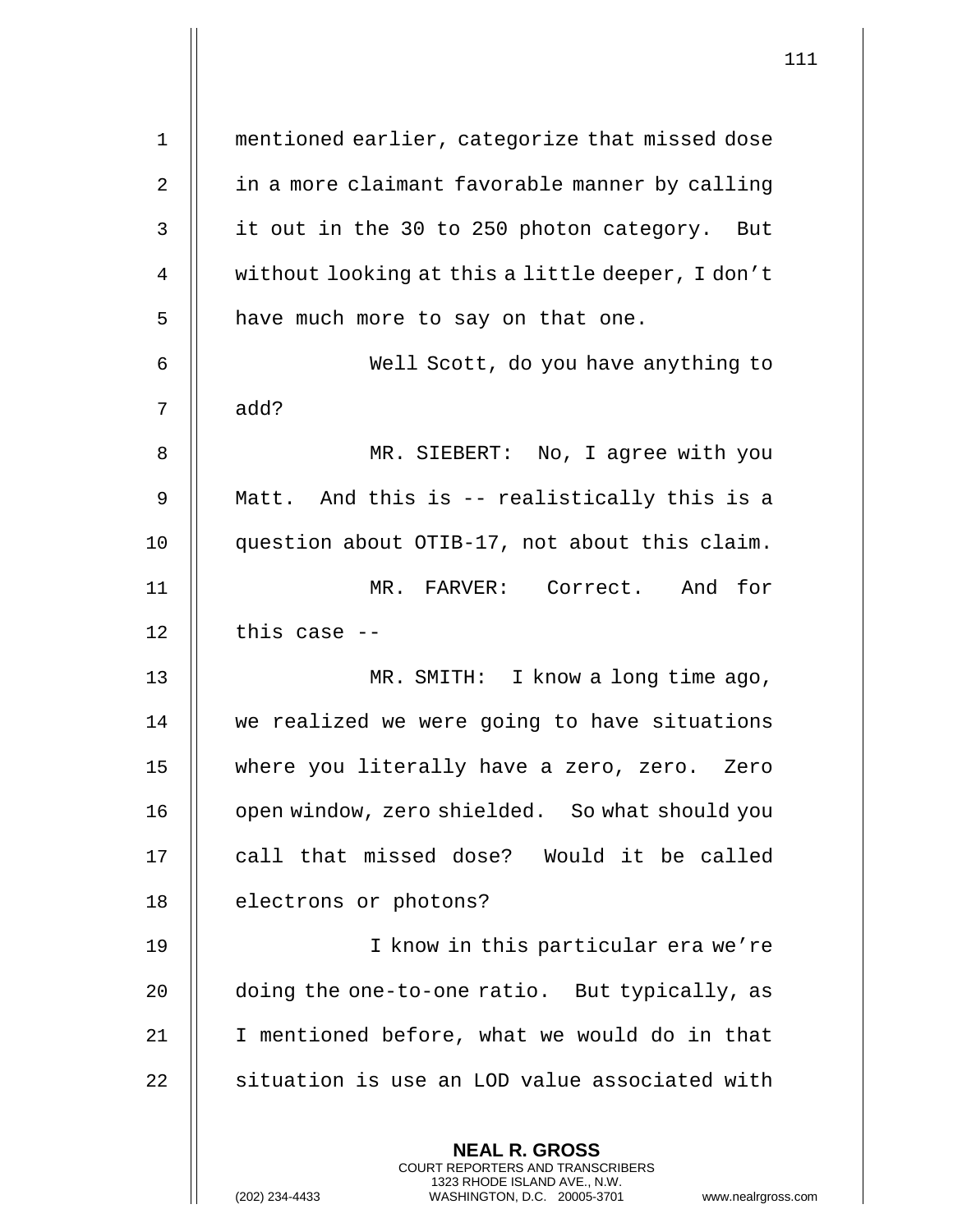$1 \parallel$  electron data.

| 2  | So you know, we're going claimant                                                                                                                                 |
|----|-------------------------------------------------------------------------------------------------------------------------------------------------------------------|
| 3  | favorable on that assumption. And then                                                                                                                            |
| 4  | further going claimant favorable<br>and                                                                                                                           |
| 5  | categorizing it to the 30 to 250 keV photons for                                                                                                                  |
| 6  | assignment in the IREP.                                                                                                                                           |
| 7  | MR. FARVER: And this is for a skin                                                                                                                                |
| 8  | dose, is what this case is. Two skin doses.                                                                                                                       |
| 9  | You may want to take a look at this, this might                                                                                                                   |
| 10 | be a NTS specific issue.                                                                                                                                          |
| 11 | CHAIRMAN KOTELCHUCK: Want to take                                                                                                                                 |
| 12 | -- is that something you want to do? Matt or                                                                                                                      |
| 13 | NIOSH?                                                                                                                                                            |
| 14 | MR. SIEBERT: Well, we're kind of                                                                                                                                  |
| 15 | deferring to -- I'm guess deferring to Grady                                                                                                                      |
| 16 | on this. Because this is -- as I said, this is                                                                                                                    |
| 17 | a question about OTIB-17. This is not a                                                                                                                           |
| 18 | question about NTS or this claim.                                                                                                                                 |
| 19 | MR. CALHOUN: Yeah, it seems like                                                                                                                                  |
| 20 | the question here is whether or not you or                                                                                                                        |
| 21 | whoever believes that application of that                                                                                                                         |
| 22 | mid-level photon rather than beta is okay or                                                                                                                      |
|    | <b>NEAL R. GROSS</b><br><b>COURT REPORTERS AND TRANSCRIBERS</b><br>1323 RHODE ISLAND AVE., N.W.<br>(202) 234-4433<br>WASHINGTON, D.C. 20005-3701<br>www.nealrgros |

(202) 234-4433 WASHINGTON, D.C. 20005-3701 www.nealrgross.com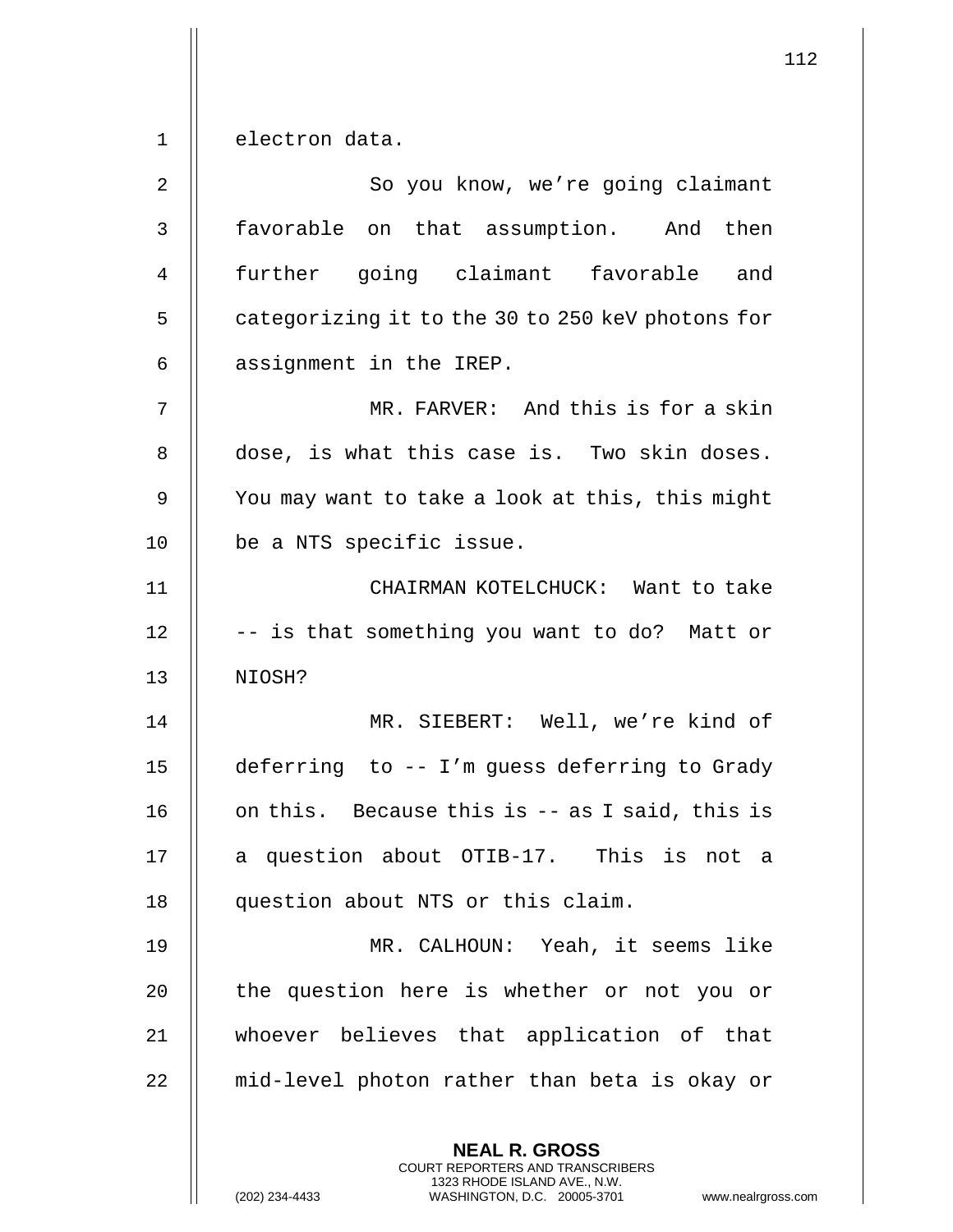| $\mathbf 1$    | not. And that's what's dictating TIB-17,        |
|----------------|-------------------------------------------------|
| 2              | that's what we found.                           |
| $\mathfrak{Z}$ | So really the question is, is TIB-17            |
| 4              | wrong? So that's what we followed. But I        |
| 5              | don't know if you want to refer that to the     |
| 6              | Procedures group, or what do you want to do on  |
| 7              | that one?                                       |
| 8              | MR. KATZ: This Ted. I think                     |
| 9              | that's where that belongs. And Dave, I think    |
| 10             | we can just write a little email to Procedures. |
| 11             | Wanda's on it, she chairs it, just asking them  |
| 12             | to look at this.                                |
| 13             | CHAIRMAN KOTELCHUCK: I'd be most                |
| 14             | open to that. Wanda, [what] do you feel like?   |
| 15             | FARVER: It is an NTS issue also<br>MR.          |
| 16             | because for this specific time period, it       |
| 17             | effects NTS. There are probably other sites     |
| 18             | that are effected in other time periods.        |
| 19             | CHAIRMAN KOTELCHUCK: Right, which               |
| 20             | is why one would send it to the committee.      |
| 21             | MR. KATZ: So what I can do is I can             |
| 22             | excerpt this little piece of the transcript     |
|                | <b>NEAL R. GROSS</b>                            |

COURT REPORTERS AND TRANSCRIBERS 1323 RHODE ISLAND AVE., N.W.

 $\mathsf{II}$ 

 $\mathsf I$ 

(202) 234-4433 WASHINGTON, D.C. 20005-3701 www.nealrgross.com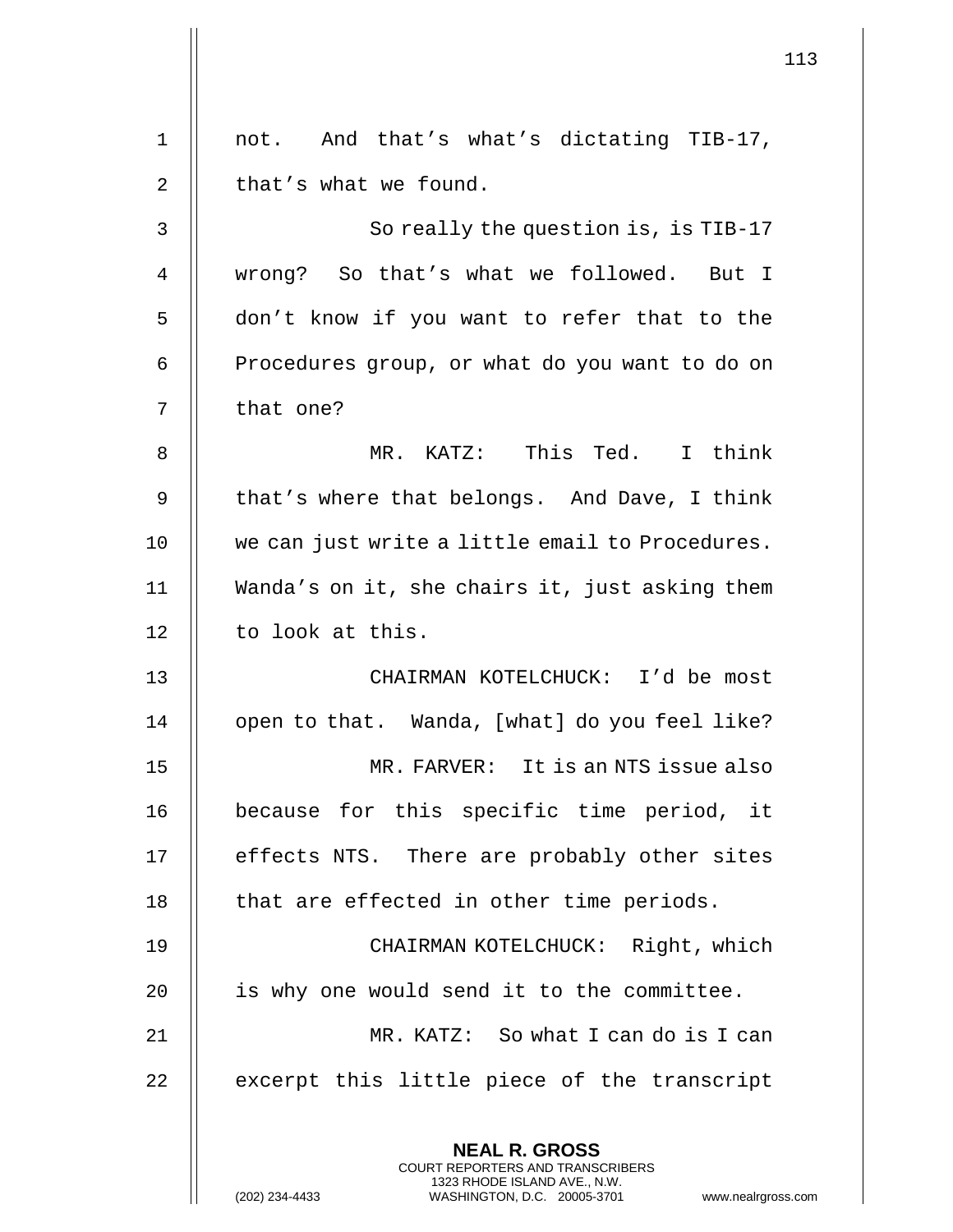|    | 114                                                                                                                                                             |
|----|-----------------------------------------------------------------------------------------------------------------------------------------------------------------|
| 1  | when it is produced, Dave and committee. And                                                                                                                    |
| 2  | send that along with a cover email from me on                                                                                                                   |
| 3  | behalf of the Subcommittee just asking the                                                                                                                      |
| 4  | Procedures Subcommittee to consider this.                                                                                                                       |
| 5  | I mean that would be the way to do                                                                                                                              |
| 6  | this.                                                                                                                                                           |
| 7  | CHAIRMAN KOTELCHUCK: Yeah.                                                                                                                                      |
| 8  | Wanda you think --                                                                                                                                              |
| 9  | Yeah, we're<br>MEMBER MUNN:                                                                                                                                     |
| 10 | delighted to be of any assistance at all.                                                                                                                       |
|    |                                                                                                                                                                 |
| 11 | CHAIRMAN KOTELCHUCK: Okay. And                                                                                                                                  |
| 12 | then Mark and Brad, do you go along with that?                                                                                                                  |
| 13 | MEMBER CLAWSON: This is Brad.                                                                                                                                   |
| 14 | That's fine. This is also one of our site                                                                                                                       |
| 15 | issues that we're trying to bring to a                                                                                                                          |
| 16 | resolution to the site.                                                                                                                                         |
| 17 | MEMBER GRIFFON: That sounds good                                                                                                                                |
| 18 | Dave.                                                                                                                                                           |
| 19 | KOTELCHUCK:<br>Okay.<br>CHAIRMAN                                                                                                                                |
| 20 | Let's go ahead.                                                                                                                                                 |
| 21 | MR. FARVER: So did we close this                                                                                                                                |
| 22 | out for us?                                                                                                                                                     |
|    | <b>NEAL R. GROSS</b><br>COURT REPORTERS AND TRANSCRIBERS<br>1323 RHODE ISLAND AVE., N.W.<br>(202) 234-4433<br>WASHINGTON, D.C. 20005-3701<br>www.nealrgross.com |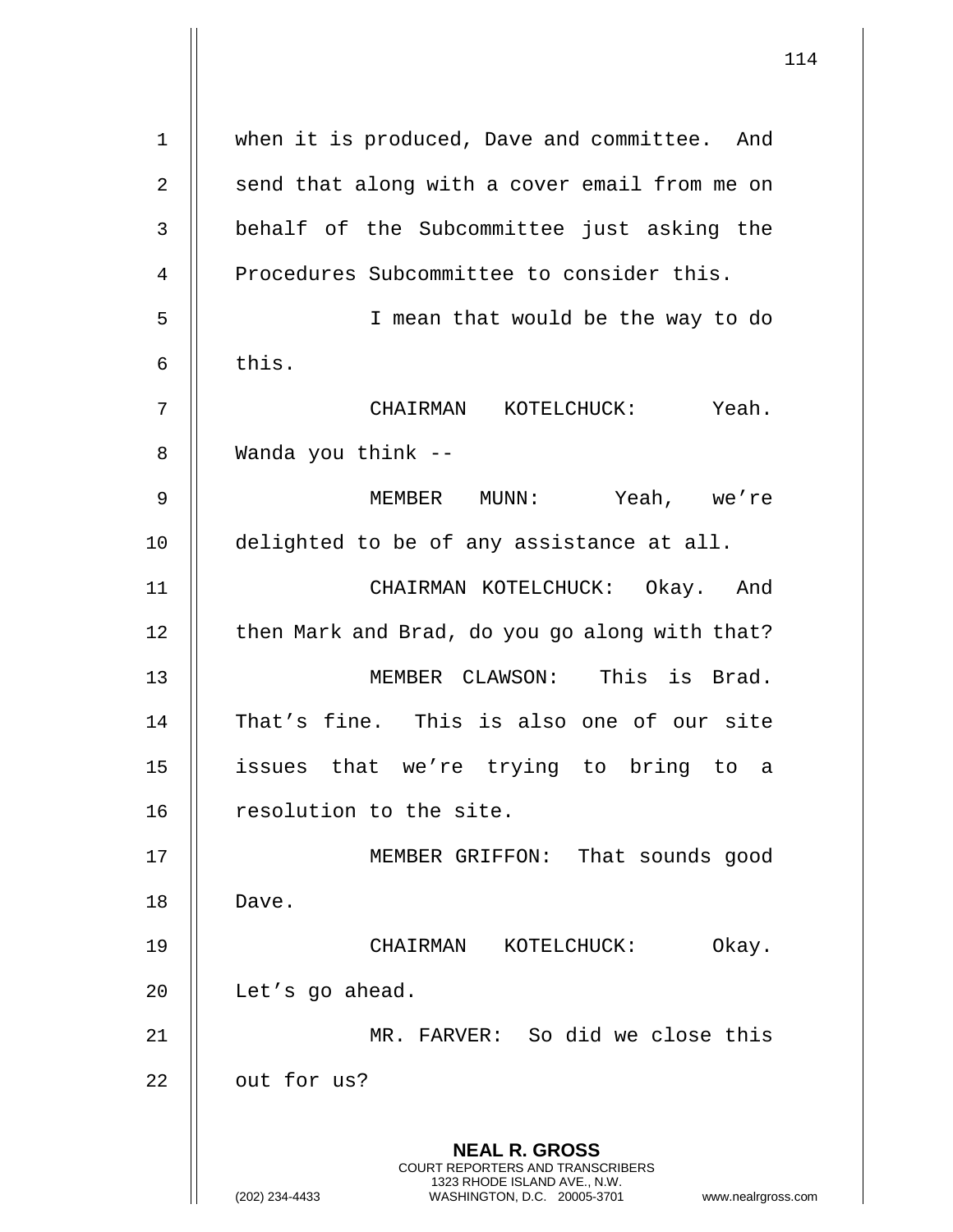**NEAL R. GROSS** 1 CHAIRMAN KOTELCHUCK: Yeah. 2 MR. FARVER: Okay. 266.4, unable 3 | to verify plutonium intake. And that was 4 | because we didn't get the file. There was no 5 || acute documentation supporting the 1959 6 || plutonium intake. 7 MR. SIEBERT: Okay, I have a 8 | response for that. There is no acute intake 9  $\parallel$  file. That is not what we are stating in the 10 | response. 11 The way the dose reconstructor did 12 || is work around to the CAD program. The CAD 13 || program uses either acute intakes or annual 14 full-year electronic intakes. This obviously 15 is neither because it's from March 3 of a year 16 | to April 6 of a year. And you cannot do those 17 | directly in CAD. 18 || So what the dose reconstructor did 19 || to get the numbers using CAD was they took the 20 | product intake that was calculated in IMBA for 21  $\parallel$  that basically month time frame. Added up the 22 intake across that whole chronic time frame

> COURT REPORTERS AND TRANSCRIBERS 1323 RHODE ISLAND AVE., N.W.

(202) 234-4433 WASHINGTON, D.C. 20005-3701 www.nealrgross.com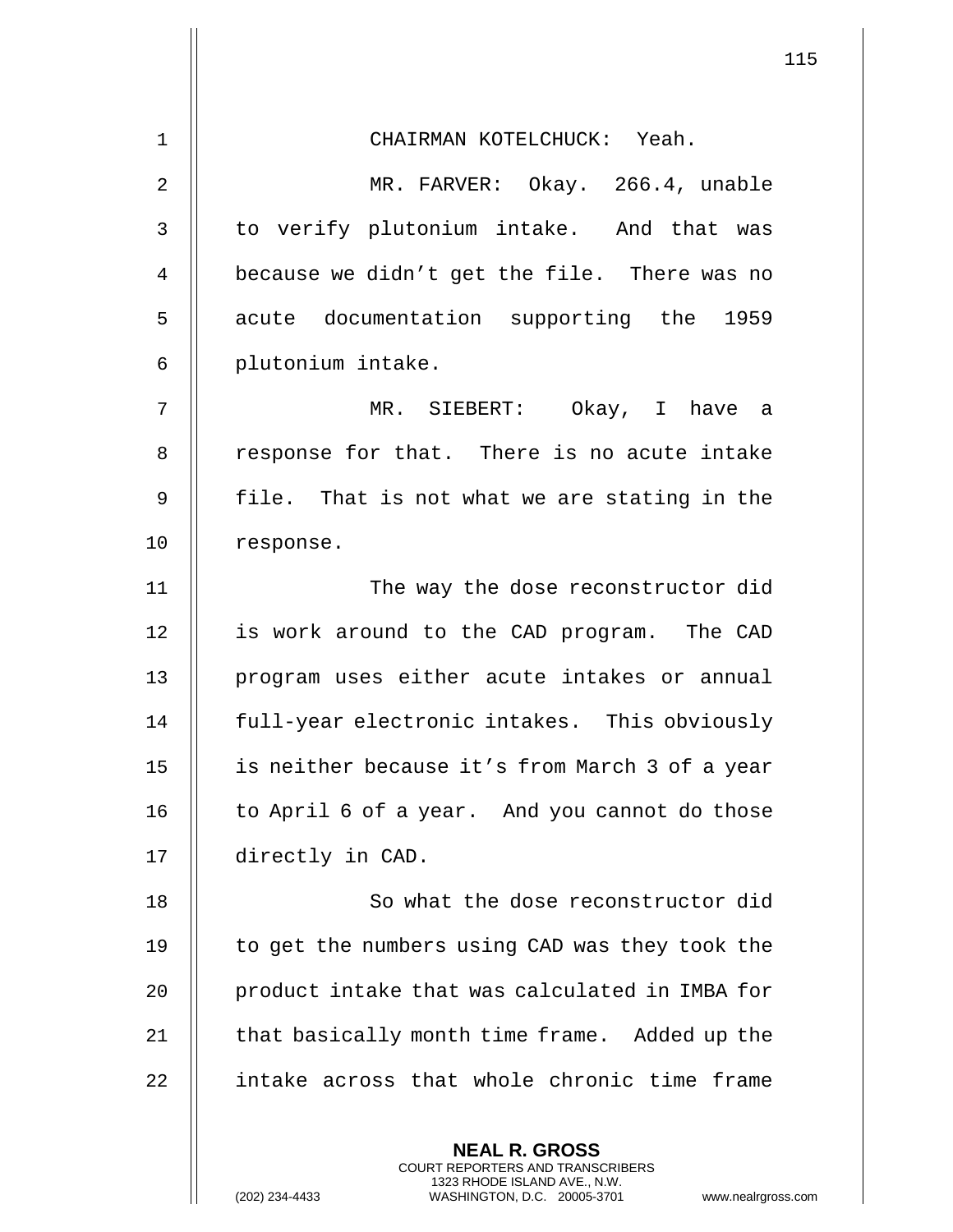| $\mathbf 1$    | together. And assigned that as a single acute                                                                                                                      |
|----------------|--------------------------------------------------------------------------------------------------------------------------------------------------------------------|
| $\overline{2}$ | intake in the CAD program.                                                                                                                                         |
| 3              | It's just a way of using CAD as                                                                                                                                    |
| 4              | opposed to having to run everything through                                                                                                                        |
| 5              | IMBA.                                                                                                                                                              |
| 6              | MR. FARVER: Okay. Were those                                                                                                                                       |
| 7              | files included?                                                                                                                                                    |
| 8              | MR. SIEBERT: There is no file.                                                                                                                                     |
| 9              | That's what I'm saying. The IMBA files -- let                                                                                                                      |
| 10             | me rephrase that. The IMBA file, which would                                                                                                                       |
| 11             | be plutonium 239 estimated dose, was included                                                                                                                      |
| 12             | in the claim. And the CAD file, which is CADW,                                                                                                                     |
| 13             | underscore, the claim number. Both of those                                                                                                                        |
| 14             | were included in the submittal, yes.                                                                                                                               |
| 15             | So if you go back to the IMBA file,                                                                                                                                |
| 16             | you'll see that the intake is 4,454 dpm per day.                                                                                                                   |
| 17             | And if you multiply that over the chronic time                                                                                                                     |
| 18             | frame, you get just over 151 thousand dpm.<br>And                                                                                                                  |
| 19             | that's what was assigned as an acute in CAD.                                                                                                                       |
| 20             | MR. FARVER: And that line of                                                                                                                                       |
| 21             | thinking or anything is not included anywhere?                                                                                                                     |
| 22             | MR. SIEBERT: There's no reason to                                                                                                                                  |
|                | <b>NEAL R. GROSS</b><br><b>COURT REPORTERS AND TRANSCRIBERS</b><br>1323 RHODE ISLAND AVE., N.W.<br>(202) 234-4433<br>WASHINGTON, D.C. 20005-3701<br>www.nealrgross |

 $\mathsf{l}\mathsf{l}$ 

(202) 234-4433 WASHINGTON, D.C. 20005-3701 www.nealrgross.com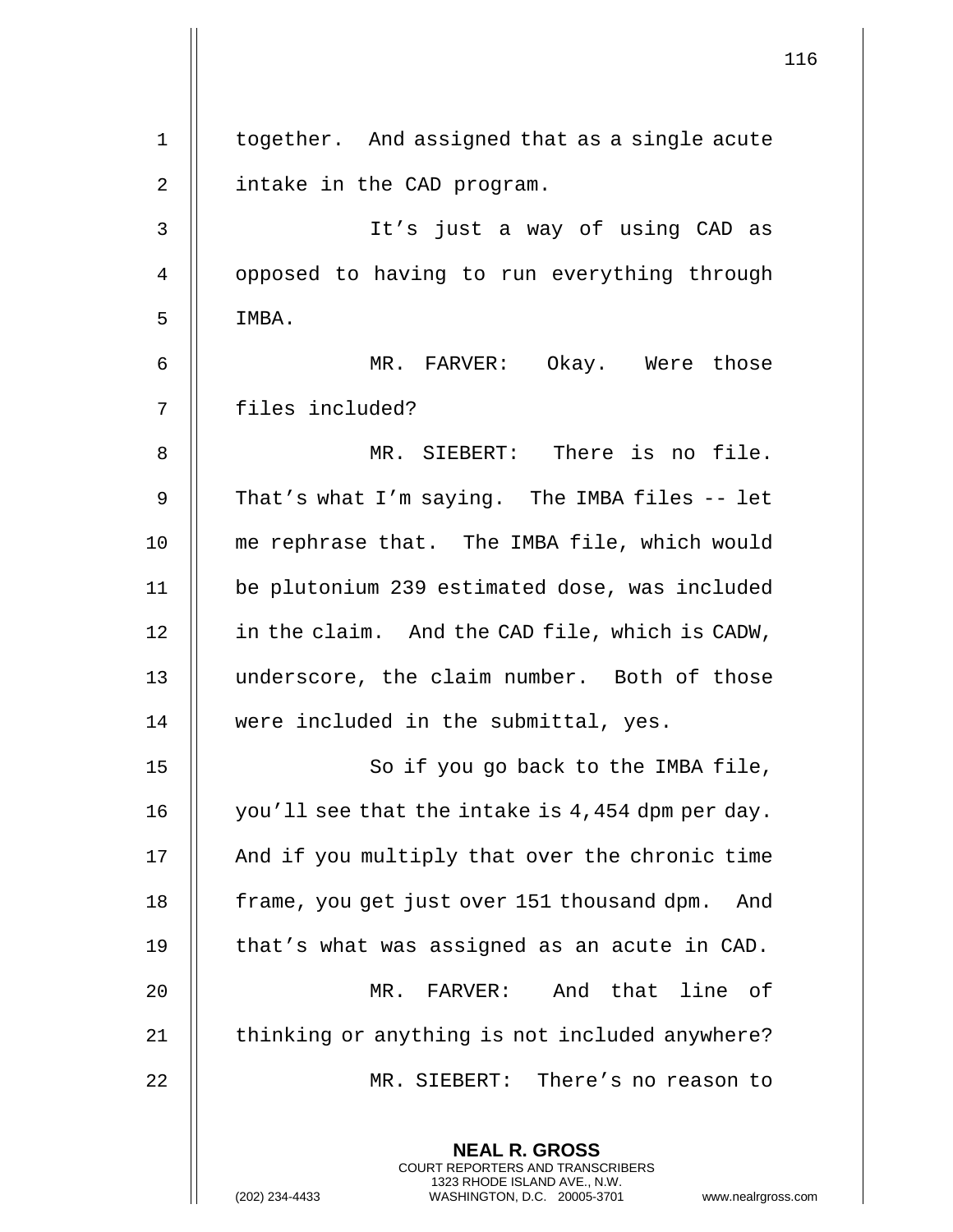|                |                                                                                                                                                                        | 117 |
|----------------|------------------------------------------------------------------------------------------------------------------------------------------------------------------------|-----|
| 1              | do so. It's the calculation of the dose.                                                                                                                               |     |
|                |                                                                                                                                                                        |     |
| $\overline{2}$ | CHAIRMAN KOTELCHUCK: It doesn't                                                                                                                                        |     |
| 3              | involve any OTIB or anything. Well it sounds                                                                                                                           |     |
| 4              | like a reasonable procedure. The question is                                                                                                                           |     |
| 5              | whether $--$                                                                                                                                                           |     |
| 6              | MR. FARVER: Except when you're                                                                                                                                         |     |
| 7              | trying to audit.                                                                                                                                                       |     |
| 8              | CHAIRMAN KOTELCHUCK: Right.                                                                                                                                            |     |
| 9              | MR. FARVER: And you're looking for                                                                                                                                     |     |
| 10             | chronic intake and supporting information.                                                                                                                             |     |
| 11             | And you don't find it. You find acute intake.                                                                                                                          |     |
| 12             | MR. KATZ: Right. And I think the                                                                                                                                       |     |
| 13             | solution to this, to the quandary for Doug or                                                                                                                          |     |
| 14             | whoever happens to be auditing it, is when you                                                                                                                         |     |
| 15             | run into a situation where there's just missing                                                                                                                        |     |
| 16             | information, is to ask NIOSH to explain so that                                                                                                                        |     |
| 17             | you can hunt it down.                                                                                                                                                  |     |
| 18             | CHAIRMAN KOTELCHUCK: And how do we                                                                                                                                     |     |
| 19             | -- how do we manifest that stuff here now?                                                                                                                             |     |
| 20             | MR. KATZ: Well no, I think that's                                                                                                                                      |     |
| 21             | a -- just a process for SC&A. In these cases                                                                                                                           |     |
| 22             | where there's some question of where some data                                                                                                                         |     |
|                | <b>NEAL R. GROSS</b><br><b>COURT REPORTERS AND TRANSCRIBERS</b><br>1323 RHODE ISLAND AVE., N.W.<br>(202) 234-4433<br>WASHINGTON, D.C. 20005-3701<br>www.nealrgross.com |     |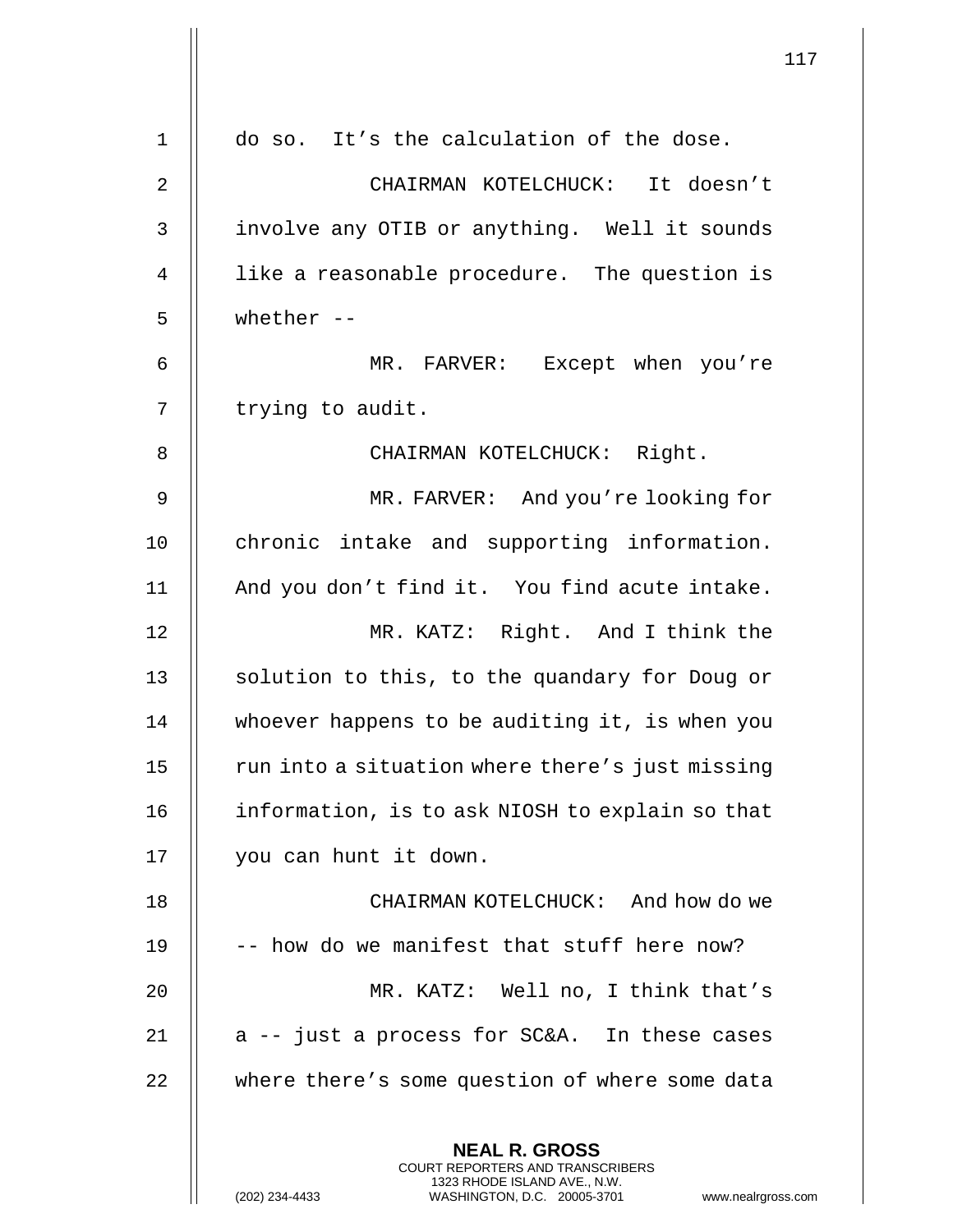|    |                                                                                                                                                                 | 118 |
|----|-----------------------------------------------------------------------------------------------------------------------------------------------------------------|-----|
| 1  | came from, go ahead and ask -- go ahead and ask                                                                                                                 |     |
| 2  | NIOSH while you're doing the audit.                                                                                                                             |     |
|    |                                                                                                                                                                 |     |
| 3  | For the missing information. It's                                                                                                                               |     |
| 4  | just a process thing for us here.                                                                                                                               |     |
| 5  | CHAIRMAN KOTELCHUCK: Okay.                                                                                                                                      |     |
| 6  | MR. FARVER: Okay. I mean I think                                                                                                                                |     |
| 7  | that's a little -- it's not a true audit then.                                                                                                                  |     |
| 8  | Because normally in an audit, they're going to                                                                                                                  |     |
| 9  | supply you the information and you're going to                                                                                                                  |     |
| 10 | go with what they give you.                                                                                                                                     |     |
| 11 | MR. KATZ: It's fine with me, Doug,                                                                                                                              |     |
| 12 | to do it this way. To ask questions when we're                                                                                                                  |     |
| 13 | -- there's simply a matter of not understanding                                                                                                                 |     |
| 14 | where some missing information is. It's just                                                                                                                    |     |
| 15 | -- it doesn't infect the audit in any way in                                                                                                                    |     |
| 16 | terms of its integrity.                                                                                                                                         |     |
| 17 | CHAIRMAN KOTELCHUCK: Unless one                                                                                                                                 |     |
| 18 | were to look back at it years later.                                                                                                                            |     |
| 19 | MR. KATZ: No, because the audit is                                                                                                                              |     |
| 20 | going to have a review of all the information                                                                                                                   |     |
| 21 | directly then. They'll know where this                                                                                                                          |     |
| 22 | information came from, how it was done. And                                                                                                                     |     |
|    | <b>NEAL R. GROSS</b><br>COURT REPORTERS AND TRANSCRIBERS<br>1323 RHODE ISLAND AVE., N.W.<br>(202) 234-4433<br>WASHINGTON, D.C. 20005-3701<br>www.nealrgross.com |     |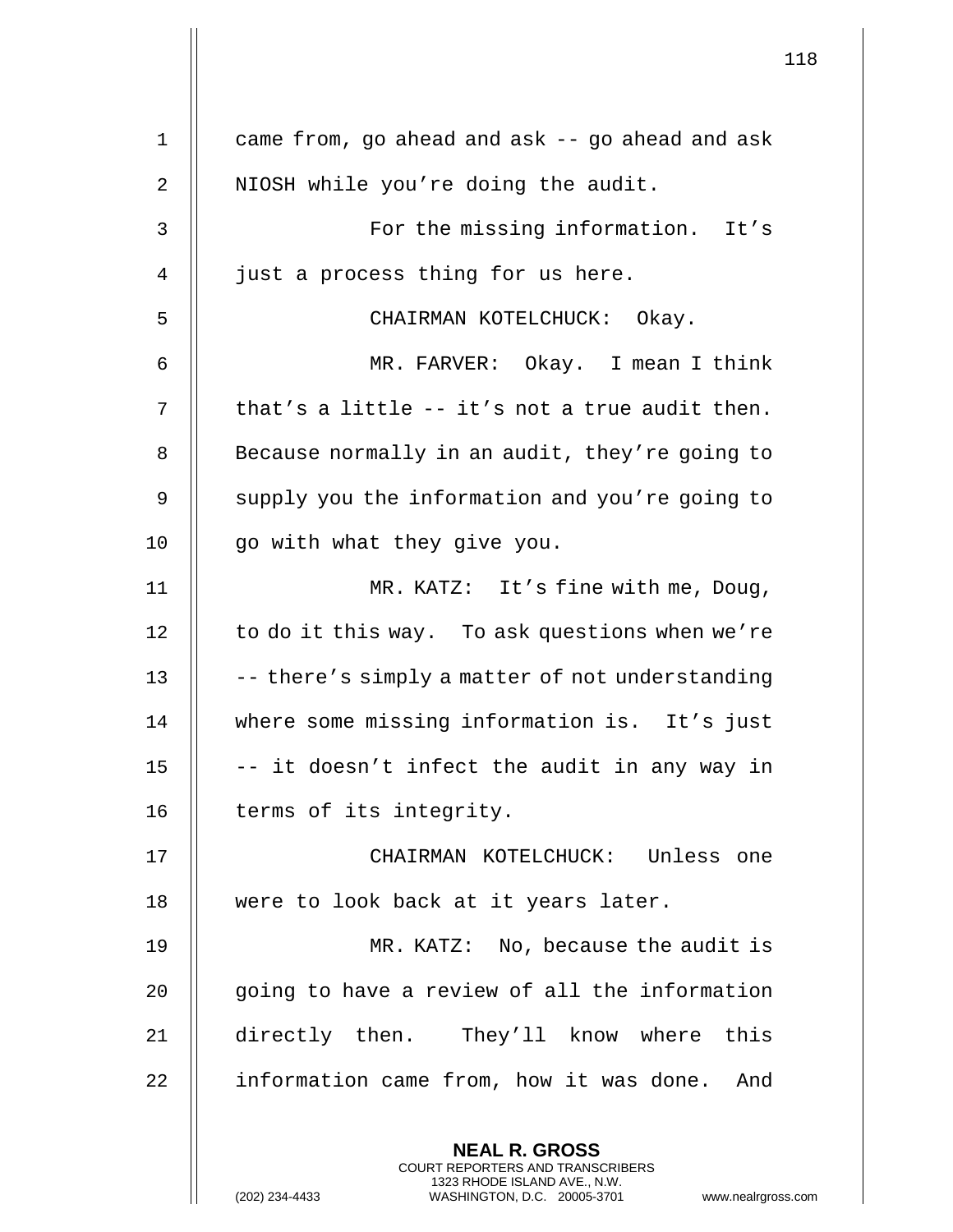|             | 119                                                                                                                                                                    |
|-------------|------------------------------------------------------------------------------------------------------------------------------------------------------------------------|
| $\mathbf 1$ | they can then determine whether it was done                                                                                                                            |
|             |                                                                                                                                                                        |
| 2           | appropriately.                                                                                                                                                         |
| 3           | CHAIRMAN KOTELCHUCK: Shall we                                                                                                                                          |
| 4           | close it. Sounds like we might. Doug?                                                                                                                                  |
| 5           | MR. FARVER: I quess.                                                                                                                                                   |
| 6           | CHAIRMAN KOTELCHUCK: Yeah.                                                                                                                                             |
| 7           | Let's close 266.4 unless somebody from the                                                                                                                             |
| 8           | Subcommittee wants to raise an issue.                                                                                                                                  |
| 9           | MEMBER CLAWSON: Well, this is                                                                                                                                          |
| 10          | Brad. I understand what Ted's saying. I                                                                                                                                |
| 11          | understand what Doug's saying. But there --                                                                                                                            |
| 12          | we've got into this before.                                                                                                                                            |
| 13          | If we're doing an audit on this and                                                                                                                                    |
| 14          | the information isn't there, that really to me                                                                                                                         |
| 15          | is a problem. And I know, Ted, that you said                                                                                                                           |
| 16          | well, you know, you can call them and just ask                                                                                                                         |
| 17          | them: Well how did they get there?                                                                                                                                     |
| 18          | Well I think that's kind of out --                                                                                                                                     |
| 19          | I think that's stepping outside the bounds of                                                                                                                          |
| 20          | the audit.                                                                                                                                                             |
| 21          | MR. KATZ: Well I mean Brad, it's                                                                                                                                       |
| 22          | not. It's not. All the data was in the files.                                                                                                                          |
|             | <b>NEAL R. GROSS</b><br><b>COURT REPORTERS AND TRANSCRIBERS</b><br>1323 RHODE ISLAND AVE., N.W.<br>(202) 234-4433<br>WASHINGTON, D.C. 20005-3701<br>www.nealrgross.com |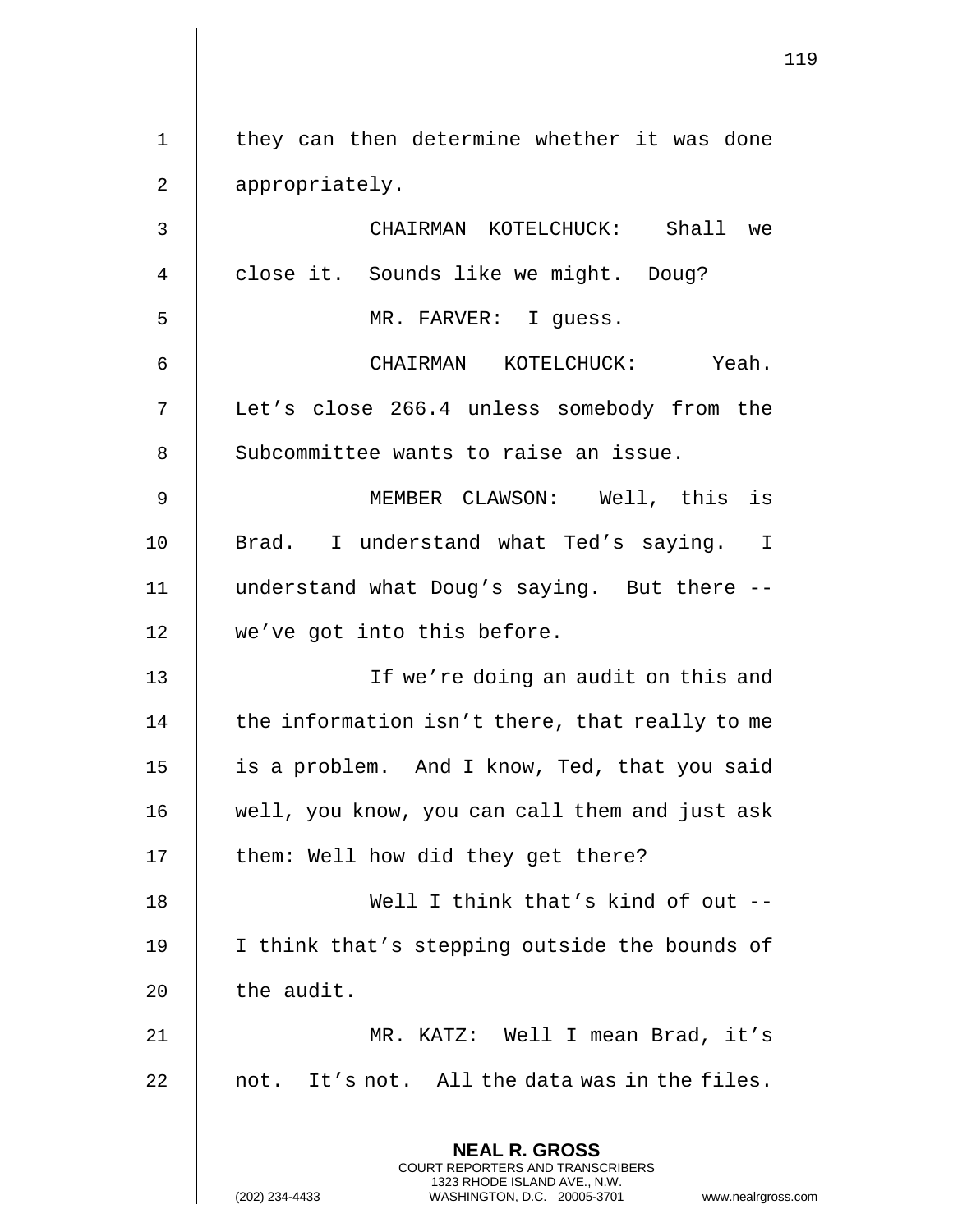**NEAL R. GROSS** COURT REPORTERS AND TRANSCRIBERS 1323 RHODE ISLAND AVE., N.W. 1 | The problem here was SC&A didn't understand how 2 | they got from the data to a calculation that was 3 made. 4 | But all the data for this file and 5 || all the work for this file was there. Except  $6$   $\parallel$  for that the person who did the calculation did 7 || not write down what he was doing when he took 8 | data from one source and applied it in another  $9 \parallel$  part. 10 || Now that's not -- there's nothing 11 wrong with the dose reconstruction in that 12 || sense. It's just a problem for the audit 13 because there's not clear information about  $14$  || every step that was taken along the way. 15 || But that's not a flaw to the dose 16 | reconstruction. And I am perfectly fine with 17 | SC&A calling NIOSH in these cases, which aren't 18  $\parallel$  that frequent, but where they find that they 19  $\parallel$  just have lost a trail in effect of how things 20 | were done, and getting clarification. 21 || And if SC&A finds in a case that  $22$   $\parallel$  there's something that should have been written

(202) 234-4433 WASHINGTON, D.C. 20005-3701 www.nealrgross.com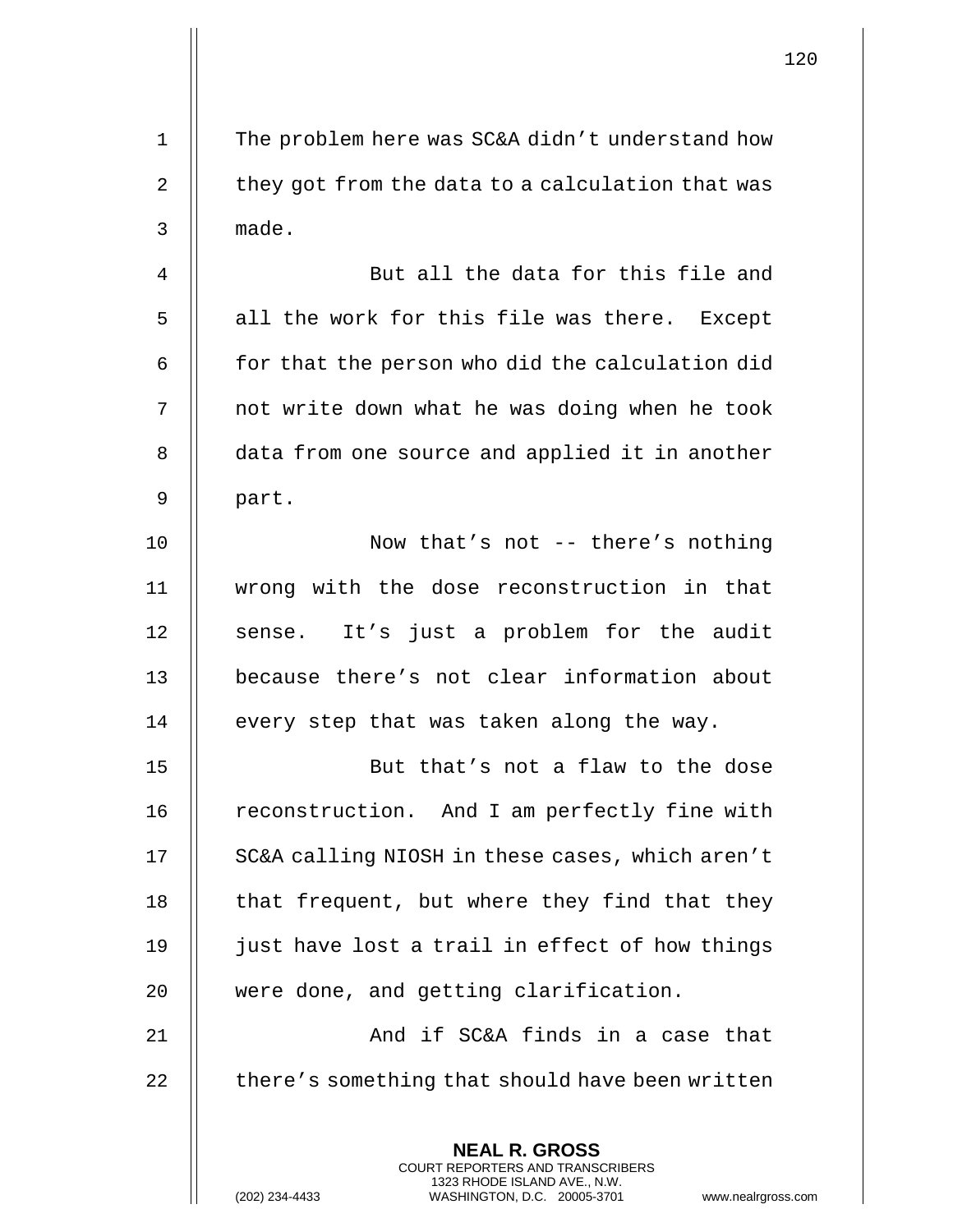| $\mathbf 1$    | down, they can still put that in their audit.                    |
|----------------|------------------------------------------------------------------|
| 2              | But it's not a finding in terms of a flaw of the                 |
| $\mathsf{3}$   | outcome of the dose reconstruction case.                         |
| $\overline{4}$ | So they can put in their audit                                   |
| 5              | report you know, we didn't understand how he got                 |
| 6              | this. We called NIOSH and this is how they got                   |
| 7              | it, if you want a record of that.                                |
| 8              | But in my opinion, that record                                   |
| 9              | itself has very little value down the road to                    |
| 10             | anyone. But it only has value in terms of being                  |
| 11             | able to do these audits efficiently.                             |
| 12             | MR. FARVER: I would prefer that in                               |
| 13             | situations where we cannot verify a dose from                    |
| 14             | the dose reconstruction report, or the files                     |
| 15             | provided, that we write it up as a finding and                   |
| 16             | let it come out here that oh, okay, it was                       |
| 17             | because the dose reconstructor didn't include                    |
| 18             | all the work. Or maybe a file is missing.                        |
| 19             | But I'd rather write it up as a                                  |
| 20             | finding and let it come out during this process.                 |
| 21             | MR. KATZ: Okay, and my opinion is                                |
| 22             | that we waste a lot of time on these things.                     |
|                | <b>NEAL R. GROSS</b>                                             |
|                | COURT REPORTERS AND TRANSCRIBERS<br>1323 RHODE ISLAND AVE., N.W. |
|                | (202) 234-4433<br>WASHINGTON, D.C. 20005-3701<br>www.nealrgross. |

 $\mathbf{I}$  $\mathsf{l}\mathsf{l}$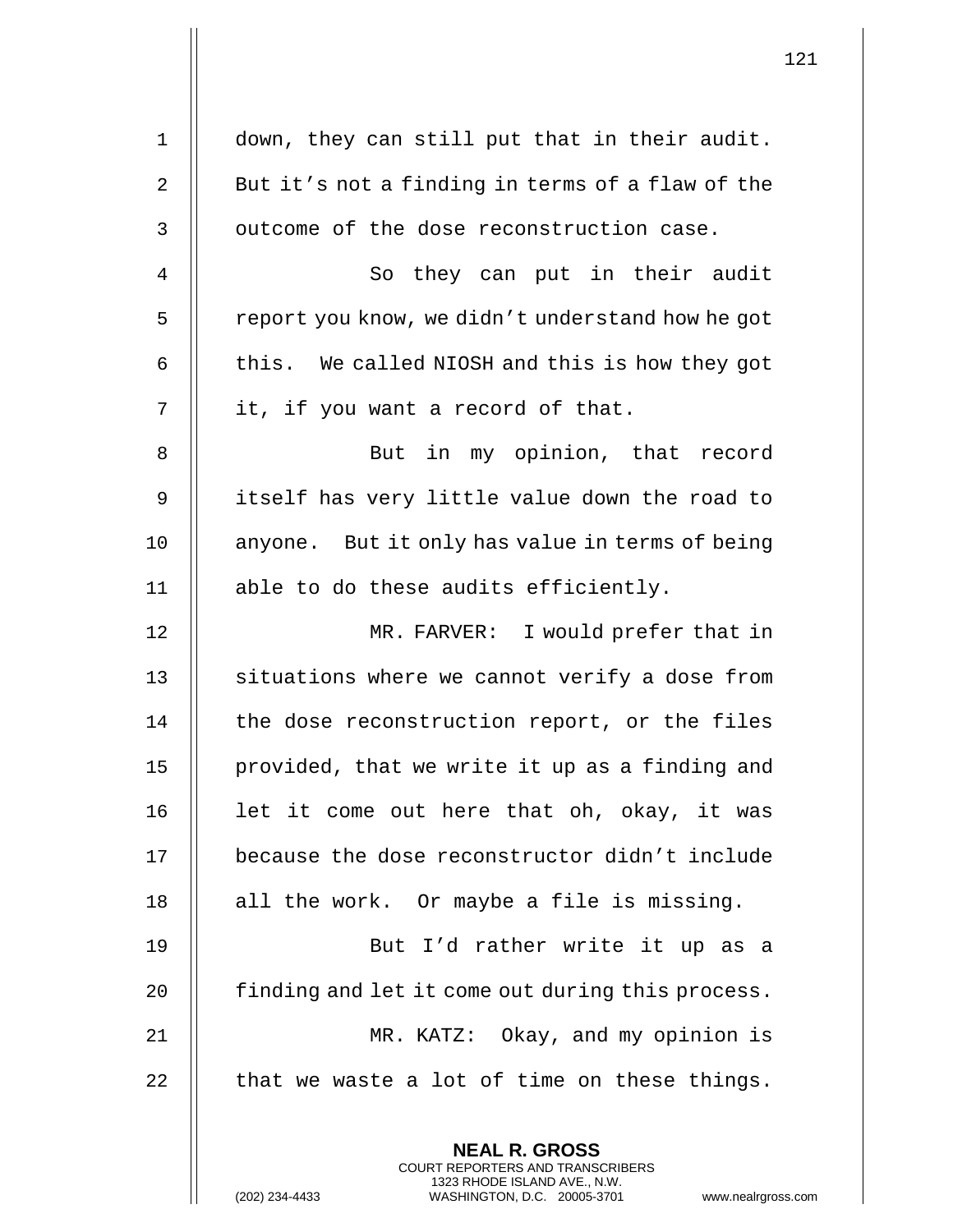| $\mathbf 1$    | Because they're not problems with the dose                                                                                                                         |
|----------------|--------------------------------------------------------------------------------------------------------------------------------------------------------------------|
| $\overline{2}$ | reconstruction case per se. They're just an                                                                                                                        |
| $\mathsf{3}$   | issue for processing the audit.                                                                                                                                    |
| $\overline{4}$ | So I would rather not waste the                                                                                                                                    |
| 5              | whole Subcommittee's time on these matters.                                                                                                                        |
| 6              | MR. CALHOUN: Well this is Grady.                                                                                                                                   |
| 7              | And my opinion on that is it's not a finding.                                                                                                                      |
| 8              | Because our goal with this program is to provide                                                                                                                   |
| 9              | quick dose reconstructions that are on the                                                                                                                         |
| 10             | right side of compensation.                                                                                                                                        |
| 11             | It's really not one of our                                                                                                                                         |
| 12             | priorities to make them easy for an outside                                                                                                                        |
| 13             | agency such as yourself to audit. As long as                                                                                                                       |
| 14             | it's clear what our people do; for our people                                                                                                                      |
| 15             | to do it, that's our goal.                                                                                                                                         |
| 16             | So because it wasn't as easy for you                                                                                                                               |
| 17             | to find something, really can't be held up as                                                                                                                      |
| 18             | a finding. Because then once it's done on this                                                                                                                     |
| 19             | list, it gets tallied up as a problem.<br>And                                                                                                                      |
| 20             | really the problem is that it just wasn't clear                                                                                                                    |
| 21             | to the auditor.                                                                                                                                                    |
| 22             | MR. KATZ: Okay, I'm happy to have                                                                                                                                  |
|                | <b>NEAL R. GROSS</b><br><b>COURT REPORTERS AND TRANSCRIBERS</b><br>1323 RHODE ISLAND AVE., N.W.<br>(202) 234-4433<br>WASHINGTON, D.C. 20005-3701<br>www.nealrgross |

(202) 234-4433 WASHINGTON, D.C. 20005-3701 www.nealrgross.com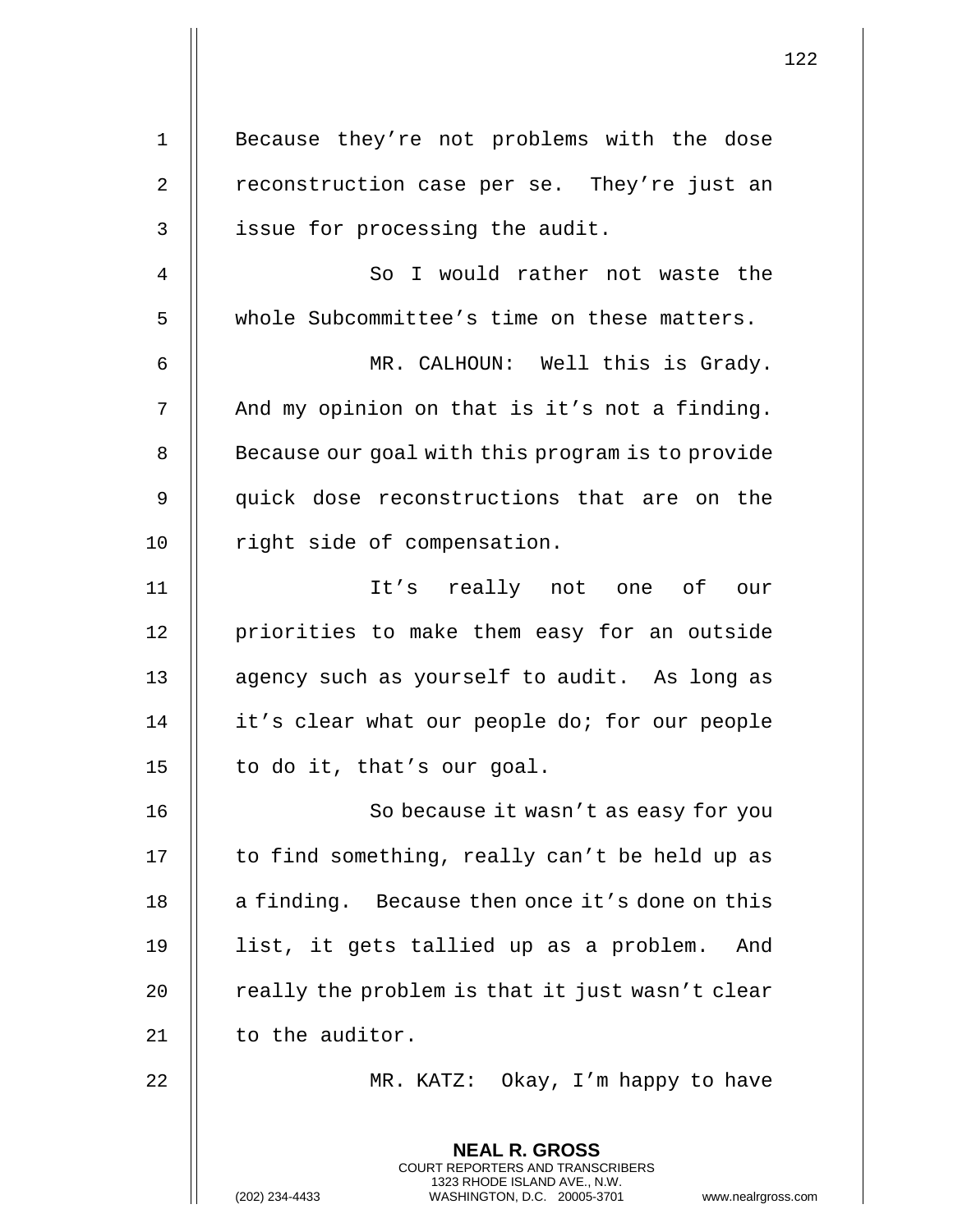**NEAL R. GROSS** COURT REPORTERS AND TRANSCRIBERS 1323 RHODE ISLAND AVE., N.W. (202) 234-4433 WASHINGTON, D.C. 20005-3701 www.nealrgross.com 1 more discussion about this with SC&A. But I'm 2 || fine. 3 CHAIRMAN KOTELCHUCK: Well let's 4 | just close -- let's just close .4. And .5 is on 5 | the screen. 6 MR. FARVER: Okay again the IMBA 7 intake does not match the CADW intake. There 8 || was an IMBA file for an iodine-131 intake. It  $9$  || shows 39 million picocuries for the intake. 10 || The intakes that were put into the 11 CADW report were 392 thousand picocuries 12 | intake. They were off by 100. Human error. 13 CHAIRMAN KOTELCHUCK: It sounds 14 like NIOSH -- well it sounds like NIOSH 15 acknowledges that that's correct. 16 || MR. SIEBERT: Yes, we agree. 17 CHAIRMAN KOTELCHUCK: Okay then 18 || let's close it. It's not really an issue for 19 us to discuss. .6 20 MR. FARVER: 266.6, NIOSH 21 || underestimated the missed neutron dose. This  $22$   $\parallel$  is a little bit unusual because this employee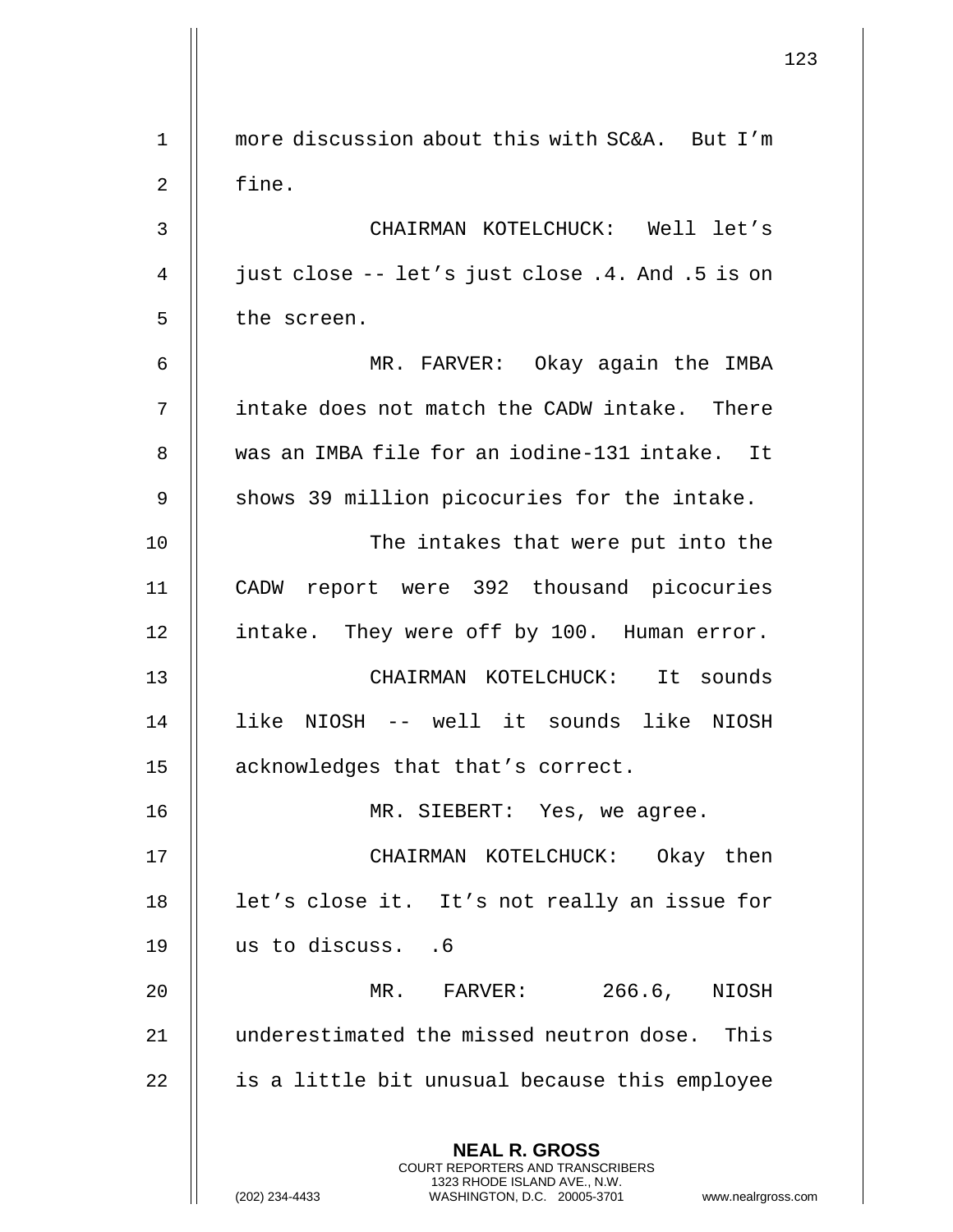|                |                                                                                                                                                                        | 124 |
|----------------|------------------------------------------------------------------------------------------------------------------------------------------------------------------------|-----|
| 1              | was involved with -- we'll have to understand                                                                                                                          |     |
| $\overline{2}$ | a little bit about the employee.                                                                                                                                       |     |
| 3              | He was a radiology field operations                                                                                                                                    |     |
| 4              | person. That puts a little bit more emphasis                                                                                                                           |     |
| 5              | on this. And was involved in, gosh, nearly 700                                                                                                                         |     |
| 6              | nuclear tests. And we thought that the neutron                                                                                                                         |     |
| 7              | dose was a little underestimated since the only                                                                                                                        |     |
| 8              | assigned doses were '61, '62, 1980.                                                                                                                                    |     |
| 9              | Out of 30 years of employment and                                                                                                                                      |     |
| 10             | participation in nuclear tests. Okay, so that                                                                                                                          |     |
| 11             | was the basis for the finding. I did read their                                                                                                                        |     |
| 12             | response. And there is a section in the NTS                                                                                                                            |     |
| 13             | TBD. And I believe it's an attachment or                                                                                                                               |     |
| 14             | appendices -- attachment D, okay.                                                                                                                                      |     |
| 15             | We read through the analysis. And                                                                                                                                      |     |
| 16             | what they did was reasonable based on their                                                                                                                            |     |
| 17             | analysis.                                                                                                                                                              |     |
| 18             | CHAIRMAN KOTELCHUCK: Okay. Then                                                                                                                                        |     |
| 19             | let's close. Any objection?                                                                                                                                            |     |
| 20             | MR. FARVER: No.                                                                                                                                                        |     |
| 21             | CHAIRMAN KOTELCHUCK:<br>Okay.                                                                                                                                          |     |
| 22             | Good. 292.                                                                                                                                                             |     |
|                | <b>NEAL R. GROSS</b><br><b>COURT REPORTERS AND TRANSCRIBERS</b><br>1323 RHODE ISLAND AVE., N.W.<br>(202) 234-4433<br>WASHINGTON, D.C. 20005-3701<br>www.nealrgross.com |     |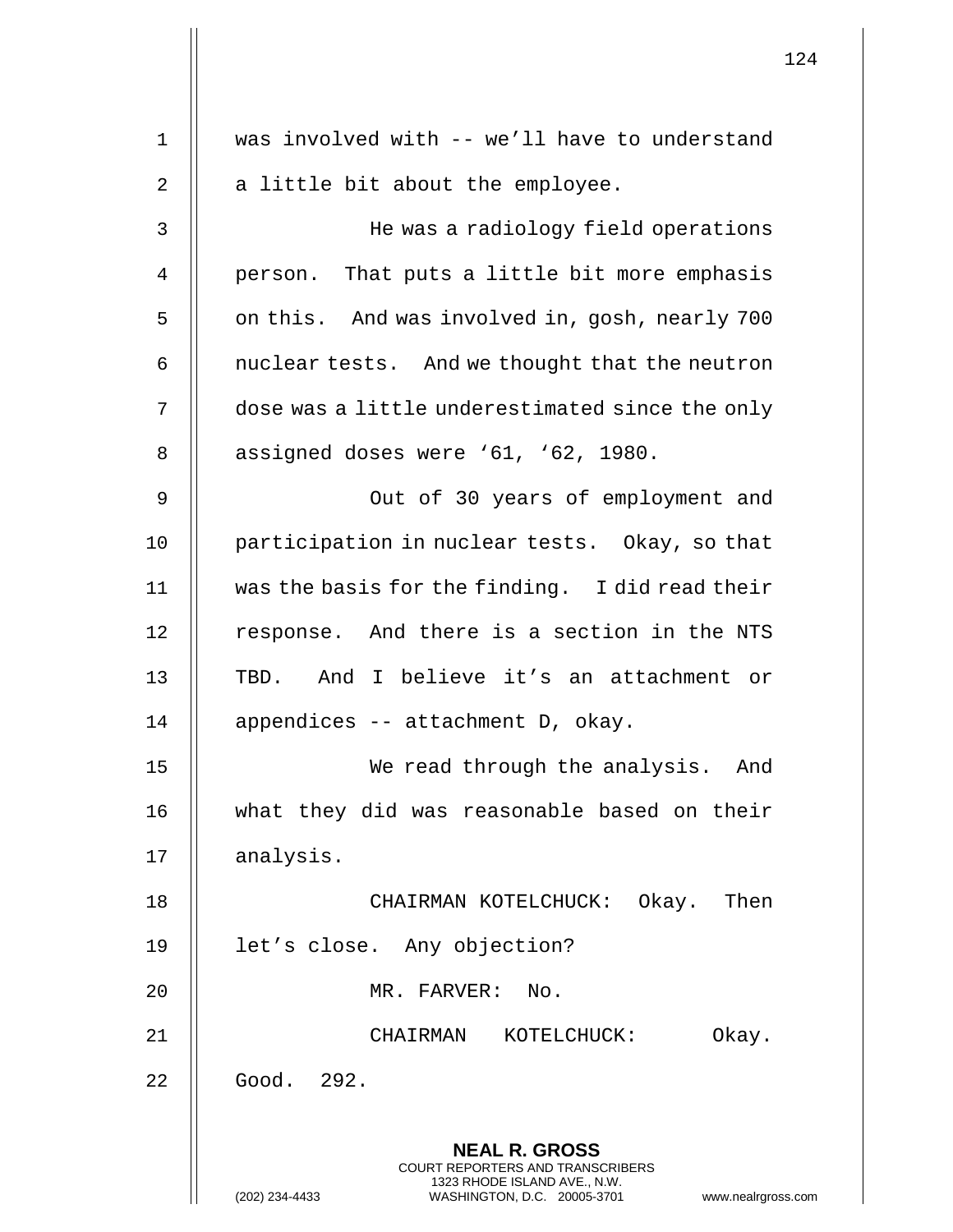|                | 125                                                                                                                                                                    |
|----------------|------------------------------------------------------------------------------------------------------------------------------------------------------------------------|
| 1              | MR. FARVER: Okay, next case is                                                                                                                                         |
| $\overline{2}$ | 292.1. Okay. Inappropriate assignment of                                                                                                                               |
| 3              | '61 to '66 missed photon doses. I believe if                                                                                                                           |
| 4              | I remember right, there was a section in the TBD                                                                                                                       |
| 5              | where there were overlapping dates.                                                                                                                                    |
| 6              | So it went from one period from '61                                                                                                                                    |
| 7              | to '66, you did one thing. And then I believe                                                                                                                          |
| 8              | it said from '66 to something else you do                                                                                                                              |
| 9              | something different. So there was kind of an                                                                                                                           |
| 10             | overlap.                                                                                                                                                               |
| 11             | And basically that is what prompted                                                                                                                                    |
| 12             | this finding. It has been changed in the 2010                                                                                                                          |
| 13             | revision.                                                                                                                                                              |
| 14             | CHAIRMAN KOTELCHUCK: Right.                                                                                                                                            |
| 15             | MR. FARVER: It's been corrected.                                                                                                                                       |
| 16             | But I believe it was an overlapping date.                                                                                                                              |
| 17             | CHAIRMAN KOTELCHUCK: Yeah. Well                                                                                                                                        |
| 18             | it sounds like there's agreement again and can                                                                                                                         |
| 19             | close. We can close. Let's go on.                                                                                                                                      |
| 20             | MR. FARVER: 292.2, inappropriate                                                                                                                                       |
| 21             | dismissal of occupational medical exams.                                                                                                                               |
| 22             | Okay.                                                                                                                                                                  |
|                | <b>NEAL R. GROSS</b><br><b>COURT REPORTERS AND TRANSCRIBERS</b><br>1323 RHODE ISLAND AVE., N.W.<br>(202) 234-4433<br>WASHINGTON, D.C. 20005-3701<br>www.nealrgross.com |

 $\overline{1}$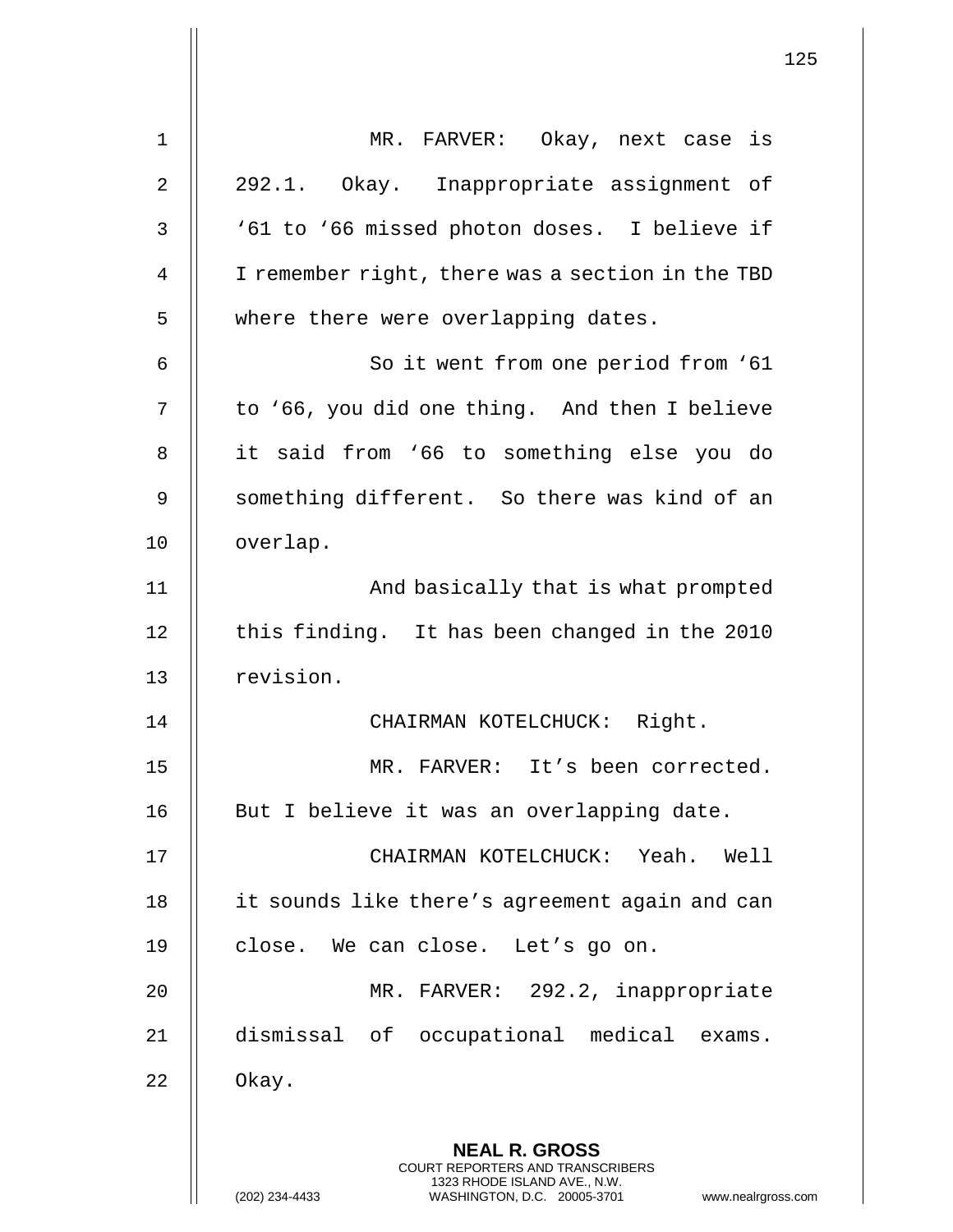|    |                                                                                                                                                                 | 126 |
|----|-----------------------------------------------------------------------------------------------------------------------------------------------------------------|-----|
| 1  | MR. SIEBERT: Doug, would you like                                                                                                                               |     |
| 2  | me to go ahead and explain this?                                                                                                                                |     |
| 3  | MR. FARVER: Go ahead, I'm trying                                                                                                                                |     |
| 4  | to find the file.                                                                                                                                               |     |
| 5  | MR. SIEBERT: Yeah, that's fine.                                                                                                                                 |     |
| 6  | This really has to do with how we interpret                                                                                                                     |     |
| 7  | NTS's responses on whether medical records are                                                                                                                  |     |
| 8  | available. NTS does make a differentiation                                                                                                                      |     |
| 9  | between what they call "not readily available",                                                                                                                 |     |
| 10 | which means they didn't retrieve the medical                                                                                                                    |     |
| 11 | file.                                                                                                                                                           |     |
| 12 | If that was the case we would use a                                                                                                                             |     |
| 13 | default frequency. Or they also notified                                                                                                                        |     |
| 14 | things as "does not exist", which means they did                                                                                                                |     |
| 15 | search through the medical records and there                                                                                                                    |     |
| 16 | are no X-rays in the medical records. In that                                                                                                                   |     |
| 17 | case we would follow the actual X-ray record,                                                                                                                   |     |
| 18 | which would be to assign no X-rays.                                                                                                                             |     |
| 19 | So it's understanding exactly what                                                                                                                              |     |
| 20 | NTS is saying when they're responding as to how                                                                                                                 |     |
| 21 | to assess the X-ray.                                                                                                                                            |     |
|    |                                                                                                                                                                 |     |
| 22 | CHAIRMAN KOTELCHUCK: Okay.                                                                                                                                      |     |
|    | <b>NEAL R. GROSS</b><br>COURT REPORTERS AND TRANSCRIBERS<br>1323 RHODE ISLAND AVE., N.W.<br>(202) 234-4433<br>www.nealrgross.com<br>WASHINGTON, D.C. 20005-3701 |     |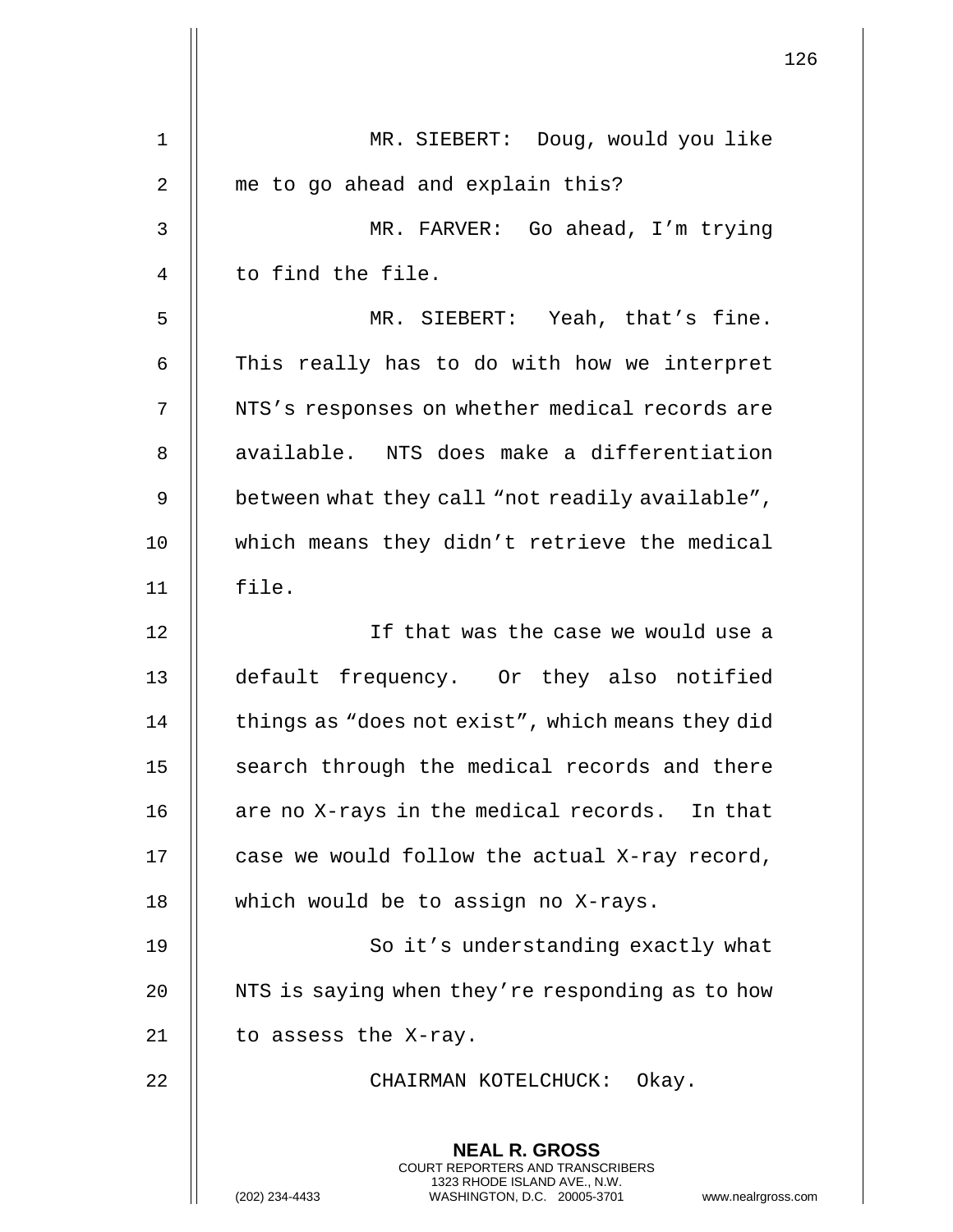| $\mathbf 1$ | MR. FARVER: So, what I'm looking                                                                                                                                   |
|-------------|--------------------------------------------------------------------------------------------------------------------------------------------------------------------|
| 2           | at is the records. So when there are no                                                                                                                            |
| 3           | records, you would go and assign from the                                                                                                                          |
| 4           | frequency that's in the NTS TBD, correct?                                                                                                                          |
| 5           | MR. SIEBERT: No, if there's -- it                                                                                                                                  |
| 6           | depends on how they tell us that there's no                                                                                                                        |
| 7           | records.                                                                                                                                                           |
| 8           | MR. FARVER: Okay.                                                                                                                                                  |
| 9           | $MR. SIEBERT: If they say -- if they$                                                                                                                              |
| 10          | state -- let me look at that working again. If                                                                                                                     |
| 11          | a state does not exist, or specifically no                                                                                                                         |
| 12          | records, that is correct, we will assume that                                                                                                                      |
| 13          | there are no records available and they did                                                                                                                        |
| 14          | look. And NTS took good care of their record,                                                                                                                      |
| 15          | with their medical records and so on. Which                                                                                                                        |
| 16          | means the individual did not get X-rays.                                                                                                                           |
| 17          | If it's marked as did not -- or not                                                                                                                                |
| 18          | readily available, that means NTS did not go                                                                                                                       |
| 19          | into the records to pull out the<br>back                                                                                                                           |
| 20          | information. And if we don't have that                                                                                                                             |
| 21          | information, then we will use the default                                                                                                                          |
| 22          | frequency.                                                                                                                                                         |
|             | <b>NEAL R. GROSS</b><br><b>COURT REPORTERS AND TRANSCRIBERS</b><br>1323 RHODE ISLAND AVE., N.W.<br>WASHINGTON, D.C. 20005-3701<br>(202) 234-4433<br>www.nealrgross |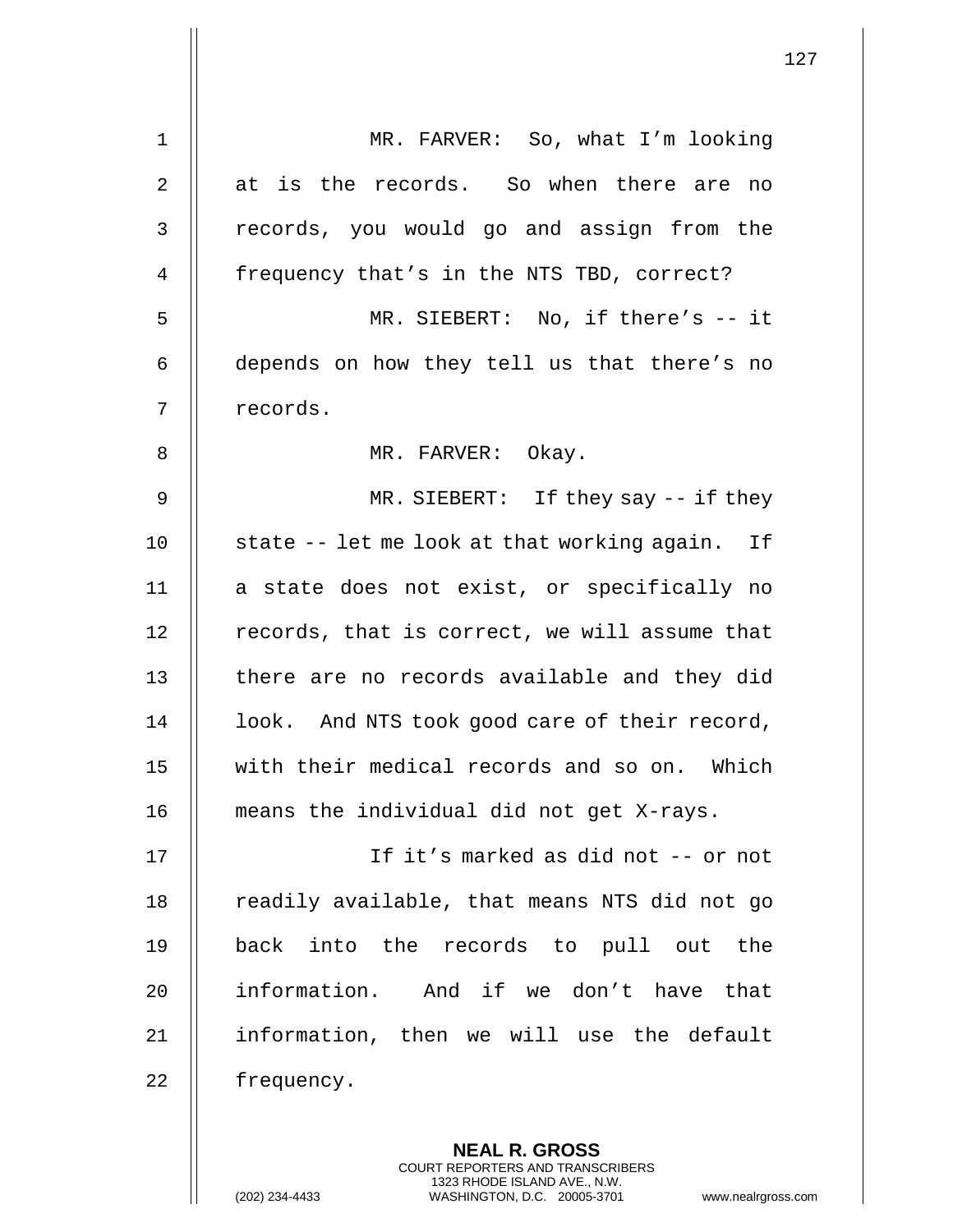|                |                                                                                                                                                                        | 128 |
|----------------|------------------------------------------------------------------------------------------------------------------------------------------------------------------------|-----|
| 1              | CHAIRMAN KOTELCHUCK: That makes                                                                                                                                        |     |
| $\overline{2}$ | sense. And SC&A agrees, right?                                                                                                                                         |     |
| 3              | MR. FARVER: I probably will for                                                                                                                                        |     |
| 4              | this case just because it's a telephone person.                                                                                                                        |     |
| 5              | CHAIRMAN KOTELCHUCK: Okay.                                                                                                                                             |     |
| 6              | MR. FARVER: A maintenance person.                                                                                                                                      |     |
| 7              | CHAIRMAN KOTELCHUCK: Then let's                                                                                                                                        |     |
| 8              | close it.                                                                                                                                                              |     |
| 9              | MR. FARVER: Is that something that                                                                                                                                     |     |
| 10             | needs to be clarified in the TBD? I'm just                                                                                                                             |     |
| 11             | throwing that out there.                                                                                                                                               |     |
| 12             | MR. SIEBERT: And that's a valid                                                                                                                                        |     |
| 13             | question. I need to -- I have not had a chance                                                                                                                         |     |
| 14             | to look to see if it's been updated in the TBD                                                                                                                         |     |
| 15             | or the DR guidance. And I am verifying that                                                                                                                            |     |
| 16             | that information is available to the dose                                                                                                                              |     |
| 17             | reconstructors. If it is not yet, I'm going to                                                                                                                         |     |
| 18             | ensure it is.                                                                                                                                                          |     |
| 19             | MR. FARVER: Okay, because that                                                                                                                                         |     |
| 20             | would be useful.                                                                                                                                                       |     |
| 21             | CHAIRMAN KOTELCHUCK: Okay.                                                                                                                                             |     |
| 22             | MR. SIEBERT: Oh, Doug, I'm sorry,                                                                                                                                      |     |
|                | <b>NEAL R. GROSS</b><br><b>COURT REPORTERS AND TRANSCRIBERS</b><br>1323 RHODE ISLAND AVE., N.W.<br>WASHINGTON, D.C. 20005-3701<br>(202) 234-4433<br>www.nealrgross.com |     |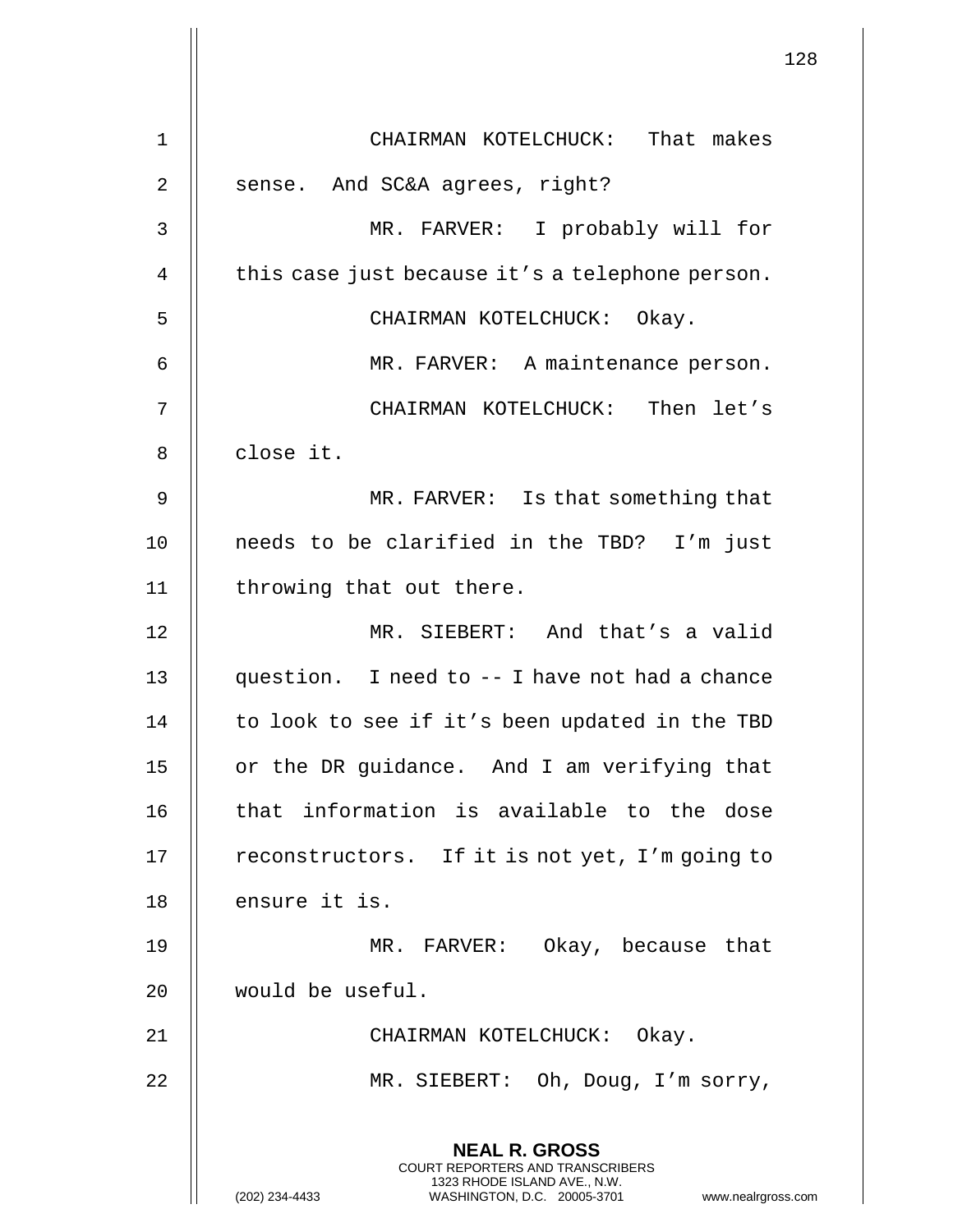129 **NEAL R. GROSS** COURT REPORTERS AND TRANSCRIBERS 1323 RHODE ISLAND AVE., N.W. (202) 234-4433 WASHINGTON, D.C. 20005-3701 www.nealrgross.com 1 | I just found out, it is in the DR guidance right  $2 \parallel$  now. 3 || MR. FARVER: Okay. 4 CHAIRMAN KOTELCHUCK: Good. Then 5 | we're ready to go on. Sorry, I'm trying to push  $6 \parallel$  ahead. Observation 1, 292. 7 MR. FARVER: Hang on until I get  $8$  | this updated Dave. 9 CHAIRMAN KOTELCHUCK: Sure. 10 MR. FARVER: I wanted to get all 11 that information in there. And then it's in 12 || the guidance document so it doesn't happen  $13$   $\parallel$  again. 14 Okay. Observation 1. Okay, this 15 || is just pointing out that little --16 CHAIRMAN KOTELCHUCK: Yeah. 17 || MR. FARVER: Without the 1.25 18 | correction factor. 19 CHAIRMAN KOTELCHUCK: Right. 20 MR. FARVER: Fixed in the revised 21 || addition. 22 || CHAIRMAN KOTELCHUCK: Right.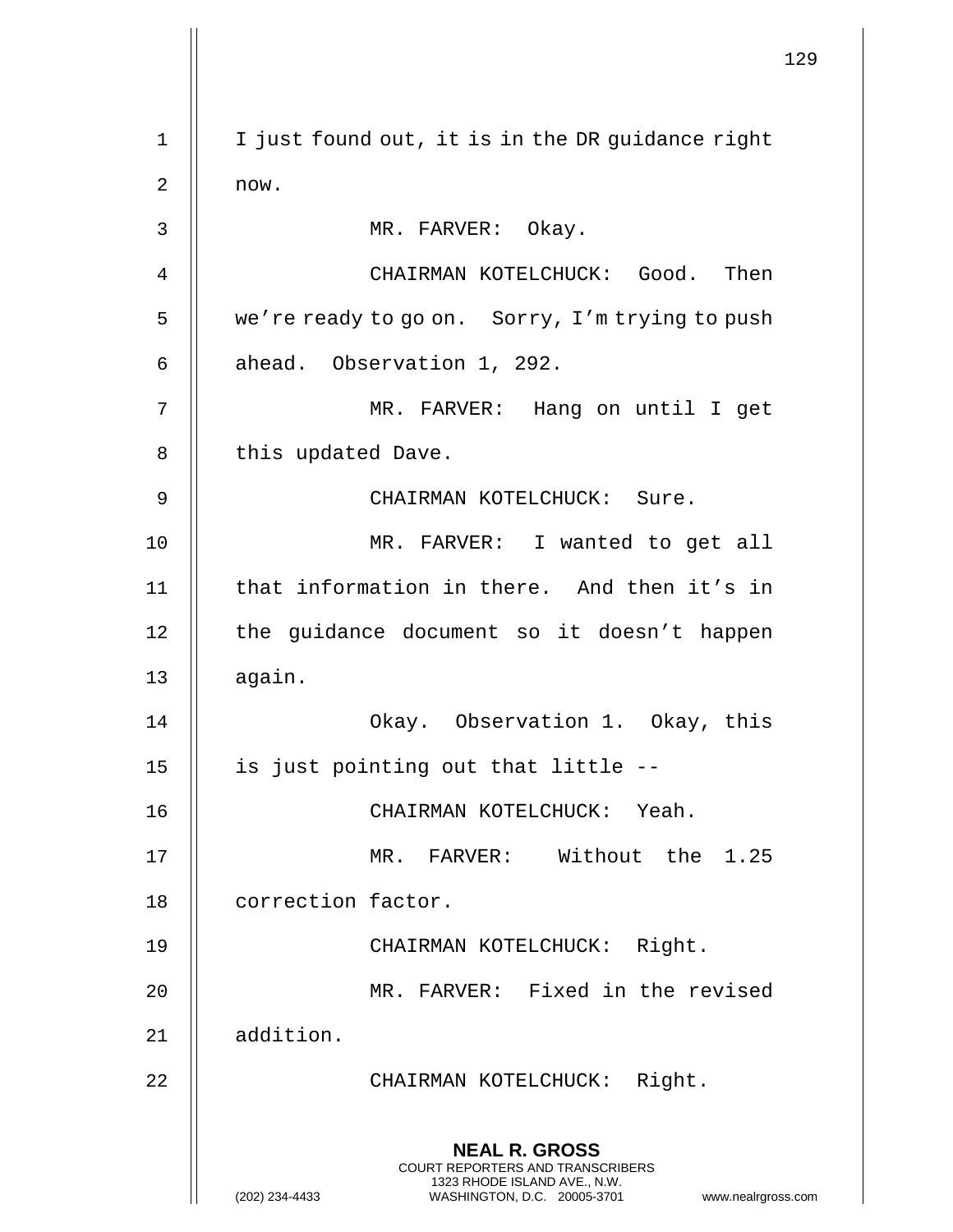|                |                                                                                                                                                                        | 130 |
|----------------|------------------------------------------------------------------------------------------------------------------------------------------------------------------------|-----|
| $\mathbf 1$    | MR. FARVER: Okay.                                                                                                                                                      |     |
| $\overline{2}$ | CHAIRMAN KOTELCHUCK: That's okay.                                                                                                                                      |     |
| 3              | MR. FARVER: Observation number 2                                                                                                                                       |     |
| 4              | points out what I said, this is a telephone                                                                                                                            |     |
| 5              | person. And it is really hard to determine if                                                                                                                          |     |
| 6              | he was a contract employee or not. And it just                                                                                                                         |     |
| 7              | wasn't clear to me from the file or the CATI                                                                                                                           |     |
| 8              | information.                                                                                                                                                           |     |
|                |                                                                                                                                                                        |     |
| 9              | So it's not really anything                                                                                                                                            |     |
| 10             | negative, it's just pointing out that it's not                                                                                                                         |     |
| 11             | clear.                                                                                                                                                                 |     |
| 12             | CHAIRMAN KOTELCHUCK: Alright.                                                                                                                                          |     |
| 13             | MR. FARVER: Observation number 3                                                                                                                                       |     |
| 14             | just points out a little discrepancy between                                                                                                                           |     |
| 15             | the TBD and a couple of tables and that NIOSH                                                                                                                          |     |
| 16             | corrected that issue. It looks like one was                                                                                                                            |     |
| 17             | off by a factor of 10.                                                                                                                                                 |     |
| 18             | CHAIRMAN KOTELCHUCK: Okay.                                                                                                                                             |     |
| 19             | MR. FARVER: Okay, now down to                                                                                                                                          |     |
| 20             | 293.1 and there are findings of lack of                                                                                                                                |     |
| 21             | assignment of 1964 environmental dose. Oh,                                                                                                                             |     |
| 22             | okay. There's a time period during the atomic                                                                                                                          |     |
|                | <b>NEAL R. GROSS</b><br><b>COURT REPORTERS AND TRANSCRIBERS</b><br>1323 RHODE ISLAND AVE., N.W.<br>(202) 234-4433<br>WASHINGTON, D.C. 20005-3701<br>www.nealrgross.com |     |

 $\mathbf{I}$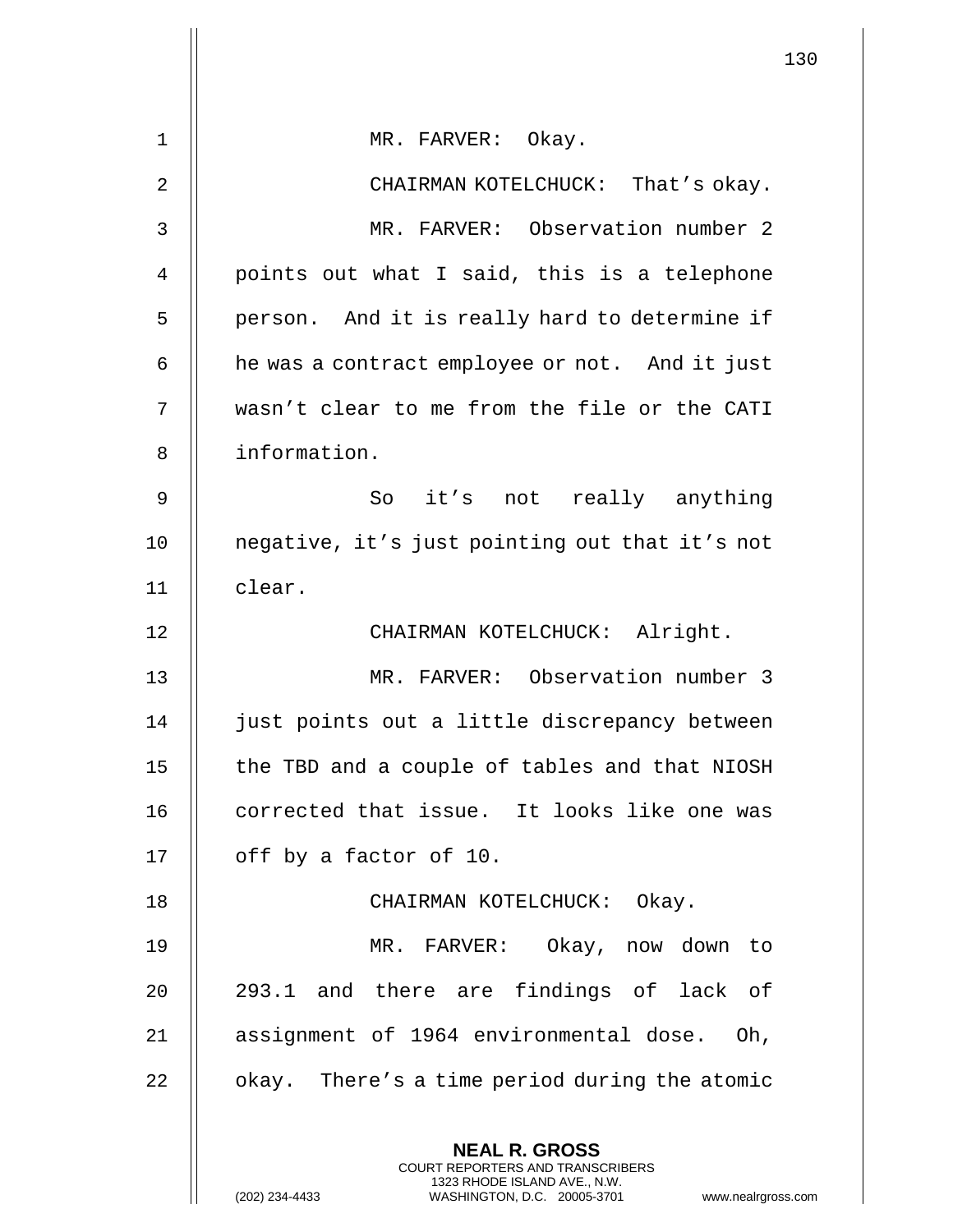| 1  | testing where they did not use -- did not assign                                                                                                             |
|----|--------------------------------------------------------------------------------------------------------------------------------------------------------------|
| 2  | atomic, or did not assign environmental dose                                                                                                                 |
| 3  | because it just wasn't accurately, you know,                                                                                                                 |
| 4  | the ambient dose.                                                                                                                                            |
| 5  | The more recent version of the NTS                                                                                                                           |
| 6  | TBD explains it a little better than the version                                                                                                             |
| 7  | that was in place at the time. So we should not                                                                                                              |
| 8  | have this issue again.                                                                                                                                       |
| 9  | CHAIRMAN KOTELCHUCK: Okay.                                                                                                                                   |
| 10 | MR. FARVER: Okay, what prompted it                                                                                                                           |
| 11 | was the employee had no external dosimetry for                                                                                                               |
| 12 | 1964 and as of other years when there was no                                                                                                                 |
| 13 | external dosimetry, he was assigned an                                                                                                                       |
| 14 | environmental dose, will count for some                                                                                                                      |
| 15 | external dose. But this was not done in '64.                                                                                                                 |
| 16 | That's what prompted the finding.                                                                                                                            |
| 17 | But according to the TBD for that time period,                                                                                                               |
| 18 | they did not assign an ambient dose.                                                                                                                         |
| 19 | CHAIRMAN KOTELCHUCK:<br>The employee                                                                                                                         |
| 20 | was not on site in '64.                                                                                                                                      |
| 21 | MR. FARVER: Yes.                                                                                                                                             |
| 22 | Right.<br>CHAIRMAN KOTELCHUCK:                                                                                                                               |
|    | <b>NEAL R. GROSS</b><br>COURT REPORTERS AND TRANSCRIBERS<br>1323 RHODE ISLAND AVE., N.W.<br>(202) 234-4433<br>WASHINGTON, D.C. 20005-3701<br>www.nealrgross. |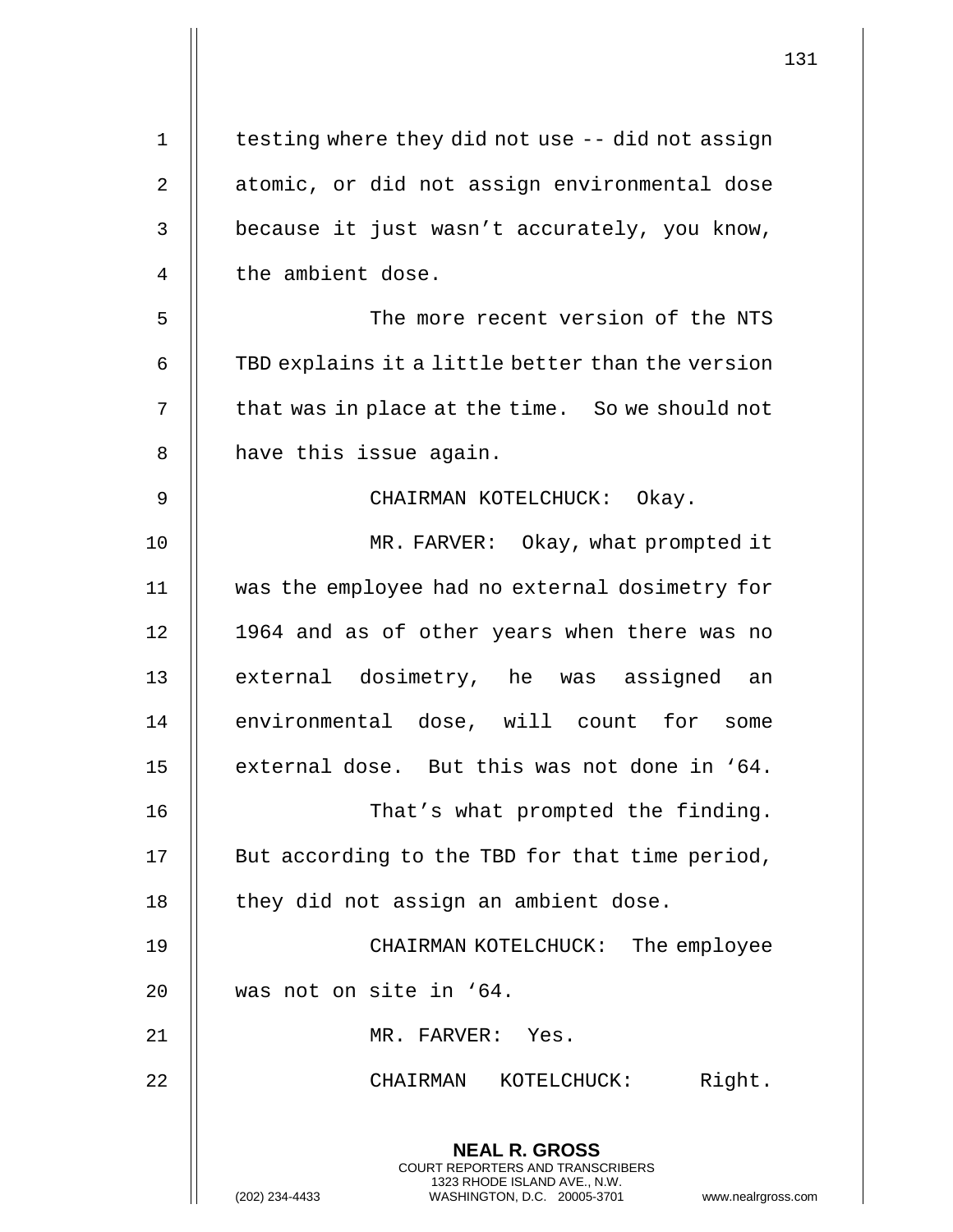|                | 132                                                                                             |
|----------------|-------------------------------------------------------------------------------------------------|
| $\mathbf 1$    | Well it sounds like there's no conflict here.                                                   |
| $\overline{2}$ | MR. FARVER: No.                                                                                 |
| $\mathsf{3}$   | CHAIRMAN KOTELCHUCK: So can we                                                                  |
| $\overline{4}$ | close it?                                                                                       |
| 5              | MR. FARVER: Sure, yes.                                                                          |
| 6              | CHAIRMAN KOTELCHUCK: Okay.                                                                      |
| 7              | MR. FARVER: Okay, that was it for                                                               |
| 8              | 293.                                                                                            |
| $\mathsf 9$    | MR. SIEBERT: This is Scott, I'm                                                                 |
| 10             | sorry. Since we're looking at starting on                                                       |
| 11             | Allied Chemical, is there any way we could take                                                 |
| 12             | a comfort break about this time?                                                                |
| 13             | CHAIRMAN KOTELCHUCK: Oh,<br>we                                                                  |
| 14             | certainly can and I appreciate your saying                                                      |
| 15             | that. It slipped my mind.                                                                       |
| 16             | Okay, it is $2:20$ .                                                                            |
| 17             | (Whereupon, the foregoing meeting                                                               |
| 18             | went off the record at $2:20$ p.m. and                                                          |
| 19             | went back on the record at 2:30                                                                 |
| 20             | $p.m.$ )                                                                                        |
| 21             | CHAIRMAN KOTELCHUCK: Yes, we're                                                                 |
| 22             | ready to go.                                                                                    |
|                |                                                                                                 |
|                | <b>NEAL R. GROSS</b><br><b>COURT REPORTERS AND TRANSCRIBERS</b><br>1323 RHODE ISLAND AVE., N.W. |
|                | (202) 234-4433<br>WASHINGTON, D.C. 20005-3701<br>www.nealrgross.com                             |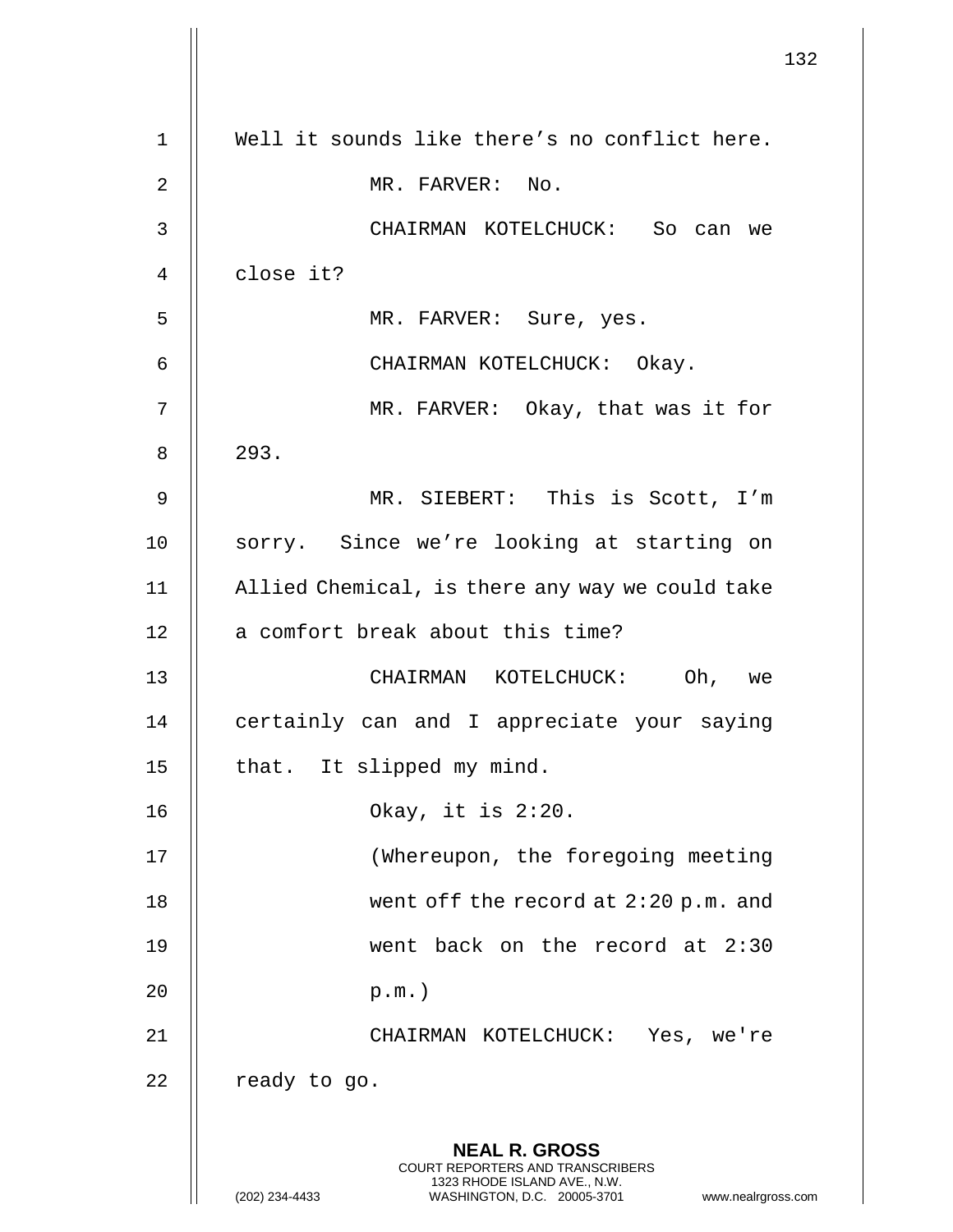**NEAL R. GROSS** COURT REPORTERS AND TRANSCRIBERS 1323 RHODE ISLAND AVE., N.W. (202) 234-4433 WASHINGTON, D.C. 20005-3701 www.nealrgross.com 1 MR. FARVER: 237.1 Allied 2 || Chemical. The short story is the Dose 3 | Construction Report shows a DCF of one was 4  $\parallel$  applied to the doses when in fact a .873 was 5 used. 6 CHAIRMAN KOTELCHUCK: Right. 7 MR. FARVER: Okay. Acknowledge 8 || that. And it happens. It's a reporting  $9$  | error. I suggest closing. 10 CHAIRMAN KOTELCHUCK: Yes. And 11 there's agreement on that. There's no issue 12 || about the calculation. There's an issue about 13 || the communication within it. 14 || MR. FARVER: Correct. 15 CHAIRMAN KOTELCHUCK: Close. 16 Okay 237. 17 MR. FARVER: 237.2 The methods 18 || used to calculate the shallow dose. 19 CHAIRMAN KOTELCHUCK: One minute. 20 || We're just waiting for the screen to --21 || MR. FARVER: Okay. 22 CHAIRMAN KOTELCHUCK: There we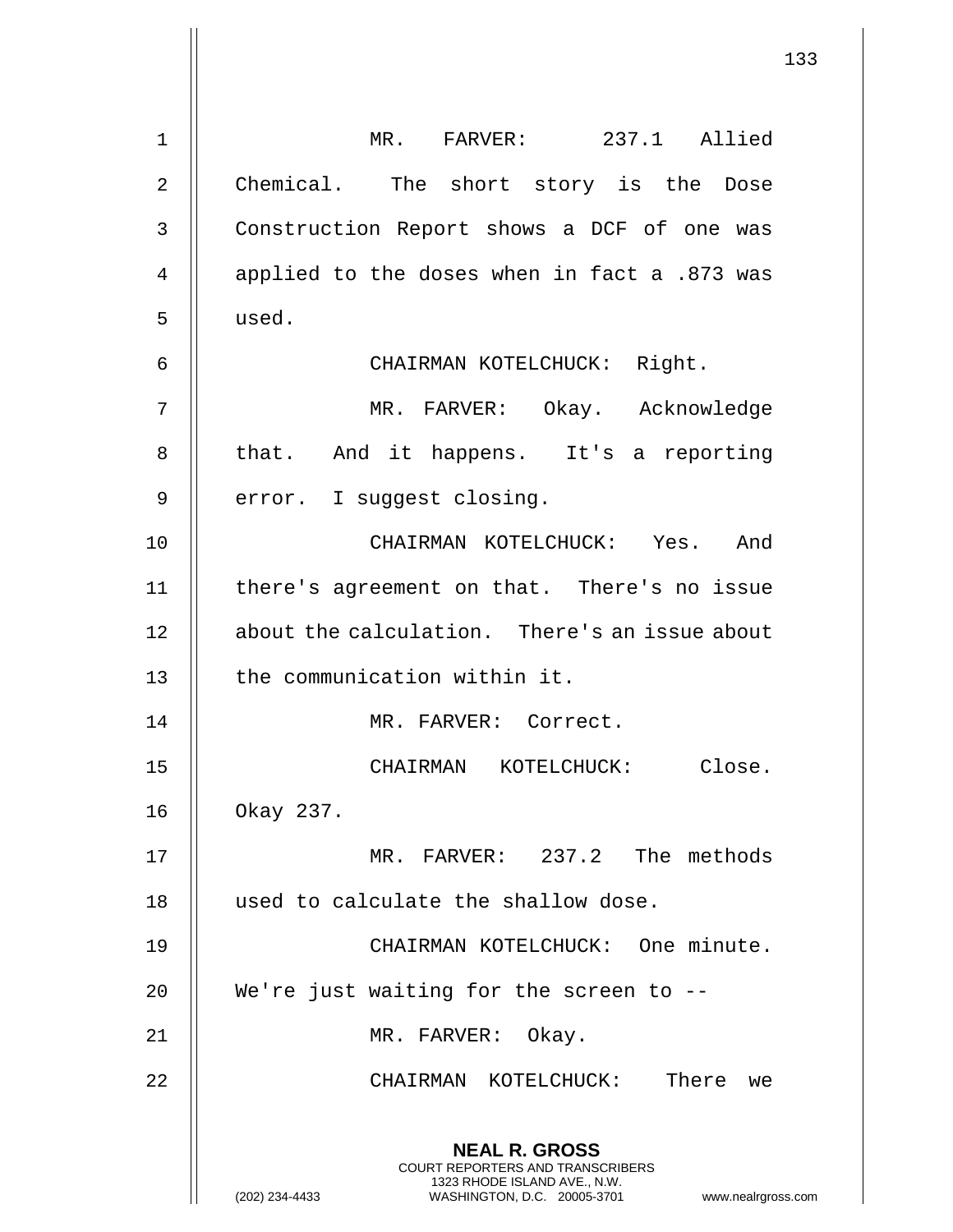**NEAL R. GROSS** COURT REPORTERS AND TRANSCRIBERS 1323 RHODE ISLAND AVE., N.W. (202) 234-4433 WASHINGTON, D.C. 20005-3701 www.nealrgross.com  $1 \parallel$  are, thank you. 237.2. 2 MR. FARVER: 237.2 is a method used  $3$   $\parallel$  to calculate the shallow dose and is not 4 || consistent with the [inaudible] then in the 5 | Dose Reconstruction Report. 6 CHAIRMAN KOTELCHUCK: Let me 7 || scroll up just a wee bit. 8 MR. FARVER: Does John Mauro happen 9 | to be on the phone? 10 CHAIRMAN KOTELCHUCK: He was 11 earlier. 12 MR. FARVER: Okay. Grady do you 13 | know anything about NIOSH going to revisit this 14 || issue as part of a review of the Site Profile? 15 MR. SIEBERT: Grady, I'll answer  $16$  | that if you want me to. 17 MR. CALHOUN: I always want you to, 18 || Scott. 19 MR. SIEBERT: No. The problem  $20$  || that comes out of this is that when you guys 21 | started looking at OTIB-17, you were looking at  $22$  || a gaseous diffusion plant example is my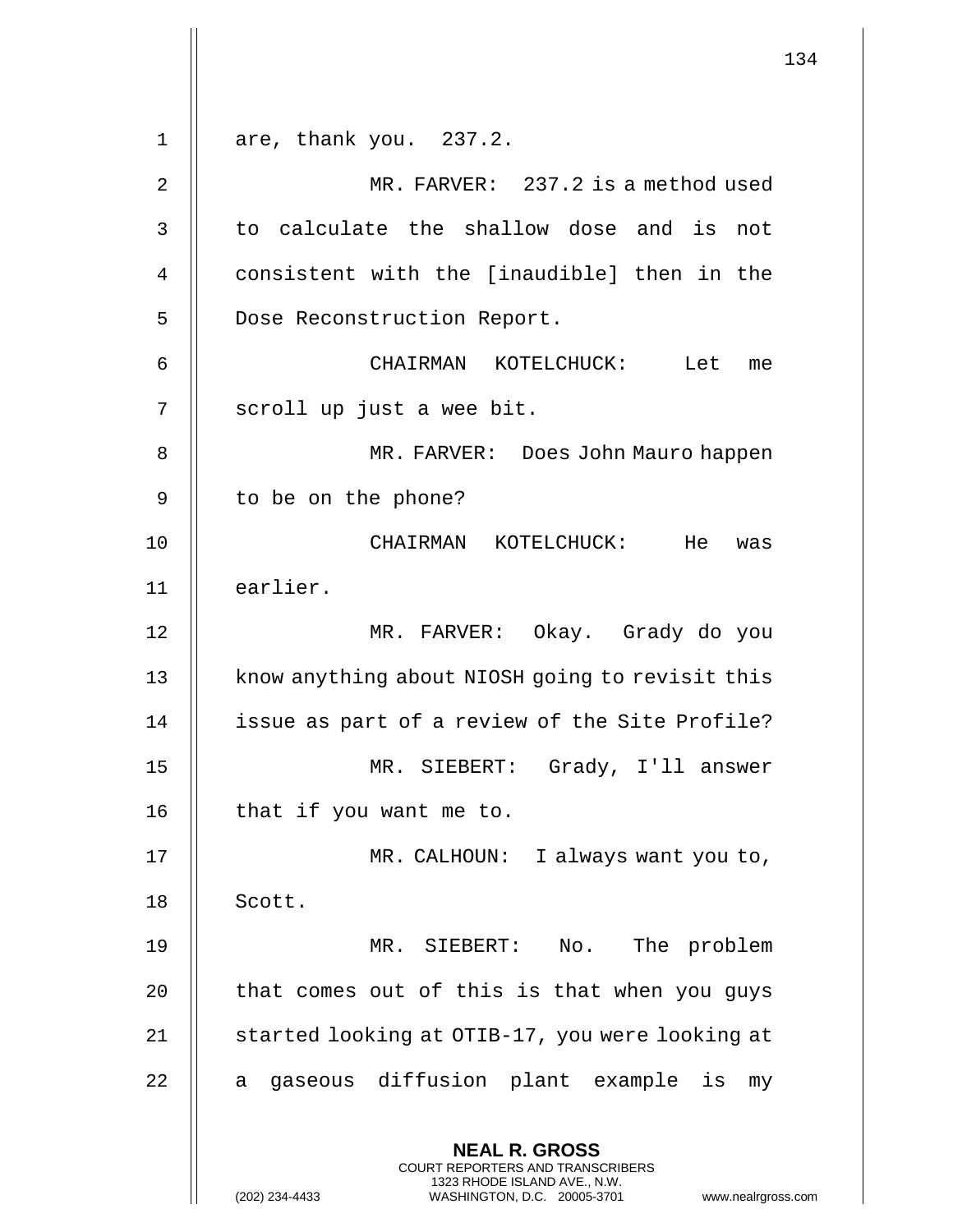| $\overline{2}$ | The fact that the dosimetry and beta            |
|----------------|-------------------------------------------------|
| 3              | dose being recorded at Allied Chemical is       |
| 4              | different than the gaseous diffusion plant      |
| 5              | doesn't mean there's anything wrong with        |
| 6              | OTIB-17 or its application. We just need to be  |
| 7              | clear how we're applying it.                    |
| 8              | In this case, we applied it                     |
| 9              | appropriately with the electron doses because   |
| 10             | we were using the beta and skin results. It     |
| 11             | depends on the year of interest with the site.  |
| 12             | So there's nothing wrong with the               |
| 13             | way the claim was done that I can see. However  |
| 14             | I can agree that it probably could be more      |
| 15             | clearly stated in the Technical Basis Document. |
| 16             | MR. FARVER: Okay. I actually                    |
| 17             | understood your response. I didn't understand   |
| 18             | ours. Okay.                                     |
| 19             | CHAIRMAN KOTELCHUCK: So this is                 |
| 20             | clear, this is -- I don't see what we're        |
| 21             | keeping, why we would want to keep it open. It  |
| 22             | sounds like it's closable.                      |
|                |                                                 |

**NEAL R. GROSS** COURT REPORTERS AND TRANSCRIBERS 1323 RHODE ISLAND AVE., N.W.

(202) 234-4433 WASHINGTON, D.C. 20005-3701 www.nealrgross.com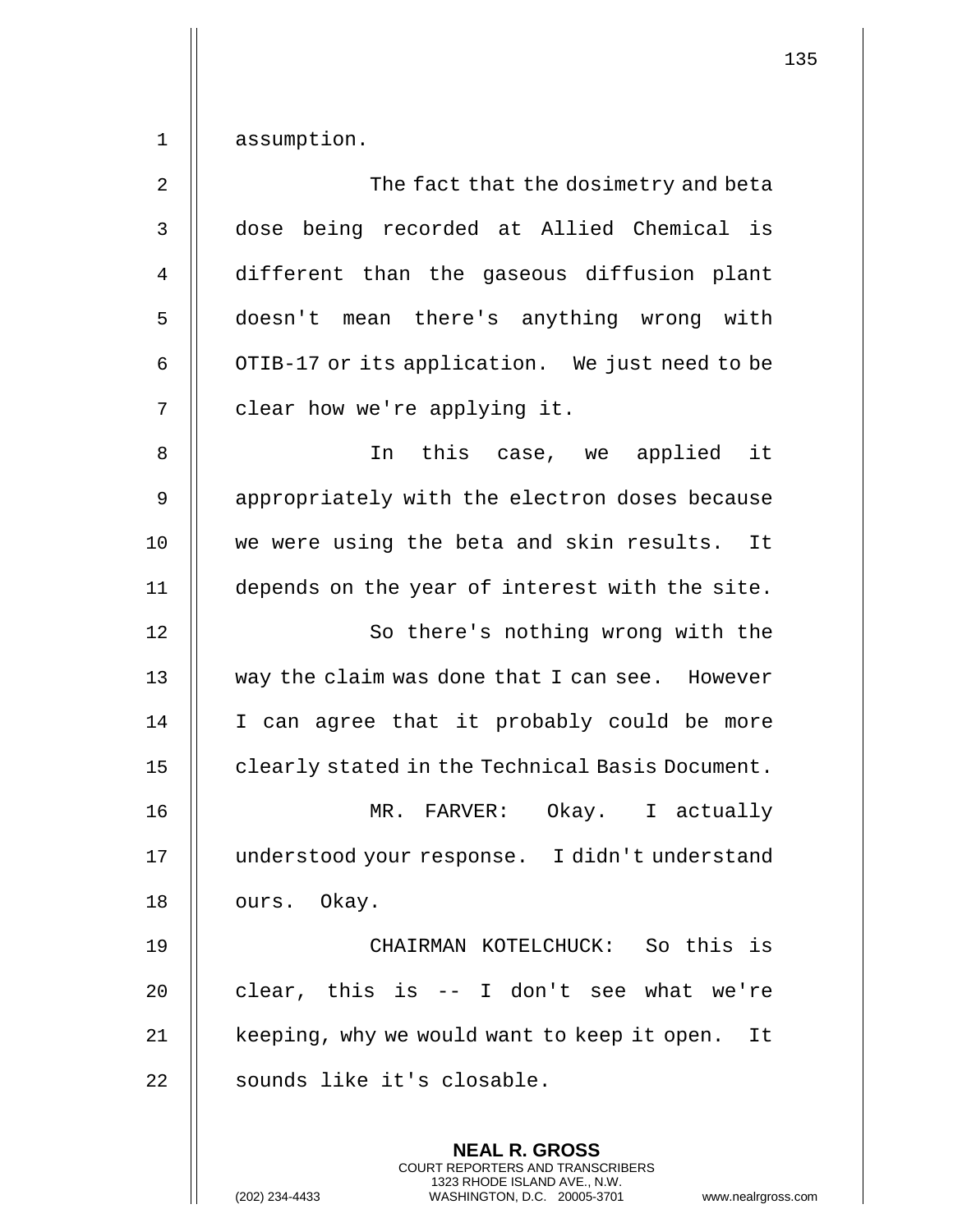|    |                                                                                                                                                                     | 136 |
|----|---------------------------------------------------------------------------------------------------------------------------------------------------------------------|-----|
| 1  | MR. FARVER: Well, I understand.                                                                                                                                     |     |
| 2  | Like I said, I didn't understand our response.                                                                                                                      |     |
| 3  | That's why I was asking if John was on the line.                                                                                                                    |     |
| 4  | He wrote it.                                                                                                                                                        |     |
| 5  | CHAIRMAN KOTELCHUCK: If you like,                                                                                                                                   |     |
| 6  | we can come back to that when John gets back on                                                                                                                     |     |
| 7  | the line.                                                                                                                                                           |     |
| 8  | MR. FARVER: Okay.                                                                                                                                                   |     |
| 9  | MR. STIVER: I sent him a note                                                                                                                                       |     |
| 10 | asking him to call in.                                                                                                                                              |     |
| 11 | CHAIRMAN KOTELCHUCK: Okay. Why                                                                                                                                      |     |
| 12 | don't we do that, folks. So we'll come back to                                                                                                                      |     |
| 13 | 237.2.                                                                                                                                                              |     |
| 14 | MR.<br>FARVER: The next one is                                                                                                                                      |     |
| 15 | something that looks almost similar. 237.3 is                                                                                                                       |     |
| 16 | inappropriately assigned, unmonitored,                                                                                                                              |     |
| 17 | external photon doses, as missed dosed.                                                                                                                             |     |
| 18 | And NIOSH does give a good                                                                                                                                          |     |
| 19 | explanation. And our response is that yes,                                                                                                                          |     |
| 20 | that's a reasonable response and the TBD will                                                                                                                       |     |
| 21 | be revised with clear guidance.                                                                                                                                     |     |
| 22 | That's the part I'm not sure about.                                                                                                                                 |     |
|    | <b>NEAL R. GROSS</b><br><b>COURT REPORTERS AND TRANSCRIBERS</b><br>1323 RHODE ISLAND AVE., N.W.<br>WASHINGTON, D.C. 20005-3701 www.nealrgross.com<br>(202) 234-4433 |     |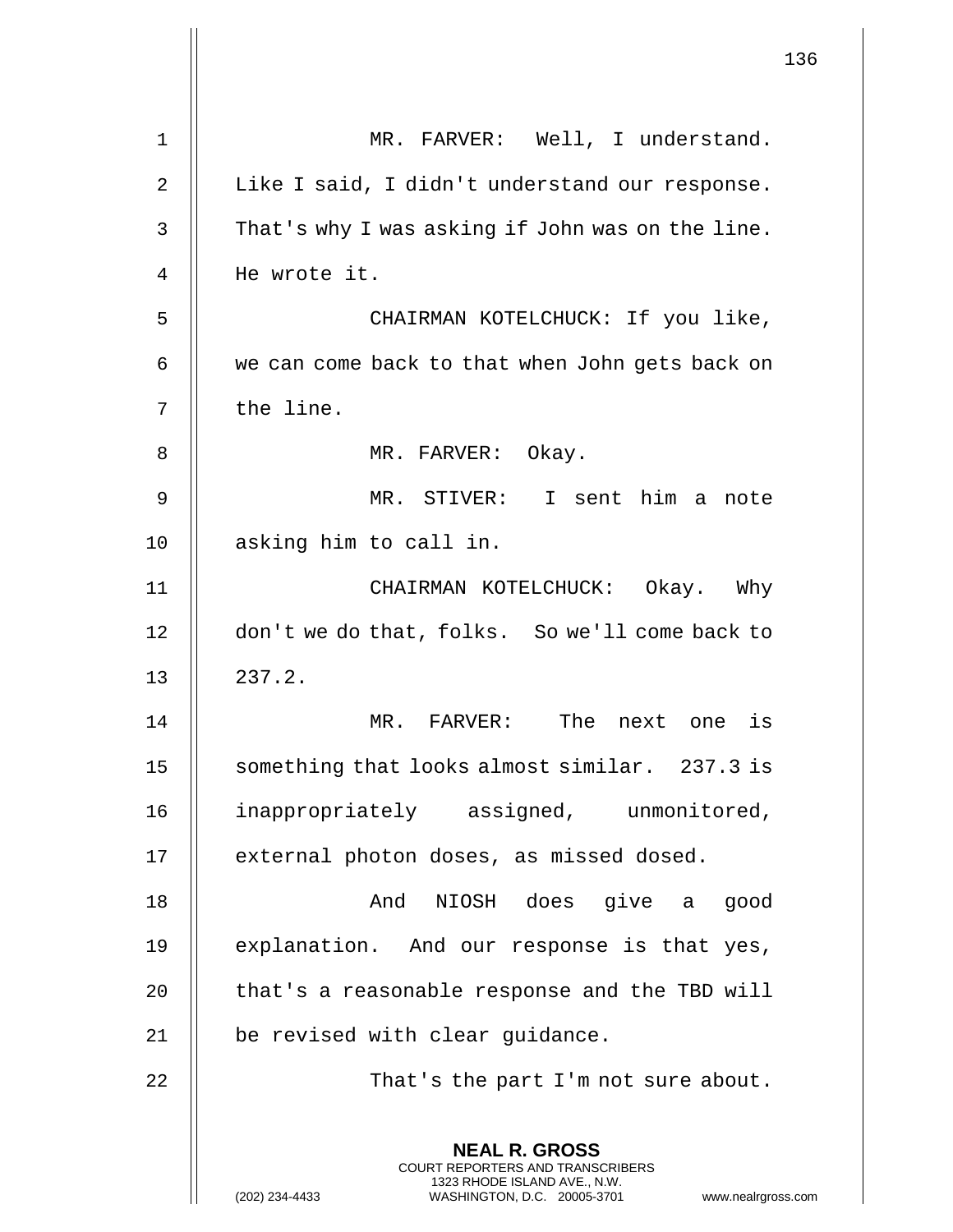|    |                                                                                                                                                                        | 137 |
|----|------------------------------------------------------------------------------------------------------------------------------------------------------------------------|-----|
| 1  | But I mean that's -- we don't have a problem with                                                                                                                      |     |
| 2  | their response.                                                                                                                                                        |     |
| 3  | CHAIRMAN KOTELCHUCK: And the TBD                                                                                                                                       |     |
|    |                                                                                                                                                                        |     |
| 4  | will be revised with clear guidance. NIOSH                                                                                                                             |     |
| 5  | agrees to this?                                                                                                                                                        |     |
| 6  | MR. FARVER: I don't know if that's                                                                                                                                     |     |
| 7  | true or not. That's why I was waiting for my                                                                                                                           |     |
| 8  | AWE person to get on the phone. Let's keep this                                                                                                                        |     |
| 9  | open also.                                                                                                                                                             |     |
| 10 | CHAIRMAN KOTELCHUCK: Okay, until                                                                                                                                       |     |
| 11 | John comes.                                                                                                                                                            |     |
| 12 | MR. FARVER: Yeah, I'm just not                                                                                                                                         |     |
| 13 | comfortable with it.                                                                                                                                                   |     |
| 14 | CHAIRMAN KOTELCHUCK: Okay.                                                                                                                                             |     |
| 15 | understand. Let's keep going on, next one, 4.                                                                                                                          |     |
| 16 | 4, incomplete<br>MR. FARVER:                                                                                                                                           |     |
| 17 | accounting of external doses. This is the same                                                                                                                         |     |
| 18 | as 237.                                                                                                                                                                |     |
| 19 | CHAIRMAN KOTELCHUCK: Yeah, right,                                                                                                                                      |     |
| 20 | okay. Let's go to 5.                                                                                                                                                   |     |
| 21 | MR. FARVER: This looks like it's                                                                                                                                       |     |
| 22 | similar to the first one.                                                                                                                                              |     |
|    | <b>NEAL R. GROSS</b><br><b>COURT REPORTERS AND TRANSCRIBERS</b><br>1323 RHODE ISLAND AVE., N.W.<br>(202) 234-4433<br>WASHINGTON, D.C. 20005-3701<br>www.nealrgross.com |     |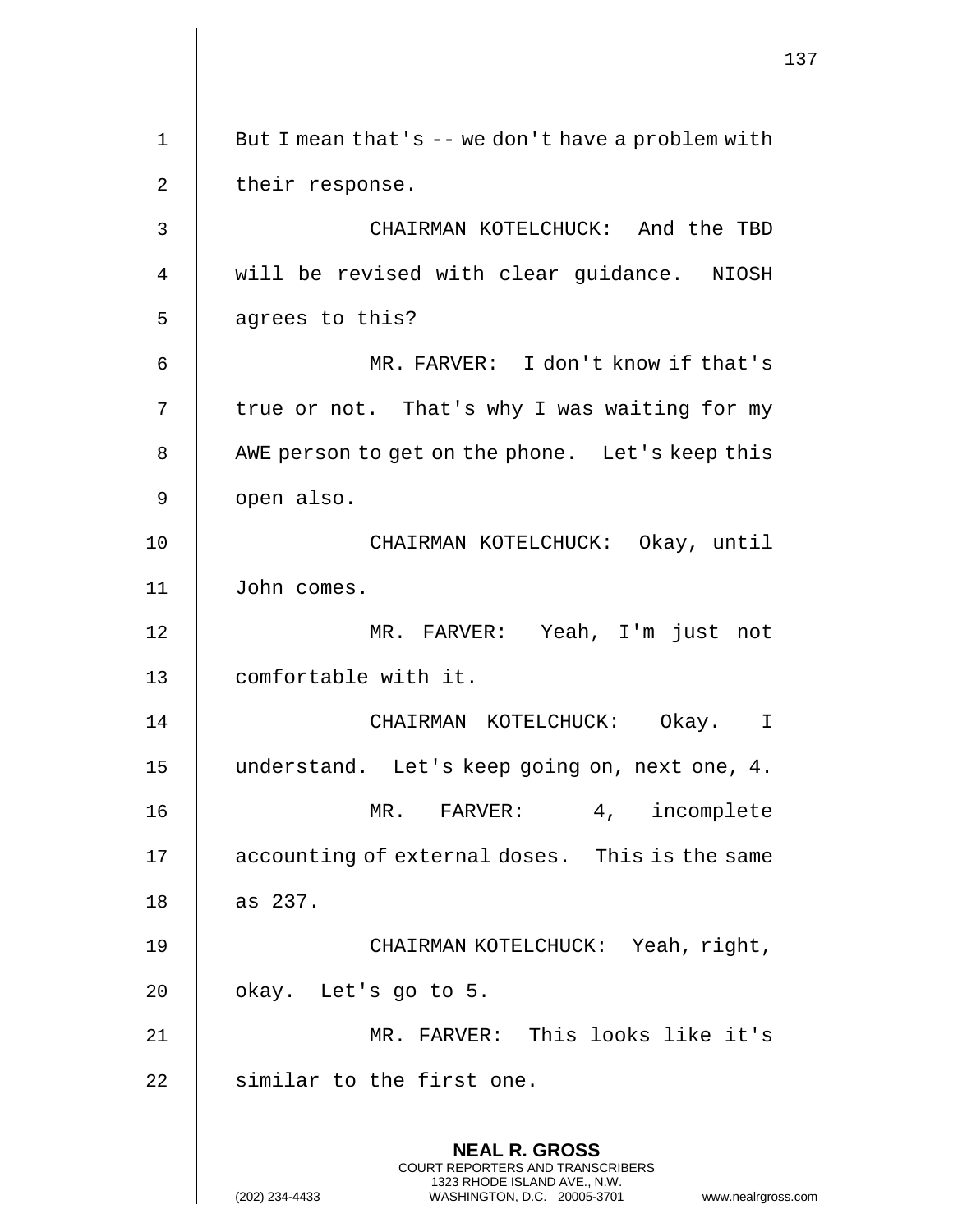|    | 138                                                                                                                                                             |  |
|----|-----------------------------------------------------------------------------------------------------------------------------------------------------------------|--|
| 1  | CHAIRMAN KOTELCHUCK: It certainly                                                                                                                               |  |
| 2  | does.                                                                                                                                                           |  |
| 3  | MR. FARVER: In the form of what was                                                                                                                             |  |
| 4  | in the report and what was actually done. So                                                                                                                    |  |
| 5  | it was calculated correctly. So I would                                                                                                                         |  |
| 6  | suggest closing this one.                                                                                                                                       |  |
| 7  | CHAIRMAN KOTELCHUCK: Okay. You                                                                                                                                  |  |
| 8  | want to close 271.5?                                                                                                                                            |  |
| 9  | MR. FARVER: 237.5, yes.                                                                                                                                         |  |
| 10 | CHAIRMAN KOTELCHUCK: I mean 237,                                                                                                                                |  |
| 11 | okay, 6 -- 237.6. So I'm not quite sure why the                                                                                                                 |  |
| 12 | PoC statement is even in here.                                                                                                                                  |  |
| 13 | MR. SIEBERT: I can state that.                                                                                                                                  |  |
| 14 | CHAIRMAN KOTELCHUCK: Okay.                                                                                                                                      |  |
| 15 | MR. SIEBERT: This whole claim was                                                                                                                               |  |
| 16 | reworked later on because of an additional                                                                                                                      |  |
| 17 | cancer and went over 50 percent. So what we're                                                                                                                  |  |
| 18 | saying, it's already been compensated, so we                                                                                                                    |  |
| 19 | didn't look at the impact of PoC on every piece.                                                                                                                |  |
| 20 | CHAIRMAN KOTELCHUCK: And that's                                                                                                                                 |  |
| 21 | reasonable. Okay, let's close.                                                                                                                                  |  |
| 22 | MR. FARVER: Okay.                                                                                                                                               |  |
|    | <b>NEAL R. GROSS</b><br>COURT REPORTERS AND TRANSCRIBERS<br>1323 RHODE ISLAND AVE., N.W.<br>(202) 234-4433<br>WASHINGTON, D.C. 20005-3701<br>www.nealrgross.com |  |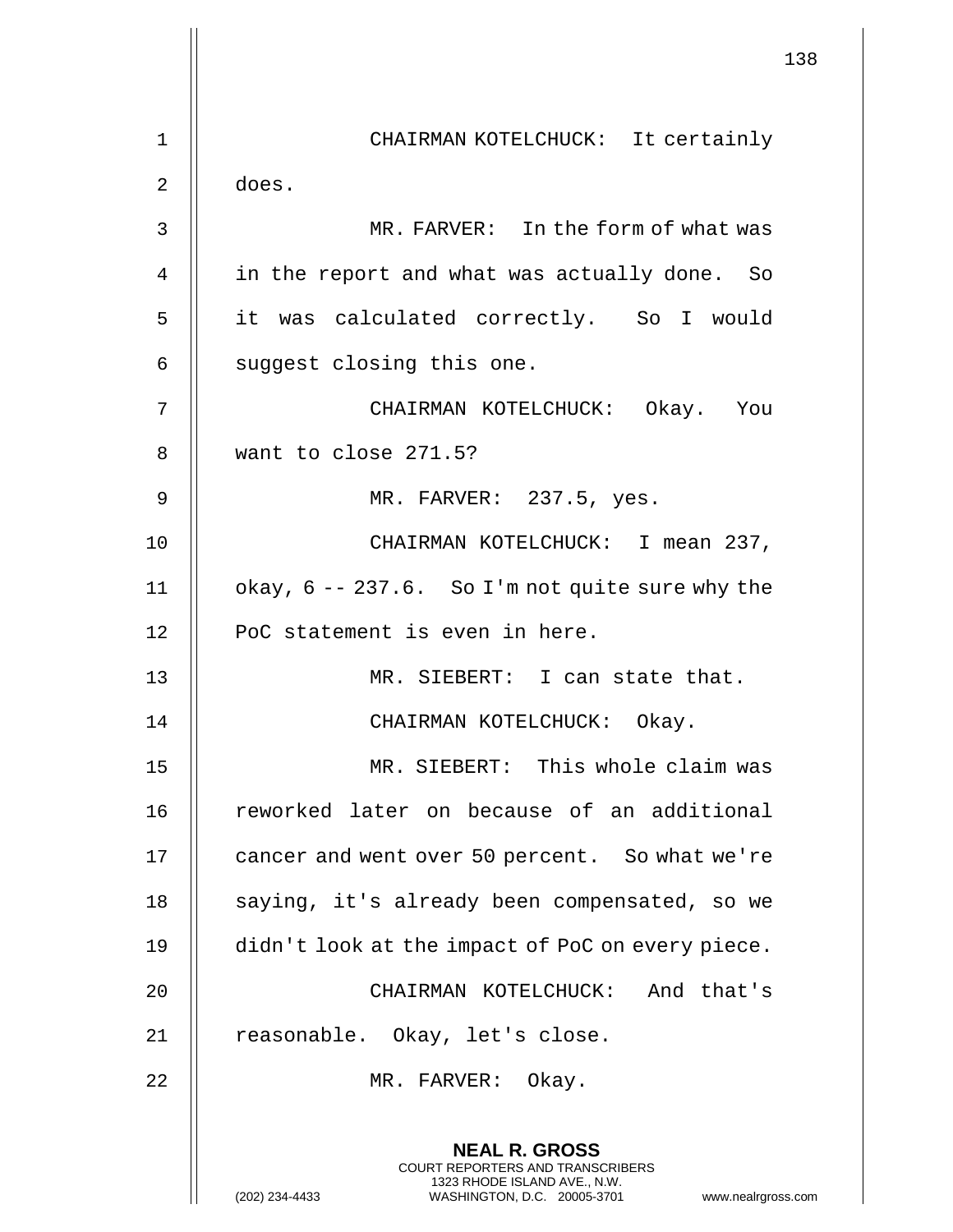| $1\,$          | CHAIRMAN KOTELCHUCK: 7.                                                                                                                                            |
|----------------|--------------------------------------------------------------------------------------------------------------------------------------------------------------------|
| $\overline{2}$ | MR. FARVER: 237.7, I believe a                                                                                                                                     |
| 3              | missed uranium dose was underestimated. This                                                                                                                       |
| 4              | appears to be the wrong unit. The correct                                                                                                                          |
| 5              | intake unit should have been picocuries per                                                                                                                        |
| 6              | day. And when it went into the CADW program,                                                                                                                       |
| 7              | it was entered as picocuries per year.                                                                                                                             |
| 8              | CHAIRMAN KOTELCHUCK: Anybody from                                                                                                                                  |
| 9              | NIOSH comment on that?                                                                                                                                             |
| 10             | MR. SIEBERT: Well, I'm sorry, I                                                                                                                                    |
| 11             | was just waiting for a question. Yes, I mean                                                                                                                       |
| 12             | I can explain this a little bit clearly. I'm                                                                                                                       |
| 13             | sorry, I wasn't sure if Doug wanted to say                                                                                                                         |
| 14             | something.                                                                                                                                                         |
| 15             | MR. FARVER: Well, the other thing                                                                                                                                  |
| 16             | I was going to add is our question: How did                                                                                                                        |
| 17             | those -- if the units were changed, why did the                                                                                                                    |
| 18             | dose go down? Or why is the IREP unchanged?                                                                                                                        |
| 19             | MR. SIEBERT: Right, which is a                                                                                                                                     |
| 20             | very valid question. Let me clarify a little                                                                                                                       |
| 21             | bit. Even -- and we agree that for the missed                                                                                                                      |
| 22             | dose, those units were entered incorrectly.                                                                                                                        |
|                |                                                                                                                                                                    |
|                | <b>NEAL R. GROSS</b><br><b>COURT REPORTERS AND TRANSCRIBERS</b><br>1323 RHODE ISLAND AVE., N.W.<br>(202) 234-4433<br>WASHINGTON, D.C. 20005-3701<br>www.nealrgross |

 $\mathsf{l}\mathsf{l}$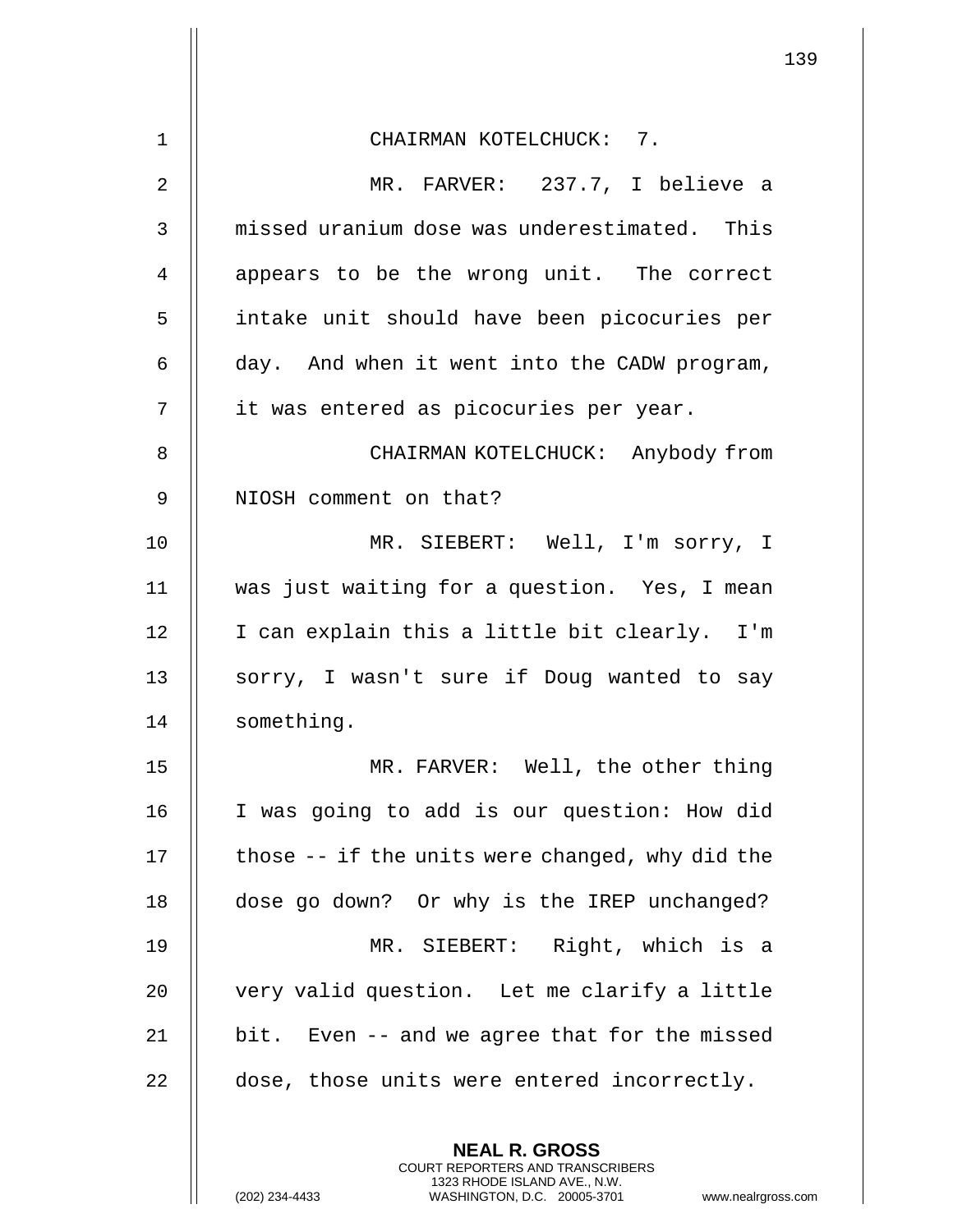| $\mathbf 1$    | It's just when we corrected it and                                                                                                                                  |
|----------------|---------------------------------------------------------------------------------------------------------------------------------------------------------------------|
| 2              | looked at the impact of that, the reason the                                                                                                                        |
| $\mathfrak{Z}$ | overall skin dose did not change, which means                                                                                                                       |
| 4              | IREP didn't change as much, is the fact that                                                                                                                        |
| 5              | although missed dose was underestimated, even                                                                                                                       |
| 6              | when we corrected it, when you compare it to the                                                                                                                    |
| 7              | fitted dose, remember you only assign the                                                                                                                           |
| 8              | fitted dose or the missed dose, whichever one                                                                                                                       |
| 9              | is larger.                                                                                                                                                          |
| 10             | There's only a single year where the                                                                                                                                |
| 11             | missed dose is larger than the fitted dose.                                                                                                                         |
| 12             | And it's barely larger. So there's very                                                                                                                             |
| 13             | little -- there's very little overall impact to                                                                                                                     |
| 14             | this issue. Although it does impact the missed                                                                                                                      |
| 15             | dose itself. When you compare it, there's very                                                                                                                      |
| 16             | little overall impact.                                                                                                                                              |
| 17             | Does that make sense to you?                                                                                                                                        |
| 18             | CHAIRMAN KOTELCHUCK: Um-hum.                                                                                                                                        |
| 19             | MR. FARVER: So when you were                                                                                                                                        |
| 20             | comparing your missed doses with your fitted                                                                                                                        |
| 21             | doses, and you had the units incorrect, there                                                                                                                       |
| 22             | were probably more missed doses that were                                                                                                                           |
|                | <b>NEAL R. GROSS</b><br><b>COURT REPORTERS AND TRANSCRIBERS</b><br>1323 RHODE ISLAND AVE., N.W.<br>(202) 234-4433<br>WASHINGTON, D.C. 20005-3701<br>www.nealrgross. |

 $\overline{\phantom{a}}$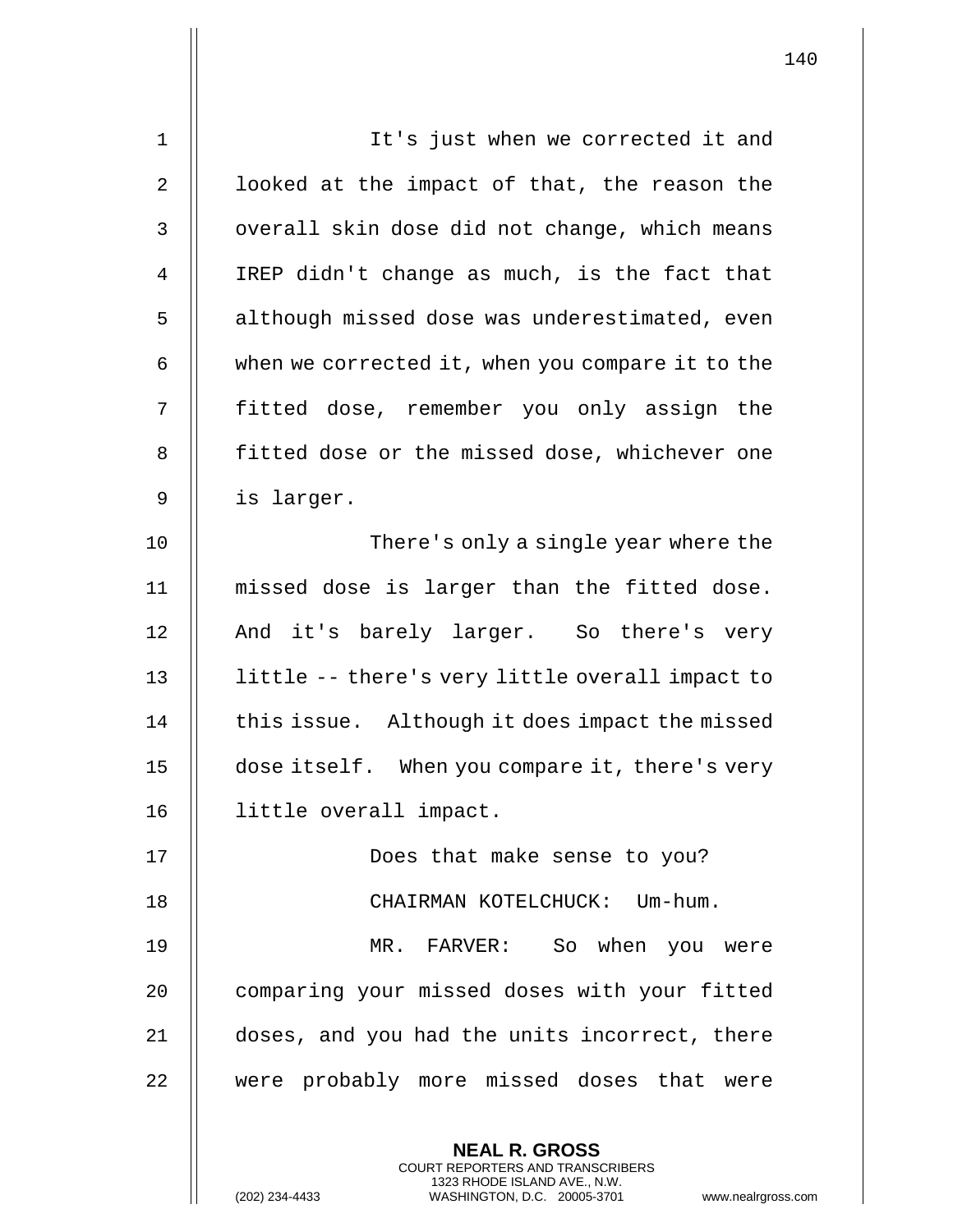| $\mathbf 1$    | higher than the fitted doses?                   |
|----------------|-------------------------------------------------|
| $\overline{2}$ | MR. SIEBERT: No.<br>The missed                  |
| 3              | doses as done originally were too low. If it's  |
| 4              | picocuries per year, and should have been       |
| 5              | picocuries per day --                           |
| 6              | MR. FARVER: Okay.                               |
| 7              | MR. SIEBERT:<br>The missed dose                 |
| 8              | should have been 365 times larger. So when we   |
| 9              | did apply that, and we re-compared it to the    |
| 10             | fitted dose, it had very little impact, because |
| 11             | in only one of the years was [it] larger than   |
| 12             | this dose.                                      |
| 13             | Originally none of it - for years               |
| 14             | [the fitted doses] were larger than this dose.  |
| 15             | MR.<br>Okay.<br>FARVER:<br>So you               |
| 16             | eventually used the fitted dose from the        |
| 17             | corrected one.                                  |
| 18             | MR. SIEBERT: Correct. We used                   |
| 19             | the fitted dose originally. And when we         |
| 20             | reexamined it, the fitted dose was larger for   |
| 21             | all but one year anyway. So only one of the     |
| 22             | years out of all the years changed.             |
|                | <b>NEAL R. GROSS</b>                            |
|                |                                                 |

COURT REPORTERS AND TRANSCRIBERS 1323 RHODE ISLAND AVE., N.W.

 $\prod$ 

 $\mathsf{||}$ 

(202) 234-4433 WASHINGTON, D.C. 20005-3701 www.nealrgross.com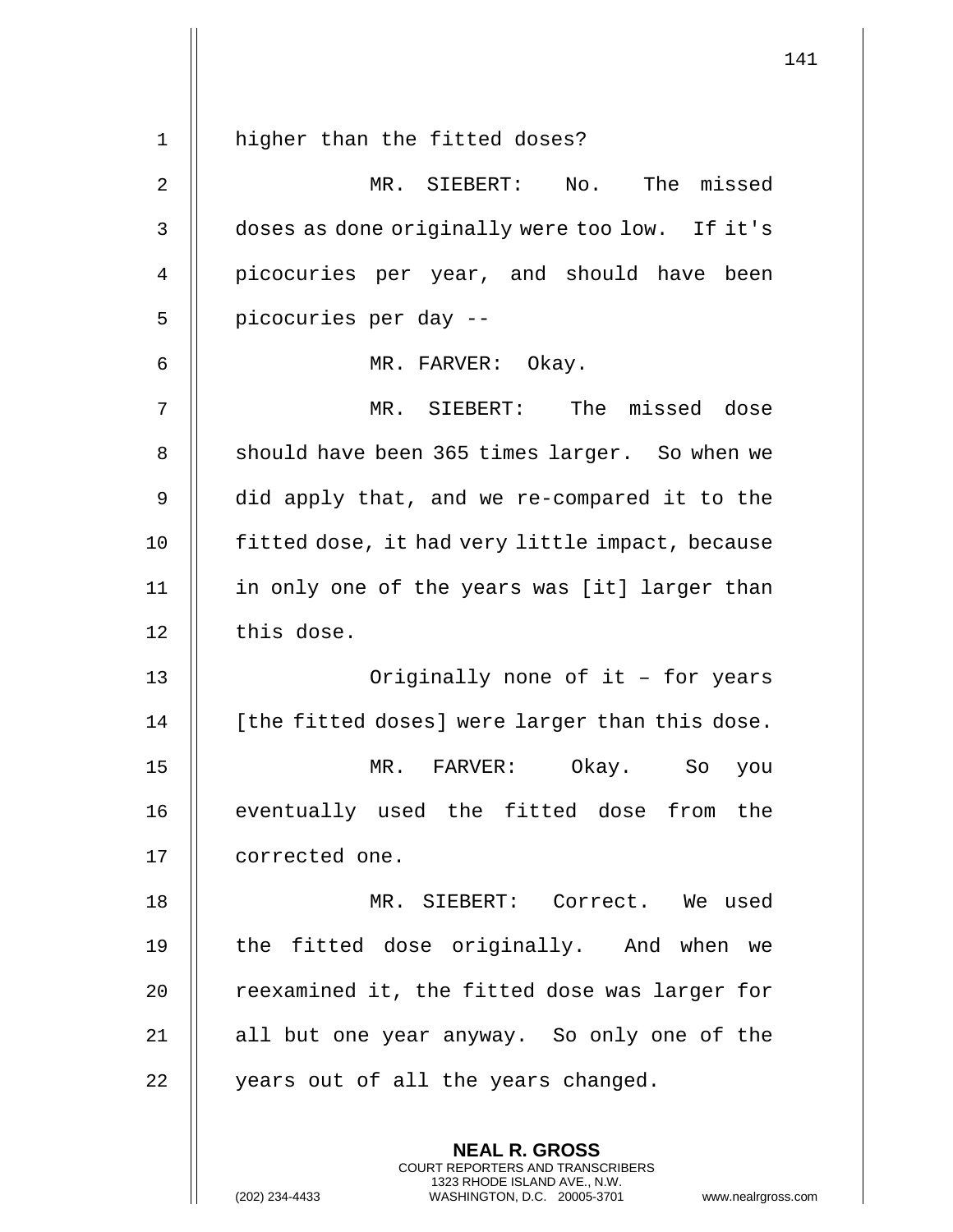|             | 142                                                                                                                                                                    |
|-------------|------------------------------------------------------------------------------------------------------------------------------------------------------------------------|
| $\mathbf 1$ | MR. FARVER: But you're going to be                                                                                                                                     |
| 2           | bounded by one of them.                                                                                                                                                |
| 3           | MR. SIEBERT: Correct.                                                                                                                                                  |
| 4           | MR. FARVER: Yeah. Okay, I                                                                                                                                              |
| 5           | understand.                                                                                                                                                            |
| 6           | Okay.<br>CHAIRMAN KOTELCHUCK:                                                                                                                                          |
| 7           | Let's close. Sounds like closing is                                                                                                                                    |
| 8           | appropriate.                                                                                                                                                           |
| 9           | 237.8. By the way, John Stiver, if                                                                                                                                     |
| 10          | you -- if you might give another call to John                                                                                                                          |
| 11          | Mauro.                                                                                                                                                                 |
| 12          | MR. STIVER: Okay, will do.                                                                                                                                             |
|             |                                                                                                                                                                        |
| 13          | CHAIRMAN KOTELCHUCK: Definitely                                                                                                                                        |
| 14          | want to because we're nearing the end here of                                                                                                                          |
| 15          | this case.                                                                                                                                                             |
| 16          | Okay, 237.8,<br>MR. FARVER:                                                                                                                                            |
| 17          | questionable exclusion of positive bioassay                                                                                                                            |
| 18          | data for estimated intake of non-uranium                                                                                                                               |
| 19          | facility.                                                                                                                                                              |
| 20          | These non-uranium intake rates are                                                                                                                                     |
| 21          | based on uranium intake rates discussed                                                                                                                                |
| 22          | earlier. It's the same as 237.6, which we --                                                                                                                           |
|             | <b>NEAL R. GROSS</b><br><b>COURT REPORTERS AND TRANSCRIBERS</b><br>1323 RHODE ISLAND AVE., N.W.<br>(202) 234-4433<br>www.nealrgross.com<br>WASHINGTON, D.C. 20005-3701 |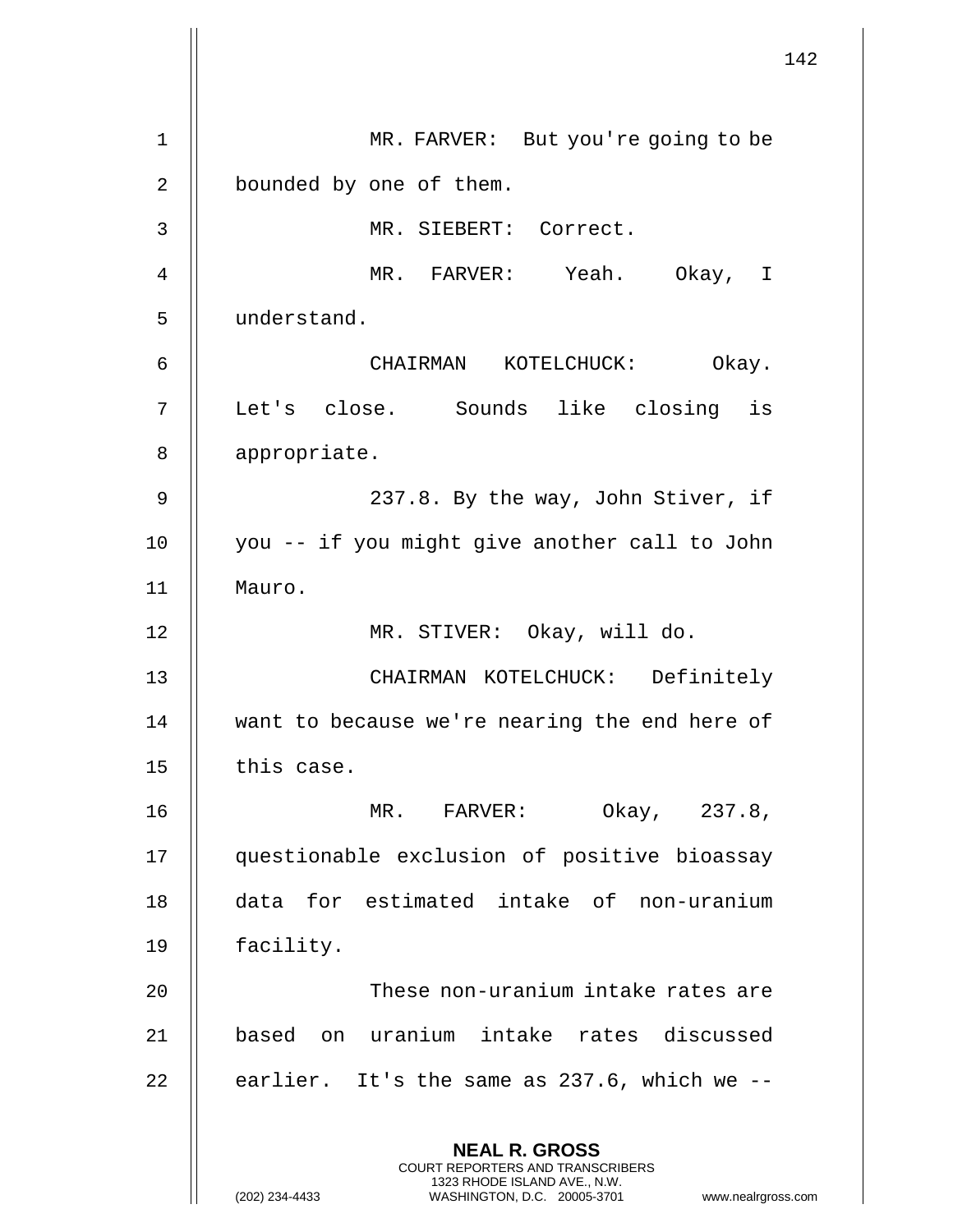|                |                                                                                                                                                                 | 143 |
|----------------|-----------------------------------------------------------------------------------------------------------------------------------------------------------------|-----|
| 1              | CHAIRMAN KOTELCHUCK: Closed just                                                                                                                                |     |
| $\overline{2}$ | a moment ago.                                                                                                                                                   |     |
| 3              | MR. FARVER: Which we've talked                                                                                                                                  |     |
| 4              | about and closed.                                                                                                                                               |     |
| 5              | CHAIRMAN KOTELCHUCK: So --                                                                                                                                      |     |
| 6              | MR. FARVER: I thought it sounded                                                                                                                                |     |
| 7              | pretty similar.                                                                                                                                                 |     |
| 8              | CHAIRMAN KOTELCHUCK: I think it                                                                                                                                 |     |
| 9              | does.                                                                                                                                                           |     |
| 10             | MR. FARVER: I would suggest                                                                                                                                     |     |
| 11             | closing this.                                                                                                                                                   |     |
| 12             | CHAIRMAN KOTELCHUCK: I would                                                                                                                                    |     |
| 13             | agree. And again, anybody on the                                                                                                                                |     |
| 14             | Subcommittee, if there are any concerns, just                                                                                                                   |     |
| 15             | say so.                                                                                                                                                         |     |
| 16             | Okay. 237.9                                                                                                                                                     |     |
| 17             | MR. FARVER: Similarly. We have a                                                                                                                                |     |
| 18             | missed non-uranium dose [that] was                                                                                                                              |     |
| 19             | underestimated, which is going to be the same                                                                                                                   |     |
| 20             | as 237.7 for the uranium dose. The question                                                                                                                     |     |
| 21             | being, you know since the units changed                                                                                                                         |     |
| 22             | drastically, why didn't the doses change                                                                                                                        |     |
|                | <b>NEAL R. GROSS</b><br>COURT REPORTERS AND TRANSCRIBERS<br>1323 RHODE ISLAND AVE., N.W.<br>(202) 234-4433<br>WASHINGTON, D.C. 20005-3701<br>www.nealrgross.com |     |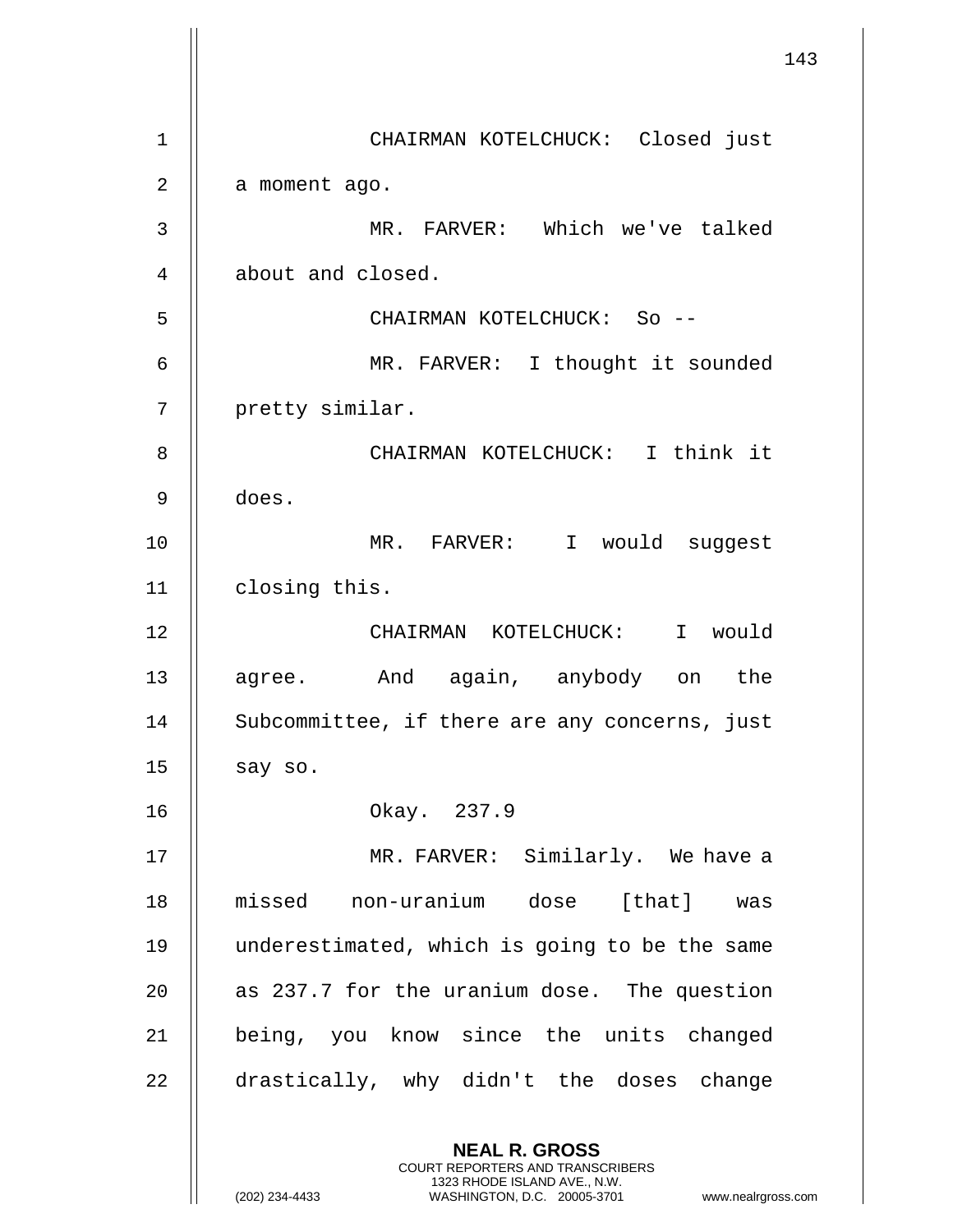144 **NEAL R. GROSS** COURT REPORTERS AND TRANSCRIBERS 1323 RHODE ISLAND AVE., N.W. (202) 234-4433 WASHINGTON, D.C. 20005-3701 www.nealrgross.com 1 drastically? 2 CHAIRMAN KOTELCHUCK: And we just 3 || got an explanation for that. 4 || MR. FARVER: It was because of the 5 | fitted dose. 6 CHAIRMAN KOTELCHUCK: So this one 7 | should be closed, I believe. 8 || MR. FARVER: Yes. 9 CHAIRMAN KOTELCHUCK: Okay. So .9 10 || should be closed. 11 || DR. MAURO: Doug, this is John 12 Mauro. I was asked to -- 13 CHAIRMAN KOTELCHUCK: Ah, very  $14$  |  $qood.$ 15 || DR. MAURO: I was asked to call in. 16  $\parallel$  There may be something I can help with. 17 CHAIRMAN KOTELCHUCK: Welcome. 18 DR. MAURO: Okay, yes. Good 19 afternoon. 20 CHAIRMAN KOTELCHUCK: Let's go 21 back to 237.2. 22 MR. FARVER: This is Allied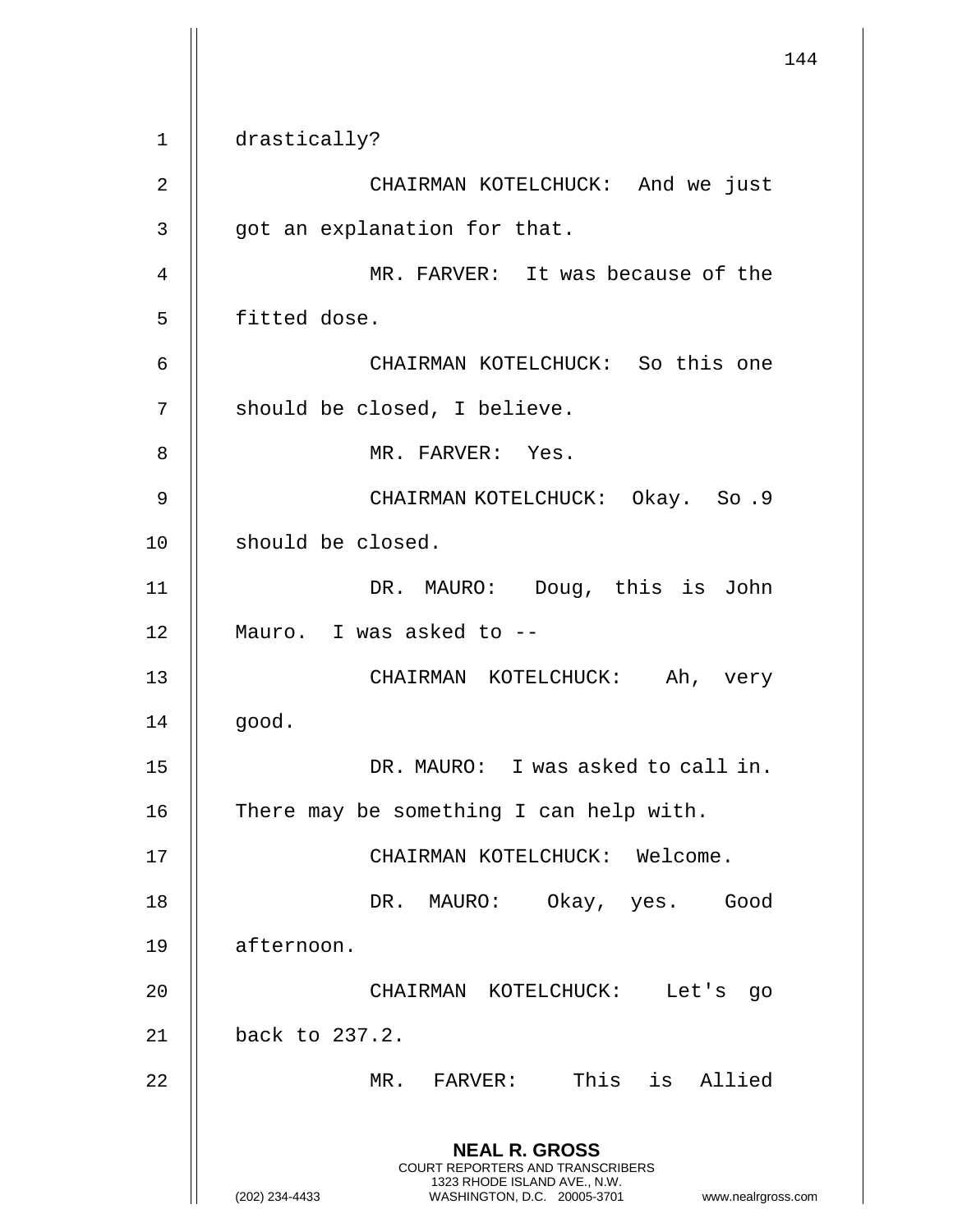145 **NEAL R. GROSS** COURT REPORTERS AND TRANSCRIBERS 1323 RHODE ISLAND AVE., N.W. 1 Chemical. 2 || DR. MAURO: Okay. 3 MR. FARVER: And I don't know if you 4 | have anything to look at or not. 5 DR. MAURO: I don't have anything in  $6$  || front of me. No. But if you just tell me what  $7 \parallel$  the -- because I was associated -- I worked on 8 | Allied Chemical with I think, Bill Thurber and 9 perhaps Hans. 10 || If you let me know what the issue is, 11 maybe I can help. Maybe not. 12 || MR. FARVER: Okay. Let me go back 13  $\parallel$  to that finding, 237.2. 14 CHAIRMAN KOTELCHUCK: It's on our 15 || screens. 16 MR. FARVER: The finding is that 17 | the method used to calculate the shallow doses 18 was not consistent with the dose 19 || reconstruction. And in the write up, the SC&A 20 || write up, we wrote that NIOSH's approach for 21 | assigning electron dose for external dosimetry 22 | appears to be based on the assumption that all

(202) 234-4433 WASHINGTON, D.C. 20005-3701 www.nealrgross.com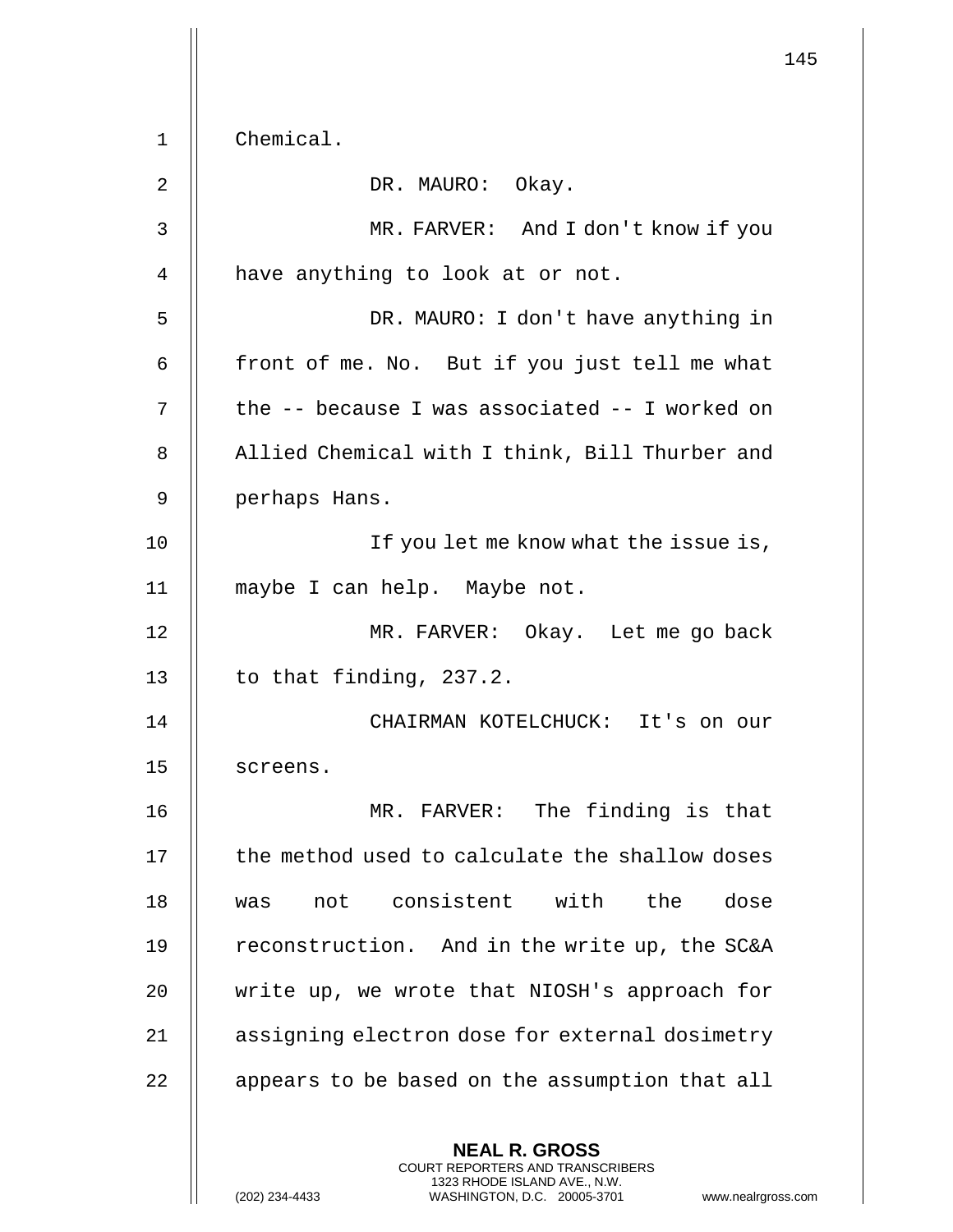| $\mathbf{1}$   | positive, open window dosimetry readings                                                        |  |  |  |
|----------------|-------------------------------------------------------------------------------------------------|--|--|--|
| $\overline{2}$ | comprised an electron dose greater than 15 keV.                                                 |  |  |  |
| 3              | And<br>while<br>they're                                                                         |  |  |  |
| 4              | claimant-favorable, it does not follow the                                                      |  |  |  |
| 5              | DR-cited guidance provided in OTIB-17. And                                                      |  |  |  |
| 6              | then we cite the guidance in OTIB-17.                                                           |  |  |  |
| 7              | DR. MAURO: Okay.                                                                                |  |  |  |
| 8              | MR. FARVER: The NIOSH response is                                                               |  |  |  |
| 9              | that the section that was quoted in our report                                                  |  |  |  |
| 10             | is for gaseous diffusion plants, it doesn't                                                     |  |  |  |
| 11             | apply to Allied Chemical. In the case of                                                        |  |  |  |
| 12             | Allied Chemical, exposure reports for '68 and                                                   |  |  |  |
| 13             | '77, the site reported beta results in '68 and                                                  |  |  |  |
| 14             | beta and skin results in '77.                                                                   |  |  |  |
| 15             | In both cases the beta doses were                                                               |  |  |  |
| 16             | used as the non-penetrating dose component.                                                     |  |  |  |
| 17             | DR. MAURO: Okay, so they're making                                                              |  |  |  |
| 18             | a case that the low energy photons, I think that                                                |  |  |  |
| 19             | would be -- we're reconstructing the skin dose.                                                 |  |  |  |
| 20             | I'm just trying to help out here.                                                               |  |  |  |
| 21             | And that the standard method is                                                                 |  |  |  |
| 22             | OTIB-17, which I believe you go through a                                                       |  |  |  |
|                | <b>NEAL R. GROSS</b><br><b>COURT REPORTERS AND TRANSCRIBERS</b><br>1323 RHODE ISLAND AVE., N.W. |  |  |  |
|                | WASHINGTON, D.C. 20005-3701<br>(202) 234-4433<br>www.nealrgross.                                |  |  |  |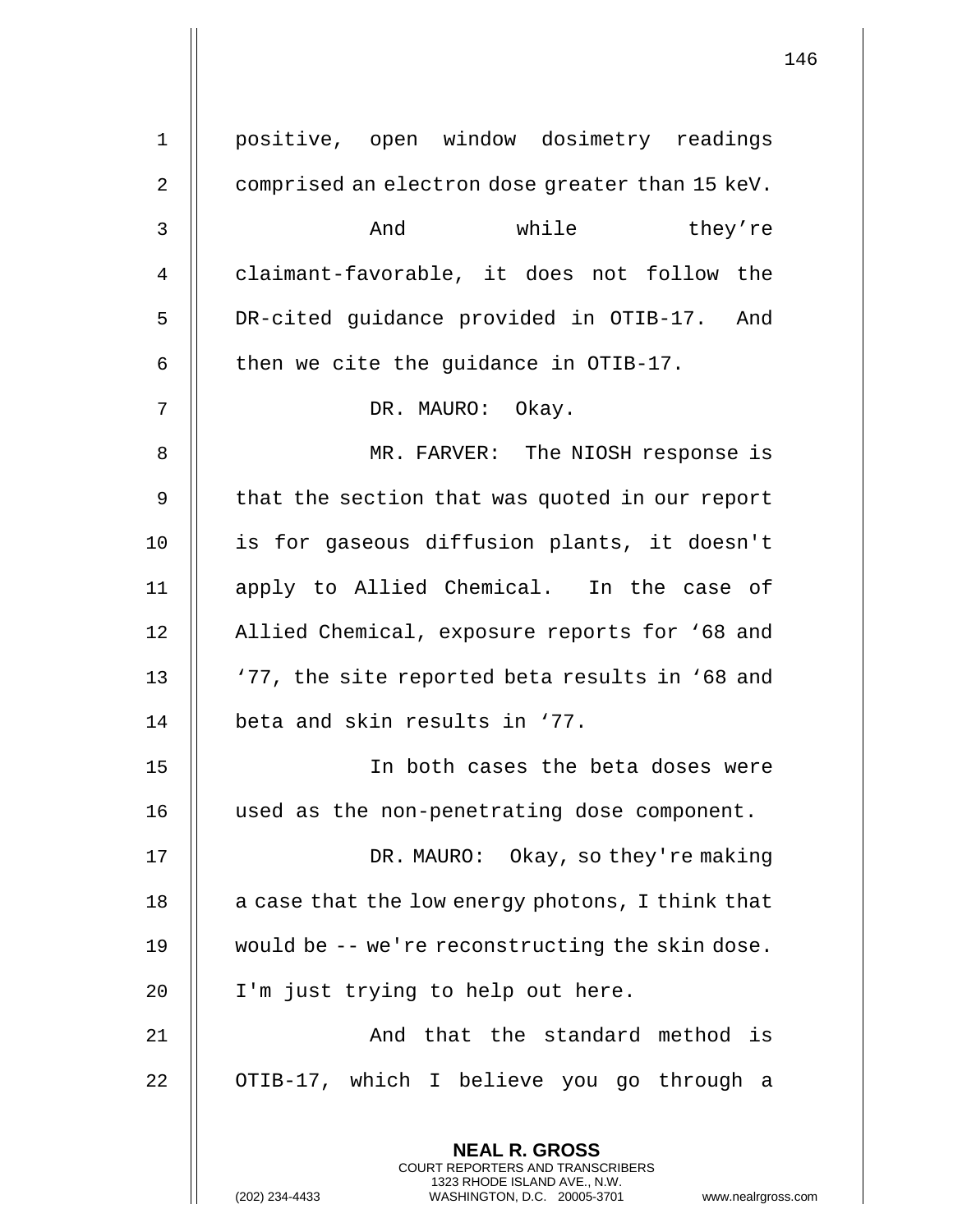| $\mathbf 1$  | decision process by assigning either electron                                                                                                                |
|--------------|--------------------------------------------------------------------------------------------------------------------------------------------------------------|
| 2            | or photon exposures to that dose is the process.                                                                                                             |
| $\mathsf{3}$ | I'd have to go read it again.                                                                                                                                |
| 4            | But they're saying that no, at                                                                                                                               |
| 5            | Allied Chemical, and they may be right, that                                                                                                                 |
| 6            | allof the open window dose is the beta. Is that                                                                                                              |
| 7            | the position they're taking?                                                                                                                                 |
| 8            | MR. FARVER: Beta for '68 and then                                                                                                                            |
| 9            | beta and skin dose -- skin results were reported                                                                                                             |
| 10           | in '77 with a different dosimeter.                                                                                                                           |
| 11           | DR. MAURO: Right. But they're                                                                                                                                |
| 12           | claiming that -- they're assuming that it's all                                                                                                              |
| 13           | beta and is being responsible for the open                                                                                                                   |
| 14           | window exposure. Is that what -- as opposed to                                                                                                               |
| 15           | that saying whatever the protocol is in                                                                                                                      |
| 16           | OTIB-17.                                                                                                                                                     |
| 17           | understanding this<br>If<br>$I'$ m                                                                                                                           |
| 18           | correctly. I may not be helping right now, but                                                                                                               |
| 19           | I'm trying to -- I did not make that comment.                                                                                                                |
| 20           | This is -- I would have recalled making that                                                                                                                 |
| 21           | comment. It probably was made by someone else.                                                                                                               |
| 22           | All I'm doing is trying to help out.                                                                                                                         |
|              | <b>NEAL R. GROSS</b><br>COURT REPORTERS AND TRANSCRIBERS<br>1323 RHODE ISLAND AVE., N.W.<br>(202) 234-4433<br>WASHINGTON, D.C. 20005-3701<br>www.nealrgross. |

 $\begin{array}{c} \hline \end{array}$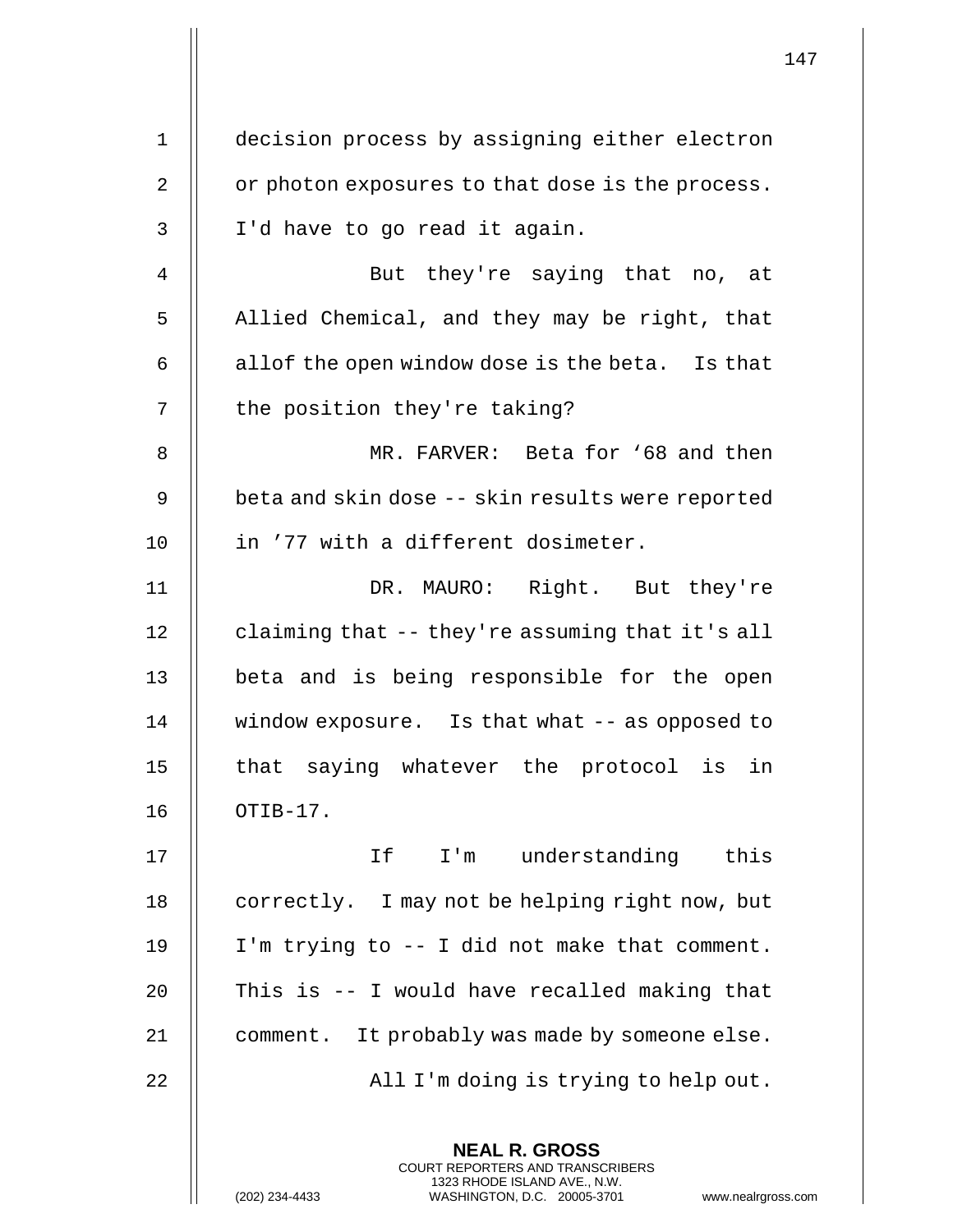**NEAL R. GROSS** COURT REPORTERS AND TRANSCRIBERS 1323 RHODE ISLAND AVE., N.W. (202) 234-4433 WASHINGTON, D.C. 20005-3701 www.nealrgross.com 1 || If that's in fact what NIOSH said. 2 MR. FARVER: Well, what I didn't 3 understand was our response. It says it 4 || appears that NIOSH is going to revisit this 5 | issue as part of a review of the Site Profile. 6 DR. MAURO: And do they agree with 7 || that? 8 || MR. FARVER: Is that true? 9 || DR. MAURO: Well, I guess we have to 10 | ask NIOSH that. 11 || CHAIRMAN KOTELCHUCK: Right. 12 MR. SIEBERT: Yeah, it's a valid 13 question. This is Scott. 14 || We are, as you know, in the midst of 15 updating the TBD or the Site Profile as we 16  $\parallel$  speak. What we are stating is yes, that it is 17 | correct the way it is. 18 || The site is reporting actual beta 19 || results in '68. And then the beta and skin 20  $\parallel$  results in, I guess, '77, as it has to do with  $21$  | this specific claim. 22 We have in the draft that we are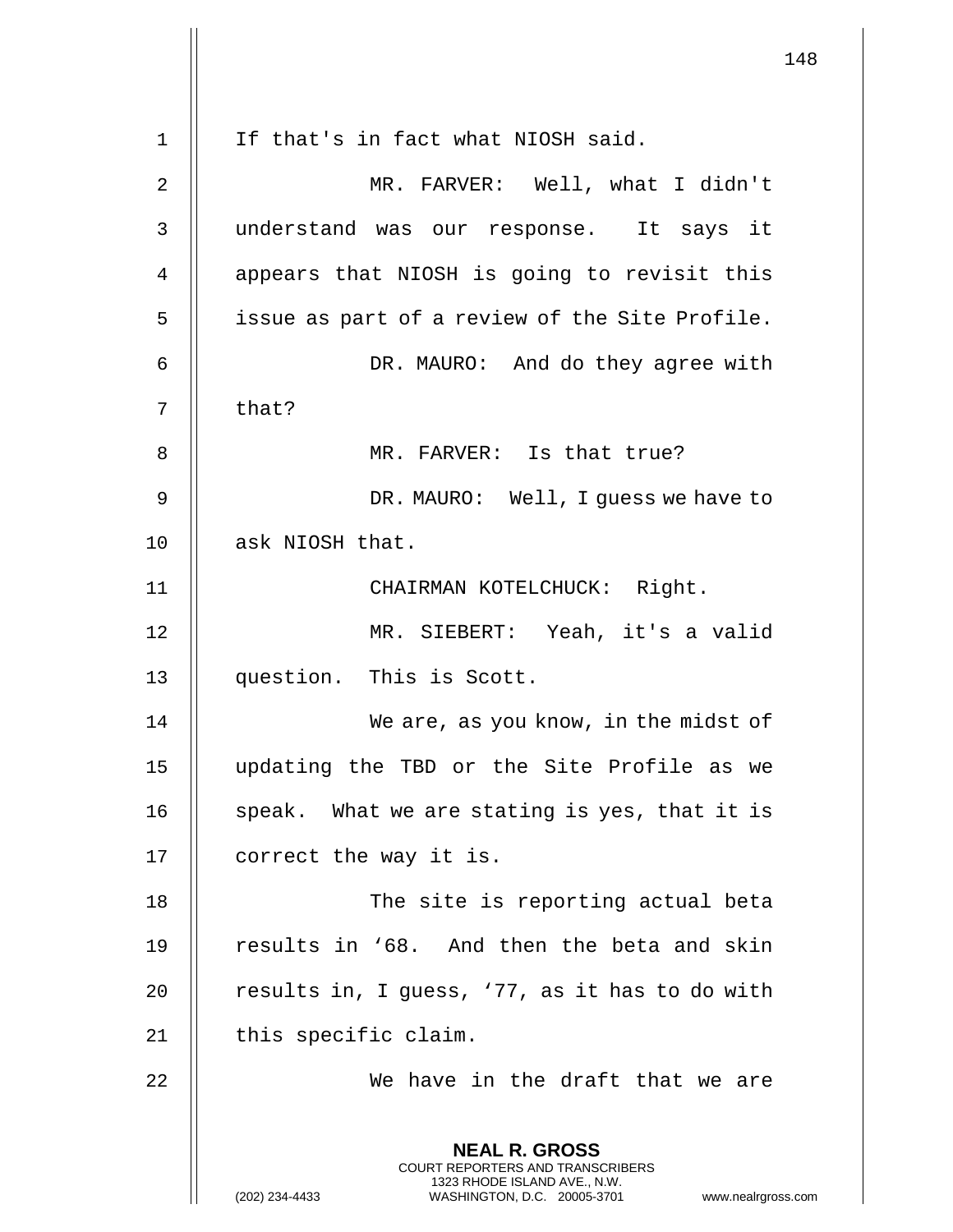**NEAL R. GROSS** COURT REPORTERS AND TRANSCRIBERS 1323 RHODE ISLAND AVE., N.W. (202) 234-4433 WASHINGTON, D.C. 20005-3701 www.nealrgross.com 1 | presently reviewing, we have added a separate  $2 \parallel$  table to the TBD that lists the reported dose 3 | quantities and the time frames to clarify for  $4$   $\parallel$  the dose re-constructors what is appropriate in 5 what time frame. 6 DR. MAURO: Okay. So it sounds 7 | like you don't -- I mean are you attempting to 8 | close this issue at this time? 9 CHAIRMAN KOTELCHUCK: Well, we'd 10 like to. 11 MR. FARVER: Yes. 12 || DR. MAURO: And -- but we haven't 13  $\parallel$  seen the answer though. I mean in other words 14 | SC&A has not yet seen [what] that new approach 15 is doing to this skin dose that you're 16 | developing. It has not been issued yet. 17 MR. SIEBERT: It's not -- it's not 18 | different then we previously were doing. 19 DR. MAURO: Oh, okay. So nothing 20 | is changing. 21 || MR. SIEBERT: Right. 22 DR. MAURO: So you're saying the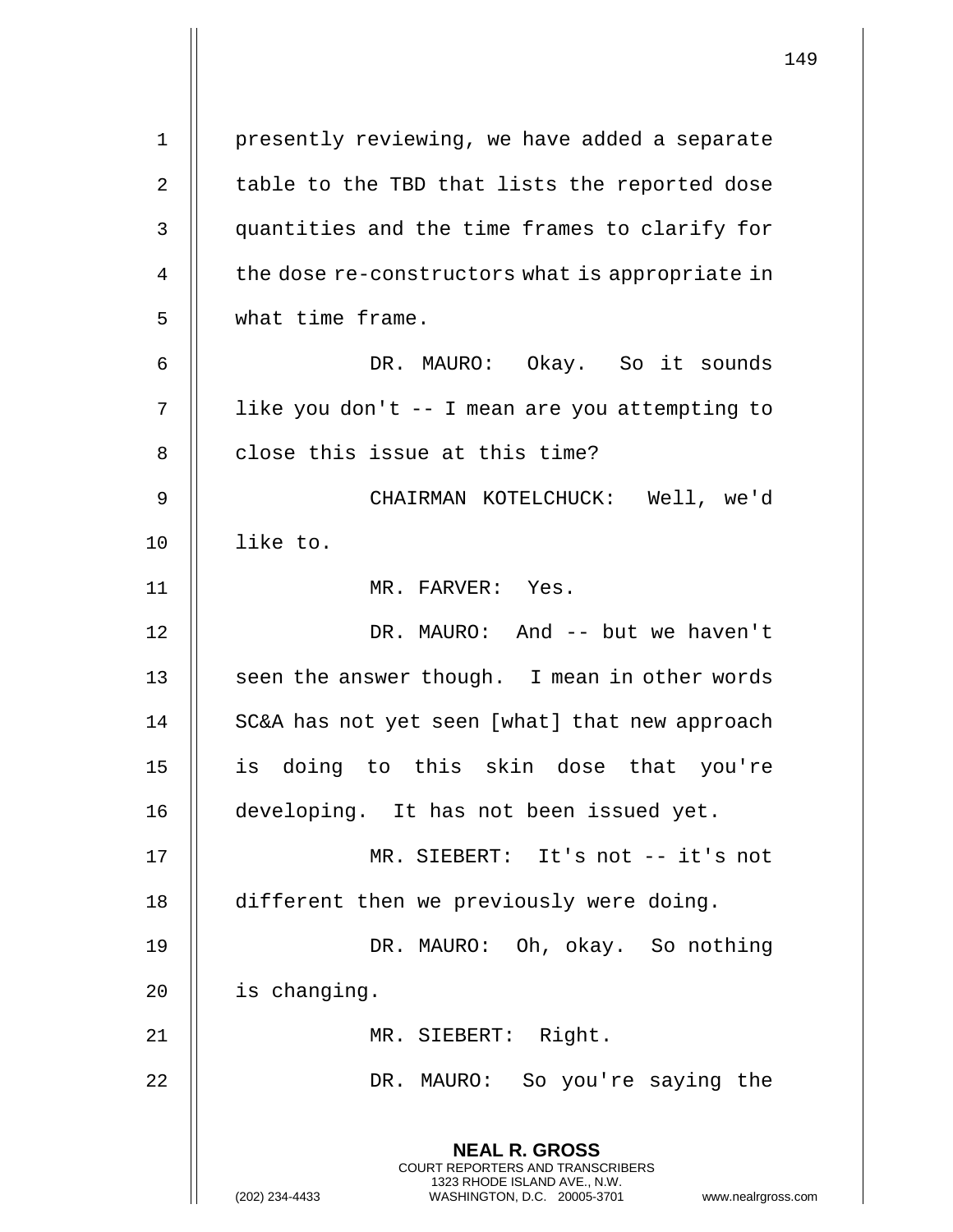**NEAL R. GROSS** 1 || approach that you're using right now you're 2 || going to keep, but you're -- you know, so 3 | nothing will change, but you have some other 4 | material that you're putting forth to support  $5 \parallel$  this approach? 6 MR. SIEBERT: And to clarify how to 7 || approach it during that time frame so these 8 | questions don't arise. That is correct. 9 DR. MAURO: I got you. 10 MR. SIEBERT: Okay. 11 DR. MAURO: Well, all I can say is 12 | that you know, I certainly believe you. That 13  $\parallel$  that's the case. 14 || But normally, what happens with 15 || something like is that if in fact your rationale 16 || for doing it the way you're doing it is not 17 | provided, or your working on it. And it hasn't 18 || really been issued as: Okay, here's the 19 || rationale why what we did is a better 20 || explanation or technically supports the 21 position you're taking. We usually look at 22  $\parallel$  that.

> COURT REPORTERS AND TRANSCRIBERS 1323 RHODE ISLAND AVE., N.W.

(202) 234-4433 WASHINGTON, D.C. 20005-3701 www.nealrgross.com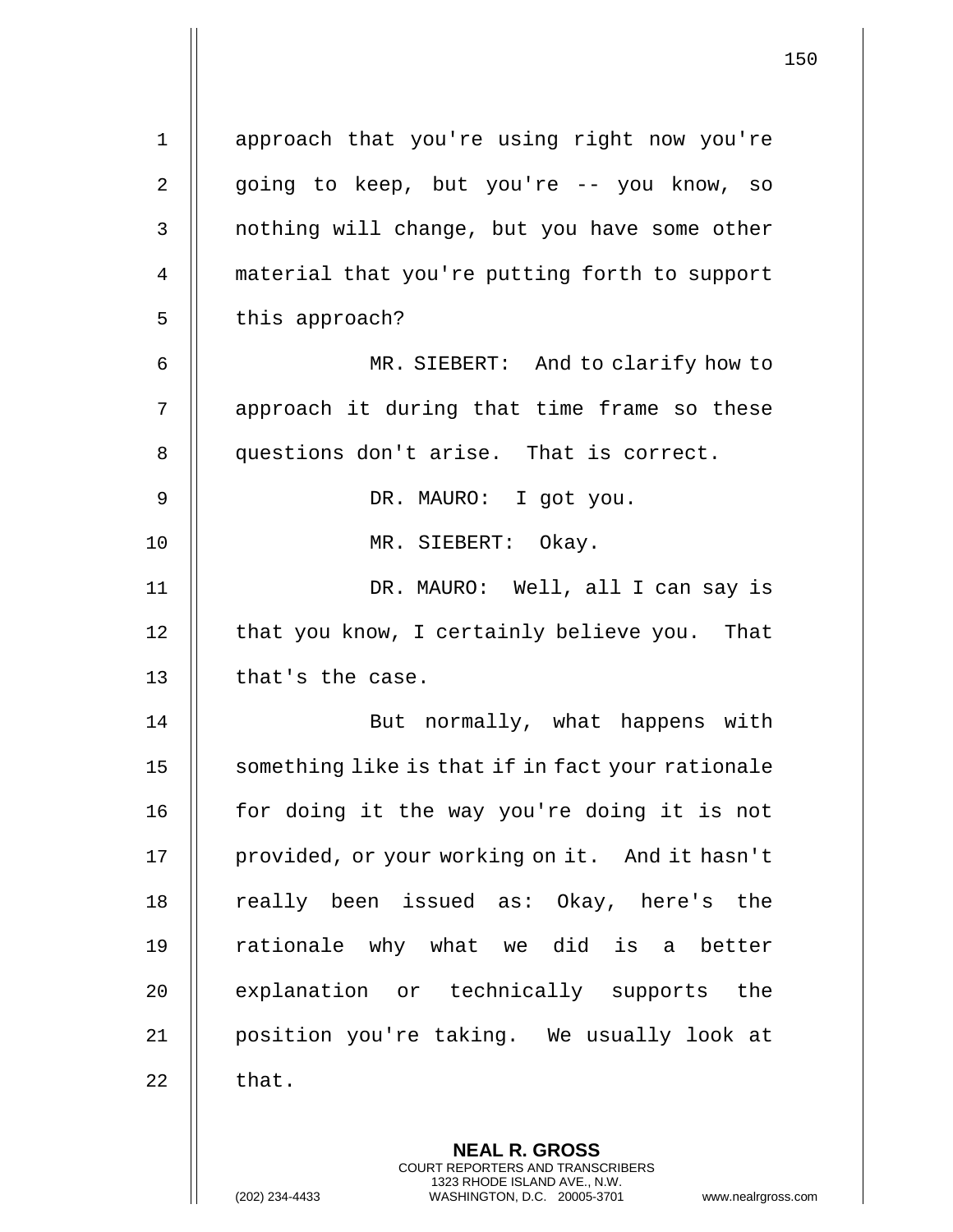**NEAL R. GROSS** COURT REPORTERS AND TRANSCRIBERS 1323 RHODE ISLAND AVE., N.W. 1 || So I mean I'm not sure how you'd like 2 || to handle this. I believe that you probably  $3$  || are comfortable with your new explanation. 4  $\parallel$  And that if we had a chance to look at it and  $5$  | think about it a little bit, we'd probably come  $6$  || back and say everything's fine. 7 || But I hate to do that because we 8 || really haven't seen it. You know, right now 9 | you're saying trust me, you know, everything is 10 || going to be fine. 11 || MR. SIEBERT: No, we're not. 12 DR. MAURO: I don't know how -- 13 MR. SIEBERT: We're not saying that 14 || the Allied Chemical calculation is correct as 15 it stands. 16 DR. MAURO: Right. And it had a  $17$  | reason for it that had not yet been explained. 18 MR. CALHOUN: I don't think that's 19  $\parallel$  a reason to keep the finding open. 20 || DR. MAURO: I mean right --21 MEMBER CLAWSON: Well then tell us  $22$  || what you've -- tell us what you've done new

(202) 234-4433 WASHINGTON, D.C. 20005-3701 www.nealrgross.com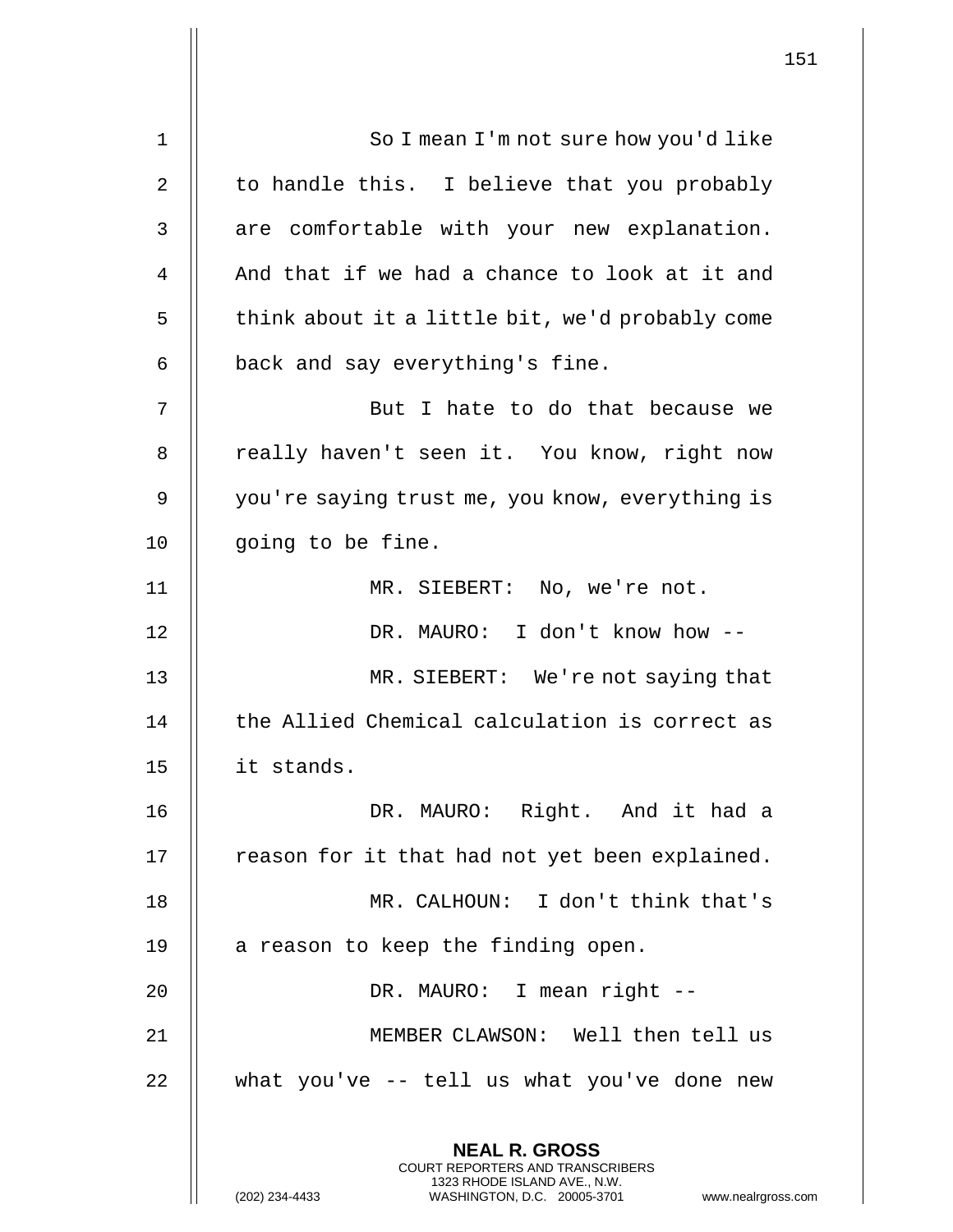|    | 152                                                                                                                                                                    |
|----|------------------------------------------------------------------------------------------------------------------------------------------------------------------------|
| 1  | then. Tell us what is changed from this.                                                                                                                               |
| 2  | MR. CALHOUN: I think it's up to you                                                                                                                                    |
| 3  | to tell us what's wrong.                                                                                                                                               |
| 4  | DR. MAURO: Well, all we were                                                                                                                                           |
| 5  | saying is the methodology that you followed, of                                                                                                                        |
|    |                                                                                                                                                                        |
| 6  | course right now I'm winging it, I mean --                                                                                                                             |
| 7  | MR. SIEBERT: Sure.                                                                                                                                                     |
| 8  | I'm winging, I'm<br>DR. MAURO:                                                                                                                                         |
| 9  | basically saying the comment I think stems from                                                                                                                        |
| 10 | looking at how you reconstructed the dose based                                                                                                                        |
| 11 | on, I guess, the combination of the open window,                                                                                                                       |
| 12 | the penetrating, the non-penetrating portion                                                                                                                           |
| 13 | of the dose.                                                                                                                                                           |
| 14 | The way -- there's a protocol you                                                                                                                                      |
| 15 | follow in OTIB-17, which we have reviewed and                                                                                                                          |
| 16 | approved. I mean OTIB-17's clean.                                                                                                                                      |
| 17 | And from the comment that I just                                                                                                                                       |
| 18 | heard, it sounds like that you didn't quite                                                                                                                            |
| 19 | follow OTIB-17. You did something a little                                                                                                                             |
| 20 | different. And you're saying right now that                                                                                                                            |
| 21 | you have a rationale for that. That you know,                                                                                                                          |
| 22 | that we haven't seen yet.                                                                                                                                              |
|    | <b>NEAL R. GROSS</b><br><b>COURT REPORTERS AND TRANSCRIBERS</b><br>1323 RHODE ISLAND AVE., N.W.<br>(202) 234-4433<br>WASHINGTON, D.C. 20005-3701<br>www.nealrgross.com |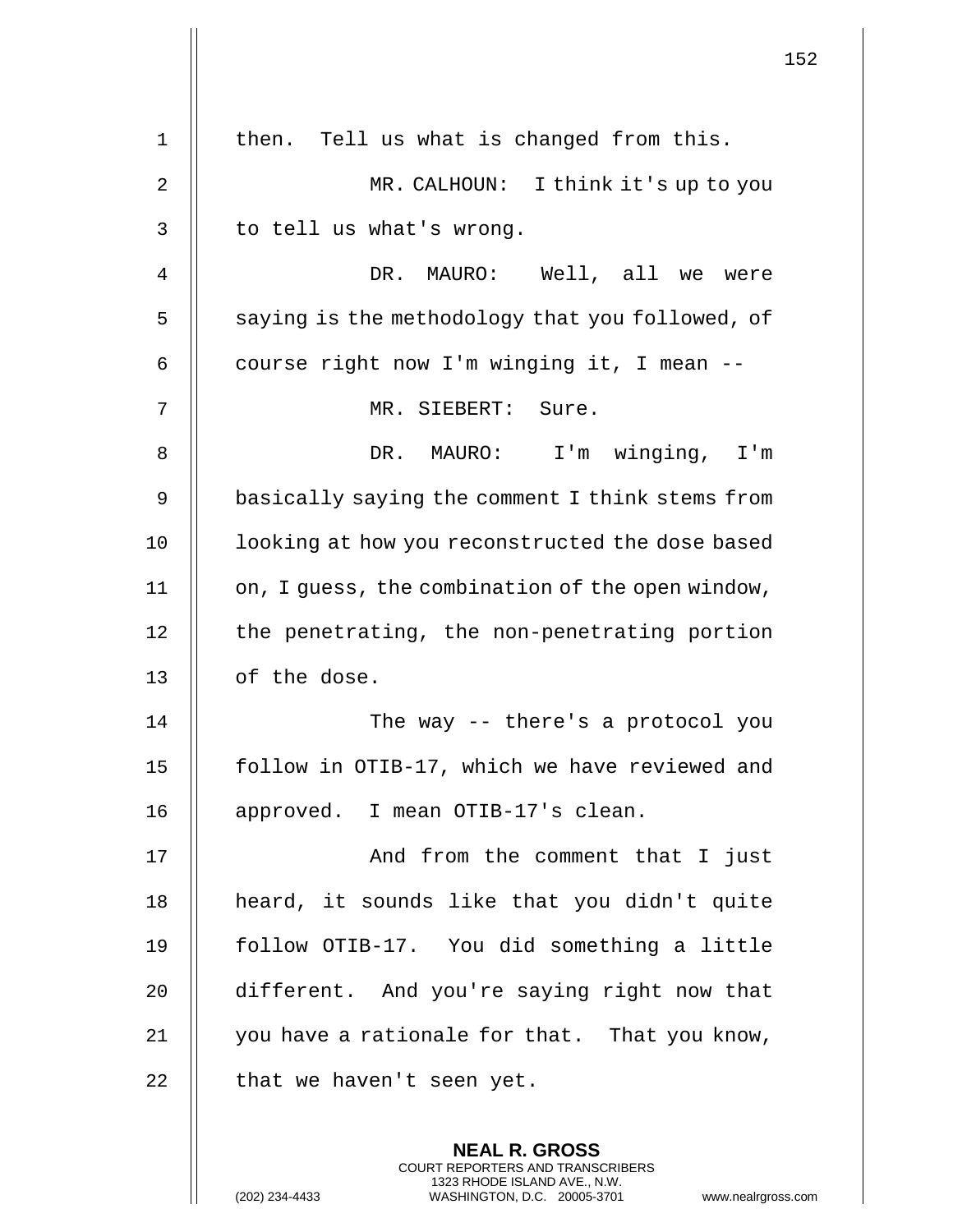| $\mathbf 1$    | And I guess that's all I'm saying is                                                                                                       |
|----------------|--------------------------------------------------------------------------------------------------------------------------------------------|
| 2              | that it sounds like we're on a reasonable                                                                                                  |
| $\mathsf{3}$   | process, but can we close out on that basis?                                                                                               |
| $\overline{4}$ | Normally we wouldn't.                                                                                                                      |
| 5              | I mean I'd find -- normally we would                                                                                                       |
| 6              | say well, you know, let's see the write-up on                                                                                              |
| 7              | the rationale why you deviated from OTIB-17.                                                                                               |
| 8              | MR. SIEBERT: Well John, this is                                                                                                            |
| 9              | Scott. I'm looking at your finding. And the                                                                                                |
| 10             | finding specifically says we did not follow                                                                                                |
| 11             | OTIB-17, page 26.                                                                                                                          |
| 12             | DR. MAURO: Okay, like I say, I                                                                                                             |
| 13             | didn't write that, but okay, keep going.                                                                                                   |
| 14             | I'm                                                                                                                                        |
| 15             | CHAIRMAN KOTELCHUCK: Okay, go                                                                                                              |
| 16             | ahead.                                                                                                                                     |
| 17             | DR. MAURO: Help me help you.                                                                                                               |
| 18             | MR. SIEBERT: Okay, and that's                                                                                                              |
| 19             | okay. And then page 26 is one of the examples                                                                                              |
| 20             | on how to assess skin dose. It's Attachment D.                                                                                             |
| 21             | It's an example of how to assign skin dose for                                                                                             |
| 22             | gaseous diffusion plant cases.                                                                                                             |
|                | <b>NEAL R. GROSS</b>                                                                                                                       |
|                | <b>COURT REPORTERS AND TRANSCRIBERS</b><br>1323 RHODE ISLAND AVE., N.W.<br>(202) 234-4433<br>WASHINGTON, D.C. 20005-3701<br>www.nealrgross |

 $\begin{array}{c} \hline \end{array}$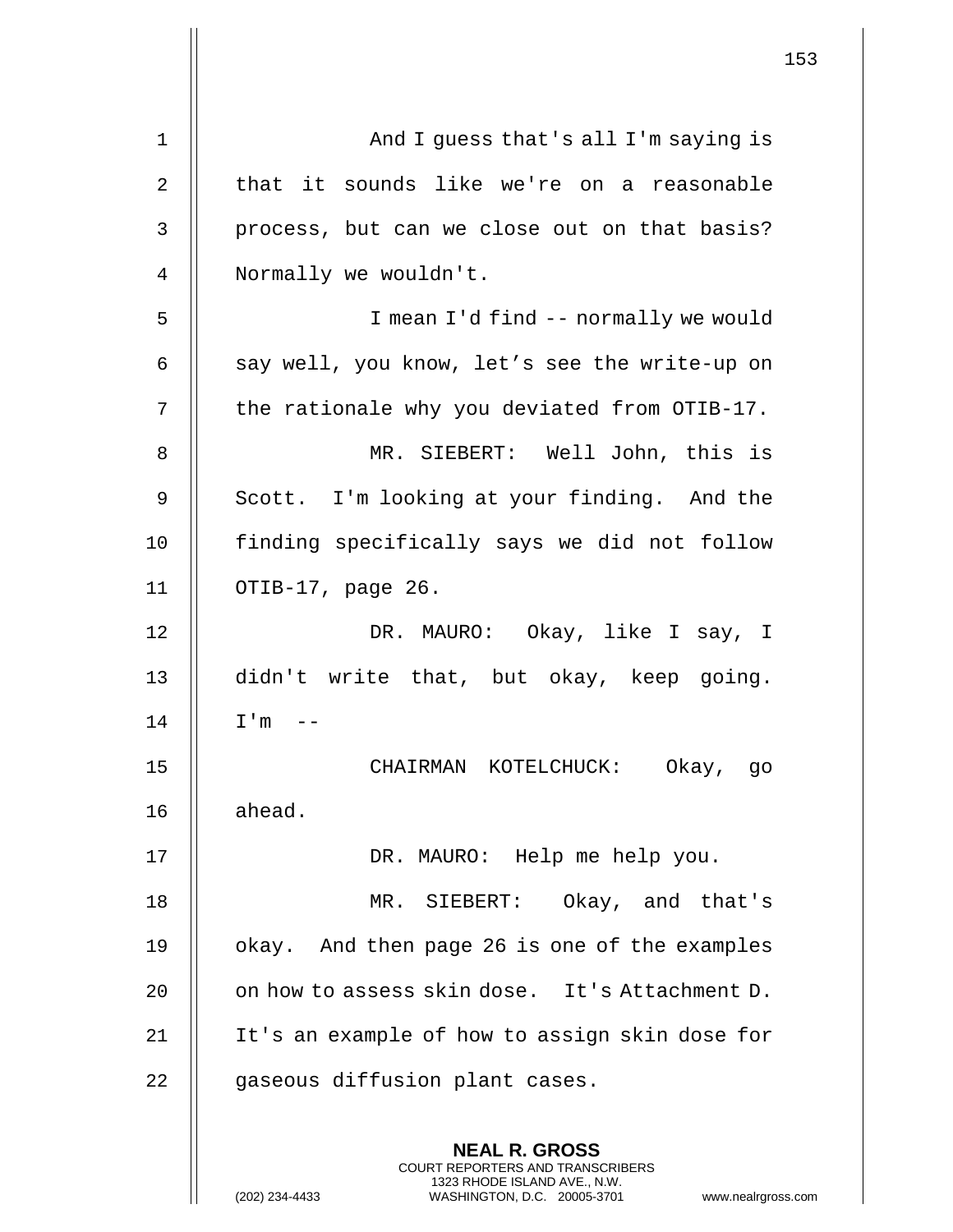|    |                                                                                                                                                                        | 154 |
|----|------------------------------------------------------------------------------------------------------------------------------------------------------------------------|-----|
| 1  | DR. MAURO: Oh, okay. Okay.                                                                                                                                             |     |
| 2  | MR. SIEBERT: It's not a gaseous                                                                                                                                        |     |
| 3  | diffusion plant.                                                                                                                                                       |     |
| 4  | DR. MAURO: Ah, so you're saying                                                                                                                                        |     |
| 5  | that the -- by the way, as I said, this is                                                                                                                             |     |
| 6  | not -- I'm just trying to get with you. I                                                                                                                              |     |
| 7  | didn't make that comment, but I understand what                                                                                                                        |     |
| 8  | you're saying.                                                                                                                                                         |     |
| 9  | So you're saying basically that the                                                                                                                                    |     |
| 10 | comment we had really was misplaced.                                                                                                                                   |     |
| 11 | MR. SIEBERT: Correct.                                                                                                                                                  |     |
| 12 | DR. MAURO: We were making a                                                                                                                                            |     |
| 13 | comment that would be applicable to a gaseous                                                                                                                          |     |
| 14 | diffusion plant, but not at Allied Chemical.                                                                                                                           |     |
| 15 | MR. SIEBERT: That is correct.                                                                                                                                          |     |
| 16 | DR. MAURO: And I believe that. So                                                                                                                                      |     |
| 17 | you do follow OTIB-17, I guess that's the point,                                                                                                                       |     |
| 18 | is that what you're saying, as it applies to                                                                                                                           |     |
| 19 | Allied Chemical?                                                                                                                                                       |     |
| 20 | MR. SIEBERT:<br>I'm going to say                                                                                                                                       |     |
| 21 | that's correct. I'm going to be more                                                                                                                                   |     |
| 22 | comfortable if Matt Smith can weigh in on that.                                                                                                                        |     |
|    | <b>NEAL R. GROSS</b><br><b>COURT REPORTERS AND TRANSCRIBERS</b><br>1323 RHODE ISLAND AVE., N.W.<br>(202) 234-4433<br>WASHINGTON, D.C. 20005-3701<br>www.nealrgross.com |     |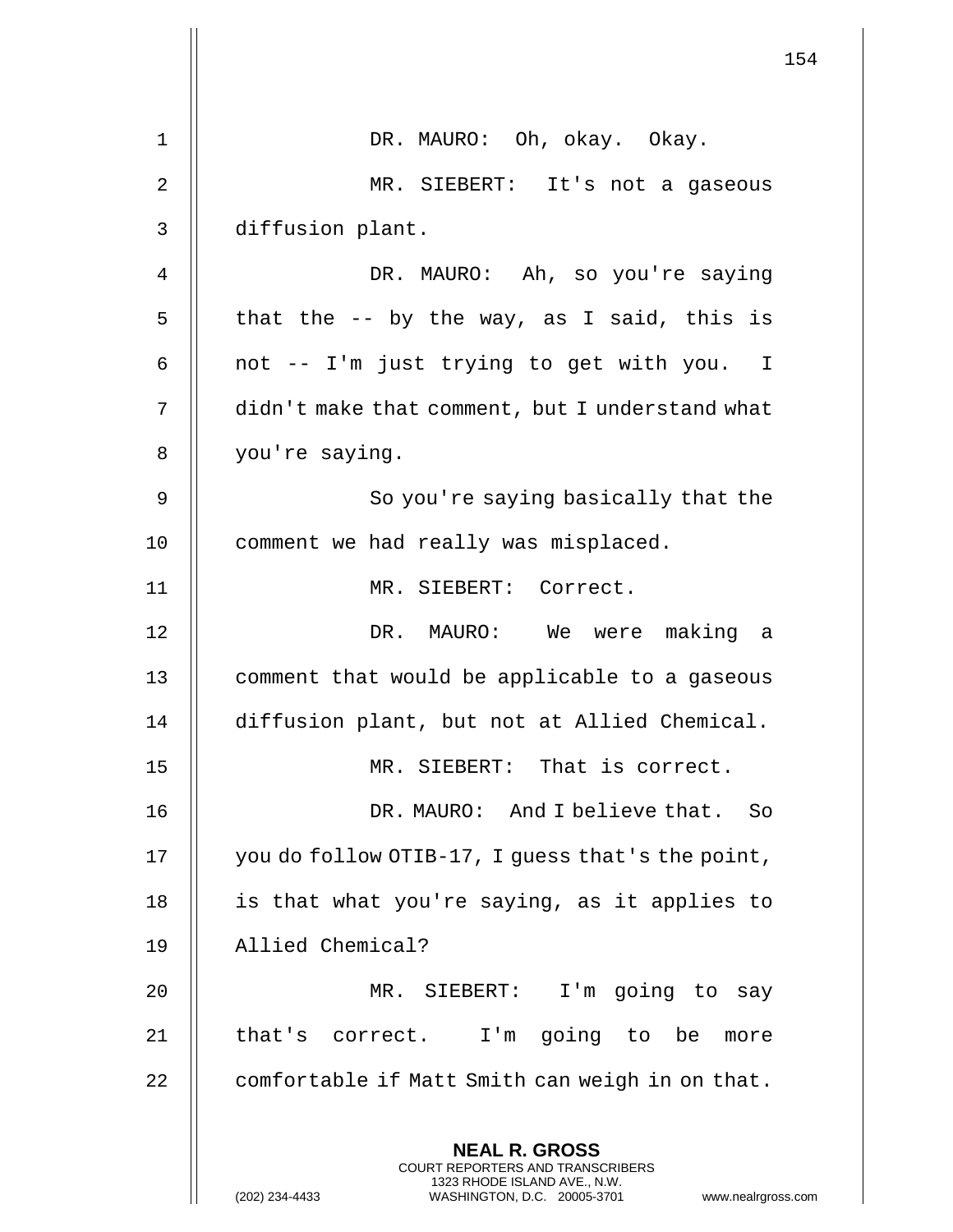|    |                                                                                                                                                                 | 155 |
|----|-----------------------------------------------------------------------------------------------------------------------------------------------------------------|-----|
| 1  | But I'm not sure if he's had a chance to look                                                                                                                   |     |
|    |                                                                                                                                                                 |     |
| 2  | at this one specifically.                                                                                                                                       |     |
| 3  | MR. SMITH: I have not. This is                                                                                                                                  |     |
| 4  | Matt. I haven't immersed into the Allied                                                                                                                        |     |
| 5  | Chemical Site Profile. But I'm more familiar                                                                                                                    |     |
| 6  | with sites that are not described in the                                                                                                                        |     |
| 7  | attachments of OTIB-17. The same methodology                                                                                                                    |     |
| 8  | is used with each of these sites.                                                                                                                               |     |
| 9  | And typically what they'll do is                                                                                                                                |     |
| 10 | they'll cite the TBD -- I'm sorry, they will                                                                                                                    |     |
| 11 | cite the OTIB-17 as a methodology. And then                                                                                                                     |     |
| 12 | explain in the TBD itself what it is intended                                                                                                                   |     |
| 13 | to do.                                                                                                                                                          |     |
| 14 | And it would seem logical for Allied                                                                                                                            |     |
| 15 | Chemical that the non-penetrating dose would be                                                                                                                 |     |
| 16 | classified as electron dose for this site, not                                                                                                                  |     |
| 17 | low-energy photon.                                                                                                                                              |     |
| 18 | DR. MAURO: And I would agree with                                                                                                                               |     |
| 19 | that. I have to say, from what I'm hearing, and                                                                                                                 |     |
| 20 | I know you guys like to move through these.<br>$\mathbf{I}$                                                                                                     |     |
| 21 | don't want to tie you up.                                                                                                                                       |     |
| 22 | We made -- we made reference to that                                                                                                                            |     |
|    | <b>NEAL R. GROSS</b><br>COURT REPORTERS AND TRANSCRIBERS<br>1323 RHODE ISLAND AVE., N.W.<br>(202) 234-4433<br>WASHINGTON, D.C. 20005-3701<br>www.nealrgross.com |     |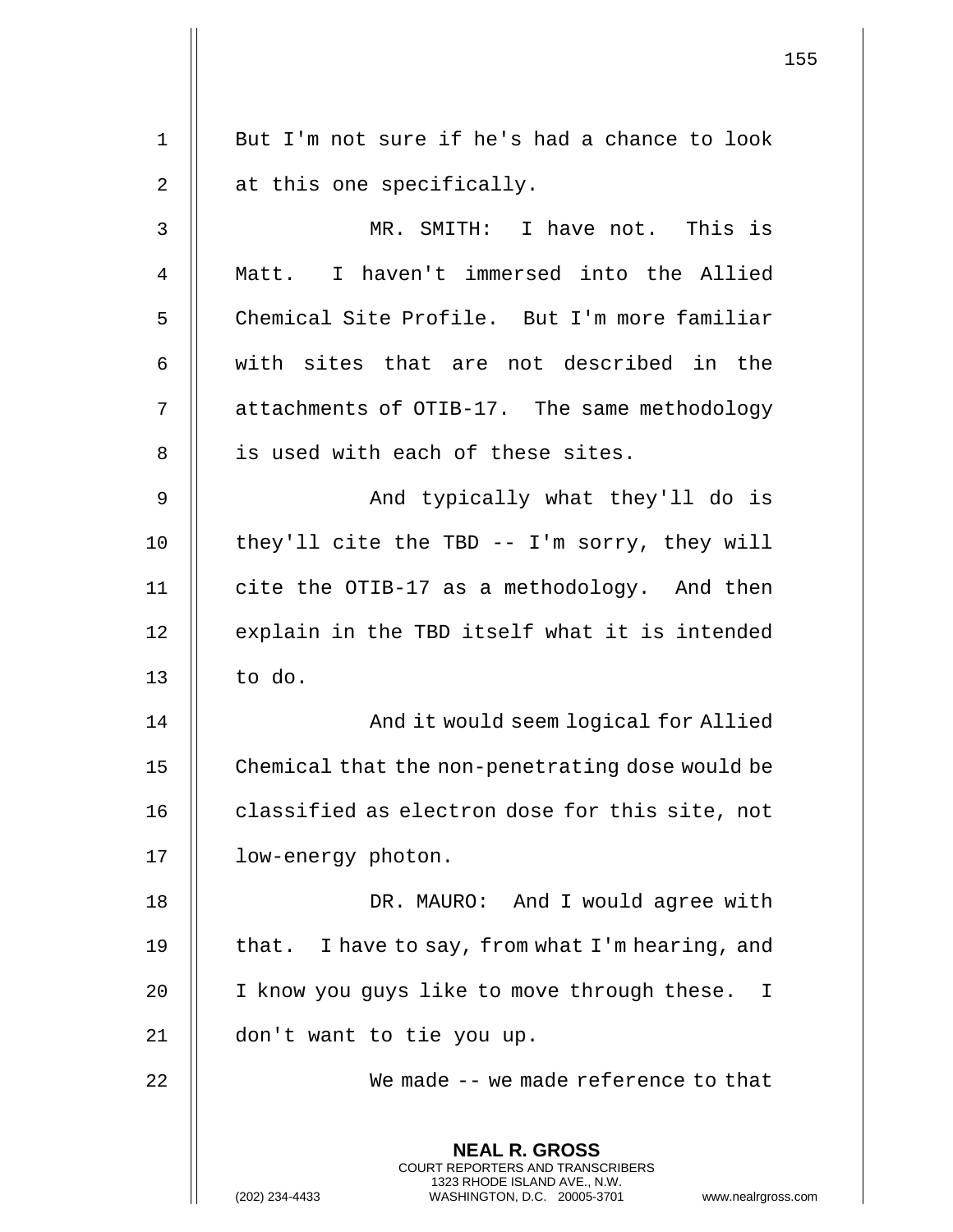| $\mathbf 1$    | page 26 that was in error, because it didn't                                                                                                                    |
|----------------|-----------------------------------------------------------------------------------------------------------------------------------------------------------------|
| $\overline{2}$ | apply. And what I'm hearing from you is that                                                                                                                    |
| 3              | when it comes to Allied Chemical and the nature                                                                                                                 |
| 4              | of the material handling, was it mostly                                                                                                                         |
| 5              | uranium? I'm thinking back to so many sites.                                                                                                                    |
| 6              | Your position is that no, beta dose                                                                                                                             |
| 7              | would by far dominate the exposure. And that's                                                                                                                  |
| 8              | the appropriate assumption to make.                                                                                                                             |
| 9              | If that's your position, I would                                                                                                                                |
| 10             | agree with it.                                                                                                                                                  |
| 11             | CHAIRMAN KOTELCHUCK: So, and I                                                                                                                                  |
| 12             | think we called you back because Doug was not                                                                                                                   |
| 13             | clear why SC&A had written what SC&A wrote.                                                                                                                     |
| 14             | think we are moving to<br>So<br>I.                                                                                                                              |
| 15             | clarification and my feeling is that we can                                                                                                                     |
| 16             | close this.                                                                                                                                                     |
| 17             | DR. MAURO: I would not argue with                                                                                                                               |
| 18             | that. I think that our comment was misplaced.                                                                                                                   |
| 19             | I, you know, because we made reference to an                                                                                                                    |
| 20             | example that really didn't apply to Allied                                                                                                                      |
| 21             | Chemical.                                                                                                                                                       |
| 22             | And what we're hearing from NIOSH is                                                                                                                            |
|                | <b>NEAL R. GROSS</b><br>COURT REPORTERS AND TRANSCRIBERS<br>1323 RHODE ISLAND AVE., N.W.<br>WASHINGTON, D.C. 20005-3701<br>(202) 234-4433<br>www.nealrgross.com |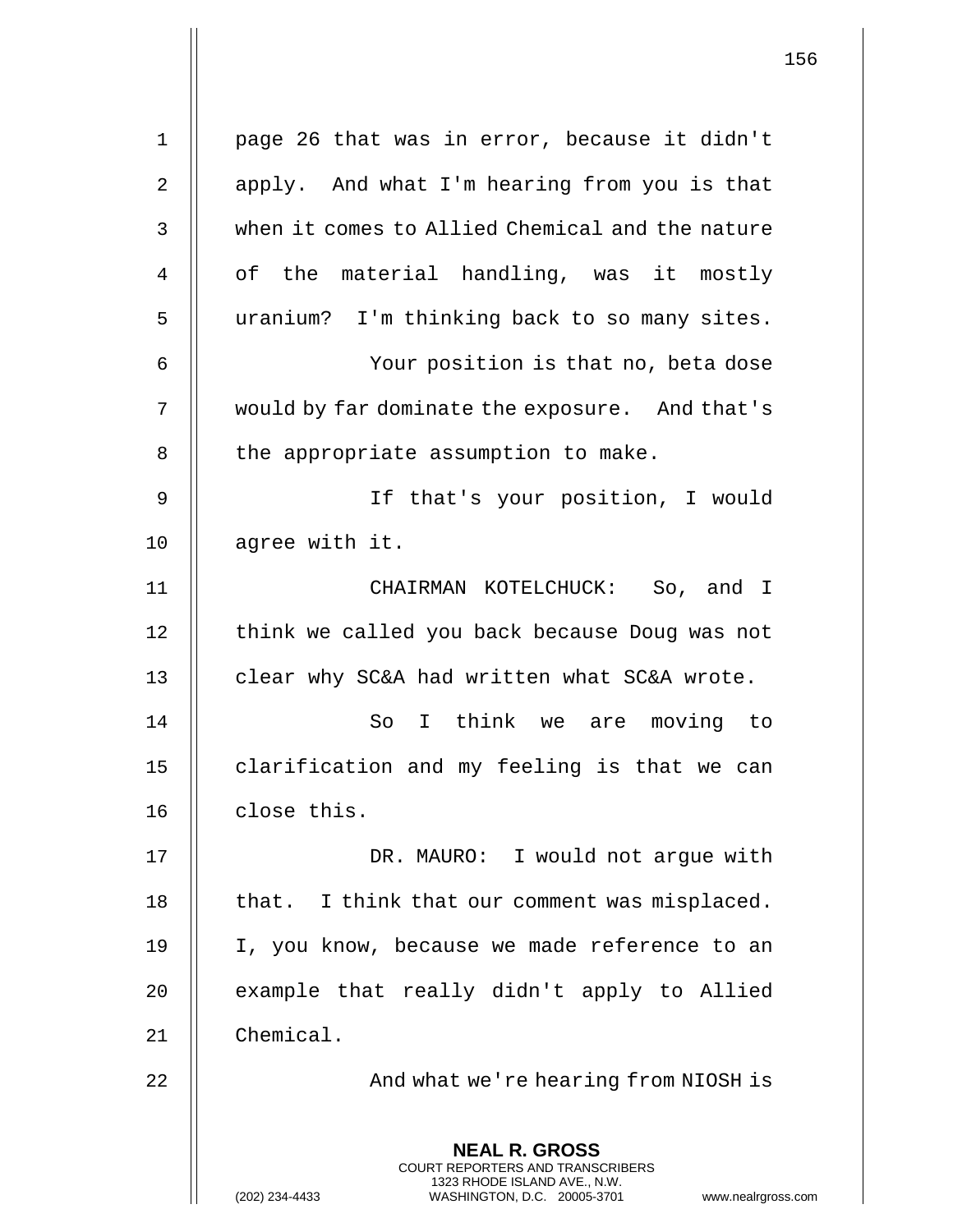|                | 157                                                                                             |
|----------------|-------------------------------------------------------------------------------------------------|
| $\mathbf 1$    | no, that they assumed that they did follow                                                      |
| $\overline{2}$ | OTIB-17. And as applied to Applied Chemical,                                                    |
| 3              | you would assume it's all data.                                                                 |
| 4              | I can't argue with that. So I mean                                                              |
|                |                                                                                                 |
| 5              | it sounds like we should withdraw that comment.                                                 |
| 6              | CHAIRMAN KOTELCHUCK: Okay. So                                                                   |
| 7              | we're ready to close. And what we might want                                                    |
| 8              | to do is, if you would just like for one moment,                                                |
| 9              | I think 237.3 had a similar issue. And could                                                    |
| 10             | we go to that?                                                                                  |
| 11             | MR. FARVER:<br>237.3                                                                            |
| 12             | inappropriately --                                                                              |
| 13             | CHAIRMAN KOTELCHUCK: No.                                                                        |
| 14             | MR. FARVER: Unmonitored external                                                                |
| 15             | photon dose as a mixed missed dose. The --                                                      |
| 16             | CHAIRMAN KOTELCHUCK: I quess it                                                                 |
| 17             | was that TBD would be revised. And that's                                                       |
| 18             | true.                                                                                           |
| 19             | DR. MAURO: In a situation like                                                                  |
| 20             | this where we may have had a comment and NIOSH's                                                |
| 21             | response is yes, we agree. And a TBD is about                                                   |
| 22             | to be revised. Usually, I know on the                                                           |
|                | <b>NEAL R. GROSS</b><br><b>COURT REPORTERS AND TRANSCRIBERS</b><br>1323 RHODE ISLAND AVE., N.W. |
|                | (202) 234-4433<br>WASHINGTON, D.C. 20005-3701<br>www.nealrgross.com                             |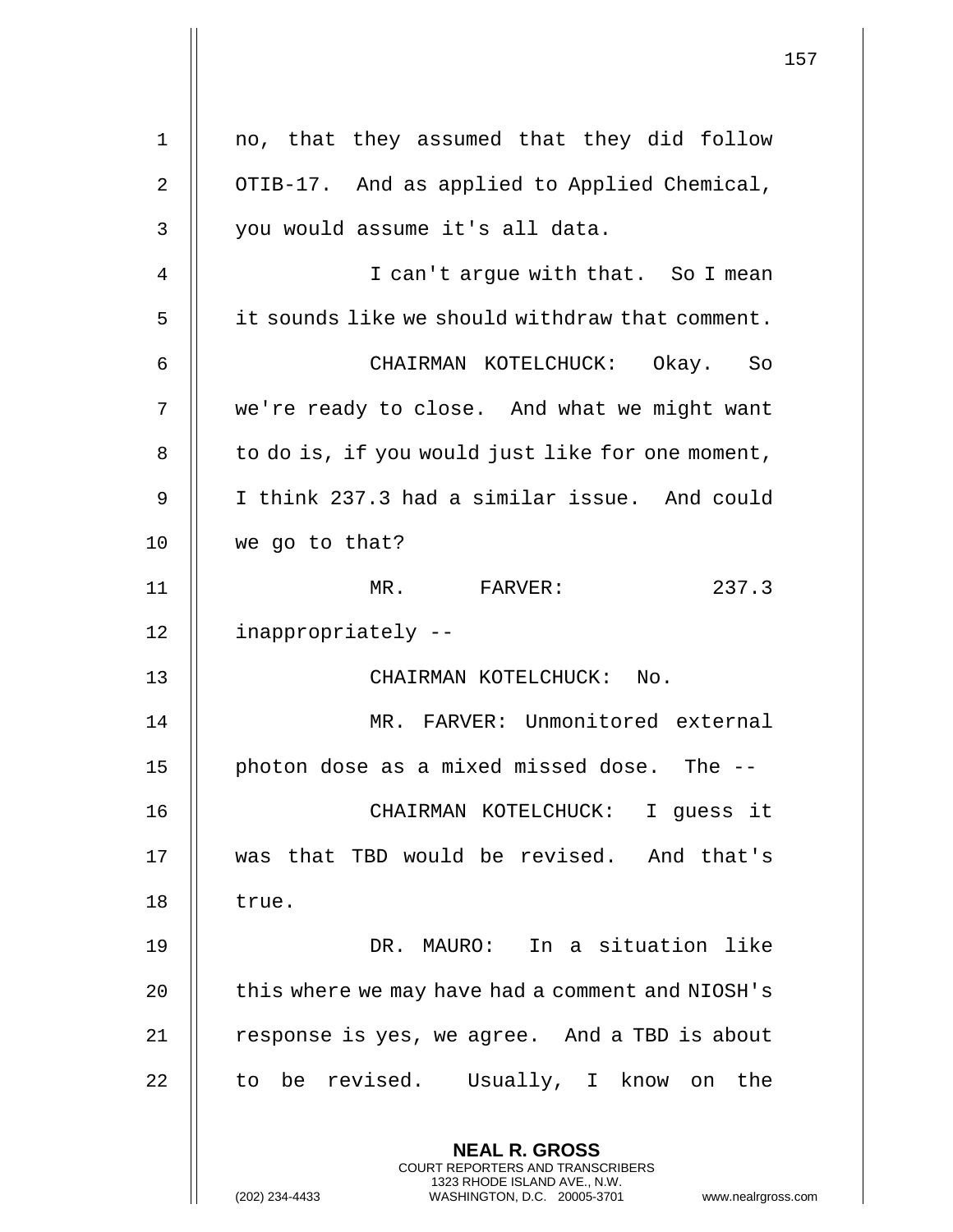**NEAL R. GROSS** COURT REPORTERS AND TRANSCRIBERS 1323 RHODE ISLAND AVE., N.W. (202) 234-4433 WASHINGTON, D.C. 20005-3701 www.nealrgross.com 1 Procedures Subcommittee, we call it "in 2 | abeyance". 3 || That means in effect we agree that 4  $\parallel$  there's a need to fix something. And things 5 || are being changed. We're changing one of our 6  $\parallel$  procedures, if that's what I'm hearing. 7 || You don't actually close it until 8 | that particular change is made. But you folks 9  $\parallel$  may feel that you know that that's good enough.  $10$  || Is that what I'm hearing, that you --11 MR. KATZ: John, that's right. 12 || That applies to Procedures. But it doesn't 13 || really apply for Dose Reconstruction. 14 DR. MAURO: But am I correct that 15 NIOSH agrees that there's a need to address and 16 make some changes here using some procedure 17 | that's about to be revised? 18 CHAIRMAN KOTELCHUCK: Scott or 19 Grady? 20 MR. SIEBERT: Generally in the 21 || past, and Grady can correct me if I'm wrong.  $22$   $\parallel$  But generally in the past once we said in this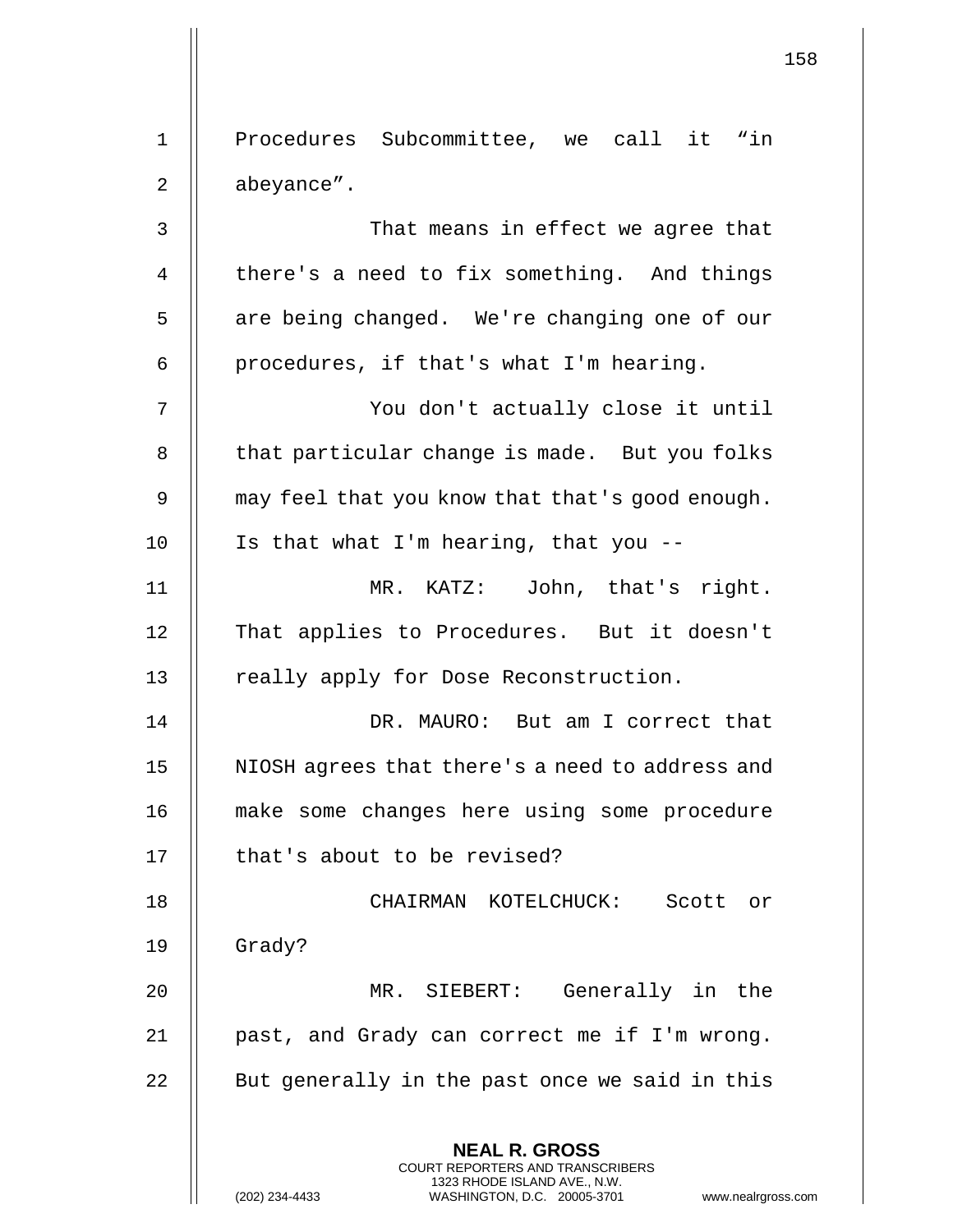| 1              | Subcommittee, if we admit there's something                                                                                                                        |
|----------------|--------------------------------------------------------------------------------------------------------------------------------------------------------------------|
| $\overline{2}$ | that we want to update in the TBD, I believe it's                                                                                                                  |
| 3              | just been closed and agreed to that we will do                                                                                                                     |
| $\overline{4}$ | so and move forward.                                                                                                                                               |
| 5              | In this case, I mean, technically                                                                                                                                  |
| 6              | the TBD is correct the way it is, it's just not                                                                                                                    |
| 7              | as clearly stated as it could be. And that's                                                                                                                       |
| 8              | what we're clarifying in this version of the TBD                                                                                                                   |
| 9              | that we're updating right now.                                                                                                                                     |
| 10             | DR. MAURO: Oh, okay. So it's not                                                                                                                                   |
| 11             | that your making any changes, you're just                                                                                                                          |
| 12             | giving better explanations that would justify                                                                                                                      |
| 13             | what you're [doing] --                                                                                                                                             |
| 14             | MR. SIEBERT: The 1969 data is not                                                                                                                                  |
| 15             | as clear as it could be, the description in the                                                                                                                    |
| 16             | TBD and we are updating that as of today, yes.                                                                                                                     |
| 17             | DR. MAURO: And you feel that after                                                                                                                                 |
| 18             | you make that update it will become -- it will                                                                                                                     |
| 19             | be easier to understand the approach you've                                                                                                                        |
| 20             | used?                                                                                                                                                              |
| 21             | MR. SIEBERT: Correct.                                                                                                                                              |
| 22             | DR. MAURO: I see.                                                                                                                                                  |
|                | <b>NEAL R. GROSS</b><br><b>COURT REPORTERS AND TRANSCRIBERS</b><br>1323 RHODE ISLAND AVE., N.W.<br>(202) 234-4433<br>WASHINGTON, D.C. 20005-3701<br>www.nealrgross |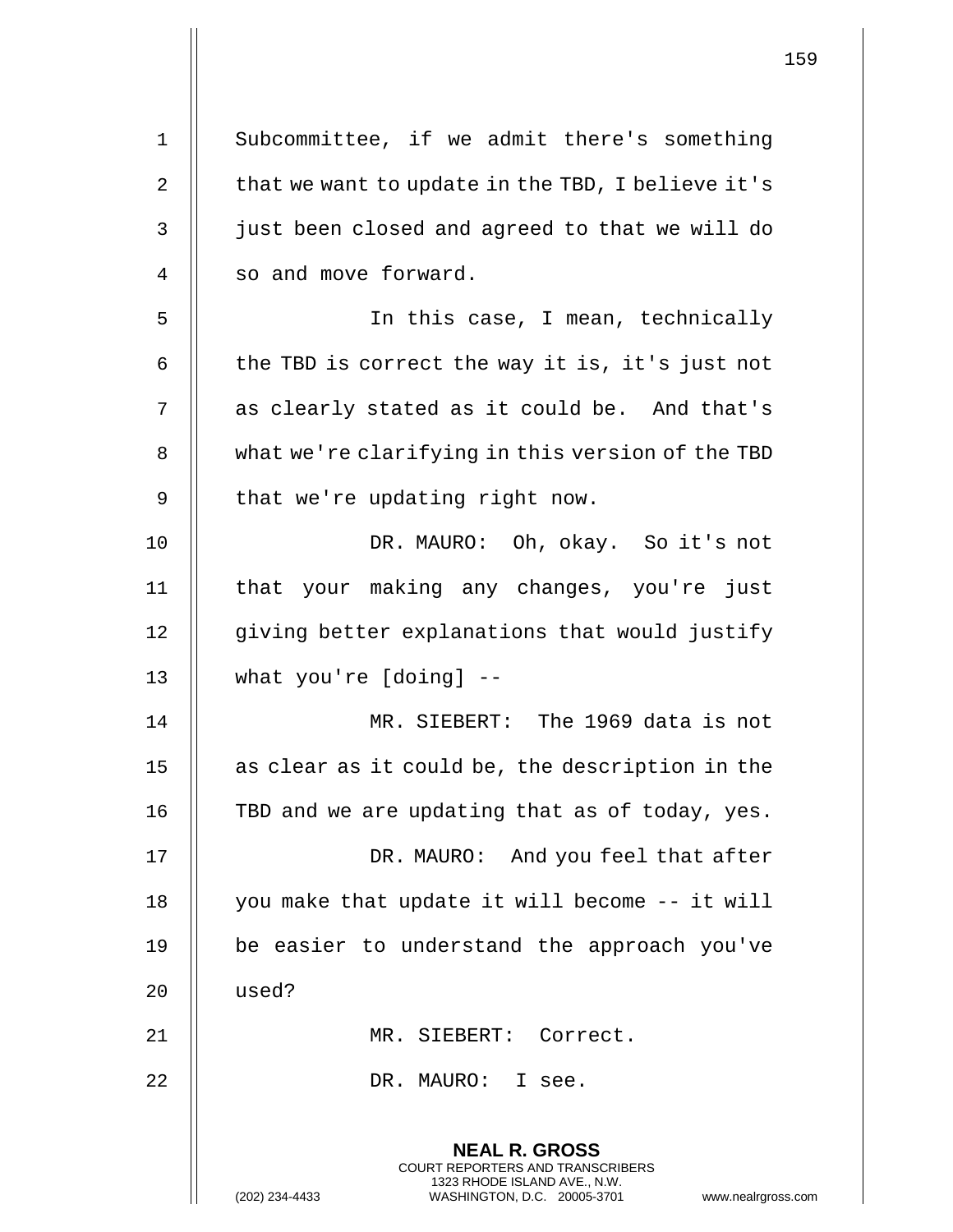**NEAL R. GROSS** COURT REPORTERS AND TRANSCRIBERS 1323 RHODE ISLAND AVE., N.W. (202) 234-4433 WASHINGTON, D.C. 20005-3701 www.nealrgross.com 1 CHAIRMAN KOTELCHUCK: Sounds 2 | reasonable. 3 DR. MAURO: I'm okay. I mean I  $4 \parallel$  can't argue with that. 5 CHAIRMAN KOTELCHUCK: Okay. So 6  $\parallel$  let's close that one as well. And I think those 7 were the -- did we have any further ones Doug 8 | that you wanted to ask John to help us with? 9 MR. KATZ: We didn't close yet 10 | because it was perhaps similar to 237.4. 11 CHAIRMAN KOTELCHUCK: Yeah, yeah. 12 MR. FARVER: 237.4 is the same 13 || response --14 CHAIRMAN KOTELCHUCK: Same issue. 15 MR. FARVER: .3 except it applies 16 | to the shallow dose. 17 CHAIRMAN KOTELCHUCK: Okay. So we 18 | should close. 19 MR. FARVER: Yes. 20 CHAIRMAN KOTELCHUCK: And 5 we have 21 | closed I believe. 22 || MR. FARVER: Correct.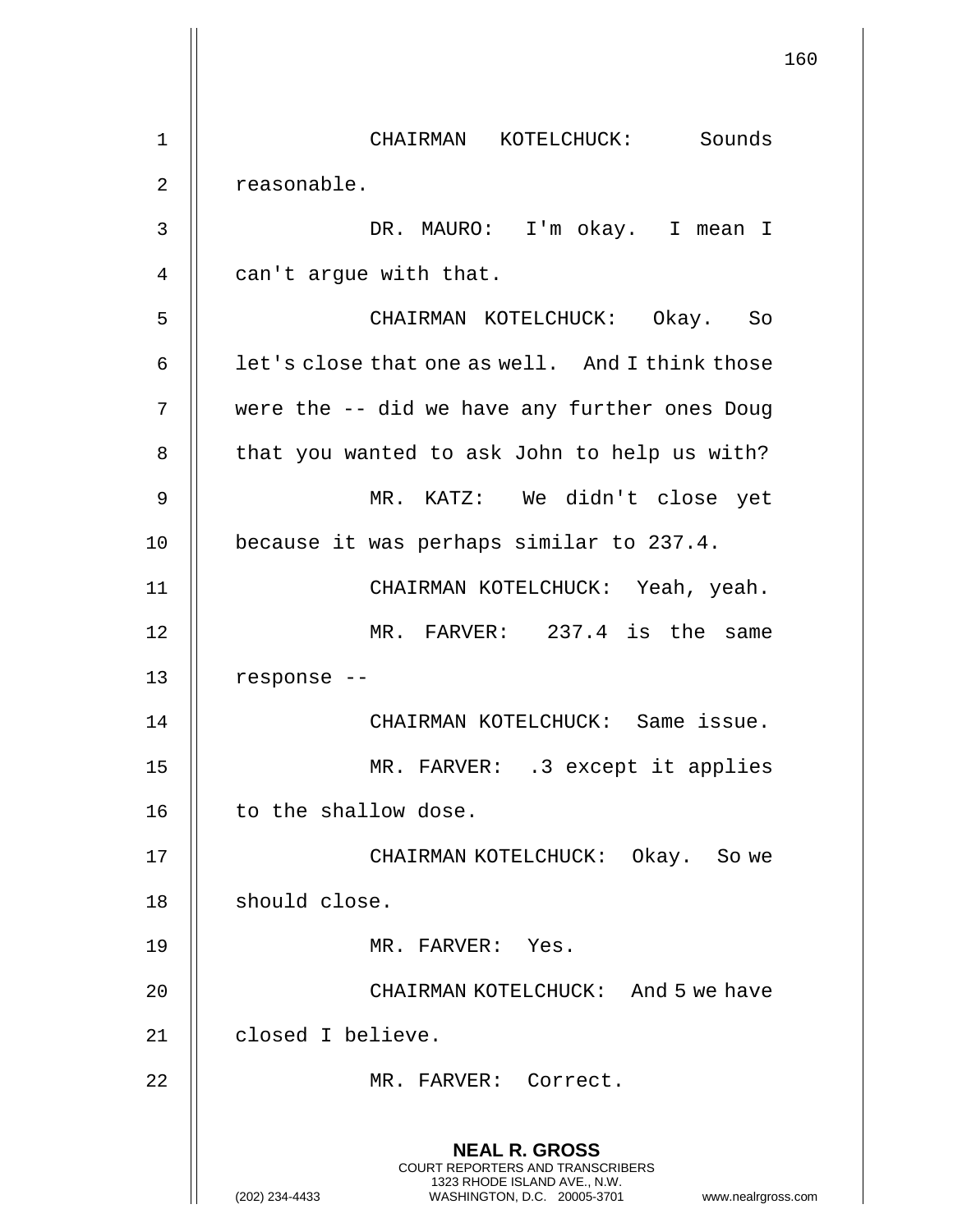|    | 161                                                                                                                                                                    |
|----|------------------------------------------------------------------------------------------------------------------------------------------------------------------------|
| 1  | CHAIRMAN KOTELCHUCK: Okay. Then                                                                                                                                        |
| 2  | I think we're ready to move on to the next case.                                                                                                                       |
| 3  | MR. FARVER: Ready to move on to                                                                                                                                        |
| 4  | what is observation.                                                                                                                                                   |
| 5  | CHAIRMAN KOTELCHUCK:<br>Okay.                                                                                                                                          |
| 6  | Alright. And maybe John you'll be with us for                                                                                                                          |
| 7  | this observation.                                                                                                                                                      |
| 8  | DR. MAURO: If you want me to sit                                                                                                                                       |
| 9  | tight with you for a while, I'd be glad to.                                                                                                                            |
| 10 | CHAIRMAN KOTELCHUCK: No, I think                                                                                                                                       |
| 11 | it was just this one case.                                                                                                                                             |
| 12 | MR. FARVER: Well we've got another                                                                                                                                     |
| 13 | Allied Chemical case, so.                                                                                                                                              |
| 14 | CHAIRMAN KOTELCHUCK: Okay, well                                                                                                                                        |
| 15 | fine.                                                                                                                                                                  |
| 16 | DR. MAURO: Okay. I'll stay on the                                                                                                                                      |
| 17 | line.                                                                                                                                                                  |
| 18 | CHAIRMAN KOTELCHUCK: Thank you.                                                                                                                                        |
| 19 | DR. MAURO: Okay.                                                                                                                                                       |
| 20 | MR. FARVER: Observation 1, NIOSH                                                                                                                                       |
| 21 | claimed organ dose from dosimeter readings used                                                                                                                        |
| 22 | to central estimate DCF for AP. And a 1.3                                                                                                                              |
|    | <b>NEAL R. GROSS</b><br><b>COURT REPORTERS AND TRANSCRIBERS</b><br>1323 RHODE ISLAND AVE., N.W.<br>(202) 234-4433<br>WASHINGTON, D.C. 20005-3701<br>www.nealrgross.com |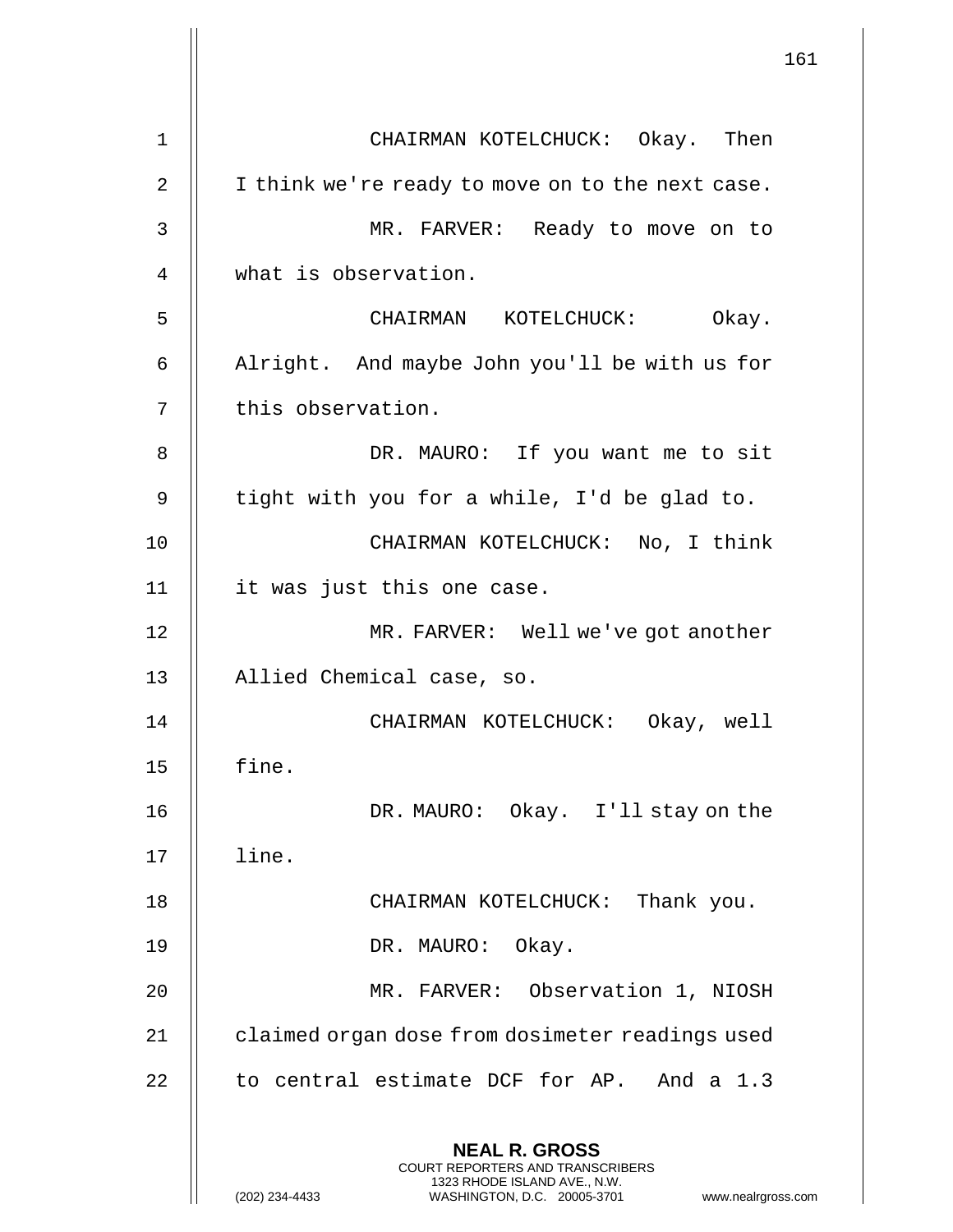|                |                                                                                                                                                                 | 162 |
|----------------|-----------------------------------------------------------------------------------------------------------------------------------------------------------------|-----|
| 1              | multiplier to insure claimant favorability.                                                                                                                     |     |
| $\overline{2}$ | this method<br>is<br>So                                                                                                                                         |     |
| 3              | claimant-favorable, [but] the basis for                                                                                                                         |     |
| 4              | selecting a 30 percent bias over some other                                                                                                                     |     |
| 5              | value was not provided in the narrative.                                                                                                                        |     |
| 6              | MR. SIEBERT: This is Scott. It's                                                                                                                                |     |
| 7              | pretty much the same sort of issue. It's not                                                                                                                    |     |
| 8              | wrong in the Site Profile. But it's not as                                                                                                                      |     |
| 9              | clearly defined as we would like.                                                                                                                               |     |
| 10             | So it's the same thing. We are                                                                                                                                  |     |
| 11             | clarifying exactly how to be assessing those                                                                                                                    |     |
| 12             | type of things and factors and uncertainty in                                                                                                                   |     |
| 13             | the present version of TBD.                                                                                                                                     |     |
| 14             | DR. MAURO: Did you --<br>you                                                                                                                                    |     |
| 15             | said -- this is John. Did you say, we're                                                                                                                        |     |
| 16             | talking about the AP dose conversion factor.                                                                                                                    |     |
| 17             | And the way in which you used it was to use the                                                                                                                 |     |
| 18             | central -- or I guess they're using a triangular                                                                                                                |     |
| 19             | distribution.                                                                                                                                                   |     |
| 20             | I'm just trying to be helpful here.                                                                                                                             |     |
| 21             | When I go into the dose conversion factors and                                                                                                                  |     |
| 22             | OCAS-001, IG-001 -- usually for the dose -- we                                                                                                                  |     |
|                | <b>NEAL R. GROSS</b><br>COURT REPORTERS AND TRANSCRIBERS<br>1323 RHODE ISLAND AVE., N.W.<br>(202) 234-4433<br>WASHINGTON, D.C. 20005-3701<br>www.nealrgross.com |     |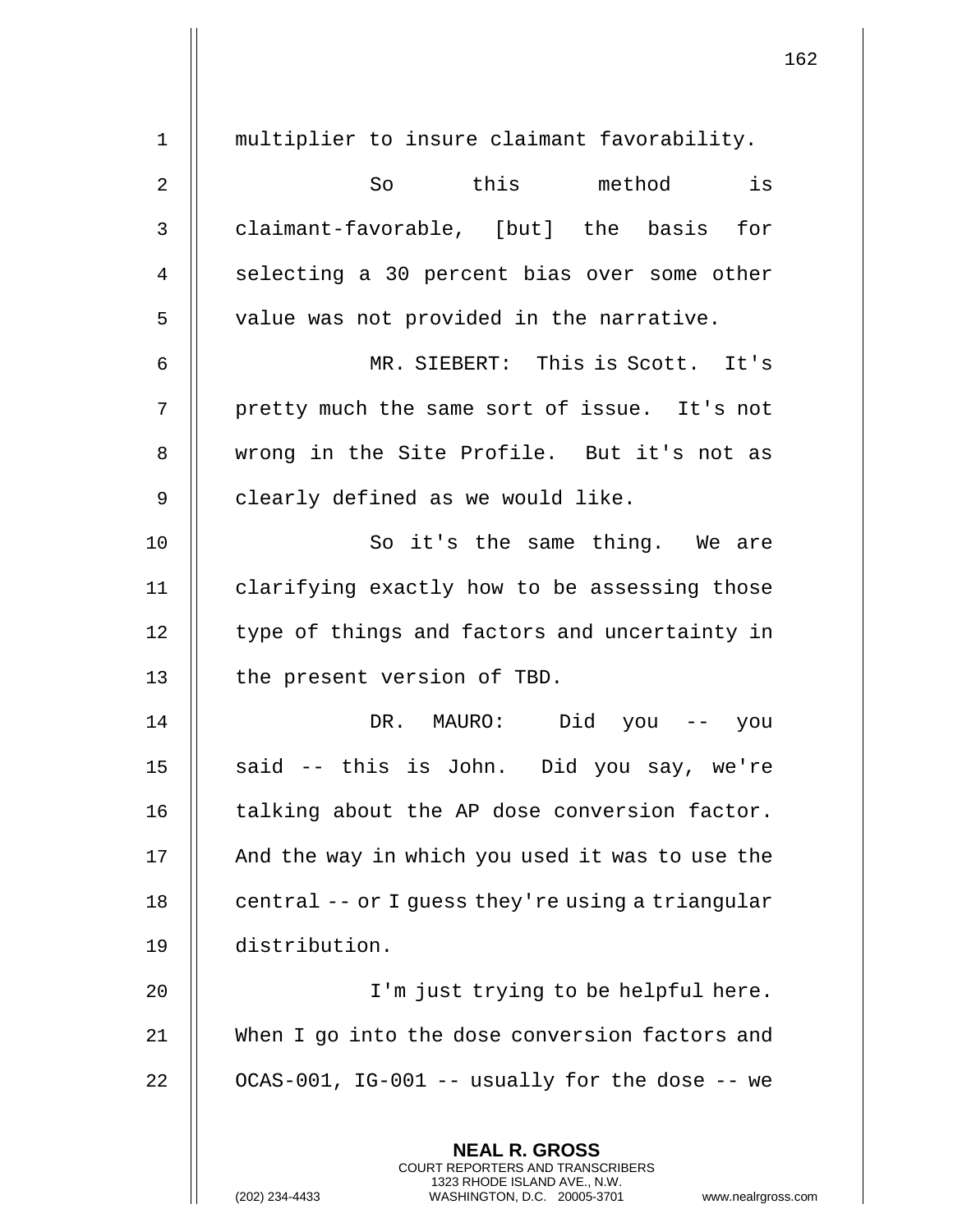|    |                                                                                                                                                                        | 163 |
|----|------------------------------------------------------------------------------------------------------------------------------------------------------------------------|-----|
| 1  | are talking about the dose conversion factors,                                                                                                                         |     |
| 2  | is that correct?                                                                                                                                                       |     |
| 3  | MR. SIEBERT: Yeah, John, I'm going                                                                                                                                     |     |
| 4  | to stop you, because that's not the issue. The                                                                                                                         |     |
| 5  | issue is you get a factor of 1.3 to basically                                                                                                                          |     |
| 6  | use an overestimating assumption of the errors                                                                                                                         |     |
| 7  | rather than doing an actual error calculation                                                                                                                          |     |
| 8  | around the readings themselves.                                                                                                                                        |     |
| 9  | It's not the DCF. That was just                                                                                                                                        |     |
| 10 | mentioned as part of the process that comes out                                                                                                                        |     |
| 11 | of OCAS-IG-01.                                                                                                                                                         |     |
| 12 | DR. MAURO: I misunderstood. So                                                                                                                                         |     |
| 13 | you're just using the 1.3 as a fixed value                                                                                                                             |     |
| 14 | rather than a distribution? In other words                                                                                                                             |     |
| 15 | rather than put a distribution?                                                                                                                                        |     |
| 16 | MR. SIEBERT: That's what was done                                                                                                                                      |     |
| 17 | in this case, correct.                                                                                                                                                 |     |
| 18 | DR. MAURO:<br>That's not often                                                                                                                                         |     |
| 19 | though. My experience in doing these DRs, and                                                                                                                          |     |
| 20 | Doug help me out a little bit here, I know that                                                                                                                        |     |
| 21 | sometimes when the calculations are being done,                                                                                                                        |     |
| 22 | they'll put in a distribution for the exposure.                                                                                                                        |     |
|    | <b>NEAL R. GROSS</b><br><b>COURT REPORTERS AND TRANSCRIBERS</b><br>1323 RHODE ISLAND AVE., N.W.<br>WASHINGTON, D.C. 20005-3701<br>(202) 234-4433<br>www.nealrgross.com |     |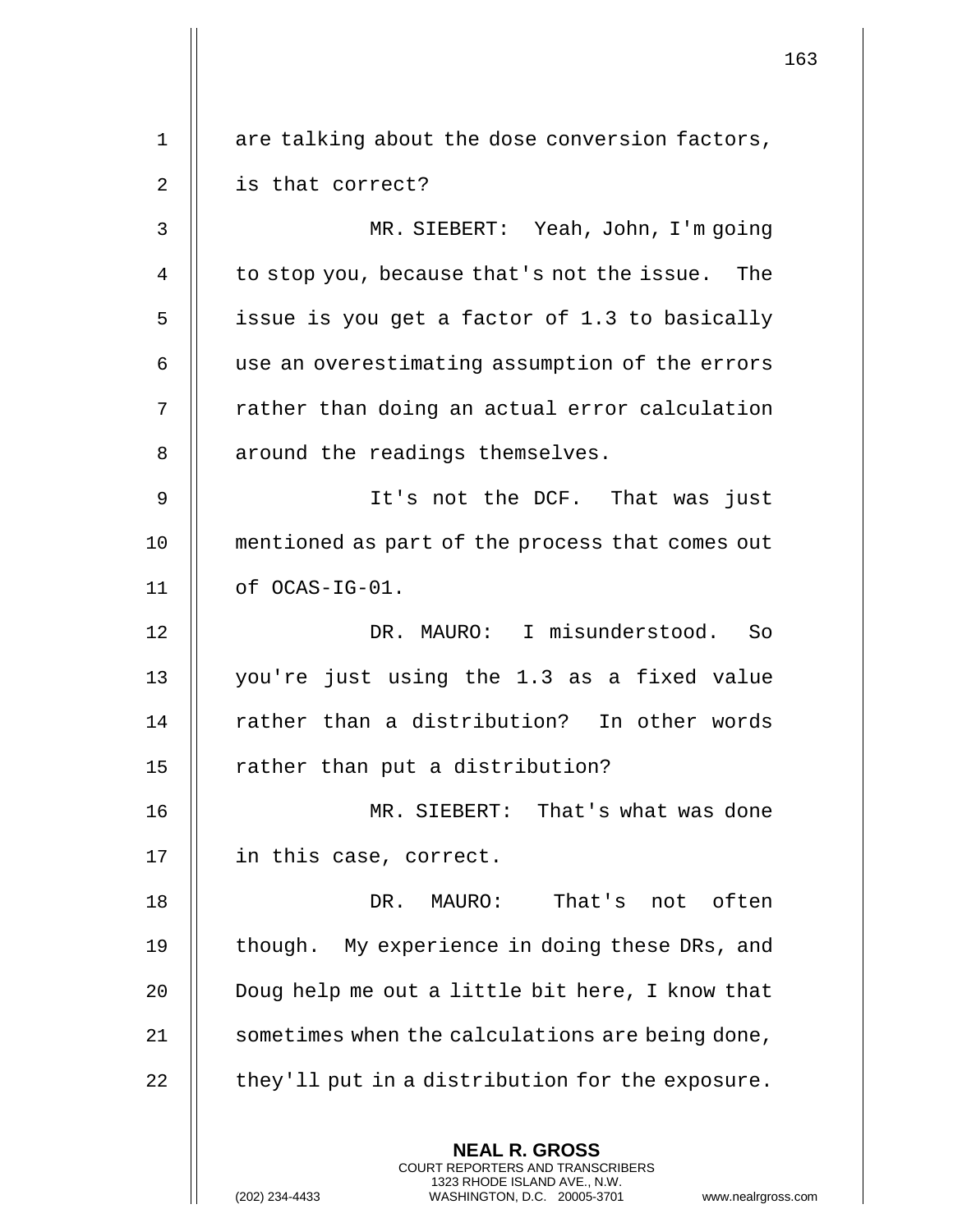|             |                                                                                                 | 164 |
|-------------|-------------------------------------------------------------------------------------------------|-----|
| $\mathbf 1$ | Or they multiply it by 1.3 and put in a fixed                                                   |     |
| 2           | value for external exposure readings.                                                           |     |
| 3           | Correct me if I'm wrong.                                                                        |     |
|             |                                                                                                 |     |
| 4           | MR. FARVER: Nope. You're pretty                                                                 |     |
| 5           | much correct. Usually every time we see the 30                                                  |     |
| 6           | percent is under the occupational medical                                                       |     |
| 7           | section.                                                                                        |     |
| 8           | DR. MAURO: Okay. And this is for                                                                |     |
| 9           | occupational external exposure?                                                                 |     |
| 10          | MR. FARVER: This is -- yes. This                                                                |     |
| 11          | is for the photon.                                                                              |     |
| 12          | MR. FARVER: Oh, I see, okay. Doug                                                               |     |
| 13          | I'm going to have to defer to you. Because you                                                  |     |
| 14          | probably -- you've seen a lot more of these than                                                |     |
| 15          | I have. I've seen the 1.3 multiplier without                                                    |     |
| 16          | putting the distribution in.                                                                    |     |
| 17          | My recollection is that it was, yes,                                                            |     |
| 18          | done. And may have been done for x-rays. I'm                                                    |     |
| 19          | not quite sure whether it was also done for                                                     |     |
| 20          | occupational external exposure, you know,                                                       |     |
| 21          | based on whatever the film badge results are.                                                   |     |
| 22          | MR. FARVER: Well I mean it's like                                                               |     |
|             | <b>NEAL R. GROSS</b><br><b>COURT REPORTERS AND TRANSCRIBERS</b><br>1323 RHODE ISLAND AVE., N.W. |     |
|             | (202) 234-4433<br>WASHINGTON, D.C. 20005-3701<br>www.nealrgross.com                             |     |

 $\mathbf{I}$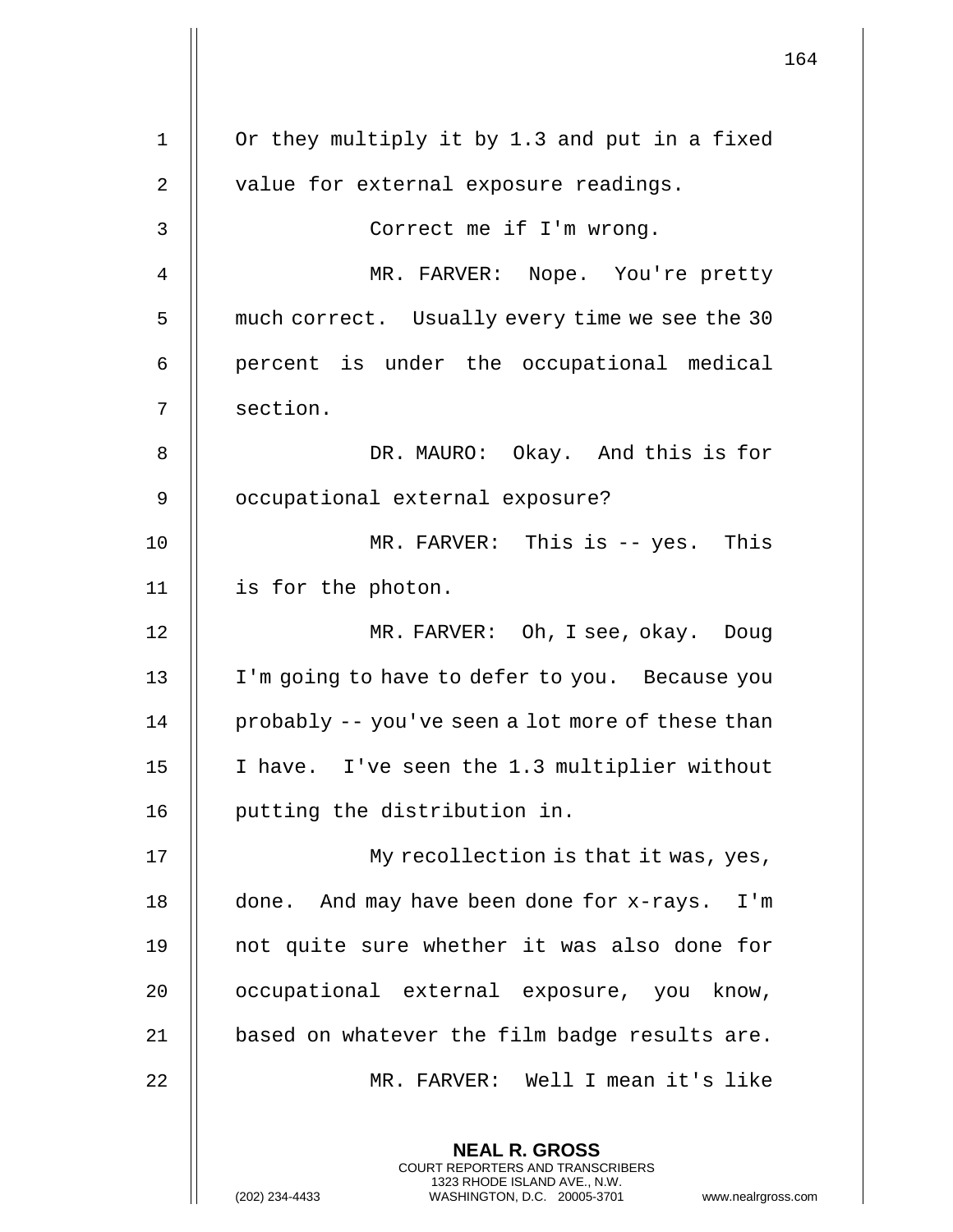**NEAL R. GROSS** COURT REPORTERS AND TRANSCRIBERS 1323 RHODE ISLAND AVE., N.W. (202) 234-4433 WASHINGTON, D.C. 20005-3701 www.nealrgross.com 1 sometimes it's not wrong. But it's not 2 || normally what they would do. 3 DR. MAURO: Yeah. 4 MR. FARVER: I mean it is just an 5 || observation, so we really don't have to do 6 anything. 7 DR. MAURO: Yeah. 8 || MR. FARVER: We were just pointing  $9 \parallel$  out that this isn't normally what you do. 10 CHAIRMAN KOTELCHUCK: Right. And 11 I think that is an observation, so in progress 12 || if you want to keep it there. But the reality 13 || is we don't act on observation. 14 || I'm ready to go on. 15 MR. FARVER: Okay. We've got one 16 | more observation. Observation 2 has to do with 17 || the medical dose. 18 MR. SIEBERT: I'm sorry. I was 19 unclear, was that closed then? 20 MR. FARVER: Well, it's an 21 observation. 22 CHAIRMAN KOTELCHUCK: It's an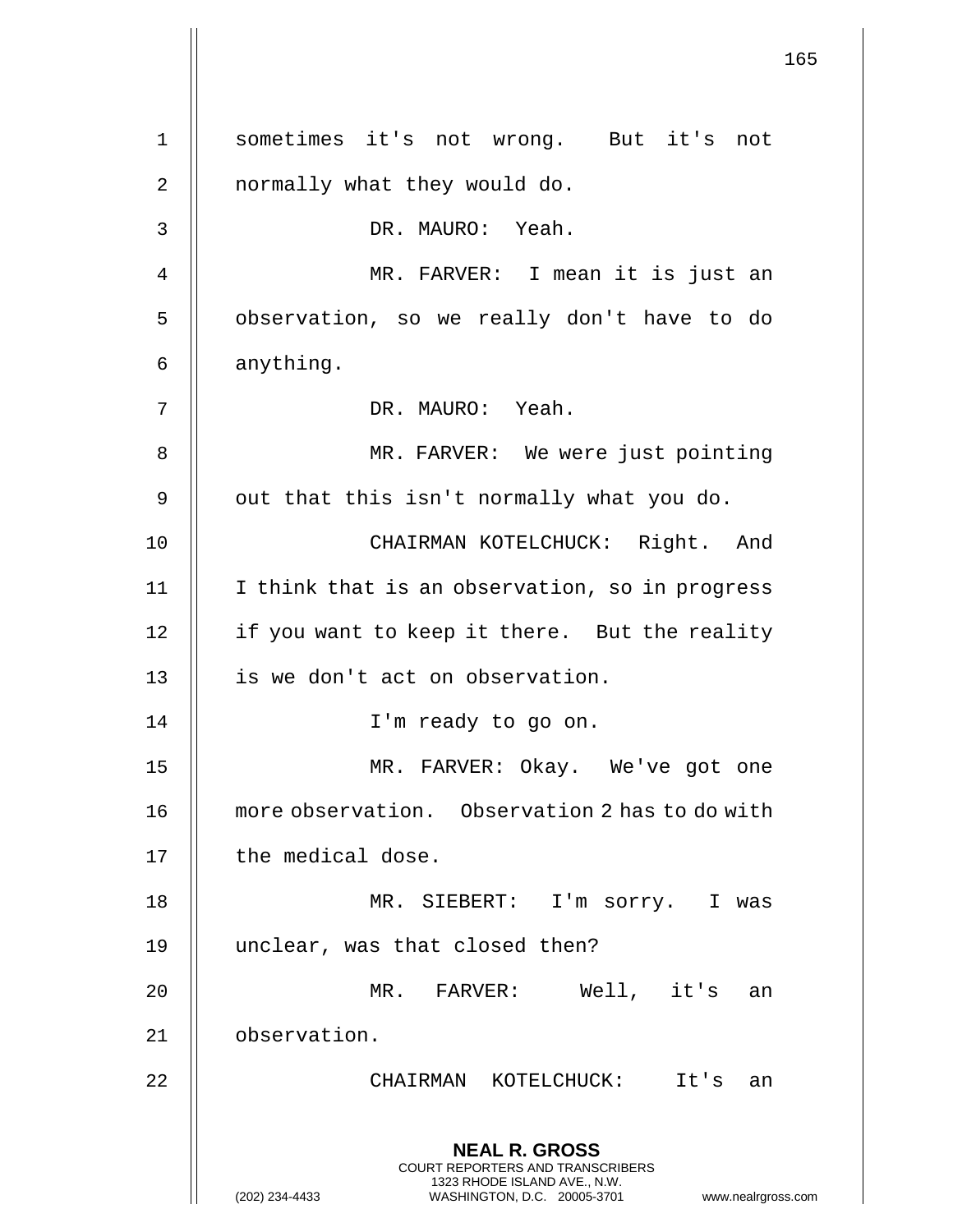**NEAL R. GROSS** COURT REPORTERS AND TRANSCRIBERS 1323 RHODE ISLAND AVE., N.W. 1 observation. So we don't -- 2 MR. SIEBERT: Okay then. I'm just 3 || making sure. Okay. Yeah, go ahead. 4 CHAIRMAN KOTELCHUCK: Yeah, so 5 we're finished. 6 DR. MAURO: Well I'd just like to 7 || ask a little bit. 8 || CHAIRMAN KOTELCHUCK: Sure. 9 DR. MAURO: Given that it's 10 unusual, I mean, was there any reason in this 11 particular case where something was done 12 differently than what you normally do? Or 13 || just, these things happen? 14 MR. SIEBERT: That's a valid 15 question. While you can't tell, but I've been 16 | frantically looking to grab a case here real 17 quick. 18 || My suspicion is that we didn't have 19  $\parallel$  a best estimate tool for that site at the time, 20 || which would have applied the errors. So they 21 | may have used the 1.3 as a work around until we  $22$  || had a tool because this is not a small site.

(202) 234-4433 WASHINGTON, D.C. 20005-3701 www.nealrgross.com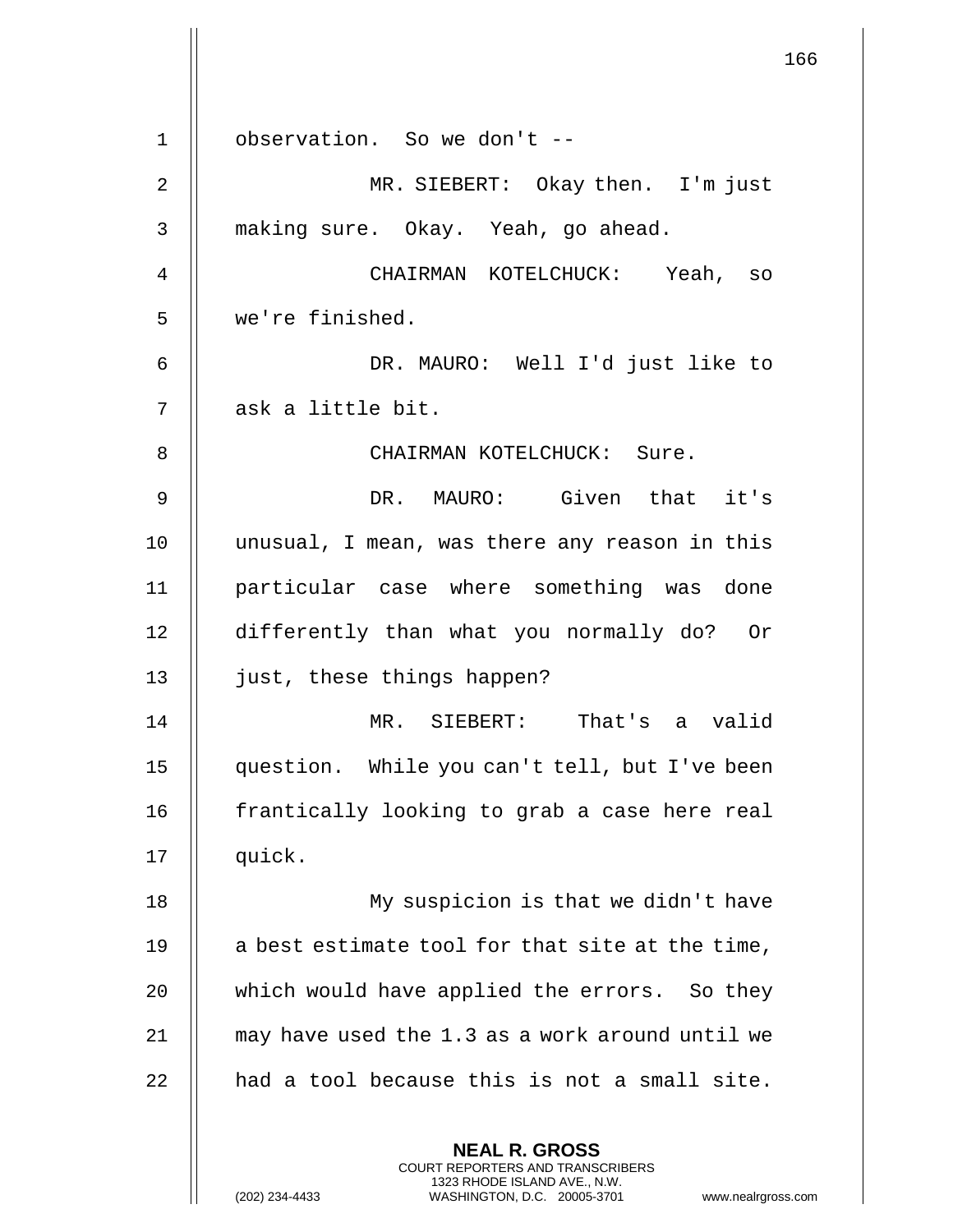| $\mathbf 1$ | But there's not nearly as many claims from this                                                                                                                    |
|-------------|--------------------------------------------------------------------------------------------------------------------------------------------------------------------|
| 2           | site as, you know, your Hanford's or your                                                                                                                          |
| 3           | Savannah River's. So getting a best estimate                                                                                                                       |
| 4           | tool may not have been as pressing.                                                                                                                                |
| 5           | That's really my first guess on                                                                                                                                    |
| 6           | that. But that's the kind of situation it                                                                                                                          |
| 7           | would not surprise me if we did that sort of                                                                                                                       |
| 8           | thing.                                                                                                                                                             |
| 9           | DR. MAURO: I mean that sounds like                                                                                                                                 |
| 10          | a reasonable explanation because I know when I                                                                                                                     |
| 11          | check things, I don't work with a tool. I                                                                                                                          |
| 12          | usually say, okay, I'll do it by -- I try to do                                                                                                                    |
| 13          | everything by hand and see if I can closely                                                                                                                        |
| 14          | match your numbers.                                                                                                                                                |
| 15          | And what I would do is just what you                                                                                                                               |
| 16          | did. You know, say listen, let's work with a                                                                                                                       |
| 17          | 1.3. So to me I think that you're saying we had                                                                                                                    |
| 18          | a circumstance where we didn't have a tool, so                                                                                                                     |
| 19          | we used the -- what I would call a plausible                                                                                                                       |
| 20          | bounding number as a fixed value rather than a                                                                                                                     |
| 21          | distribution.                                                                                                                                                      |
| 22          | MR. SIEBERT: Yeah.                                                                                                                                                 |
|             | <b>NEAL R. GROSS</b><br><b>COURT REPORTERS AND TRANSCRIBERS</b><br>1323 RHODE ISLAND AVE., N.W.<br>WASHINGTON, D.C. 20005-3701<br>(202) 234-4433<br>www.nealrgross |

(202) 234-4433 WASHINGTON, D.C. 20005-3701 www.nealrgross.com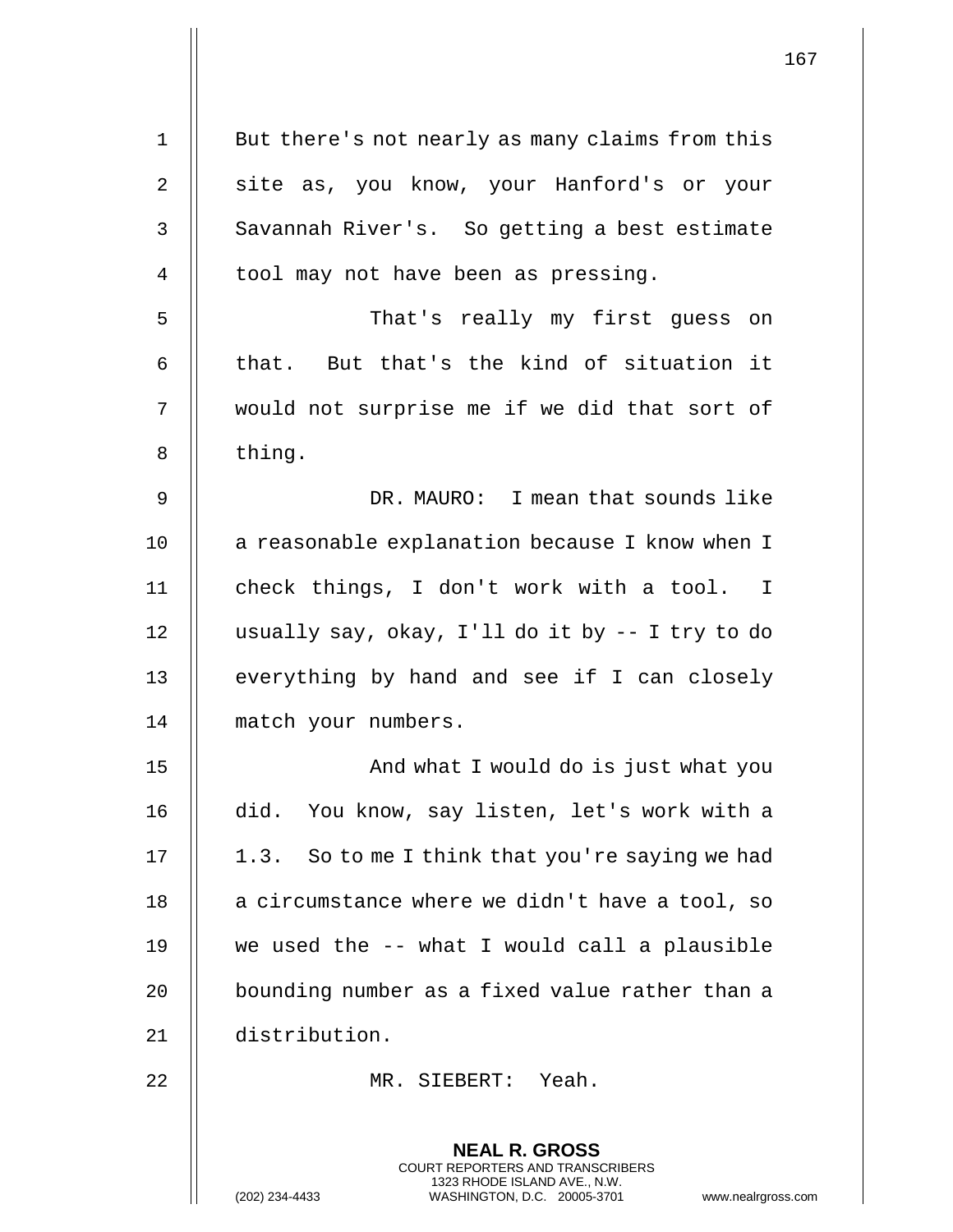|    | 168                                                                                             |
|----|-------------------------------------------------------------------------------------------------|
| 1  | DR. MAURO: So I need that, okay.                                                                |
| 2  | Alright.                                                                                        |
| 3  | MR. FARVER: Okay. Observation 2.                                                                |
| 4  | The presumed lateral exposure would have                                                        |
| 5  | increased the employee annual skin dose by a                                                    |
| 6  | factor of 2.5, which would have been more                                                       |
| 7  | claimant-favorable instead of using a PA exam.                                                  |
| 8  | Okay, that was observation. It                                                                  |
| 9  | would have been more claimant-favorable.                                                        |
| 10 | NIOSH gives their explanation that basically                                                    |
| 11 | the Allied Chemical Site Profile, we specify                                                    |
| 12 | the time to predict for an exam, should be                                                      |
| 13 | based on current values, which at the time was                                                  |
| 14 | PA chest exam. And there was no information                                                     |
| 15 | that lateral exams were conducted as part of the                                                |
| 16 | medical program at Allied Chemical.                                                             |
| 17 | DR. MAURO: I'd be happy to jump in                                                              |
| 18 | on that. I agree.                                                                               |
| 19 | MR. FARVER: Okay.                                                                               |
| 20 | DR. MAURO: You don't normally                                                                   |
| 21 | assume that you have lateral unless there's                                                     |
| 22 | affirmative evidence. You usually default to,                                                   |
|    | <b>NEAL R. GROSS</b><br><b>COURT REPORTERS AND TRANSCRIBERS</b><br>1323 RHODE ISLAND AVE., N.W. |
|    | (202) 234-4433<br>WASHINGTON, D.C. 20005-3701<br>www.nealrgross.com                             |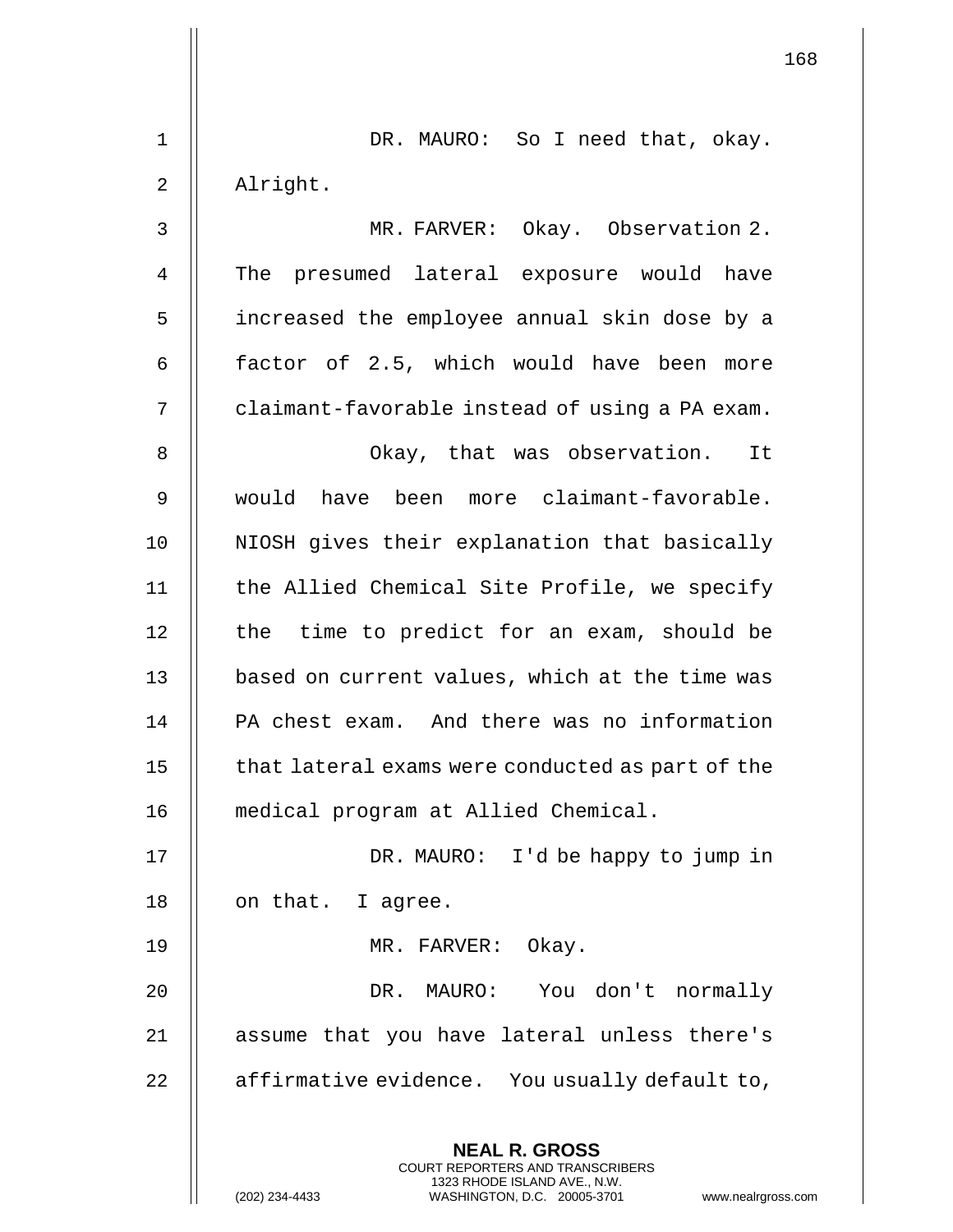| $\mathbf 1$ | you know, you don't automatically go to the                                                                                                                          |
|-------------|----------------------------------------------------------------------------------------------------------------------------------------------------------------------|
| 2           | lateral.                                                                                                                                                             |
| 3           | The only time I ever, when I do a                                                                                                                                    |
| 4           | review, use lateral, is when it's said that yes,                                                                                                                     |
| 5           | we have evidence that lateral -- because those                                                                                                                       |
| 6           | are higher than the PA. But if they're silent                                                                                                                        |
| 7           | regarding that, and you don't have information                                                                                                                       |
| 8           | of the type of, whether it's lateral or PA, I                                                                                                                        |
| 9           | think it's appropriate to use PA.                                                                                                                                    |
| 10          | Lateral sort of like only comes into                                                                                                                                 |
| 11          | the picture when someone says that's what we                                                                                                                         |
| 12          | did. So I mean I sort of, I guess, I agree with                                                                                                                      |
| 13          | NIOSH's position.                                                                                                                                                    |
| 14          | MR. FARVER: Well, it was just an                                                                                                                                     |
| 15          | observation.                                                                                                                                                         |
| 16          | Oh yeah. Right.<br>DR. MAURO:                                                                                                                                        |
| 17          | Okay.                                                                                                                                                                |
| 18          | MR. FARVER: And then the third                                                                                                                                       |
| 19          | observation has to do with uranium intakes.                                                                                                                          |
| 20          | applied an unnecessarily complex<br>NIOSH                                                                                                                            |
| 21          | approach in assigning the acute intakes. This                                                                                                                        |
| 22          | may not have always been claimant favorable.                                                                                                                         |
|             | <b>NEAL R. GROSS</b><br><b>COURT REPORTERS AND TRANSCRIBERS</b><br>1323 RHODE ISLAND AVE., N.W.<br>(202) 234-4433<br>WASHINGTON, D.C. 20005-3701<br>www.nealrgross.o |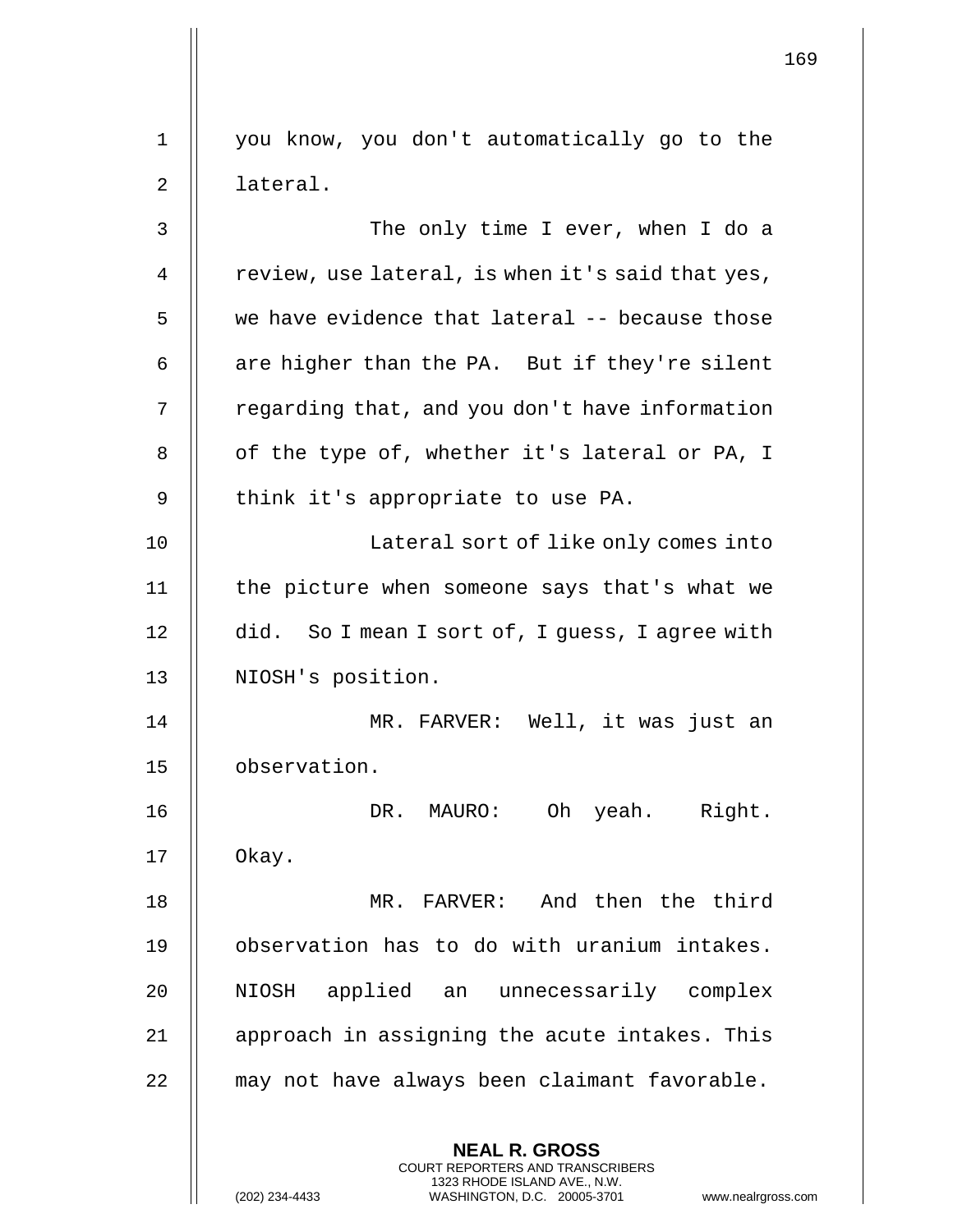| $\mathbf 1$    | agrees that assigning<br>NIOSH                                                                  |
|----------------|-------------------------------------------------------------------------------------------------|
| $\overline{2}$ | multiple intakes is likely overly complex. We                                                   |
| $\mathsf{3}$   | could have considered more closely indications                                                  |
| 4              | of incidents in the bioassay records.                                                           |
| 5              | I don't know, I'm not sure what's so                                                            |
| 6              | overly complex, but once again, it was just an                                                  |
| 7              | observation.                                                                                    |
| 8              | Yeah,<br>CHAIRMAN<br>KOTELCHUCK:                                                                |
| 9              | alright.                                                                                        |
| 10             | Ah, one<br>MR. FARVER:<br>more.                                                                 |
| 11             | Observation 4. SC&A believes the employee may                                                   |
| 12             | have been denied health compensation as an                                                      |
| 13             | unintended consequence of the restrictions                                                      |
| 14             | imposed by the SEC. And containment is                                                          |
| 15             | feasible to reconstruct the employee dose for                                                   |
| 16             | non-uranium radionuclides during the AWE                                                        |
| 17             | period.                                                                                         |
| 18             | It looks like that was an<br>SEC                                                                |
| 19             | determination. I mean a --                                                                      |
| 20             | DR. MAURO: Is that an observation?                                                              |
| 21             | That's<br>CHAIRMAN KOTELCHUCK:<br>an                                                            |
| 22             | observation right?                                                                              |
|                | <b>NEAL R. GROSS</b><br><b>COURT REPORTERS AND TRANSCRIBERS</b><br>1323 RHODE ISLAND AVE., N.W. |
|                | (202) 234-4433<br>WASHINGTON, D.C. 20005-3701<br>www.nealrgross.                                |

 $\overline{\phantom{a}}$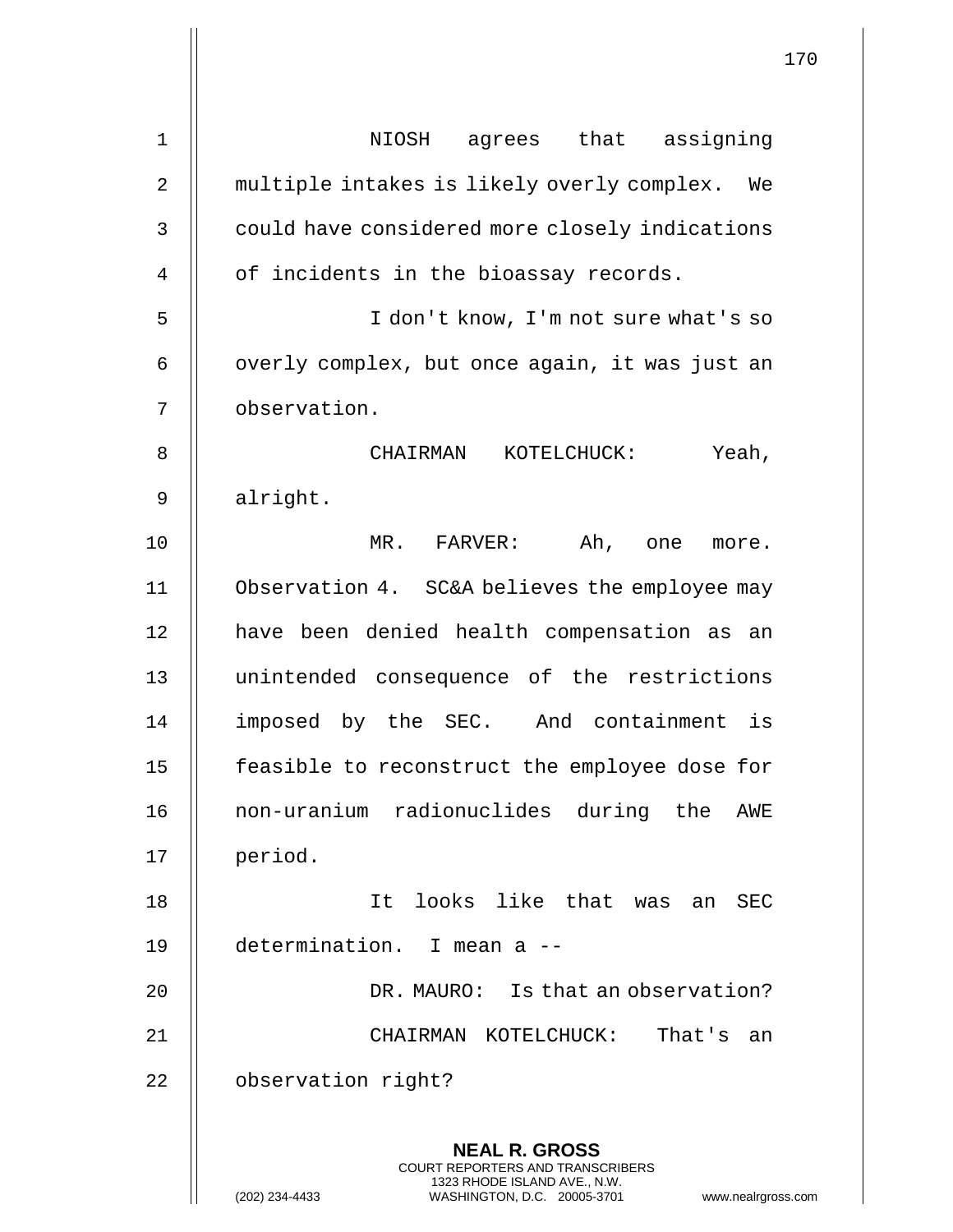| $\mathbf 1$    | MR. FARVER: It's an observation.                         |
|----------------|----------------------------------------------------------|
| $\overline{2}$ | DR. MAURO: I would have made that                        |
| 3              | a finding. You're saying that there was a dose           |
| 4              | that they did not calculate that they could have         |
| 5              | calculated and at least given some dose.                 |
| 6              | That was -- because very often, when                     |
| 7              | I review these cases, every effort is made for           |
| 8              | a guy with skin cancer. I assume this is a skin          |
| 9              | cancer?                                                  |
| 10             | MR. FARVER: I believe so.                                |
| 11             | DR. MAURO: Yeah. Every effort                            |
| 12             | I've seen, you know, in NIOSH's dose                     |
| 13             | calculations, whenever they can, for a person            |
| 14             | who's been excluded from the compensated group           |
| 15             | under an SEC, like a skin or a prostate cancer.          |
| 16             | Every effort is made where they could to try to          |
| 17             | assign dose, you know, wherever they can.                |
| 18             | And if this is a circumstance where,                     |
| 19             | let's say it's a residual period were there are          |
| 20             | protocols that you could default to to try to            |
| 21             | assign some dose, normally that's done. And to           |
| 22             | try to give the guy as much as you can.                  |
|                | <b>NEAL R. GROSS</b><br>COURT REPORTERS AND TRANSCRIBERS |

1323 RHODE ISLAND AVE., N.W.

 $\prod$ 

 $\mathsf{l}\mathsf{l}$ 

(202) 234-4433 WASHINGTON, D.C. 20005-3701 www.nealrgross.com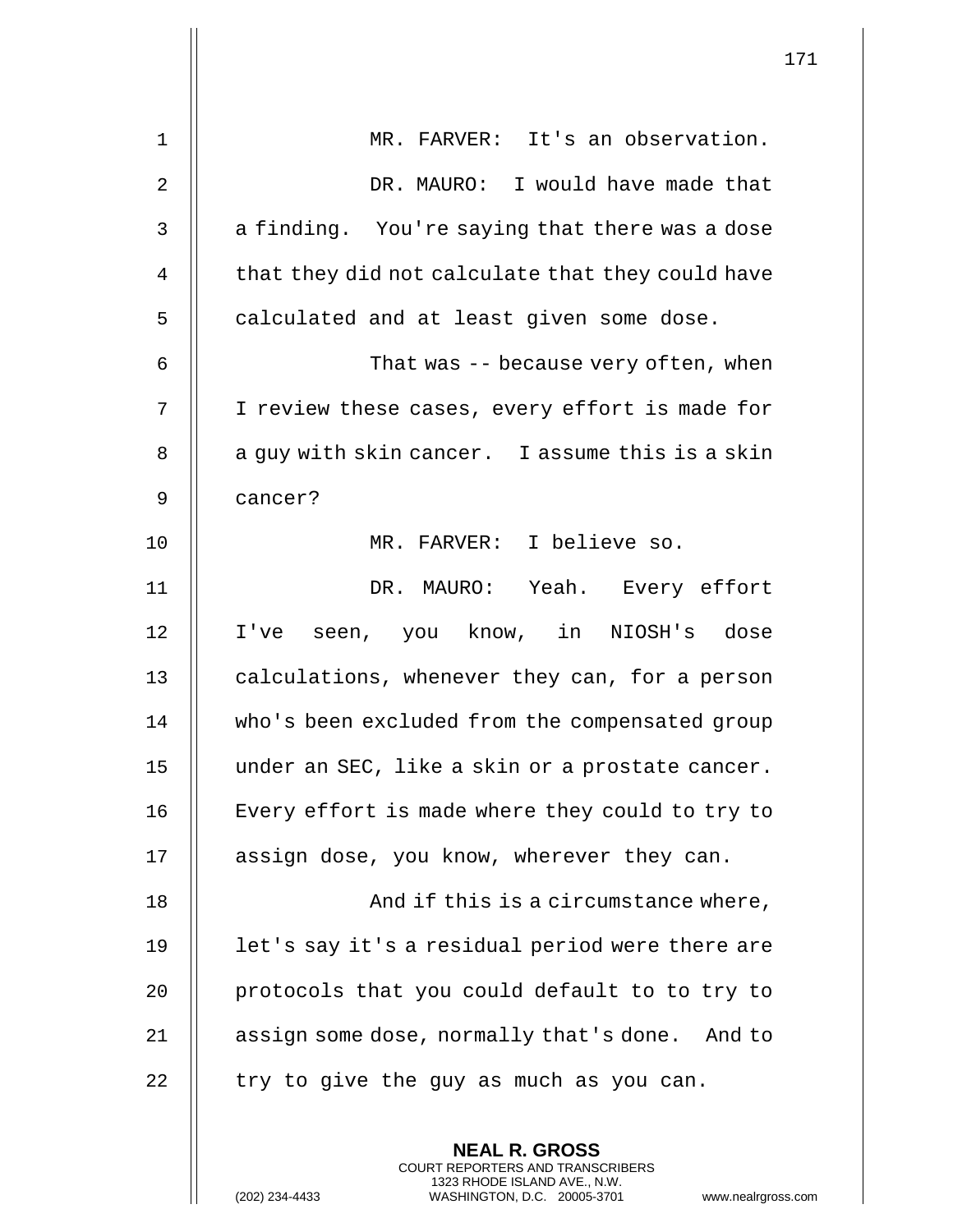| $\mathbf{1}$ | Usually what happens is when you                                                                                                                                   |
|--------------|--------------------------------------------------------------------------------------------------------------------------------------------------------------------|
| 2            | don't do that is, let's say the SEC is because                                                                                                                     |
| 3            | you can't reconstruct the inhalation of                                                                                                                            |
| 4            | thorium. That's like a classic one.                                                                                                                                |
| 5            | MR. FARVER: Okay.                                                                                                                                                  |
| 6            | DR. MAURO: And then don't even try                                                                                                                                 |
| 7            | to assign anything. You can't. You can't.                                                                                                                          |
| 8            | There's no way for you to even come near it.                                                                                                                       |
| $\mathsf 9$  | But I don't know the reason for                                                                                                                                    |
| 10           | whatever the SEC was granted, but if it's                                                                                                                          |
| 11           | possible to do the residual period based on, you                                                                                                                   |
| 12           | know, some of these uranium default approaches                                                                                                                     |
| 13           | like TBD-6000 or OCAS-70, my experience is                                                                                                                         |
| 14           | normally NIOSH would try to assign some dose                                                                                                                       |
| 15           | there if they could.                                                                                                                                               |
| 16           | MR. CALHOUN: John, this is Grady.                                                                                                                                  |
| 17           | I didn't respond to this one. But based on what                                                                                                                    |
| 18           | our response is, it looks to me like this SEC                                                                                                                      |
| 19           | Evaluation Report specifically states that the                                                                                                                     |
| 20           | internal can't be done from another facility                                                                                                                       |
| 21           | during that time.                                                                                                                                                  |
| 22           | The internal during<br>DR. MAURO:                                                                                                                                  |
|              | <b>NEAL R. GROSS</b><br><b>COURT REPORTERS AND TRANSCRIBERS</b><br>1323 RHODE ISLAND AVE., N.W.<br>(202) 234-4433<br>WASHINGTON, D.C. 20005-3701<br>www.nealrgross |

(202) 234-4433 WASHINGTON, D.C. 20005-3701 www.nealrgross.com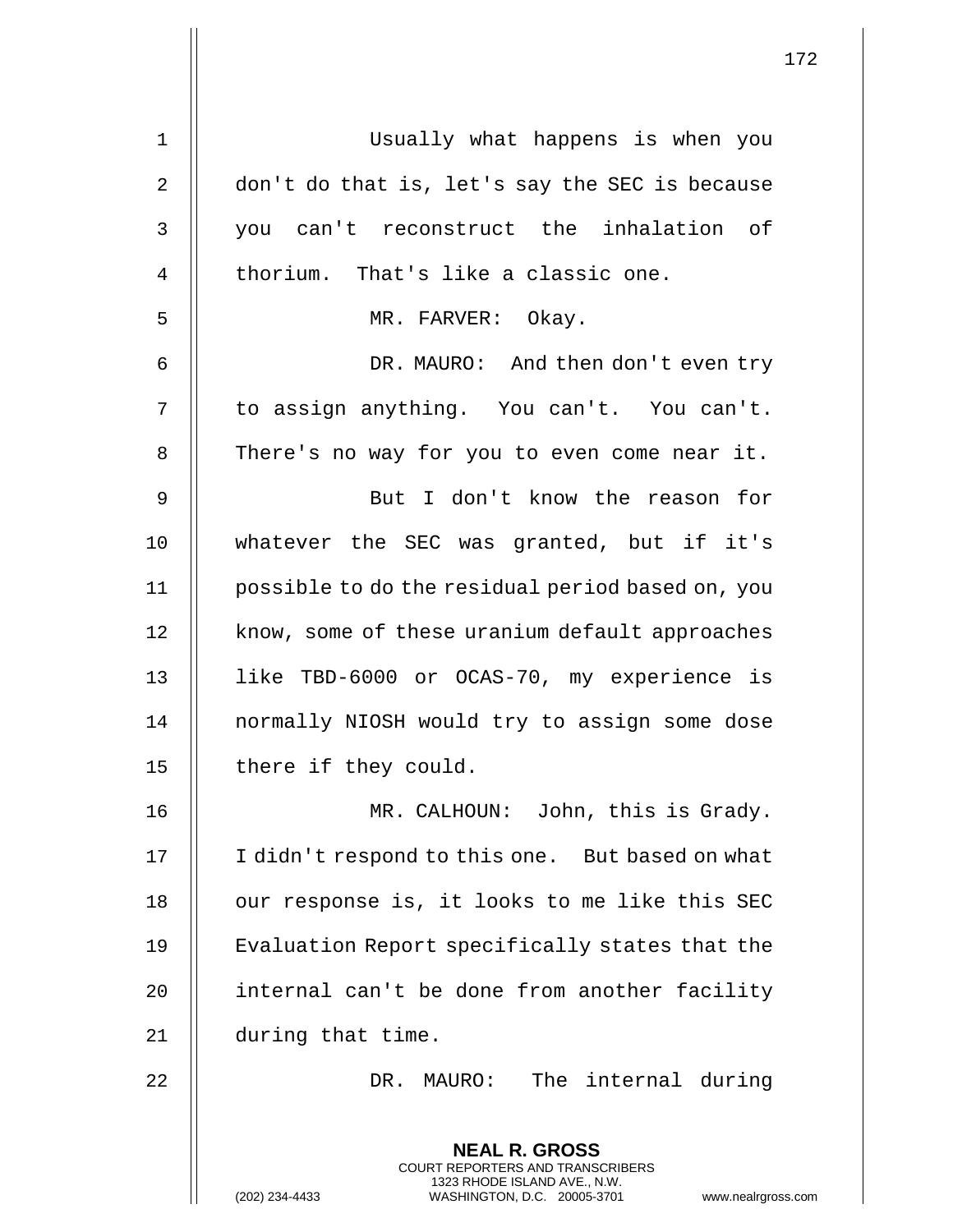|                | $\mathbf 1$                                                                                                                                                  |
|----------------|--------------------------------------------------------------------------------------------------------------------------------------------------------------|
| $\mathbf 1$    | operations? And as a result, you're saying                                                                                                                   |
| 2              | that extends to the residual period also?<br>Is                                                                                                              |
| 3              | that what $-$                                                                                                                                                |
| $\overline{4}$ | MR. CALHOUN: Yeah --                                                                                                                                         |
| 5              | CHAIRMAN KOTELCHUCK: I wish                                                                                                                                  |
|                |                                                                                                                                                              |
| 6              | that -- could somebody recall for me, I thought                                                                                                              |
| 7              | we turned down the Allied SEC. The Board did.                                                                                                                |
| 8              | Is that correct? Or did we grant an SEC for                                                                                                                  |
| 9              | some period?                                                                                                                                                 |
| 10             | MEMBER MUNN: I'm sure it<br>was                                                                                                                              |
| 11             | granted if it was voted on. I don't know, but                                                                                                                |
| 12             | I can check on that.                                                                                                                                         |
| 13             | CHAIRMAN KOTELCHUCK: If somebody                                                                                                                             |
| 14             | would. And then are we talking about someone                                                                                                                 |
| 15             | who has exposures beyond the SEC period? Or                                                                                                                  |
| 16             | insufficient exposure during the SEC period to                                                                                                               |
| 17             | compensated and we're then trying to<br>be                                                                                                                   |
| 18             | calculate what exposure is. I'm just unclear.                                                                                                                |
| 19             | MR. FARVER: I believe this applies                                                                                                                           |
| 20             | to what non-uranium intake.                                                                                                                                  |
| 21             | MEMBER MUNN: Probably.                                                                                                                                       |
| 22             | DR. MAURO: Yeah, that rings a                                                                                                                                |
|                | <b>NEAL R. GROSS</b><br>COURT REPORTERS AND TRANSCRIBERS<br>1323 RHODE ISLAND AVE., N.W.<br>WASHINGTON, D.C. 20005-3701<br>(202) 234-4433<br>www.nealrgross. |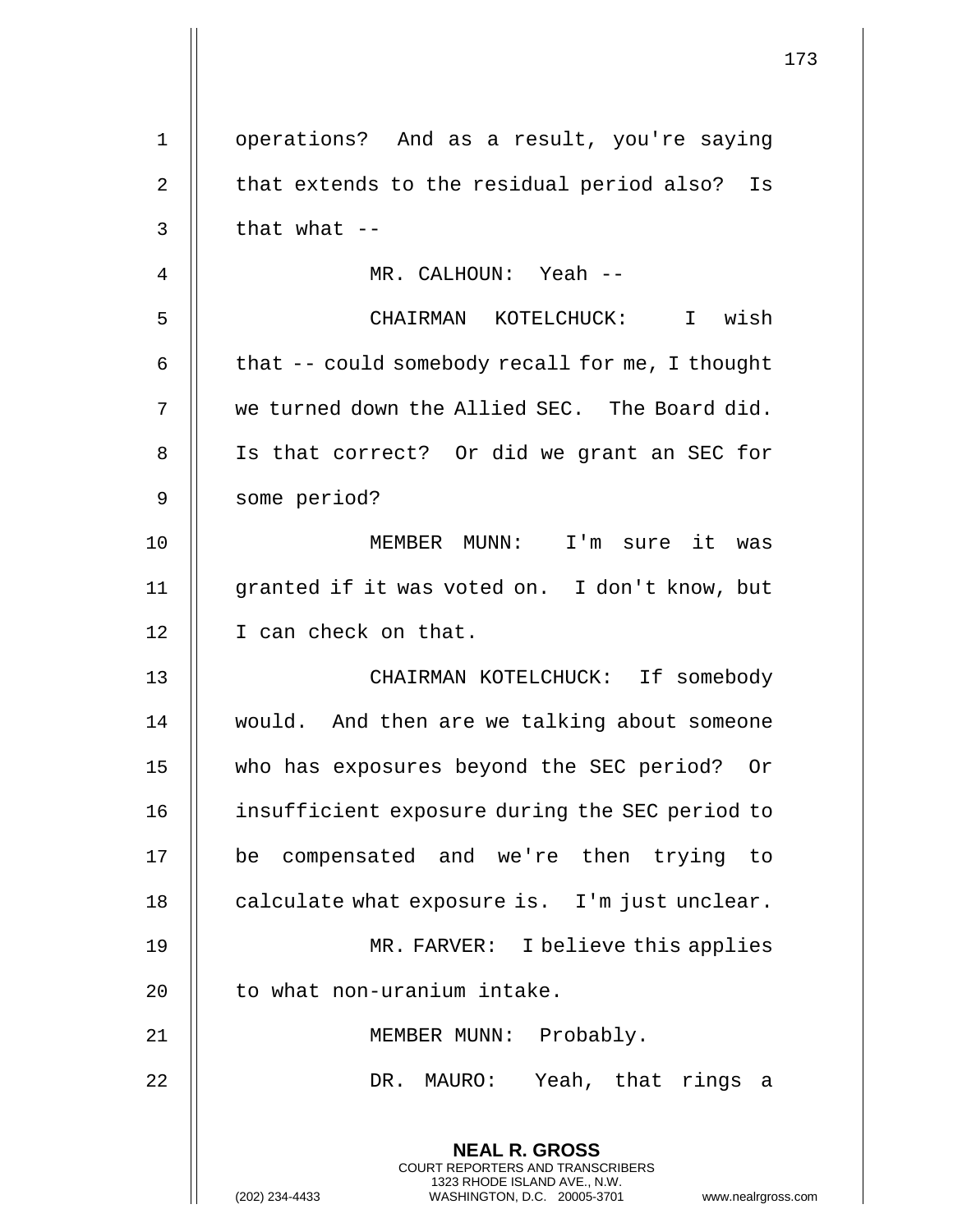| $\mathbf 1$    | bell. SEC was granted for -- they could        |
|----------------|------------------------------------------------|
| 2              | reconstruct uranium, but not the non-uranium.  |
| 3              | We granted on that basis.                      |
| $\overline{4}$ | That does $-1$ d have to go back and           |
| 5              | look at this -- but that sounds like something |
| 6              | I've seen before.                              |
| 7              | CHAIRMAN KOTELCHUCK: Okay.                     |
| 8              | MR. SIEBERT: I would like to point             |
| 9              | out -- this is Scott. In the finding -- or not |
| 10             | the finding, the observation, they're          |
| 11             | specifically talking about the time period up  |
| 12             | to '76 which is still the operational period.  |
| 13             | MR. KATZ: Right. They're talking               |
| 14             | about the operational period.                  |
| 15             | DR. MAURO: Okay.                               |
| 16             | MR. SIEBERT: I'm sorry, I'm just               |
| 17             | reading as I'm going along here. I apologize.  |
| 18             | But yes, the observation's saying              |
| 19             | that we $-$ we being SC&A $-$ contended it's   |
| 20             | feasible to reconstruct the EE doses from      |
| 21             | non-uranium radionuclides during the AWE       |
| 22             | period, which is the operational period.       |
|                | <b>NEAL R. GROSS</b>                           |
|                |                                                |

COURT REPORTERS AND TRANSCRIBERS 1323 RHODE ISLAND AVE., N.W.

(202) 234-4433 WASHINGTON, D.C. 20005-3701 www.nealrgross.com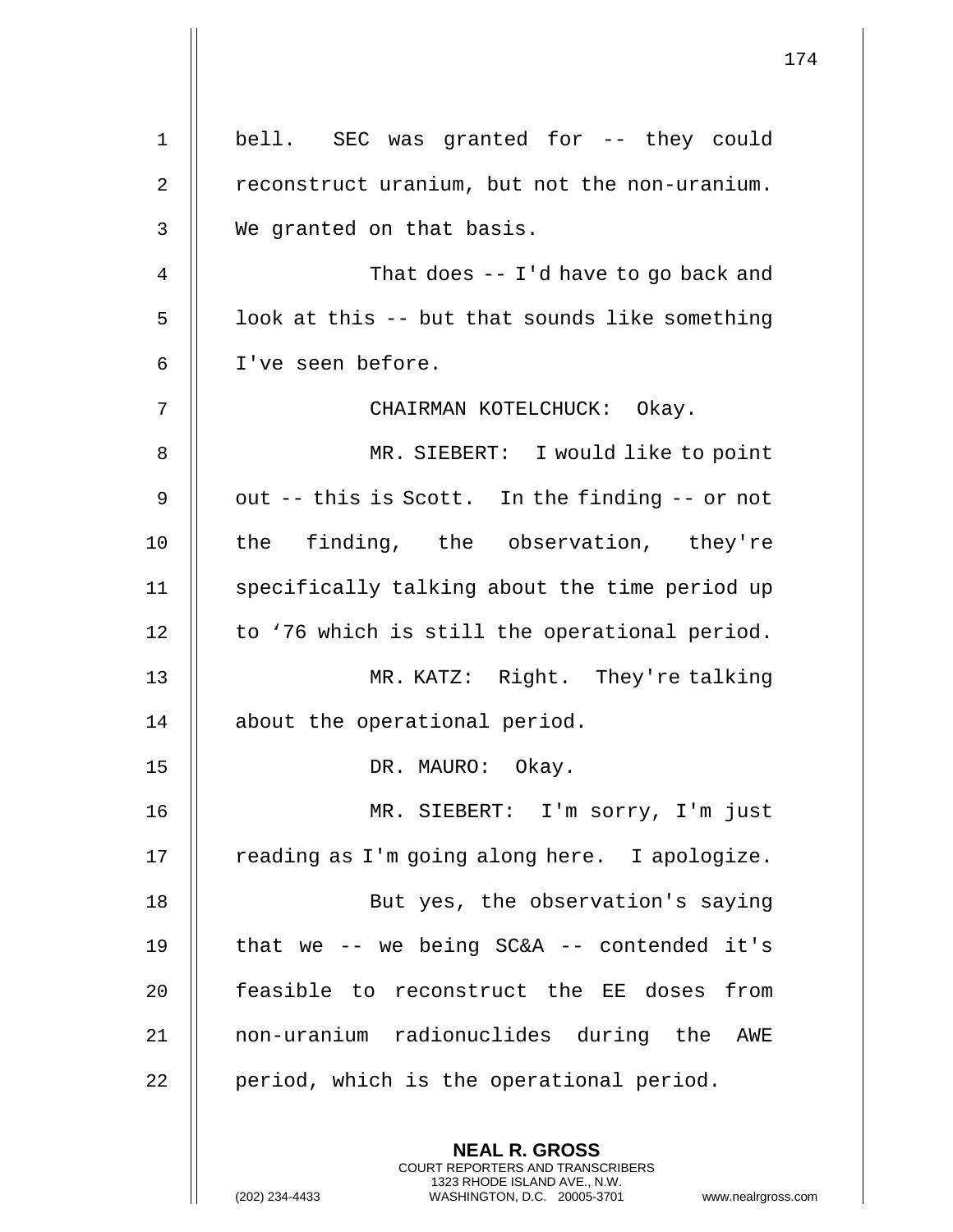|    |                                                                                                                                                                        | 175 |
|----|------------------------------------------------------------------------------------------------------------------------------------------------------------------------|-----|
| 1  | And that question has already been                                                                                                                                     |     |
| 2  | answered in the SEC that states we cannot during                                                                                                                       |     |
| 3  | the operational period.                                                                                                                                                |     |
| 4  | DR. MAURO: Oh. Oh, okay. I mean                                                                                                                                        |     |
| 5  | if that's -- if that in fact is the basis, or                                                                                                                          |     |
| 6  | one of the bases for the SEC, you know then our                                                                                                                        |     |
| 7  | comment is not right.                                                                                                                                                  |     |
| 8  | MR. SIEBERT: Right.                                                                                                                                                    |     |
| 9  | CHAIRMAN KOTELCHUCK: Yeah.                                                                                                                                             |     |
| 10 | MEMBER MUNN: It looks like there                                                                                                                                       |     |
| 11 | is an SEC for Allied.                                                                                                                                                  |     |
| 12 | CHAIRMAN KOTELCHUCK: Pardon?                                                                                                                                           |     |
| 13 | MEMBER MUNN: From January 1, '59                                                                                                                                       |     |
| 14 | to December 31, '76. There is an SEC for Allied                                                                                                                        |     |
| 15 | Chemical.                                                                                                                                                              |     |
| 16 | CHAIRMAN KOTELCHUCK: Okay.                                                                                                                                             |     |
| 17 | DR. MAURO: And is this for                                                                                                                                             |     |
| 18 | non -- and the reason, the rationale, is they                                                                                                                          |     |
| 19 |                                                                                                                                                                        |     |
| 20 | can't reconstruct non-uranium exposures? I                                                                                                                             |     |
|    | wouldn't be surprised if that's the case.                                                                                                                              |     |
| 21 | Usually you can reconstruct uranium                                                                                                                                    |     |
| 22 | exposures because of TBD-6000, but you have --                                                                                                                         |     |
|    | <b>NEAL R. GROSS</b><br><b>COURT REPORTERS AND TRANSCRIBERS</b><br>1323 RHODE ISLAND AVE., N.W.<br>(202) 234-4433<br>WASHINGTON, D.C. 20005-3701<br>www.nealrgross.com |     |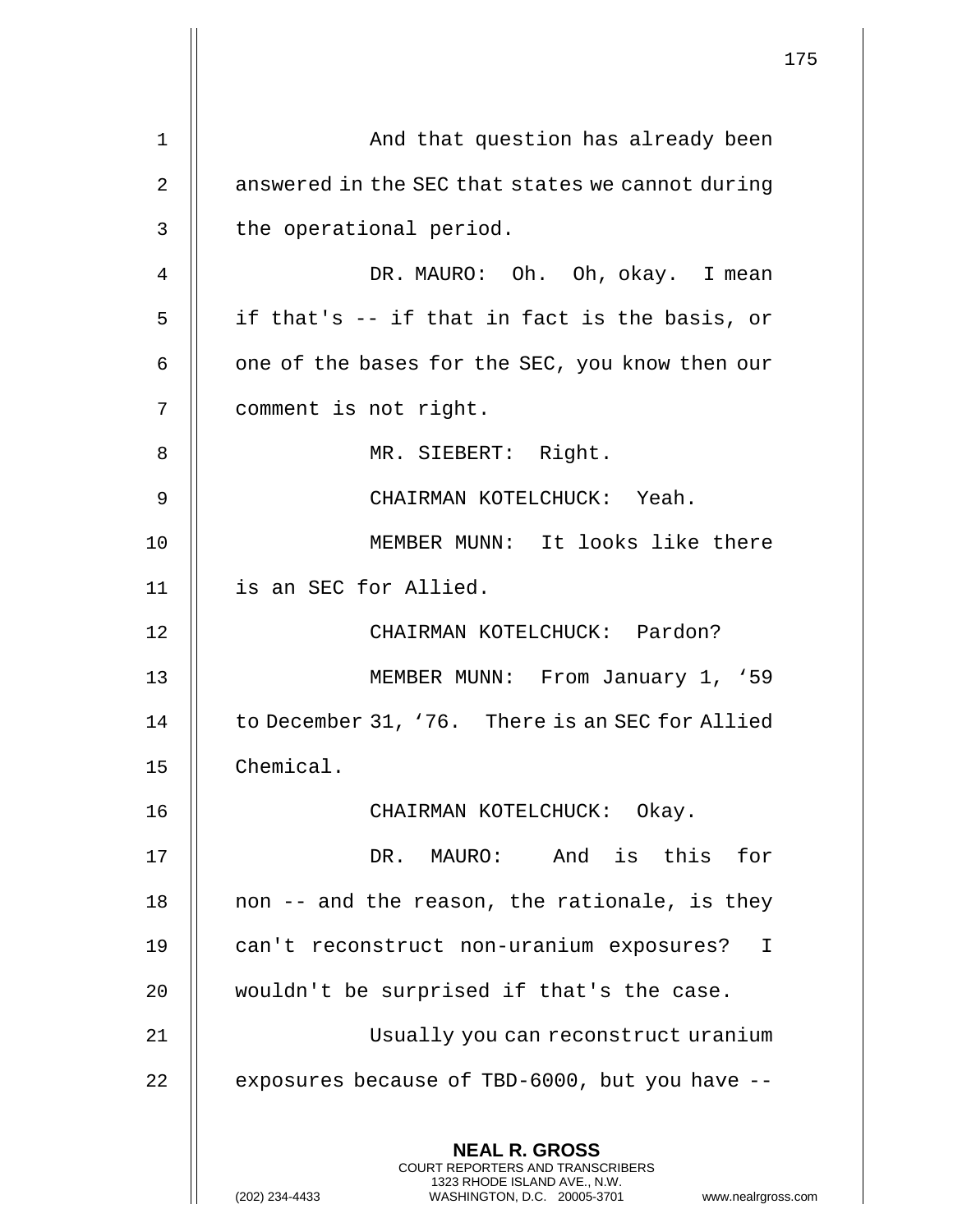|                |                                                                                                                                                                        | 176 |
|----------------|------------------------------------------------------------------------------------------------------------------------------------------------------------------------|-----|
| 1              | MR. SIEBERT: John that's correct.                                                                                                                                      |     |
| $\overline{2}$ | That is the reason.                                                                                                                                                    |     |
| 3              | DR. MAURO: Oh, okay. And the                                                                                                                                           |     |
| 4              | comment we had is that we think you can do                                                                                                                             |     |
| 5              |                                                                                                                                                                        |     |
|                | non-uranium. Well, not if that's the basis for                                                                                                                         |     |
| 6              | the SEC. So I don't know when we made that                                                                                                                             |     |
| 7              | comment, but it sounds like that's right.                                                                                                                              |     |
| 8              | CHAIRMAN KOTELCHUCK: Then<br>we                                                                                                                                        |     |
| 9              | should move on.                                                                                                                                                        |     |
| 10             | DR. MAURO: Yes.                                                                                                                                                        |     |
| 11             | MR. FARVER: I know sometimes that                                                                                                                                      |     |
| 12             | if you have data for the employee, they'll --                                                                                                                          |     |
| 13             | DR. MAURO: Oh, yeah.                                                                                                                                                   |     |
| 14             | MR. FARVER: Use it.                                                                                                                                                    |     |
| 15             | DR. MAURO: Absolutely Doug. Hey                                                                                                                                        |     |
| 16             | I'm sorry if I'm stomping all over the place.                                                                                                                          |     |
| 17             | CHAIRMAN KOTELCHUCK: No, no, no.                                                                                                                                       |     |
| 18             | DR. MAURO: Yeah, I do that on the                                                                                                                                      |     |
| 19             | phone. But yeah, you're right. If this fella                                                                                                                           |     |
| 20             | had data, biologic data that somehow you could                                                                                                                         |     |
| 21             | reconstruct the non -- but I'd be surprised.                                                                                                                           |     |
| 22             | Because usually the biologic data                                                                                                                                      |     |
|                | <b>NEAL R. GROSS</b><br><b>COURT REPORTERS AND TRANSCRIBERS</b><br>1323 RHODE ISLAND AVE., N.W.<br>WASHINGTON, D.C. 20005-3701<br>(202) 234-4433<br>www.nealrgross.com |     |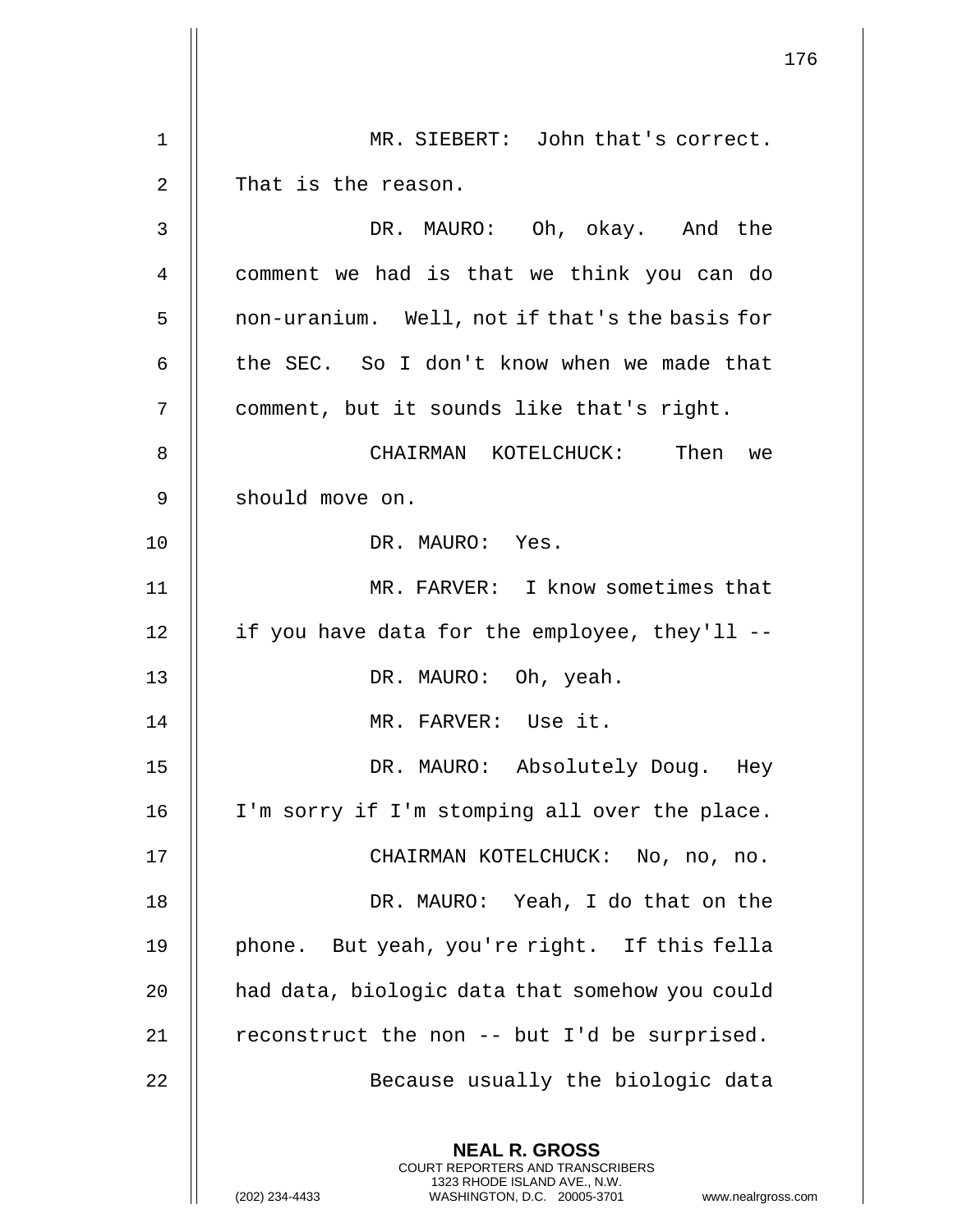| $\mathbf 1$ | you have is, you know, gross alpha for uranium                                                                                                                         |
|-------------|------------------------------------------------------------------------------------------------------------------------------------------------------------------------|
| 2           | or you'd have a milligrams or micrograms per                                                                                                                           |
| 3           | liter that you would use for the uranium. But                                                                                                                          |
| 4           | the non-uranium isotopes you usually would have                                                                                                                        |
| 5           | a problem.                                                                                                                                                             |
| 6           | You know we'd have to look at it.                                                                                                                                      |
| 7           | But I would agree that if it's the non-uranium                                                                                                                         |
| 8           | isotopes, it's usually difficult to                                                                                                                                    |
| 9           | reconstruct those doses.                                                                                                                                               |
| 10          | MR. FARVER: It looks like there                                                                                                                                        |
| 11          | were some whole body counts and chest counts.                                                                                                                          |
| 12          | DR. MAURO: Oh, okay. Okay.                                                                                                                                             |
| 13          | MR. FARVER: Which that goes back                                                                                                                                       |
| 14          | to the NIOSH response that you could not put                                                                                                                           |
| 15          | a -- it was not bound and there was not a                                                                                                                              |
| 16          | bounding scenario.                                                                                                                                                     |
| 17          | DR. MAURO: Okay.                                                                                                                                                       |
| 18          | CHAIRMAN KOTELCHUCK: Let us go on.                                                                                                                                     |
| 19          | MR. FARVER: Okay. Case 258.                                                                                                                                            |
| 20          | 258.1. Another Allied Chemical case.                                                                                                                                   |
| 21          | The first finding is NIOSH did not                                                                                                                                     |
| 22          | account for all missed photon dose. And let's                                                                                                                          |
|             | <b>NEAL R. GROSS</b><br><b>COURT REPORTERS AND TRANSCRIBERS</b><br>1323 RHODE ISLAND AVE., N.W.<br>(202) 234-4433<br>WASHINGTON, D.C. 20005-3701<br>www.nealrgross.com |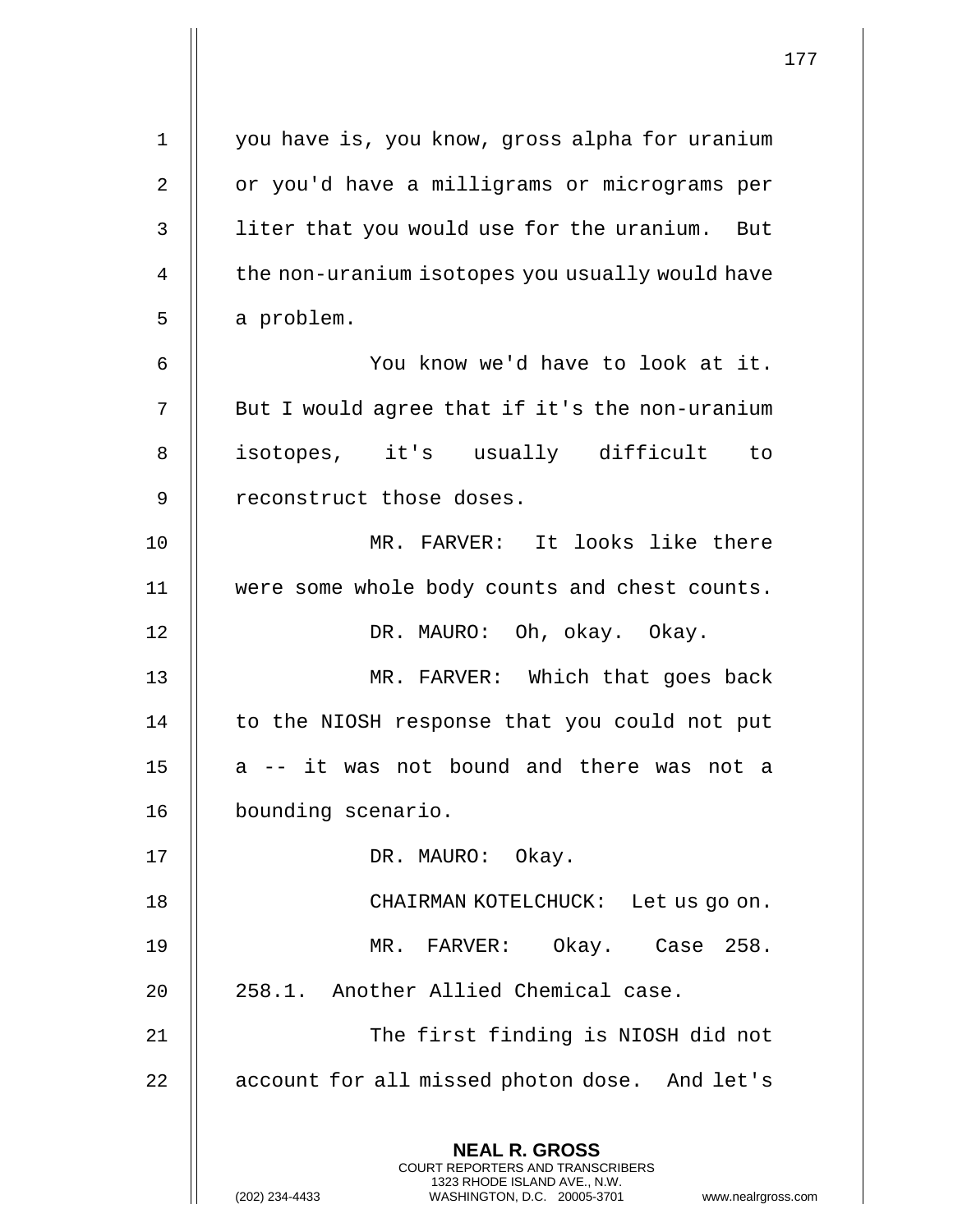|                | 178                                                                                                 |
|----------------|-----------------------------------------------------------------------------------------------------|
|                |                                                                                                     |
| $\mathbf 1$    | see if I can get a little bit more info. It is                                                      |
| 2              | this -- missed photon dose.                                                                         |
| 3              | found dosimetry records<br>We                                                                       |
| $\overline{4}$ | contained the summary of the quarterly photon                                                       |
| 5              | readings for all years as well as monthly                                                           |
| 6              | readings for all years except 1967. There did                                                       |
| 7              | not appear to be any readings in 1976 and the                                                       |
| 8              | first three months of 1980.                                                                         |
| 9              | NIOSH did not assign missed dose for                                                                |
| 10             | those months. And it would have been                                                                |
| 11             | claimant-favorable to assign missed dose for                                                        |
| 12             | those periods since the worker was consistently                                                     |
| 13             | monitored for external and internal.                                                                |
| 14             | Okay. In their response they                                                                        |
| 15             | say -- there are reports that '67 probably                                                          |
| 16             | should be '69. Quarterly; no monthly.                                                               |
| 17             | MR. SIEBERT: I can talk you                                                                         |
| 18             | through this, Doug, save you a little bit of                                                        |
| 19             | trouble.                                                                                            |
| 20             | MR. FARVER: Thank you.                                                                              |
| 21             | MR. SIEBERT:<br>No problem. We                                                                      |
| 22             | agree that there was only monthly cycle data                                                        |
|                | <b>NEAL R. GROSS</b><br><b>COURT REPORTERS AND TRANSCRIBERS</b>                                     |
|                | 1323 RHODE ISLAND AVE., N.W.<br>(202) 234-4433<br>WASHINGTON, D.C. 20005-3701<br>www.nealrgross.com |

 $\mathbf{I}$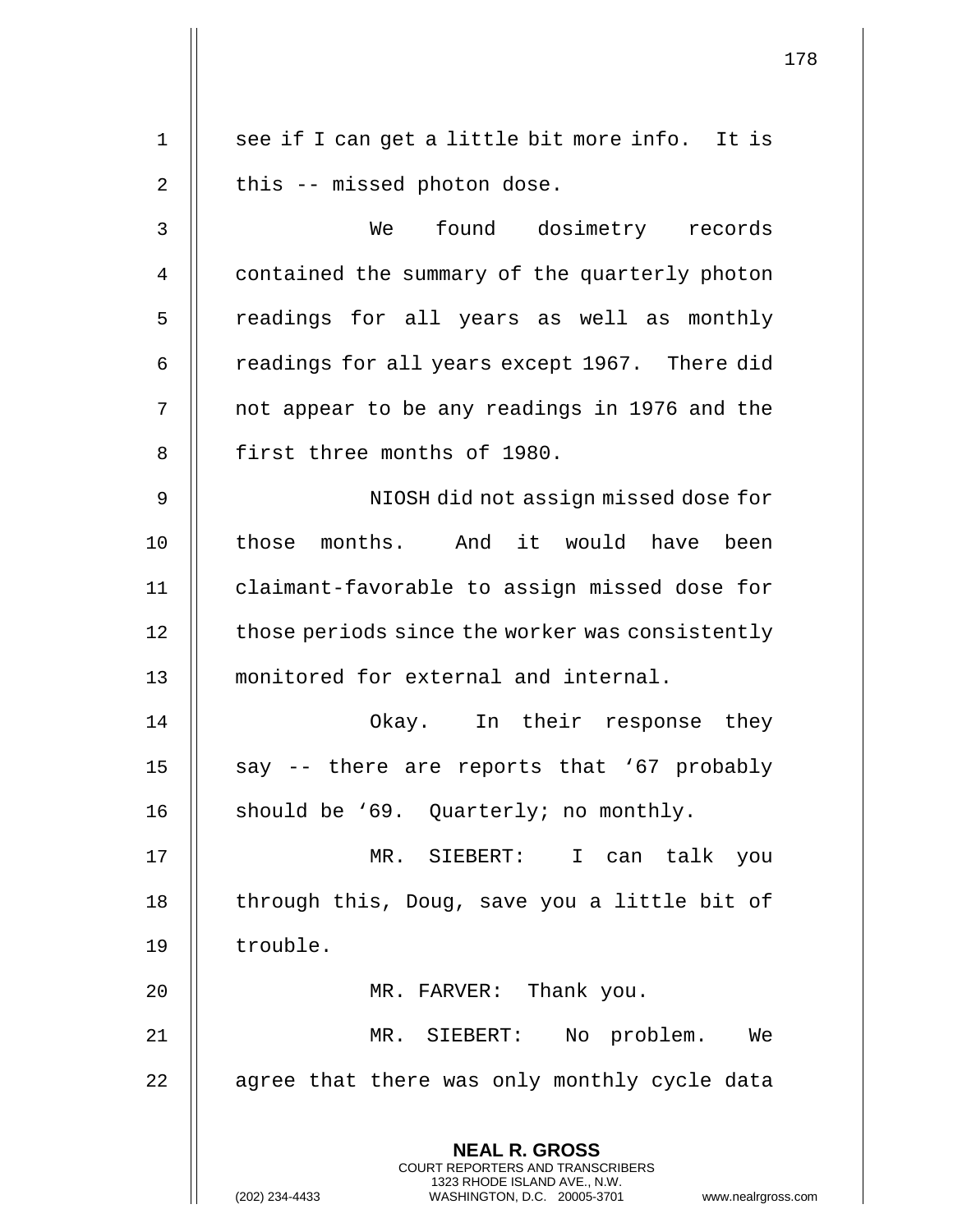| $\mathbf 1$    | available at the time. But looking at the                                                                                                                   |
|----------------|-------------------------------------------------------------------------------------------------------------------------------------------------------------|
| $\overline{2}$ | surrounding years, it's reasonable to assume                                                                                                                |
| 3              | that monthly exchange cycles were actually                                                                                                                  |
| 4              | occurring.                                                                                                                                                  |
| 5              | So we've updated the DR guidance.                                                                                                                           |
| 6              | We agree that monthly is reasonable in this                                                                                                                 |
| 7              | case. We've updated the DR guidance to reflect                                                                                                              |
| 8              | that monthly exchanges would be appropriate                                                                                                                 |
| 9              | during that time frame.                                                                                                                                     |
| 10             | And I believe that is also being                                                                                                                            |
| 11             | integrated into the new Site Profile to clarify                                                                                                             |
| 12             | that.                                                                                                                                                       |
| 13             | MR. FARVER: Okay.                                                                                                                                           |
| 14             | DR. MAURO: I have a question, if                                                                                                                            |
| $15$           | you could just help me out a bit, so you're                                                                                                                 |
| 16             | agreeing that not enough missed dose was                                                                                                                    |
| 17             | assigned to this worker? Done with the                                                                                                                      |
| 18             | monthly, presumed monthly, change out.                                                                                                                      |
| 19             | MR. SIEBERT: Right. Well what                                                                                                                               |
| 20             | we're saying is the TBD as it was written                                                                                                                   |
| 21             | previously didn't address this situation.                                                                                                                   |
| 22             | Further digging, it's reasonable<br>that                                                                                                                    |
|                | <b>NEAL R. GROSS</b><br>COURT REPORTERS AND TRANSCRIBERS<br>1323 RHODE ISLAND AVE., N.W.<br>(202) 234-4433<br>WASHINGTON, D.C. 20005-3701<br>www.nealrgross |

 $\mathsf{l}\mathsf{l}$ 

(202) 234-4433 WASHINGTON, D.C. 20005-3701 www.nealrgross.com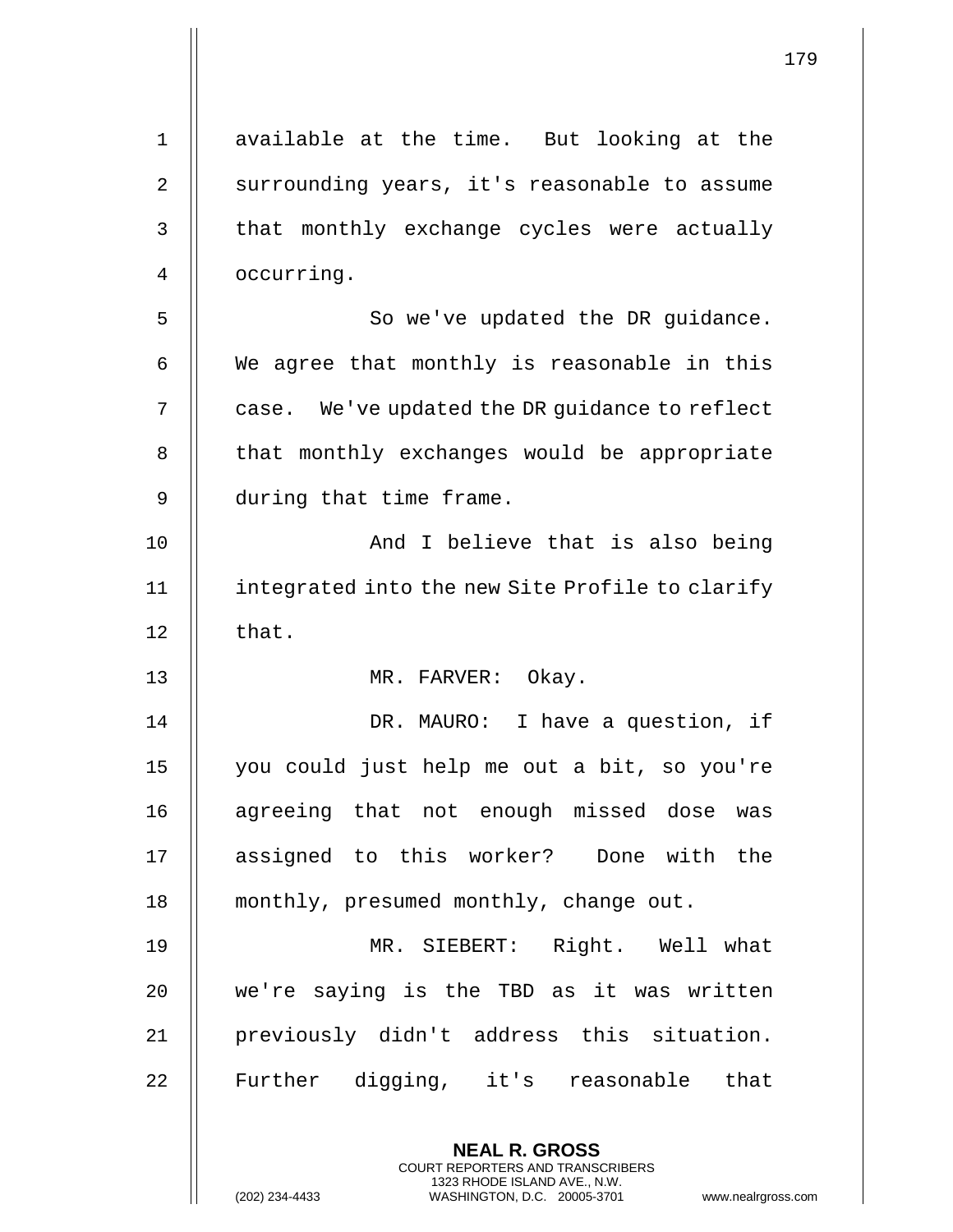| $\mathbf 1$ | monthly -- the actual records give us quarterly                                                                                                                 |
|-------------|-----------------------------------------------------------------------------------------------------------------------------------------------------------------|
| 2           | values. But with a little bit more digging,                                                                                                                     |
| 3           | it's reasonable to assume that monthly badging                                                                                                                  |
| 4           | was actually going on at that time.                                                                                                                             |
| 5           | So we've updated the guidance to                                                                                                                                |
| 6           | reflect that. And we're agreeing that that                                                                                                                      |
| 7           | would have been a reasonable assumption in this                                                                                                                 |
| 8           | case.                                                                                                                                                           |
| 9           | DR. MAURO: So what did we do by way                                                                                                                             |
| 10          | of process? What you're saying is if you were                                                                                                                   |
| 11          | to do that particular dose reconstruction                                                                                                                       |
| 12          | today, you probably would have assigned this                                                                                                                    |
| 13          | dose on a monthly change-out basis.                                                                                                                             |
| 14          | That being the case, by way of                                                                                                                                  |
| 15          | issues resolution and dealing with this                                                                                                                         |
| 16          | particular claimant where you say: Well, if we                                                                                                                  |
| 17          | were to do it today, we'd probably do it a little                                                                                                               |
| 18          | differently. What do you do in a circumstance                                                                                                                   |
| 19          | like that?                                                                                                                                                      |
| 20          | MR. SIEBERT: Right. And once the                                                                                                                                |
| 21          | Technical Basis Document, actually it's the                                                                                                                     |
| 22          | Site Profile, is updated and approved, then it                                                                                                                  |
|             | <b>NEAL R. GROSS</b><br>COURT REPORTERS AND TRANSCRIBERS<br>1323 RHODE ISLAND AVE., N.W.<br>(202) 234-4433<br>WASHINGTON, D.C. 20005-3701<br>www.nealrgross.com |

 $\mathbf{\mathsf{H}}$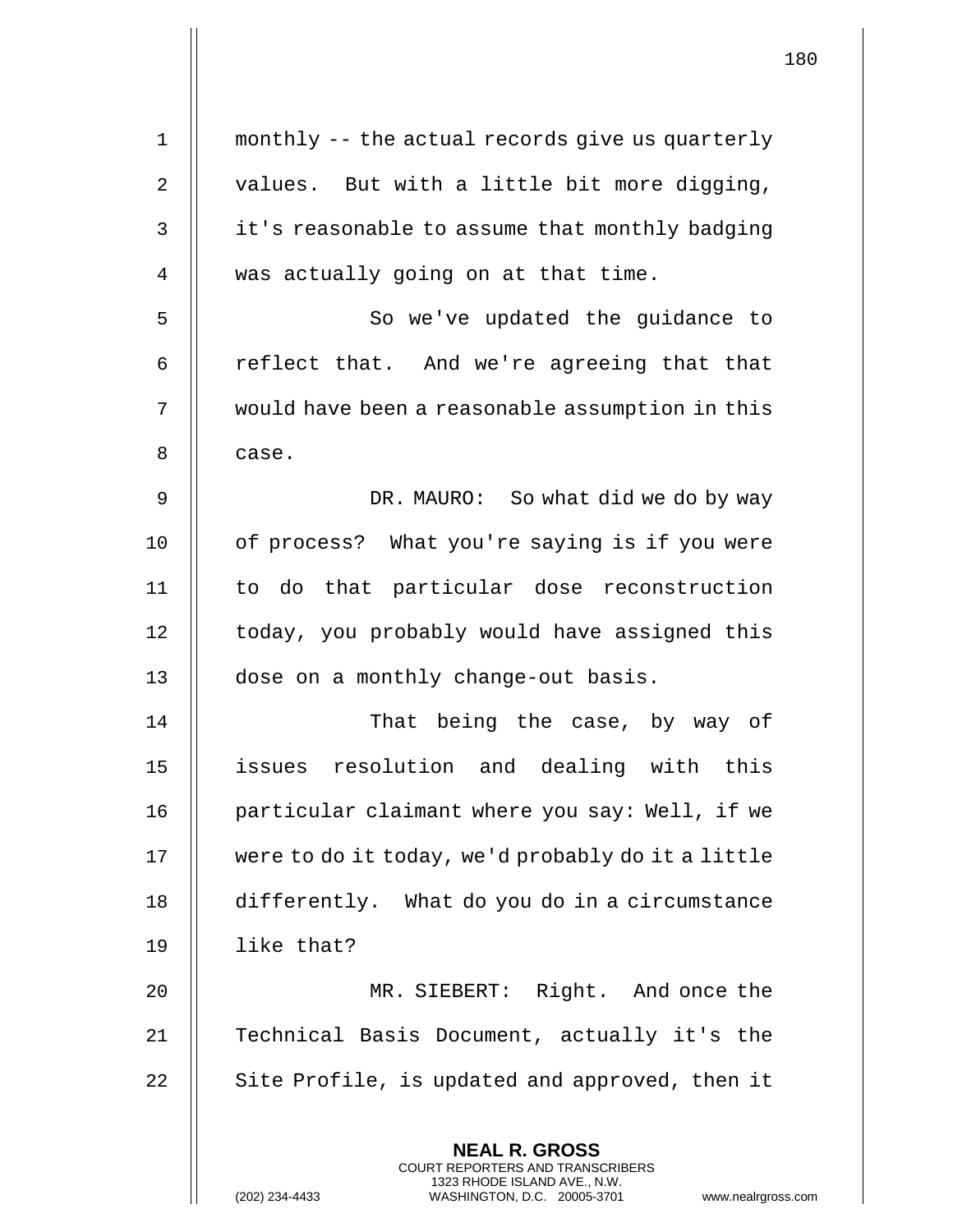| $\mathbf 1$    | will go into the PER process and this person                                                                                                                       |
|----------------|--------------------------------------------------------------------------------------------------------------------------------------------------------------------|
| $\overline{2}$ | would be reconsidered under new quidance.                                                                                                                          |
| 3              | DR. MAURO: The only thing I have to                                                                                                                                |
| $\overline{4}$ | say about that: When is a reason to think that                                                                                                                     |
| 5              | maybe this would be a reversal? Sometimes when                                                                                                                     |
| 6              | we do our reviews is very rare, but we do it,                                                                                                                      |
| 7              | we have a finding that [we] say gee, I think this                                                                                                                  |
| 8              | one is a real one and it looks like a reversal.                                                                                                                    |
| 9              | What we typically do, and we took                                                                                                                                  |
| 10             | this guidance from TBD, is we would immediately                                                                                                                    |
| 11             | inform you folks so that you could look at it.                                                                                                                     |
| 12             | Because normally you don't want to wait too long                                                                                                                   |
| 13             | to act on one that might really be a reversal.                                                                                                                     |
| 14             | So the only thing I would ask is that                                                                                                                              |
| 15             | since this one, you might think that it should                                                                                                                     |
| 16             | be redone, and maybe will be redone as part of                                                                                                                     |
| 17             | a PER. Is there any reason to believe that the                                                                                                                     |
| 18             | magnitude of the dose was changed to such an                                                                                                                       |
| 19             | extent that you could actually get a reversal?                                                                                                                     |
| 20             | MR. CALHOUN: John, this is Grady.                                                                                                                                  |
| 21             | And this is about the third or fourth one of                                                                                                                       |
| 22             | these we've come up with in the last two days.                                                                                                                     |
|                | <b>NEAL R. GROSS</b><br><b>COURT REPORTERS AND TRANSCRIBERS</b><br>1323 RHODE ISLAND AVE., N.W.<br>(202) 234-4433<br>WASHINGTON, D.C. 20005-3701<br>www.nealrgross |

 $\mathbf{I}$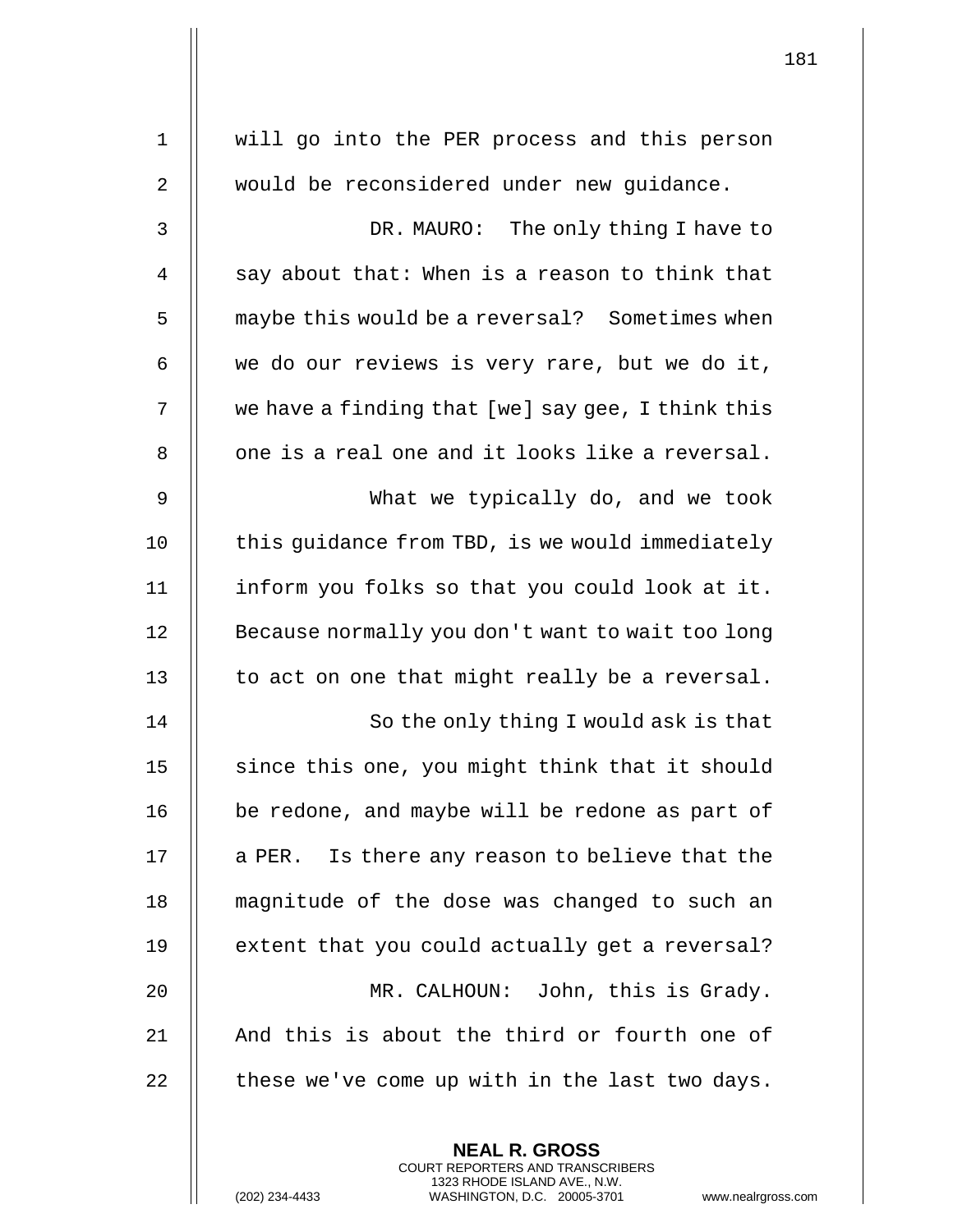|    |                                                                                                                                                                        | 182 |
|----|------------------------------------------------------------------------------------------------------------------------------------------------------------------------|-----|
| 1  | And yes, we are, we do do that.                                                                                                                                        |     |
| 2  | We've taken these few cases, and we'll do a more                                                                                                                       |     |
| 3  | close review of it.                                                                                                                                                    |     |
| 4  | However, we've got to do the dose                                                                                                                                      |     |
| 5  | reconstruction to an approved document. So                                                                                                                             |     |
|    |                                                                                                                                                                        |     |
| 6  | we've got to wait until the document is approved                                                                                                                       |     |
| 7  | before we do -- that's what drives the PER.                                                                                                                            |     |
| 8  | DR. MAURO: Oh, I understand what                                                                                                                                       |     |
| 9  | you're saying. But you know, there's the other                                                                                                                         |     |
| 10 | side. The other tension to the problem is if                                                                                                                           |     |
| 11 | there's good reason to believe you've got a                                                                                                                            |     |
| 12 | reversal, this is a policy that you folks have                                                                                                                         |     |
| 13 | to -- you know if there originally was a                                                                                                                               |     |
| 14 | reversal, I think you got to jump on that right                                                                                                                        |     |
| 15 | away.                                                                                                                                                                  |     |
| 16 | MR. CALHOUN: And we absolutely                                                                                                                                         |     |
| 17 | would do that if an approved document caused                                                                                                                           |     |
| 18 | that reversal.                                                                                                                                                         |     |
| 19 | DR. MAURO: And you wouldn't do it                                                                                                                                      |     |
| 20 | now?                                                                                                                                                                   |     |
| 21 | MR. CALHOUN: Not with it --                                                                                                                                            |     |
| 22 | Notwithstanding the<br>DR. MAURO:                                                                                                                                      |     |
|    | <b>NEAL R. GROSS</b><br><b>COURT REPORTERS AND TRANSCRIBERS</b><br>1323 RHODE ISLAND AVE., N.W.<br>(202) 234-4433<br>www.nealrgross.com<br>WASHINGTON, D.C. 20005-3701 |     |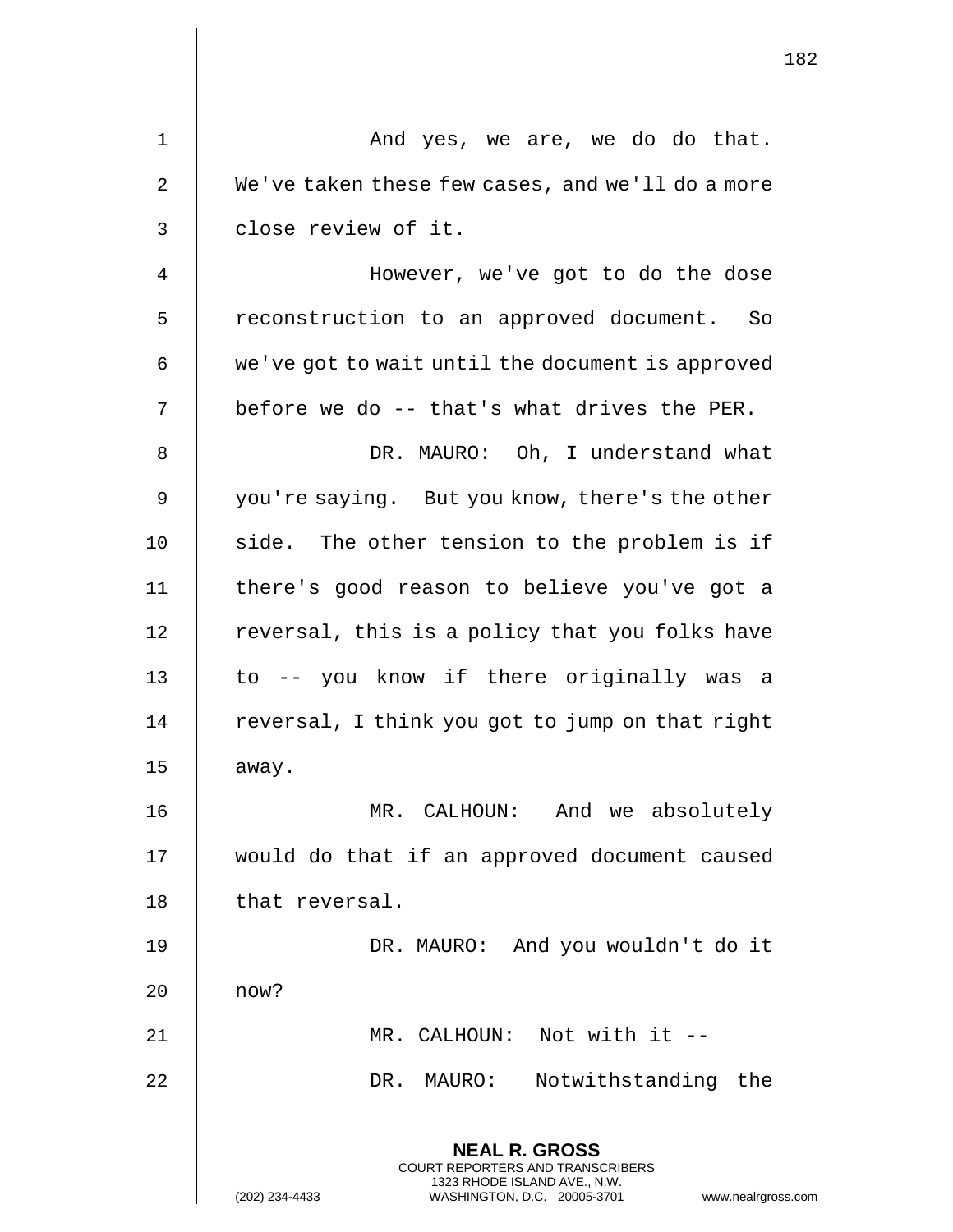|             |                                                                                                                                                                 | 183 |
|-------------|-----------------------------------------------------------------------------------------------------------------------------------------------------------------|-----|
| $\mathbf 1$ | fact that the approval process is in the mill,                                                                                                                  |     |
| 2           | but you know where it's going. And you know                                                                                                                     |     |
| 3           | that you $-$                                                                                                                                                    |     |
| 4           | MR. CALHOUN: We don't know where                                                                                                                                |     |
| 5           | it's going on all the cases. Because a lot of                                                                                                                   |     |
| 6           | times these documents are hung up in committees                                                                                                                 |     |
| 7           | just like this. There's not a lot of back and                                                                                                                   |     |
| 8           | forth until we get concurrence from you guys.                                                                                                                   |     |
| 9           | But a lot of times they're not in                                                                                                                               |     |
| 10          | that. A lot of times they're just between us                                                                                                                    |     |
| 11          | and ORAU and between ourselves.                                                                                                                                 |     |
| 12          | So I don't know where this one is                                                                                                                               |     |
| 13          | specifically. If this is Allied, it looks like                                                                                                                  |     |
| 14          | it's ready to be approved in June of this year.                                                                                                                 |     |
| 15          | But certainly we can go back and look and see                                                                                                                   |     |
| 16          | if we think that it's pretty concrete. And we                                                                                                                   |     |
| 17          | can go back and take a look at it.                                                                                                                              |     |
| 18          | But we can't reverse it until we've                                                                                                                             |     |
| 19          | got an approved document.                                                                                                                                       |     |
| 20          | DR. MAURO: By the way, do we have                                                                                                                               |     |
| 21          | a case here that looks like it might be reversed                                                                                                                |     |
| 22          | on this basis?                                                                                                                                                  |     |
|             | <b>NEAL R. GROSS</b><br>COURT REPORTERS AND TRANSCRIBERS<br>1323 RHODE ISLAND AVE., N.W.<br>(202) 234-4433<br>WASHINGTON, D.C. 20005-3701<br>www.nealrgross.com |     |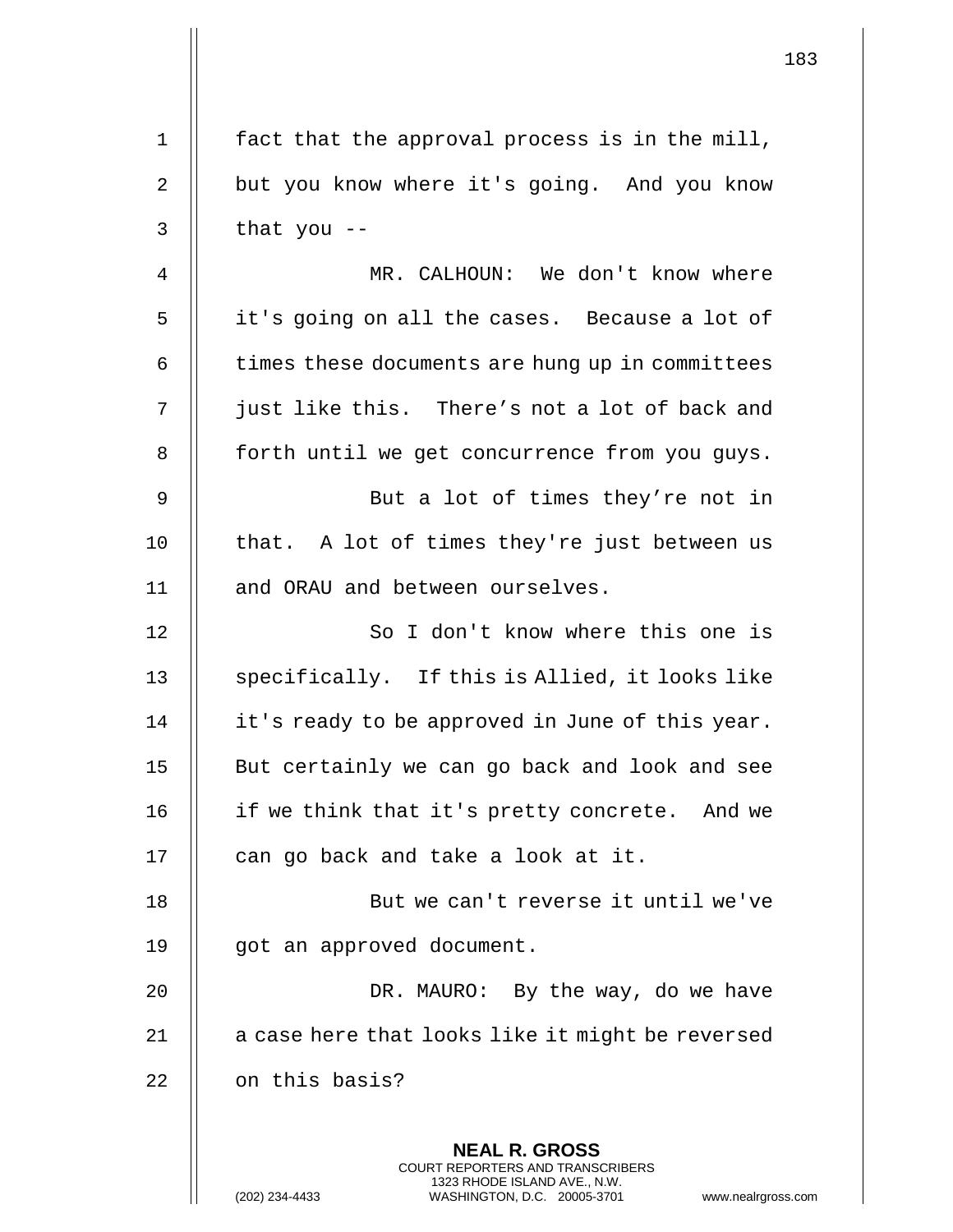| $\mathbf 1$ | MR. FARVER: This is Doug. No.                                                                       |
|-------------|-----------------------------------------------------------------------------------------------------|
| 2           | DR. MAURO: No. Okay, that's all I                                                                   |
| 3           | wanted to know. We know when they're going to                                                       |
| 4           | be reversed, I mean, if you agree with the                                                          |
| 5           | comment. And this sounds like it's not one.                                                         |
| 6           | I would say this again, poking my                                                                   |
| 7           | nose into your business here, but I think it's                                                      |
| 8           | very important that the Board weigh in on this                                                      |
| 9           | particular matter.                                                                                  |
| 10          | When SC&A on that rare occasion                                                                     |
| 11          | says, gee I think we've got a reversal here. I                                                      |
| 12          | don't think you put that in the queue waiting                                                       |
| 13          | for the PER to be issued, waiting for the Work                                                      |
| 14          | Group to get to [it] -- even to get to this point                                                   |
| 15          | where you are now -- waiting for it to come into                                                    |
| 16          | the attention. Because you know we're on what,                                                      |
| 17          | set number 19. And right now I guess you're                                                         |
| 18          | reviewing 10.                                                                                       |
| 19          | CHAIRMAN KOTELCHUCK: 10 to 15.                                                                      |
| 20          | This happens to be the 12th set.                                                                    |
| 21          | DR. MAURO: Oh, we're up to -- oh,                                                                   |
| 22          | congratulations. That's great.                                                                      |
|             | <b>NEAL R. GROSS</b><br><b>COURT REPORTERS AND TRANSCRIBERS</b>                                     |
|             | 1323 RHODE ISLAND AVE., N.W.<br>(202) 234-4433<br>WASHINGTON, D.C. 20005-3701<br>www.nealrgross.com |

 $\mathsf{l}$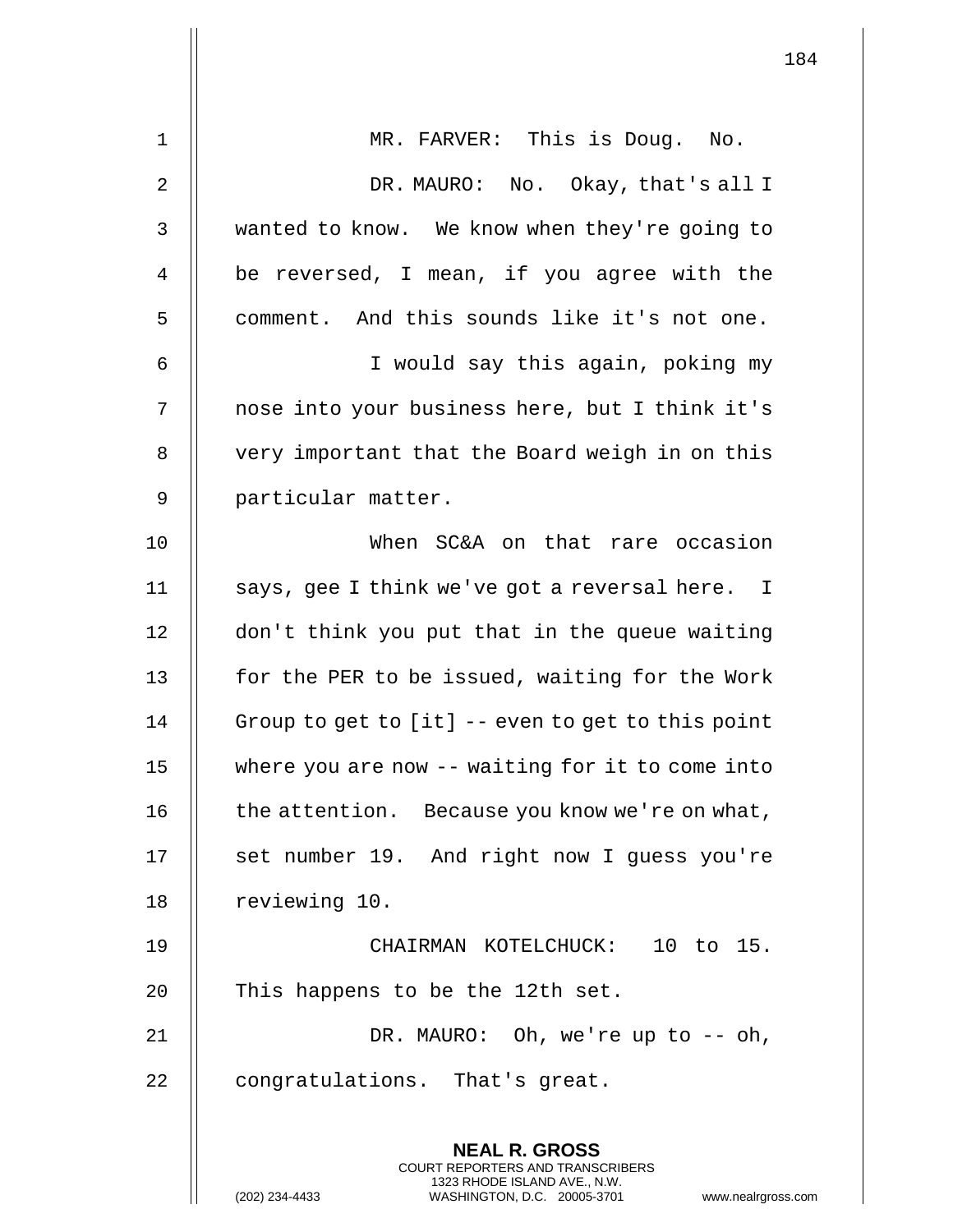| $\mathbf{1}$   | What I'm saying is when, even like                                                                                                                                  |
|----------------|---------------------------------------------------------------------------------------------------------------------------------------------------------------------|
| $\overline{2}$ | today, if we were doing this DR review and we                                                                                                                       |
| 3              | saw something and say gee, I think this might                                                                                                                       |
| 4              | be a reversal. It's my understanding, and Ted                                                                                                                       |
| 5              | please help me out here, that we immediately                                                                                                                        |
| 6              | inform Ted, the Work Group, --                                                                                                                                      |
| 7              | MR. KATZ: Right.                                                                                                                                                    |
| 8              | DR. MAURO: And I think NIOSH, that                                                                                                                                  |
| 9              | we got something here that we think you should                                                                                                                      |
| 10             | look at as soon as possible.                                                                                                                                        |
| 11             | MR. CALHOUN: And we've done that                                                                                                                                    |
| 12             | and there's one that really -- that really could                                                                                                                    |
| 13             | slip. And I don't know if we'll go over it                                                                                                                          |
| 14             | today, I don't think we will.                                                                                                                                       |
| 15             | But it's the only one I know of                                                                                                                                     |
| 16             | actually. But anyway, we've already requested                                                                                                                       |
| 17             | a return from DOL on that one because it was                                                                                                                        |
| 18             | based on a document that was approved.                                                                                                                              |
| 19             | I got to keep going back to a                                                                                                                                       |
| 20             | document that was approved. Because if we                                                                                                                           |
| 21             | think something might flip because of something                                                                                                                     |
| 22             | that we might do -- you certainly can't be                                                                                                                          |
|                | <b>NEAL R. GROSS</b><br><b>COURT REPORTERS AND TRANSCRIBERS</b><br>1323 RHODE ISLAND AVE., N.W.<br>(202) 234-4433<br>WASHINGTON, D.C. 20005-3701<br>www.nealrgross. |

 $\mathsf{I}$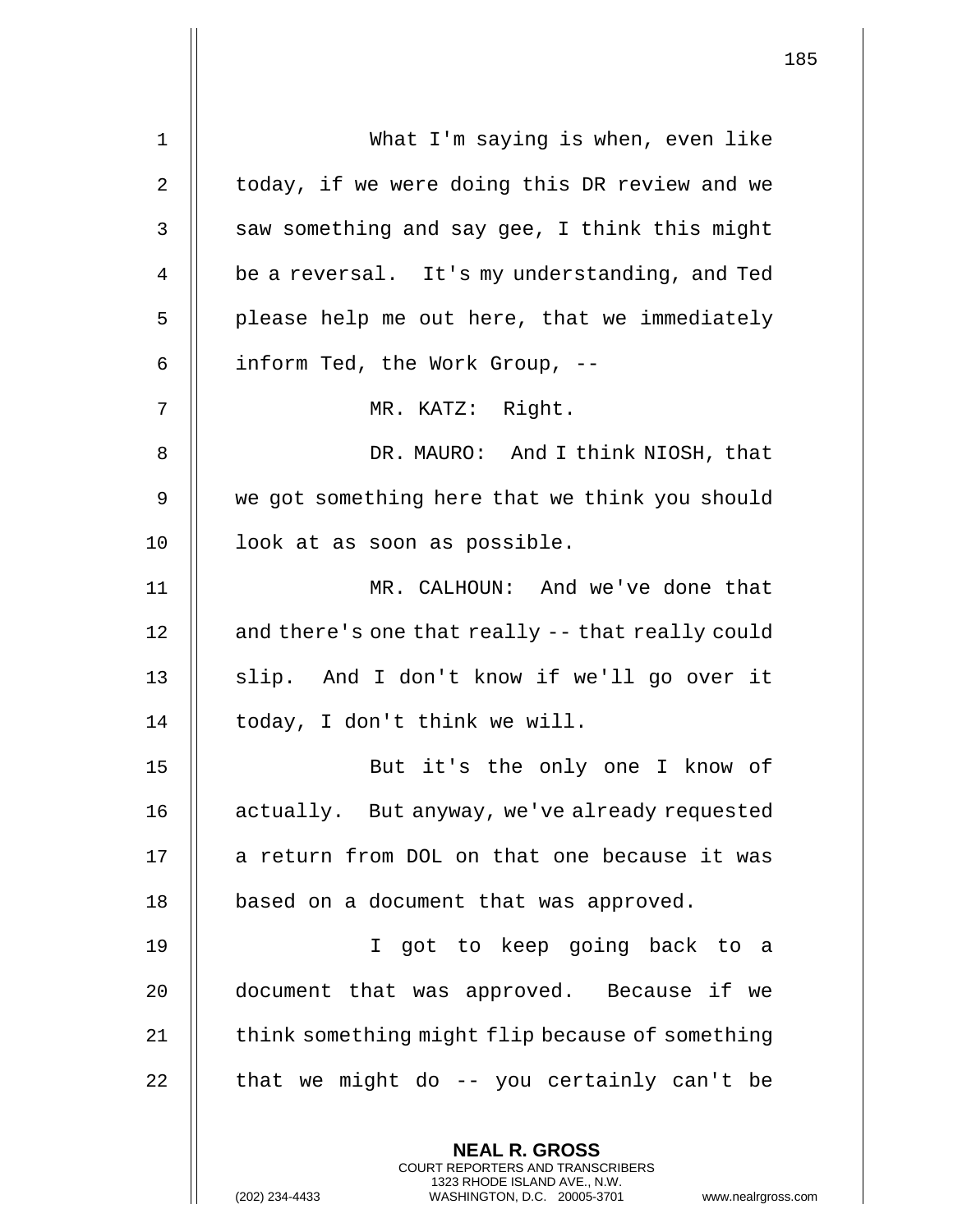| $\mathbf 1$    | advocating that we complete an official dose                                                                                                                 |
|----------------|--------------------------------------------------------------------------------------------------------------------------------------------------------------|
| $\overline{2}$ | reconstruction based on a document that doesn't                                                                                                              |
| 3              | exist.                                                                                                                                                       |
| 4              | DR. MAURO: Well, I mean I --                                                                                                                                 |
| 5              | MR. CALHOUN: And it's contrary to                                                                                                                            |
| 6              | existing documents.                                                                                                                                          |
| 7              | DR. MAURO: To me, you see this idea                                                                                                                          |
| 8              | that there has to be this document behind it,                                                                                                                |
| 9              | no, there's good science that's behind it. And                                                                                                               |
| 10             | then as a you know, do you decide to $-$ - I can't                                                                                                           |
| 11             | see a guy waiting here for a year or two or three                                                                                                            |
| 12             | to resolve some document that's about to go                                                                                                                  |
| 13             | through a PER process. And meanwhile he's                                                                                                                    |
| 14             | waiting on his compensation decision.                                                                                                                        |
| 15             | In this case, Doug, I believe that                                                                                                                           |
| 16             | obviously, and I know you know you're judgment                                                                                                               |
| 17             | is this is not a reversal. So it's okay to put                                                                                                               |
| 18             | it into the queue. We know it's not going to                                                                                                                 |
| 19             | be reversed.                                                                                                                                                 |
| 20             | MR. CALHOUN: But we depend, and                                                                                                                              |
| 21             | let's not lose [sight of] the fact that we do                                                                                                                |
| 22             | look at those very closely.                                                                                                                                  |
|                | <b>NEAL R. GROSS</b><br>COURT REPORTERS AND TRANSCRIBERS<br>1323 RHODE ISLAND AVE., N.W.<br>(202) 234-4433<br>WASHINGTON, D.C. 20005-3701<br>www.nealrgross. |

 $\begin{array}{c} \hline \end{array}$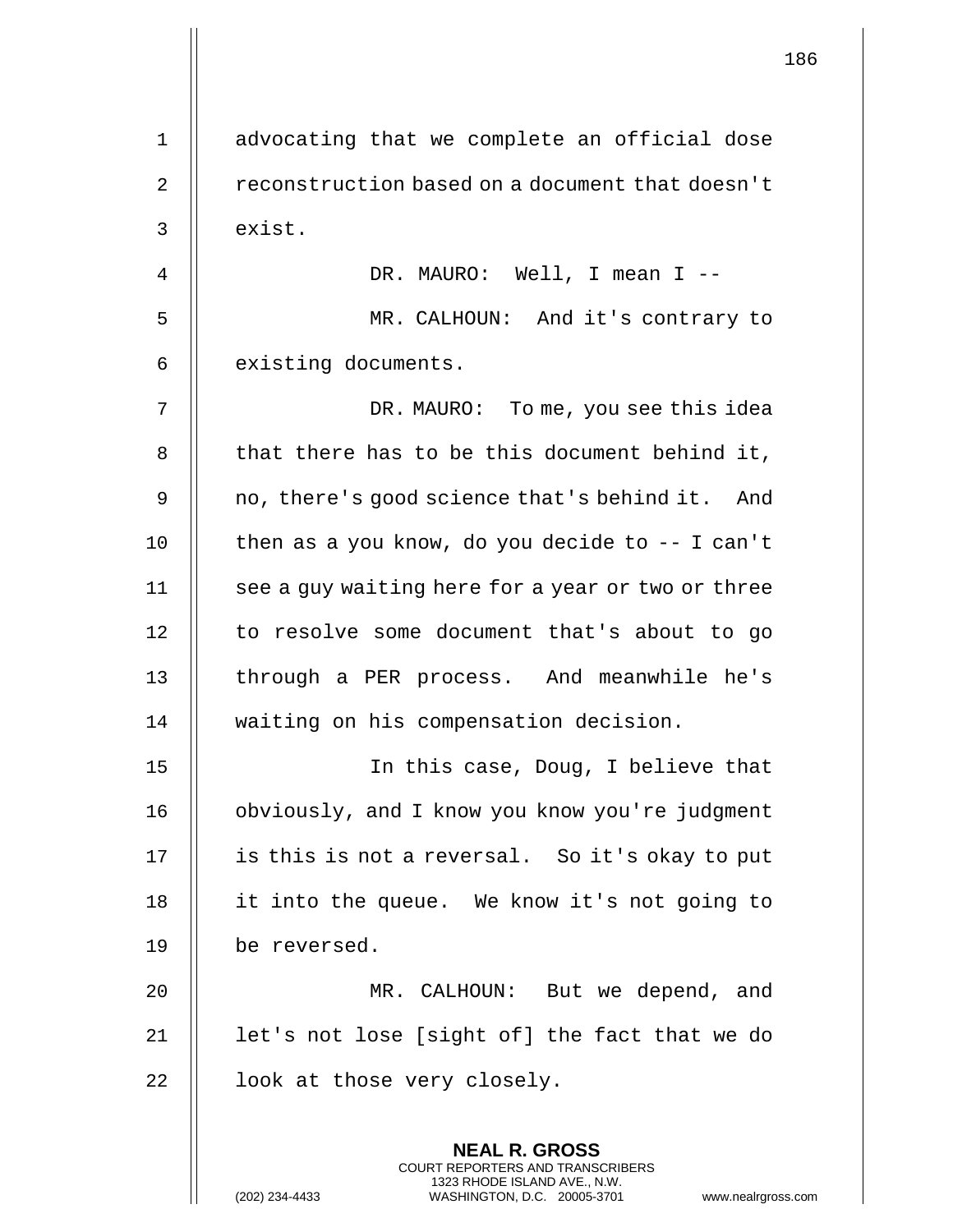| $\mathbf 1$ | DR. MAURO: Okay, okay.                                                                                                                                             |
|-------------|--------------------------------------------------------------------------------------------------------------------------------------------------------------------|
| 2           | DR. H. BEHLING: This is Hans                                                                                                                                       |
| 3           | Behling. I need to jump in here because you're                                                                                                                     |
| 4           | touching on something that's very, very                                                                                                                            |
| 5           | important to me on the case. And if I may, I'll                                                                                                                    |
| 6           | take a couple of minutes.                                                                                                                                          |
| 7           | Because this was the case that was                                                                                                                                 |
| 8           | supposed to be potentially reviewed sometime                                                                                                                       |
| 9           | today, but I know we're not going to get there.                                                                                                                    |
| 10          | But based on the fact that you touched on this                                                                                                                     |
| 11          | very issue, John, I feel I need to at least make                                                                                                                   |
| 12          | a comment here.                                                                                                                                                    |
| 13          | And if I may, I will give you some                                                                                                                                 |
| 14          | of the details about a case that is several                                                                                                                        |
| 15          | years old. And it involves a dose                                                                                                                                  |
| 16          | reconstruction involving a person who was part                                                                                                                     |
| 17          | of the PPG, the Pacific Proving Ground.<br>And                                                                                                                     |
| 18          | that particular claim was adjudicated back in                                                                                                                      |
| 19          | 2011.                                                                                                                                                              |
| 20          | I reviewed the case and was doing a                                                                                                                                |
| 21          | one on one with the Board Member and I can even                                                                                                                    |
| 22          | tell you who that Board Member was. He thought                                                                                                                     |
|             | <b>NEAL R. GROSS</b><br><b>COURT REPORTERS AND TRANSCRIBERS</b><br>1323 RHODE ISLAND AVE., N.W.<br>(202) 234-4433<br>WASHINGTON, D.C. 20005-3701<br>www.nealrgross |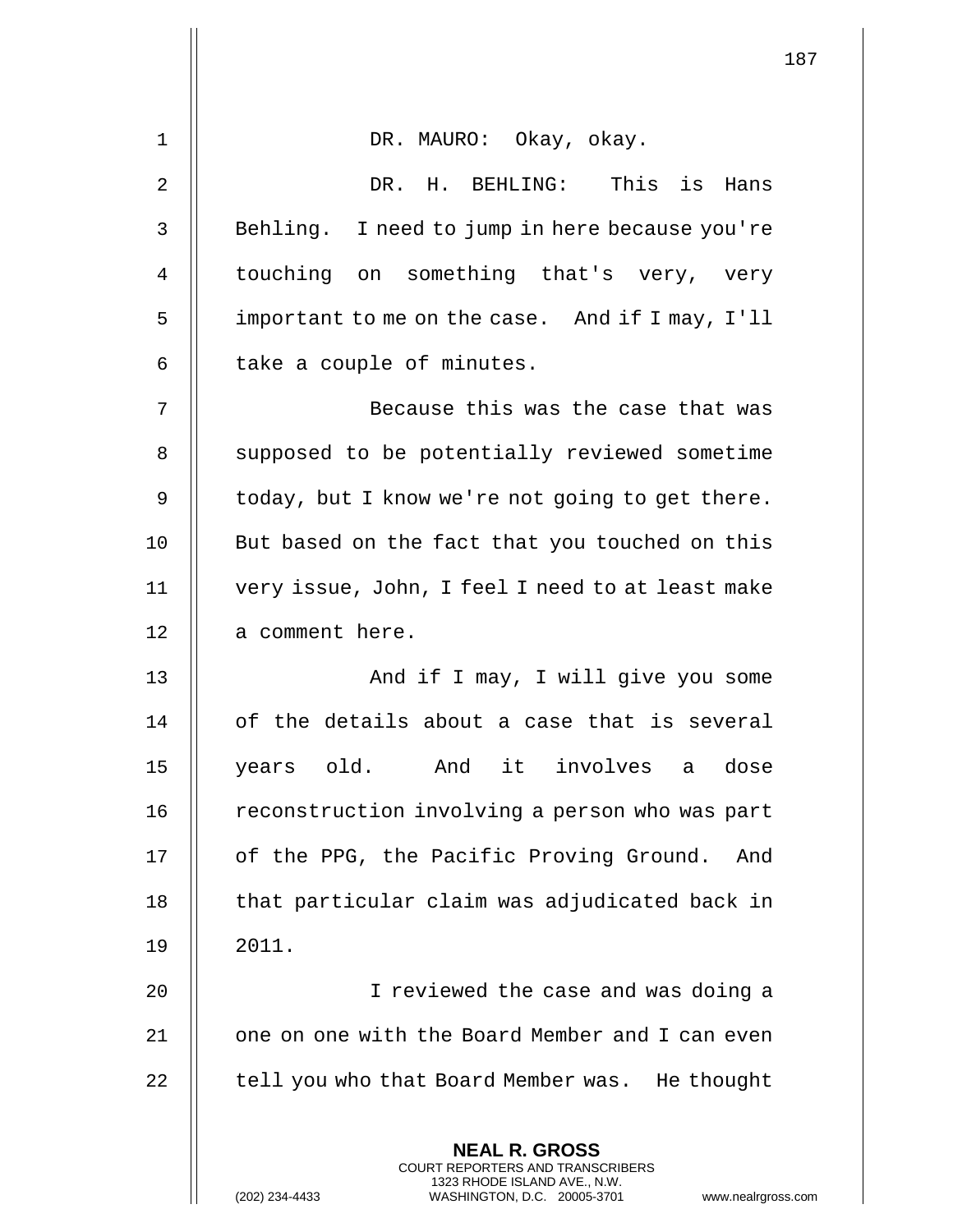| $\mathbf 1$    | that this was important enough to bring it                                                                                                                        |
|----------------|-------------------------------------------------------------------------------------------------------------------------------------------------------------------|
| $\overline{2}$ | immediately to the attention of NIOSH and have                                                                                                                    |
| 3              | it looked at again. Because the evidence that                                                                                                                     |
| 4              | I provided on behalf of that case, and [it] was                                                                                                                   |
| 5              | compelling and it would have been obviously --                                                                                                                    |
| 6              | could be compensated.                                                                                                                                             |
| 7              | I never heard another word about it.                                                                                                                              |
| 8              | And this case is coming up again here as a part                                                                                                                   |
| 9              | of the 14th case set. And one of the things                                                                                                                       |
| 10             | that has happened was that it was based on a Site                                                                                                                 |
| 11             | Profile for the PPG, which I only recently                                                                                                                        |
| 12             | reviewed in 2013. And I came up with an awful                                                                                                                     |
| 13             | lot of problems associated with the PPG Site                                                                                                                      |
| 14             | Profile.                                                                                                                                                          |
| 15             | And my recommendation now is to once                                                                                                                              |
| 16             | again postpone the review of this particular                                                                                                                      |
| 17             | dose reconstruction. Because most of the                                                                                                                          |
| 18             | problems identified on behalf of this dose                                                                                                                        |
| 19             | reconstruction are<br>really problems<br>$\mathbf I$                                                                                                              |
| 20             | identified in behalf of the issues that involve                                                                                                                   |
| 21             | the Site Profile for PPG.                                                                                                                                         |
| 22             | And we've discussed it before.<br>$\mathbf I$                                                                                                                     |
|                | <b>NEAL R. GROSS</b><br><b>COURT REPORTERS AND TRANSCRIBERS</b><br>1323 RHODE ISLAND AVE., N.W.<br>WASHINGTON, D.C. 20005-3701<br>(202) 234-4433<br>www.nealrgros |

(202) 234-4433 WASHINGTON, D.C. 20005-3701 www.nealrgross.com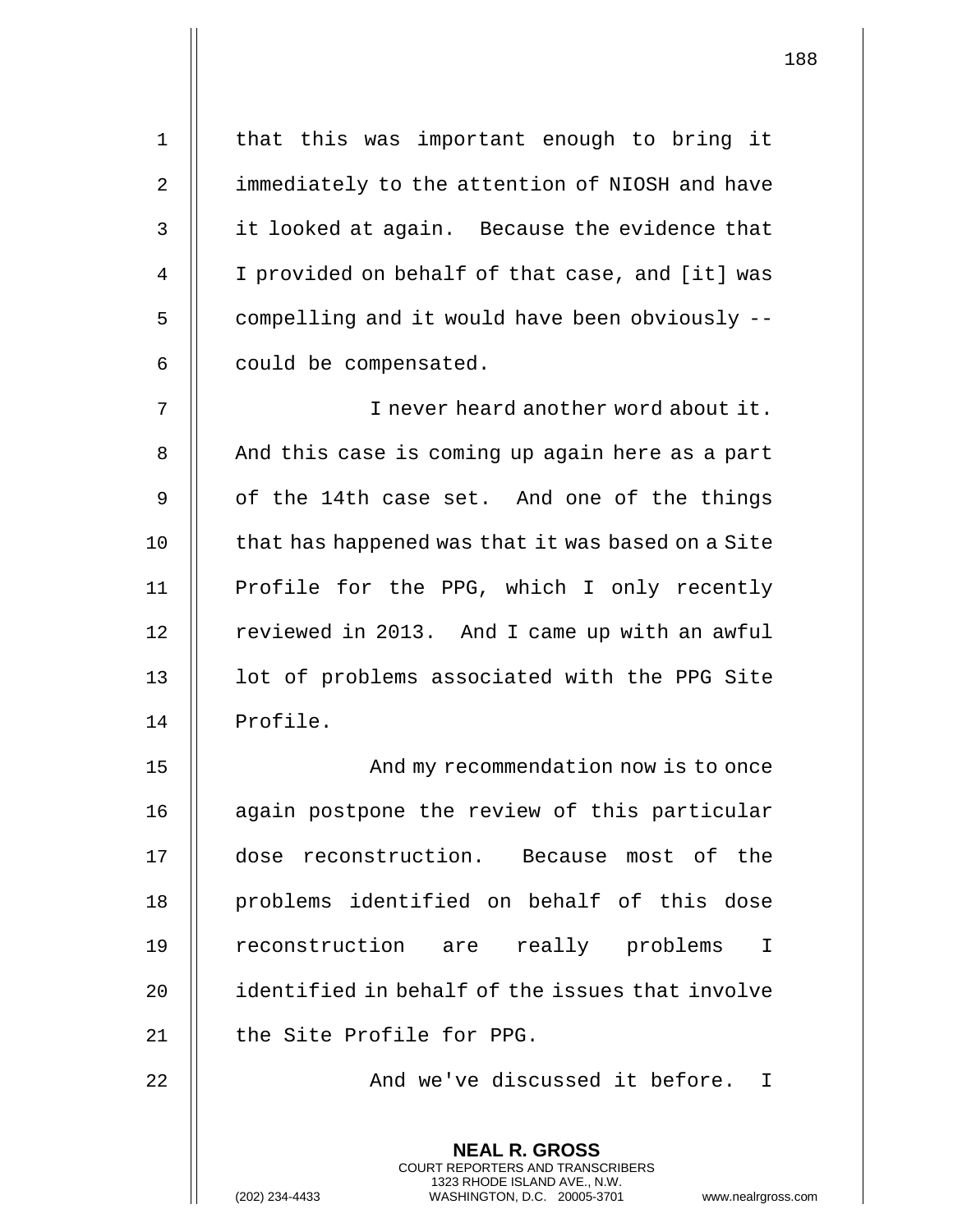1 | think Wanda Munn was going to pursue an approach  $\parallel$  that we would set up a committee so that we'd |  $\blacksquare$  look at the PPG Site Profile. And once again,  $\parallel$  this case has been on hold now since 2011.

5 And again, depending on how soon  $6$   $\parallel$  that particular committee will be appointed, 7 how long it will take to review the Site 8 || Profile, this case will probably be on the 9 Sidelines for five years. And I have very 10 || little doubt that this case will be turned over 11 because of the serious findings that I 12 | identified on behalf of not only this case, but 13 || the Site Profile on which it was based.

14 DR. MAURO: What we have here is, I 15 || think, a question that we will immediately 16 | report back when we see something that might be 17 | a problem when that occurs as Hans just pointed 18 | out. And there were two cases in the last round 19  $\parallel$  of reviews that we did that we did do that. 20 We sent an email out alerting the  $21$  | folks, you folks, that we think we have a couple

22  $\parallel$  of reversals here. And that was -- that's our

**NEAL R. GROSS** COURT REPORTERS AND TRANSCRIBERS 1323 RHODE ISLAND AVE., N.W.

(202) 234-4433 WASHINGTON, D.C. 20005-3701 www.nealrgross.com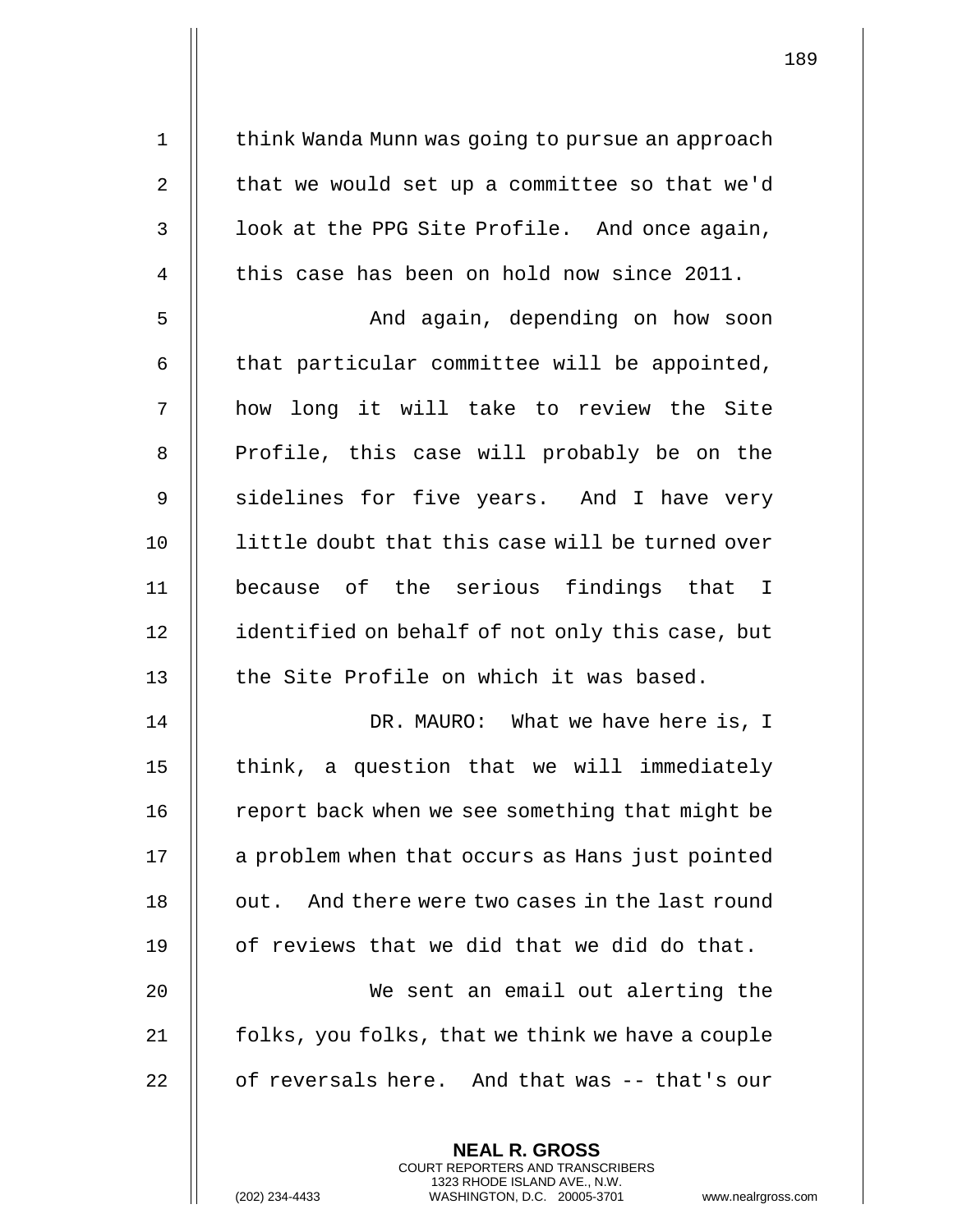1 | ground rules now that we follow.

| $\mathbf{2}$   | But it sounds like that once it                                                                                                                                    |
|----------------|--------------------------------------------------------------------------------------------------------------------------------------------------------------------|
| $\mathsf{3}$   | makes it to that point, we're not quite sure                                                                                                                       |
| $\overline{4}$ | what happens to it. Is it acted on                                                                                                                                 |
| 5              | immediately? Or is it put, you know, into the                                                                                                                      |
| 6              | basket and waiting until let's say other                                                                                                                           |
| 7              | documents.                                                                                                                                                         |
| $\,8\,$        | And this [is] really none of our                                                                                                                                   |
| 9              | business. Believe me, I feel as if I'm trying                                                                                                                      |
| 10             | to speak to you, you know, a little out of turn                                                                                                                    |
| 11             | here. But it sounds to me that this is                                                                                                                             |
| 12             | something that needs to be talked about a little                                                                                                                   |
| 13             | bit more.                                                                                                                                                          |
| 14             | MR. KATZ: Now John, I mean, let me                                                                                                                                 |
| 15             | explain. Because I think Grady tried to                                                                                                                            |
| 16             | explain.                                                                                                                                                           |
| 17             | But yes, you said for example the                                                                                                                                  |
| 18             | two cases you provided to me to NIOSH, just as                                                                                                                     |
| 19             | you were saying. And Grady responded in part,                                                                                                                      |
| 20             | one of those cases may be a flip.                                                                                                                                  |
| 21             | And they're acting on it in due                                                                                                                                    |
| 22             | course, because the problems with that case                                                                                                                        |
|                | <b>NEAL R. GROSS</b><br><b>COURT REPORTERS AND TRANSCRIBERS</b><br>1323 RHODE ISLAND AVE., N.W.<br>(202) 234-4433<br>WASHINGTON, D.C. 20005-3701<br>www.nealrgross |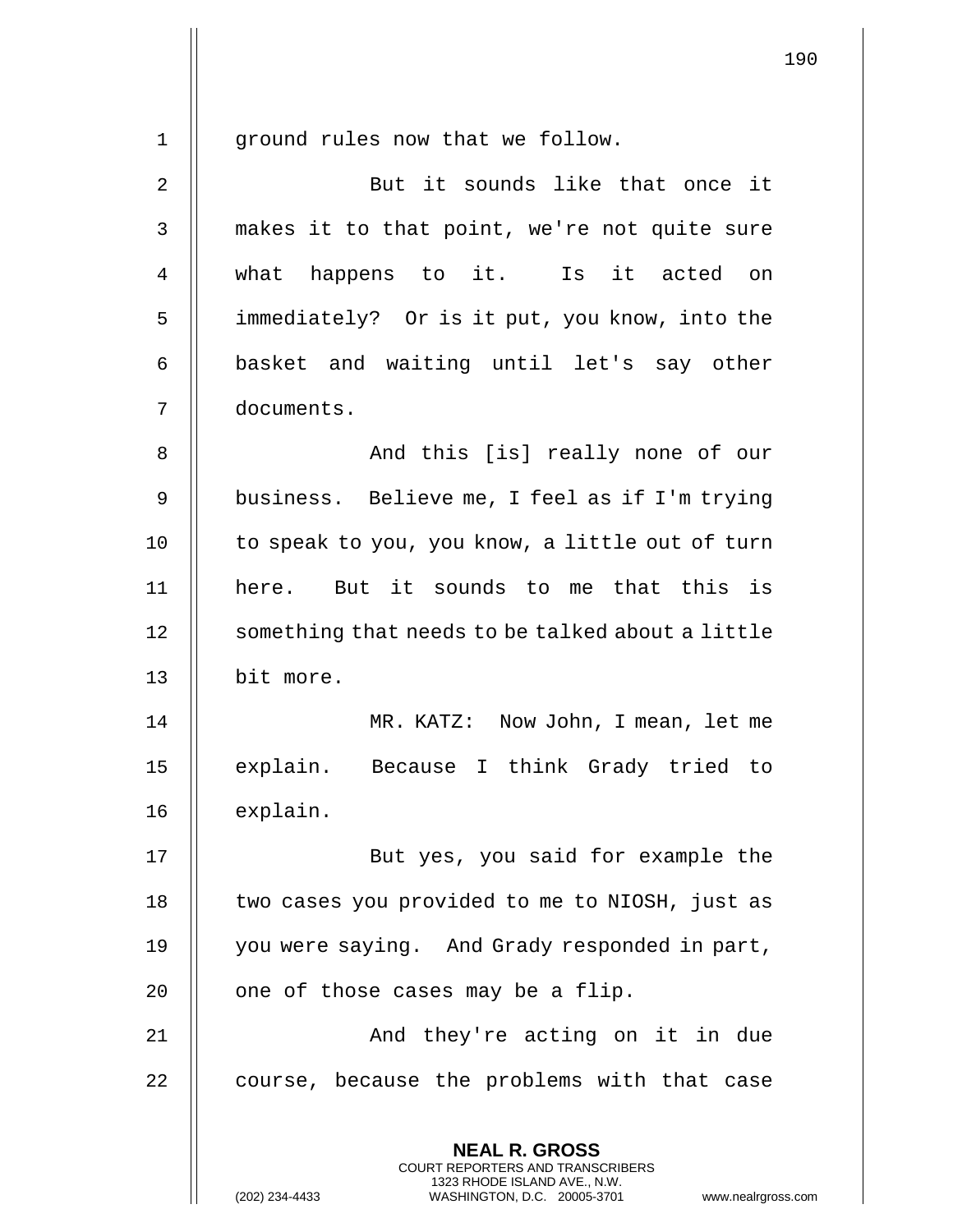|    |                                                                                                                                                                     | 191 |
|----|---------------------------------------------------------------------------------------------------------------------------------------------------------------------|-----|
| 1  | were related to procedures that are in place.                                                                                                                       |     |
| 2  | So they can fix that right away.                                                                                                                                    |     |
| 3  | So if you follow the logic of that,                                                                                                                                 |     |
|    |                                                                                                                                                                     |     |
| 4  | if that turns out to be all as I just said, they                                                                                                                    |     |
| 5  | will redo that dose reconstruction because they                                                                                                                     |     |
| 6  | have the procedures to redo it. And if it                                                                                                                           |     |
| 7  | flips, that person will get compensated and                                                                                                                         |     |
| 8  | that will all be done --                                                                                                                                            |     |
| 9  | DR. MAURO: Quickly.                                                                                                                                                 |     |
| 10 | MR. KATZ: In haste, right. Just                                                                                                                                     |     |
| 11 | as -- just as you envisioned.                                                                                                                                       |     |
| 12 | The other situation you have, is you                                                                                                                                |     |
| 13 | have cases where the procedures themselves, the                                                                                                                     |     |
| 14 | current procedures do not support a change                                                                                                                          |     |
| 15 | necessarily. But you have a concern, or                                                                                                                             |     |
| 16 | someone has a concern, that the procedures                                                                                                                          |     |
| 17 | aren't right. And they're causing a wrong                                                                                                                           |     |
| 18 | outcome for the cases.                                                                                                                                              |     |
| 19 | And it's not going to be just one                                                                                                                                   |     |
| 20 | case then because the procedures are for the                                                                                                                        |     |
| 21 | whole site or what have you.                                                                                                                                        |     |
| 22 | DR. H. BEHLING: And Ted, this is                                                                                                                                    |     |
|    | <b>NEAL R. GROSS</b><br><b>COURT REPORTERS AND TRANSCRIBERS</b><br>1323 RHODE ISLAND AVE., N.W.<br>(202) 234-4433<br>WASHINGTON, D.C. 20005-3701 www.nealrgross.com |     |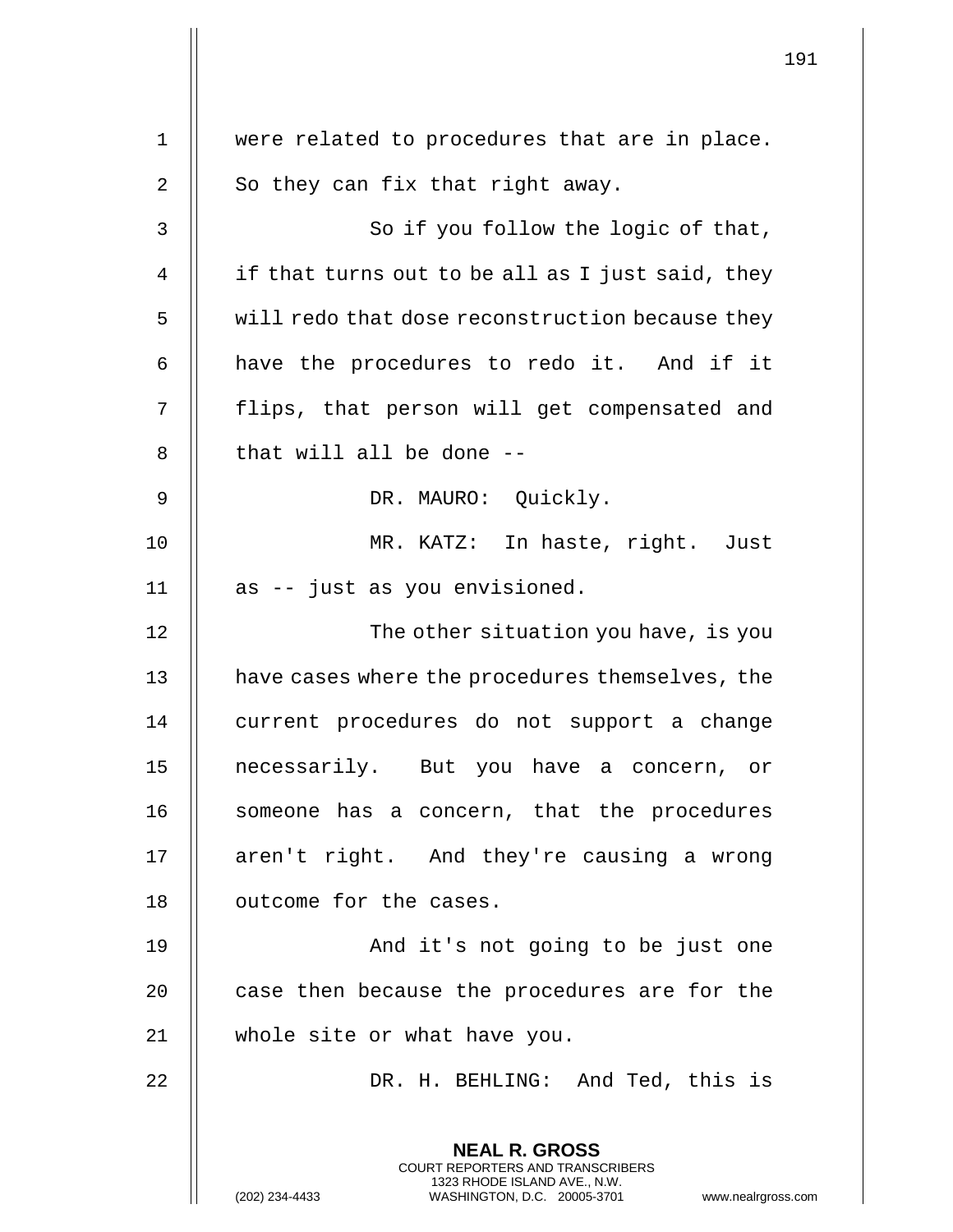1 Hans again. The issue here is complicated by 2 || the very fact that the particular PPG 3 individual's dose reconstruction was based on 4  $\parallel$  the Site Profile which we never reviewed. This 5 || Site Profile --6 MR. KATZ: I understand. So I'm 7 | just, because I really don't want to hijack this 8 | whole meeting with this, because this is really 9 || kind of detrimental to trying to just get 10 || through the cases we're trying to get through. 11 || But so, what I'm saying anyway, is 12 where the procedures themselves are 13 || potentially the problem, because SC&A or I 14 | quess it's generally it would be SC&A or a Board 15 views that there may be issues with the 16 || procedures, that those procedures have to be 17 | resolved first. 18 They can't crank out a new dose 19 || reconstruction until they've resolved that 20 | indeed NIOSH agrees the procedures need to be 21  $\parallel$  changed. And they have to go through their 22 || process to change their procedure.

> **NEAL R. GROSS** COURT REPORTERS AND TRANSCRIBERS 1323 RHODE ISLAND AVE., N.W.

(202) 234-4433 WASHINGTON, D.C. 20005-3701 www.nealrgross.com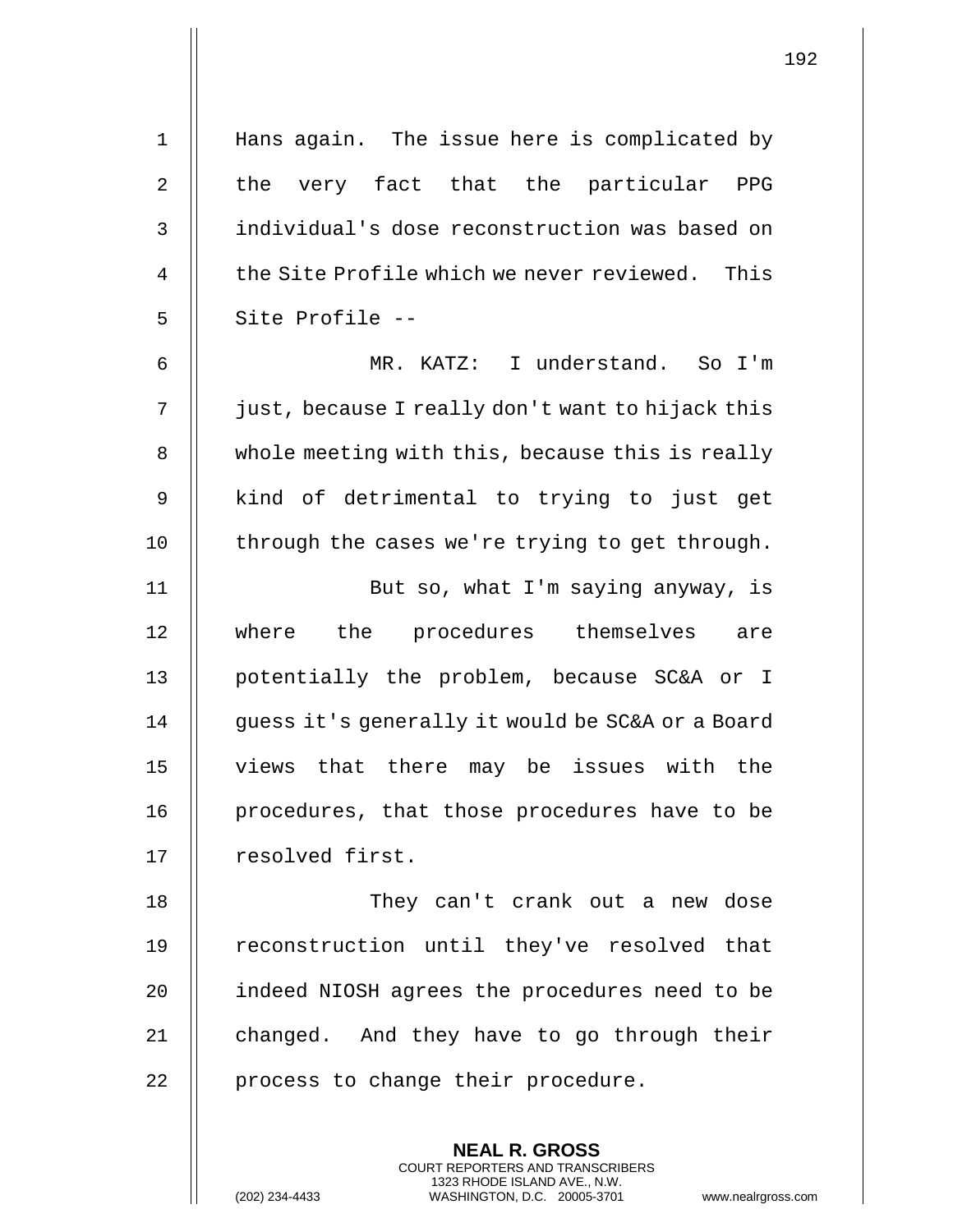| $\mathbf 1$ | So they can't just crank out a dose            |
|-------------|------------------------------------------------|
| 2           | reconstruction before they've resolved all the |
| 3           | issues related to that procedure. And that's   |
| 4           | just a, you know, sorry fact of the matter.    |
| 5           | And it may be that SC&A's absolutely           |
| 6           | accurate, and the procedure needs fixing. But  |
| 7           | until it's been resolved, you know, you can't  |
| 8           | get to the answer there. And that case does    |
| 9           | have to sit.                                   |
| 10          | DR. H. BEHLING: Well, as I said, I             |
| 11          | was hoping that we had talked about it before. |
| 12          | And I believe Wanda had taken on this to       |
| 13          | herself.                                       |
| 14          | MR. KATZ: Hans please. So I know               |
| 15          | that we've had this discussion in Procedures.  |
| 16          | We've actually -- it came up at the Board      |
| 17          | teleconference too. And we can carry on this   |
| 18          | discussion further outside the bounds of this  |
| 19          | Subcommittee meeting. But we're really         |
| 20          | hijacking this meeting by, you know --         |
| 21          | DR. MAURO: Fair enough, fair                   |
| 22          | enough, Ted. I understand.                     |
|             | <b>NEAL R. GROSS</b>                           |
|             |                                                |

COURT REPORTERS AND TRANSCRIBERS 1323 RHODE ISLAND AVE., N.W.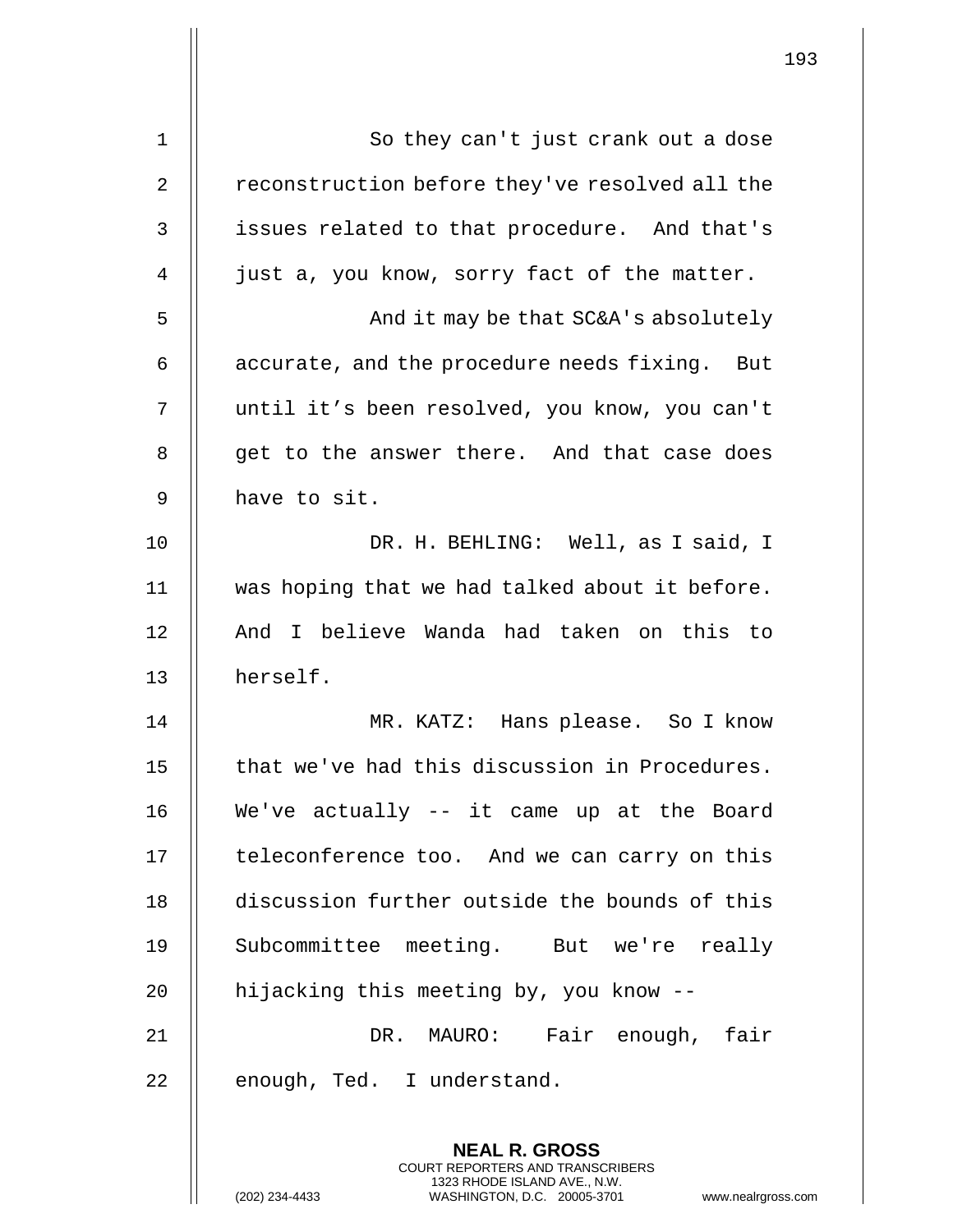|    |                                                                                                                                                                 | 194 |
|----|-----------------------------------------------------------------------------------------------------------------------------------------------------------------|-----|
| 1  | MR. CALHOUN: Can we just end the                                                                                                                                |     |
| 2  | conversation though with somebody sending me                                                                                                                    |     |
| 3  | that case number?                                                                                                                                               |     |
| 4  | DR. H. BEHLING: Okay.                                                                                                                                           |     |
| 5  | MR. CALHOUN: The claim, because I                                                                                                                               |     |
| 6  | got the two other ones. But I don't have that                                                                                                                   |     |
| 7  | one off the top of my head. So send me that one                                                                                                                 |     |
| 8  | and I'll make sure it gets looked at.                                                                                                                           |     |
| 9  | MR. KATZ: Okay, Hans.                                                                                                                                           |     |
| 10 | DR. H. BEHLING: Okay.                                                                                                                                           |     |
| 11 | MR. KATZ: Yeah, Hans will send it.                                                                                                                              |     |
| 12 | Go ahead and send it to me, Hans, so I have a                                                                                                                   |     |
| 13 | record too of it.                                                                                                                                               |     |
| 14 | DR. H. BEHLING: Okay.                                                                                                                                           |     |
| 15 | MR. KATZ: Thank you.                                                                                                                                            |     |
| 16 | MEMBER MUNN: Thank you folks.                                                                                                                                   |     |
| 17 | CHAIRMAN KOTELCHUCK:<br>Okay.                                                                                                                                   |     |
| 18 | Let's go on.                                                                                                                                                    |     |
| 19 | MR. FARVER: Okay. I just want to                                                                                                                                |     |
| 20 | mention one thing to Grady. This has to do with                                                                                                                 |     |
| 21 | Tab 250 from yesterday. This is the case that                                                                                                                   |     |
| 22 | had the MAP air, about months. Seven months                                                                                                                     |     |
|    | <b>NEAL R. GROSS</b><br>COURT REPORTERS AND TRANSCRIBERS<br>1323 RHODE ISLAND AVE., N.W.<br>(202) 234-4433<br>WASHINGTON, D.C. 20005-3701<br>www.nealrgross.com |     |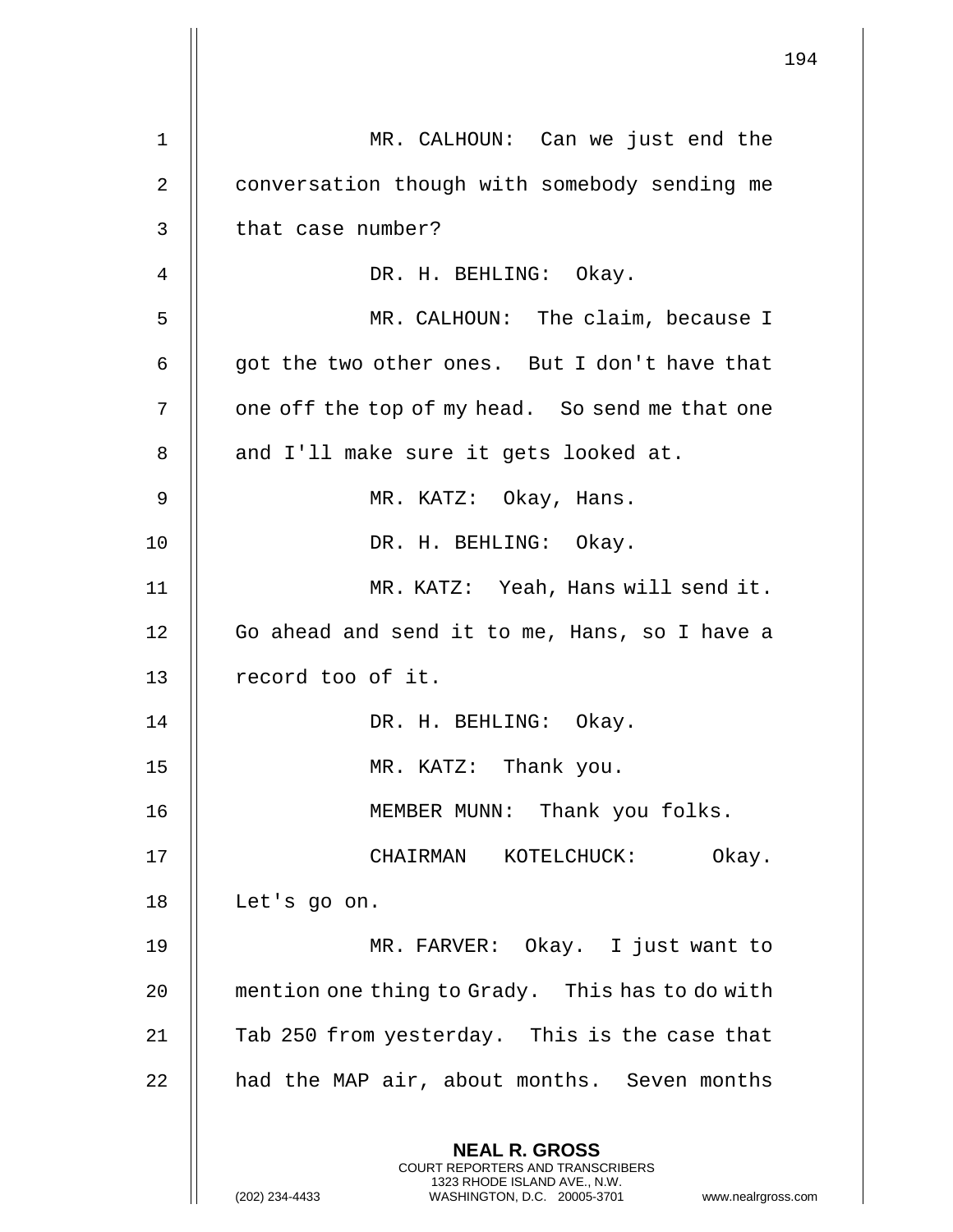**NEAL R. GROSS** COURT REPORTERS AND TRANSCRIBERS 1323 RHODE ISLAND AVE., N.W. (202) 234-4433 WASHINGTON, D.C. 20005-3701 www.nealrgross.com 1 | versus 7.9 months. 2 And it really has nothing to do with 3 | changing procedures. But that MAP air 4 | correction, we'll bump it up about 13 percent. 5 | And we'll likely change the PoC and reverse the  $6 \parallel$  case. 7 MR. CALHOUN: Yeah, I don't know, 8 | I'm lost here. What are you talking about? Is  $9$  | this something that we've done? 10 MR. FARVER: The case from 11 yesterday, a Y-12 case. 12 CHAIRMAN KOTELCHUCK: This was 13 from yesterday you were saying -- you said  $14$   $\parallel$  earlier you were going to see if you could look 15 || into it today. 16 MR. CALHOUN: Oh, okay. 17 CHAIRMAN KOTELCHUCK: You earlier  $18$  | today said it's not going to be possible. 19 || MR. CALHOUN: The B data, is that  $20$  | the case? 21 MR. FARVER: No, no. This has to  $22$  | do strictly with  $-$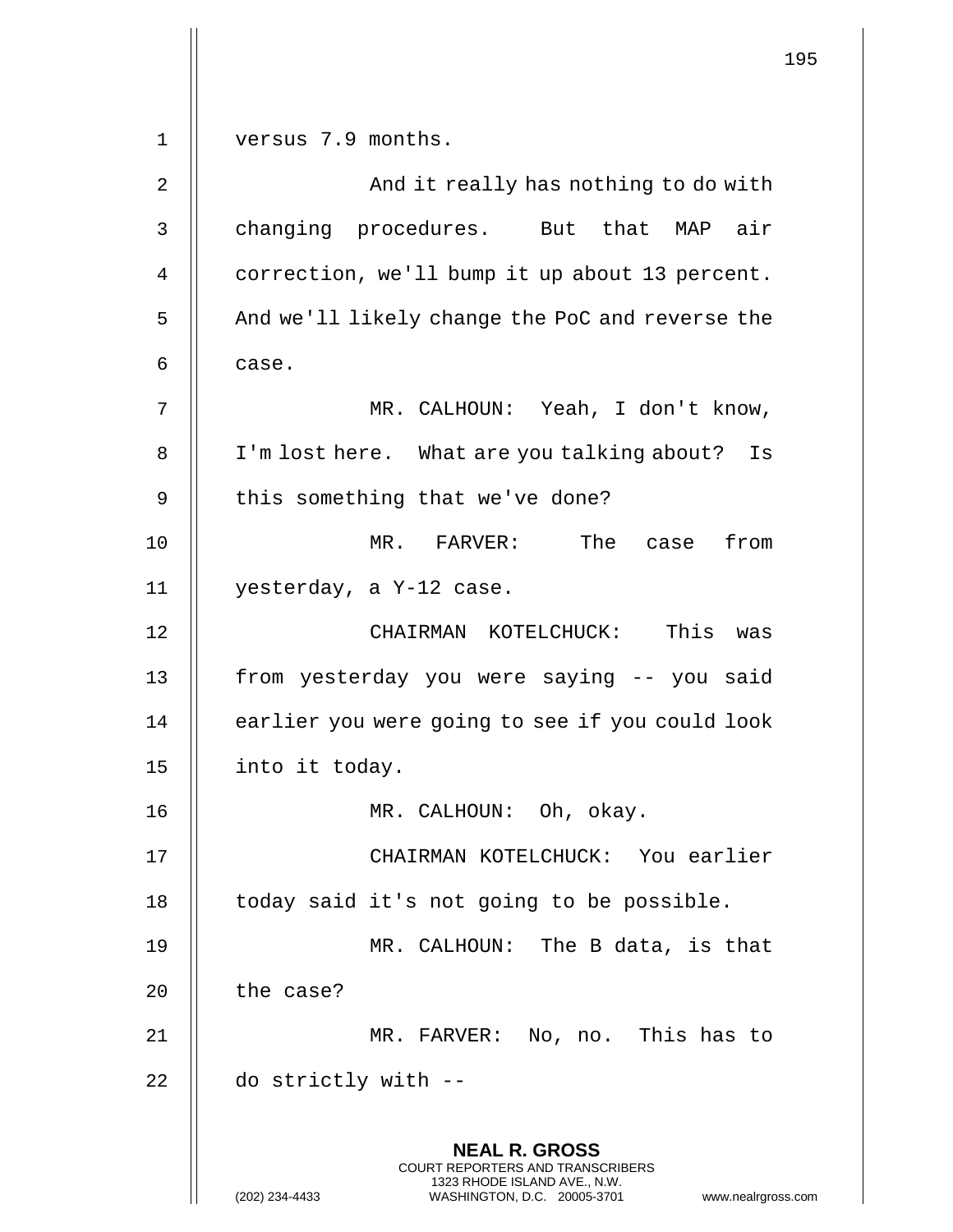|    | 196                                                                                                                                                                    |
|----|------------------------------------------------------------------------------------------------------------------------------------------------------------------------|
| 1  | CHAIRMAN KOTELCHUCK: No, the .49                                                                                                                                       |
| 2  | years versus months. Six months versus<br>.49                                                                                                                          |
| 3  | years.                                                                                                                                                                 |
| 4  | MR. CALHOUN: I'm too old, I                                                                                                                                            |
| 5  | forgot.                                                                                                                                                                |
| 6  | MR. SIEBERT: This is Scott. Let                                                                                                                                        |
| 7  | me jump in. Grady did yesterday task us to look                                                                                                                        |
| 8  | at that one specifically.                                                                                                                                              |
| 9  | The dose reconstruction, we're                                                                                                                                         |
| 10 |                                                                                                                                                                        |
|    | doing it on our side and reviewing it along with                                                                                                                       |
| 11 | all the present day changes in documentation as                                                                                                                        |
| 12 | well. And we will get that answer over to Grady                                                                                                                        |
| 13 | as soon as we can.                                                                                                                                                     |
| 14 | CHAIRMAN KOTELCHUCK: Great. But                                                                                                                                        |
| 15 | let's go on folks. We basically -- we're --                                                                                                                            |
| 16 | MR. FARVER: Okay, I just wanted to                                                                                                                                     |
| 17 | say something to you about a little change.                                                                                                                            |
| 18 | CHAIRMAN KOTELCHUCK: This is                                                                                                                                           |
| 19 | moving all around now at this point. And we                                                                                                                            |
| 20 | need to move ahead. Even though I understand                                                                                                                           |
| 21 | these are important issues, but --                                                                                                                                     |
| 22 | MR. FARVER: Okay. 258.2.                                                                                                                                               |
|    | <b>NEAL R. GROSS</b><br><b>COURT REPORTERS AND TRANSCRIBERS</b><br>1323 RHODE ISLAND AVE., N.W.<br>(202) 234-4433<br>www.nealrgross.com<br>WASHINGTON, D.C. 20005-3701 |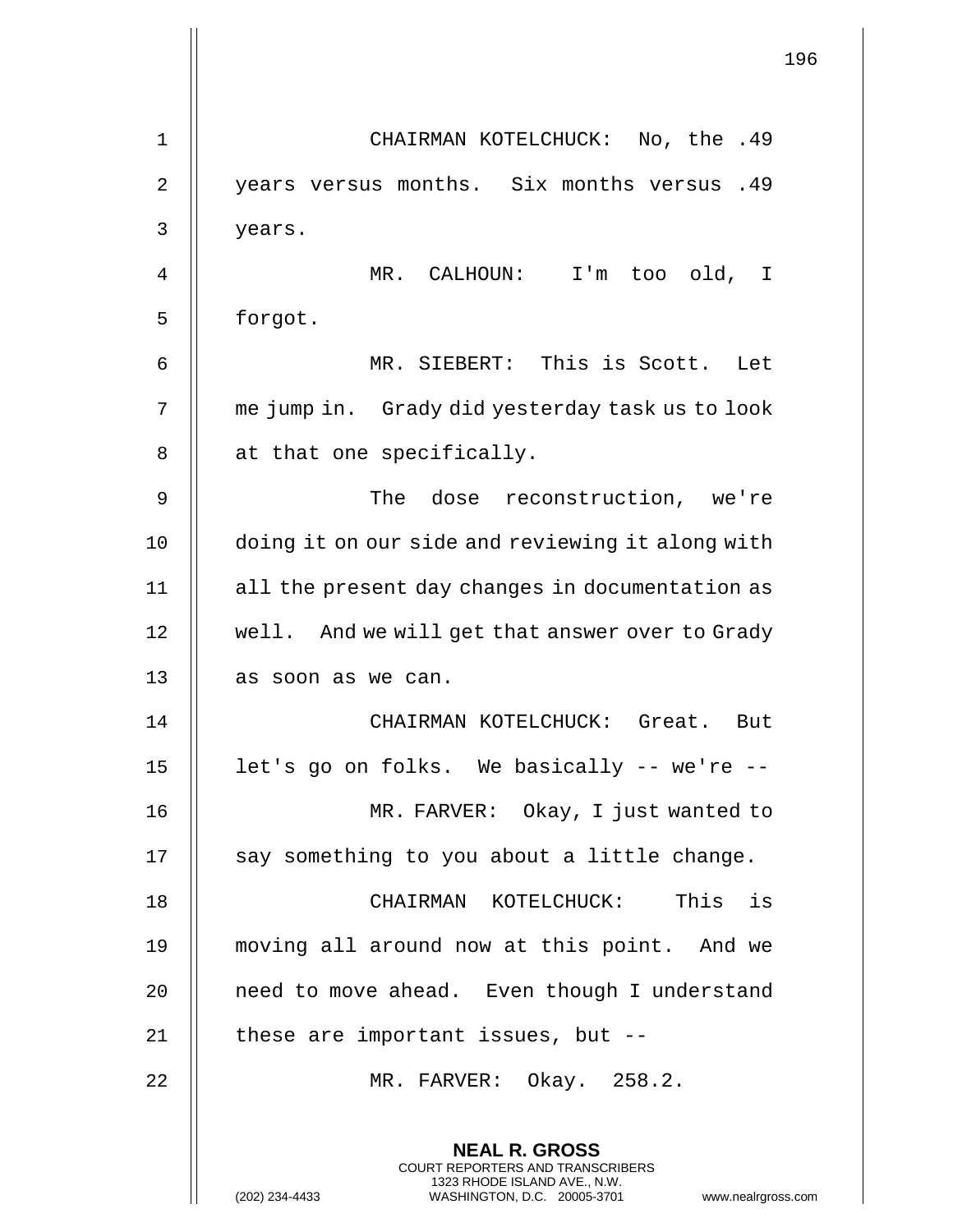| $1\,$       | CHAIRMAN KOTELCHUCK: Yes.                                                                                                                                         |
|-------------|-------------------------------------------------------------------------------------------------------------------------------------------------------------------|
| 2           | MR. FARVER: Okay. NIOSH did not                                                                                                                                   |
| $\mathsf 3$ | address the possibility that the worker was                                                                                                                       |
| 4           | exposed to enriched uranium and this was based                                                                                                                    |
| 5           | on something in the CATI report, I believe.                                                                                                                       |
| 6           | And I'll -- this is one of these                                                                                                                                  |
| 7           | issues where it would have been nice if they                                                                                                                      |
| 8           | would have put a statement in there                                                                                                                               |
| 9           | acknowledging it. And NIOSH agreed it would                                                                                                                       |
| 10          | have been nice to acknowledge that, okay.                                                                                                                         |
| 11          | So there's no real action to it.                                                                                                                                  |
| 12          | CHAIRMAN KOTELCHUCK: Yeah.                                                                                                                                        |
| 13          | MR. FARVER: So our action is we all                                                                                                                               |
| 14          | agree it would have been nice to include a                                                                                                                        |
| 15          | statement in there. But --                                                                                                                                        |
| 16          | CHAIRMAN KOTELCHUCK: Yeah, it's                                                                                                                                   |
| 17          | hard to think of that as a finding as opposed                                                                                                                     |
| 18          | to an observation. But --                                                                                                                                         |
| 19          | MR. FARVER: Well I suggest closing                                                                                                                                |
| 20          | it because there's really no more action to it.                                                                                                                   |
| 21          | Right.<br>CHAIRMAN KOTELCHUCK:                                                                                                                                    |
| 22          | Okay, let's close. Observation 1?                                                                                                                                 |
|             | <b>NEAL R. GROSS</b><br><b>COURT REPORTERS AND TRANSCRIBERS</b><br>1323 RHODE ISLAND AVE., N.W.<br>WASHINGTON, D.C. 20005-3701<br>(202) 234-4433<br>www.nealrgros |

 $\parallel$ 

(202) 234-4433 WASHINGTON, D.C. 20005-3701 www.nealrgross.com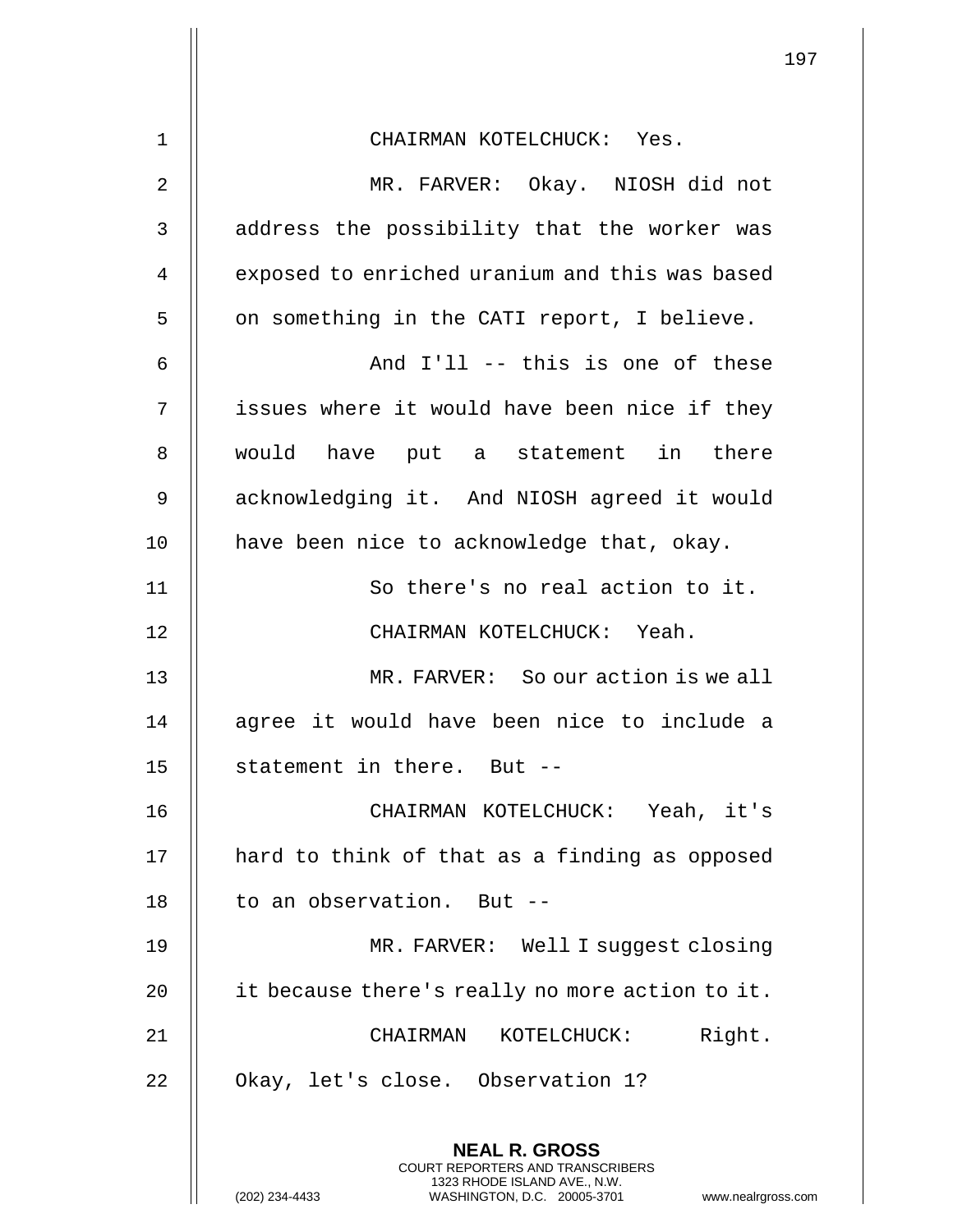**NEAL R. GROSS** COURT REPORTERS AND TRANSCRIBERS 1323 RHODE ISLAND AVE., N.W. 1 MR. FARVER: Observation 1, the 2 | report should address the potential exposures 3 | associated with direct deposition of airborne 4 || particles on skin. You know potential skin 5 contamination. 6 || NIOSH agrees that according to the 7 || Site Profile, conditions existed at Allied 8 || Chemicals that might result in skin 9 contamination. And they're looking in to see 10 || if more incidents of skin contamination reports 11 || are available, but there is no -- there was no 12 | answer at the end of January. 13 MR. SIEBERT: And this is Scott. 14 | Correct me if I'm wrong, but I believe this is 15 || the general issue, that's an overarching issue 16 with the Procedural Subcommittee. I mean 17 Wanda can -- 18 CHAIRMAN KOTELCHUCK: That's 19 correct. 20 MR. CALHOUN: That's definitely 21 || correct. 22 MR. FARVER: And that's probably

(202) 234-4433 WASHINGTON, D.C. 20005-3701 www.nealrgross.com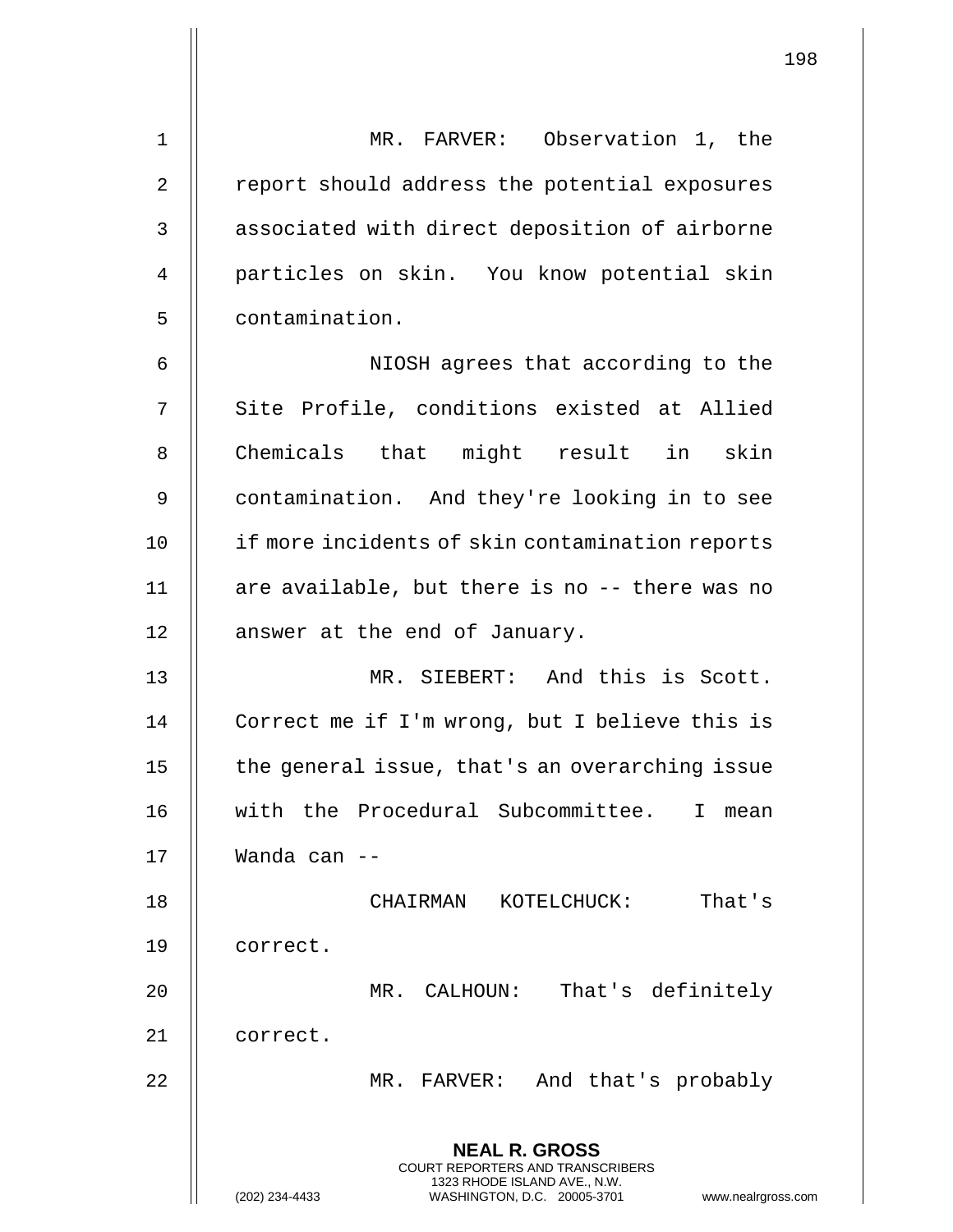| $\mathbf 1$    | why it was just made an observation and not a    |
|----------------|--------------------------------------------------|
| $\overline{2}$ | finding.                                         |
| 3              | MR. CALHOUN: Right. And my guess                 |
| 4              | is that we're not going to get into the business |
| 5              | of making up skin contaminations.                |
| 6              | MR. FARVER: No.                                  |
| 7              | DR. MAURO: This issue has been                   |
| 8              | resolved. And it's all -- it's under the         |
| 9              | Procedures Subcommittee. All matters related     |
| 10             | to -- we're calling this localized skin          |
| 11             | contamination issue. How they're going to be     |
| 12             | dealt with was addressed and resolved at the     |
| 13             | last -- I believe the last or the one before --  |
| 14             | Procedures Subcommittee.                         |
| 15             | So there is, and I think that is                 |
| 16             | whatever you're doing here on this particular    |
| 17             | case, if it's in accord with that agreed-upon    |
| 18             | protocol, you know, I think you're fine.<br>But  |
| 19             | if there is a need to do something different in  |
| 20             | light of this most recent agreement on how this  |
| 21             | is all going to be done, you know, it may need   |
| 22             | to be revisited.                                 |
|                |                                                  |
|                | <b>NEAL R. GROSS</b>                             |

COURT REPORTERS AND TRANSCRIBERS 1323 RHODE ISLAND AVE., N.W.

(202) 234-4433 WASHINGTON, D.C. 20005-3701 www.nealrgross.com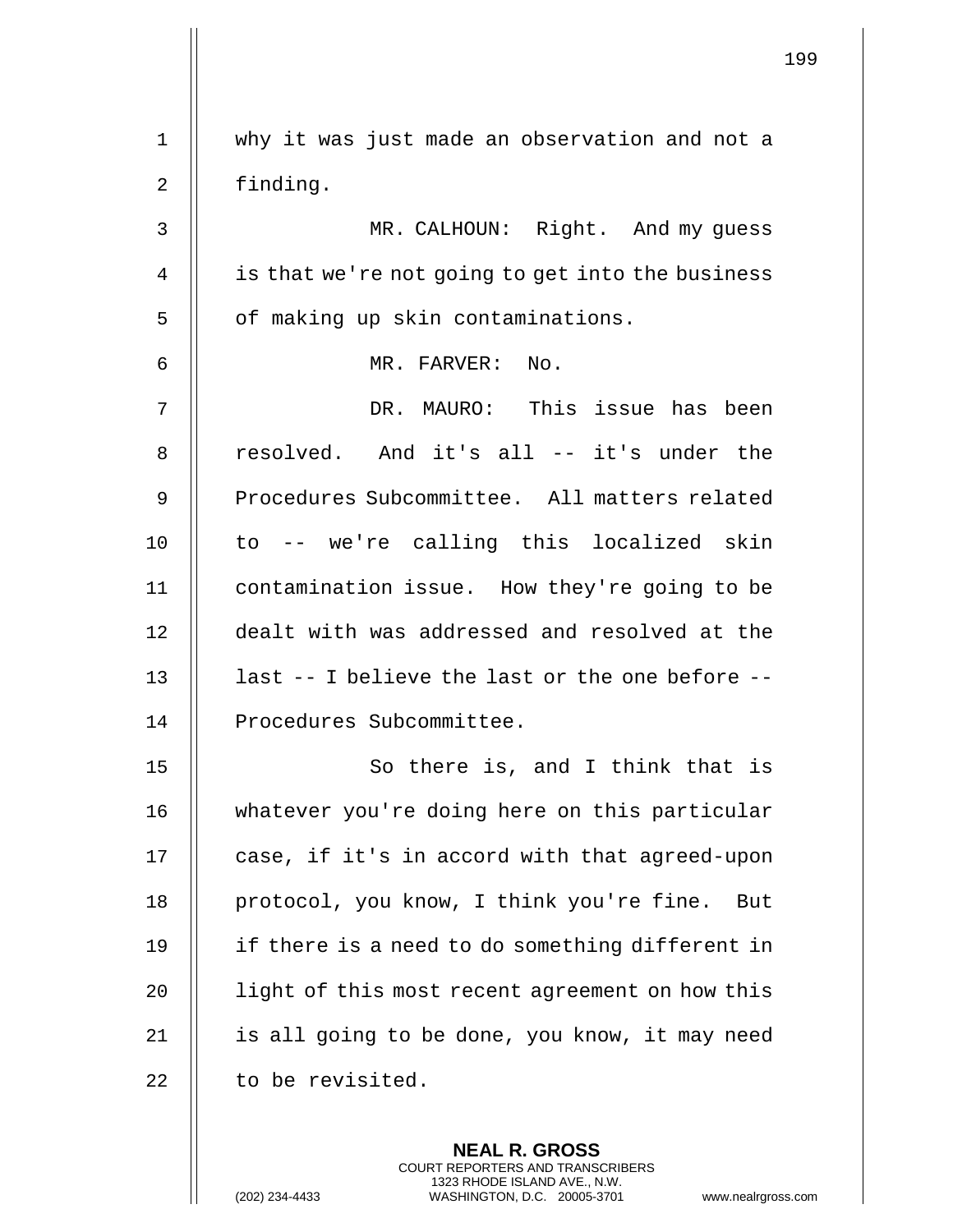| $\mathbf 1$    | CHAIRMAN KOTELCHUCK: No. This                                                                                                                                      |
|----------------|--------------------------------------------------------------------------------------------------------------------------------------------------------------------|
| $\overline{2}$ | is -- this is an observation. It is in                                                                                                                             |
| 3              | progress. It is something that the Procedures                                                                                                                      |
| 4              | Committee is dealing with, or has dealt with.                                                                                                                      |
| 5              | DR. MAURO: I think it has -- is                                                                                                                                    |
| 6              | Wanda on the line?                                                                                                                                                 |
| 7              | MEMBER MUNN: Yes I am.                                                                                                                                             |
| 8              | DR. MAURO: Wanda, am<br>I                                                                                                                                          |
| 9              | misrepresenting this about? I think that's                                                                                                                         |
| 10             | resolved.                                                                                                                                                          |
| 11             | MEMBER MUNN: No, it was. My                                                                                                                                        |
| 12             | recollection is that we resolved it, yes. I                                                                                                                        |
| 13             | don't think we have any outstanding issues with                                                                                                                    |
| 14             | respect to skin contamination.                                                                                                                                     |
| 15             | DR. MAURO:<br>Right.                                                                                                                                               |
| 16             | MEMBER MUNN: I'd have to go back                                                                                                                                   |
| 17             | and check the minutes myself. But I do believe                                                                                                                     |
| 18             | that's the case. I think we've put that to bed.                                                                                                                    |
| 19             | CHAIRMAN KOTELCHUCK: Yes. Okay.                                                                                                                                    |
| 20             | I think it's just a matter of it hasn't gotten                                                                                                                     |
| 21             | reported back to the committee except now                                                                                                                          |
| 22             | verbally.                                                                                                                                                          |
|                | <b>NEAL R. GROSS</b><br><b>COURT REPORTERS AND TRANSCRIBERS</b><br>1323 RHODE ISLAND AVE., N.W.<br>WASHINGTON, D.C. 20005-3701<br>(202) 234-4433<br>www.nealrgross |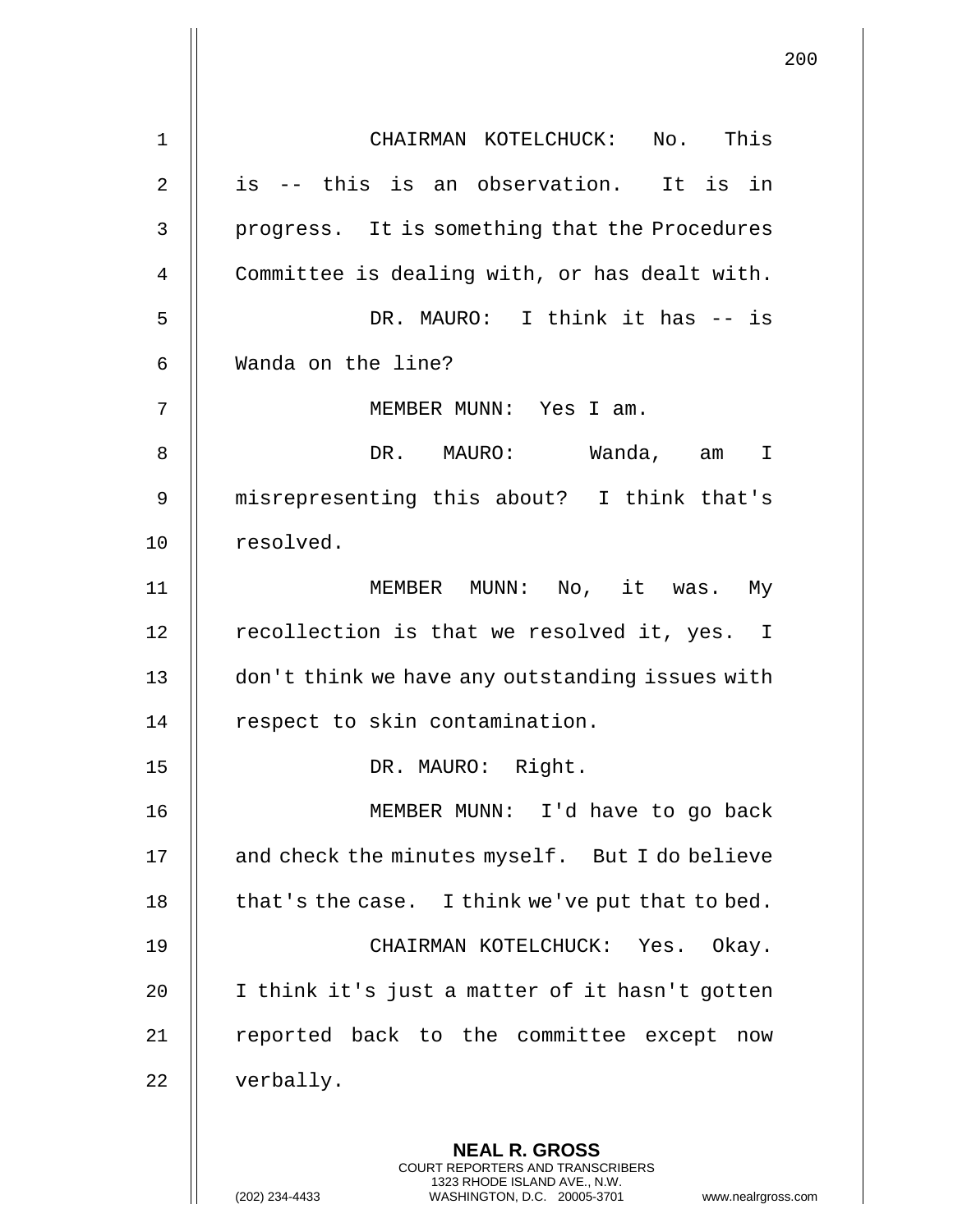|                |                                                                                                                                                                        | 201 |
|----------------|------------------------------------------------------------------------------------------------------------------------------------------------------------------------|-----|
| 1              | So, alright, let's go ahead.                                                                                                                                           |     |
| $\overline{2}$ | There's not an issue it's being -- it's been                                                                                                                           |     |
| 3              | dealt with.                                                                                                                                                            |     |
| 4              | The second observation?                                                                                                                                                |     |
| 5              | MR. FARVER: The<br>second                                                                                                                                              |     |
| 6              | observation is that NIOSH should correct the                                                                                                                           |     |
| 7              | description of the DR methodology as provided                                                                                                                          |     |
| 8              | in the DR report to reflect the assumptions that                                                                                                                       |     |
| 9              | were actually employed. And I believe this has                                                                                                                         |     |
| 10             | to do with the attenuation rate of surface                                                                                                                             |     |
| 11             | contamination. I will go find it.                                                                                                                                      |     |
| 12             | MR. SIEBERT: That is correct,                                                                                                                                          |     |
| 13             | Doug. It's the OTIB-70.                                                                                                                                                |     |
| 14             | MR. FARVER: But that issue's                                                                                                                                           |     |
| 15             | already been resolved, correct?                                                                                                                                        |     |
| 16             | MR. SIEBERT: Correct. And                                                                                                                                              |     |
| 17             | OTIB-70 is being folded into -- the process of                                                                                                                         |     |
| 18             | OTIB-70 is being folded into the Site Profile                                                                                                                          |     |
| 19             | version that we are working on right now. So                                                                                                                           |     |
| 20             | that will resolve that.                                                                                                                                                |     |
| 21             | MR. FARVER: And if there is a                                                                                                                                          |     |
| 22             | change in anything we'll go back and look at                                                                                                                           |     |
|                | <b>NEAL R. GROSS</b><br><b>COURT REPORTERS AND TRANSCRIBERS</b><br>1323 RHODE ISLAND AVE., N.W.<br>(202) 234-4433<br>WASHINGTON, D.C. 20005-3701<br>www.nealrgross.com |     |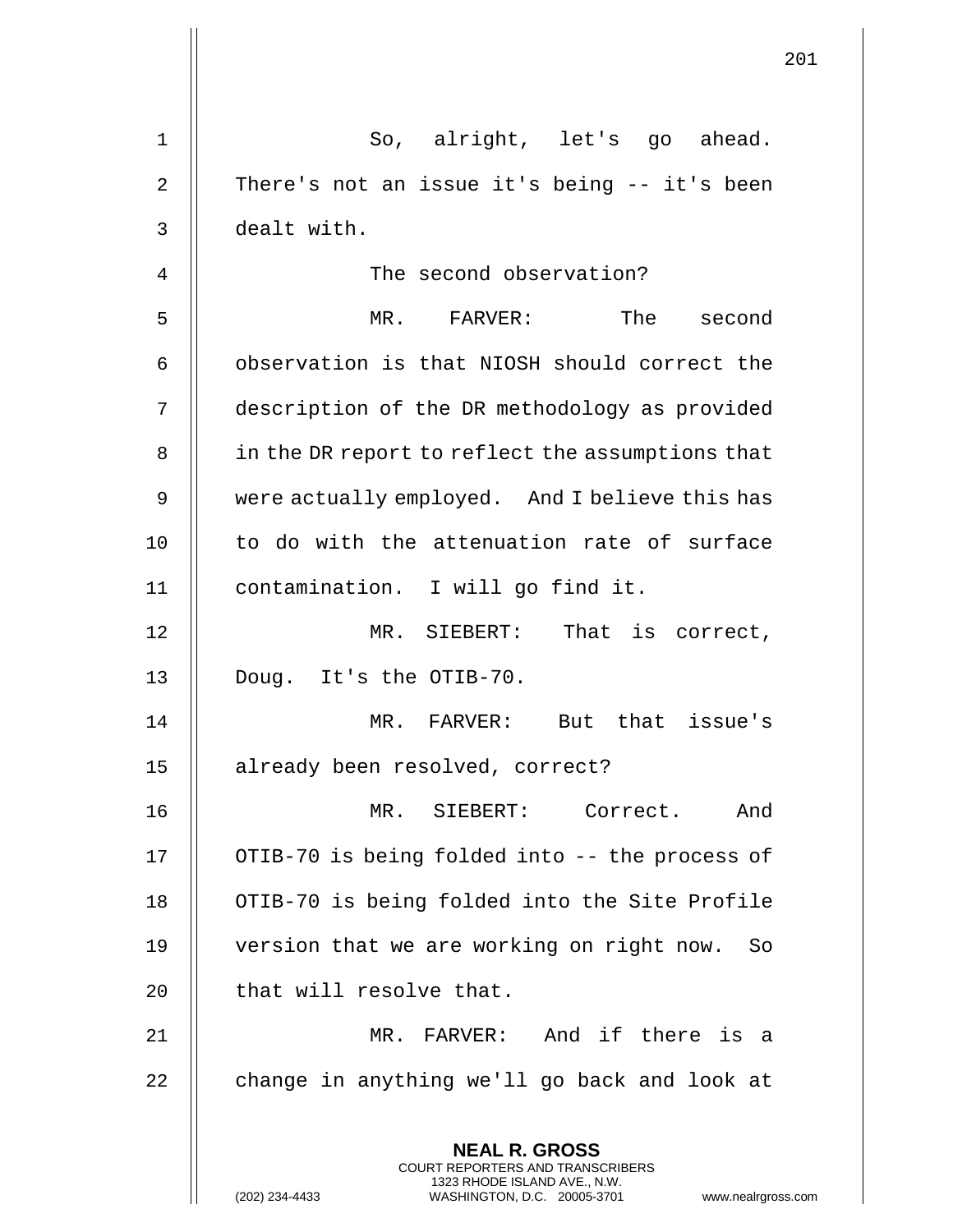|                |                                                                                                                                                                        | 202 |
|----------------|------------------------------------------------------------------------------------------------------------------------------------------------------------------------|-----|
| 1              | this case.                                                                                                                                                             |     |
| 2              | MR. SIEBERT: That is correct. If                                                                                                                                       |     |
| 3              | there's an increase in dose, that is correct.                                                                                                                          |     |
| $\overline{4}$ | MR. FARVER: Okay.                                                                                                                                                      |     |
| 5              | CHAIRMAN KOTELCHUCK: Alright.                                                                                                                                          |     |
| 6              | MR. FARVER: Observation 3. NIOSH                                                                                                                                       |     |
| 7              | should consider assigning some fraction on                                                                                                                             |     |
| 8              | intakes where radionuclides other than uranium                                                                                                                         |     |
| 9              | for the AWE residual period. And this is an SEC                                                                                                                        |     |
| 10             | issue, so it goes back to -- we can't really do                                                                                                                        |     |
| 11             | it.                                                                                                                                                                    |     |
| 12             | Observation 4. In general many of                                                                                                                                      |     |
| 13             | the assumptions described in the Site Profile                                                                                                                          |     |
| 14             | for modeling the rate of decline of internal                                                                                                                           |     |
| 15             | exposures during the residual period are                                                                                                                               |     |
| 16             | questionable. There's been some changes from                                                                                                                           |     |
| 17             | OTIB-70 from Rev 1 to Rev 2 and incorporated                                                                                                                           |     |
| 18             | into the Site Profile.                                                                                                                                                 |     |
| 19             | CHAIRMAN KOTELCHUCK: We can't see                                                                                                                                      |     |
| 20             | the Observation 4. Could we scroll that?                                                                                                                               |     |
| 21             | Thank you.                                                                                                                                                             |     |
| 22             | MR. FARVER: Has the Site Profile                                                                                                                                       |     |
|                | <b>NEAL R. GROSS</b><br><b>COURT REPORTERS AND TRANSCRIBERS</b><br>1323 RHODE ISLAND AVE., N.W.<br>(202) 234-4433<br>WASHINGTON, D.C. 20005-3701<br>www.nealrgross.com |     |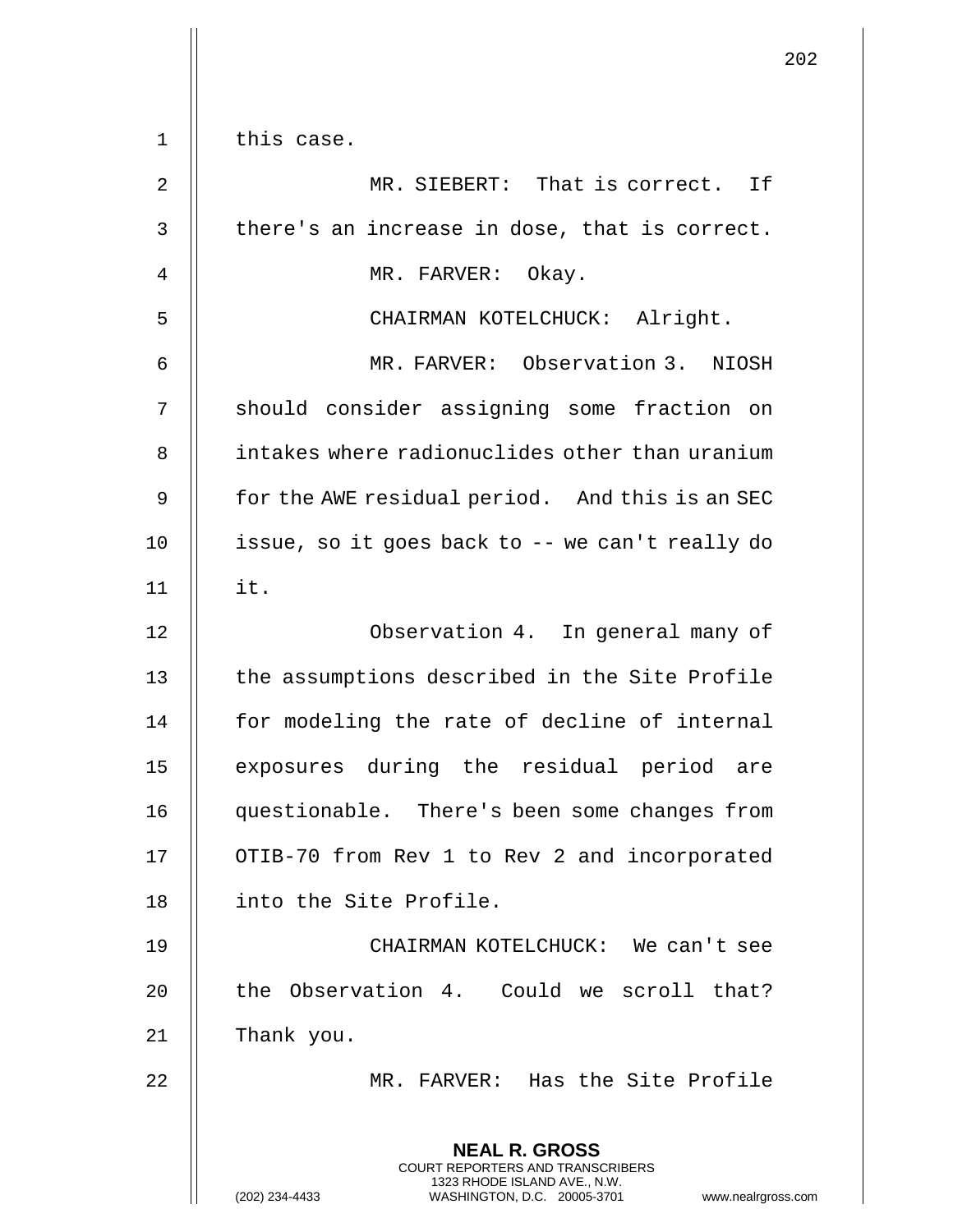|                |                                                                                                                                                                        | 203 |
|----------------|------------------------------------------------------------------------------------------------------------------------------------------------------------------------|-----|
|                |                                                                                                                                                                        |     |
| $\mathbf 1$    | been updated Scott, and issued?                                                                                                                                        |     |
| 2              | MR. SIEBERT: That's the one we've                                                                                                                                      |     |
| 3              | been talking about. It's presently in                                                                                                                                  |     |
| $\overline{4}$ | resolution.                                                                                                                                                            |     |
| 5              | MR. FARVER: It's in process?                                                                                                                                           |     |
| 6              | MR. SIEBERT: Correct.                                                                                                                                                  |     |
| 7              | MR. FARVER: So the changes in                                                                                                                                          |     |
| 8              | depletion rate will be incorporated into Rev 2                                                                                                                         |     |
| 9              | of the Site Profile.                                                                                                                                                   |     |
| 10             | MR. SIEBERT: Yes, that's a better                                                                                                                                      |     |
| 11             | way of saying it. I'm sorry, when I wrote this                                                                                                                         |     |
| 12             | we have incorporated it into what is going to                                                                                                                          |     |
| 13             | be Rev 2, so you're right.                                                                                                                                             |     |
| 14             | MR. FARVER: Okay.                                                                                                                                                      |     |
| 15             | MR. SIEBERT: Thank you.                                                                                                                                                |     |
| 16             | MR. FARVER: And once again, this                                                                                                                                       |     |
| 17             | is just an observation.                                                                                                                                                |     |
| 18             | CHAIRMAN KOTELCHUCK: Right.                                                                                                                                            |     |
| 19             | MEMBER MUNN: So no action then.                                                                                                                                        |     |
| 20             | MR. FARVER: No action.                                                                                                                                                 |     |
| 21             | CHAIRMAN KOTELCHUCK: Next.                                                                                                                                             |     |
| 22             | MR. FARVER: Next we jump to Ames                                                                                                                                       |     |
|                | <b>NEAL R. GROSS</b><br><b>COURT REPORTERS AND TRANSCRIBERS</b><br>1323 RHODE ISLAND AVE., N.W.<br>(202) 234-4433<br>WASHINGTON, D.C. 20005-3701<br>www.nealrgross.com |     |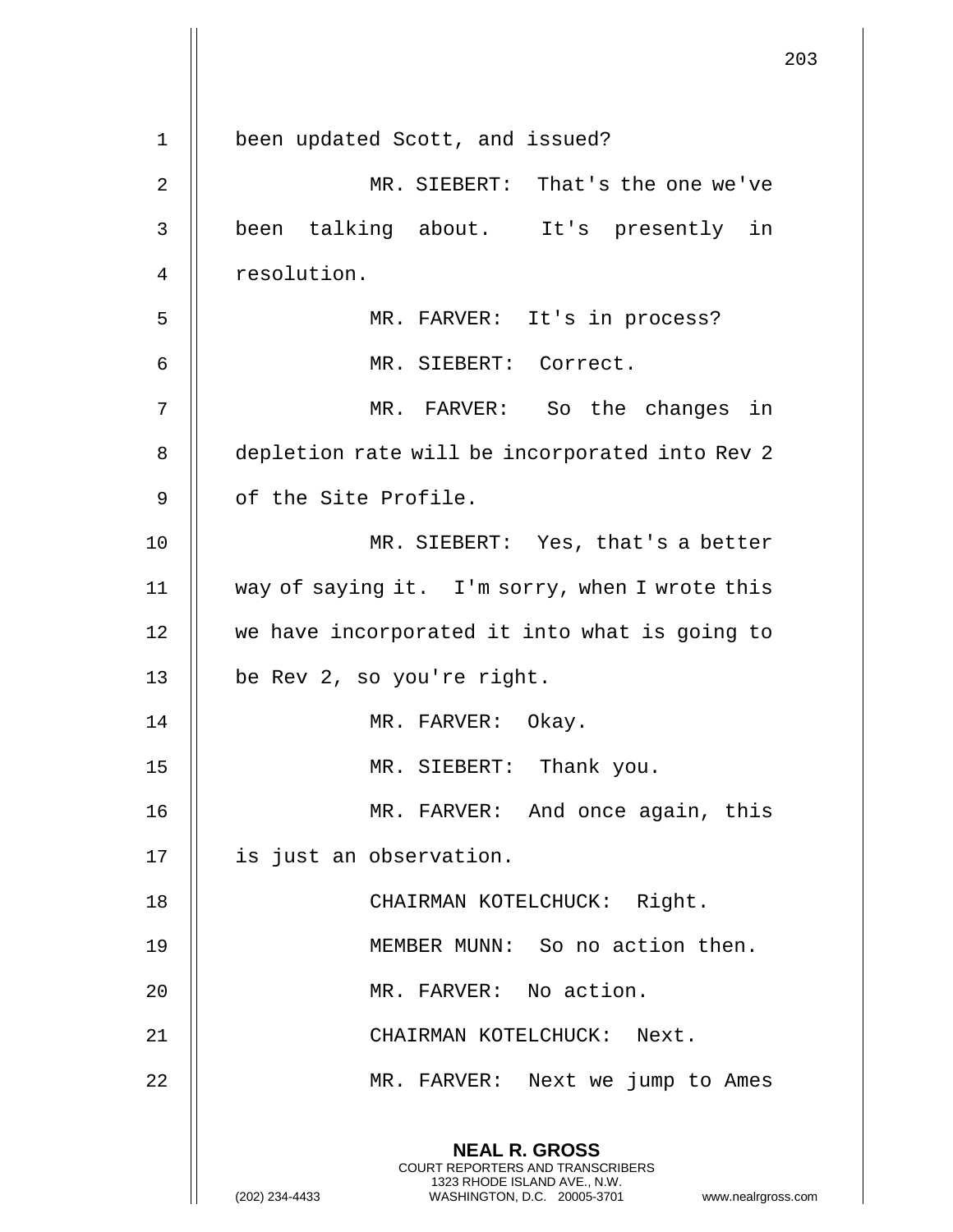|             | 204                                             |
|-------------|-------------------------------------------------|
| $\mathbf 1$ | Laboratory.                                     |
| 2           | CHAIRMAN KOTELCHUCK:<br>Ames, so                |
| 3           | that means we finished Allied?                  |
| 4           | MR. FARVER: Yes, we've finished                 |
| 5           | with Allied.                                    |
| 6           | CHAIRMAN KOTELCHUCK:<br>Okay.                   |
| 7           | Good.                                           |
| 8           | MR. FARVER: 306. 306.1. Okay                    |
| 9           | the finding is NIOSH failed to apply correction |
| 10          | factor of two to the missed neutron dose.       |
| 11          | And this case -- it goes back to                |
| 12          | table 6.1 of the Technical Basis Document and   |
| 13          | the footnote at the bottom that says for years  |
| 14          | of NTA film use between '54 and '79, the        |
| 15          | adjusted neutron dose is calculated using the   |
| 16          | correction factor of two. And that's what       |
| 17          | prompted the finding.                           |
| 18          | If you go all the way to the very               |
| 19          | bottom of this matrix on page 74, so I          |
| 20          | reproduced table 6.1 and the footnotes. And I   |
| 21          | believe it's footnote D that talks about this.  |
| 22          | And I don't think there's any, you know,        |
|             | <b>NEAL R. GROSS</b>                            |

COURT REPORTERS AND TRANSCRIBERS 1323 RHODE ISLAND AVE., N.W.

 $\mathsf{II}$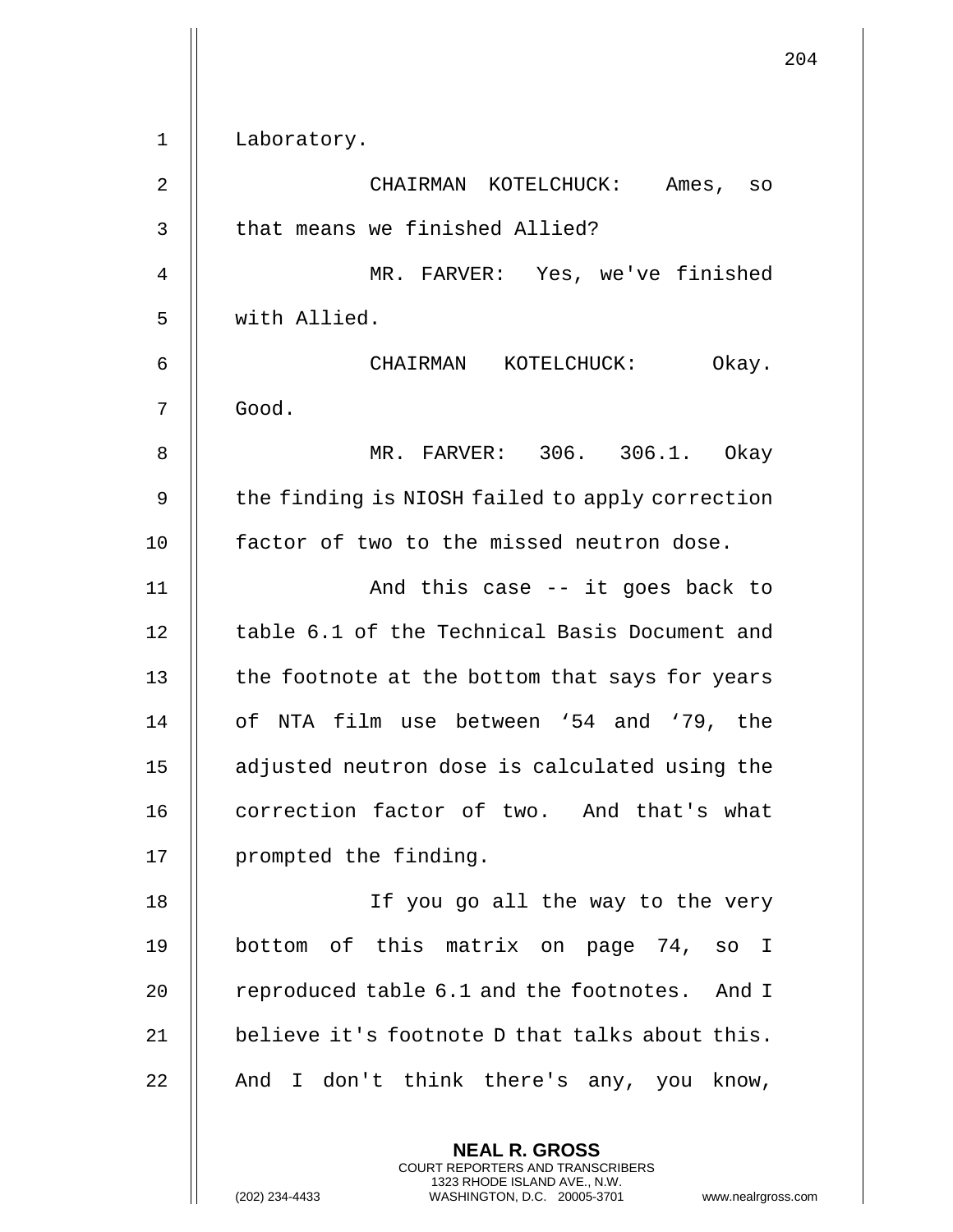| $\mathbf 1$    | anyone's going to dispute that footnote exists. |
|----------------|-------------------------------------------------|
| $\sqrt{2}$     | It's a matter of: Is it applicable?             |
| $\mathfrak{Z}$ | MR. SMITH: Yeah, this is Matt                   |
| 4              | Smith with the ORAU team. And I looked at this  |
| 5              | with the DR. The DR pointed out that            |
| 6              | throughout the TBD, that throughout the Site    |
| 7              | Profile, including the table that discusses the |
| 8              | MDLs for neutrons, there's no provision put     |
| 9              | forward to apply a correction factor to missed  |
| 10             | dose.                                           |
| 11             | And certainly seeing the other                  |
| 12             | claims that we looked at, that's not a common   |
| 13             | approach. It seems to me that again, some of    |
| 14             | like many of the other things that we've run    |
| 15             | into today, it's a matter of a TBD that needs   |
| 16             | to be clarified on this issue.                  |
| 17             | There's a flow chart that indicates             |
| 18             | how the process for dose measured in this, in   |
| 19             | addition to the table, I don't have the table   |
| 20             | number off the top of my head. But the specific |
| 21             | one that addresses MDLs for neutrons and the    |
| 22             | factor of two is not discussed in any of those  |
|                |                                                 |
|                | <b>NEAL R. GROSS</b>                            |

COURT REPORTERS AND TRANSCRIBERS 1323 RHODE ISLAND AVE., N.W.

 $\prod$ 

(202) 234-4433 WASHINGTON, D.C. 20005-3701 www.nealrgross.com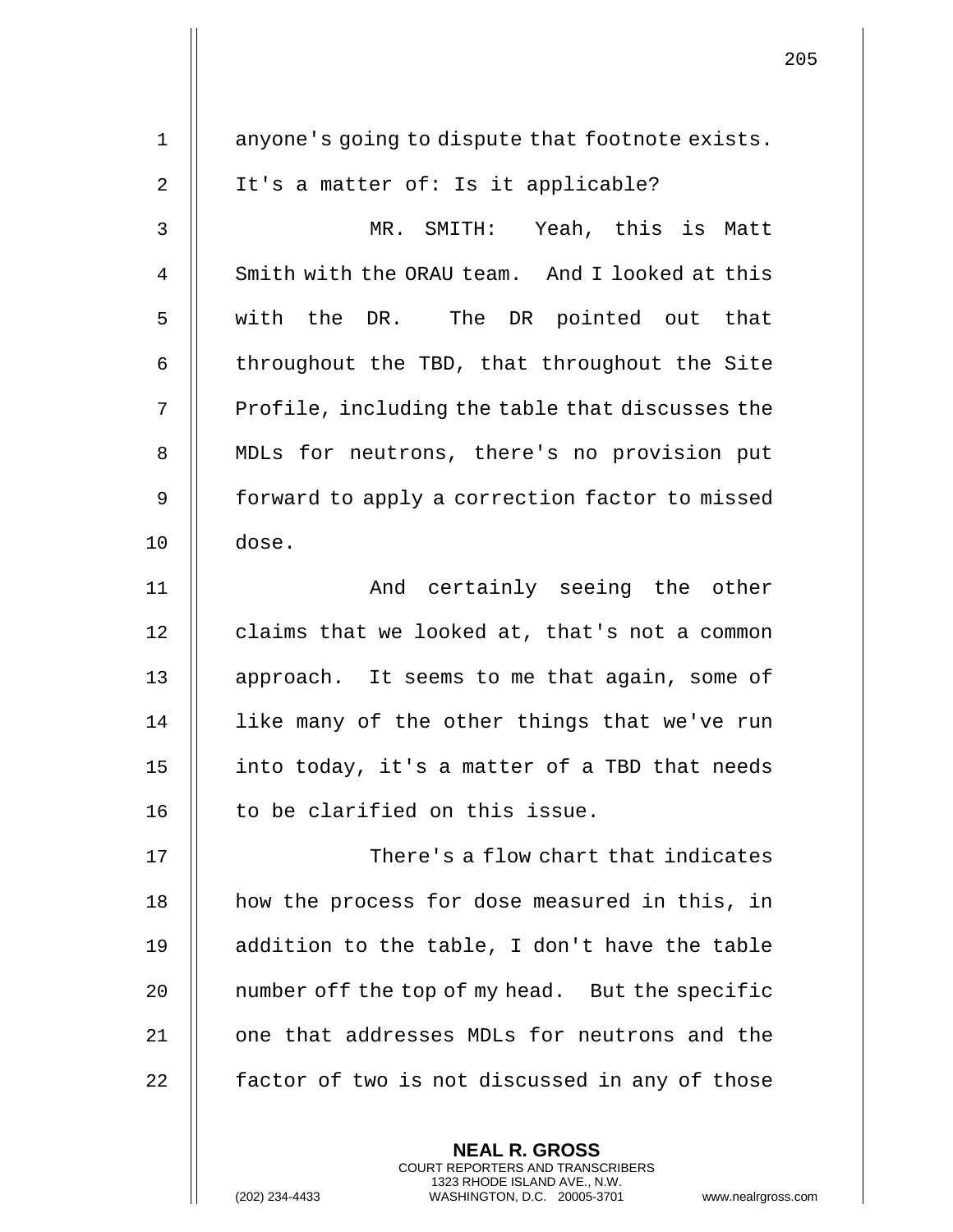|    |                                                                                                                                                                        | 206 |
|----|------------------------------------------------------------------------------------------------------------------------------------------------------------------------|-----|
| 1  | other areas of the Site Profile.                                                                                                                                       |     |
| 2  | MR. FARVER: No, it just shows up at                                                                                                                                    |     |
| 3  | the bottom of the table 6-1. I understand. Is                                                                                                                          |     |
| 4  | there a DR guidance document on this site?                                                                                                                             |     |
| 5  | MR. SMITH: That I do not know off                                                                                                                                      |     |
|    |                                                                                                                                                                        |     |
| 6  | the top of my head. And Scott --                                                                                                                                       |     |
| 7  | MR. SIEBERT: Give me a second, I'm                                                                                                                                     |     |
| 8  | checking on that one.                                                                                                                                                  |     |
| 9  | MR. FARVER: Okay. I'm just                                                                                                                                             |     |
| 10 | trying to look for an easy way to correct this                                                                                                                         |     |
| 11 | so that it doesn't happen again. It's just a                                                                                                                           |     |
| 12 | little confusing.                                                                                                                                                      |     |
| 13 | MR. SMITH: Probably the most                                                                                                                                           |     |
| 14 | effective correction would be to page change to                                                                                                                        |     |
| 15 | that table.                                                                                                                                                            |     |
| 16 | MR. FARVER: Okay. All right, how                                                                                                                                       |     |
| 17 | easy is that to do?                                                                                                                                                    |     |
| 18 | MR. SIEBERT: At this point it's                                                                                                                                        |     |
| 19 | not in the DR guidance. I thought I had ensured                                                                                                                        |     |
| 20 | that it was. I will ensure that the DR guidance                                                                                                                        |     |
| 21 | is updated within, you know, the next couple of                                                                                                                        |     |
| 22 | days. And once the TBD -- when the TBD is next                                                                                                                         |     |
|    | <b>NEAL R. GROSS</b><br><b>COURT REPORTERS AND TRANSCRIBERS</b><br>1323 RHODE ISLAND AVE., N.W.<br>(202) 234-4433<br>WASHINGTON, D.C. 20005-3701<br>www.nealrgross.com |     |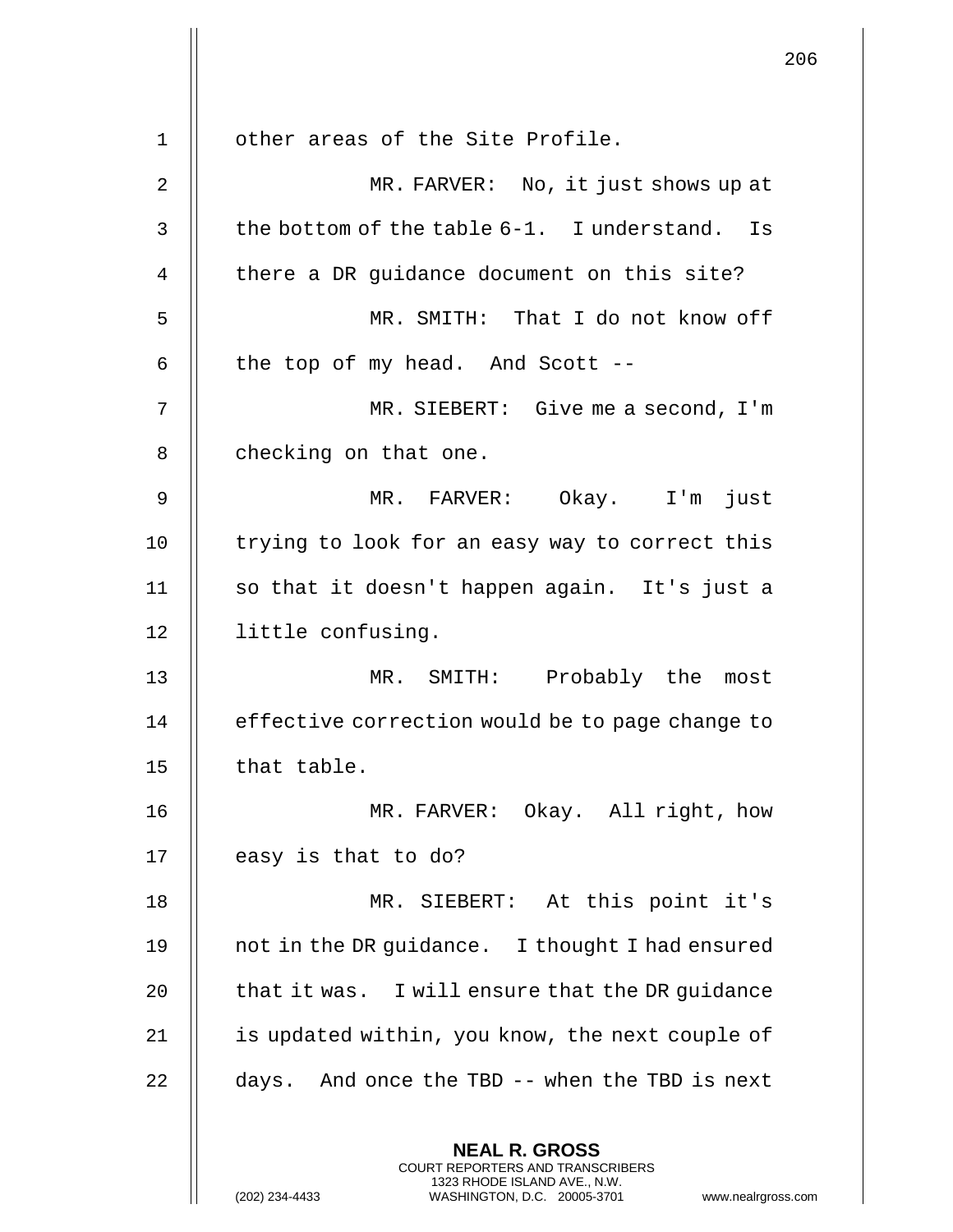207 **NEAL R. GROSS** COURT REPORTERS AND TRANSCRIBERS 1323 RHODE ISLAND AVE., N.W. (202) 234-4433 WASHINGTON, D.C. 20005-3701 www.nealrgross.com  $1 \parallel$  revised, that will go in there. 2 MR. FARVER: So there is a DR 3 | guidance document for Ames Lab? 4 MR. SIEBERT: There is a DR 5 || guidance document and I'm looking at it right  $6 \parallel$  now. 7 | MR. FARVER: Okay. 8 || MR. SIEBERT: And it doesn't 9 discuss this specific issue. So I will ensure 10 || that it does. 11 MR. FARVER: But we've got some 12 | clarification to the DR guidance document, 13 correct? 14 || MR. SIEBERT: Yep. 15 || MR. FARVER: That will work. 16 CHAIRMAN KOTELCHUCK: Okay. 17 | Let's go back to 306. 18 MR. FARVER: Okay. 306.2. NIOSH 19 || failed to use the employee sealing records and  $20$  || TBD for sound  $-$ 21 CHAIRMAN KOTELCHUCK: 306.1,  $22$  || right, we just, pardon me, we just closed.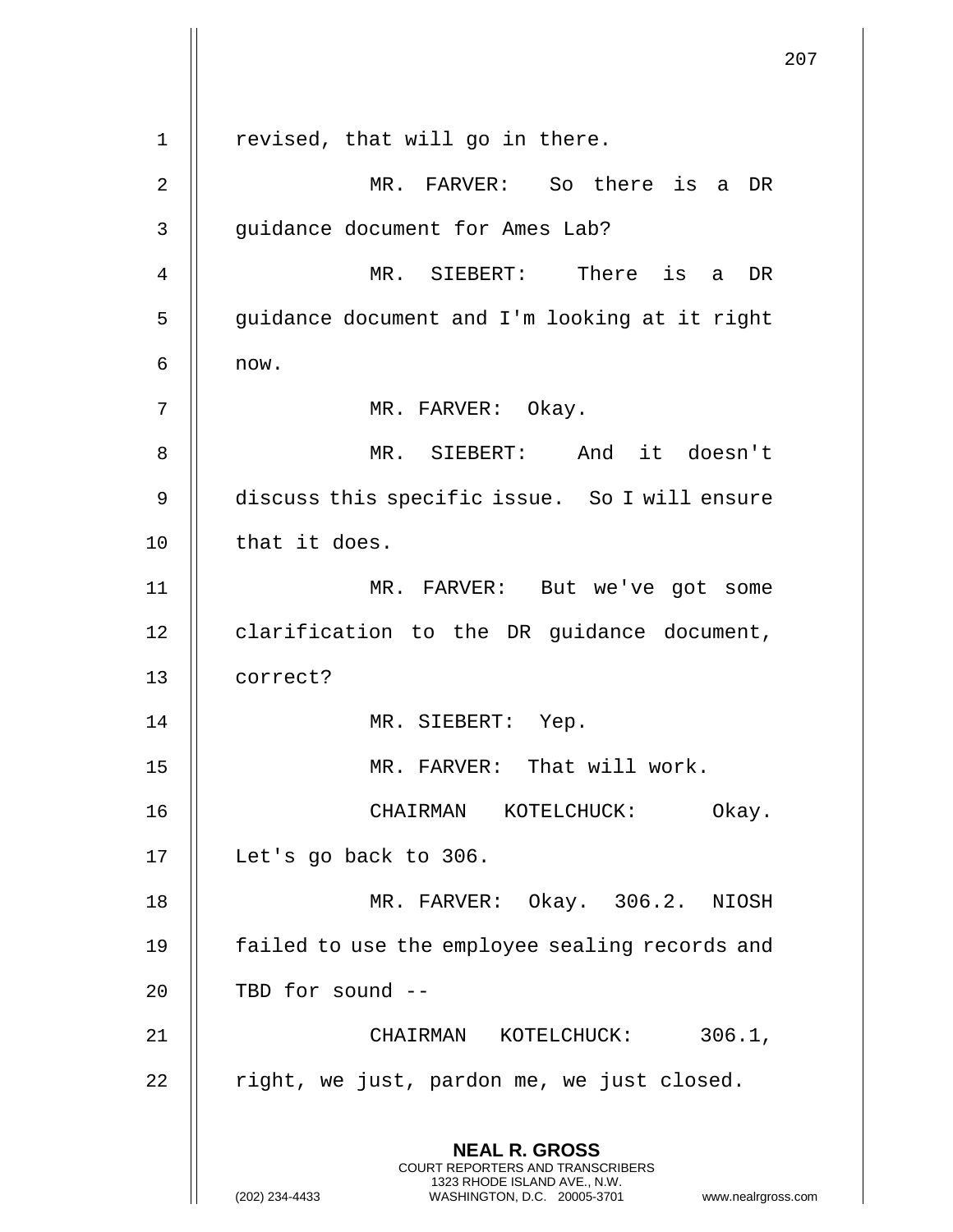|                | 208                                                      |
|----------------|----------------------------------------------------------|
| 1              | MR. FARVER: We just closed that.                         |
| $\overline{2}$ | CHAIRMAN KOTELCHUCK: Yeah, okay.                         |
| 3              | MR. FARVER: We modified the                              |
| 4              | guidance document.                                       |
| 5              | CHAIRMAN KOTELCHUCK: Okay, .2,                           |
| 6              | sorry.                                                   |
| 7              | MR. FARVER: 306.2 failed to use                          |
| 8              | DOE records seal, the employees records and TBD          |
| 9              | for assigning frequency of x-ray exams. Looks            |
| 10             | like there was an error in the workbook                  |
| 11             | algorithm, I believe.                                    |
| 12             | MR. SIEBERT: Yeah, Doug, you are                         |
| 13             | correct. It's a -- we've looked at the tool              |
| 14             | itself, and it had a mis-coding that it would            |
| 15             | skip a line. And it missed -- it would adjust            |
| 16             | the x-rays to the wrong line, to the wrong year,         |
| 17             | making a test during that time frame.                    |
| 18             | I have looked back -- because your                       |
| 19             | additional question is how many other similar            |
| 20             | workbooks contain the same<br>kind of                    |
| 21             | question -- same kind of error, which was                |
| 22             | obviously a huge question for me too. We've              |
|                | <b>NEAL R. GROSS</b><br>COURT REPORTERS AND TRANSCRIBERS |

1323 RHODE ISLAND AVE., N.W.

 $\prod$ 

 $\begin{array}{c} \hline \end{array}$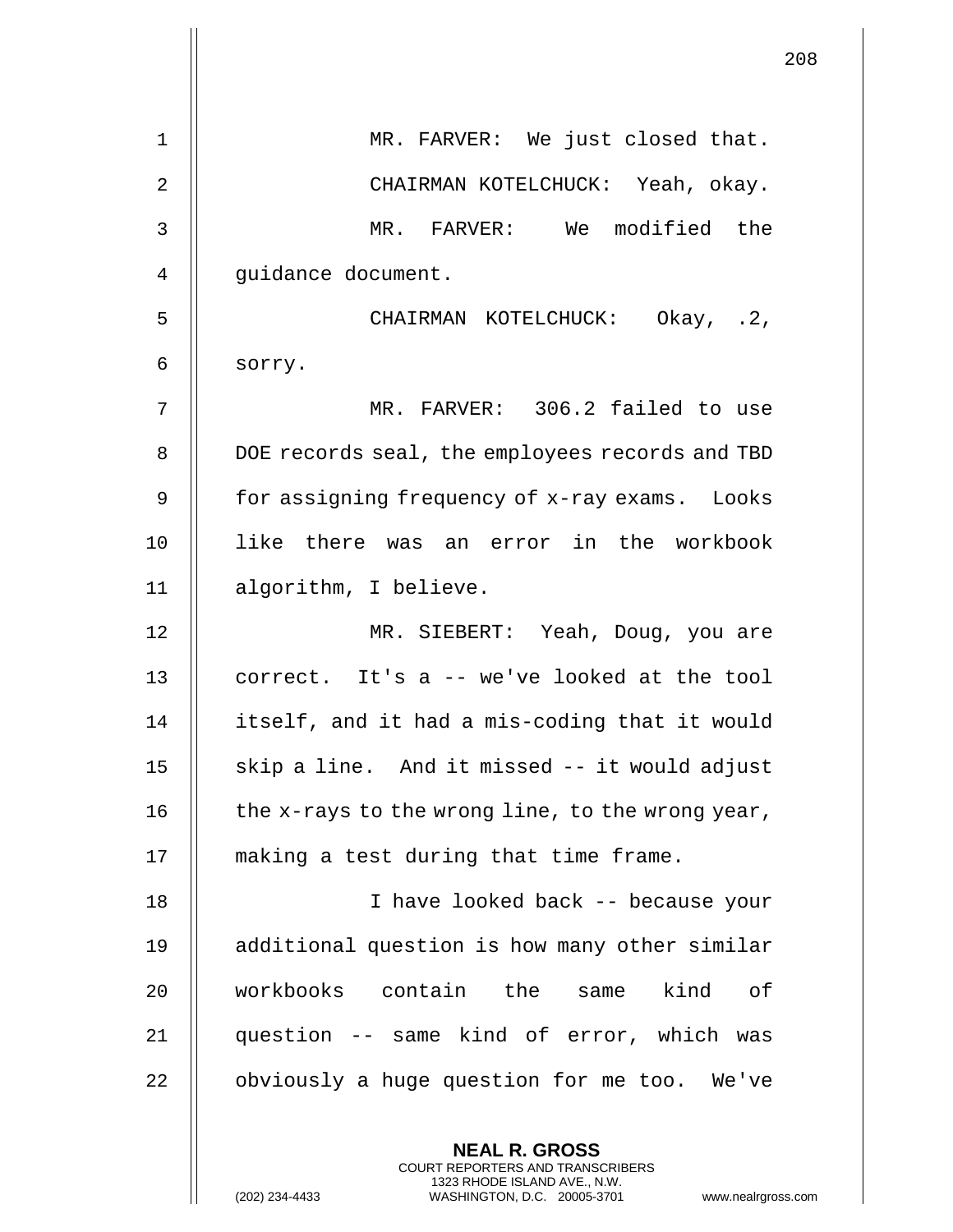| 1              | looked back at some of the other tools.                                                                                                                           |
|----------------|-------------------------------------------------------------------------------------------------------------------------------------------------------------------|
| 2              | This being the Ames tool, is one of                                                                                                                               |
| 3              | the -- how can I say this, it's one of the                                                                                                                        |
| $\overline{4}$ | end-product old method. Yes, SM tool, those                                                                                                                       |
| 5              | are some of the main tools that we used to start                                                                                                                  |
| 6              | creating tools for sites when we're starting to                                                                                                                   |
| 7              | grade it.                                                                                                                                                         |
| 8              | Ames was developed from one of                                                                                                                                    |
| 9              | those. I can't tell you which. But I've                                                                                                                           |
| 10             | looked back to the originals of those, and it                                                                                                                     |
| 11             | did not have the same issues. So it was                                                                                                                           |
| 12             | introduced when we created or some time in the                                                                                                                    |
| 13             | Ames pool itself.                                                                                                                                                 |
| 14             | But we're looking at if that has                                                                                                                                  |
| 15             | been addressed and changed -- let me see. Oh,                                                                                                                     |
| 16             | I'm sorry, yes. It was resolved in the 2010                                                                                                                       |
| 17             | version that next came out of the tool itself.                                                                                                                    |
| 18             | So the Ames tool was fixed and we                                                                                                                                 |
| 19             | looked to see if other tools were affected.                                                                                                                       |
| 20             | And it did appear that there were other -- there                                                                                                                  |
| 21             | appeared to be no other tools affected.                                                                                                                           |
| 22             | MR. FARVER: Okay.                                                                                                                                                 |
|                | <b>NEAL R. GROSS</b><br><b>COURT REPORTERS AND TRANSCRIBERS</b><br>1323 RHODE ISLAND AVE., N.W.<br>WASHINGTON, D.C. 20005-3701<br>(202) 234-4433<br>www.nealrgros |

 $\mathbf{I}$ 

(202) 234-4433 WASHINGTON, D.C. 20005-3701 www.nealrgross.com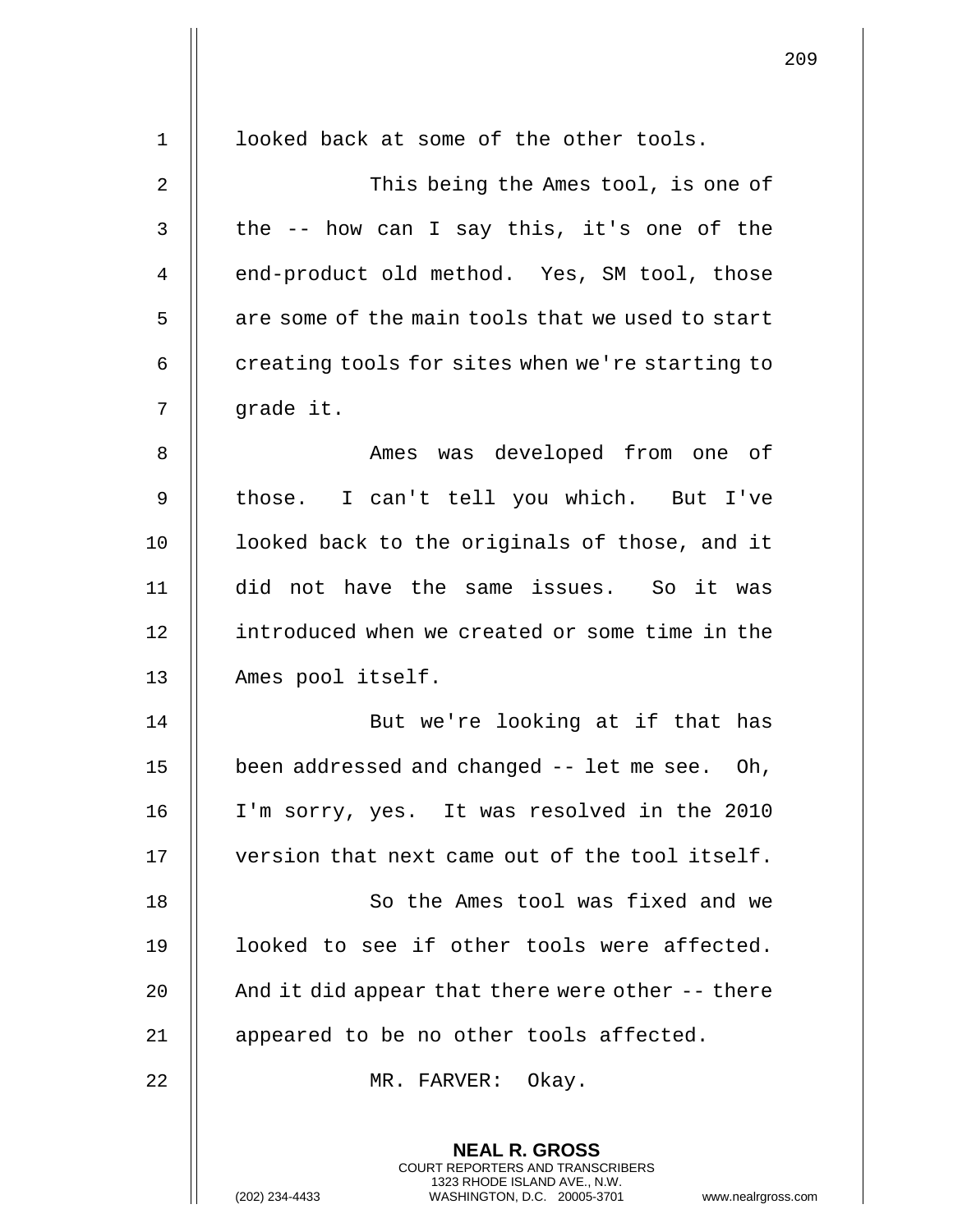**NEAL R. GROSS** 1 || CHAIRMAN KOTELCHUCK: Okay. 2 || So -- and how many were affected at Ames? 3 MR. FARVER: How many cases? Any 4 idea? 5 MR. SIEBERT: I can't tell you  $6 \parallel$  that. If you recall  $-$ 7 CHAIRMAN KOTELCHUCK: I don't know  $8$  || the facility. I'm not --9 MEMBER MUNN: It won't be -- it 10 won't be large because there weren't that many 11 claims. 12 MR. SIEBERT: Ames is a relatively 13 || small number of claims -- of sites in the 14  $\parallel$  claims. But we are  $-$ - this is the bigger issue 15 | that we discussed on looking at changes in tools 16 | over time. 17 || I know we talked about this with 18 || Hanford yesterday. We are going back and 19 || working through the changes to the tools over  $20$   $\parallel$  time and ensuring that we look at basically a 21 || tool PER over time to ensure those that are 22 || impacted on those kind of changes are

> COURT REPORTERS AND TRANSCRIBERS 1323 RHODE ISLAND AVE., N.W.

(202) 234-4433 WASHINGTON, D.C. 20005-3701 www.nealrgross.com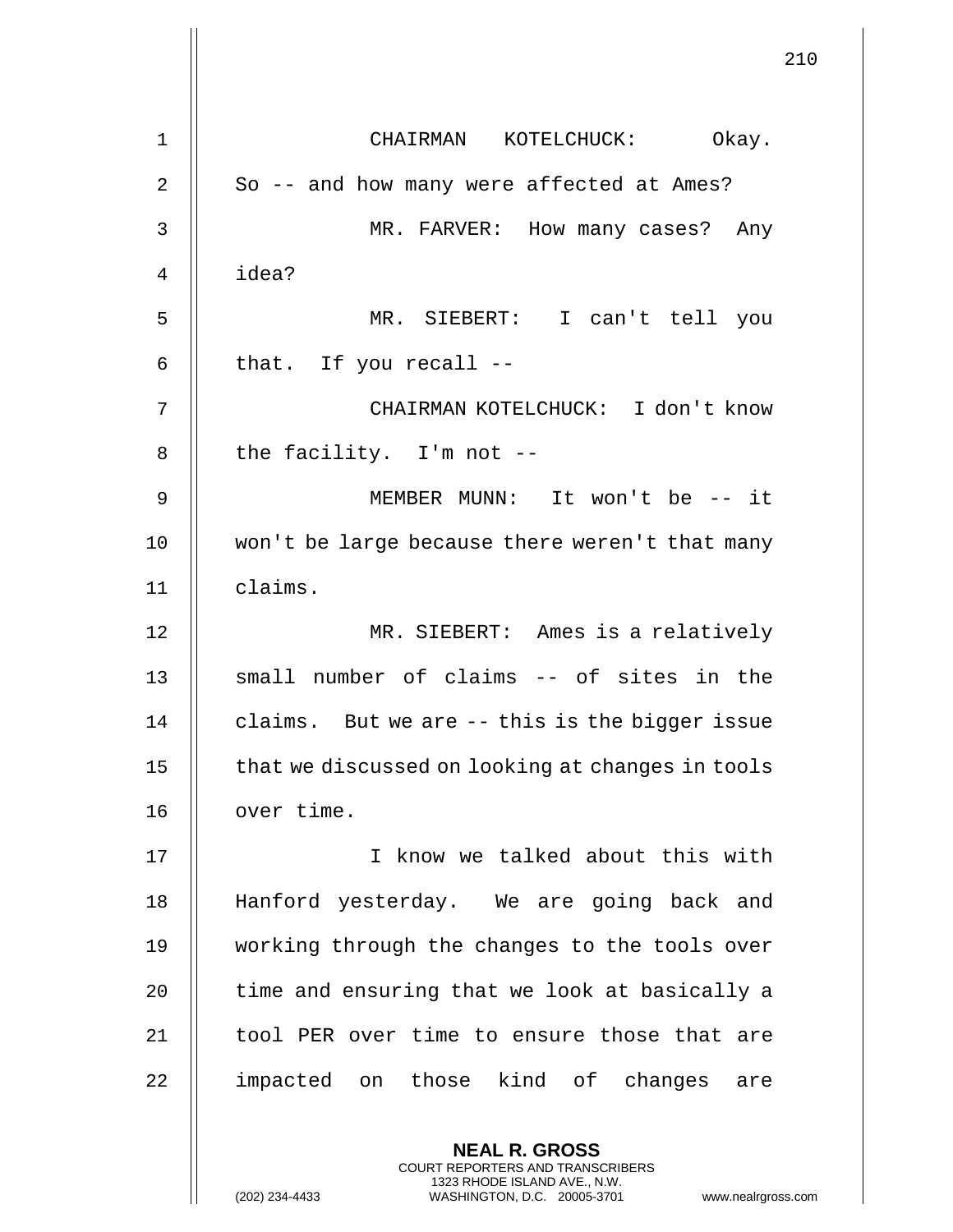| 1              | reassessed.                                                                                                                                                 |
|----------------|-------------------------------------------------------------------------------------------------------------------------------------------------------------|
| 2              | CHAIRMAN KOTELCHUCK: Okay. And                                                                                                                              |
| 3              | that this is being worked on and it seems to me                                                                                                             |
| $\overline{4}$ | we can -- from our end -- we can close it.                                                                                                                  |
| 5              | MR. FARVER: Okay.                                                                                                                                           |
| 6              | CHAIRMAN KOTELCHUCK: Okay, .2                                                                                                                               |
| 7              | closed.                                                                                                                                                     |
| 8              | MR. FARVER: We just note that as                                                                                                                            |
| 9              | another QA concern.                                                                                                                                         |
| 10             | CHAIRMAN KOTELCHUCK: Oh yes.                                                                                                                                |
| 11             | MR. FARVER: Okay. 306.3, NIOSH                                                                                                                              |
| 12             | applied the uncertainty factor of 1.3 for both                                                                                                              |
| 13             | the dose value and the distribution for best                                                                                                                |
| 14             | estimate. It looks like the dose                                                                                                                            |
| 15             | reconstructor manually changed the                                                                                                                          |
| 16             | distribution and the uncertainty.                                                                                                                           |
| 17             | MR. SIEBERT: Yes. I think                                                                                                                                   |
| 18             | [that's] what they were doing, and I'll agree                                                                                                               |
| 19             | this is a dose reconstruction error. What the                                                                                                               |
| 20             | dose reconstructor was doing was modifying it                                                                                                               |
| 21             | to be a best estimate. However they forgot to                                                                                                               |
| 22             | remove the 1.3 factor before they applied the                                                                                                               |
|                | <b>NEAL R. GROSS</b><br>COURT REPORTERS AND TRANSCRIBERS<br>1323 RHODE ISLAND AVE., N.W.<br>(202) 234-4433<br>WASHINGTON, D.C. 20005-3701<br>www.nealrgross |

 $\overline{1}$ 

(202) 234-4433 WASHINGTON, D.C. 20005-3701 www.nealrgross.com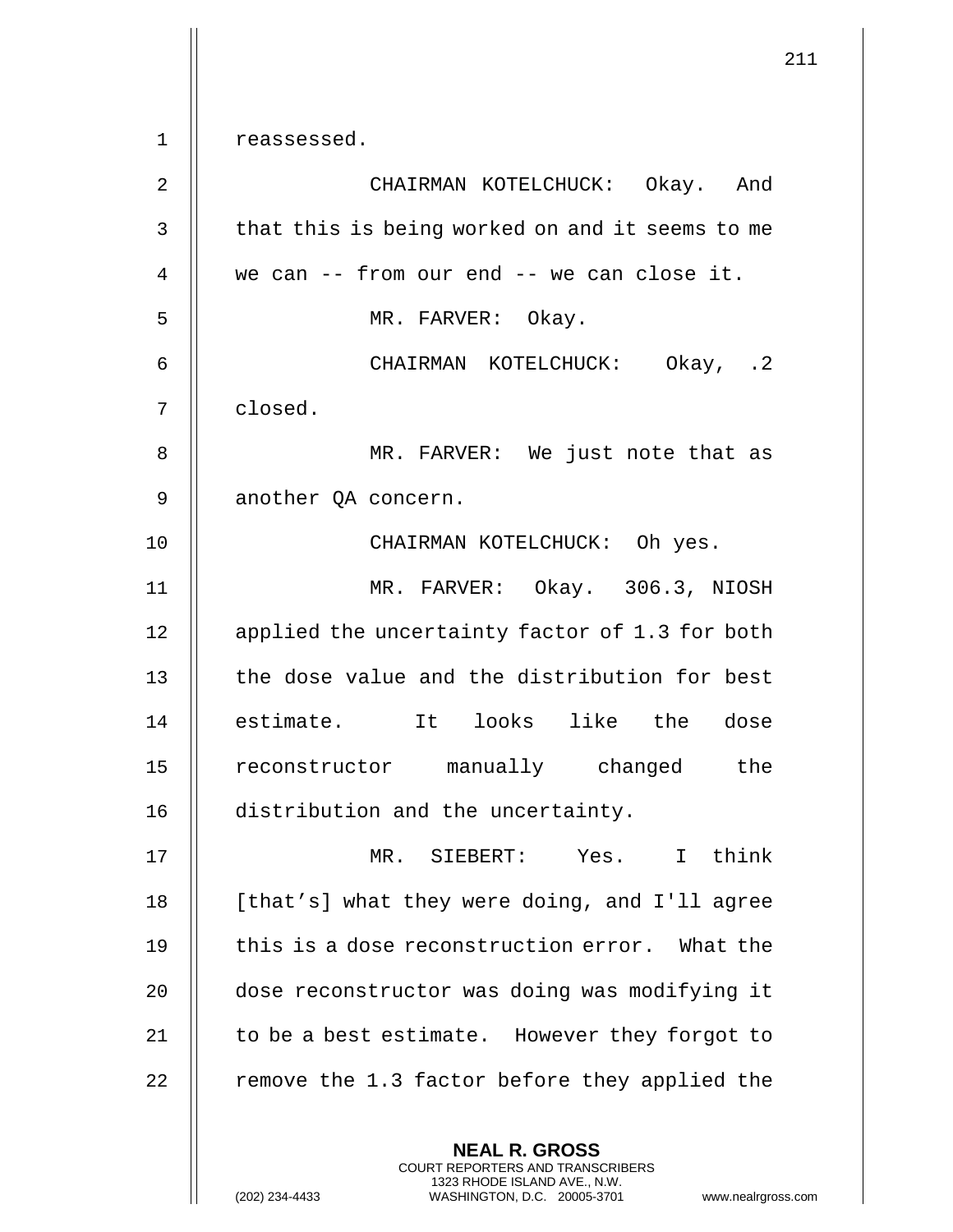**NEAL R. GROSS** COURT REPORTERS AND TRANSCRIBERS 1323 RHODE ISLAND AVE., N.W. (202) 234-4433 WASHINGTON, D.C. 20005-3701 www.nealrgross.com 1 30 percent as a normal. 2 || So it's overestimated the way it is, 3 | but not intentionally. And I'll just point 4  $\parallel$  out, that I know we have discussed this before. 5 || But we no longer use a 1.3 factor. We use 6  $\parallel$  actual x-rays when we have them, and all of our 7 || x-rays are best estimate at this point. 8 || CHAIRMAN KOTELCHUCK: Yes. 9 || MR. FARVER: Okay. 10 CHAIRMAN KOTELCHUCK: Okay, we can 11 go on, close. 12 MR. FARVER: 306.4, NIOSH used 13 || inhalation [instead of] standard ingestion in 14  $\parallel$  the CADW for zinc-65. In other words when they 15 went to input into the CADW they clicked on the 16 wrong tab and used inhalation instead of 17 ingestion. 18 CHAIRMAN KOTELCHUCK: Yes. 19 MR. FARVER: So this would be 20 | another error of the dose reconstructor, not a 21 workbook error or anything. 22 CHAIRMAN KOTELCHUCK: That looks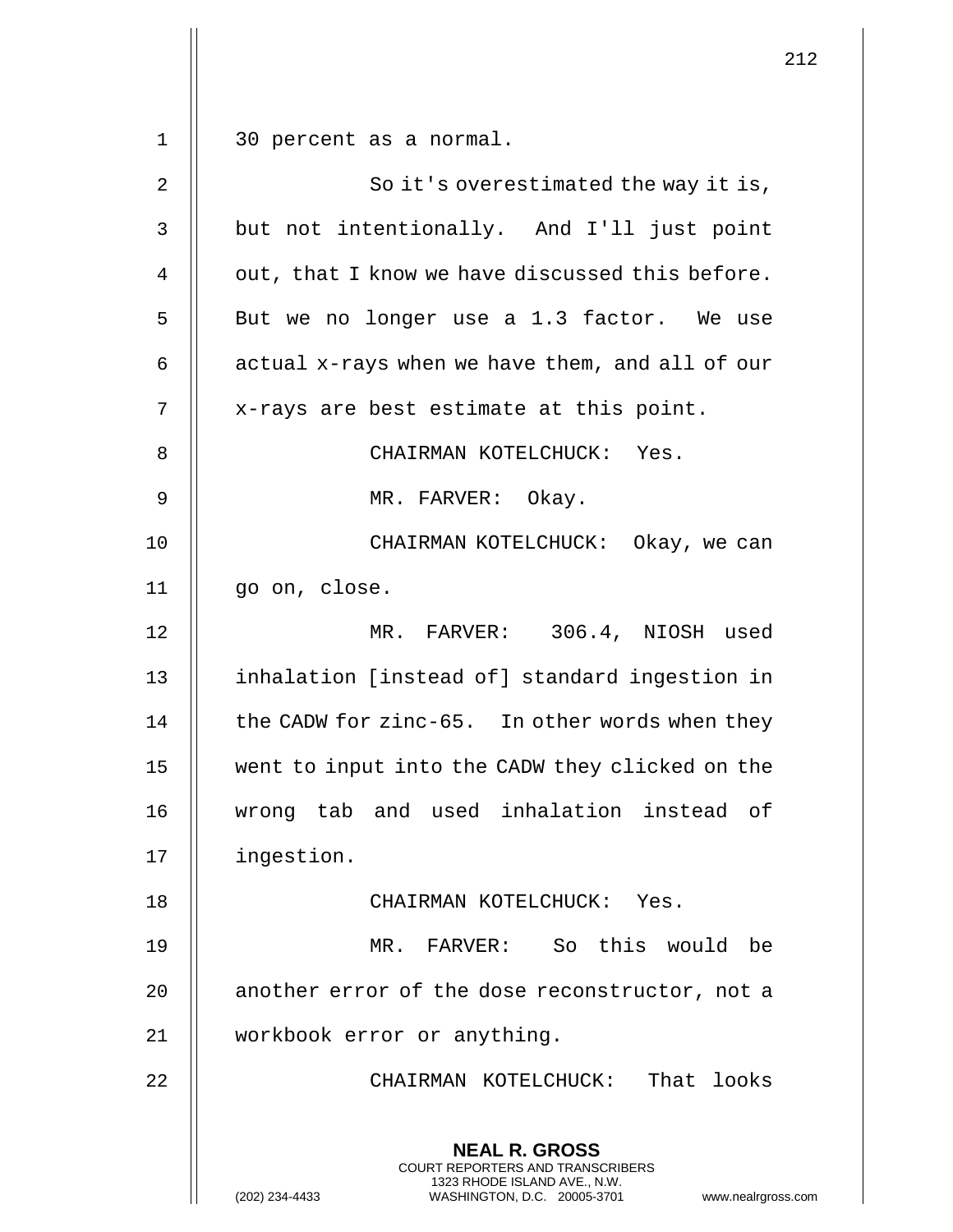1 | correct. And it's been picked up and noted. I  $2 \parallel$  think we can go on.

3 MR. FARVER: Okay. 306.5. The 4 | environmental intakes provided in Table 4.7 5 were not addressed. The environmental intakes 6 || in the Site Profile document were calculated 7 || using overestimating assumptions. The DR is 8 || advised to apply them as a constant because of  $9$   $\parallel$  this.

10 || As a best estimate case, these 11 overestimating doses were not applied. NIOSH 12 | agrees this issue should have been discussed in 13 || the report. Additionally, NIOSH has clarified  $14$   $\parallel$  that these intakes are to be assigned in best 15 || estimate claims until further review of the TBD 16 determines if more appropriate values should be 17 || used in best estimate situations.

18 || And that has been included in the DR 19 || guidance document. But anyway we just wanted 20  $\parallel$  to note that we didn't find anything in the 21 || technical basis directing the dose 22 || reconstructor not to include those

> **NEAL R. GROSS** COURT REPORTERS AND TRANSCRIBERS 1323 RHODE ISLAND AVE., N.W.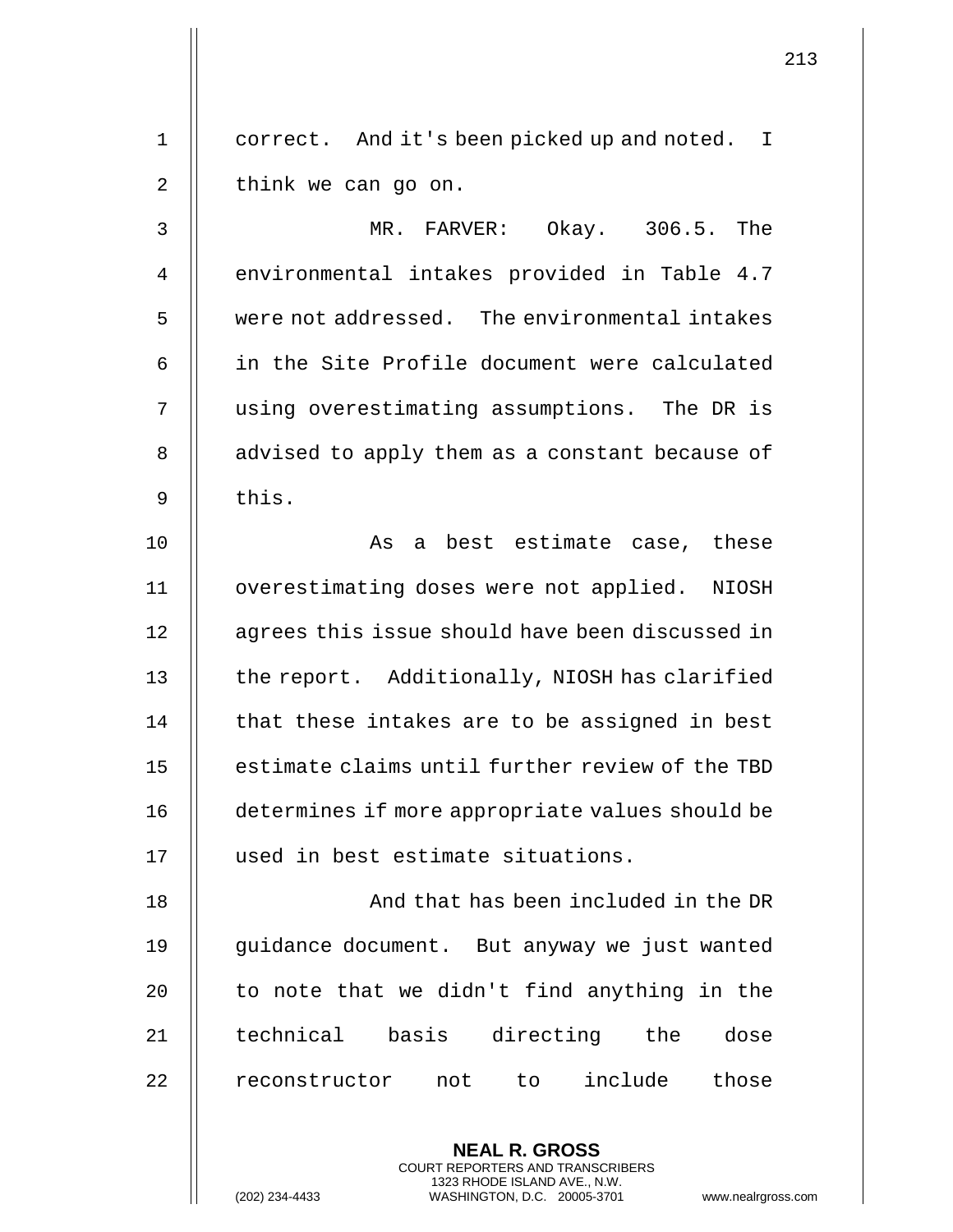1 II environmental intakes.

2 MR. SIEBERT: Yes, this is Scott. 3 || We agree that that is not well written in the 4 | TBD. And it leaves an open question for the DR 5 || that in this case they interpreted it 6 incorrectly.

7 || Even though what the DR was thinking 8 | in this process, because I did talk to them, is 9  $\parallel$  the values in the TBD are clearly stated to be 10 || overestimates and we do not assign 11 overestimates in best estimate cases as a 12 || general rule.

13 However in a case like this when  $14$   $\parallel$  they are environmental and it's all we have, we 15 actually should be assigning these because it's 16 || not that large of an overestimate based on the 17 || fact that it's environmental.

18 || So we have clarified that with dose 19 || reconstructors. We have clarified that as I 20  $\parallel$  said in the Ames DR document. And that's the 21 document that I was just looking [at] to see if 22 || the previous issue was in there. And this

> **NEAL R. GROSS** COURT REPORTERS AND TRANSCRIBERS 1323 RHODE ISLAND AVE., N.W.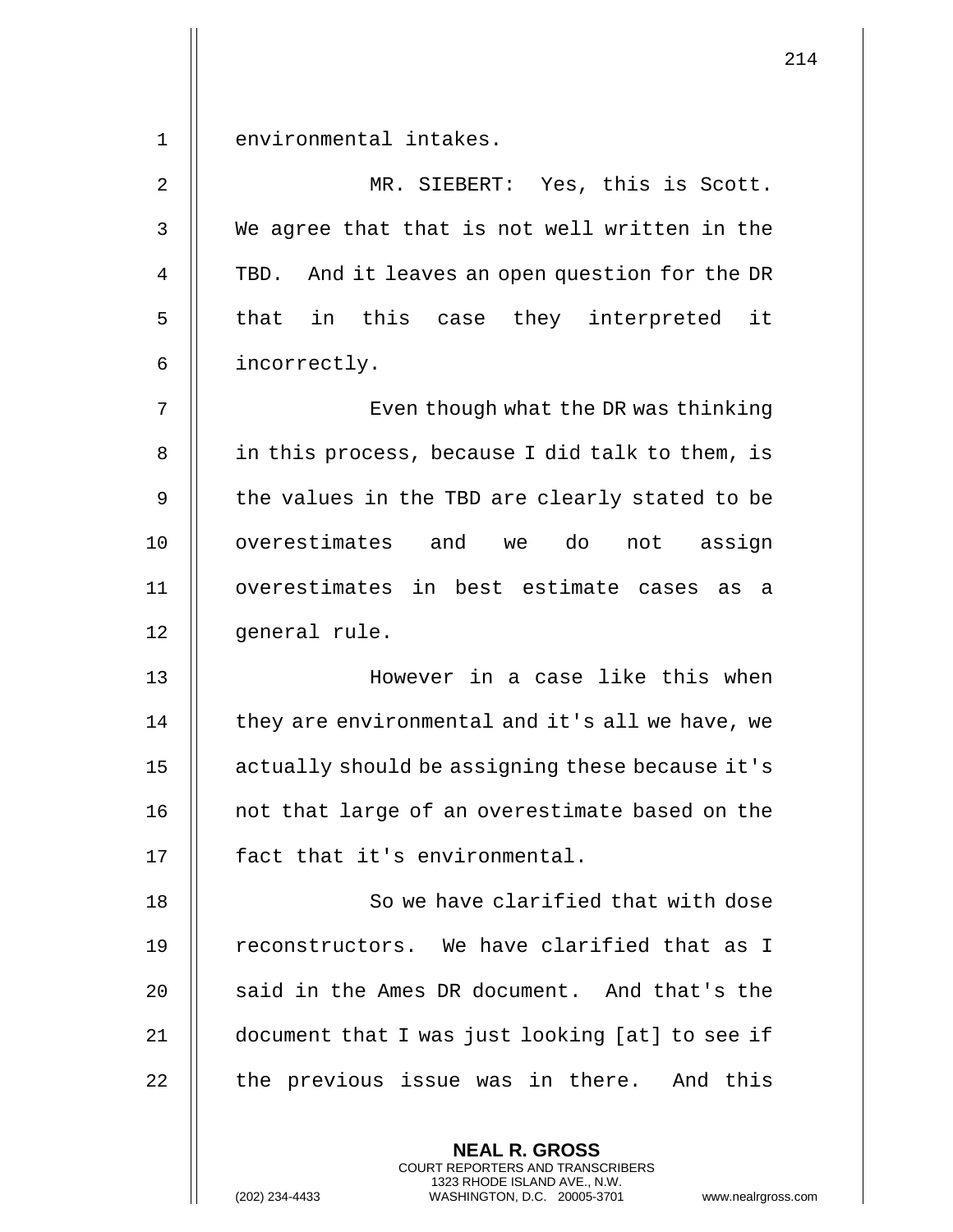|    |                                                                                                                                                                     | 215 |
|----|---------------------------------------------------------------------------------------------------------------------------------------------------------------------|-----|
| 1  | issue is in there; I verified that.                                                                                                                                 |     |
| 2  | MR. FARVER: Okay.                                                                                                                                                   |     |
| 3  | CHAIRMAN KOTELCHUCK: Alright.                                                                                                                                       |     |
| 4  | Let's continue.                                                                                                                                                     |     |
| 5  | MR. FARVER: 307. There's just                                                                                                                                       |     |
| 6  | one observation that has to do with the medical                                                                                                                     |     |
| 7  | doses. Okay, it would have<br>been                                                                                                                                  |     |
| 8  | claimant-favorable and consistent with the few                                                                                                                      |     |
| 9  | available medical records to use the frequency                                                                                                                      |     |
| 10 | in Table 3.1 and assign x-ray doses on a                                                                                                                            |     |
| 11 | semi-annual frequency for each year.                                                                                                                                |     |
| 12 | It looks like they were assigned                                                                                                                                    |     |
| 13 | based on actual records.                                                                                                                                            |     |
| 14 | CHAIRMAN KOTELCHUCK: Yes.                                                                                                                                           |     |
| 15 | MR. FARVER: And in current                                                                                                                                          |     |
| 16 | guidance, she wasn't assign any dose on some                                                                                                                        |     |
| 17 | x-rays because they were done off site.                                                                                                                             |     |
| 18 | CHAIRMAN KOTELCHUCK: Okay.                                                                                                                                          |     |
| 19 | Maybe we can take one more case.                                                                                                                                    |     |
| 20 | MR. FARVER: One more case. 243.                                                                                                                                     |     |
| 21 | INEL, I think. There it is.                                                                                                                                         |     |
| 22 | CHAIRMAN KOTELCHUCK: Yes, it is.                                                                                                                                    |     |
|    | <b>NEAL R. GROSS</b><br><b>COURT REPORTERS AND TRANSCRIBERS</b><br>1323 RHODE ISLAND AVE., N.W.<br>WASHINGTON, D.C. 20005-3701 www.nealrgross.com<br>(202) 234-4433 |     |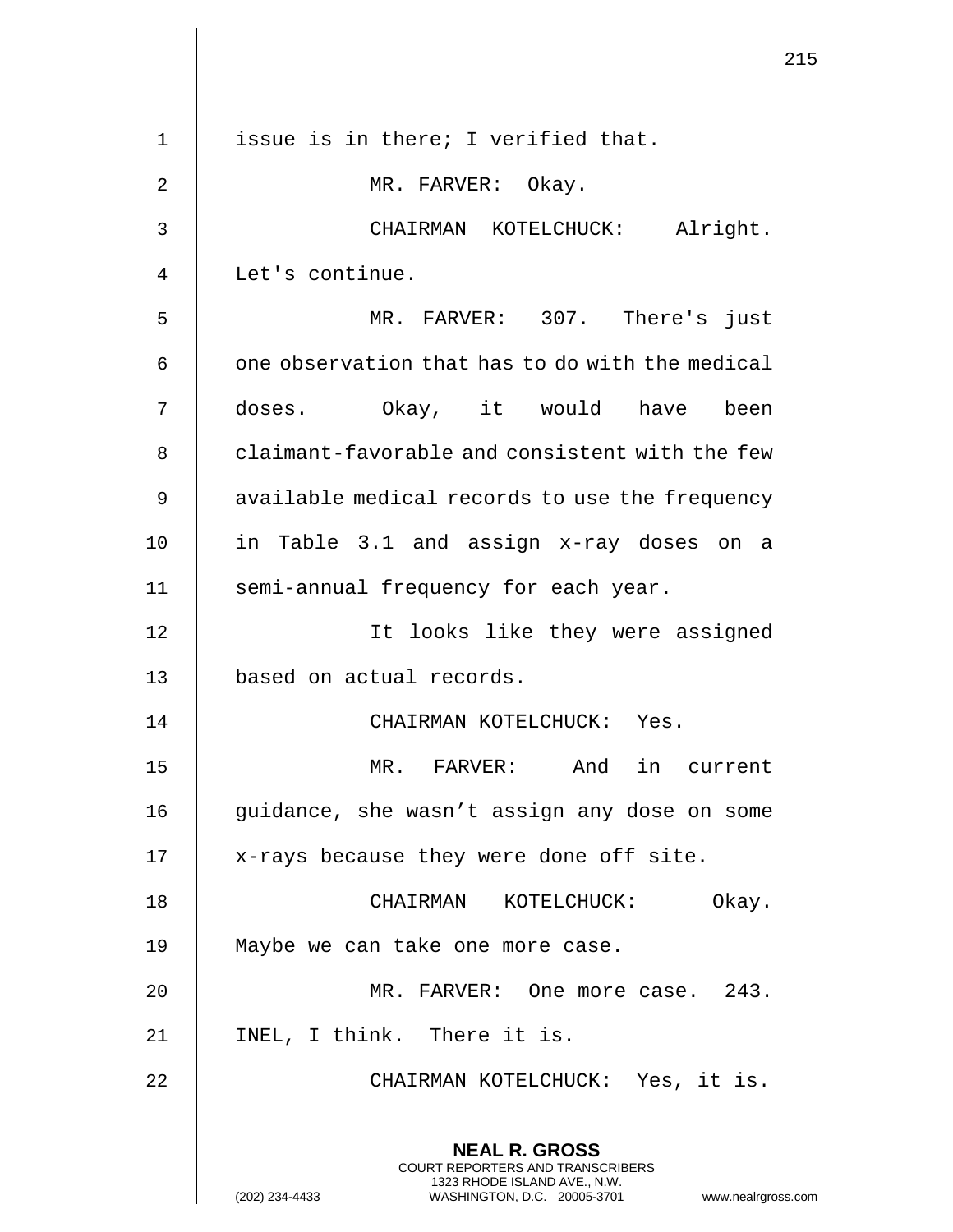| $\mathbf 1$    | MR. FARVER: Okay. I'm slowing                                                                                                                               |
|----------------|-------------------------------------------------------------------------------------------------------------------------------------------------------------|
| 2              | down a little bit, I'm just not as feisty in the                                                                                                            |
| 3              | afternoon.                                                                                                                                                  |
| $\overline{4}$ | CHAIRMAN KOTELCHUCK: Okay.                                                                                                                                  |
| 5              | MR. FARVER: Okay. The CATI                                                                                                                                  |
| 6              | report. Finding 243.1 The DR report does not                                                                                                                |
| 7              | address CATI information regarding a                                                                                                                        |
| 8              | radiological descriptions. CATI employee                                                                                                                    |
| 9              | reports that he was restricted from routine job                                                                                                             |
| 10             | duties due to high radiation doses.                                                                                                                         |
| 11             | Testing processing samples when he                                                                                                                          |
| 12             | was in hot cell areas occurred a couple of dozen                                                                                                            |
| 13             | times. And we think it would have been nice to                                                                                                              |
| 14             | put something in the report, or maybe compare                                                                                                               |
| 15             | the employee's dosimeter to the pocket ion                                                                                                                  |
| 16             | chamber readings.                                                                                                                                           |
| 17             | MR. SIEBERT: Yes, and Doug we                                                                                                                               |
| 18             | agree that putting a comment in the report would                                                                                                            |
| 19             | have been a good idea for this one.                                                                                                                         |
| 20             | MR. FARVER: Do you ever go to the                                                                                                                           |
| 21             | extent of checking for something like this,                                                                                                                 |
| 22             | comparing the dosimeters to the PIC readings?                                                                                                               |
|                | <b>NEAL R. GROSS</b><br>COURT REPORTERS AND TRANSCRIBERS<br>1323 RHODE ISLAND AVE., N.W.<br>(202) 234-4433<br>WASHINGTON, D.C. 20005-3701<br>www.nealrgross |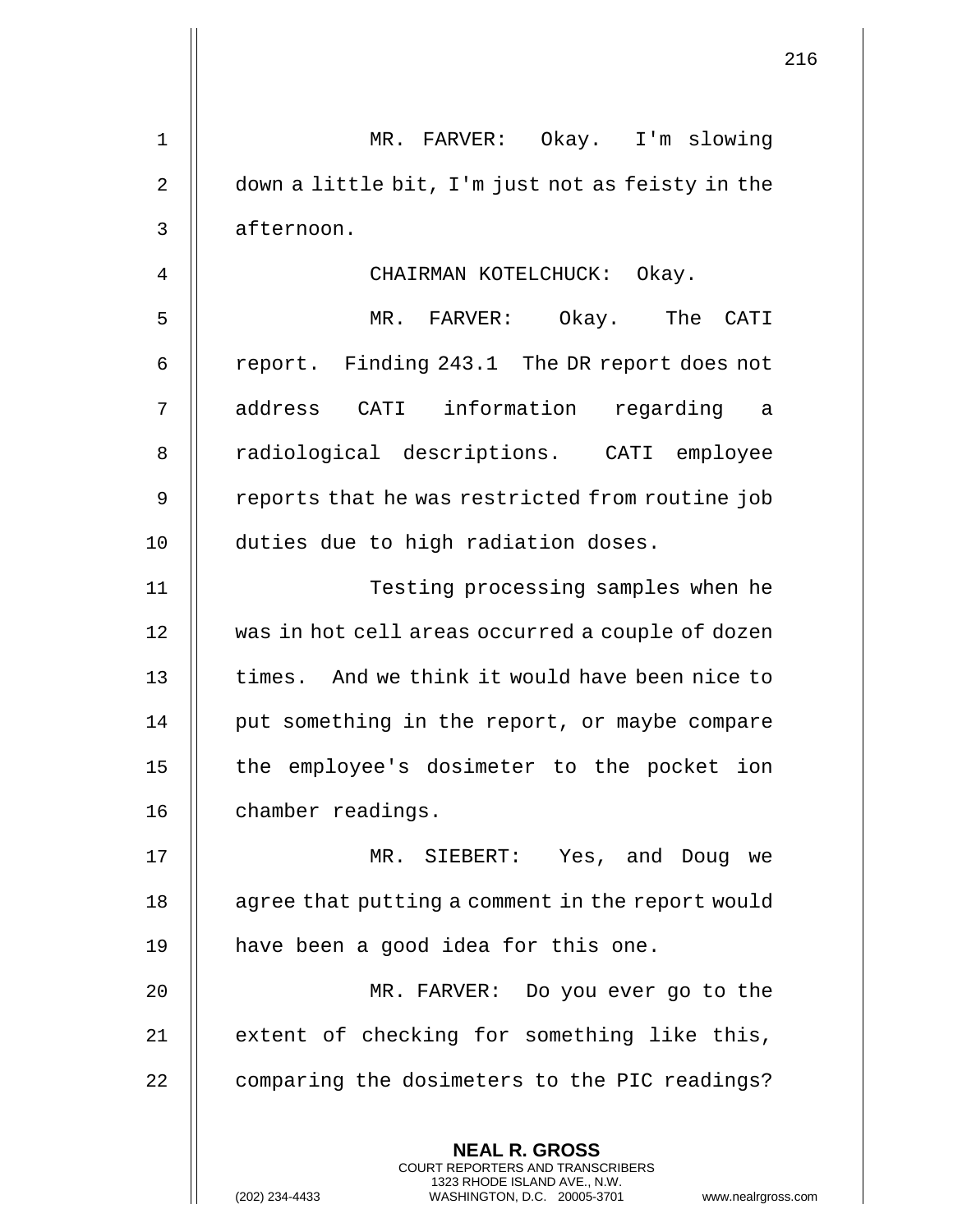| $\mathbf 1$  | MR. SIEBERT: This is INEL.                                                                                                                                  |
|--------------|-------------------------------------------------------------------------------------------------------------------------------------------------------------|
| 2            | Honestly that's a depth that I don't know                                                                                                                   |
| $\mathsf{3}$ | specifically at INEL whether that's the case.                                                                                                               |
| 4            | I don't believe we generally do because the TLD                                                                                                             |
| 5            | or the dosimeter is the dose of record in                                                                                                                   |
| 6            | most -- well not in most cases. The PIC is just                                                                                                             |
| 7            | used for control purposes.                                                                                                                                  |
| 8            | But I can't state specifically for                                                                                                                          |
| 9            | INEL, but I believe it's generally not going to                                                                                                             |
| 10           | be the case. And Matt Smith, by all means if                                                                                                                |
| 11           | you have something to add on that, please bail                                                                                                              |
| 12           | me out.                                                                                                                                                     |
| 13           | Sure, we're not,<br>MR. SMITH:                                                                                                                              |
| 14           | because of the unreliability of the PICs, we                                                                                                                |
| 15           | wouldn't make that comparison. But when a                                                                                                                   |
| 16           | comparison is made, we would do that against the                                                                                                            |
| 17           | dose limits at the time.                                                                                                                                    |
| 18           | MR. FARVER: Okay.                                                                                                                                           |
| 19           | CHAIRMAN KOTELCHUCK: Alright.                                                                                                                               |
| 20           | MR. FARVER: I'm not saying you                                                                                                                              |
| 21           | should do it, I'm just thinking that -- I                                                                                                                   |
| 22           | believe in this case the PIC data was available.                                                                                                            |
|              | <b>NEAL R. GROSS</b><br>COURT REPORTERS AND TRANSCRIBERS<br>1323 RHODE ISLAND AVE., N.W.<br>(202) 234-4433<br>WASHINGTON, D.C. 20005-3701<br>www.nealrgross |

 $\mathsf{I}$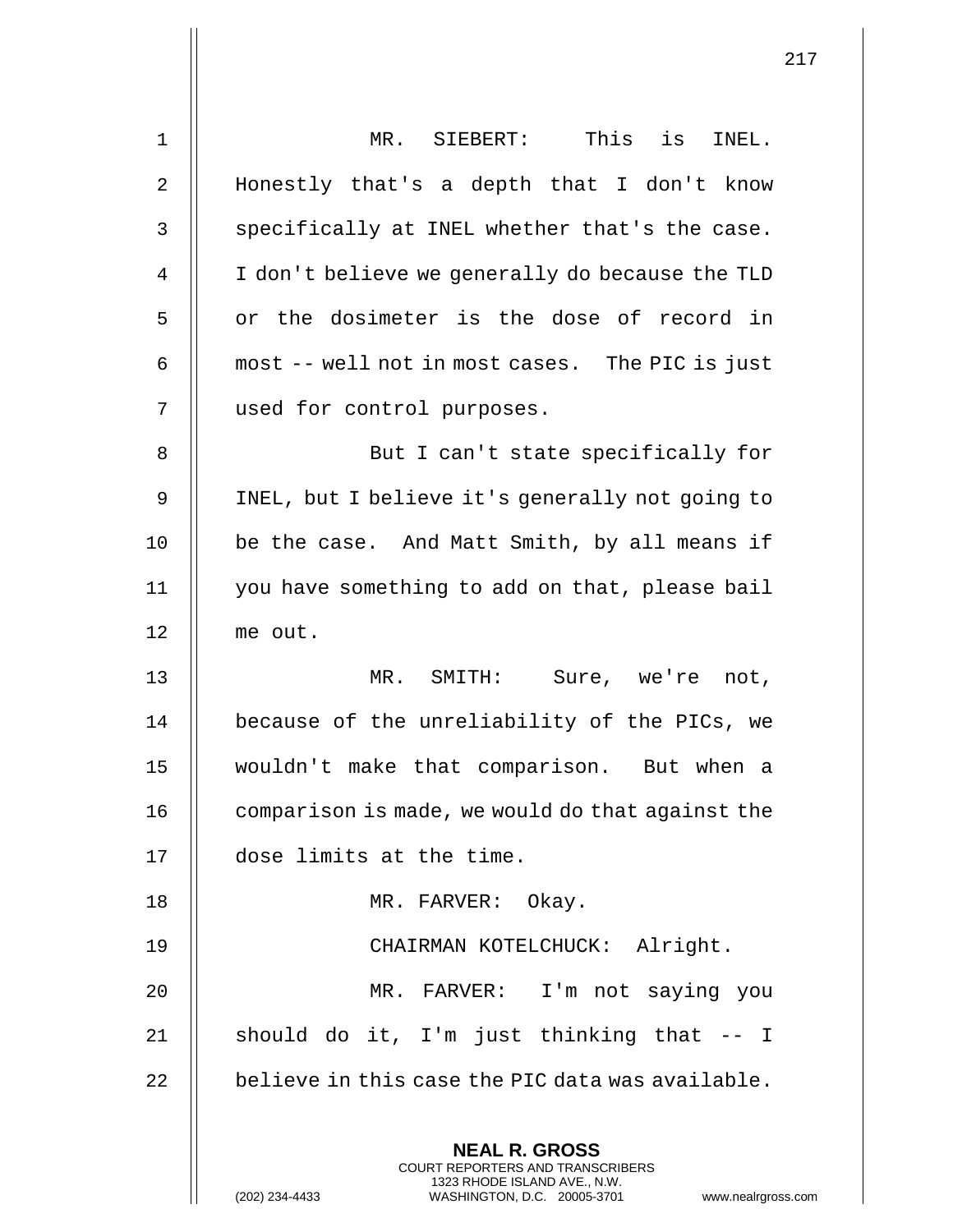**NEAL R. GROSS** COURT REPORTERS AND TRANSCRIBERS 1323 RHODE ISLAND AVE., N.W. (202) 234-4433 WASHINGTON, D.C. 20005-3701 www.nealrgross.com 1 It was in the records. 2 And I'm thinking that if I've got it 3 | then I've got the dosimeter reading there, I 4 | might take a look at them around the same time  $5$  | period just to see if there's anything strange. 6 CHAIRMAN KOTELCHUCK: Was this an 7 || observation? I don't see it on the screen. Or 8 | was this a finding? 9 MR. FARVER: A finding. 10 CHAIRMAN KOTELCHUCK: This is a 11 finding. 12 || MR. FARVER: Basically the finding 13  $\parallel$  was that they did not address --14 || CHAIRMAN KOTELCHUCK: Right. 15 MR. FARVER: The CATI information. 16 || CHAIRMAN KOTELCHUCK: Yes. 17 || MR. FARVER: I'm just saying that I 18 would -- you know if it were me -- I would 19  $\parallel$  probably look at it and since it was available, 20 | I would look at it. I'm not saying I would even 21 | write anything up on it. 22 CHAIRMAN KOTELCHUCK: Yes. Okay.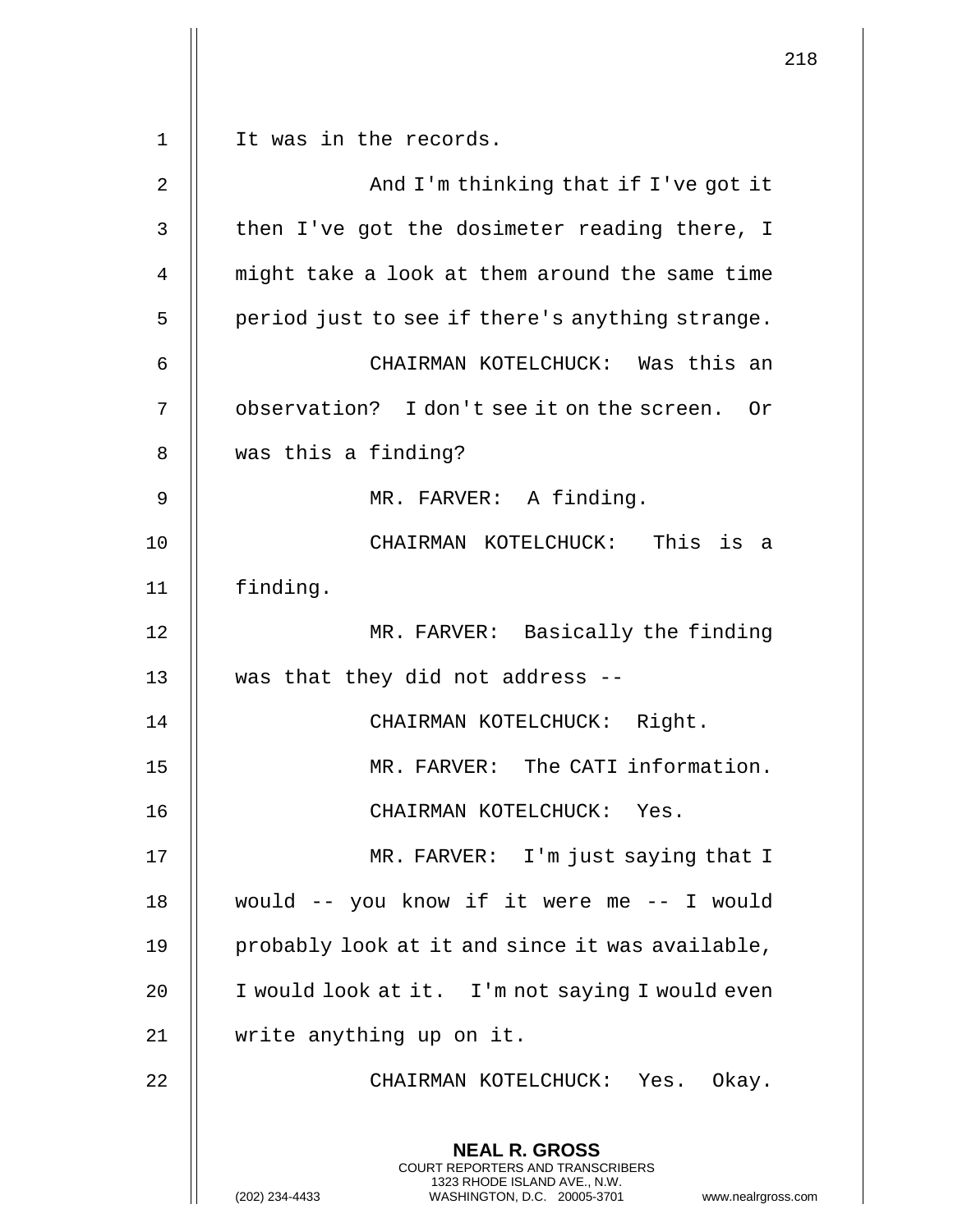| $\mathbf 1$ | I think this is closable. Is there any                                                                                                                              |
|-------------|---------------------------------------------------------------------------------------------------------------------------------------------------------------------|
| 2           | disagreement?                                                                                                                                                       |
| 3           | Let's go down, were there<br>some                                                                                                                                   |
| 4           | observations of those?                                                                                                                                              |
| 5           | And I'm keeping an eye on the time,                                                                                                                                 |
| б           | folks. This has to be finished by 4:30 at the                                                                                                                       |
| 7           | latest. So --                                                                                                                                                       |
| 8           | Okay. 243,<br>MR. FARVER:                                                                                                                                           |
| 9           | observation 1. The dose reconstructor made                                                                                                                          |
| 10          | several choices based on the monitoring record                                                                                                                      |
| 11          | that were not justified in this case, assuming                                                                                                                      |
| 12          | that the intake would only occur during periods                                                                                                                     |
| 13          | when the employee was monitored by bioassay.                                                                                                                        |
| 14          | It cannot necessarily be verified                                                                                                                                   |
| 15          | in the record that the recorded is complete or                                                                                                                      |
| 16          | consistent with job assignments and cannot                                                                                                                          |
| 17          | demonstrate that adequate claimant-favorable                                                                                                                        |
| 18          | constants have been applied.                                                                                                                                        |
| 19          | CHAIRMAN KOTELCHUCK: Okay. And                                                                                                                                      |
| 20          | NIOSH appropriately comments. And if the SC&A                                                                                                                       |
| 21          | accepts, you should go on to the next.                                                                                                                              |
| 22          | MR. FARVER: Probably this is where                                                                                                                                  |
|             | <b>NEAL R. GROSS</b><br><b>COURT REPORTERS AND TRANSCRIBERS</b><br>1323 RHODE ISLAND AVE., N.W.<br>(202) 234-4433<br>WASHINGTON, D.C. 20005-3701<br>www.nealrgross. |

 $\mathsf{l}$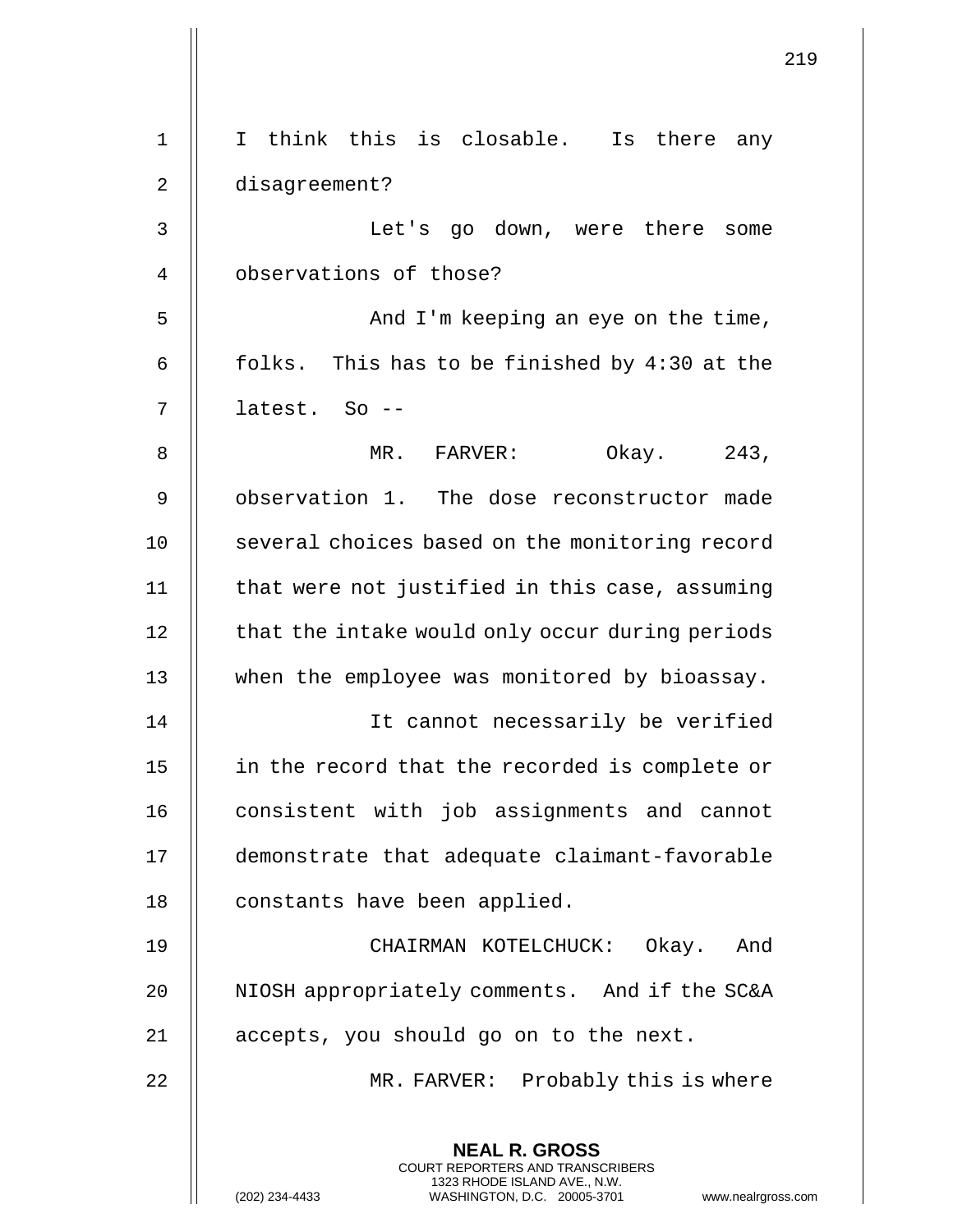**NEAL R. GROSS** COURT REPORTERS AND TRANSCRIBERS 1323 RHODE ISLAND AVE., N.W. (202) 234-4433 WASHINGTON, D.C. 20005-3701 www.nealrgross.com 1 || NIOSH says that PER 17 was not applicable to  $2 \parallel$  this claim. 3 CHAIRMAN KOTELCHUCK: Yes. 4 MR. FARVER: I don't know enough 5 | about the PERs to make a statement on that. But 6 I mean it is just an observation. We're just 7 || kind of pointing that out. 8 CHAIRMAN KOTELCHUCK: Yes. 9 Alright. 10 || MR. FARVER: And that will wrap up 11 || that case. 12 CHAIRMAN KOTELCHUCK: Good. 13 || Let's see. We have another one, 290. Let me 14 || ask folks right now, can we do another case? We 15 || can start another case now. 16 || We do eventually have to think about 17 || time for another meeting. And I don't want 18  $\parallel$  to -- I didn't want to go up against our time 19 || limit and not have that resolved. 20 || MR. SIEBERT: Dr. Kotelchuck, this 21 || is Scott. I apologize for butting in, but  $22$   $\parallel$  another thing that would be very helpful for I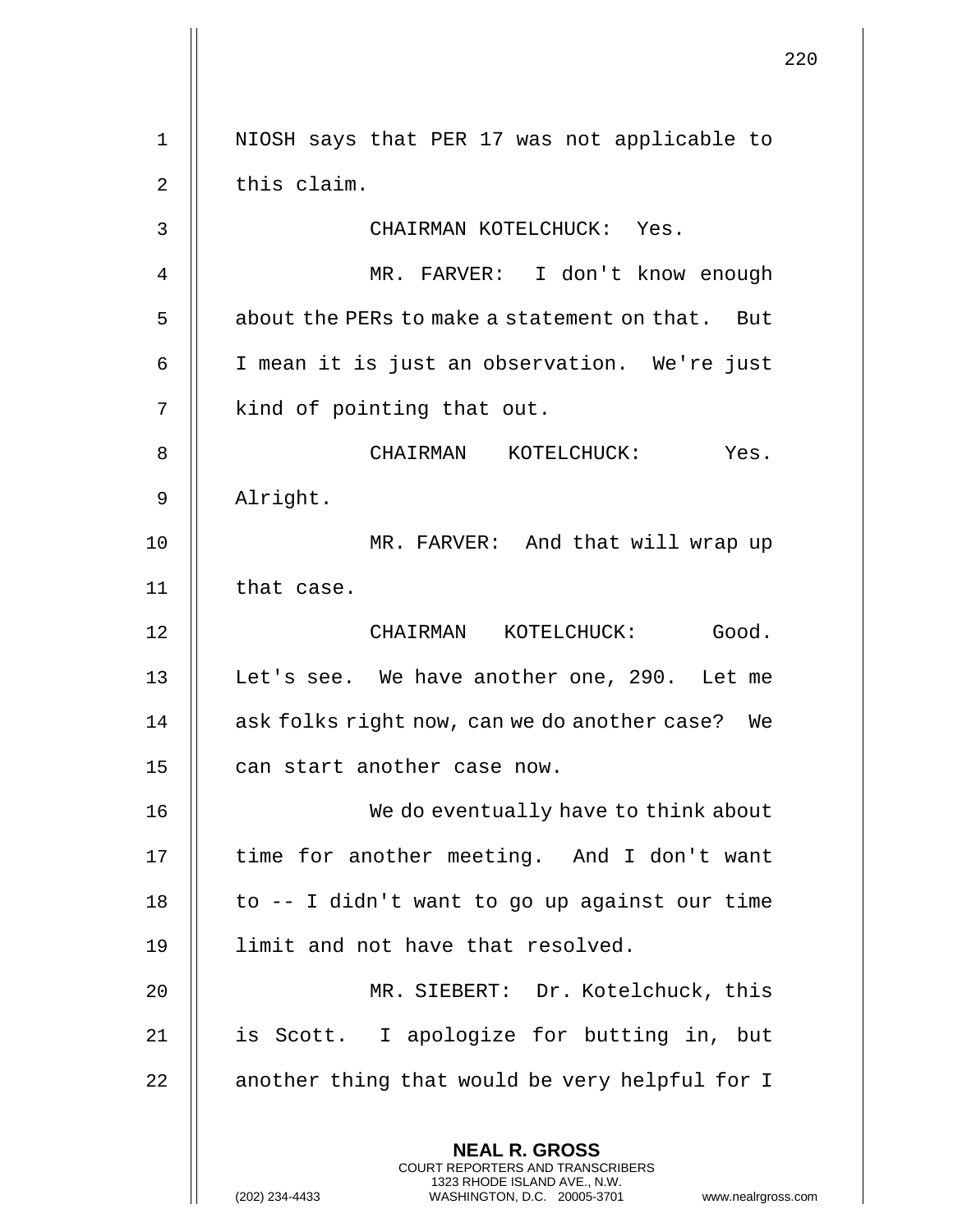|    | 221                                                                                                                                                                    |
|----|------------------------------------------------------------------------------------------------------------------------------------------------------------------------|
| 1  | know NIOSH is, since we're getting into -- we're                                                                                                                       |
| 2  | getting finished with the 10 to 13 sets, if we                                                                                                                         |
| 3  | could have a brief discussion as to how we're                                                                                                                          |
| 4  | going to be doing the 14 through 18.                                                                                                                                   |
| 5  | Because if we make some decisions or                                                                                                                                   |
| 6  | at least have some guidance, then I could get                                                                                                                          |
| 7  | started on getting some responses together.                                                                                                                            |
| 8  | CHAIRMAN KOTELCHUCK: That sounds                                                                                                                                       |
| 9  | like a good idea. So why don't we do the                                                                                                                               |
| 10 | following: Let's talk about when our next                                                                                                                              |
| 11 | meeting should be and then go on to that.                                                                                                                              |
| 12 | I'm having trouble with my machine.                                                                                                                                    |
| 13 | Hold it a second. It's been acting up this                                                                                                                             |
| 14 | afternoon.                                                                                                                                                             |
| 15 | I can hardly hear<br>MEMBER MUNN:                                                                                                                                      |
| 16 | you, David.                                                                                                                                                            |
| 17 | CHAIRMAN KOTELCHUCK: Okay, I'll                                                                                                                                        |
| 18 | speak a little louder. Thank you.                                                                                                                                      |
| 19 | MEMBER MUNN: I don't know if it's                                                                                                                                      |
| 20 | my phone or whether -- you seem to be fading in                                                                                                                        |
| 21 | and out.                                                                                                                                                               |
| 22 | CHAIRMAN KOTELCHUCK: Oh, okay.                                                                                                                                         |
|    | <b>NEAL R. GROSS</b><br><b>COURT REPORTERS AND TRANSCRIBERS</b><br>1323 RHODE ISLAND AVE., N.W.<br>(202) 234-4433<br>WASHINGTON, D.C. 20005-3701<br>www.nealrgross.com |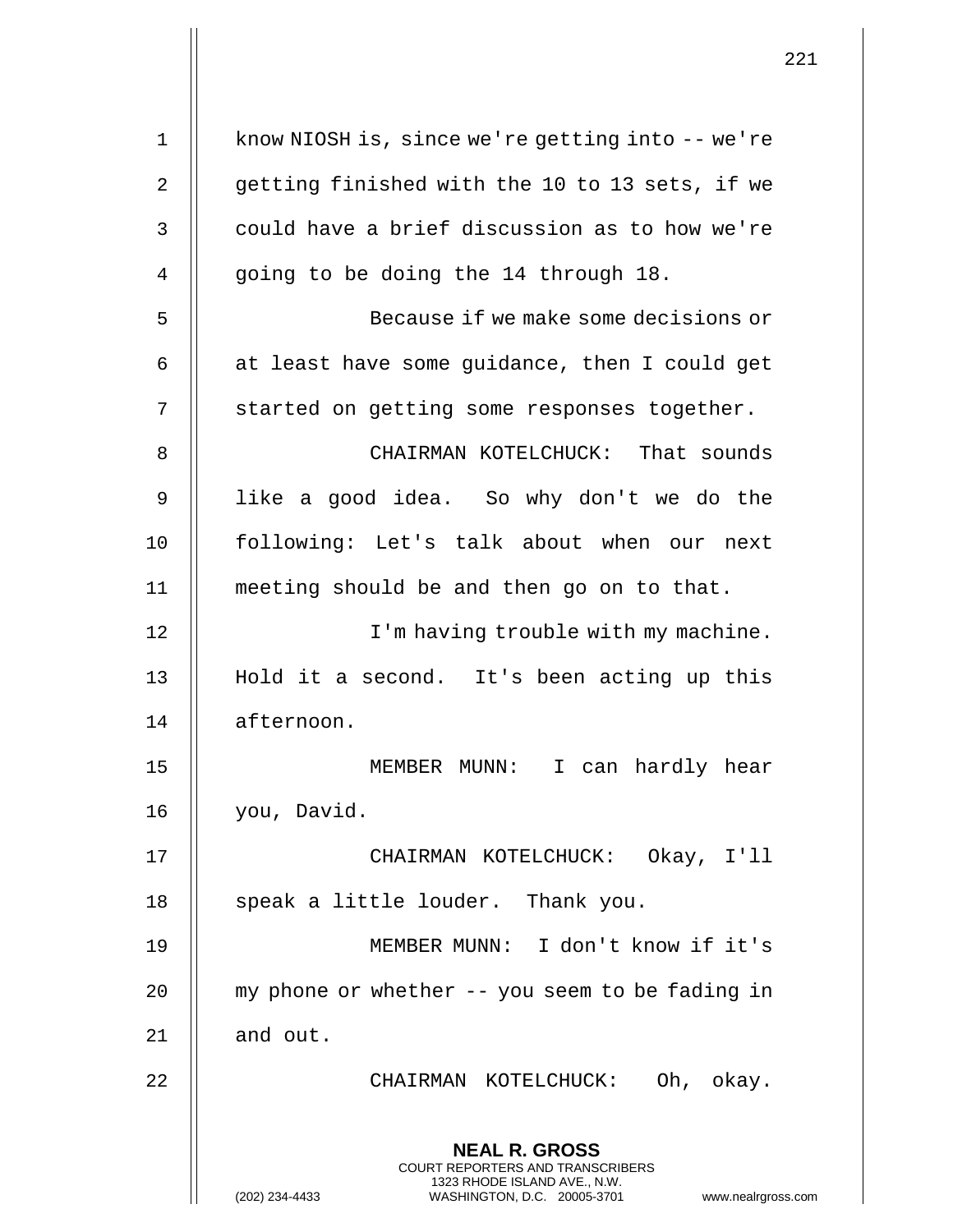**NEAL R. GROSS** COURT REPORTERS AND TRANSCRIBERS 1323 RHODE ISLAND AVE., N.W. 1 Well -- 2 MR. KATZ: So this is Ted. 3 CHAIRMAN KOTELCHUCK: Oh, Ted, 4 || what do you think of our time line? 5 MR. KATZ: Right. So we need time 6 | to publish a Federal Register notice and all  $7$  || that. And it seems to me that we want to meet  $8$  || as soon as we can, given that we have more to  $9 \parallel$  qet done to be ready to report to the Secretary. 10 CHAIRMAN KOTELCHUCK: Right. 11 MR. KATZ: So, you know, under 12 | those premises, I think the earliest we could 13 meet given the Federal Register requirement, 14 would be, let's see -- 15 CHAIRMAN KOTELCHUCK: In May. In 16 May. 17 MR. KATZ: Yes, it would definitely 18 | be in May. Beginning -- I think we could do it 19 || any time beginning about the 7th. May 7th 20 | forward, we could think about. 21 CHAIRMAN KOTELCHUCK: Well, let me  $22$  || ask the NIOSH folks if they believe they can

(202) 234-4433 WASHINGTON, D.C. 20005-3701 www.nealrgross.com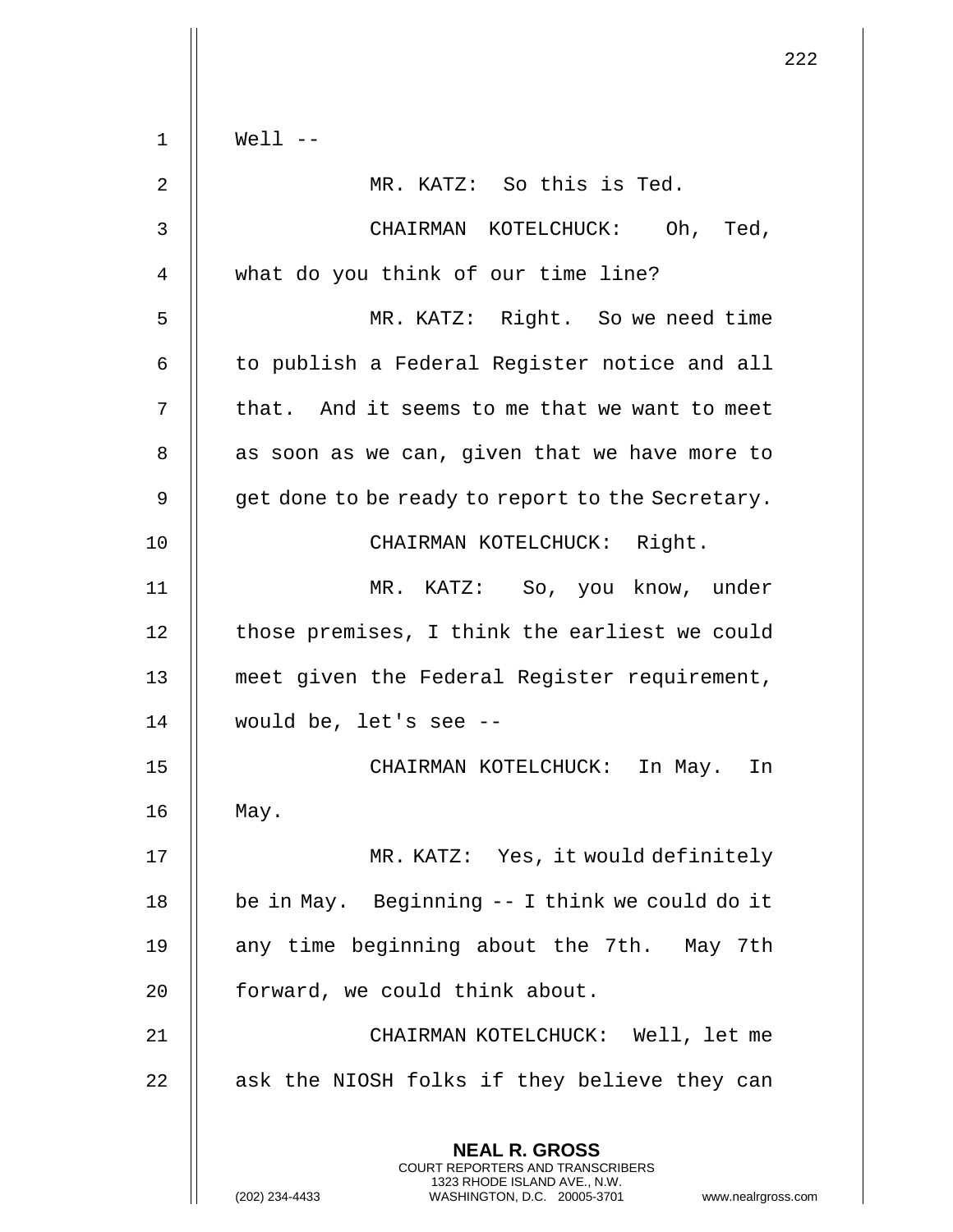| $\mathbf 1$ | finish off some of the things -- some of the                                                                                                                        |
|-------------|---------------------------------------------------------------------------------------------------------------------------------------------------------------------|
| 2           | items that are outstanding from yesterday and                                                                                                                       |
| 3           | today, if we are [meeting] by mid-May.                                                                                                                              |
| 4           | MEMBER MUNN: That's really going                                                                                                                                    |
| 5           | to be key if NIOSH and our contractor can't                                                                                                                         |
| 6           | devote a significant amount of time between now                                                                                                                     |
| 7           | and then.                                                                                                                                                           |
| 8           | MR. KATZ: Well, there's very few                                                                                                                                    |
| 9           | items that are actually outstanding as I recall                                                                                                                     |
| 10          | them at least.                                                                                                                                                      |
| 11          | CHAIRMAN KOTELCHUCK: Right. How                                                                                                                                     |
| 12          | $much$ --                                                                                                                                                           |
| 13          | MR. KATZ: I understand there's a                                                                                                                                    |
| 14          | lot ahead of us still that's been prepared for                                                                                                                      |
| 15          | this meeting $--$                                                                                                                                                   |
| 16          | Right.<br>CHAIRMAN KOTELCHUCK:                                                                                                                                      |
| 17          | Roughly how many -- alright, well I certainly                                                                                                                       |
| 18          | know the ones behind us. There are about a half                                                                                                                     |
| 19          | a dozen to a dozen.                                                                                                                                                 |
| 20          | But what about forward? I'm still on                                                                                                                                |
| 21          | the meeting screen, so I can't scroll through.                                                                                                                      |
| 22          | Roughly how many cases do we have ahead of us?                                                                                                                      |
|             | <b>NEAL R. GROSS</b><br><b>COURT REPORTERS AND TRANSCRIBERS</b><br>1323 RHODE ISLAND AVE., N.W.<br>(202) 234-4433<br>WASHINGTON, D.C. 20005-3701<br>www.nealrgross. |

 $\begin{array}{c} \hline \end{array}$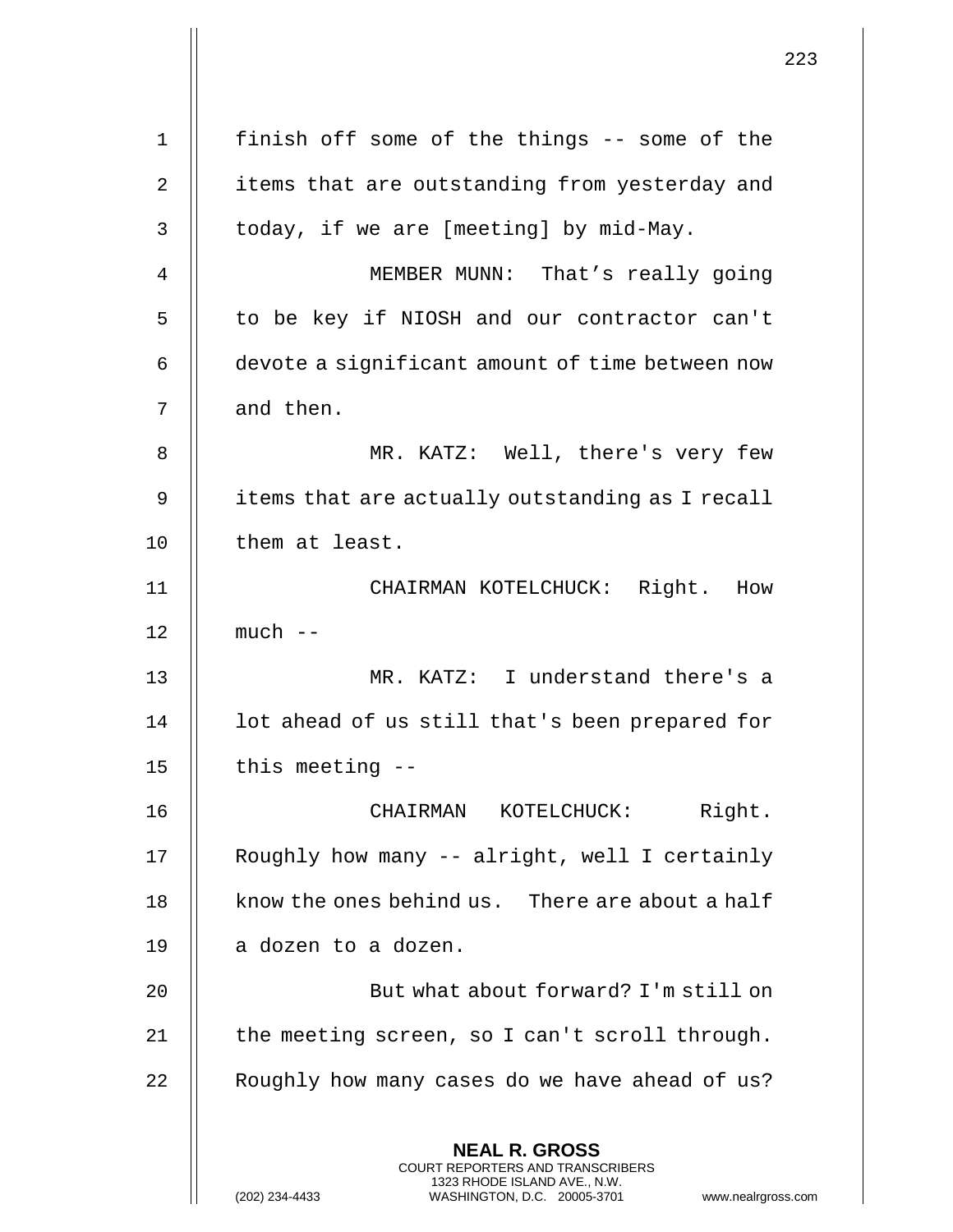|    |                                                                                                                                                                 | 224 |
|----|-----------------------------------------------------------------------------------------------------------------------------------------------------------------|-----|
| 1  | MR. KATZ: Doug?                                                                                                                                                 |     |
| 2  | MR. FARVER: I don't have them                                                                                                                                   |     |
| 3  | counted up, but we're on page 27 of 74.                                                                                                                         |     |
| 4  | MR. KATZ: Okay, a lot.                                                                                                                                          |     |
| 5  | CHAIRMAN KOTELCHUCK: Okay, a lot.                                                                                                                               |     |
| 6  | And will those have been completed by mid-May?                                                                                                                  |     |
| 7  | MR. FARVER: Well, we already                                                                                                                                    |     |
| 8  | have -- each of us have provided responses.                                                                                                                     |     |
| 9  |                                                                                                                                                                 |     |
|    | MR. KATZ: Yes, those are all ready                                                                                                                              |     |
| 10 | for the Subcommittee's discussion.                                                                                                                              |     |
| 11 | CHAIRMAN KOTELCHUCK: Okay then,                                                                                                                                 |     |
| 12 | let's move it as quickly as we can then. Which                                                                                                                  |     |
| 13 | is to say as early in May as we can.                                                                                                                            |     |
| 14 | MR. KATZ: Right. So I think                                                                                                                                     |     |
| 15 | that's what I was saying. So I think May 7                                                                                                                      |     |
| 16 | forward is fine. I can get a Federal Register                                                                                                                   |     |
| 17 | notice out in time to cover.                                                                                                                                    |     |
| 18 | CHAIRMAN KOTELCHUCK: Okay. We                                                                                                                                   |     |
| 19 | will have met in Augusta in late April, last                                                                                                                    |     |
| 20 | week in April.                                                                                                                                                  |     |
| 21 | MR. KATZ: Right. April 29th                                                                                                                                     |     |
| 22 | we're in Augusta. So this is -- we're talking                                                                                                                   |     |
|    | <b>NEAL R. GROSS</b><br>COURT REPORTERS AND TRANSCRIBERS<br>1323 RHODE ISLAND AVE., N.W.<br>(202) 234-4433<br>WASHINGTON, D.C. 20005-3701<br>www.nealrgross.com |     |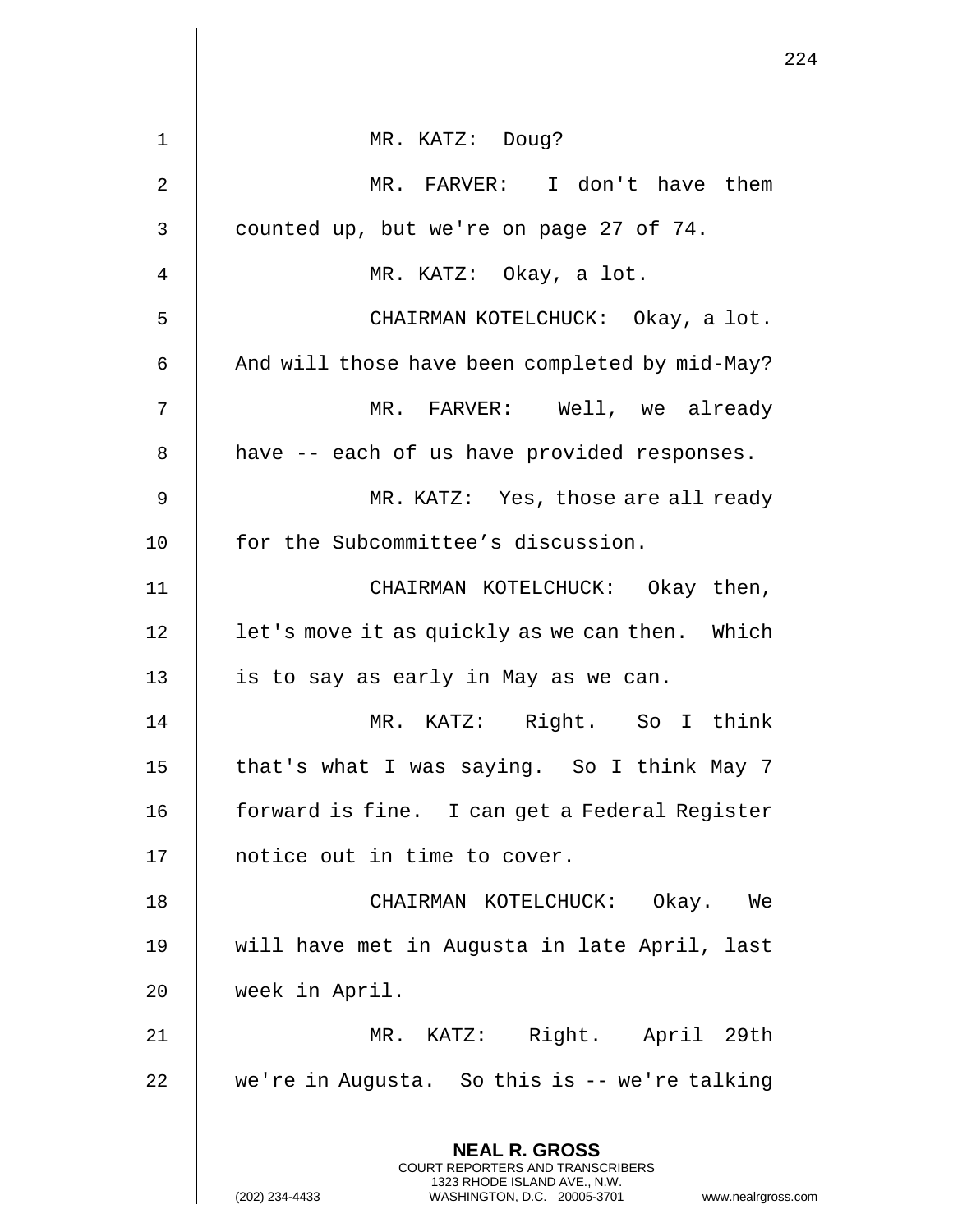|    |                                                                                                                                                                        | 225 |
|----|------------------------------------------------------------------------------------------------------------------------------------------------------------------------|-----|
| 1  | about the following week basically.                                                                                                                                    |     |
| 2  | CHAIRMAN KOTELCHUCK: I would                                                                                                                                           |     |
| 3  | suggest that we not do it that week, but start                                                                                                                         |     |
| 4  | looking at something like Monday the 12th.                                                                                                                             |     |
| 5  | MR. KATZ: Okay.                                                                                                                                                        |     |
| 6  | CHAIRMAN KOTELCHUCK: Give people                                                                                                                                       |     |
| 7  | a little, not only rest, but time to get ready,                                                                                                                        |     |
| 8  | prepare for the next round.                                                                                                                                            |     |
| 9  | MR. KATZ: Yes.                                                                                                                                                         |     |
| 10 | MR. FARVER: This is Doug. I will                                                                                                                                       |     |
| 11 | be unavailable that week. But if someone wants                                                                                                                         |     |
| 12 | to fill in, they're welcome to.                                                                                                                                        |     |
|    |                                                                                                                                                                        |     |
| 13 | CHAIRMAN KOTELCHUCK: Okay.                                                                                                                                             |     |
| 14 | MR. KATZ: But still I never get any                                                                                                                                    |     |
| 15 | issue of covering if Doug's not available.                                                                                                                             |     |
| 16 | MEMBER MUNN: And I'll be tied up                                                                                                                                       |     |
| 17 | until the 15th that week. After that I'm free                                                                                                                          |     |
| 18 | the entire month.                                                                                                                                                      |     |
| 19 | MR. KATZ: And Wanda, are you                                                                                                                                           |     |
| 20 | saying tied up including the 15th, or up to?                                                                                                                           |     |
| 21 | MEMBER MUNN: The 15th, yes.<br>Any                                                                                                                                     |     |
| 22 | time after the 15th.                                                                                                                                                   |     |
|    | <b>NEAL R. GROSS</b><br><b>COURT REPORTERS AND TRANSCRIBERS</b><br>1323 RHODE ISLAND AVE., N.W.<br>(202) 234-4433<br>WASHINGTON, D.C. 20005-3701<br>www.nealrgross.com |     |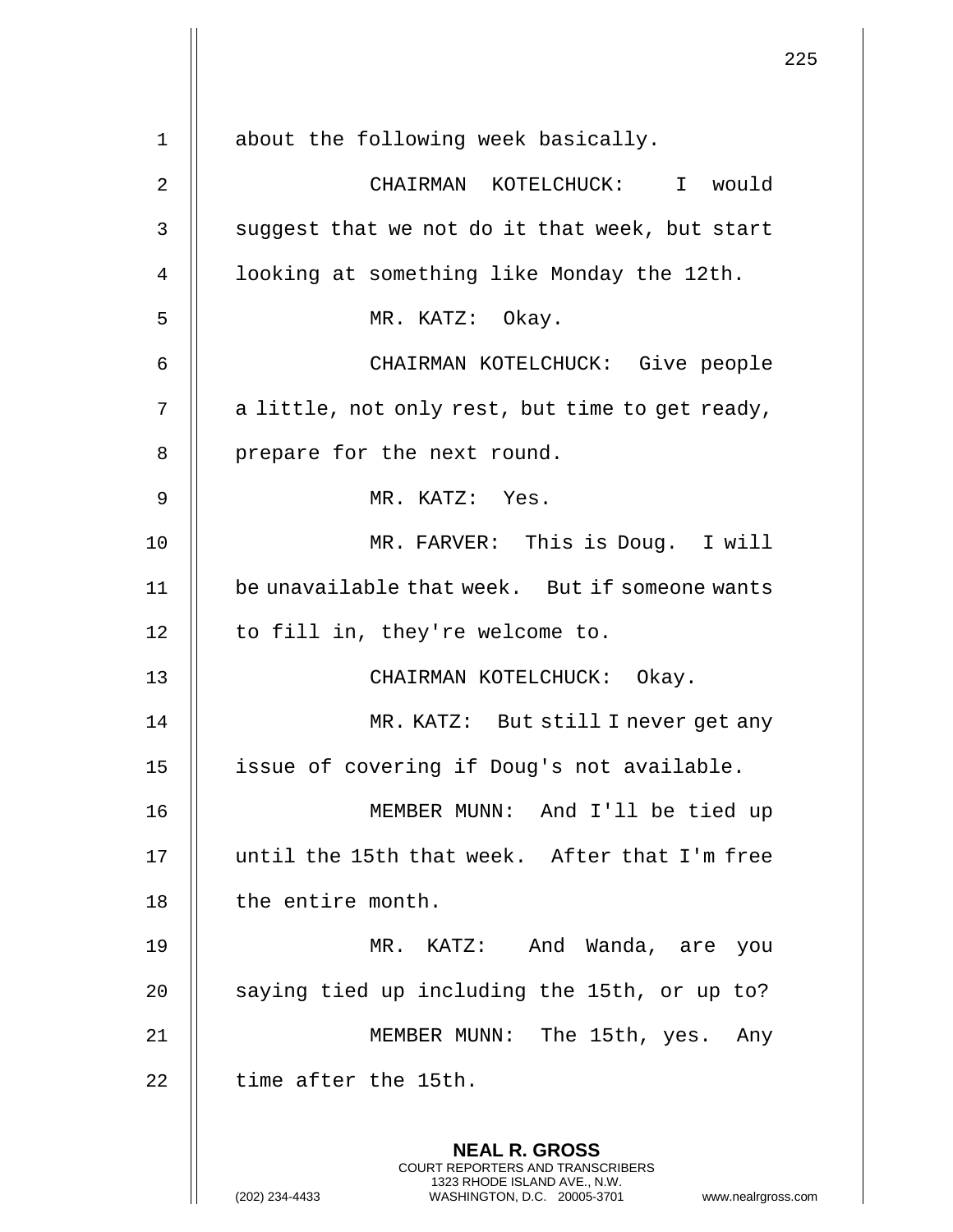**NEAL R. GROSS** COURT REPORTERS AND TRANSCRIBERS 1323 RHODE ISLAND AVE., N.W. 1 MR. KATZ: Okay, well that only 2 | leaves -- that Friday doesn't work. So that 3 || doesn't work for that week then. 4 CHAIRMAN KOTELCHUCK: That's not 5 | very good for us. How about, I will come back 6 | to either May 8th, Thursday May 8th? 7 MR. KATZ: Yes, how about that? 8 || MEMBER MUNN: I'm out the 8th and  $9 \parallel 9th.$ 10 MEMBER CLAWSON: That isn't good 11 for me. 12 CHAIRMAN KOTELCHUCK: And that's 13 || no good for you, okay. 14 MR. KATZ: How about the 7th? 15 MR. CALHOUN: I'm out the 7th. I'm 16 | out the 6th and 7th. 17 MR. KATZ: We're on to the week of 18 || the 19th. 19 CHAIRMAN KOTELCHUCK: We are and so 20 || we're going to be later, and I thought some  $21$  | folks said they might be available late in the  $22$  || week of the 12th, like the 15th or 16th,

(202) 234-4433 WASHINGTON, D.C. 20005-3701 www.nealrgross.com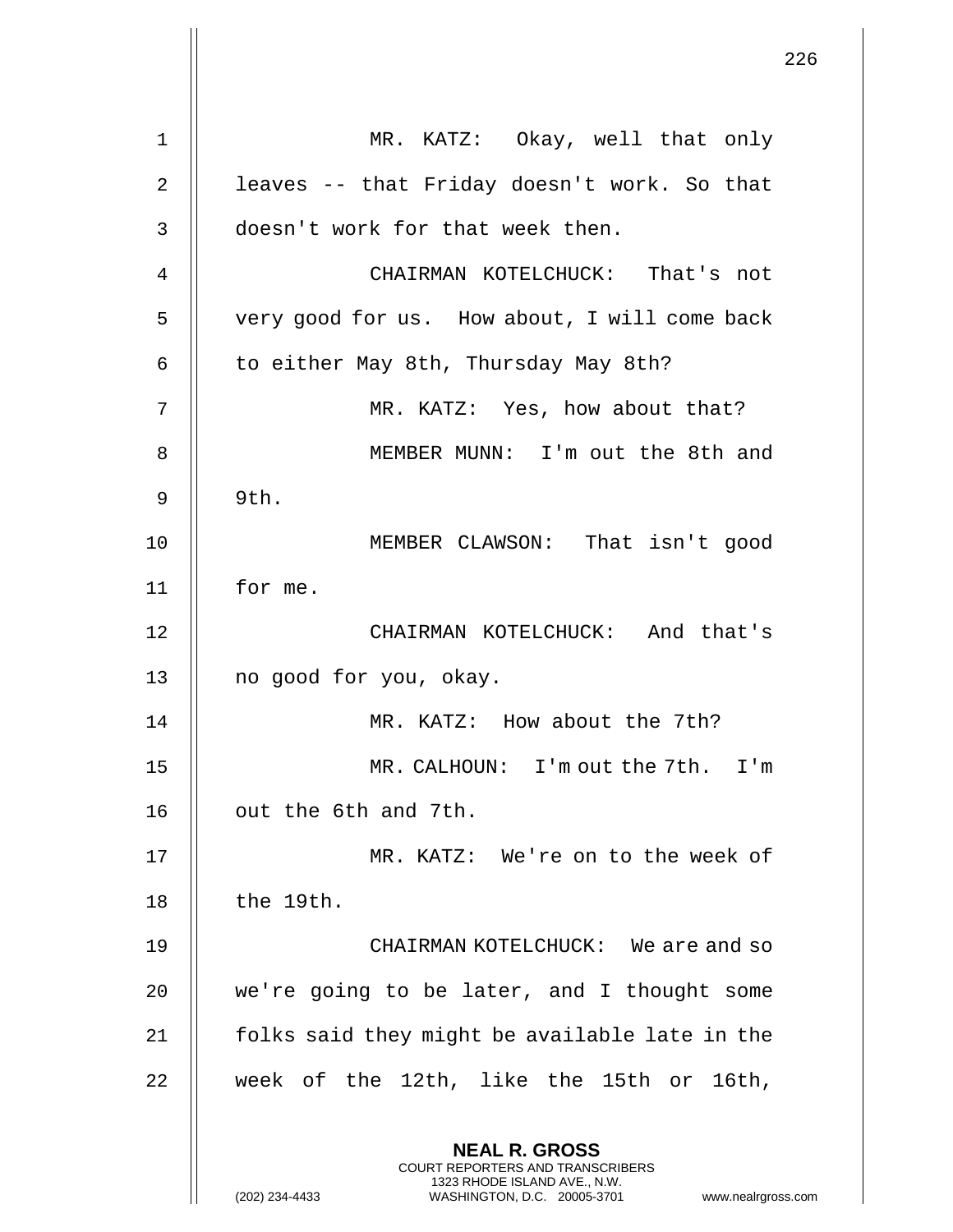|             |                                                                                                                                                                 | 227 |
|-------------|-----------------------------------------------------------------------------------------------------------------------------------------------------------------|-----|
| $\mathbf 1$ | Thursday or Friday.                                                                                                                                             |     |
| 2           | MR. KATZ: Well, the 16th doesn't                                                                                                                                |     |
| 3           | work for me. So that week is out. It's the                                                                                                                      |     |
| 4           | week of the 19th.                                                                                                                                               |     |
| 5           | CHAIRMAN KOTELCHUCK: Okay.                                                                                                                                      |     |
| 6           | There it is.                                                                                                                                                    |     |
| 7           | MR. KATZ: So how are people during                                                                                                                              |     |
| 8           | that week?                                                                                                                                                      |     |
| 9           | MEMBER MUNN: I'm open.                                                                                                                                          |     |
| 10          | MR. CALHOUN: This is Grady, I'm                                                                                                                                 |     |
| 11          | open.                                                                                                                                                           |     |
| 12          | CHAIRMAN KOTELCHUCK: I'm open.                                                                                                                                  |     |
| 13          | MR. FARVER: I suggest Tuesday the                                                                                                                               |     |
| 14          | 20th.                                                                                                                                                           |     |
| 15          | CHAIRMAN KOTELCHUCK: I am tied up                                                                                                                               |     |
| 16          | that day. I have an obligation. How about                                                                                                                       |     |
| 17          | Wednesday?                                                                                                                                                      |     |
| 18          | MR. FARVER: That would work also.                                                                                                                               |     |
| 19          | MR. KATZ: Okay, and Mark, are you                                                                                                                               |     |
| 20          | on the line?                                                                                                                                                    |     |
| 21          | MEMBER GRIFFON: Yes, yes.                                                                                                                                       |     |
| 22          | MR. KATZ: How about the 21st for                                                                                                                                |     |
|             | <b>NEAL R. GROSS</b><br>COURT REPORTERS AND TRANSCRIBERS<br>1323 RHODE ISLAND AVE., N.W.<br>(202) 234-4433<br>www.nealrgross.com<br>WASHINGTON, D.C. 20005-3701 |     |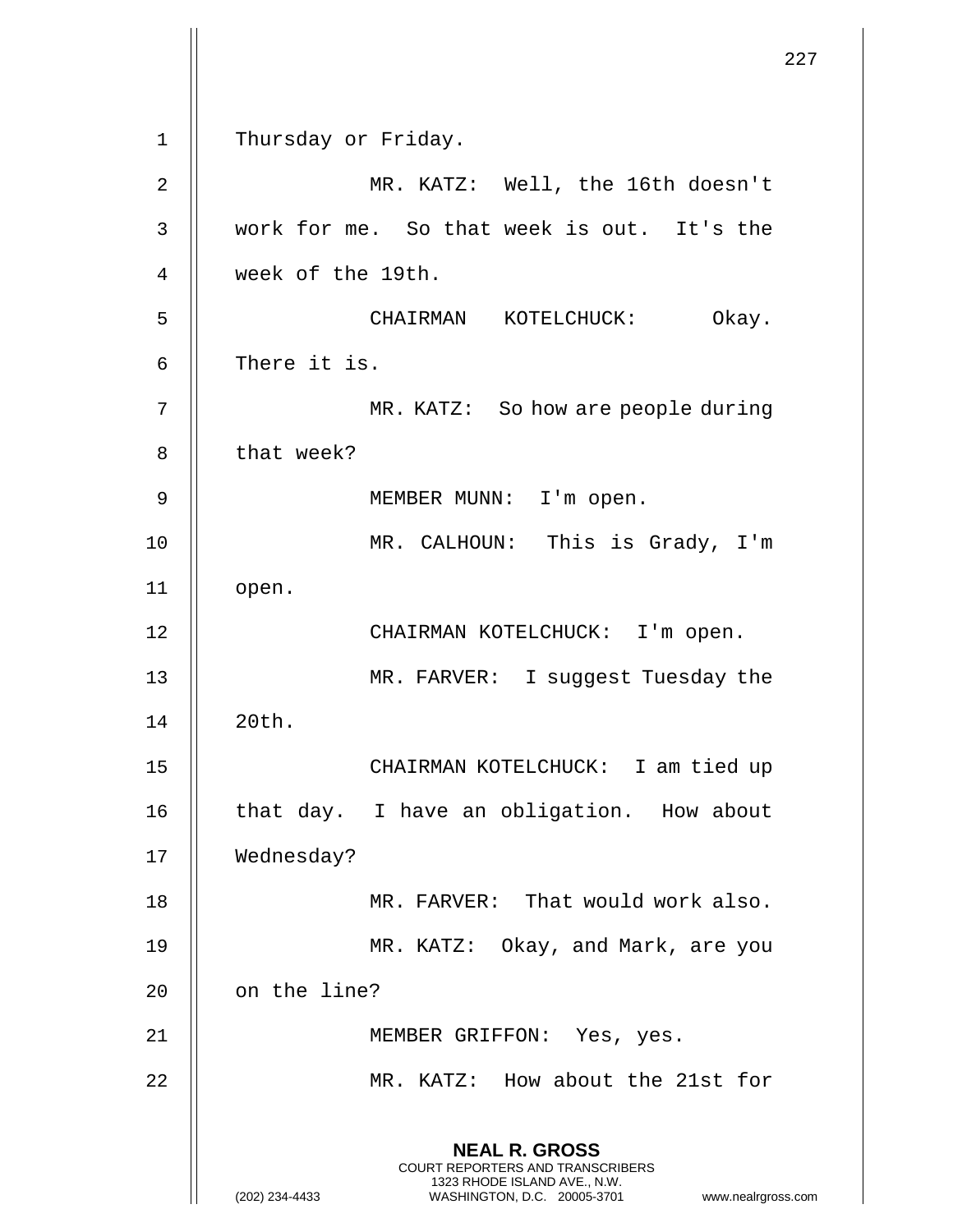**NEAL R. GROSS** COURT REPORTERS AND TRANSCRIBERS 1323 RHODE ISLAND AVE., N.W. (202) 234-4433 WASHINGTON, D.C. 20005-3701 www.nealrgross.com 1 || you? Wednesday, the 21st of May? 2 MEMBER GRIFFON: Wednesday, the  $3 \parallel$  21st of May should work, yes. 4 || MR. KATZ: Okay. And Brad? 5 MEMBER CLAWSON: I'm looking right  $6$  || now. The way it looks, it should be good for 7 me. 8 || MR. KATZ: Okay. 9 CHAIRMAN KOTELCHUCK: Good. I  $10$  || think that's  $-$  and should we start  $-$ - we'll 11 start at 9:30? 12 MR. KATZ: Right. So let's put 13  $\parallel$  that in. I'm going to have to shoot out a note 14 | to David and John Poston. 15 CHAIRMAN KOTELCHUCK: Yes. 16 MR. KATZ: Because otherwise we're 17 || relying on all of you to be available. 18 CHAIRMAN KOTELCHUCK: Right. But 19 || it will only be one day this time, folks. 20 || MR. KATZ: No, absolutely. 21 Absolutely. 22 CHAIRMAN KOTELCHUCK: You can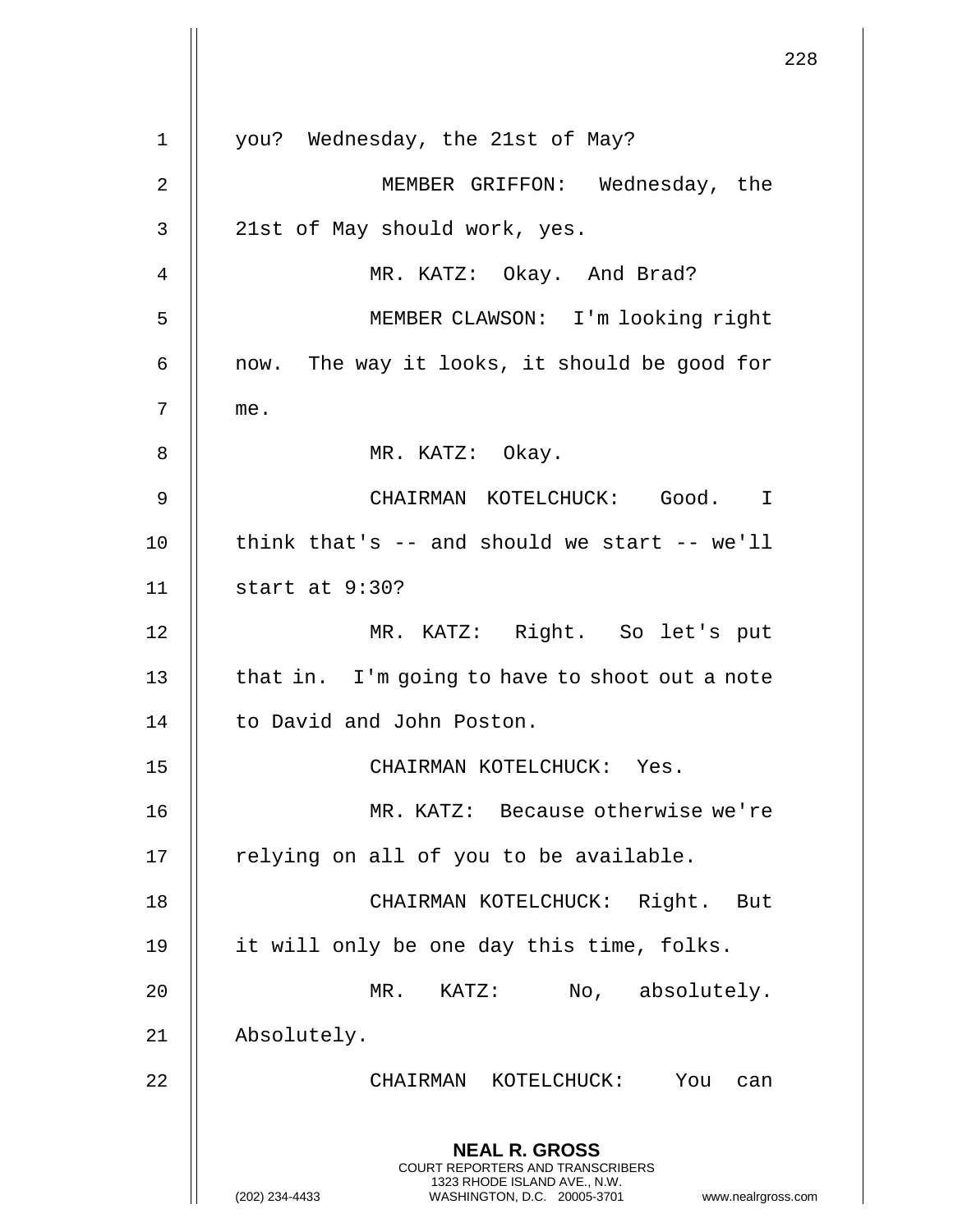**NEAL R. GROSS** COURT REPORTERS AND TRANSCRIBERS 1323 RHODE ISLAND AVE., N.W. (202) 234-4433 WASHINGTON, D.C. 20005-3701 www.nealrgross.com 1 | hopefully schedule around it. 2 MR. KATZ: And I think 10:30 seems  $3$  | to me a pretty good starting time because it 4 || gets pretty tiring. 5 CHAIRMAN KOTELCHUCK: Oh, I'm 6  $\parallel$  sorry, I said 9:30 and I meant 10:30. 7 || MR. KATZ: Yes. 8 || CHAIRMAN KOTELCHUCK: Yes. 9 || MEMBER MUNN: I was going to make a 10 || rude comment about that, too. 11 || CHAIRMAN KOTELCHUCK: Alright, 12 || okay. Sorry. 13 MR. KATZ: Okay, so we're on for 14 10:30 on the 21st unless it's bad for both 15 | Poston and Richardson. 16 CHAIRMAN KOTELCHUCK: Right. 17 What's our fallback? Would a fallback for 18 | Thursday work? 19 || MR. KATZ: And that's fine with me,  $20$  || too. 21 MEMBER MUNN: I'm here. 22 CHAIRMAN KOTELCHUCK: Okay, so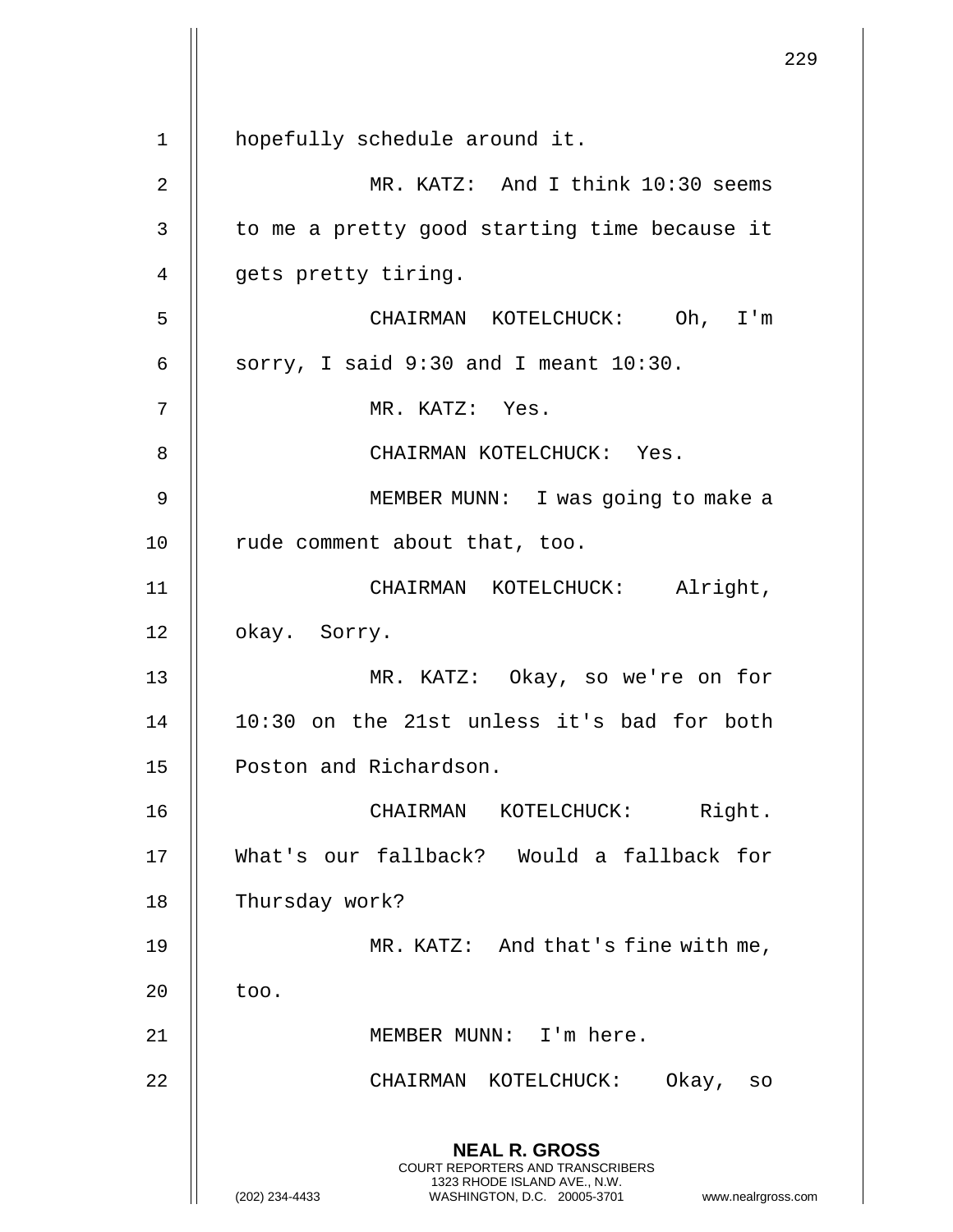|    |                                                                                                 | 230 |
|----|-------------------------------------------------------------------------------------------------|-----|
| 1  | it's Wednesday the 21st with Thursday as a                                                      |     |
| 2  | backup.                                                                                         |     |
| 3  | MR. KATZ: Is that good for you too,                                                             |     |
| 4  | Mark?                                                                                           |     |
| 5  | MEMBER GRIFFON: Thursday --                                                                     |     |
| 6  | MR. KATZ: The 22nd.                                                                             |     |
| 7  | MEMBER GRIFFON: Perhaps may not                                                                 |     |
| 8  | be as good. I may be going out of the country.                                                  |     |
| 9  | So the $--$                                                                                     |     |
| 10 | MR. KATZ: Okay, we'll --                                                                        |     |
| 11 | CHAIRMAN KOTELCHUCK: It will be a                                                               |     |
| 12 | backup. It will be a backup, anyway.                                                            |     |
| 13 | MEMBER GRIFFON: I don't have my                                                                 |     |
| 14 | full itinerary yet, but close.                                                                  |     |
| 15 | CHAIRMAN KOTELCHUCK:<br>Sure.                                                                   |     |
| 16 | Sure. Okay, so this is very good. Now let's                                                     |     |
| 17 | go back with the 15 minutes that we have left,                                                  |     |
| 18 | and let's talk about the review of sets 14                                                      |     |
| 19 | through 18.                                                                                     |     |
| 20 | MR. KATZ: Yes.                                                                                  |     |
| 21 | MR. FARVER: Before we do that, I                                                                |     |
| 22 | want to make note that there is still another                                                   |     |
|    | <b>NEAL R. GROSS</b><br><b>COURT REPORTERS AND TRANSCRIBERS</b><br>1323 RHODE ISLAND AVE., N.W. |     |
|    | (202) 234-4433<br>WASHINGTON, D.C. 20005-3701<br>www.nealrgross.com                             |     |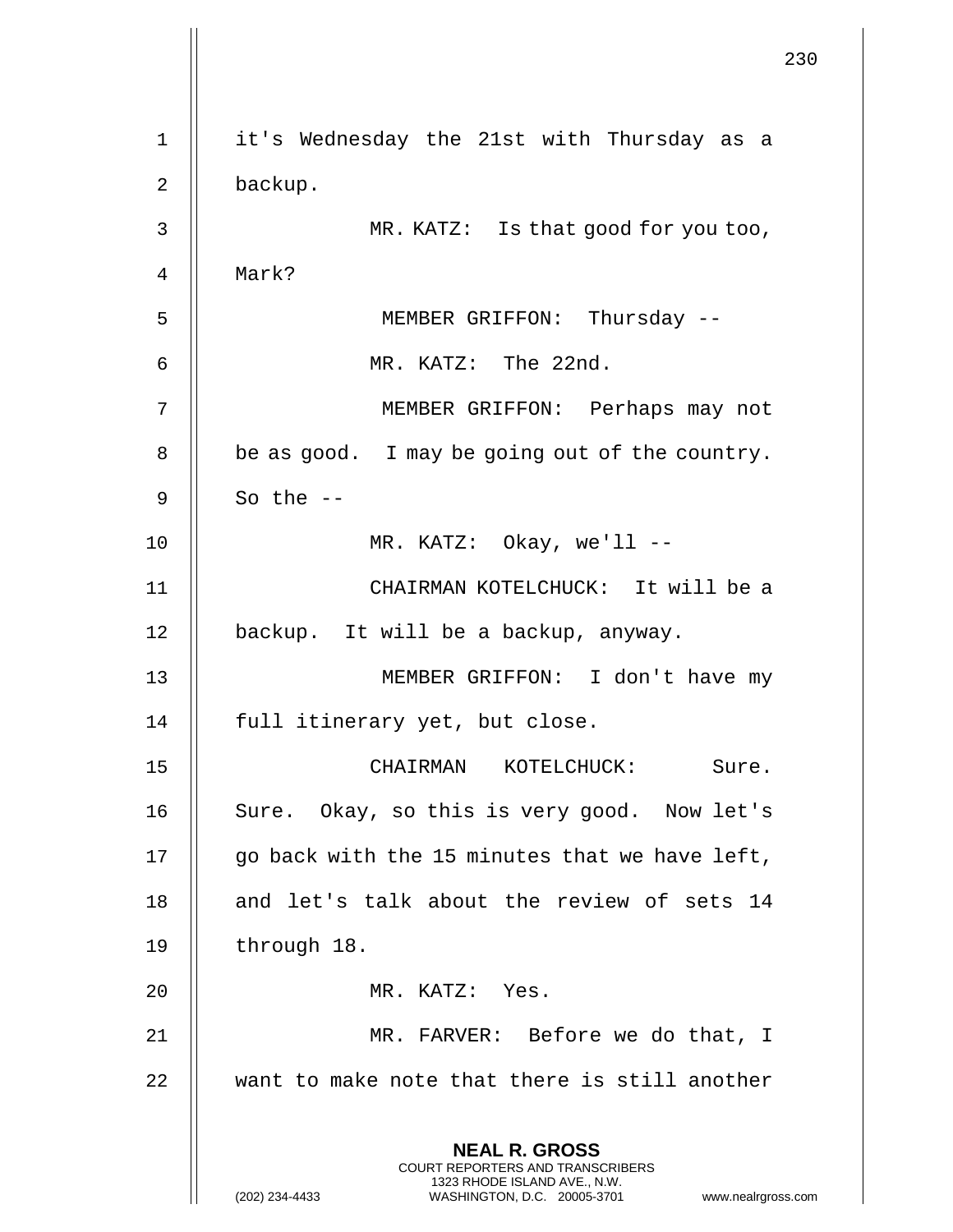**NEAL R. GROSS** COURT REPORTERS AND TRANSCRIBERS 1323 RHODE ISLAND AVE., N.W. (202) 234-4433 WASHINGTON, D.C. 20005-3701 www.nealrgross.com 1 || set of findings out there from AWE sites that 2 || we haven't looked at yet. 3 CHAIRMAN KOTELCHUCK: That are not 4 part of 10 to 13? 5 MR. FARVER: They are part of 10 to  $6 \parallel 13.$ 7 MR. KATZ: Oh, so why haven't -- 8 CHAIRMAN KOTELCHUCK: I wasn't 9 | aware of them. 10 MR. FARVER: Yes, this is -- these 11 | other site reports that we looked at --12 || CHAIRMAN KOTELCHUCK: Yes. 13 MR. FARVER: It's not all other 14 || sites. It's not all the remaining sites. 15 MR. KATZ: Okay, so are you saying 16 || for those, Doug, that you don't have NIOSH 17 || responses? 18 MR. FARVER: Correct. 19 || MR. KATZ: Okay, so those need to be 20 | our first priority. 21 CHAIRMAN KOTELCHUCK: How many are 22 | we talking about roughly?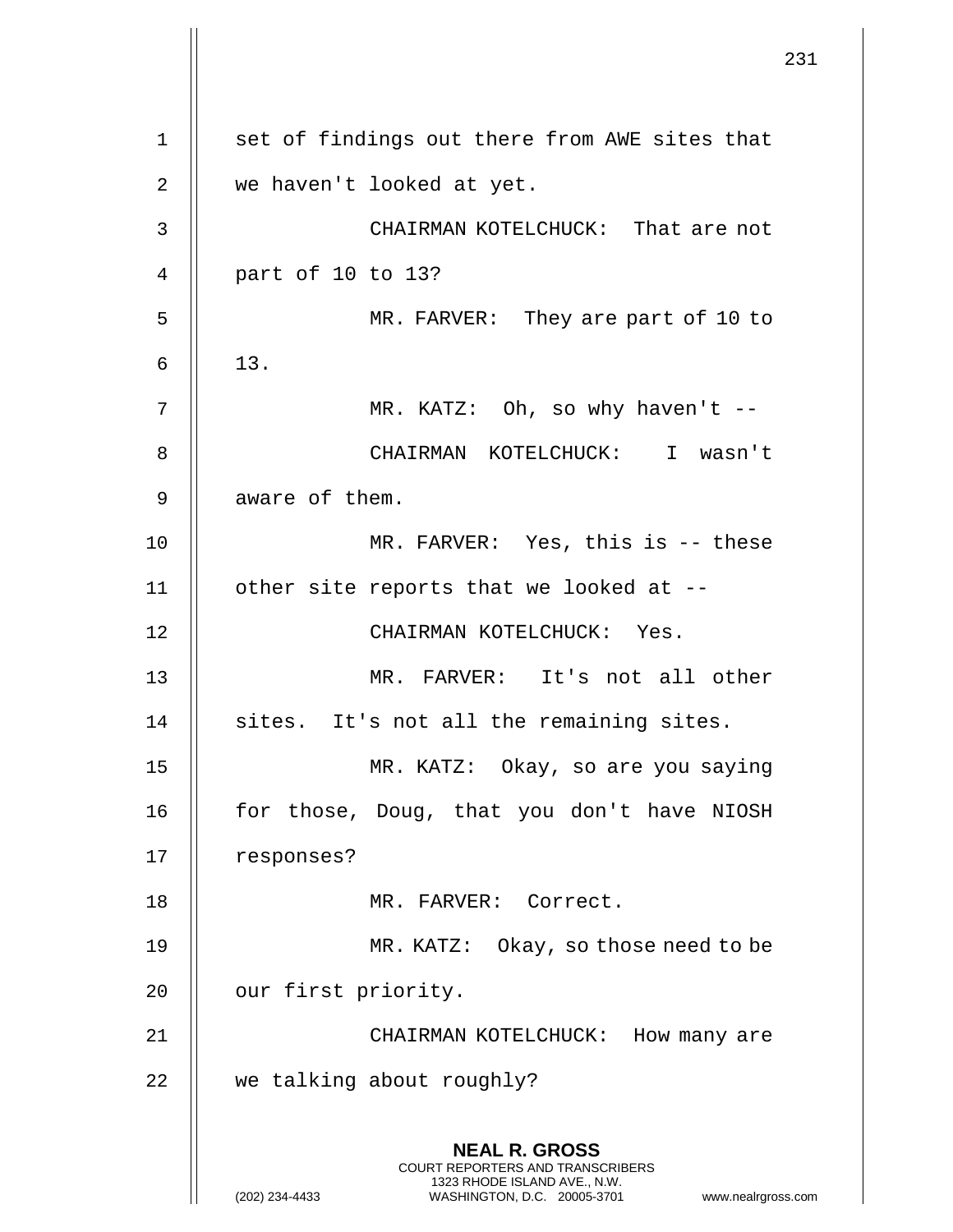| $\mathbf 1$    | MR. FARVER: Grady, do you know? I                       |
|----------------|---------------------------------------------------------|
| $\overline{2}$ | don't think it's very many.                             |
| 3              | MR. CALHOUN: I don't. I'm                               |
| 4              | looking at -- trying to look at them right now.         |
| 5              | You've got the remaining sites.                         |
| 6              | MR. SIEBERT: I believe it's 11                          |
| 7              | claims that we --                                       |
| 8              | CHAIRMAN KOTELCHUCK: Okay, look,                        |
| 9              | we can -- 11 we can -- so you folks should make         |
| 10             | sure that you have comments back and forth for          |
| 11             | those 11 or so, those dozen or so.                      |
| 12             | MR. FARVER: Right.                                      |
| 13             | CHAIRMAN KOTELCHUCK: And then we                        |
| 14             | will add those on for May 21st. Scott and               |
| 15             | Grady, how might we help in terms of what you           |
| 16             | need for review of sets 14 through 18?                  |
| 17             | MR. KATZ: Scott has sent out, I                         |
| 18             | think it<br>was from Scott or Beth, and<br>$\mathbb{I}$ |
| 19             | circulated it to all of you, suggestions for how        |
| 20             | to carve them up. So that we handle them                |
| 21             | similarly to how we handled 10 through 13, which        |
| 22             | I think has worked pretty well.                         |
|                | <b>NEAL R. GROSS</b>                                    |
|                | COURT REPORTERS AND TRANSCRIBERS                        |

1323 RHODE ISLAND AVE., N.W.

 $\prod$ 

 $\mathbf{I}$  $\mathop{\parallel}$ 

(202) 234-4433 WASHINGTON, D.C. 20005-3701 www.nealrgross.com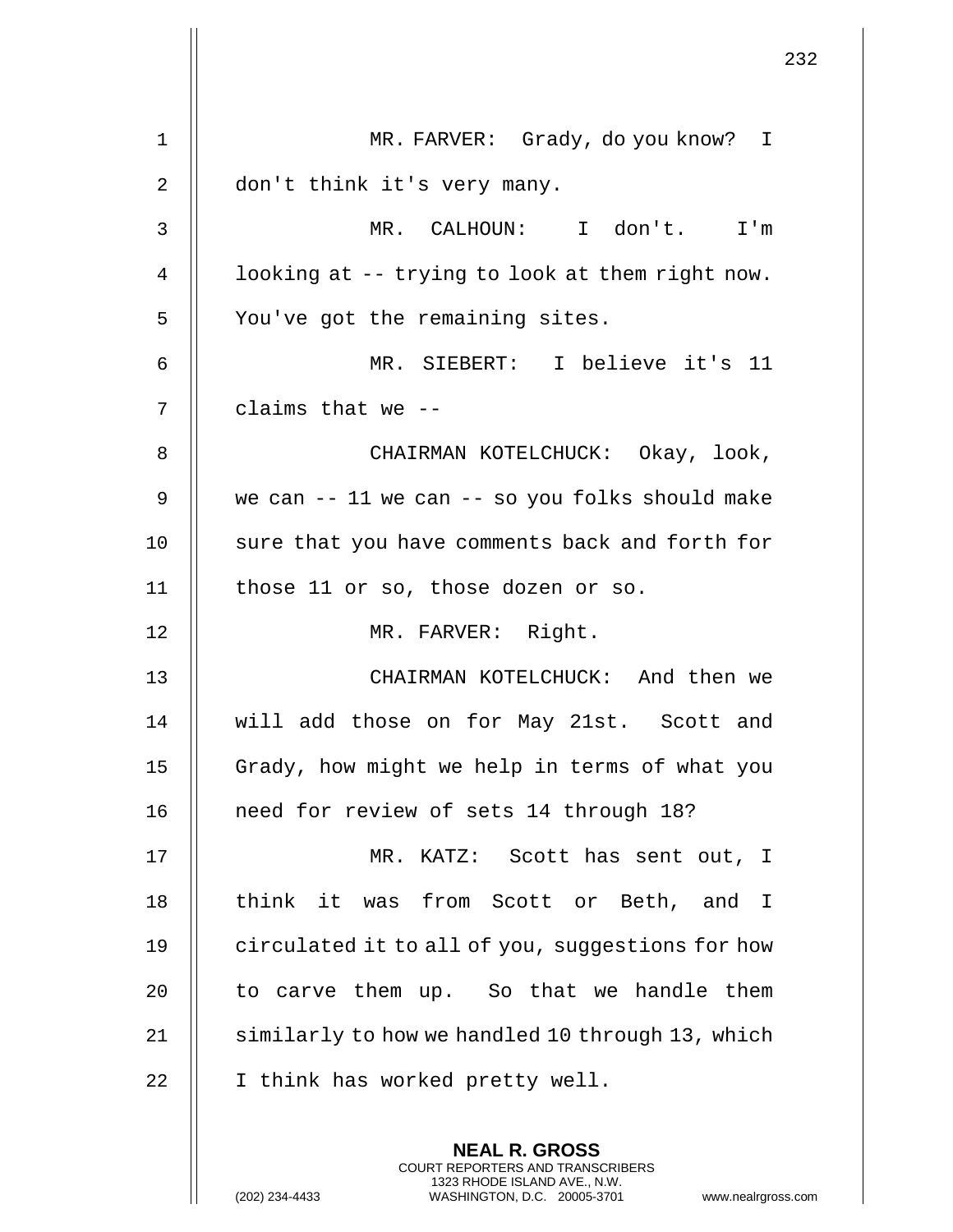|    |                                                                                                                                                                        | 233 |
|----|------------------------------------------------------------------------------------------------------------------------------------------------------------------------|-----|
| 1  | CHAIRMAN KOTELCHUCK: Right. Oh,                                                                                                                                        |     |
| 2  | the one where we break them up by site.                                                                                                                                |     |
| 3  | MR. KATZ: Yes.                                                                                                                                                         |     |
| 4  | CHAIRMAN KOTELCHUCK: We go over a                                                                                                                                      |     |
| 5  | particular site.                                                                                                                                                       |     |
|    |                                                                                                                                                                        |     |
| 6  | MR. KATZ: Exactly. All of a part.                                                                                                                                      |     |
| 7  | And Beth has sent out, I thought it was very                                                                                                                           |     |
| 8  | helpful, a breakdown according to those lines.                                                                                                                         |     |
| 9  | CHAIRMAN KOTELCHUCK: Did other                                                                                                                                         |     |
| 10 | Subcommittee Members, do you recall seeing                                                                                                                             |     |
| 11 | that? It seemed like a sensible approach.                                                                                                                              |     |
| 12 | MEMBER MUNN: Yes, that's fine. I                                                                                                                                       |     |
| 13 | would request, however, that when we send out                                                                                                                          |     |
| 14 | those matrices, I would like to request that                                                                                                                           |     |
| 15 | folks use my non-CDC address to send those out                                                                                                                         |     |
| 16 | because those of us that have problems                                                                                                                                 |     |
| 17 | accessing Citrix sometimes can't get to our CDC                                                                                                                        |     |
| 18 | email.                                                                                                                                                                 |     |
| 19 | So it would be very helpful if you'd                                                                                                                                   |     |
| 20 | use my civilian email address.                                                                                                                                         |     |
| 21 | CHAIRMAN KOTELCHUCK: But can we do                                                                                                                                     |     |
| 22 | terms of the security of the<br>that<br>in                                                                                                                             |     |
|    | <b>NEAL R. GROSS</b><br><b>COURT REPORTERS AND TRANSCRIBERS</b><br>1323 RHODE ISLAND AVE., N.W.<br>(202) 234-4433<br>WASHINGTON, D.C. 20005-3701<br>www.nealrgross.com |     |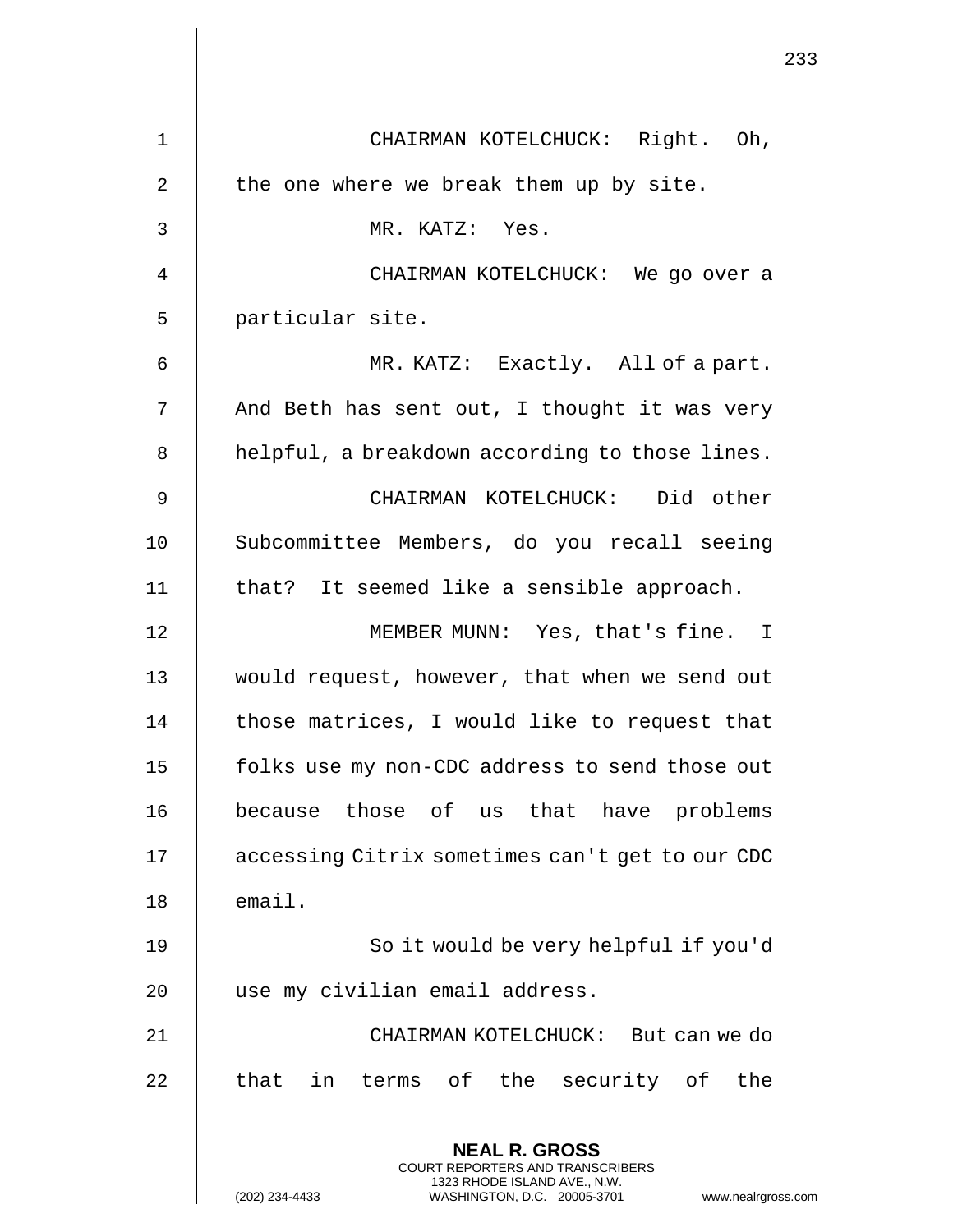1 | information.

| $\overline{2}$ | MEMBER MUNN: It seems to me, yes.                 |
|----------------|---------------------------------------------------|
| 3              | Not most, not a great deal of the other           |
| 4              | material, but the matrices I think are fine.      |
| 5              | CHAIRMAN KOTELCHUCK: Okay.                        |
| 6              | MR. KATZ: But the problem is, this                |
| 7              | matrix that they sent out, the email I thought    |
| 8              | I forwarded to you actually, Wanda, to your       |
| 9              | personal [email], the matrix included the Excel   |
| 10             | sheet, includes stuff that we cannot send to      |
| 11             | non-government sites.                             |
| 12             | MEMBER MUNN: Okay.                                |
| 13             | MR. KATZ: So that's the problem.                  |
| 14             | But for those that don't have it in front of you, |
| 15             | I have it in front of me now. What it has is,     |
| 16             | the breakdown is: Oak Ridge GDP 21 claims,        |
| 17             | Hanford/SRS -- this is in order of frequency --   |
| 18             | Hanford/SRS 21 claims. Fernald, RFP, Mound        |
| 19             | and INL and NTS make up 21 claims. And then       |
| 20             | DCAS sites 17 claims. All others: 26 claims.      |
| 21             | So that's the breakout. I think                   |
| 22             | you know, if you guys haven't had time to give    |
|                | <b>NEAL R. GROSS</b>                              |

COURT REPORTERS AND TRANSCRIBERS 1323 RHODE ISLAND AVE., N.W.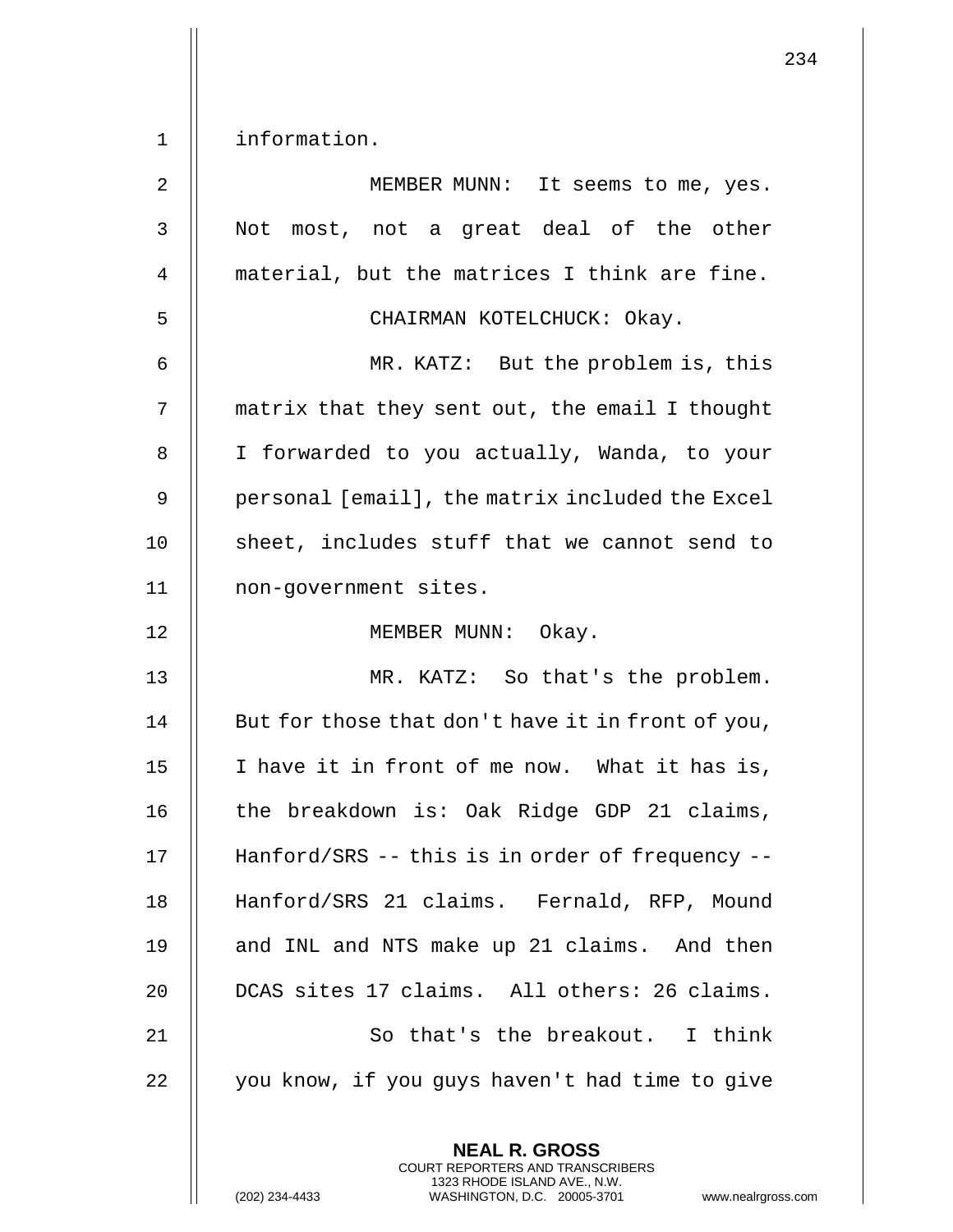|    |                                                                                                                                                                        | 235 |
|----|------------------------------------------------------------------------------------------------------------------------------------------------------------------------|-----|
| 1  | it consideration, I mean [it's] an easy way just                                                                                                                       |     |
| 2  | to get this going so that the folks at NIOSH can                                                                                                                       |     |
| 3  | spend this time productively.                                                                                                                                          |     |
|    |                                                                                                                                                                        |     |
| 4  | CHAIRMAN KOTELCHUCK: Well, I                                                                                                                                           |     |
| 5  | certainly remember seeing it, and it seemed                                                                                                                            |     |
| 6  | perfectly sensible to me, also.                                                                                                                                        |     |
| 7  | MR. KATZ: Yes, I was just going to                                                                                                                                     |     |
| 8  | say, I mean they could just start at the top of                                                                                                                        |     |
| 9  | the list with Oak Ridge, which is --                                                                                                                                   |     |
| 10 | CHAIRMAN KOTELCHUCK: Yes.                                                                                                                                              |     |
| 11 | MR. STIVER: It's up on the screen                                                                                                                                      |     |
| 12 | right now, the diagram.                                                                                                                                                |     |
| 13 | MR. KATZ: Okay, thank you, John.                                                                                                                                       |     |
| 14 | CHAIRMAN KOTELCHUCK:<br>No<br>reason                                                                                                                                   |     |
| 15 | that -- there's no particular reason that any                                                                                                                          |     |
| 16 | order is in order. So whatever order it is on                                                                                                                          |     |
| 17 | the screen, and that Kathy sent to us, that                                                                                                                            |     |
| 18 | sounds fine.                                                                                                                                                           |     |
| 19 | We did talk earlier today about                                                                                                                                        |     |
| 20 | whether when people were reviewing the sets,                                                                                                                           |     |
| 21 | how we were going to handle the categorization                                                                                                                         |     |
| 22 | of errors or problems. You folks, SC&A and                                                                                                                             |     |
|    | <b>NEAL R. GROSS</b><br><b>COURT REPORTERS AND TRANSCRIBERS</b><br>1323 RHODE ISLAND AVE., N.W.<br>WASHINGTON, D.C. 20005-3701<br>(202) 234-4433<br>www.nealrgross.com |     |

 $\mathbf{1}$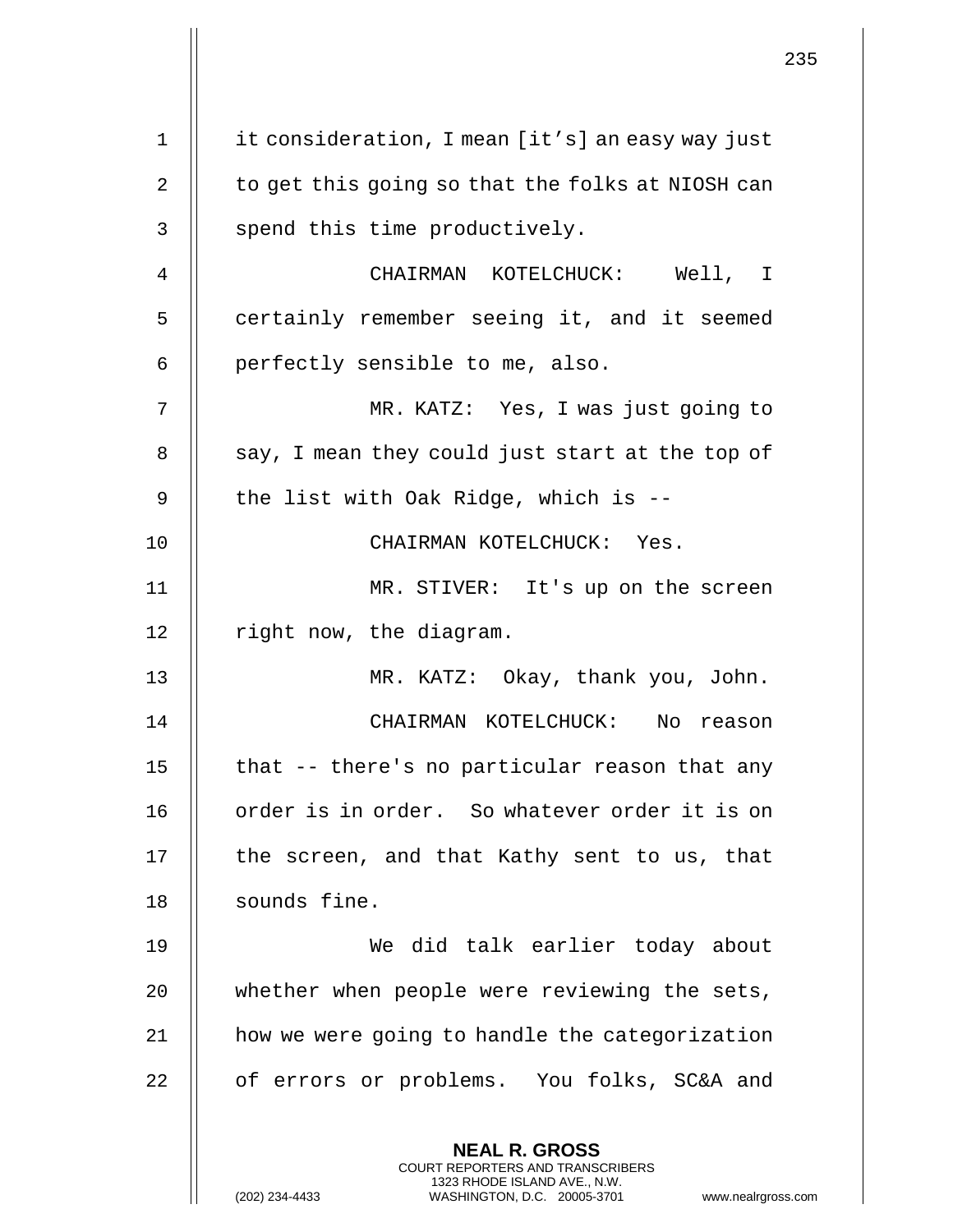**NEAL R. GROSS** COURT REPORTERS AND TRANSCRIBERS 1323 RHODE ISLAND AVE., N.W. (202) 234-4433 WASHINGTON, D.C. 20005-3701 www.nealrgross.com 1 || NIOSH, do not need that. We can still talk 2 || about how to get started. 3 || But we probably do want to revisit 4  $\parallel$  that. Or talk about it sometime early on when 5 we get to 14. Right? 6 MR. KATZ: Yes. 7 MR. FARVER: This is Doug. And I 8 || just wanted to point out, I have put out the 9 matrices for the 14th through 18th set on the 10 || 0: drive. 11 CHAIRMAN KOTELCHUCK: Good. 12 || MR. FARVER: It's going to be our 13 || Subcommittee, I think it's under matrices. I 14 || also put there an Excel spreadsheet, which has 15 || all the findings from all the 14 through 18 16 | cases. So it's easy to sort. 17 || But I do not have the A to F codes 18 || put in there, in those findings. 19 CHAIRMAN KOTELCHUCK: Right. 20 MR. FARVER: And that's what we 21 || were trying to hash out earlier. Do you want 22 | those codes, or would you like some kind of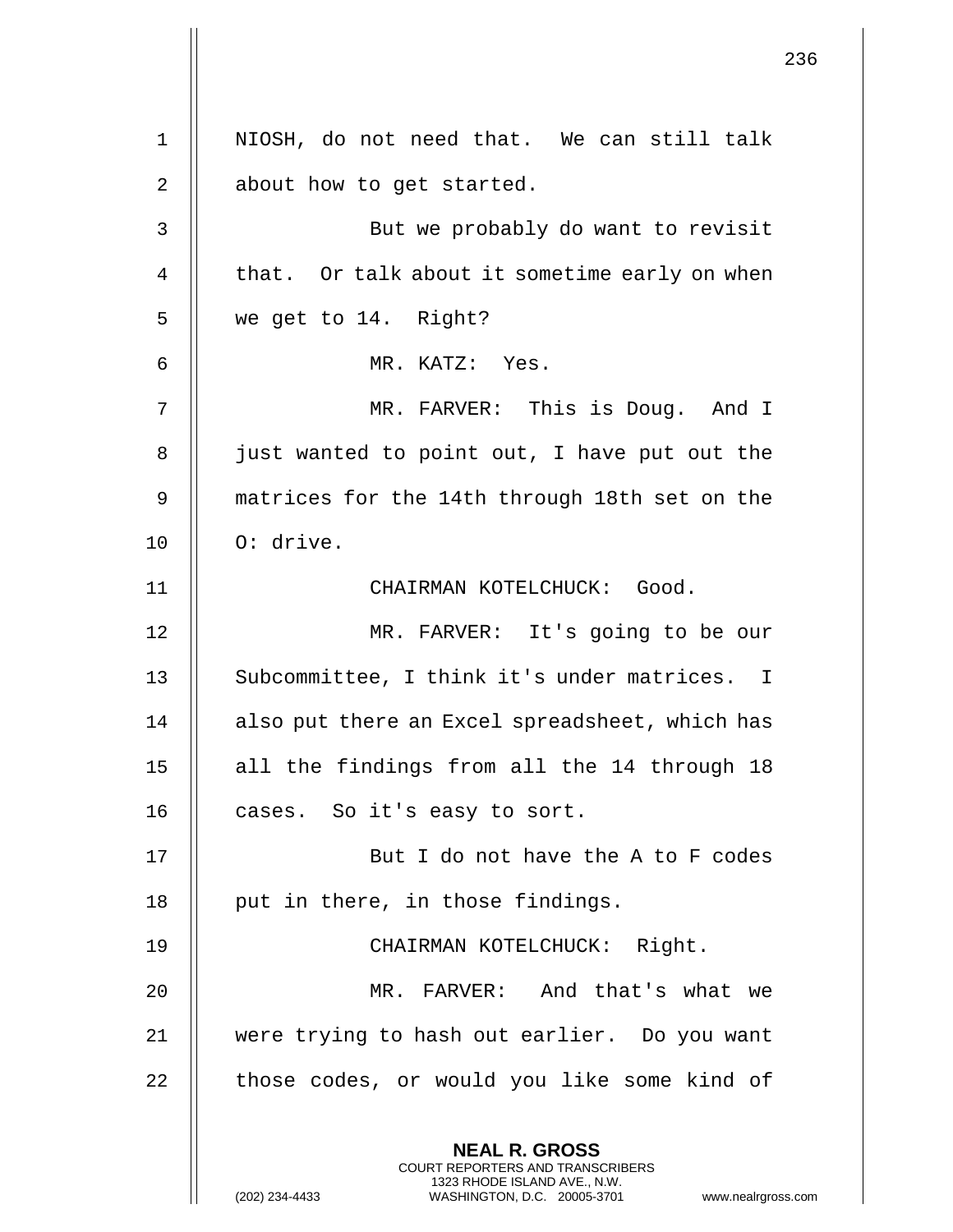**NEAL R. GROSS** COURT REPORTERS AND TRANSCRIBERS 1323 RHODE ISLAND AVE., N.W. (202) 234-4433 WASHINGTON, D.C. 20005-3701 www.nealrgross.com 1 different code? Because we already have the 2 || finding identifier which tells you whether it 3 || was an internal dose issue. 4 || But I just want to point out, I do  $5$  || not have those codes added to the findings.  $6$  | Now we can always add those even as we go. 7 CHAIRMAN KOTELCHUCK: I think we  $8$  | can add them as we go. And in fact it might be 9 better if we do so. 10 || MR. FARVER: It probably is. 11 CHAIRMAN KOTELCHUCK: And the 12 | other thing is, I assume that there's enough 13 || space that we might put more than one 14 designation of something like A through F. 15 || Because some of them -- we're talking about some 16 | of the errors involve both. 17 MR. FARVER: Right, I mean this 18 comes back -- 19 MR. STIVER: This is John. I 20  $\parallel$  thought we were going to -- it was my 21  $\parallel$  recollection from this morning that we would go  $22$  || ahead and leave the codes as is. And then you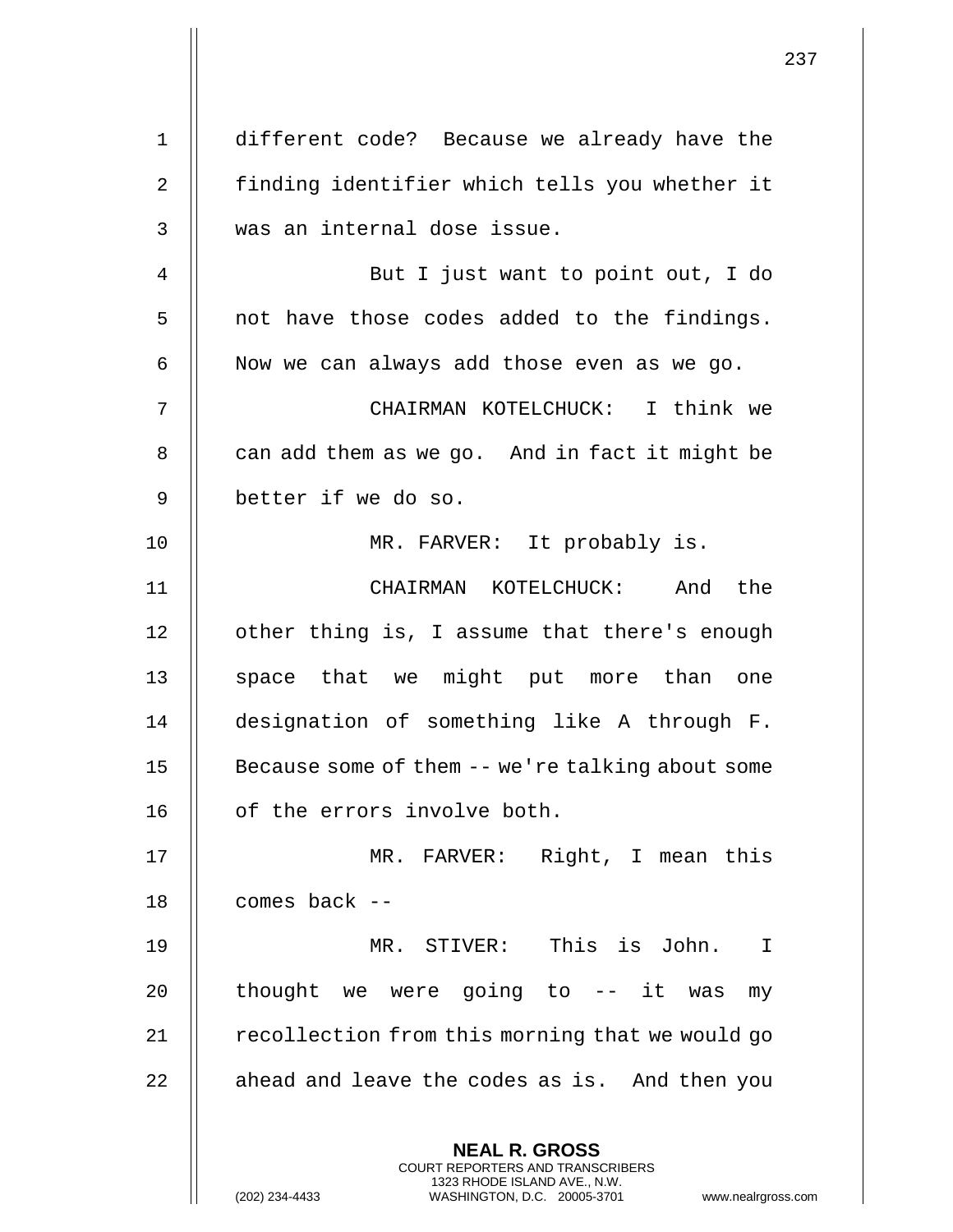| $\mathbf 1$    | know, once we discuss them, if we determine that                                                                                                             |
|----------------|--------------------------------------------------------------------------------------------------------------------------------------------------------------|
| $\overline{2}$ | it should be in a different category, then we                                                                                                                |
| 3              | can make that change, especially when we have                                                                                                                |
| 4              | a set of completely reviewed findings and we                                                                                                                 |
| 5              | have a pretty solid feel for a category that it                                                                                                              |
| 6              | would go into.                                                                                                                                               |
| 7              | CHAIRMAN KOTELCHUCK: Fine, which                                                                                                                             |
| 8              | is to say there's no problem expanding that if                                                                                                               |
| 9              | we want to put in two letters, or --                                                                                                                         |
| 10             | MR. STIVER: Right, right.                                                                                                                                    |
| 11             | CHAIRMAN KOTELCHUCK: Okay, fine.                                                                                                                             |
| 12             | I just want to make sure that's fine.                                                                                                                        |
| 13             | So, Scott, Grady, is that                                                                                                                                    |
| 14             | sufficient?                                                                                                                                                  |
| 15             | MR. SIEBERT: Yes, that's great. I                                                                                                                            |
| 16             | have one clarification, I believe I<br>do                                                                                                                    |
| 17             | understand something, I just want to be very                                                                                                                 |
| 18             | clear.                                                                                                                                                       |
| 19             | CHAIRMAN KOTELCHUCK: Okay.                                                                                                                                   |
| 20             | MR. SIEBERT: We never got, that                                                                                                                              |
| 21             | I'm aware of, any findings from a 17th set.<br>It                                                                                                            |
| 22             | goes 14, 15, 16, 18. I believe that's because                                                                                                                |
|                | <b>NEAL R. GROSS</b><br>COURT REPORTERS AND TRANSCRIBERS<br>1323 RHODE ISLAND AVE., N.W.<br>(202) 234-4433<br>WASHINGTON, D.C. 20005-3701<br>www.nealrgross. |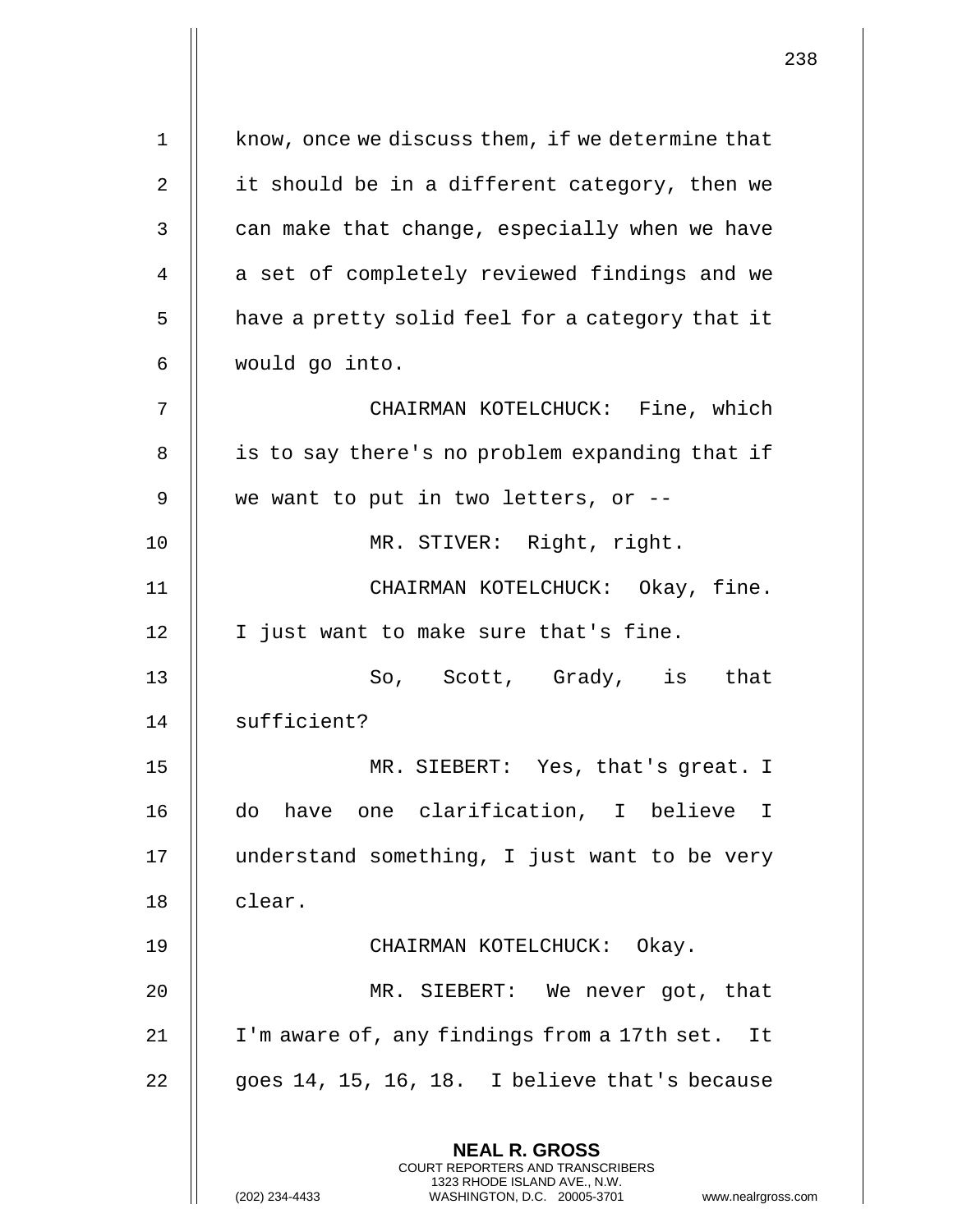|             |                                                                                                                                                                     | 239 |
|-------------|---------------------------------------------------------------------------------------------------------------------------------------------------------------------|-----|
| $\mathbf 1$ | the 17th set was the blind set.                                                                                                                                     |     |
| 2           | MR. KATZ: That's correct.                                                                                                                                           |     |
| 3           | MR. SIEBERT: Okay. I just wanted                                                                                                                                    |     |
| 4           | to verify that to make sure. Because all the                                                                                                                        |     |
| 5           | numbers that I've put together are 14 through                                                                                                                       |     |
| 6           | 18 without any 17th set.                                                                                                                                            |     |
| 7           | MR. KATZ: Right, yes, that's                                                                                                                                        |     |
| 8           | correct. The $17th$ set is the blinds.                                                                                                                              |     |
| 9           | MR. SIEBERT: Okay.                                                                                                                                                  |     |
| 10          | CHAIRMAN KOTELCHUCK: But there's                                                                                                                                    |     |
| 11          | also a 19 that's blind, right? I thought we                                                                                                                         |     |
| 12          | once went over a 19?                                                                                                                                                |     |
| 13          | MR. STIVER: The 19 would be the new                                                                                                                                 |     |
| 14          | set that we're going to -                                                                                                                                           |     |
| 15          | MR. KATZ: The 19th is the set that                                                                                                                                  |     |
| 16          | I just assigned, I think. Isn't it?                                                                                                                                 |     |
| 17          | MR. STIVER: That's true.                                                                                                                                            |     |
| 18          | CHAIRMAN KOTELCHUCK: Alright.                                                                                                                                       |     |
| 19          | Oh, excuse me, of course.                                                                                                                                           |     |
| 20          | MR. KATZ: So SC&A's just starting                                                                                                                                   |     |
| 21          | work on those.                                                                                                                                                      |     |
| 22          | CHAIRMAN KOTELCHUCK: Yes, good,                                                                                                                                     |     |
|             | <b>NEAL R. GROSS</b><br><b>COURT REPORTERS AND TRANSCRIBERS</b><br>1323 RHODE ISLAND AVE., N.W.<br>WASHINGTON, D.C. 20005-3701 www.nealrgross.com<br>(202) 234-4433 |     |